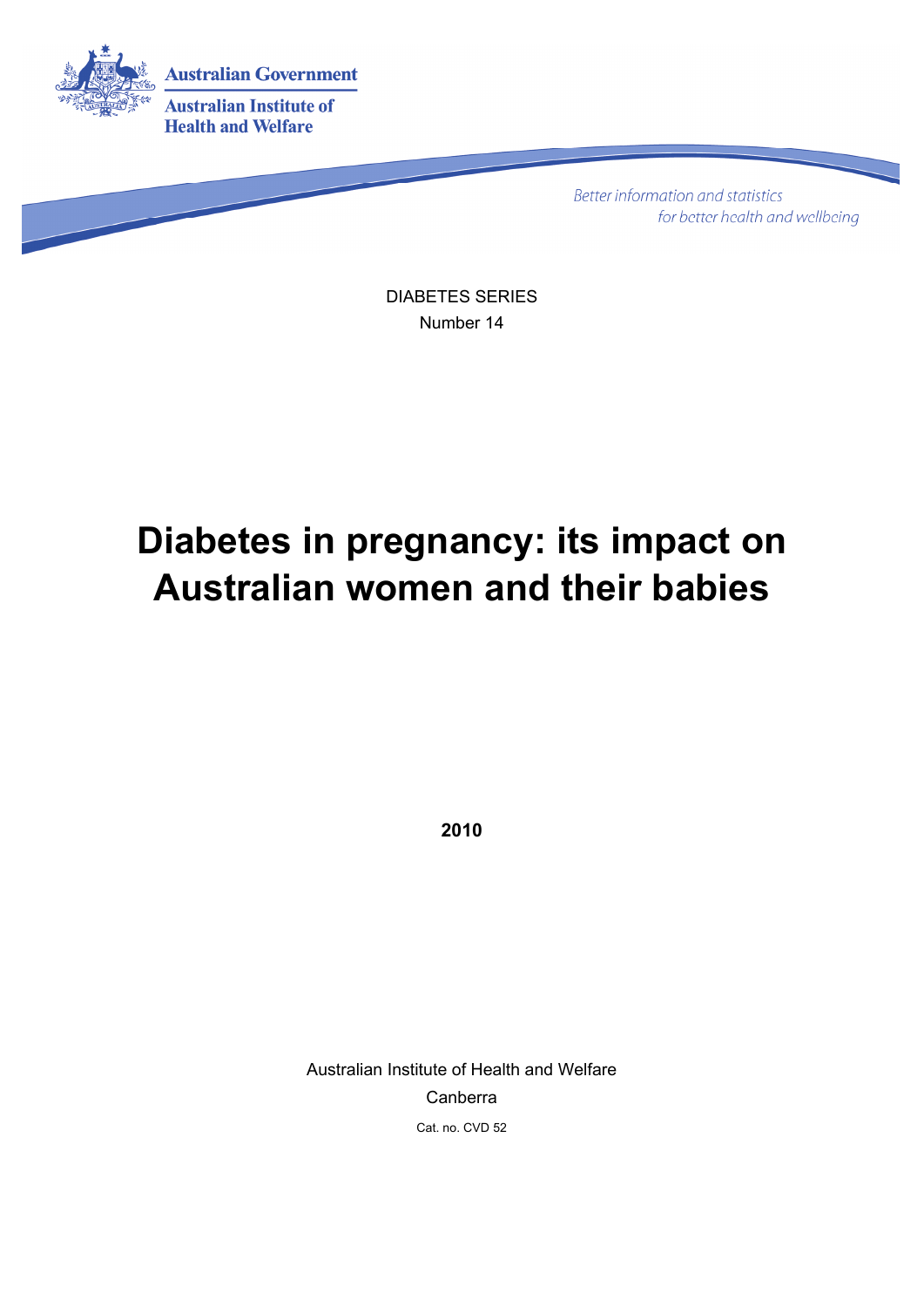#### **The Australian Institute of Health and Welfare is Australia's national health and welfare statistics and information agency. The Institute's mission is**  *better information and statistics for better health and wellbeing***.**

© Australian Institute of Health and Welfare 2010

This work is copyright. Apart from any use as permitted under the *Copyright Act 1968*, no part may be reproduced without prior written permission from the Australian Institute of Health and Welfare. Requests and enquiries concerning reproduction and rights should be directed to the Head of the Communications, Media and Marketing Unit, Australian Institute of Health and Welfare, GPO Box 570, Canberra ACT 2601.

This publication is part of the Australian Institute of Health and Welfare's Diabetes series. A complete list of the Institute's publications is available from the Institute's website <www.aihw.gov.au>.

ISSN 1444-8033 ISBN 978-1-74249-095-3

#### **Suggested citation**

Australian Institute of Health and Welfare 2010. Diabetes in pregnancy: its impact on Australian women and their babies. Diabetes series no. 14. Cat. no. CVD 52. Canberra: AIHW.

#### **Australian Institute of Health and Welfare**

Board Chair Hon. Peter Collins, AM, QC

Director Penny Allbon

Any enquiries about or comments on this publication should be directed to: National Centre for Monitoring Diabetes Cardiovascular, Diabetes and Kidney Unit Australian Institute of Health and Welfare GPO Box 570 Canberra ACT 2601 Phone: (02) 6244 1000 Email: diabetes@aihw.gov.au

Published by the Australian Institute of Health and Welfare Printed by Union Offset Printers

> **Please note that there is the potential for minor revisions of data in this report. Please check the online version at <www.aihw.gov.au> for any amendments.**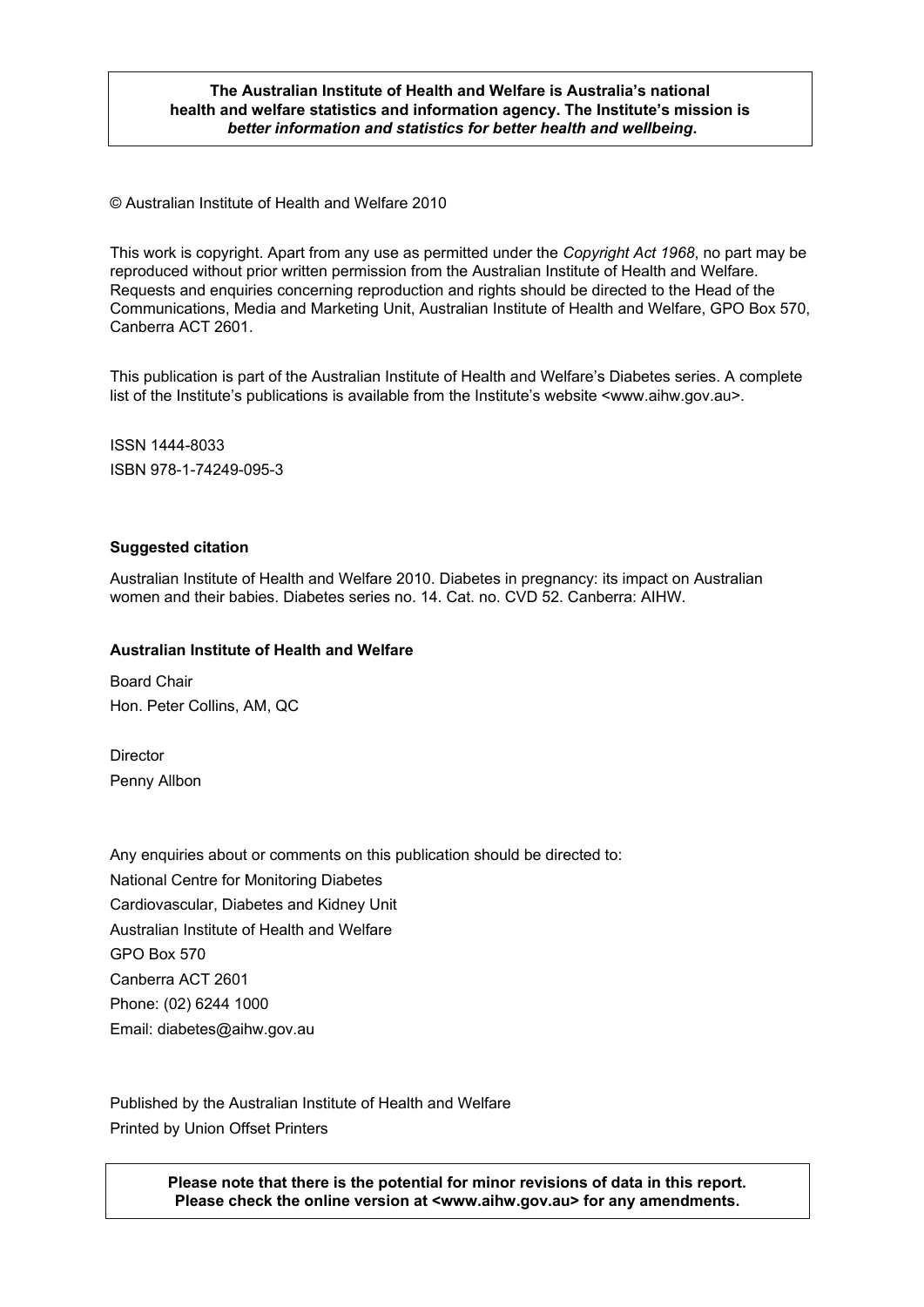# **Contents**

| 1                       |            |  |
|-------------------------|------------|--|
|                         |            |  |
|                         |            |  |
|                         |            |  |
|                         |            |  |
|                         |            |  |
| $\overline{2}$          |            |  |
|                         |            |  |
|                         |            |  |
|                         |            |  |
| 3                       |            |  |
|                         |            |  |
|                         |            |  |
|                         |            |  |
| $\overline{\mathbf{4}}$ |            |  |
|                         |            |  |
|                         |            |  |
|                         |            |  |
| 5                       |            |  |
|                         |            |  |
|                         |            |  |
|                         |            |  |
|                         |            |  |
|                         | Appendix 1 |  |
|                         | Appendix 2 |  |
|                         |            |  |
|                         |            |  |
|                         |            |  |
|                         |            |  |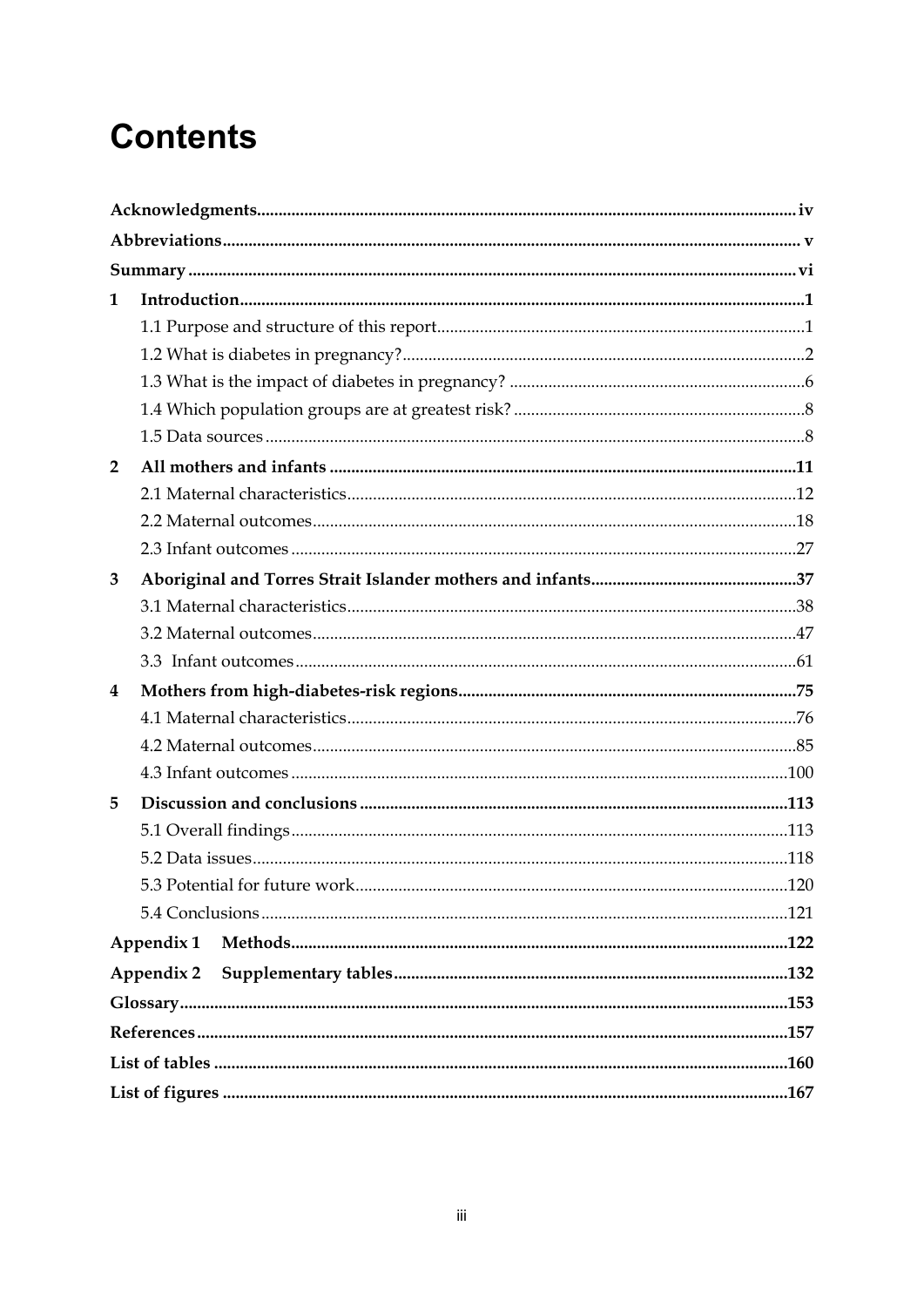# <span id="page-3-0"></span>**Acknowledgments**

The authors of this report were Mardi Templeton and Claire Lee-Koo of the National Centre for Monitoring Diabetes at the Australian Institute of Health and Welfare.

Contributions of Susana Senes, Sanjeeva Ranasinha and other staff from the Cardiovascular, Diabetes and Kidney Unit are gratefully acknowledged.

This report is based on data from the National Perinatal Data Collection provided by AIHW National Perinatal Statistics Unit. We are grateful to Lisa Hilder, Paula Laws, Zhuoyang Li and Elizabeth Sullivan for providing the data and drafting sections on data quality. We acknowledge their invaluable advice on the use and analysis of the data in this report.

Valuable comments received from individuals of the Australian Government Department of Health and Ageing are acknowledged.

This report was prepared under the guidance of the National Diabetes Data Working Group, chaired by Associate Professor Jeff Flack. Members of the working group at the time of preparation of this report were: Janelle Babare, Stephen Colagiuri, Liz Cotton, Maria Craig, Wendy Davis, Nikki Douglass, Robert Guthrie, Mark Harris, Glynis Ross, Susana Senes and Jonathan Shaw.

Thanks go to the staff of the Information Services and Publishing unit for their assistance in the cover design and publication of this report.

The Australian Government Department of Health and Ageing funded the production of this report.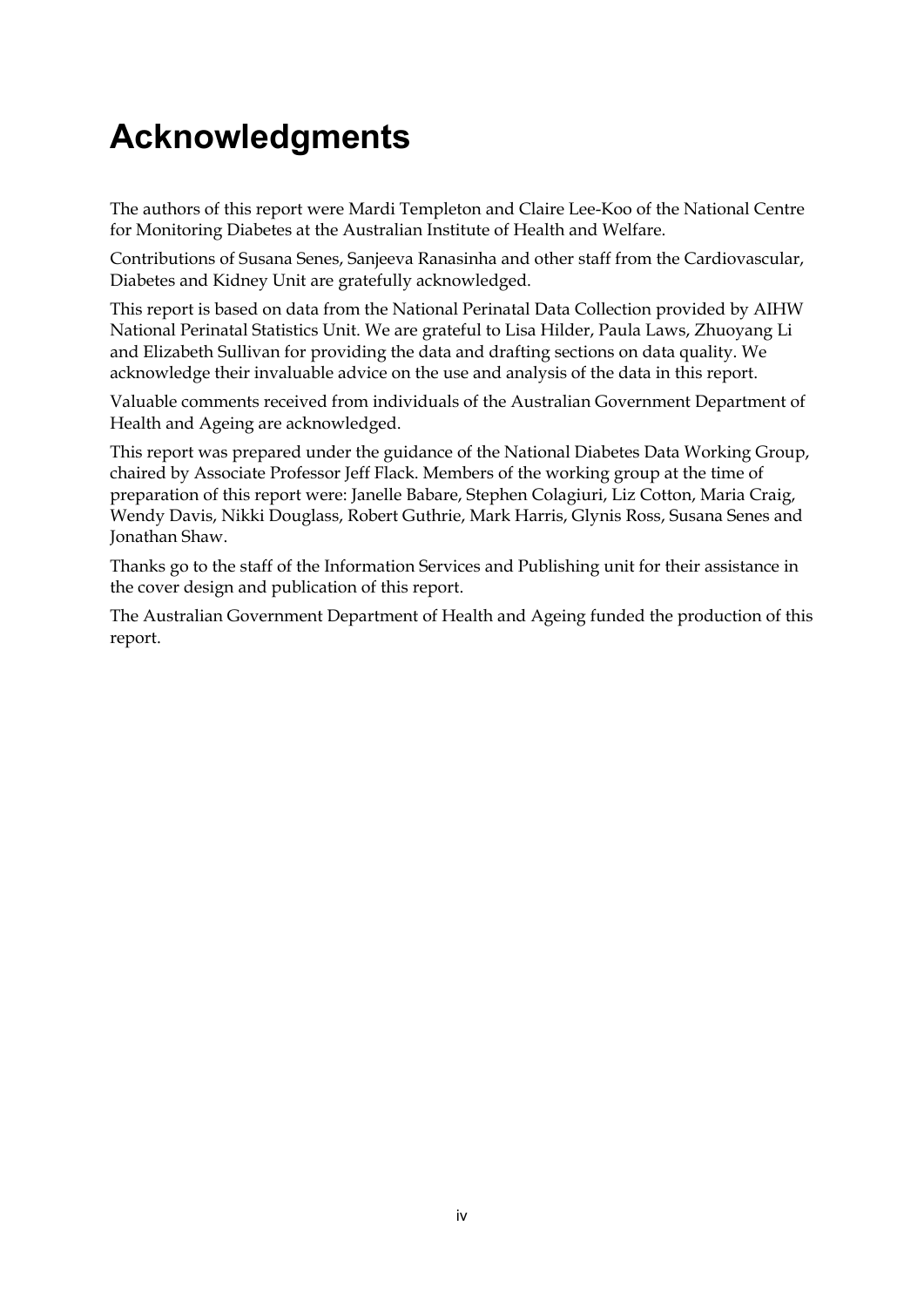# <span id="page-4-0"></span>**Abbreviations**

| <b>AIHW</b> | Australian Institute of Health and Welfare                                          |
|-------------|-------------------------------------------------------------------------------------|
| <b>GDM</b>  | gestational diabetes mellitus                                                       |
| ICD-10-AM   | International Classification of Diseases, 10th Revision, Australian<br>modification |
| <b>NHMD</b> | National Hospital Morbidity Database                                                |
| <b>NPDC</b> | National Perinatal Data Collection                                                  |
| <b>NICU</b> | neonatal intensive care unit                                                        |
| <b>SCN</b>  | special care nursery                                                                |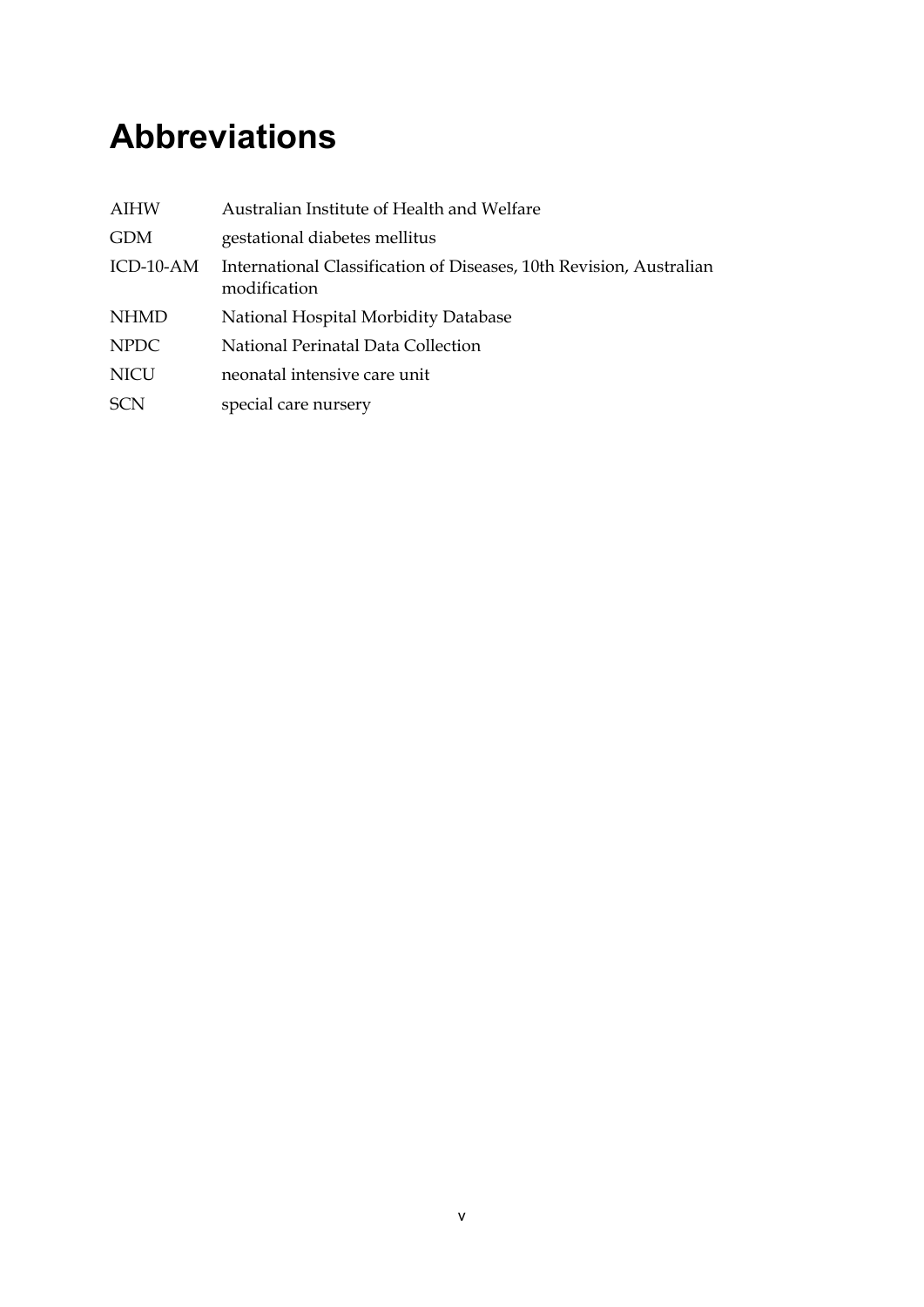# <span id="page-5-0"></span>**Summary**

Diabetes is known to adversely affect women and their babies during pregnancy, labour and delivery. This differs by maternal diabetes status and has not been described at the national level before. This report explores these differences in Australian mothers and their babies.

## **Key points**

#### **Diabetes in pregnancy is common, affecting about 1 in 20 pregnancies**

- Pre-existing diabetes in pregnancy affected less than 1% of pregnancies, and gestational diabetes mellitus (GDM) affected about 5% in 2005–07.
- Among Aboriginal and Torres Strait Islander mothers, pre-existing diabetes affecting pregnancy was 3 to 4 times as common, and GDM twice as common, as in non-Indigenous mothers. The rate of Type 2 diabetes in Indigenous mothers was 10 times as high.
- Mothers born in high-diabetes-risk regions, such as Polynesia, Asia and the Middle East, were slightly more likely to have Type 2 diabetes, and 3 times as likely to have GDM, as mothers born in Australia.

#### **Mothers with pre-existing diabetes, and their babies, were at highest risk of adverse effects…**

- Mothers with pre-existing diabetes were more likely to have pre-term birth, pre-term induced labour, caesarean section, hypertension and longer stay in hospital than mothers with GDM or without diabetes in pregnancy.
- Babies of mothers with pre-existing diabetes had higher rates of stillbirth, pre-term birth, high birthweight, low Apgar score, high-level resuscitation, admission to special care nursery/neonatal intensive care unit, and longer stay in hospital than babies of mothers with GDM or without diabetes in pregnancy.

#### **…and there were differences depending on the type of pre-existing diabetes**

- Mothers with Type 1 diabetes had higher rates of caesarean section, hypertension and pre-term birth than mothers with Type 2 diabetes.
- Babies of mothers with Type 2 diabetes were more likely to be stillborn than babies of mothers with Type 1 diabetes.

#### **Mothers with GDM, and their babies, were also at higher risk of adverse outcomes**

- Mothers with GDM were at highest risk of induced labour and were more likely to have a pre-term birth, caesarean section, hypertension and longer hospital stay than mothers without diabetes in pregnancy.
- Babies of mothers with GDM had higher rates of all adverse effects studied, with the exception of stillbirth, and high and low birthweight, than babies of mothers without diabetes.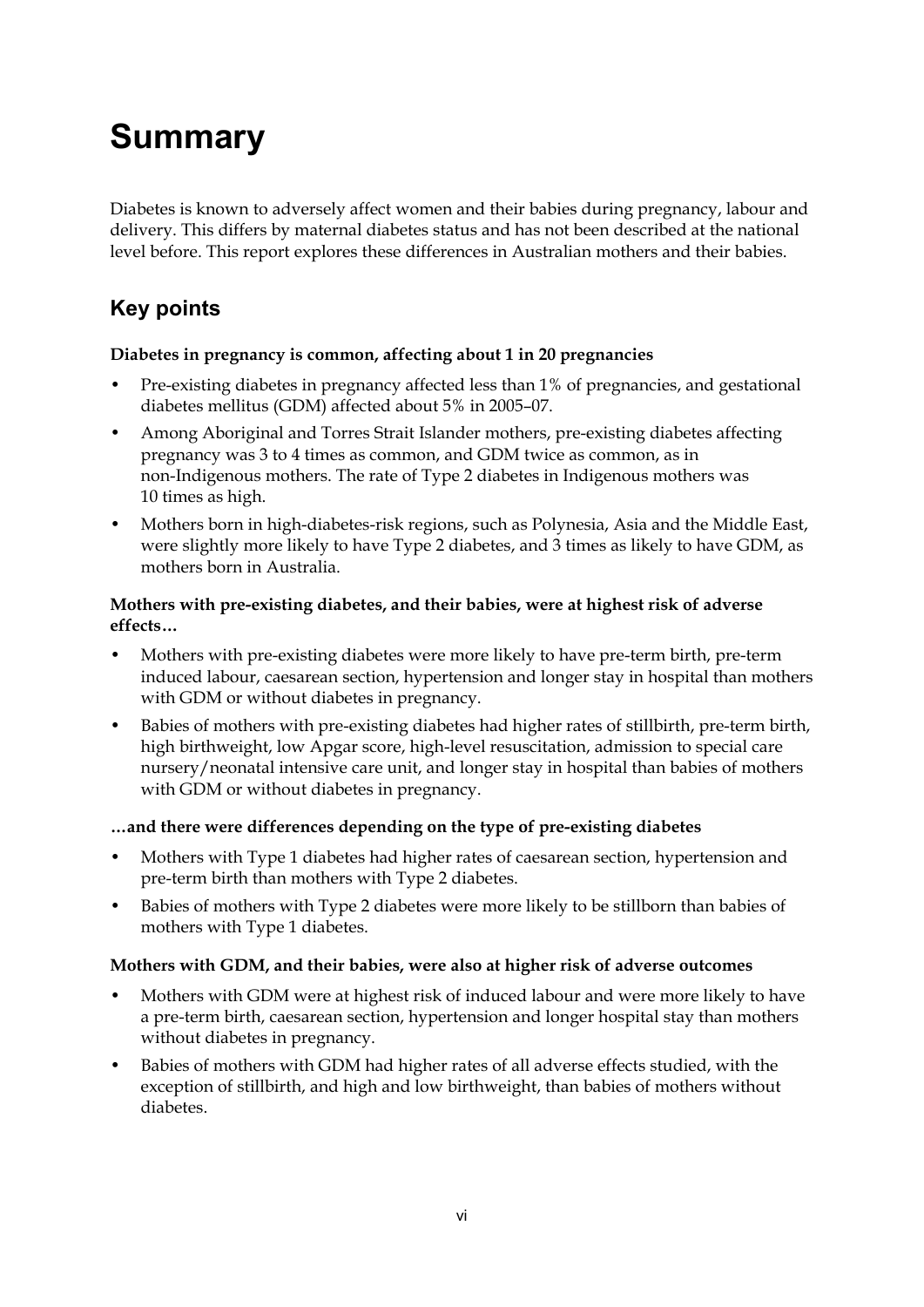#### **The occurrence of adverse effects differed between population groups**

- Aboriginal and Torres Strait Islander mothers and their babies were more likely to have most adverse effects of pregnancy, labour and delivery studied than non-Indigenous mothers and their babies.
- Mothers born in high-diabetes-risk regions, such as Polynesia, Asia and the Middle East, were less likely to have most adverse effects of pregnancy, labour and delivery than Australian-born mothers. Babies of mothers from high-diabetes-risk regions had similar or lower rates of these adverse effects compared with babies of Australian-born mothers.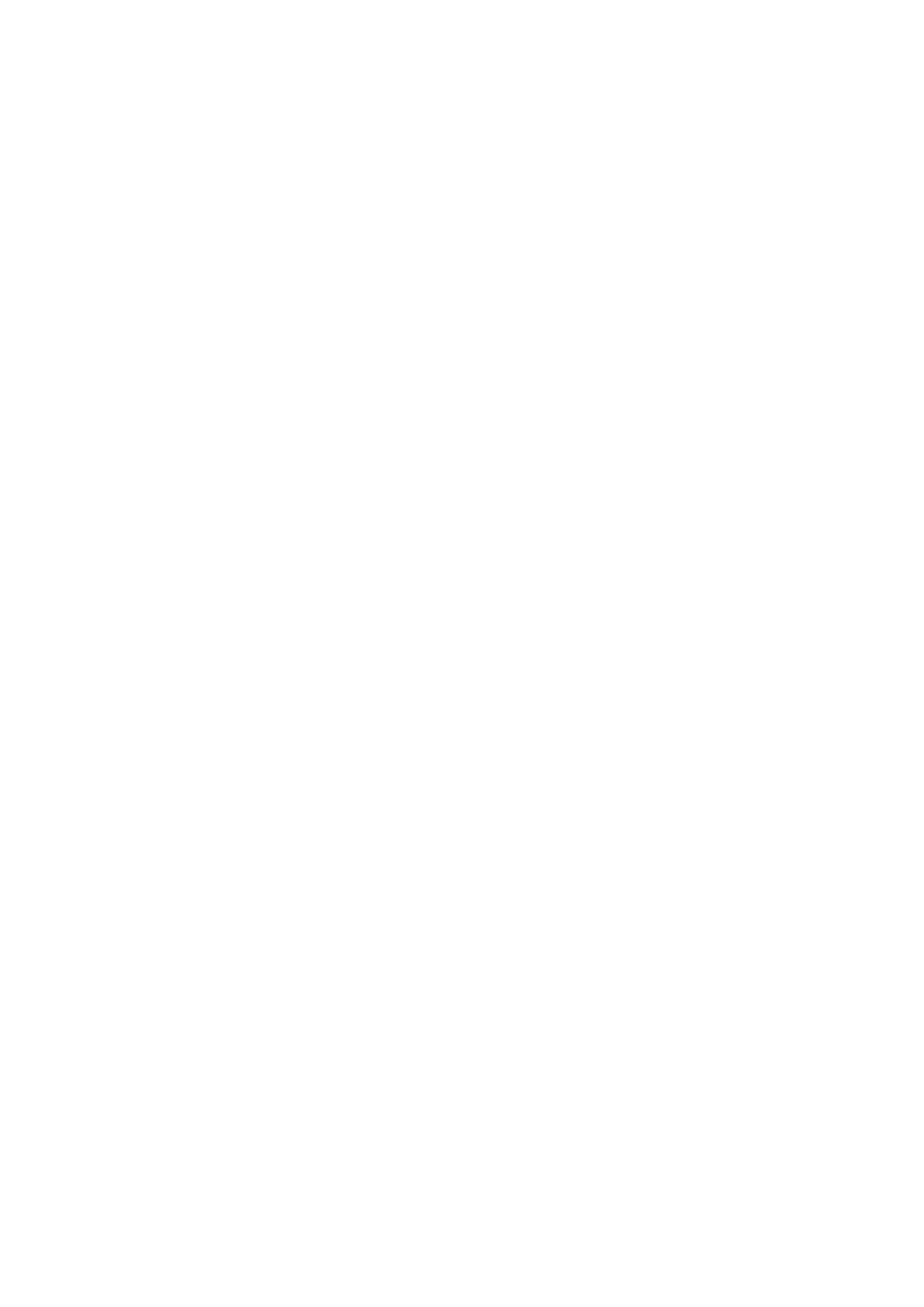# <span id="page-8-0"></span>**1 Introduction**

## <span id="page-8-1"></span>**1.1 Purpose and structure of this report**

Gestational diabetes mellitus (GDM) and pre-existing diabetes complicating pregnancy, grouped as 'diabetes in pregnancy', have implications for the health of the mother and her baby in the immediate, short-term and long-term. This work aims to provide baseline information on pregnancy, labour and delivery for women affected by diabetes in pregnancy, and their babies, compared with those not affected by diabetes.

The report seeks to answer the following questions:

- 1. What are the rates of key characteristics, outcomes, interventions and conditions of mothers and their babies related to pregnancy, labour and delivery?
- 2. Are there differences in the occurrence of these characteristics, outcomes, interventions and conditions between types of diabetes in pregnancy?
- 3. Are there differences by maternal Indigenous status or region of birth?

#### **Box 1.1: Terminology**

The term 'effects' is used to describe the key characteristics (infant gestational age and birthweight), outcomes (duration of pregnancy, stillbirth, Apgar score), conditions (hypertension) and interventions (onset of labour, caesarean section, resuscitation, special care nursery/neonatal intensive care unit admission) looked at in this report.

When referring to data from the National Perinatal Data Collection (NPDC), the terms 'woman who gave birth', 'woman' and 'mother' are used as synonyms for a unique pregnancy resulting in the live birth or stillbirth of one or more babies.

When referring to data from the National Hospital Morbidity Database (NHMD), the terms 'woman who gave birth in hospital' and 'mother' are used as synonyms for a unique outcome of delivery (birth event) resulting in the live birth or stillbirth of one or more babies in hospital.

In both data sets, 'maternal' refers to the characteristics of 'women who gave birth' or 'mothers'; for example, maternal age refers to the age of the women who gave birth.

Data by region of birth are based on self-reported maternal country of birth information. Women who were born in Polynesian, Asian and Middle Eastern countries are considered to be at increased risk for Type 2 diabetes and GDM. These women have been grouped as 'women born in high-diabetes-risk regions' and are compared with women born in Australia.

The term 'Australian' is used in this report to mean all women who gave birth in Australia, and may include non-citizens.

The report is presented in 5 chapters: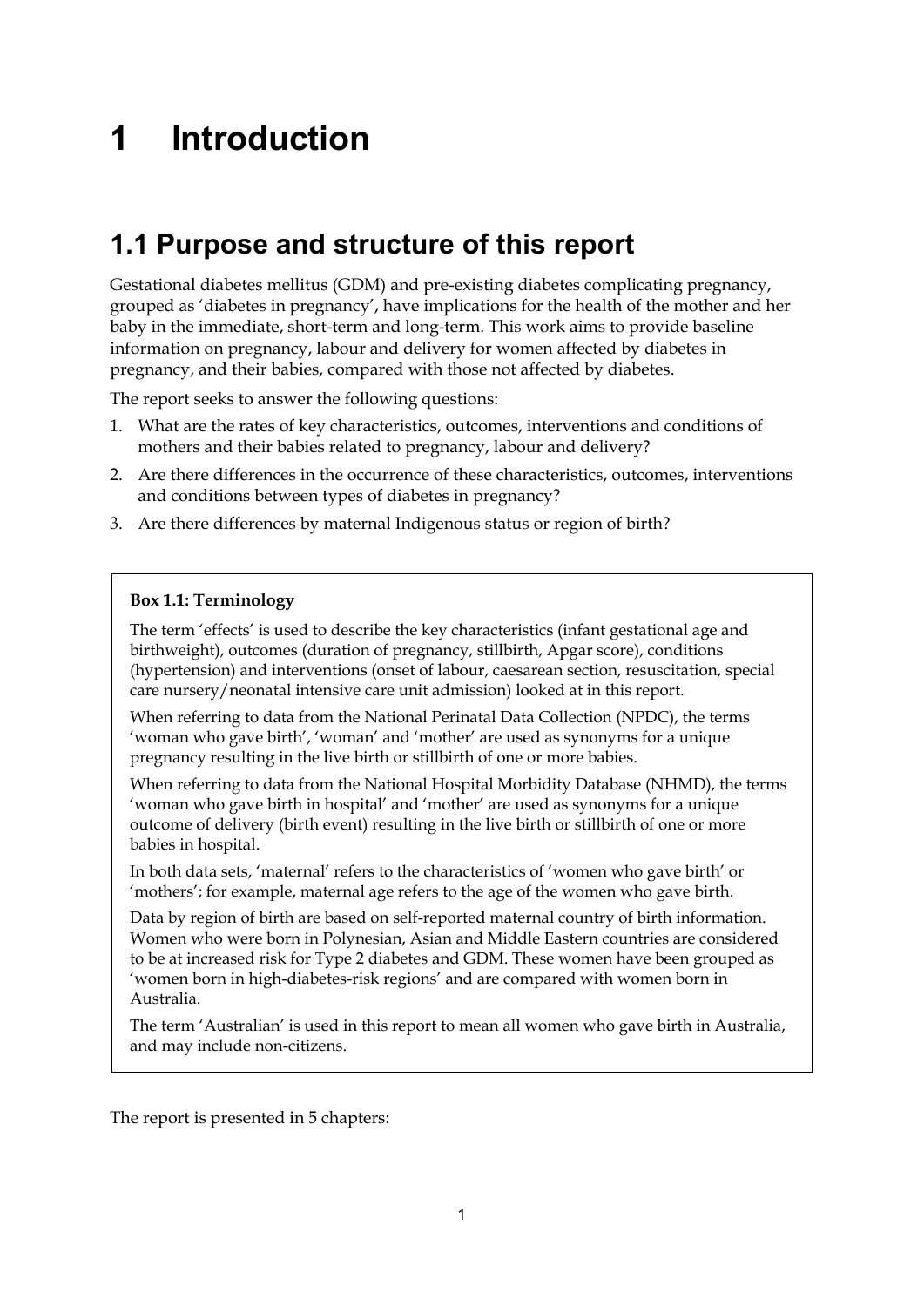Chapter 1, the introduction, details the purpose and structure of the report, defines diabetes in pregnancy, presents a literature review of current knowledge on the effects of diabetes in pregnancy for women who gave birth, and their babies, and introduces the data sources, their uses and their limitations.

Chapter 2 presents characteristics and short-term effects of diabetes during pregnancy, labour and delivery for all women who gave birth in Australia, and their babies.

Chapter 3 presents characteristics and short-term effects of diabetes during pregnancy, labour and delivery for Aboriginal and Torres Strait Islander women who gave birth, and their babies. Comparisons are made between Indigenous and non-Indigenous women, and their babies.

Chapter 4 presents characteristics and short-term effects of diabetes during pregnancy, labour and delivery for women born in high-diabetes-risk regions, and their babies. Comparisons are made between women born in high-diabetes-risk regions and those born in Australia, and their babies.

Chapter 5 discusses the results, proposes directions for further work in this area, and draws conclusions about the impact of diabetes in pregnancy on women and their babies.

Analytical methods and supplementary tables are presented in the appendixes.

Clinical and technical terms are explained in the glossary.

## <span id="page-9-0"></span>**1.2 What is diabetes in pregnancy?**

Diabetes in pregnancy, whether pre-existing (Type 1 or Type 2 diabetes) or arising in pregnancy as gestational diabetes mellitus (GDM), increases the risk of serious complications in both mother and child. Adverse effects associated with diabetes in pregnancy can be short-term or longer-term.

## **Types of diabetes in pregnancy**

### **Type 1 diabetes**

Type 1 diabetes mostly arises in children or young adults, but it can occur at any age. It is marked by the inability to produce insulin. People with Type 1 diabetes need insulin replacement for survival. Based on self-reported data from the 2007–08 National Health Survey, an estimated 81,600 (0.4%) Australians were affected by Type 1 diabetes in 2007–08 (AIHW analysis of the 2007–08 National Health Survey). The prevalence of the condition among women of child-bearing age (15–49 years) was similar, accounting for nearly 23,000 (0.4%) women in that age group.

### **Type 2 diabetes**

Type 2 diabetes is the most common form of diabetes. Although uncommon in childhood, it is becoming increasingly recognised in that group. People with Type 2 diabetes produce insulin, but do not produce enough and/or cannot use it effectively. Type 2 diabetes may be managed with changes to diet and exercise, oral glucose-lowering drugs, non-insulin injectable glucose-lowering medications, insulin injections, or a combination of these. Based on self-reported data from the National Health Survey, an estimated 718,200 (3.5%)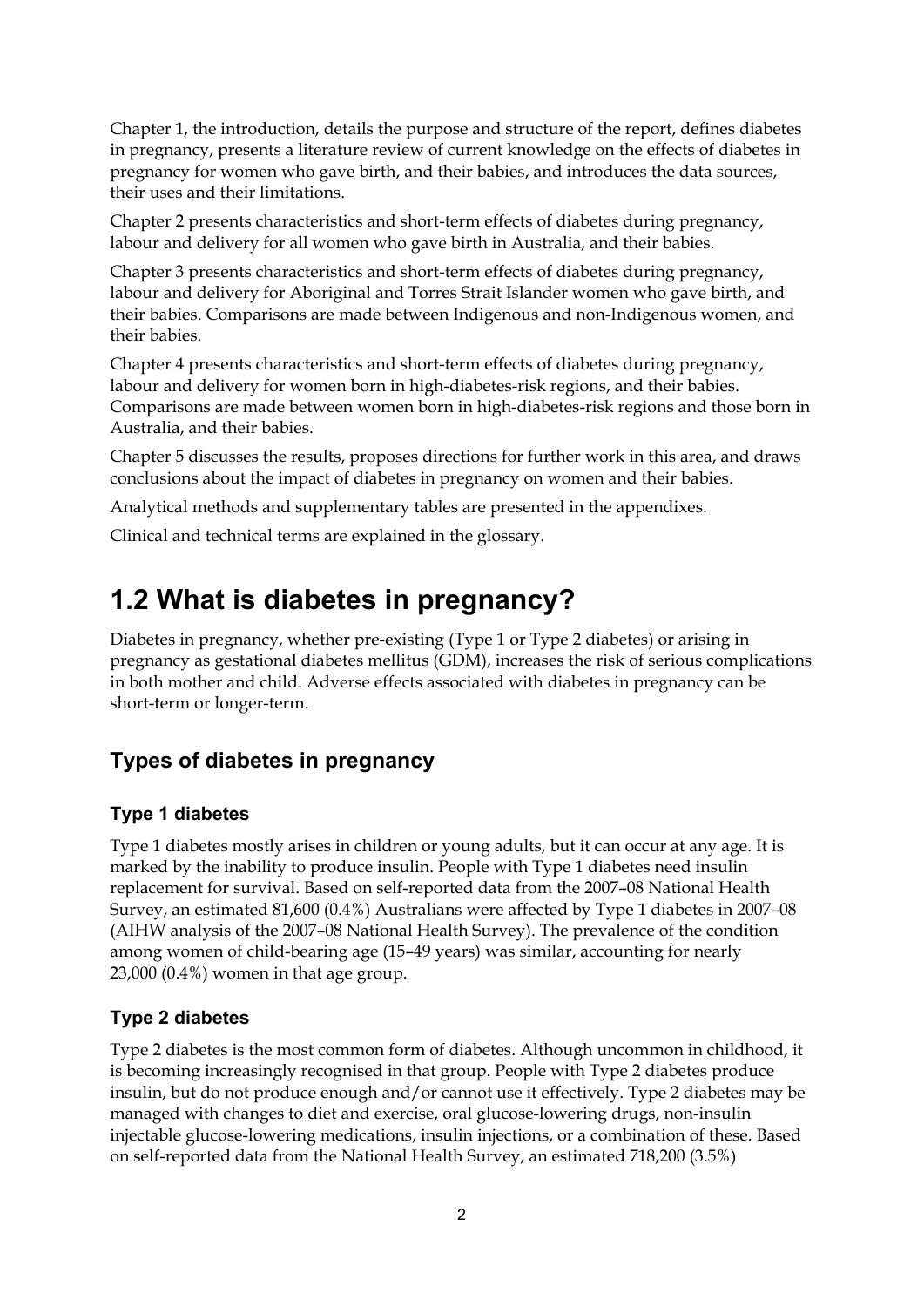Australians were affected Type 2 diabetes in 2007–08 (AIHW analysis of the 2007–08 National Health Survey). Among women of child-bearing age (15–49 years) the prevalence of Type 2 diabetes was much lower, accounting for about 53,600 (1.0%) women in that age group.

## **Gestational diabetes**

Gestational diabetes is a form of diabetes that develops, or is first diagnosed, during pregnancy in some women. This form of diabetes is characterised by abnormal blood glucose levels in pregnancy among women who have not previously been diagnosed with other forms of diabetes (Virjee et al. 2001). Mostly it develops during the second or third trimester of pregnancy. It usually disappears after the baby is born; however, it can recur in later pregnancies. It is also a marker of increased risk of developing Type 2 diabetes later in life.

Some cases of gestational diabetes are managed with changes to diet and exercise alone, and some may require insulin treatment. The number of women with gestational diabetes can be estimated from the National Hospital Morbidity Database (AIHW 2008). In 2007–08, about 14,400 (5.0%) females aged 15–49 years who gave birth in hospital had been diagnosed with GDM, with more than one-third of cases occurring among females aged 35 years and over (AIHW 2010).

## **Screening and diagnosis of diabetes in pregnancy**

## **Pre-existing diabetes**

A diagnosis of Type 1 or Type 2 diabetes made before conception or during the first trimester of pregnancy will be grouped as pre-existing diabetes in pregnancy. A diagnosis of diabetes is made by a 75-gram oral glucose tolerance test result of:

- fasting (0 hour) venous plasma glucose level of greater than or equal to 7.0 mmol/L, and/or
- 2-hour venous plasma glucose level of greater than or equal to 11.1 mmol/L.

There are no existing screening programs for Type 1 or Type 2 diabetes among women of reproductive age.

## **Gestational diabetes**

The 1998 Australasian Diabetes in Pregnancy Society guidelines recommend that all pregnant women be screened to find those who need to undergo a diagnostic test for GDM (Hoffman et al. 1998). Universal screening for GDM is being implemented across Australia. A positive screening test indicates that a woman is at risk for GDM, and a diagnostic test then needs to be performed.

Women at high risk of GDM may be referred directly for a diagnostic test, without undergoing screening. Pregnant women at high risk include those who: have glucose in their urine; are aged over 30 years; are overweight or obese at the time of conception; have a family history of Type 2 diabetes, GDM or glucose intolerance; are from an Australian Aboriginal or Torres Strait Islander background; or are of Polynesian, Middle Eastern, South Asian (Indian), or other Asian background. Women who are diagnosed with GDM are at increased risk for Type 2 diabetes later in life, and are encouraged to attend follow-up testing for this condition starting 6–8 weeks after giving birth (Hoffman et al. 1998).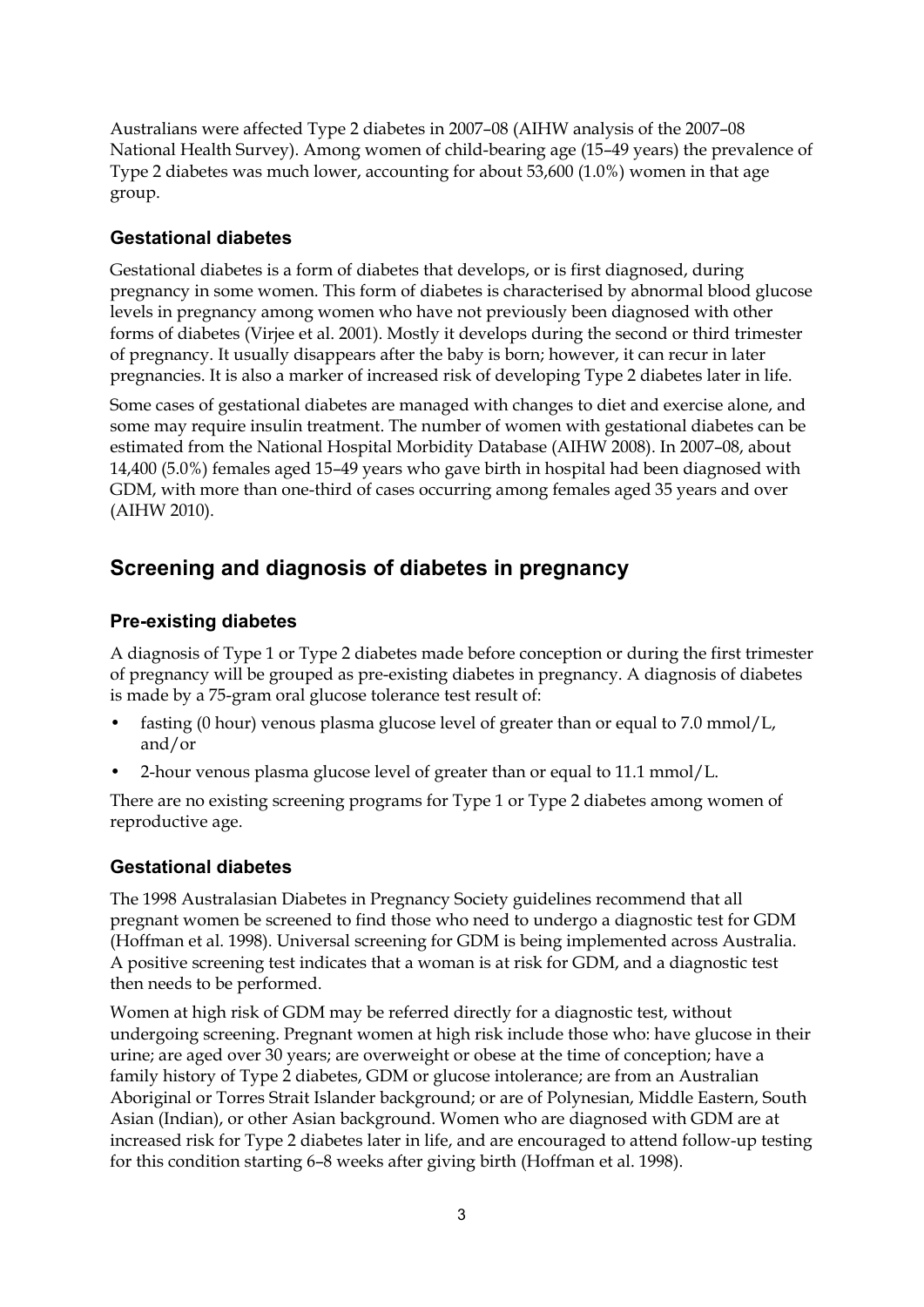The current recommended screening and diagnostic tests for GDM in Australia are outlined in Box 1.2 and are the most commonly used tests for GDM in Australia. Some clinicians may use other criteria not listed here.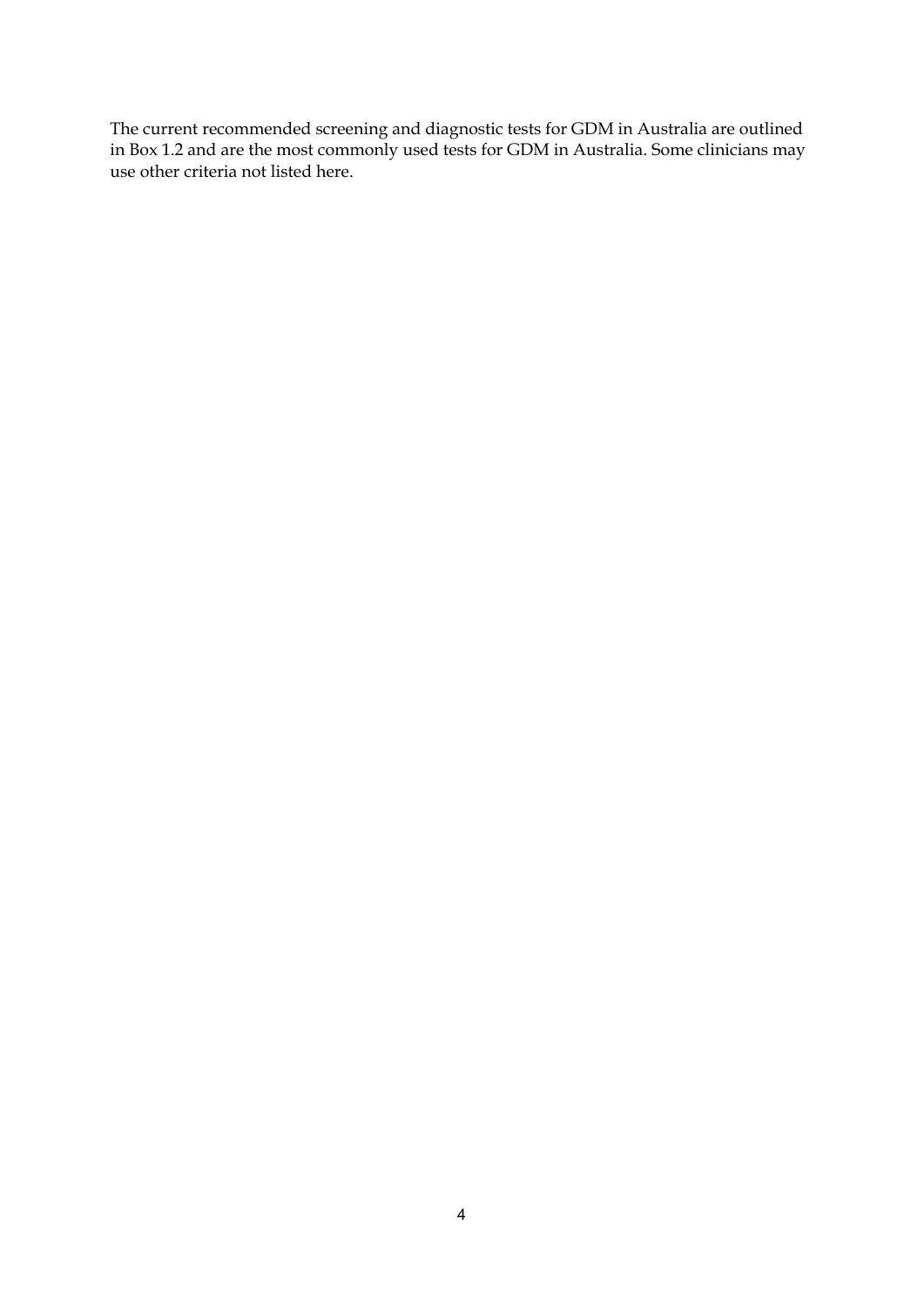#### **Box 1.2: Screening and diagnosis for gestational diabetes mellitus**

#### **Screening for GDM**

Screening for GDM should be performed at 26–28 weeks' gestation. A positive screening test result is either:

- 50-gram glucose load (morning, non-fasting) with a 1-hour venous plasma glucose level of 7.8 mmol/L or over
- 75-gram glucose load (morning, non-fasting) with a 1-hour venous plasma glucose level of 8.0 mmol/L or over.

#### **Diagnosis of GDM**

Diagnostic testing for GDM can be performed at 26–30 weeks' gestation, following a positive screening test, or at any stage of pregnancy if a woman is thought to be at high risk of GDM. Additionally, a venous plasma glucose level of more than 11.0 mmol/L resulting from a screening test is considered diagnostic of GDM by many clinicians, and treatment is started without proceeding to the diagnostic test below.

A positive diagnosis of GDM is made based on a 75-gram oral glucose tolerance test result of either:

- fasting (0 hour) venous plasma glucose level 5.5 mmol/L or over
- 1-hour venous plasma glucose level 10.0 mmol/L or over
- 2-hour venous plasma glucose level 8.0 mmol/L or over.

#### **Follow-up testing for Type 2 diabetes**

Women with GDM are at increased risk of developing Type 2 diabetes. A follow-up oral glucose tolerance test (diagnostic test) should be performed about 6–8 weeks after giving birth to assess whether the woman's blood glucose level is within the normal range. A positive diagnosis of diabetes is made by a 75-gram oral glucose tolerance test result of either:

- fasting (0 hour) venous plasma glucose level of greater than or equal to 7.0 mmol/L
- 2-hour venous plasma glucose level of greater than or equal to 11.1 mmol/L.

The oral glucose tolerance test should be repeated yearly if the first test shows abnormal glucose levels but is not diagnostic of diabetes. That is, the venous plasma glucose levels are within the range for impaired fasting glucose or impaired glucose tolerance:

- fasting (0 hour) venous plasma glucose level of greater than 6.1 mmol/L, but less than 7.0 mmol/L, and 2-hour venous plasma glucose level of less than 7.8 mmol/L (impaired fasting glucose)
- fasting (0 hour) venous plasma glucose level of less than 7.0 mmol/L, and 2-hour venous plasma glucose level of 7.8 mmol/L, but less than 11.0 mmol/L (impaired glucose tolerance).

If the results of the first test are normal, the oral glucose tolerance test should be repeated every 3 years to determine whether there has been progression to abnormal glucose tolerance. More frequent testing may be recommended for women intending to have more children (Simmons et al. 2002).

*Source:* Hoffman et al. 1998.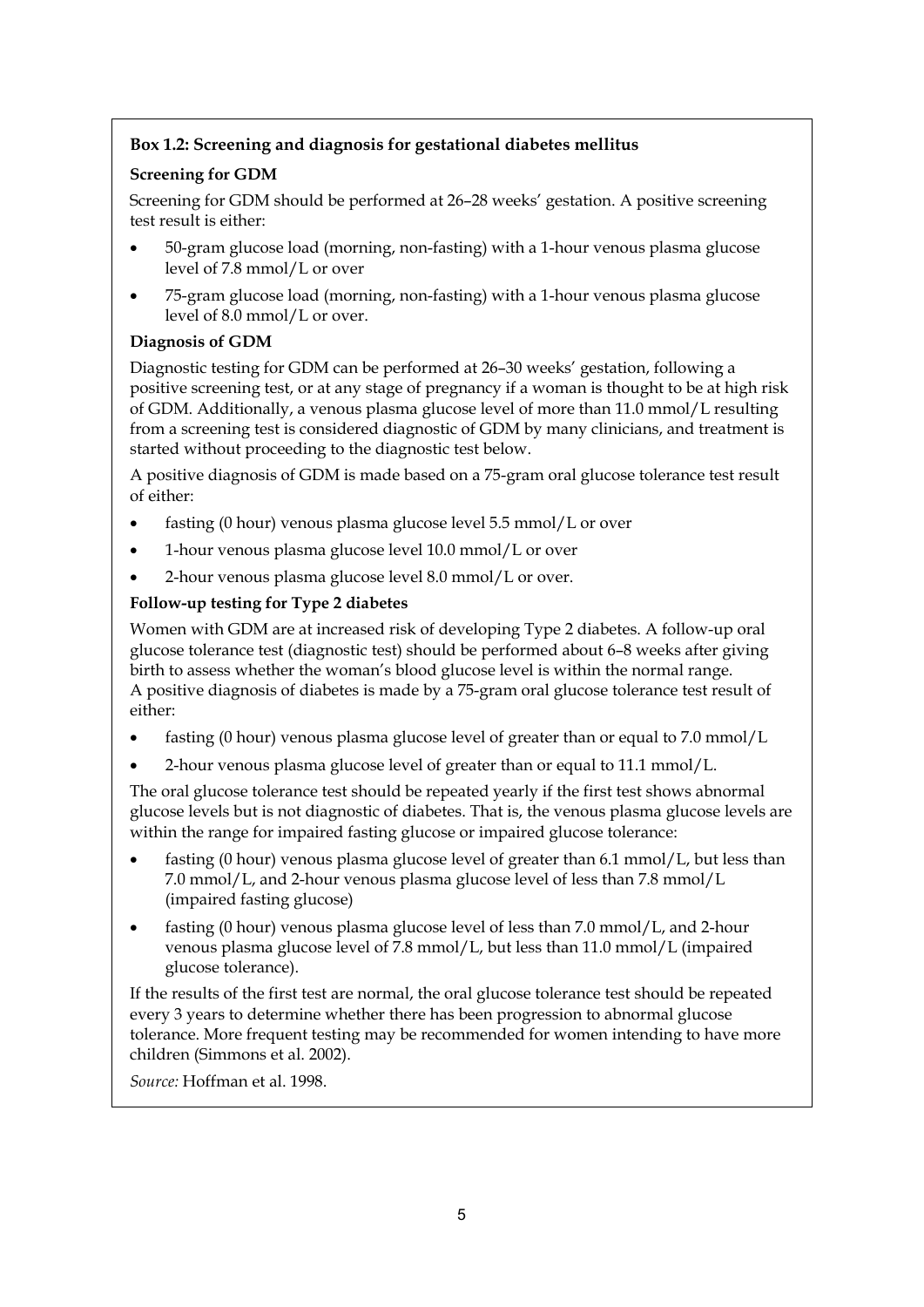Although universal screening for GDM is recommended in Australia, no national data sources are currently available to assess the proportion of pregnant women who are being screened. Changes to the diagnostic thresholds and the screening and diagnostic process may be introduced at a national level in Australia in the near future, in accordance with the published recommendations from the International Association of Diabetes in Pregnancy Study Groups Consensus Panel (IADPSGCP 2010).

Public health programs to promote awareness of risk factors and the uptake of universal screening programs can affect the number of women being diagnosed with GDM. Screening of more pregnant women for GDM may result in more women being diagnosed with the condition, while public awareness of the risk factors and the steps that can be taken to modify these can reduce the number of women developing GDM. These changes would need to be taken into account when comparing the proportion of pregnant women affected by GDM over time.

## <span id="page-13-0"></span>**1.3 What is the impact of diabetes in pregnancy?**

The impact of diabetes in pregnancy can be seen in the short-term and longer-term, for both mother and baby. The short-term impact includes those characteristics, outcomes, conditions and interventions that can be seen during pregnancy, and labour and shortly after birth, such as: duration of pregnancy, fetal growth characteristics, outcome of pregnancy, type of labour, method of birth, need for resuscitation and intensive care admissions. The longer-term impact may be seen as the ongoing impact of a short-term effect or may not become evident for many years.

The impact of diabetes in pregnancy, drawn from existing literature, is described below.

## **Short-term impact: mothers**

## **Pre-existing diabetes**

In the short term, pre-existing diabetes in mothers is associated with a higher risk of miscarriage, pre-eclampsia, pre-term delivery, induced labour, caesarean section, and the first appearance or progression of diabetes-related kidney and ophthalmic complications (AIHW 2006; de Valk et al. 2006; Yang et al. 2006).

A 2002 Canadian study by Yang et al. (2006) found that the rate of caesarean sections was 49% in mothers with pre-existing diabetes, compared with 20% in mothers without diabetes.

Studies have shown that maternal, fetal and neonatal outcomes in women with Type 2 diabetes are similar to, if not worse than, those in pregnancies complicated by Type 1 diabetes (de Valk et al. 2006; Cheung et al. 2005; Clausen et al. 2005).

### **Gestational diabetes mellitus**

In the short term, gestational diabetes mellitus is associated with a higher risk of pregnancy-induced hypertension and pre-eclampsia, induced labour, and operative delivery (Suhonen & Teramo 1993).

A Victorian study done in 1996 indicated that 37% of women with GDM had labour induced compared with 23% of women without GDM, and that 41% of women with GDM had an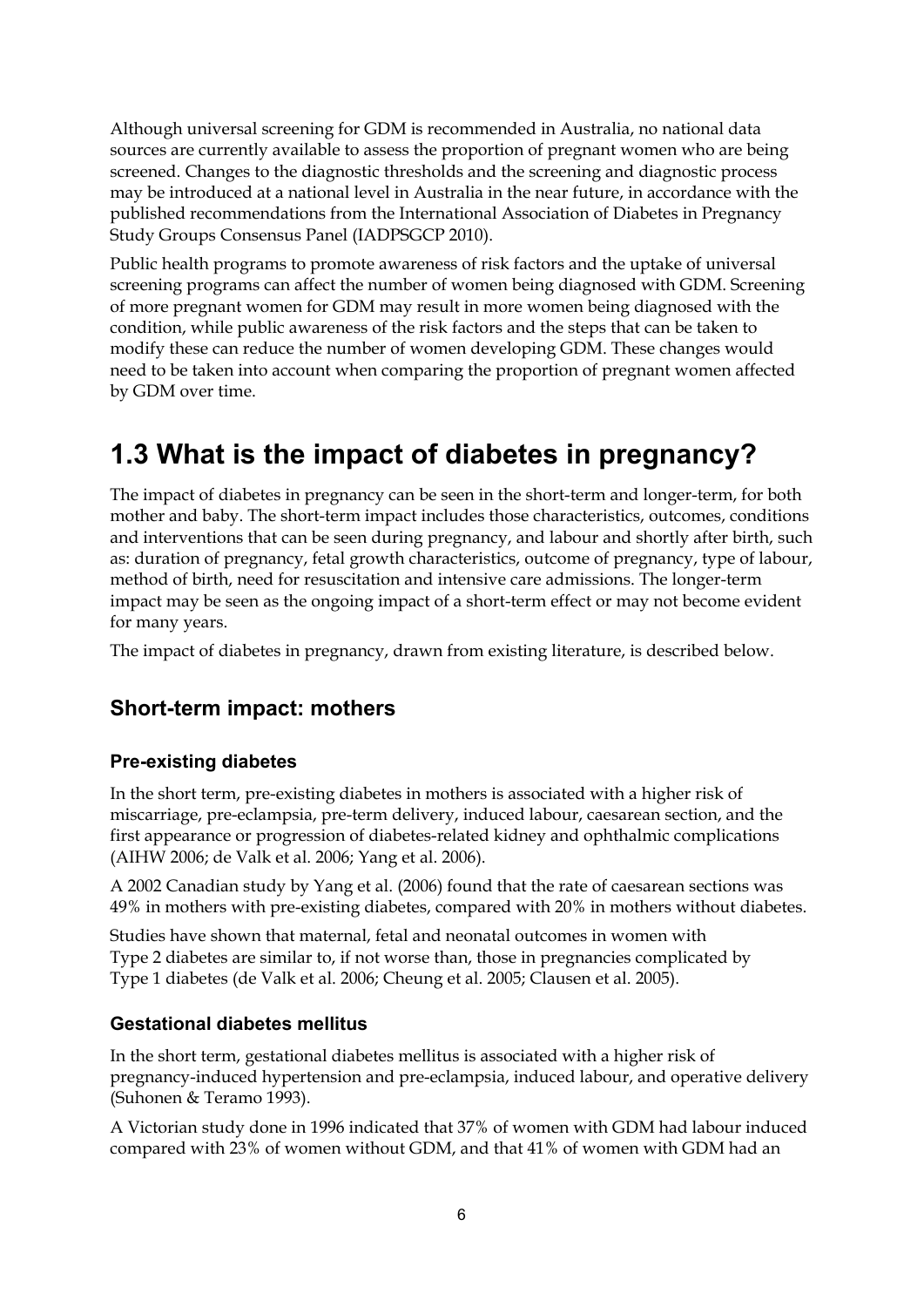operative delivery (forceps, vacuum extraction and caesarean) compared with 29% of women without GDM (Stone et al. 2002).

## **Short-term impact: babies**

### **Pre-existing diabetes**

The short-term adverse effects among babies born to mothers with pre-existing diabetes include increased risk of miscarriage, congenital malformations of the spine, heart and kidneys, stillbirth, macrosomia, birth injuries, respiratory distress and hypoglycaemia (Hall et al. 2001; Gabbe & Graves 2003; de Valk et al. 2006; Yang et al. 2006; NCC-WCH 2008).

Both increased risk of miscarriage and congenital malformations may result from high blood glucose levels at conception and during the first trimester, affecting early fetal development. A study done in the Netherlands found that congenital malformations occurred in 9% of babies born to mothers with Type 1 diabetes, which was 3 times the risk of the national population (Evers et al. 2004).

### **Gestational diabetes mellitus**

The short-term adverse effects for babies born to mothers with GDM include: increased risk of stillbirth, caesarean section, macrosomia, shoulder dystocia, respiratory distress syndrome and jaundice (Coustan 1995; Stone et al. 2002; WHA 2005; Carpenter 2007; Gonzalez-Quintero et al. 2007).

A 1996 Victorian study by Stone et al. (2002) showed that when compared with babies born to mothers who did not have any form of diabetes, babies born to mothers with GDM were more likely to:

- be macrosomic (17% compared with 10%)
- suffer from neonatal jaundice (13% compared with 7%)
- be delivered by caesarean (32% compared with 19%).

## **Longer-term impact: mothers**

### **Pre-existing diabetes**

The longer-term effects of pre-existing diabetes in pregnancy are related to the progression of diabetes complications such as eye disease, kidney disease and cardiovascular disease. These are serious complications associated with Type 1 and Type 2 diabetes, and contribute significantly to poor quality of life, hospitalisation and death among people with these forms of diabetes.

### **Gestational diabetes mellitus**

The longer-term effects of GDM include higher risk of recurrent GDM in subsequent pregnancies and of progression to Type 2 diabetes (Metzger 2007). About 17% of Australian women who have had GDM develop Type 2 diabetes within 10 years, and up to 50% within 30 years (Lee et al. 2007). Women with GDM also have an increased risk of developing cardiovascular disease (Retnakaran & Baiju 2009).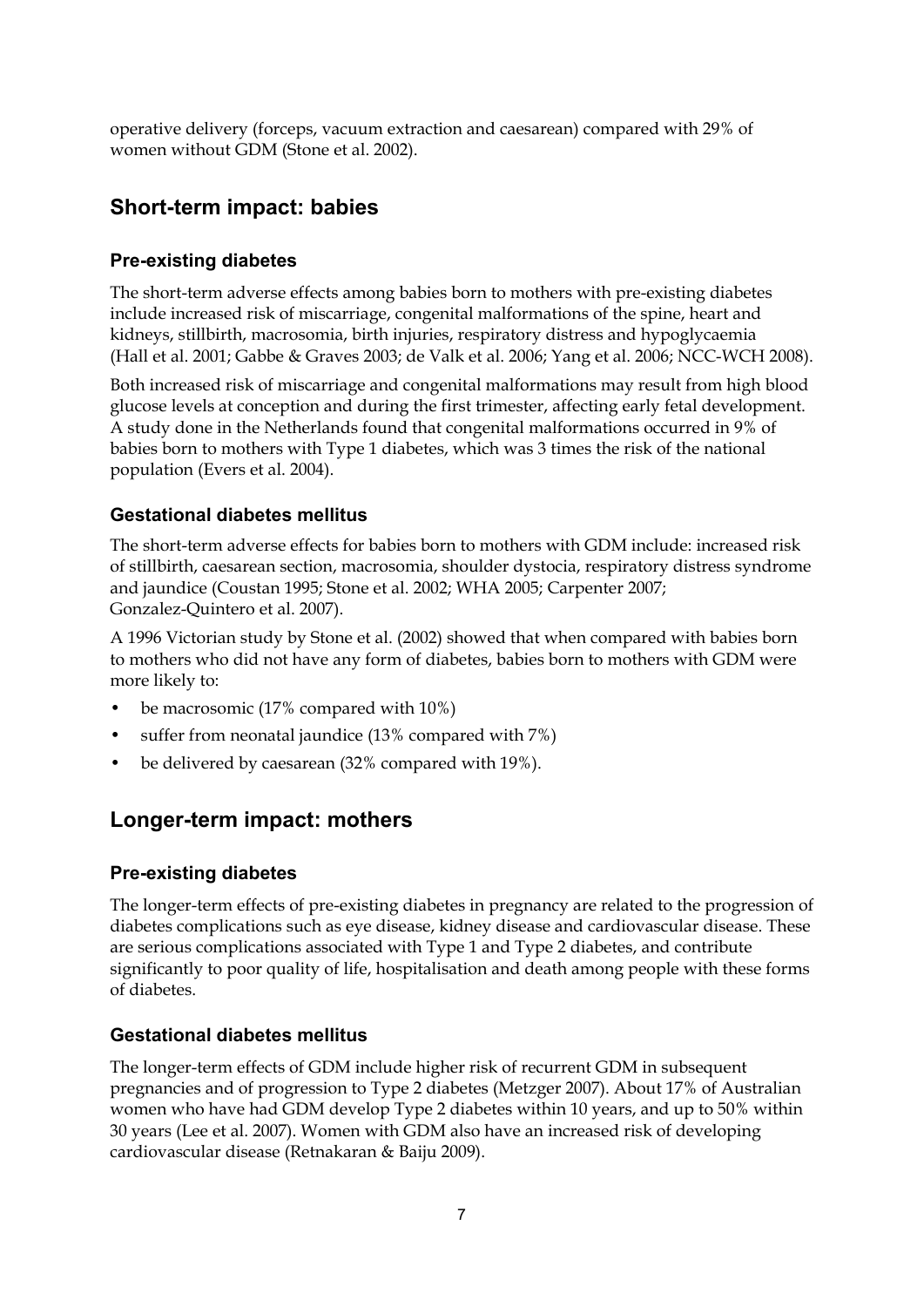## **Longer-term impact: babies**

The longer-term effects of maternal diabetes on babies include living with congenital anomalies arising from exposure to maternal diabetes, and being at increased risk of obesity, impaired glucose tolerance and Type 2 diabetes in early adulthood (Fetita et al. 2007).

# <span id="page-15-0"></span>**1.4 Which population groups are at greatest risk?**

Literature shows that women who identify as being of Aboriginal and Torres Strait Islander origin, or who were born in Polynesia, Southern Asia, the Middle East and other Asian countries, are more likely to have Type 2 diabetes, and are at greater risk of GDM than other Australian women (AIHW: Holdenson et al. 2003; Hoffman et al. 1998). Indigenous women have also been shown to experience poorer outcomes of pregnancy compared with non-Indigenous women (AIHW: Leeds et al. 2007). There appears to be no evidence on the comparative pregnancy outcomes among women from high-diabetes-risk regions and Australian-born women. These two high-diabetes-risk populations have been given special consideration in this report, to determine whether women from these population groups experience the adverse effects of diabetes in pregnancy at a greater rate than other women.

Other independent risk factors for Type 2 diabetes and GDM, such as age and overweight and obesity, have not been addressed in detail in this report, but may be considered for future reporting on this theme.

## <span id="page-15-1"></span>**1.5 Data sources**

Two sources of data are used in this report: the National Hospital Morbidity Database (NHMD) and the National Perinatal Data Collection (NPDC) database. These were selected because they contain national data on pregnancies or individual women with diagnosed diabetes in pregnancy, and on the effects of those pregnancies for women and their babies.

Both data sources allow for the calculation of the occurrence of adverse maternal outcomes of diabetes in pregnancy among women who gave birth in Australia, and comparative analyses by maternal diabetes status and population groups. Analyses on the occurrence of adverse infant outcomes, by maternal diabetes status and population groups, are based on the NPDC data only.

While data on infants are available from the NHMD, the nature of the database prevents the infant data being linked with maternal diabetes status or other maternal characteristics essential to the analyses in this report. For this reason, data on infants collected in the NHMD have not been included in this report.

More details of the NHMD and NPDC data used in this report are given below.

## **National Hospital Morbidity Database**

The NHMD is an administrative data set maintained by the AIHW. It is a collection of information about care provided to patients admitted to Australian hospitals.

The NHMD contains demographic, diagnostic, procedural and duration-of-stay information on episodes of care for patients admitted to hospital. Diagnostic information relevant only to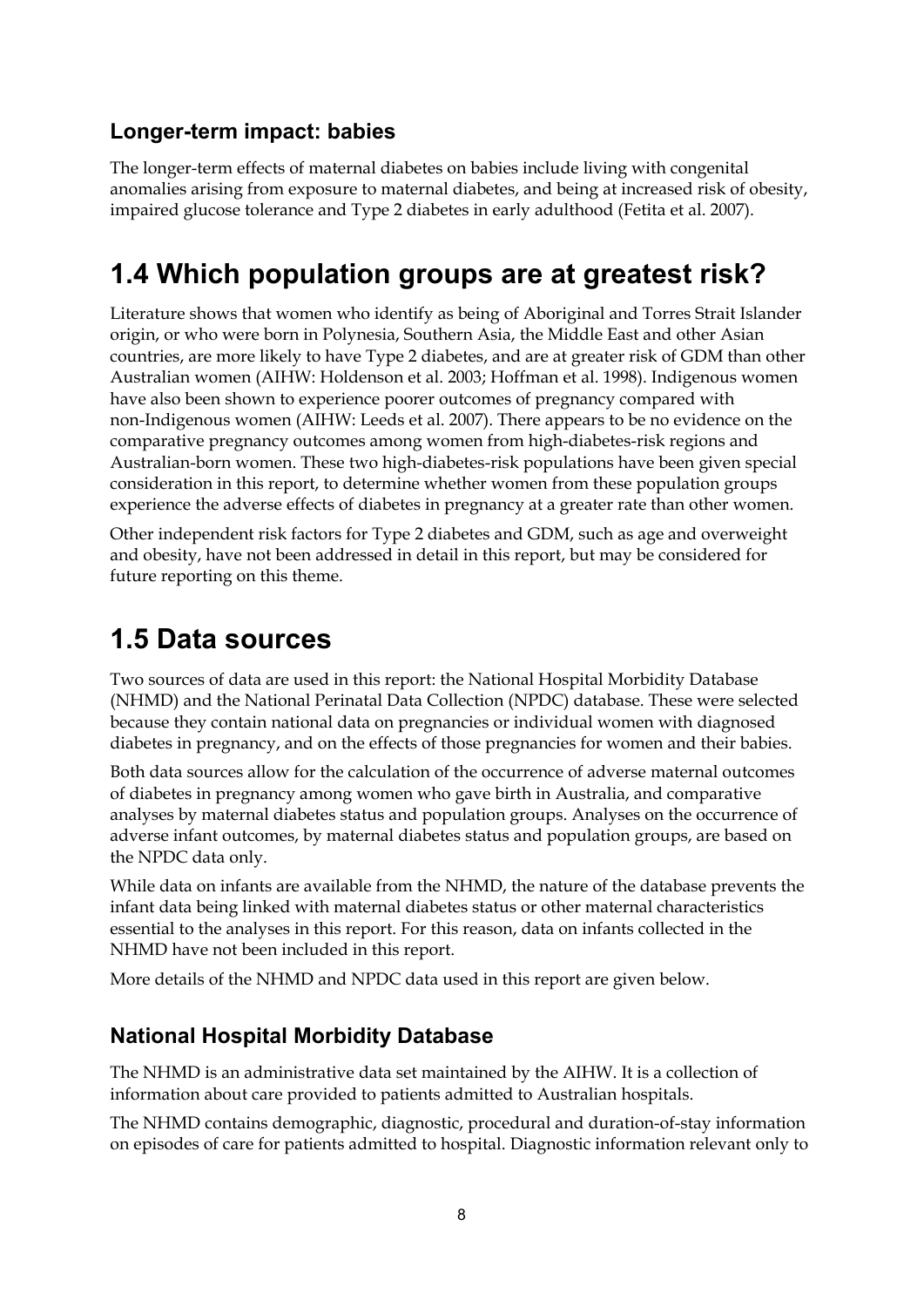the current episode of care, including conditions or disorders that affect the treatment received by the patient during the episode, are included. The collection comprises comparable state and territory hospitalisation data. These data are episode-based and do not equate to individuals.

The analyses in this report are based on 3 years of combined data from the NHMD, from 1 July 2005 to 30 June 2008 (2005–06 to 2007–08).

Episodes of care that involve the birth of one or more babies in hospital are assigned an 'outcome of delivery' code (see 'Appendix 1 Methods'). Although individual women who give birth in hospital cannot be identified, each outcome of delivery can be correlated to a unique pregnancy, as these codes are assigned only once for each birth. It is possible that some women will give birth more than once in the 3-year period analysed in this report, and these unique pregnancies are referred to as 'women'.

It is estimated that about 0.2% of all births in Australia are homebirths, and some may occur in birthing centres or other locations outside the hospital system (Laws et al. 2007). These births are not captured by the NHMD.

Two sets of codes in the NHMD can be used to assign a diagnosis of diabetes mellitus, sourced from the International Classification of Disease, 10th Edition, Australian Modification (ICD-10-AM). The first set comprises the codes E10, E11, E13 and E14, representing Type 1, Type 2 and other/unspecified forms of diabetes. The second set comprises the O24 codes, which represent diabetes complicating pregnancy.

The O24 codes include gestational diabetes, which is assigned when diabetes is diagnosed at or after 24 weeks gestation, and pre-existing Type 1, Type 2 and other/unspecified forms of diabetes in pregnancy, which are only assigned when the diagnosis of diabetes pre-dates the current pregnancy. Some episodes of care with an outcome of delivery code have codes from the first and second set, some only from the first set, and some only from the second.

As a result of the conflicting ICD-10-AM codes in some records, the NCMD devised an analytical method to ensure that diabetes in pregnancy status was assigned with the greatest possible accuracy. This method used a hierarchy to assign diabetes status, whereby preexisting diabetes codes from the first and second code sets take precedence over GDM codes from the second set. For example, if a record had a Type 2 code from the first set and a GDM code from the second set, the record ('woman') was assigned pre-existing Type 2 diabetes in pregnancy. For more specific detail on the method, see 'Appendix 1 Methods'.

## **National Perinatal Data Collection**

The NPDC is a national data set maintained by the National Perinatal Statistics Unit, one of the collaborating units of the AIHW and part of the University of New South Wales.

The NPDC contains selected information relating to births that are reported to the perinatal data collection in each Australian state and territory. The NPDC includes demographic, diagnostic, procedural and duration-of-stay information for both mothers and babies. Selected information is compiled annually into the NPDC by the National Perinatal Statistics Unit.

Information on the method and scope of the data collection, data validation and reporting of data are shown below. Further information on the method used to assign diabetes in pregnancy status, as well as the coding and collection method used by each state and territory are available in 'Appendix 1 Methods'.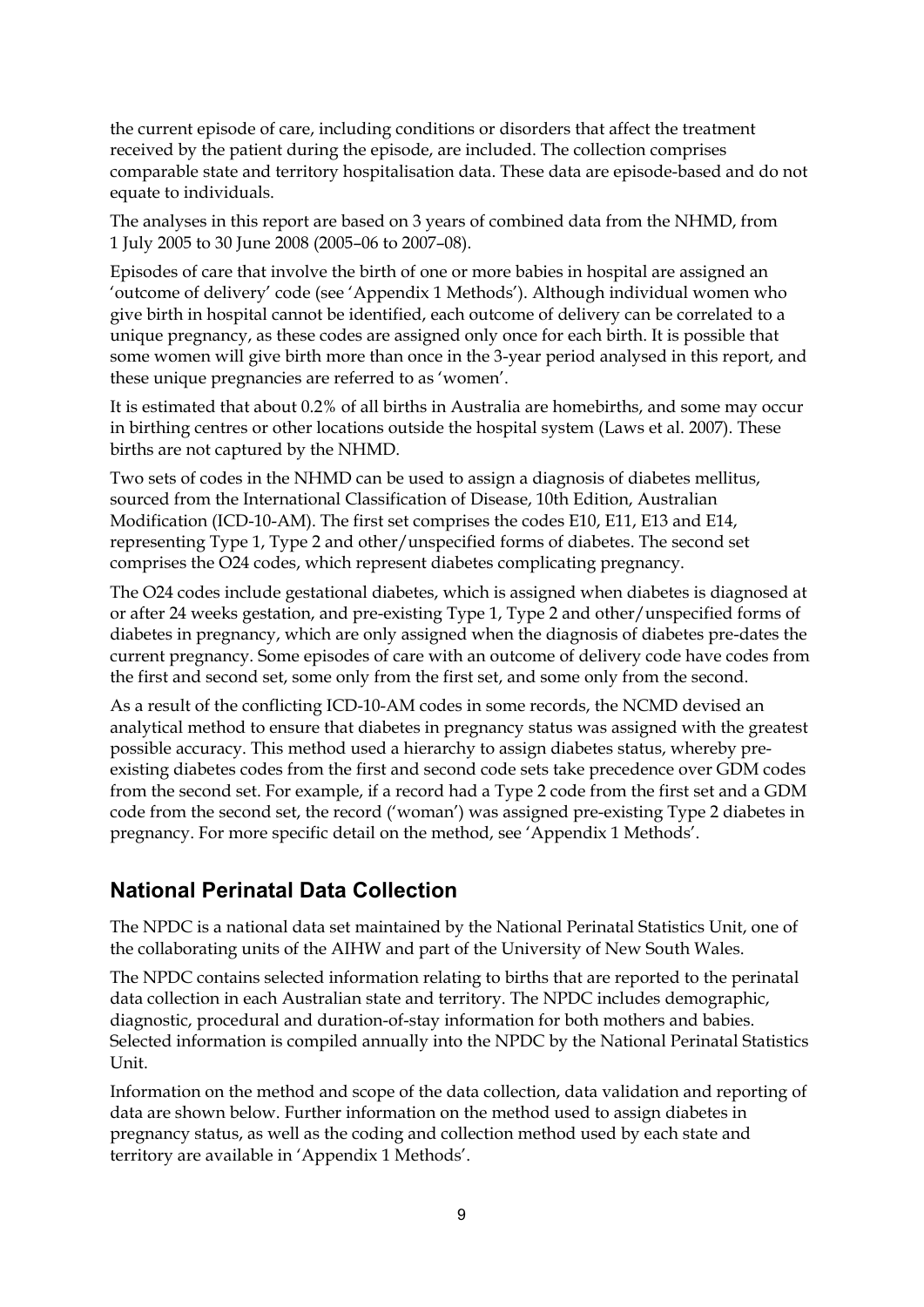Information on pre-existing diabetes and gestational diabetes is collected in all state and territory perinatal data collections. In the period 2005–2007, there were no changes in the method of collection of diabetes information in any of the states or territories. There was, however, variation in the conditions each state or territory included when reporting pre-existing or gestational diabetes, and the way in which these are collected. These are outlined below, and detailed further in 'Appendix 1 Methods'.

Each state and territory collection contains tick boxes to record diabetes on paper-based perinatal forms and/or in electronic systems. Four of the jurisdictions—Victoria, Queensland, Western Australia and the Australian Capital Territory—also collect diabetes information according to ICD–10–AM codes. For Victoria and the Australian Capital Territory, these are obtained from hospital data only. For Queensland, ICD codes are collected directly via the perinatal form and electronic system, which have an underlying code that corresponds with each tick box. For Western Australia, ICD codes are only collected directly via the perinatal form and electronic system.

In a survey of the eight jurisdictions, six jurisdictions reported that midwives are provided with guidelines or a data collection manual to help record diabetes information. The amount of detail in guidelines varies widely. Of these jurisdictions, three reported that training is provided to midwives for completion of perinatal information. Where education has been provided, it is general and not specific to the recording of diabetes information alone.

Diabetes data are not routinely validated in any of the states or territories where there is more than one source of data. For example, in the Australian Capital Territory, diabetes is recorded in the perinatal data collection if either the hospital or perinatal data indicate diabetes. Four jurisdictions have done one-off validation studies of diabetes data in perinatal collections. In South Australia, a validation study showed no conflict between data sources. A New South Wales validation study carried out for 1998 data compared information from the perinatal form with information contained in the medical records for a sample of 1,680 births. The study showed 99.7% agreement for diabetes mellitus and 99.1% for gestational diabetes (Taylor et al. 2000). A validation study was conducted in Victoria in 2006 on the overall accuracy of perinatal data, including diabetes status, recorded in 2003. Gestational diabetes was found to be 99.7% accurate, and pre-existing diabetes was found to be 100.0% accurate. In the Northern Territory, an audit of 2004 perinatal data was done at Royal Darwin Hospital, looking at missing cases of gestational diabetes only. This study found a missing case rate of 0.04%, which, when applied to the total number of women giving births in the Northern Territory, equated to an estimated 49 missing cases of GDM in the Northern Territory in 2004.

As a result of the variation in validation methods, collection methods and coding of diabetes, these data are not considered comparable by state and territory, so only national data have been included in this report.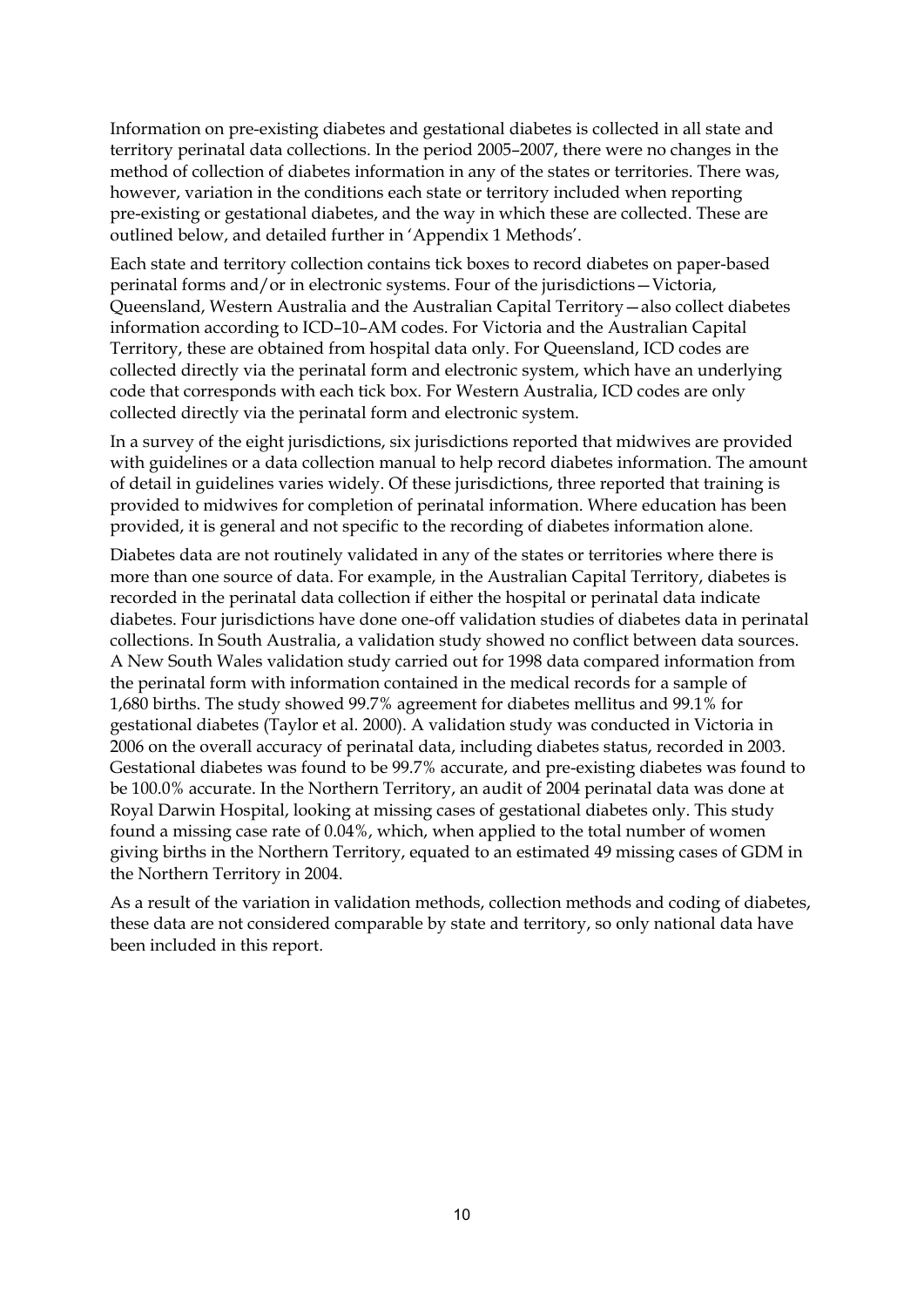# <span id="page-18-0"></span>**2 All mothers and infants**

#### **Key points**

- In 2005–2007, more than 5% of pregnancies were complicated by diabetes: less than 1% of mothers had pre-existing diabetes, and about 5% had GDM (NPDC data).
- In 2005–06 to 2007–08, more than 5% of pregnancies were complicated by diabetes: 0.3% had pre-existing Type 1, 0.3% had pre-existing Type 2, and about 5% had GDM (NHMD data).
- Mothers with pre-existing diabetes had higher rates of pre-term birth, caesarean section, birth without labour, and longer stay in hospital, compared with mothers with GDM and mothers without diabetes in pregnancy.
- Mothers with Type 1 diabetes were more likely to have a pre-term birth, caesarean section and hypertension, compared with mothers with Type 2 diabetes.
- Mothers with GDM had a higher rate of induced labour compared with mothers with pre-existing diabetes, and were more likely to give birth pre-term, have a caesarean section, have hypertension or stay longer in hospital than mothers without diabetes in pregnancy.
- Babies of mothers with pre-existing diabetes had higher rates of stillbirth, pre-term birth, high birthweight, low Apgar score, high-level resuscitation, special care nursery/neonatal intensive care unit admission and longer stay in hospital compared with babies of mothers with GDM or babies of mothers without diabetes in pregnancy.
- Babies of mothers with pre-existing Type 2 diabetes were more likely to be stillborn, compared with babies of mothers with pre-existing Type 1 diabetes.
- Babies of mothers with GDM had the lowest rate of fetal death, about half that of babies of mothers without diabetes in pregnancy.

This chapter describes the effects of pregnancy, labour and delivery on all women who gave birth in Australia and their babies. It highlights differences in characteristics by maternal diabetes in pregnancy status. For differences between population groups, see Chapter 3 and Chapter 4.

The data used in this chapter are sourced from the National Perinatal Data Collection (NPDC), and include all women who gave birth during 2005–2007. The NPDC data are supplemented by data from the National Hospital Morbidity Database (NHMD), including data on additional outcomes not available in the NPDC and data by type of pre-existing diabetes (Type 1 and Type 2). These NHMD data include all women who gave birth in hospital from 2005–06 to 2007–08.

Note that, where crude and age-standardised rates are presented in a table, only the agestandardised rates are discussed in the text.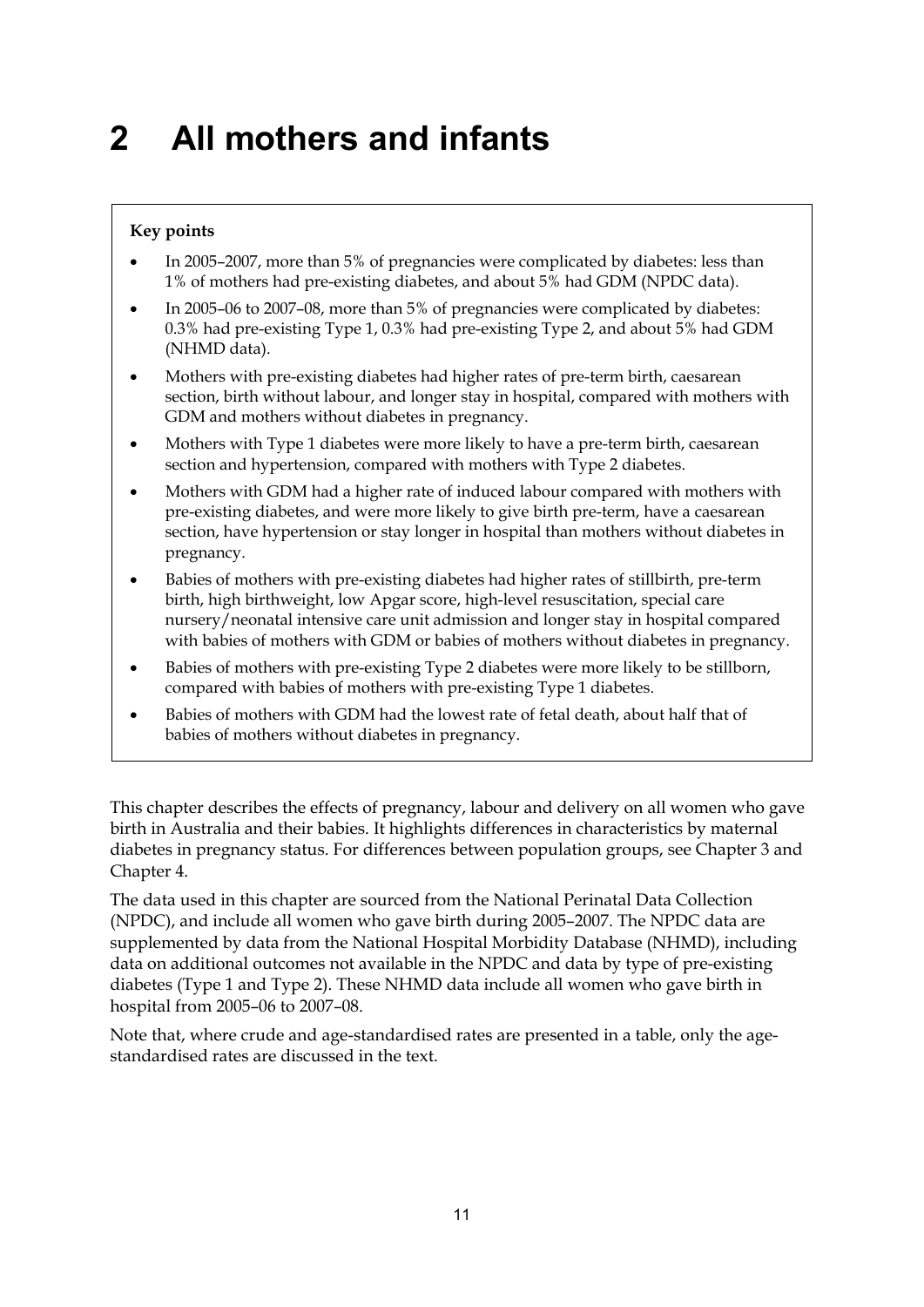## <span id="page-19-0"></span>**2.1 Maternal characteristics**

## **Diabetes in pregnancy status**

This section provides an overview of diabetes in pregnancy status for all women who gave birth.

In the 3-year period 2005–2007, the NPDC recorded information on 833,710 women who gave birth in Australia and whose age and diabetes in pregnancy status was recorded. Of these:

- 4,952 (0.6%) had pre-existing diabetes
- 39,139 (4.7%) were diagnosed with GDM
- 789,619 (94.7%) did not have diabetes (Table 2.1).

#### **Table 2.1: Women who gave birth in Australia, by diabetes in pregnancy status, 2005–2007**

|                   | <b>Pre-existing diabetes</b> | <b>Gestational diabetes mellitus</b> | No diabetes | Total <sup>(a)</sup> |
|-------------------|------------------------------|--------------------------------------|-------------|----------------------|
| Number of mothers | 4.952                        | 39.139                               | 789.619     | 833.710              |
| Per cent          | 0.6                          | 4.7                                  | 94.7        | 100.0                |

(a) Total excludes 1,015 women who gave birth and had missing or not stated diabetes in pregnancy status (901) or missing age (114).

*Source:* AIHW analysis of NPDC data.

In the 3-year period 2005–06 to 2007–08, the NHMD recorded information on 839,033 women who gave birth in Australia (Table 2.2). Of these:

- 4,603 (0.5%) had pre-existing diabetes, with:
	- 2,119 (0.3%) with Type 1 diabetes
	- 2,219 (0.3%) with Type 2 diabetes
- 40,776 (4.9%) were diagnosed with GDM
- 791,890 (94.4%) did not have diabetes (Table 2.2).

#### **Table 2.2: Women who gave birth in hospital, by diabetes in pregnancy status, 2005–06 to 2007–08**

|                                      | Pre-existing<br>Type 1<br>diabetes | Pre-existing<br>Type 2<br>diabetes | All<br>pre-existing<br>diabetes <sup>(a)</sup> | Gestational<br>diabetes<br>mellitus | No diabetes | Total <sup>(b)</sup> |
|--------------------------------------|------------------------------------|------------------------------------|------------------------------------------------|-------------------------------------|-------------|----------------------|
| Number of mothers                    | 2.119                              | 2.219                              | 4.603                                          | 40.776                              | 791.890     | 839,033              |
| Per cent <sup><math>(c)</math></sup> | 0.3                                | 0.3                                | 0.5                                            | 4.9                                 | 94.4        | 100.0                |

(a) Includes 'diabetes—other/unspecified'.

(b) Total includes 'diabetes in pregnancy—onset unspecified'.

(c) Percentages have been rounded to 1 decimal place and may not sum to the total.

*Source:* AIHW NHMD.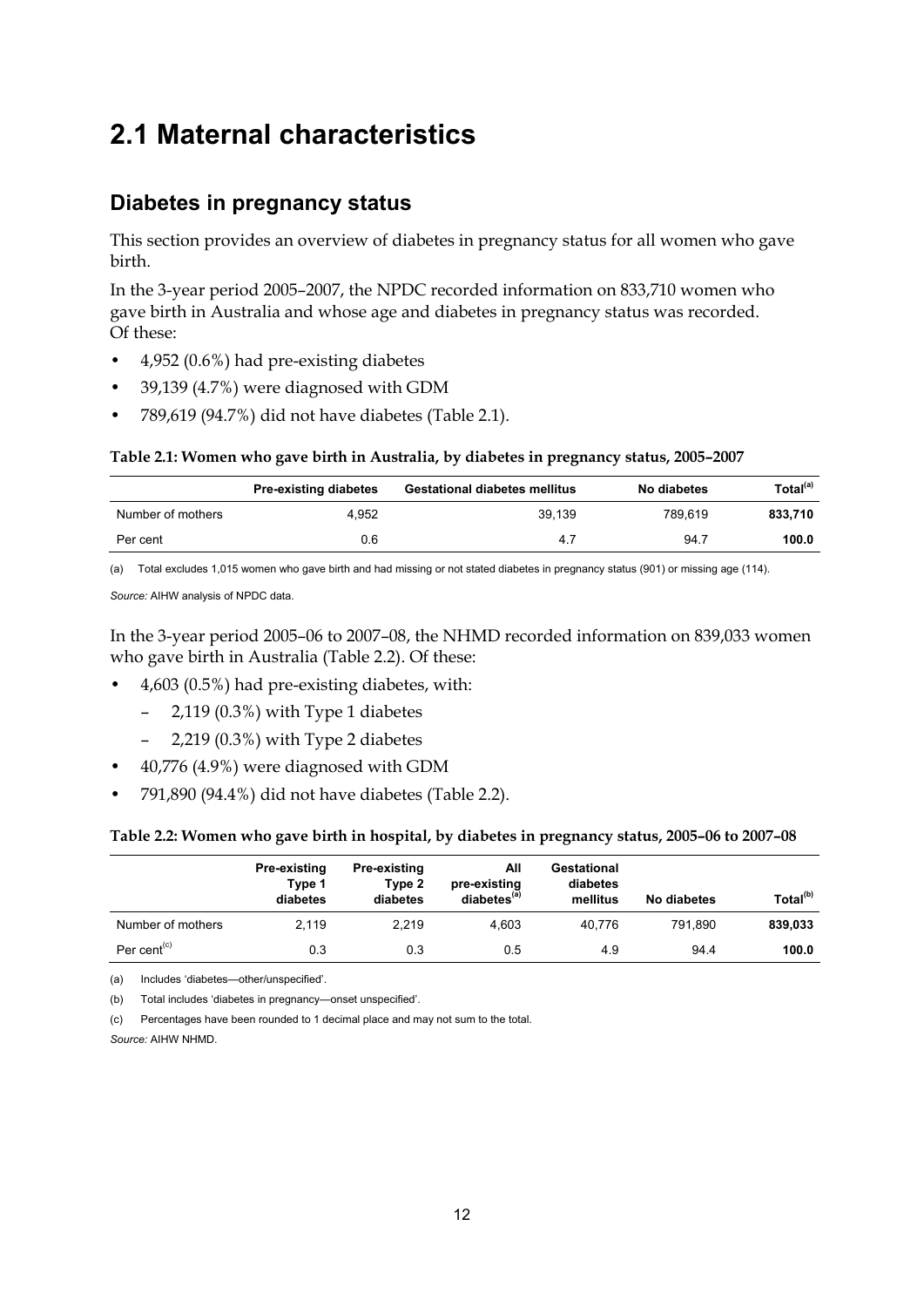## **Age distribution**

This section provides an overview of the age distribution of all women who gave birth, by diabetes in pregnancy status from 2005 to 2007.

In 2005–2007, the peak age of women who gave birth was 30–34 years, with about 33% of all mothers in this age group (Figure 2.1). Less than half (46%) of all mothers were aged less than 30 years. Women who gave birth with GDM and those with pre-existing diabetes in pregnancy were more likely to be older (aged 30 years and over) than women who gave birth without diabetes, at 70%, 65% and 54%, respectively. To take account of this age difference by diabetes in pregnancy status, all subsequent analyses of NPDC data in this report have been age-standardised.

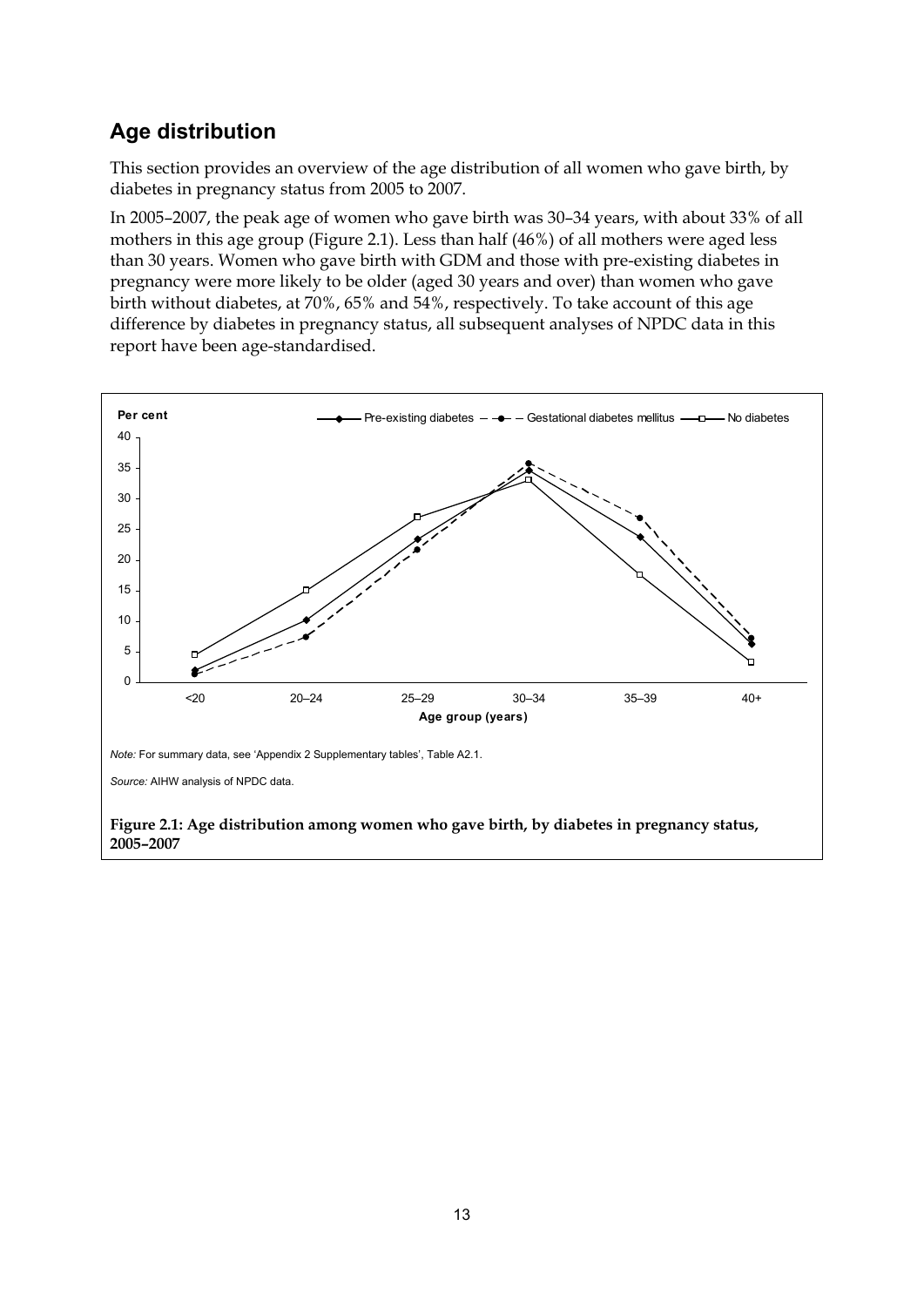Among women who gave birth in hospital in 2005–06 to 2007–08, the peak age was 30–34 years across all diabetes status groups (Figure 2.2). Women who gave birth with Type 2 diabetes and those with GDM tended to be older than other women who gave birth. About 71% of mothers with Type 2 diabetes or with GDM were aged 30 years and over, compared with about 55% of mothers with Type 1 diabetes or without diabetes in pregnancy.

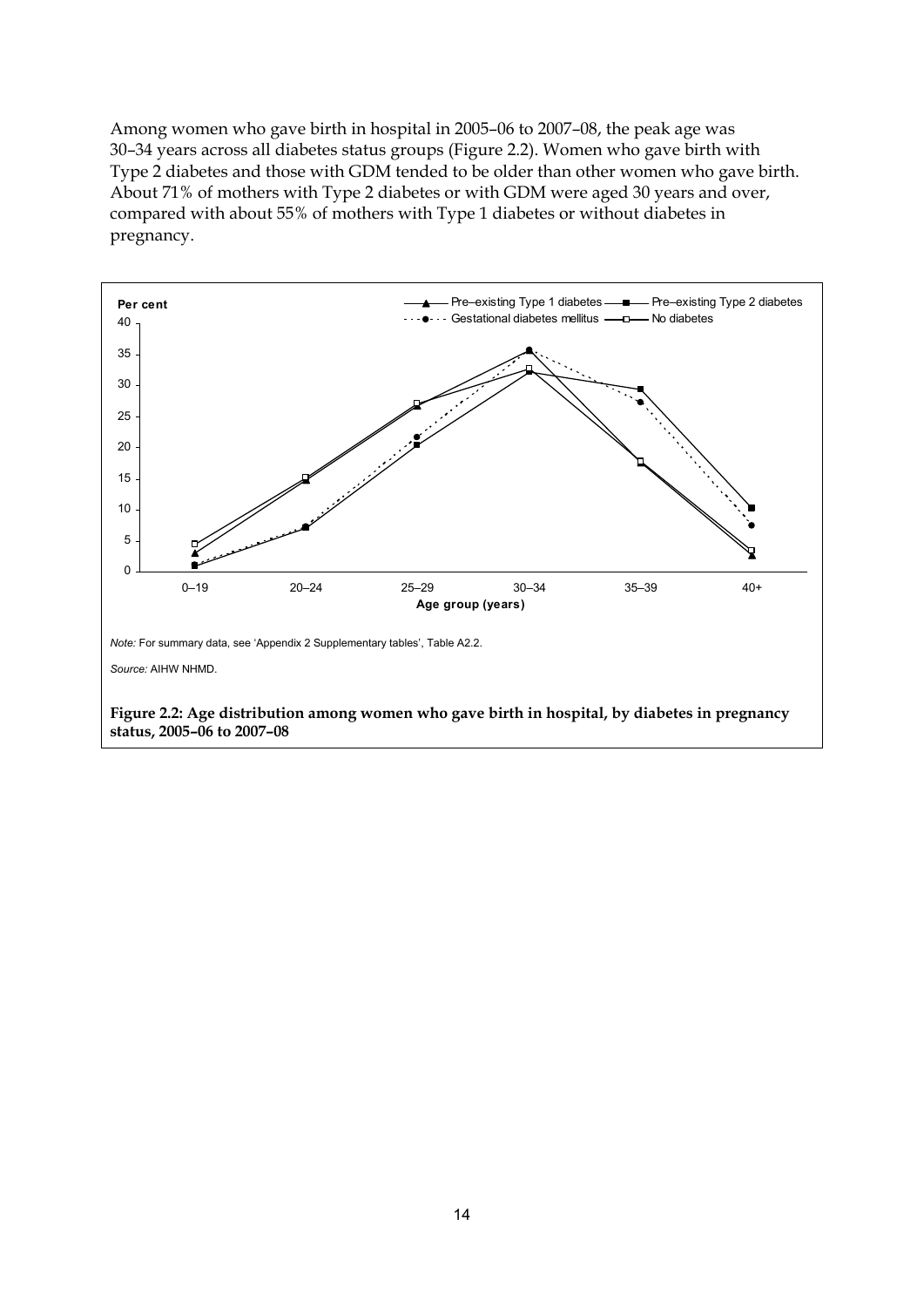## **Parity**

Parity refers to the number of pregnancies that resulted in the birth of one or more live or stillborn babies (Laws & Sullivan 2009). Women who have had no previous pregnancies resulting in a birth are called 'primiparous' mothers and those who have had at least one pregnancy resulting in a birth are called 'multiparous' mothers.

This section provides an overview of parity among Australian women.

The majority of Australian women who gave birth were multiparous (Table 2.3). Differences in the incidence of multiparity were found by diabetes in pregnancy status:

- Women who gave birth with pre-existing diabetes in pregnancy (59%) were more likely to be multiparous compared with those with GDM (56%).
- Women who gave birth with GDM were less likely to be multiparous compared with those without diabetes (58%).

There was no statistically significant difference at the 95% confidence level in parity between women with pre-existing diabetes and women without diabetes in pregnancy.

#### **Table 2.3: Parity among women who gave birth, by diabetes in pregnancy status, 2005–2007**

|                      | <b>Pre-existing diabetes</b> |                 | Gestational<br>diabetes mellitus |                                                            | No diabetes   |                 |
|----------------------|------------------------------|-----------------|----------------------------------|------------------------------------------------------------|---------------|-----------------|
|                      | <b>Number</b>                | Per cent        | <b>Number</b>                    | Per cent                                                   | <b>Number</b> | Per cent        |
| Primiparous          | 1,826                        | 36.9            | 15.147                           | 38.7                                                       | 330.072       | 41.8            |
| Multiparous          | 3,115                        | 62.9            | 23.956                           | 61.2                                                       | 458.363       | 58.0            |
| Total <sup>(a)</sup> | 4,952                        | 100.0           | 39.139                           | 100.0                                                      | 789.619       | 100.0           |
|                      |                              |                 |                                  | Age-standardised rate (per cent) (95% confidence interval) |               |                 |
| Primiparous          | 40.6                         | $(40.0 - 41.2)$ | 44.1                             | $(43.9 - 44.7)$                                            | 41.8          | $(41.2 - 42.4)$ |
| Multiparous          | 59.2                         | $(58.5 - 60.0)$ | 55.9                             | $(55.1 - 56.6)$                                            | 58.0          | $(57.3 - 58.8)$ |

(a) Totals may not add up due to missing values.

*Notes*

1. Parity was not stated for: 11 mothers with pre-existing diabetes, 36 mothers with gestational diabetes mellitus and 1,184 mothers without diabetes in pregnancy.

2. Directly age-standardised to the 2005–2007 maternal population without diabetes in pregnancy. For method, see 'Appendix 1 Methods'.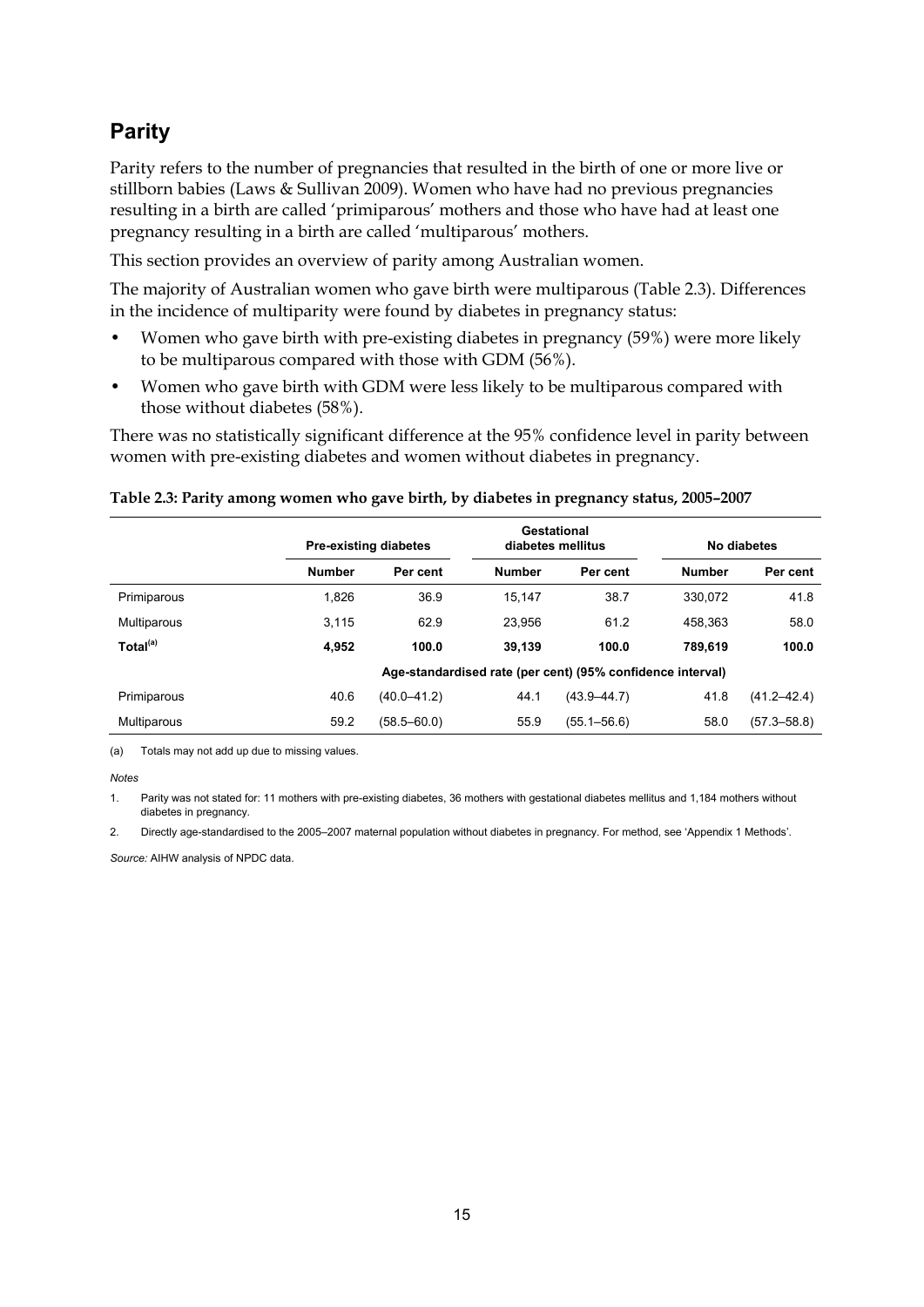## **Plurality**

Plurality refers to the number of babies resulting from one pregnancy (Laws & Sullivan 2009). In this analysis, singleton births (one baby) and multiple births (two or more babies) are presented. The chance of twin or higher-order multiple pregnancies increases with maternal age and the use of assisted reproductive technologies (such as IVF). Multiple birth pregnancies are at increased risk of caesarean section and pre-term birth (Lancaster 1996).

This section provides an overview of plurality among Australian women.

According to data sourced from the NPDC, there was a statistically significant difference in the incidence of multiple births by maternal diabetes status in the period 2005 to 2007:

- Mothers with GDM (2.3%) were more likely to have a multiple birth compared with mothers with pre-existing diabetes in pregnancy (1.7%) (Table 2.4).
- Mothers with GDM were also more likely to have a multiple birth than mothers without diabetes in pregnancy (1.6%).

There was no significant difference in the rate of multiple births between mothers with pre-existing diabetes and mothers without diabetes in pregnancy. Similarly, there was no difference in incidence of singleton births by diabetes in pregnancy status.

|                 |               | Gestational<br><b>Pre-existing diabetes</b><br>diabetes mellitus |               | No diabetes                                                |               |                 |
|-----------------|---------------|------------------------------------------------------------------|---------------|------------------------------------------------------------|---------------|-----------------|
|                 | <b>Number</b> | Per cent                                                         | <b>Number</b> | Per cent                                                   | <b>Number</b> | Per cent        |
| Singleton birth | 4,862         | 98.2                                                             | 38,171        | 97.5                                                       | 776.898       | 98.4            |
| Multiple birth  | 90            | 1.8                                                              | 968           | 2.5                                                        | 12.721        | 1.6             |
| Total           | 4,952         | 100.0                                                            | 39.139        | 100.0                                                      | 789.619       | 100.0           |
|                 |               |                                                                  |               | Age-standardised rate (per cent) (95% confidence interval) |               |                 |
| Singleton birth | 98.3          | $(97.4 - 99.3)$                                                  | 97.7          | $(96.7 - 98.6)$                                            | 98.4          | $(97.4 - 99.3)$ |
| Multiple birth  | 1.7           | $(1.6 - 1.8)$                                                    | 2.3           | $(2.2 - 2.5)$                                              | 1.6           | $(1.5 - 1.7)$   |

#### **Table 2.4: Plurality among women who gave birth, by diabetes in pregnancy status, 2005–2007**

*Note:* Directly age-standardised to the 2005–2007 maternal population without diabetes in pregnancy. For method, see 'Appendix 1 Methods'.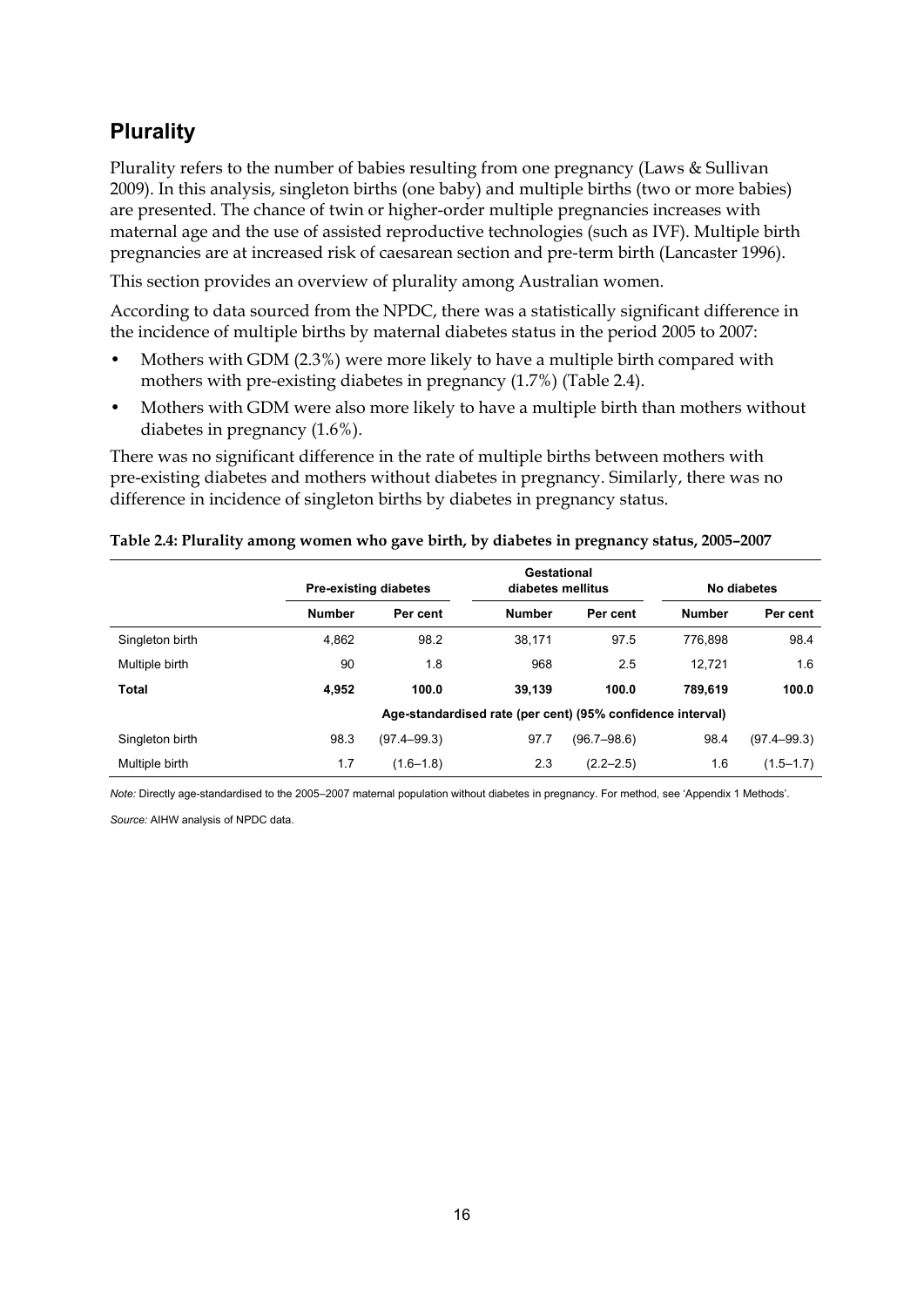According to data from the NHMD, the proportion of multiple births among women who gave birth in hospital in 2005–06 to 2007–08 was greatest among women with a diagnosis of GDM (2.4%), followed by those with Type 2 diabetes (1.9%) and those without diabetes (1.6%). Women with Type 1 diabetes in pregnancy had the lowest rate of multiple births in this period (1.4%) (Figure 2.3).



17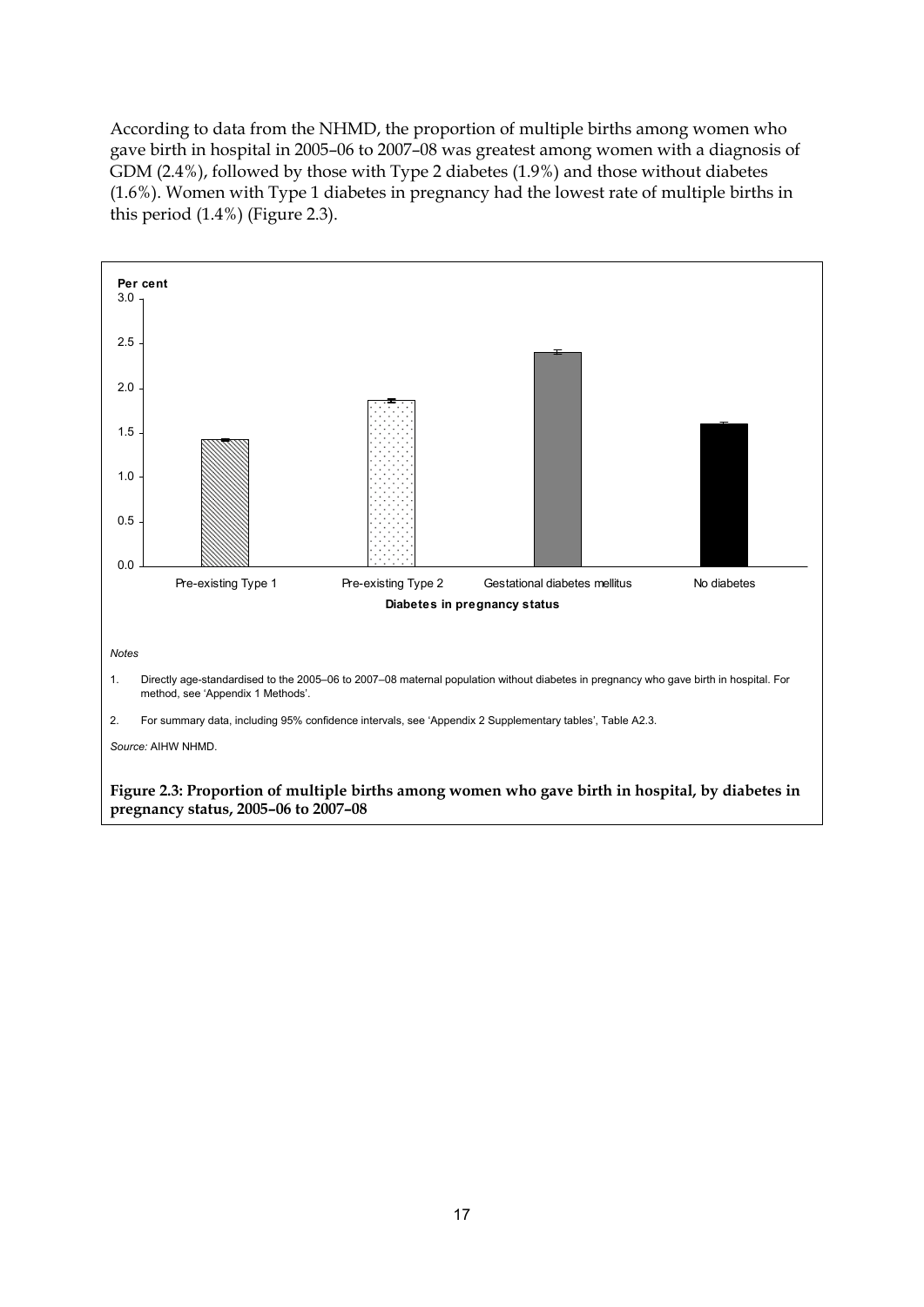## <span id="page-25-0"></span>**2.2 Maternal outcomes**

## **Duration of pregnancy**

Women who give birth at 37 to 41 completed weeks of pregnancy are considered to have had a pregnancy 'to term' (or full term), with births at 42 weeks or more considered 'post-term'. Women who give birth at less than 37 weeks are considered to have had a 'pre-term' birth, with births before 32 weeks considered 'very pre-term' (Laws & Sullivan 2009). Multiple births, maternal age (older and younger) and maternal morbidity, such as hypertension and diabetes, are risk factors for pre-term births (Lykke et al. 2009; Khashu et al. 2009).

This section provides an overview of duration of pregnancy and the incidence of pre-term birth among Australian women who gave birth.

More information on the adverse outcomes of pre-term birth among babies can be found in 'Section 2.3—Infant outcomes'.

Women who gave birth with pre-existing diabetes in pregnancy were more likely to have a pre-term or very pre-term birth compared with other women:

- One-fifth (21.5%) of mothers with pre-existing diabetes gave birth at 32–36 weeks gestation, compared with 8.6% of mothers with GDM and 5.6% of mothers without diabetes (Table 2.5).
- Mothers with pre-existing diabetes were 5 and 3 times as likely to have a very pre-term birth as mothers with GDM and mothers without diabetes, respectively.

|                              |               | Gestational<br><b>Pre-existing diabetes</b><br>diabetes mellitus |                                                            |                 | No diabetes   |                 |
|------------------------------|---------------|------------------------------------------------------------------|------------------------------------------------------------|-----------------|---------------|-----------------|
|                              | <b>Number</b> | Per cent                                                         | <b>Number</b>                                              | Per cent        | <b>Number</b> | Per cent        |
| 20-31 weeks $(a)$            | 219           | 4.4                                                              | 368                                                        | 0.9             | 12.140        | 1.5             |
| 32-36 weeks                  | 1,030         | 20.8                                                             | 3,400                                                      | 8.7             | 44.043        | 5.6             |
| $>$ 37 weeks                 | 3,702         | 74.8                                                             | 35,371                                                     | 90.4            | 733,320       | 92.9            |
| Total <sup>(b)</sup>         | 4,952         | 100.0                                                            | 39,139                                                     | 100.0           | 789.619       | 100.0           |
|                              |               |                                                                  | Age-standardised rate (per cent) (95% confidence interval) |                 |               |                 |
| $20-31$ weeks <sup>(a)</sup> | 4.6           | $(4.4 - 4.8)$                                                    | 0.9                                                        | $(0.8 - 1.0)$   | 1.5           | $(1.4 - 1.7)$   |
| 32-36 weeks                  | 21.5          | $(21.1 - 22.0)$                                                  | 8.6                                                        | $(8.3 - 8.9)$   | 5.6           | $(5.4 - 5.8)$   |
| $\geq$ 37 weeks              | 73.8          | $(73.0 - 74.7)$                                                  | 90.5                                                       | $(89.6 - 91.4)$ | 92.9          | $(91.9 - 93.8)$ |

**Table 2.5: Duration of pregnancy among women who gave birth, by diabetes in pregnancy status, 2005–2007** 

(a) Includes 5 births of less than 20 weeks duration.

(b) Totals may not add up due to missing values.

*Notes* 

1. Duration of pregnancy was not stated for: 1 mother with pre-existing diabetes, and 116 women without diabetes in pregnancy.

2. Directly age-standardised to the 2005–2007 maternal population without diabetes in pregnancy. For method, see 'Appendix 1 Methods'.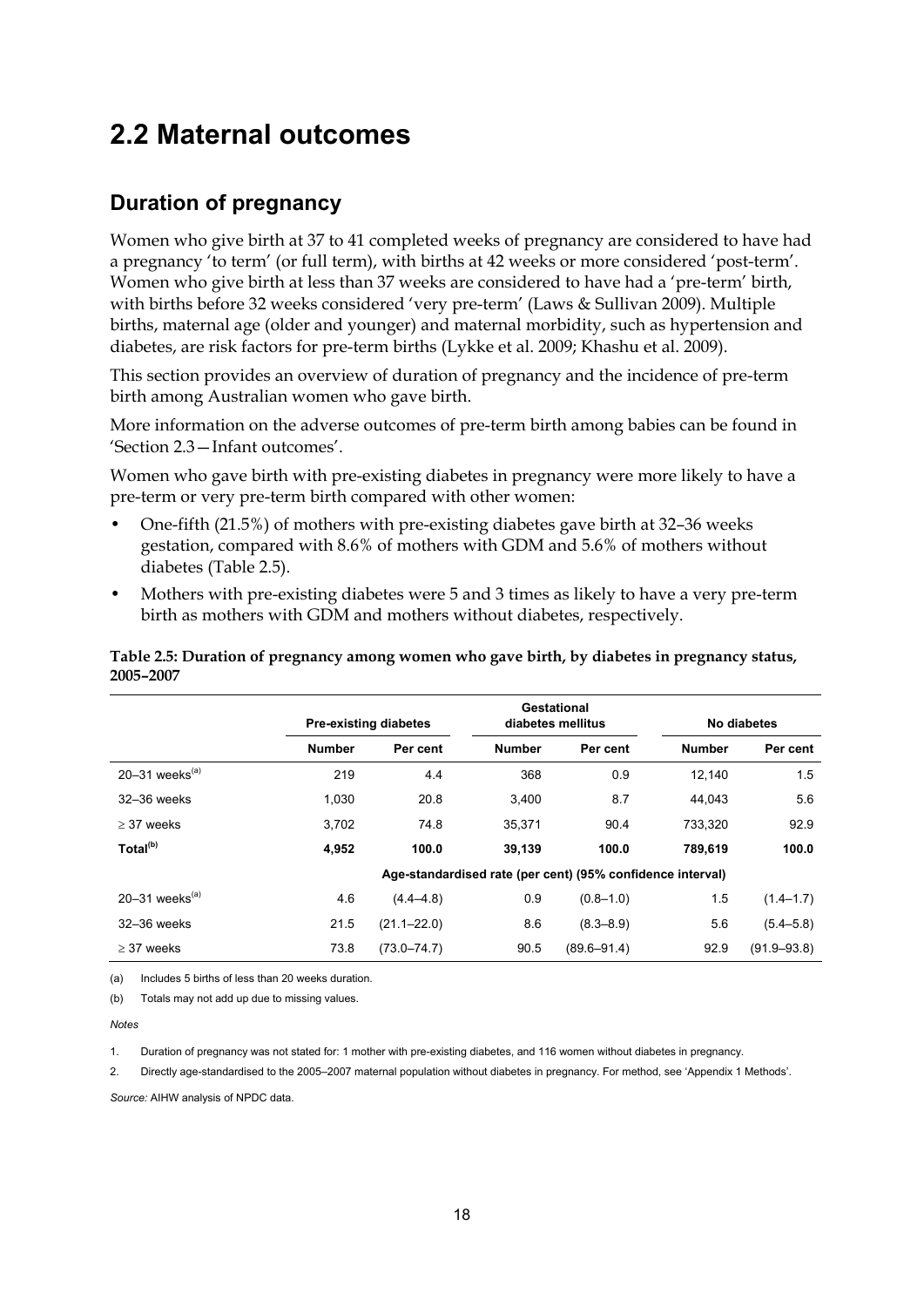Among women giving birth in hospital in 2005–06 to 2007–08, those with a diagnosis of Type 1 diabetes in pregnancy (20%) were most likely to have a pre-term birth, followed by those with Type 2 diabetes (13%), GDM (6%) and those without a diagnosis of diabetes in pregnancy (4%) (Figure 2.4).

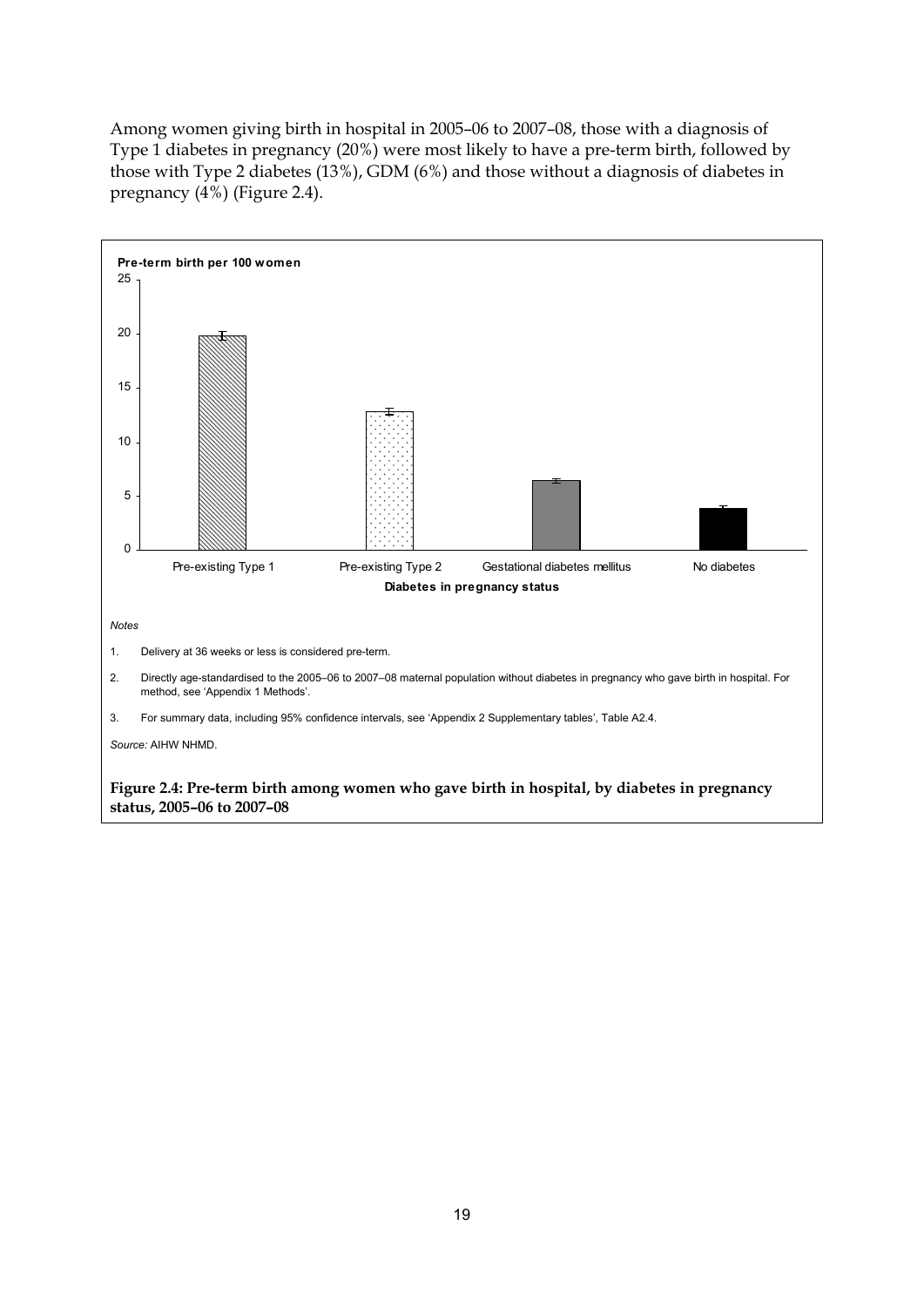## **Labour**

A normal labour comes on spontaneously and progresses through stages of contraction to result in a vaginal delivery. In some high-diabetes-risk pregnancies, labour may be brought on through the use of medicines (induced labour), or bypassed altogether (no labour). Reasons for an induced labour may be to prevent the development or progression of pregnancy-related complications such as pre-eclampsia, maternal conditions such as unstable diabetes, or complications relating to baby growth, such as large size (macrosomia).

This section provides an overview of labour among Australian women who gave birth in 2005–2007.

Women who gave birth with pre-existing diabetes or with GDM were more likely to be induced or deliver without going into labour, compared with women who gave birth without diabetes in pregnancy:

- The majority (58%) of women who gave birth without diabetes had a spontaneous labour.
- Women who gave birth with GDM had the highest incidence of induced labour (40%), followed by those with pre-existing diabetes (36%) and those without diabetes in pregnancy (25%).
- Women who gave birth with pre-existing diabetes had the highest incidence of delivery without labour (39%), followed by those with GDM (22%) and those without diabetes in pregnancy (18%) (Table 2.6).

|                      |               | Gestational<br><b>Pre-existing diabetes</b><br>diabetes mellitus |               |                                                            | No diabetes   |                 |
|----------------------|---------------|------------------------------------------------------------------|---------------|------------------------------------------------------------|---------------|-----------------|
|                      | <b>Number</b> | Per cent                                                         | <b>Number</b> | Per cent                                                   | <b>Number</b> | Per cent        |
| Spontaneous          | 1,224         | 24.7                                                             | 14.305        | 36.6                                                       | 455.954       | 57.7            |
| Induced              | 1.730         | 34.9                                                             | 15.018        | 38.4                                                       | 194.462       | 24.6            |
| No labour            | 1.994         | 40.3                                                             | 9.805         | 25.1                                                       | 139.034       | 17.6            |
| Total <sup>(a)</sup> | 4,952         | 100.0                                                            | 39,139        | 100.0                                                      | 789,619       | 100.0           |
|                      |               |                                                                  |               | Age-standardised rate (per cent) (95% confidence interval) |               |                 |
| Spontaneous          | 25.3          | $(24.8 - 25.8)$                                                  | 37.7          | $(37.1 - 38.3)$                                            | 57.7          | $(57.0 - 58.5)$ |
| Induced              | 35.7          | $(35.2 - 36.3)$                                                  | 39.8          | $(39.2 - 40.4)$                                            | 24.6          | $(24.2 - 25.1)$ |
| No labour            | 38.9          | $(38.3 - 39.5)$                                                  | 22.4          | $(22.0 - 22.9)$                                            | 17.6          | $(17.2 - 18.0)$ |

#### **Table 2.6: Onset of labour among women who gave birth, by diabetes in pregnancy status, 2005–2007**

(a) Totals may not add up due to missing values.

*Notes* 

1. Onset of labour was not stated for: 4 women with pre-existing diabetes, 11 women with gestational diabetes mellitus, and 169 women without diabetes in pregnancy.

2. Directly age-standardised to the 2005–2007 maternal population without diabetes in pregnancy. For method, see 'Appendix 1 Methods'.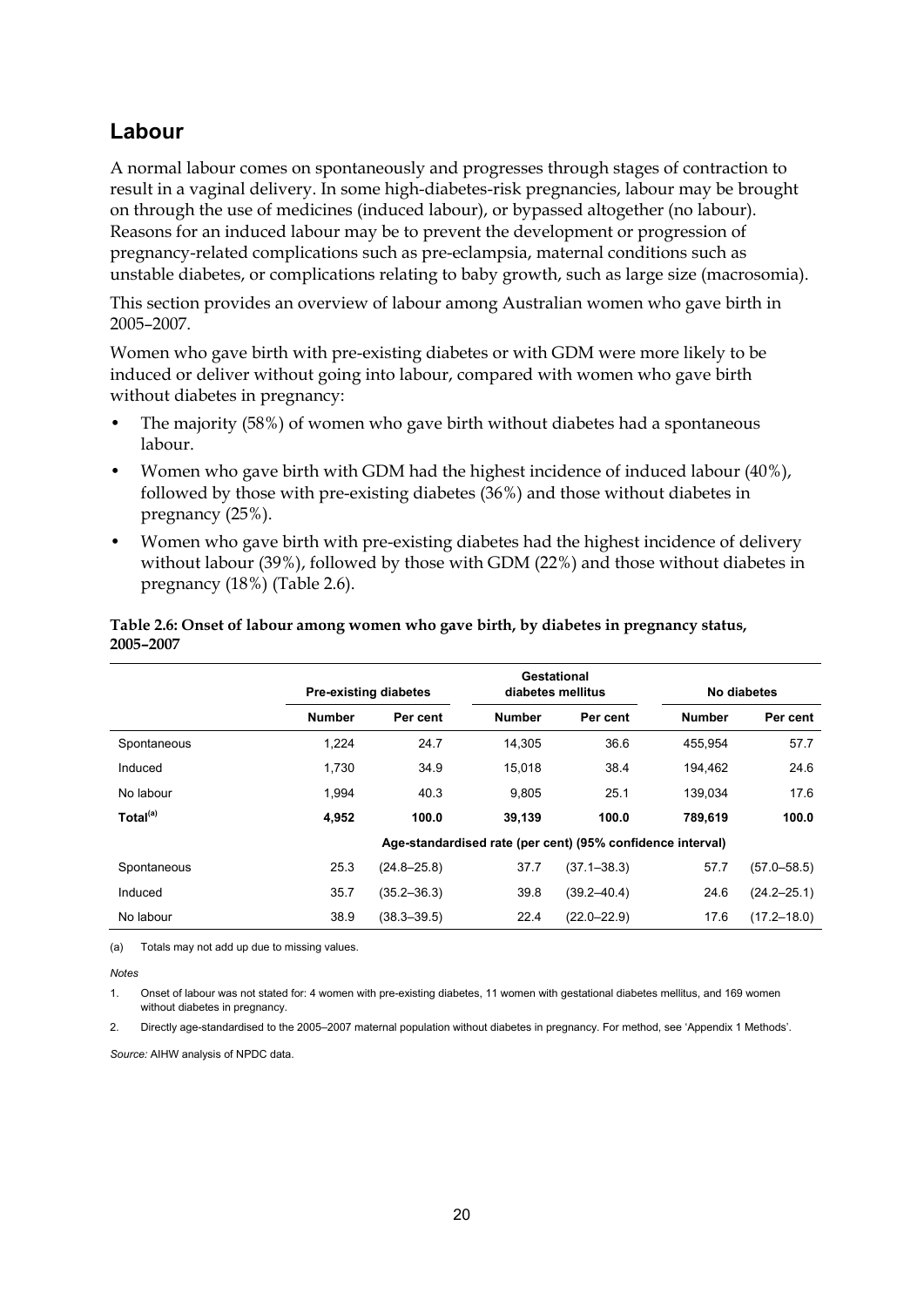About two-thirds of induced labour among women who gave birth with pre-existing diabetes (73%) or with GDM (64%) was performed at 37–39 weeks gestation, while the majority of inductions among women who gave birth without diabetes in pregnancy (58%) were performed at 40 weeks or more gestation (Figure 2.5).

About 14% of women who gave birth with pre-existing diabetes had an induced labour at less than 37 weeks gestation. Women with pre-existing diabetes were 3 times as likely to be induced at less than 37 weeks duration compared with women who gave birth with GDM or women who gave birth without diabetes in pregnancy.

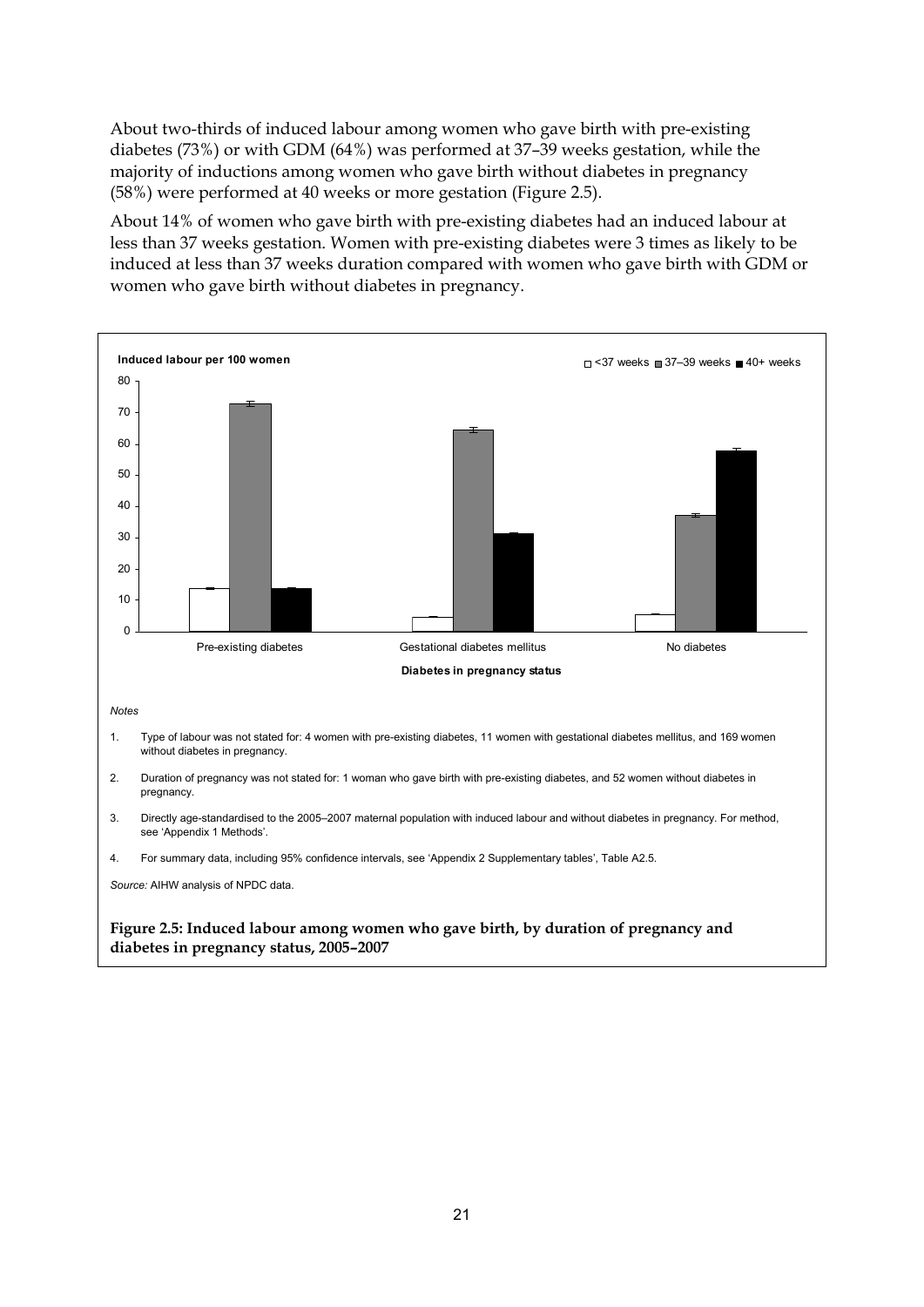## **Caesarean section**

Caesarean sections may be performed where there is a risk of adverse outcomes for the mother and/or baby from labour and vaginal delivery. Reasons for caesarean section may include: pelvic abnormalities, previous caesarean section, plurality and hypertension in the mother and abnormal presentation, distress (rapid or slow heart rate), large size (macrosomia), and shoulder dystocia in the baby (Remsberg et al. 1999). Caesarean sections may be performed as an elective procedure or in emergency situations.

This section presents the incidence of caesarean sections among Australian women who gave birth in the period under study.

More than half (59%) of all women with pre-existing diabetes had a caesarean section, compared with 38% of women who gave birth with GDM and 30% of women who gave birth without diabetes in pregnancy (Figure 2.6).

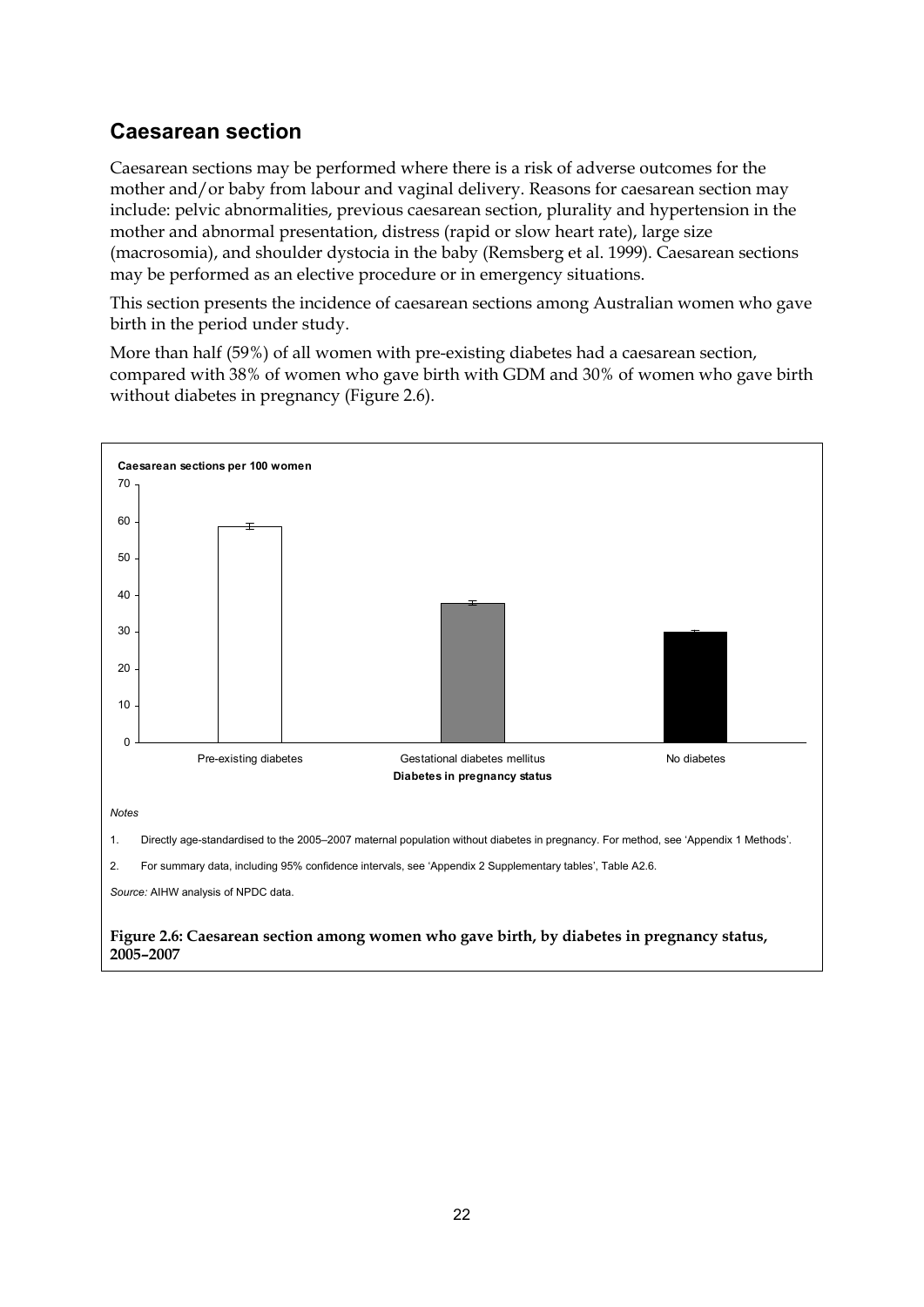The vast majority of women who gave birth in hospital in 2005–06 to 2007–08 with a diagnosis of Type 1 diabetes underwent a caesarean section (71%). Women who gave birth with Type 2 diabetes had the next highest rate of caesarean section (56%), followed by those with a diagnosis of GDM (38%) and those without a diagnosis of diabetes in pregnancy (30%) (Figure 2.7).



## **Hypertension**

Hypertension (high blood pressure) in pregnancy can cause maternal and baby morbidity and mortality, may lead to the development of pregnancy-related conditions, such as pre-eclampsia, and may contribute to longer-term conditions such as ischaemic heart disease and stroke (Wacker et al. 1999 Government of South Australia 2005). Hypertension can be a pre-existing condition that complicates pregnancy or be diagnosed first during pregnancy (gestational hypertension and eclampsia or pre-eclampsia).

This section provides an overview of diagnosed hypertension among Australian women giving birth in hospital, sourced from the NHMD.

Australian women giving birth in hospital with diabetes in pregnancy were more likely to have a concurrent diagnosis of hypertension—Type 1 diabetes (24%), Type 2 diabetes (21%) or GDM (11%)—compared with women who did not have diabetes in pregnancy (6%) (Figure 2.8).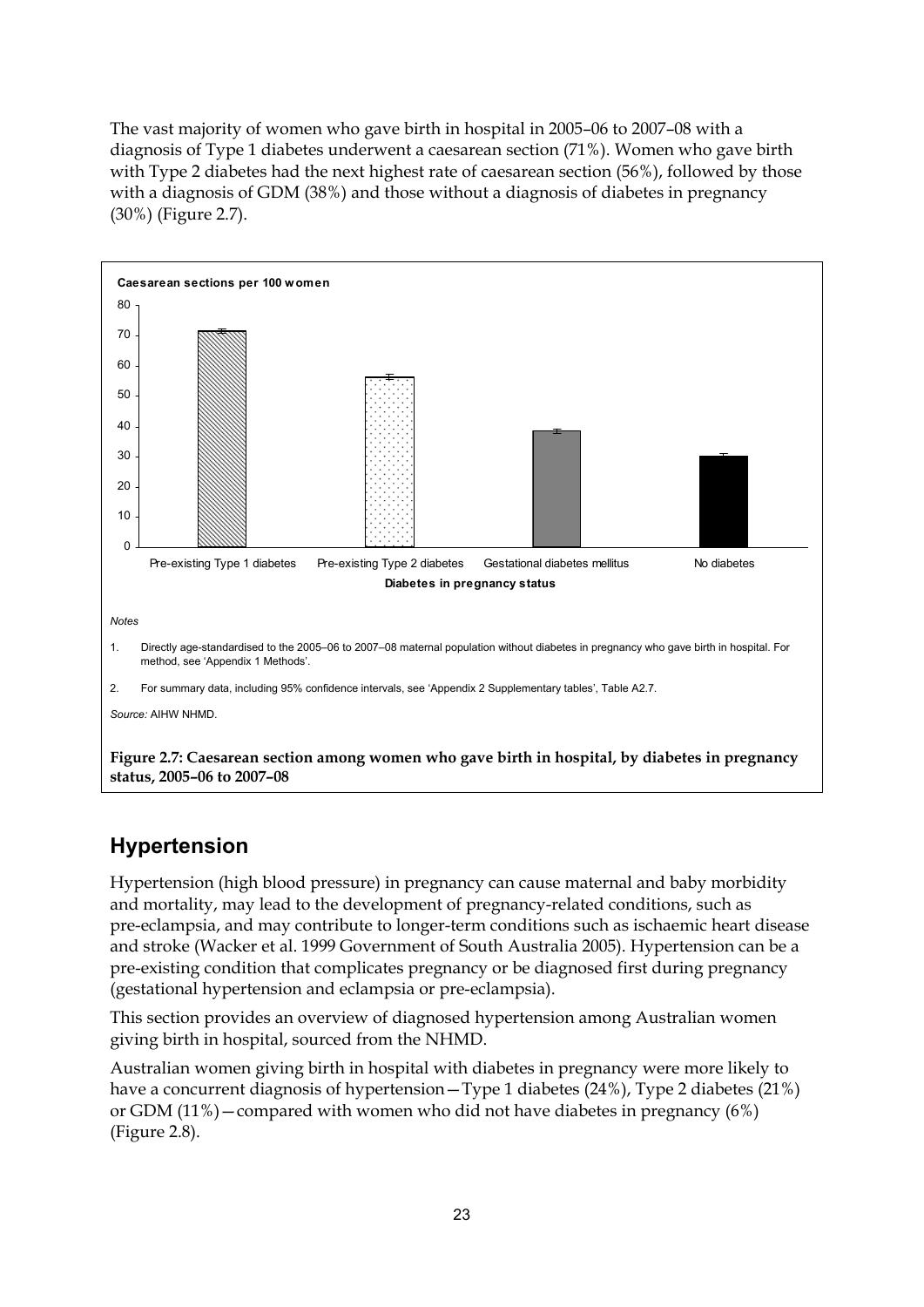The highest incidence of pre-existing hypertension was 6%, among women with Type 2 diabetes. The highest incidence of gestational hypertension was 20% among women with Type 1 diabetes. Gestational hypertension was more common than pre-existing hypertension across all diabetes in pregnancy groups.

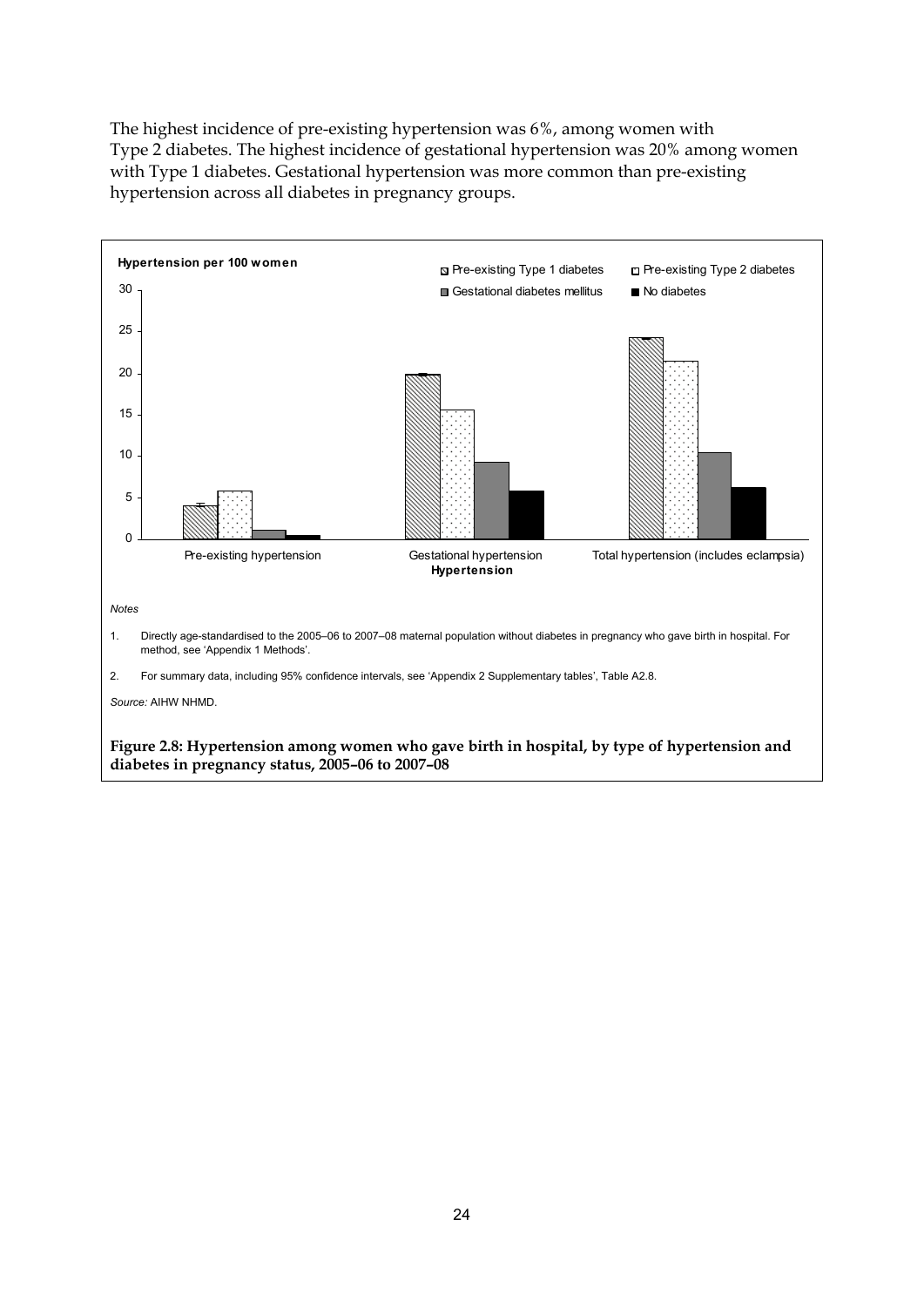## **Length of stay in hospital**

Antenatal length of stay refers to the number of days a mother was in hospital before giving birth. The reasons for increased antenatal length of stay may include signs of pre-term labour or treatment for maternal and fetal conditions and complications.

Postnatal length of stay refers to the number of days a mother is in hospital after giving birth. Increased postnatal length of stay may be due to the method of delivery (longer for caesarean section), treatment required for complications of labour and delivery, infant morbidity and hospital policy on discharging women who gave birth—for example, requirements for doctor consultation before discharge or no facilities for discharge on weekends.

This section provides an overview of antenatal and postnatal length of stay among Australian women who gave birth, sourced from the NPDC, and median length of stay, sourced from the NHMD.

### **Antenatal**

The vast majority (79% or more) of women who gave birth were hospitalised for 1 day or less before giving birth (Table 2.7), with a median length of stay of 0–1 days. Of those women who were hospitalised for 2 or more days before giving birth:

- mothers with pre-existing diabetes were 3 times as likely to have an antenatal stay of 2–6 days compared with those without diabetes in pregnancy
- mothers with pre-existing diabetes were also 6 times as likely to have an antenatal stay for 7 or more days compared with those without diabetes in pregnancy
- mothers with GDM were twice as likely to have an antenatal stay of 2–6 days or 7 or more days compared with those without diabetes.

|                      |               | <b>Pre-existing diabetes</b> | Gestational<br>diabetes mellitus |                                                            | No diabetes   |                 |
|----------------------|---------------|------------------------------|----------------------------------|------------------------------------------------------------|---------------|-----------------|
|                      | <b>Number</b> | Per cent                     | <b>Number</b>                    | Per cent                                                   | <b>Number</b> | Per cent        |
| $0-1$ day            | 3,913         | 79.4                         | 34,574                           | 89.2                                                       | 719,033       | 93.8            |
| $2-6$ days           | 690           | 14.0                         | 3,046                            | 7.9                                                        | 33,099        | 4.3             |
| $\geq 7$ days        | 244           | 5.0                          | 707                              | 1.8                                                        | 6,110         | 0.8             |
| Total <sup>(a)</sup> | 4,928         | 100.0                        | 38,761                           | 100.0                                                      | 766,729       | 100.0           |
|                      |               |                              |                                  | Age-standardised rate (per cent) (95% confidence interval) |               |                 |
| $0-1$ day            | 78.6          | $(77.8 - 79.5)$              | 88.5                             | $(87.6 - 89.4)$                                            | 93.8          | $(92.9 - 94.7)$ |
| $2-6$ days           | 14.7          | $(14.3 - 15.0)$              | 8.5                              | $(8.3 - 8.8)$                                              | 4.3           | $(4.1 - 4.5)$   |
| $\geq 7$ days        | 5.0           | $(4.8 - 5.2)$                | 1.8                              | $(1.7 - 1.9)$                                              | 0.8           | $(0.7 - 0.9)$   |

**Table 2.7: Antenatal length of stay in hospital among women who gave birth in hospital, by diabetes in pregnancy status, 2005–2007** 

(a) Totals may not add up due to missing values.

*Notes* 

1. Includes mothers who gave birth in hospital only.

2. Antenatal stay was not stated for: 81 women with pre-existing diabetes, 434 women with gestational diabetes mellitus, and 8,487 women without diabetes in pregnancy.

3. Directly age-standardised to the 2005–2007 maternal population without diabetes in pregnancy. For method, see 'Appendix 1 Methods'.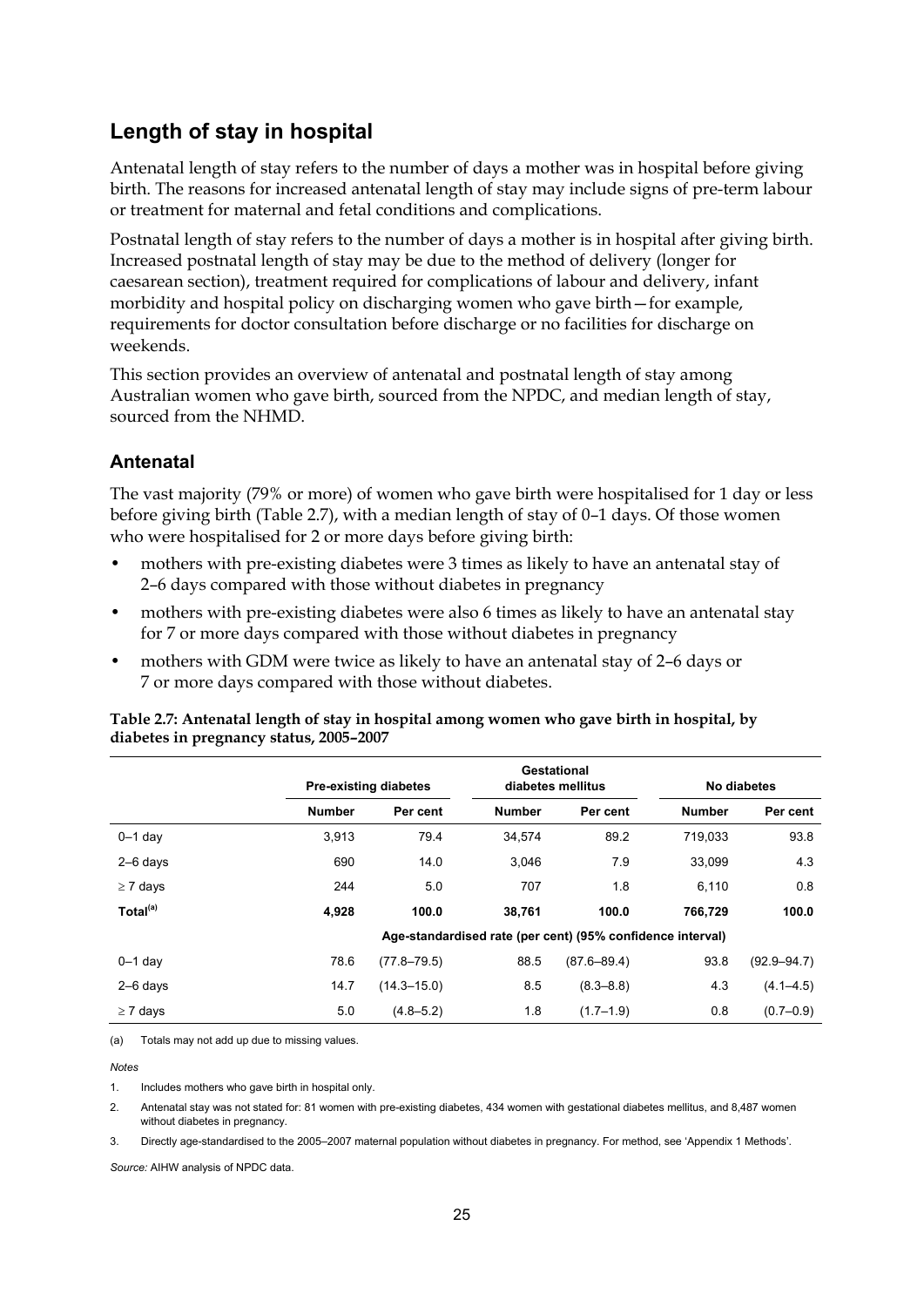#### **Postnatal**

The majority (79% of more) of women stayed in hospital for 2–6 days after giving birth (Table 2.8), with a median length of stay of 3–4 days. Of those women who were hospitalised for a shorter or longer period:

- mothers without diabetes were twice as likely to have a postnatal stay of 1 day or less compared with those with pre-existing diabetes
- mothers without diabetes were 50% more likely to have a postnatal stay of 1 day or less compared with those with GDM
- mothers with pre-existing diabetes were 3 times as likely to have a postnatal stay of 7 or more days compared with those without diabetes
- mothers with GDM were 30% more likely to have a postnatal stay of 7 or more days compared with those without diabetes.

**Table 2.8: Postnatal length of stay in hospital among women who gave birth in hospital, by diabetes in pregnancy status, 2005–2007** 

|                      | <b>Pre-existing diabetes</b> |                 | Gestational<br>diabetes mellitus |                                                            | No diabetes   |                 |
|----------------------|------------------------------|-----------------|----------------------------------|------------------------------------------------------------|---------------|-----------------|
|                      | <b>Number</b>                | Per cent        | <b>Number</b>                    | Per cent                                                   | <b>Number</b> | Per cent        |
| $0-1$ day            | 262                          | 5.5             | 3.133                            | 8.3                                                        | 96.719        | 13.0            |
| $2-6$ days           | 3.874                        | 81.7            | 32,596                           | 86.1                                                       | 616.300       | 82.7            |
| $\geq 7$ days        | 528                          | 11.1            | 1.696                            | 4.5                                                        | 24.686        | 3.3             |
| Total <sup>(a)</sup> | 4,742                        | 100.0           | 37,844                           | 100.0                                                      | 745.619       | 100.0           |
|                      |                              |                 |                                  | Age-standardised rate (per cent) (95% confidence interval) |               |                 |
| $0-1$ day            | 5.7                          | $(5.5 - 6.0)$   | 8.7                              | $(8.5 - 9.0)$                                              | 13.0          | $(12.6 - 13.3)$ |
| $2-6$ days           | 79.2                         | $(78.4 - 80.1)$ | 83.5                             | $(82.6 - 84.4)$                                            | 82.7          | $(81.6 - 83.5)$ |
| $\geq 7$ days        | 11.1                         | $(10.8 - 11.4)$ | 4.2                              | $(4.0 - 4.4)$                                              | 3.3           | $(3.1 - 3.5)$   |

(a) Totals may not add up due to missing values.

*Notes* 

1. Includes mothers who gave birth in hospital and were discharged home only.

2. Postnatal length of stay was not stated for: 78 women with pre-existing diabetes, 419 women with gestational diabetes mellitus, and 7,914 women without diabetes in pregnancy.

3. Directly age-standardised to the 2005–2007 maternal population without diabetes in pregnancy. For method, see 'Appendix 1 Methods'.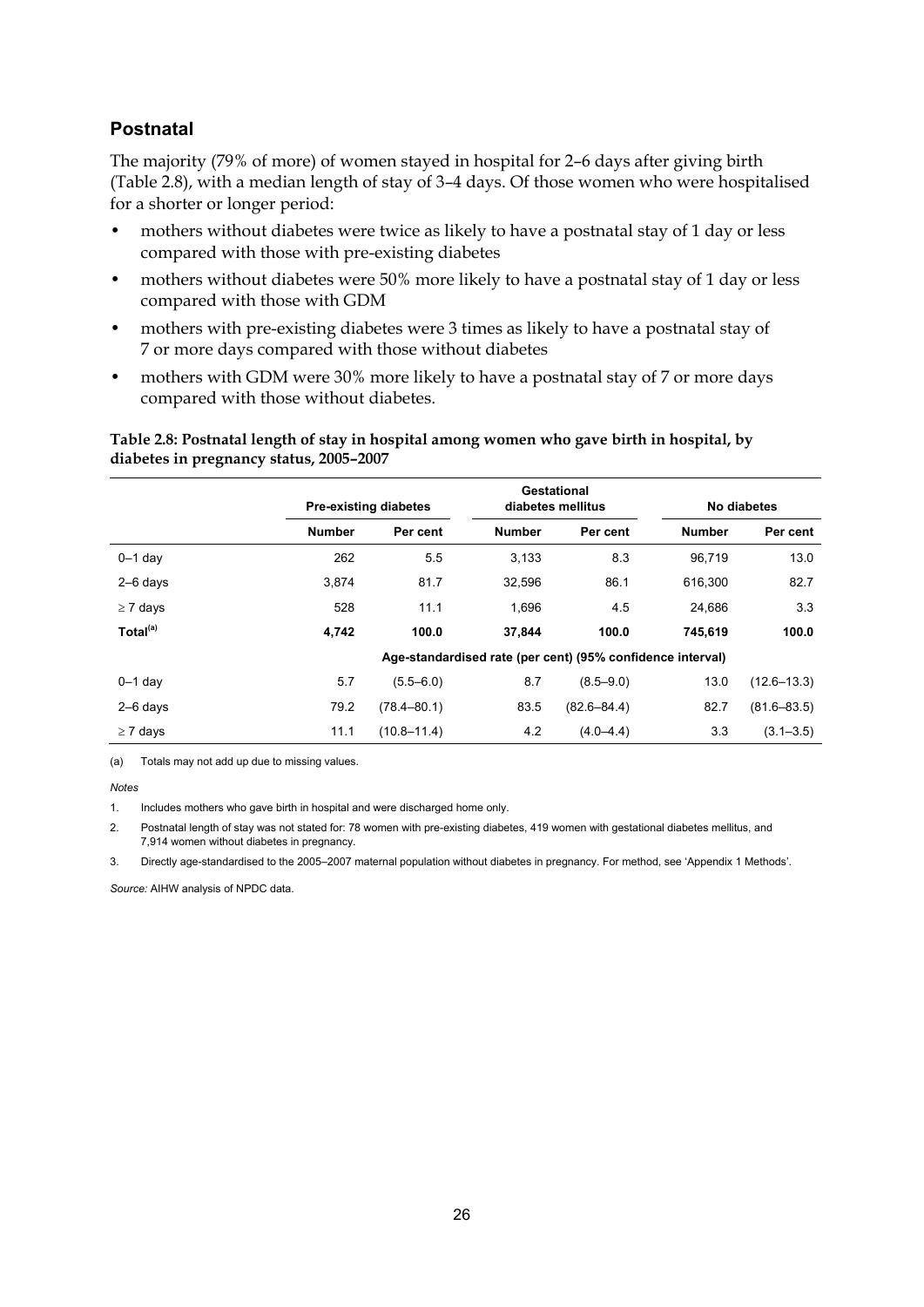## <span id="page-34-0"></span>**2.3 Infant outcomes**

## **Birth status**

Infant birth status is determined immediately after birth and categorised as a live birth or a fetal death (also called stillbirth). The NPDC includes only those babies born at or beyond 20 weeks gestation or weighing at least 400 grams.

This section presents birth status data for babies born to Australian women, sourced from the NPDC. These data include 5 babies born at less than 20 weeks gestation. Additional data are presented for singleton babies born to Australian mothers in hospital, sourced from the NHMD.

Note that the analyses presented from Table 2.10 onwards, based on NPDC data, include only live born babies, and that all analyses by maternal diabetes in pregnancy status are agestandardised for comparison.

There were 847,773 babies born in Australia in 2005–2007 counted in the NPDC whose mothers had complete age and diabetes status data. Of these, 6,222 (7 per 1,000) were fetal deaths. The rate of fetal death was highest among babies of mothers with pre-existing diabetes (21 per 1,000), followed by babies of mothers without diabetes (7 per 1,000) and babies of mothers with GDM (4 per 1,000) (Table 2.9).

|                     |               | Gestational<br><b>Pre-existing diabetes</b><br>diabetes mellitus |               | No diabetes   |                                                             |                   |
|---------------------|---------------|------------------------------------------------------------------|---------------|---------------|-------------------------------------------------------------|-------------------|
|                     | <b>Number</b> | Per 1.000                                                        | <b>Number</b> | Per 1.000     | <b>Number</b>                                               | Per 1,000         |
| Live birth          | 4.947         | 981.0                                                            | 39.976        | 996.3         | 796.628                                                     | 992.6             |
| Fetal death         | 96            | 19.0                                                             | 150           | 3.7           | 5.976                                                       | 7.4               |
| <b>Total births</b> | 5.043         | 1.000.0                                                          | 40.126        | 1.000.0       | 802.604                                                     | 1,000.0           |
|                     |               |                                                                  |               |               | Age-standardised rate (per 1,000) (95% confidence interval) |                   |
| Live birth          | 979.3         | $(979.0 - 979.6)$                                                | 996.2         | (995.9–996.5) | 992.6                                                       | $(992.3 - 992.9)$ |
| Fetal death         | 20.7          | $(20.7 - 20.8)$                                                  | 3.8           | $(3.8 - 3.8)$ | 7.4                                                         | $(7.4 - 7.5)$     |

#### **Table 2.9: Birth status of babies born in Australia, by maternal diabetes in pregnancy status, 2005–2007**

*Note:* Directly age-standardised to the 2005–2007 population of babies of women without diabetes in pregnancy, and presented as live birth or stillbirth per 1,000 babies. For method, see 'Appendix 1 Methods'.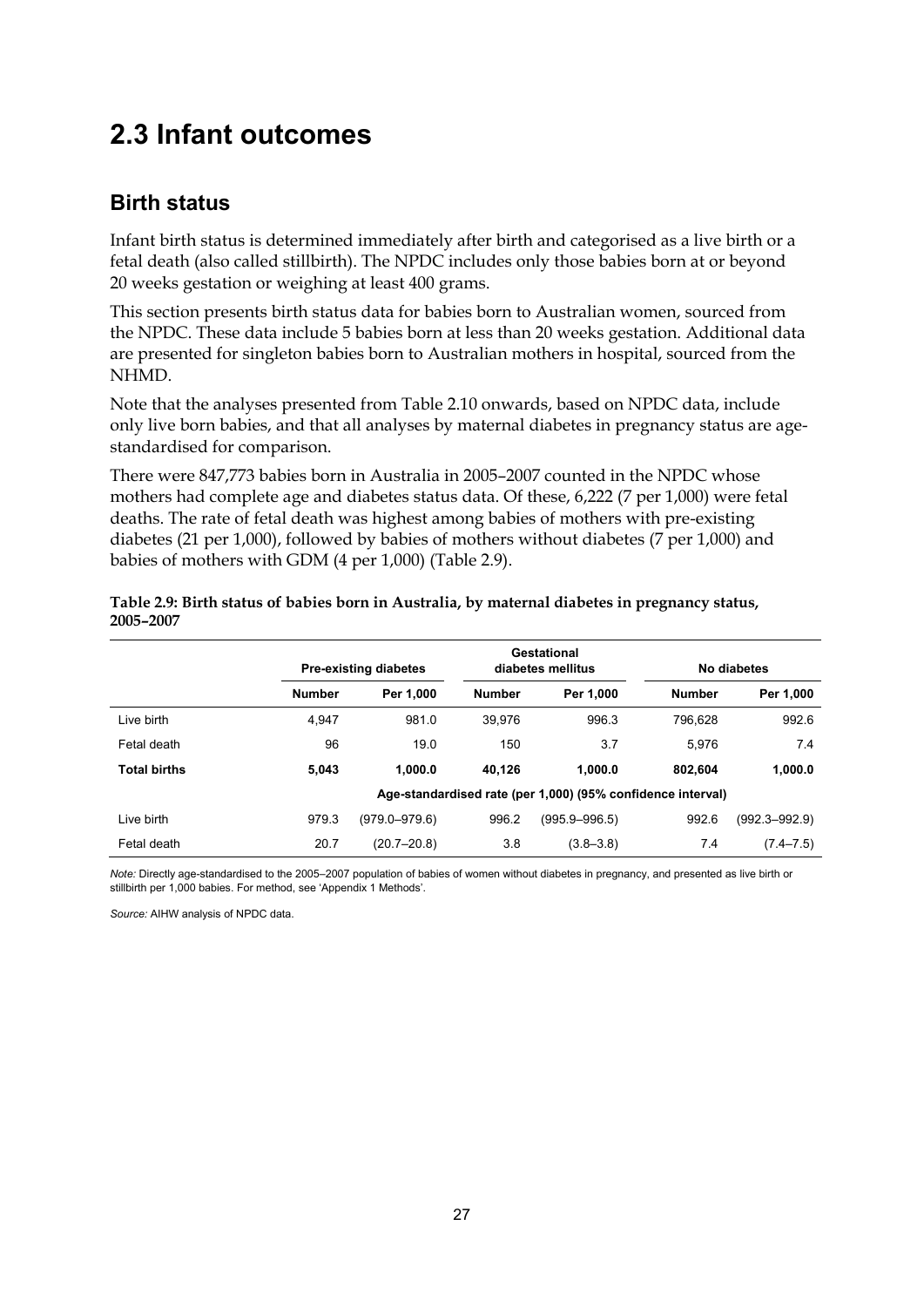In 2005–06 to 2007–08, there were 825,126 singleton babies born to Australian women in hospital. Of these, 5,139 (6 per 1,000) were stillborn (fetal deaths).

The highest rate of stillbirth among women who gave birth in hospital occurred among those who had a diagnosis of Type 2 diabetes complicating pregnancy (27 per 1,000) (Figure 2.9). The rate of stillbirth among babies of mothers with Type 1 diabetes in pregnancy was 16 per 1,000. Among babies of mothers with GDM it was 3 per 1,000, and among babies of mothers without diabetes, 6 per 1,000.



No further analyses of NHMD data are presented in this section, as it is not possible to associate baby outcomes with maternal diabetes in pregnancy status. For more information see 'Section 1.4' and 'Appendix 1 Methods'.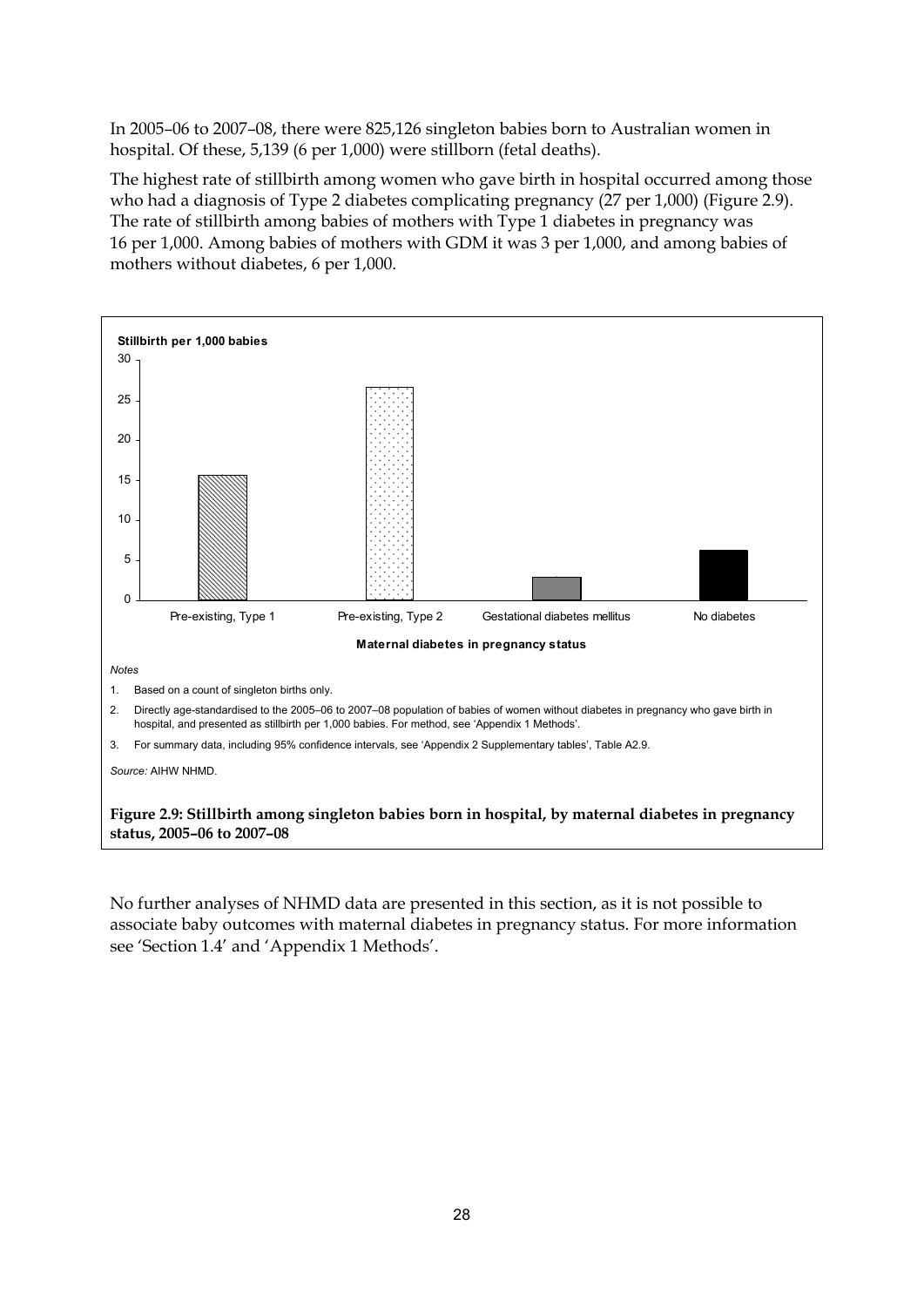### **Gestational age**

A baby's gestational age is calculated at the time of birth, and is based on the number of completed weeks of gestation.

A baby is considered to be pre-term if born at less than 37 completed weeks of gestation (AIHW 2006). Pre-term babies are at higher risk of illness, disability and death, and these risks increase in severity with decreasing gestational age (Hoffman et al. 2004). Complications for the baby associated with prematurity include: respiratory distress, problems with feeding, vision problems and blindness, developmental delays, gastrointestinal problems, metabolic deficiencies (hypoglycaemia, hypocalcaemia) and deficiencies in temperature regulation (hypothermia) (Khashu et al. 2009; van Baar et al. 2005).

This section provides an overview of gestational age among live born babies of Australian women.

Between 2005 and 2007, babies of women with pre-existing diabetes in pregnancy were more likely to be pre-term (32–37 weeks gestation) and very pre-term (20–31 weeks) compared with other babies:

- 22.0% had a gestational age of 32–36 weeks, compared with 9.6% of babies born to mothers with GDM and 6.1% of babies born to mothers without diabetes
- 3.8% had a gestational age of 20–31 weeks, nearly 4 times as high as babies born to mothers with GDM (0.9%), and more than 3 times as high as babies born to mothers without diabetes (1.2%) (Table 2.10).

#### **Table 2.10: Gestational age of live born babies, by maternal diabetes in pregnancy status, 2005–2007**

|                              | <b>Pre-existing diabetes</b> |                 |               | Gestational<br>diabetes mellitus                           |               | No diabetes     |  |
|------------------------------|------------------------------|-----------------|---------------|------------------------------------------------------------|---------------|-----------------|--|
|                              | <b>Number</b>                | Per cent        | <b>Number</b> | Per cent                                                   | <b>Number</b> | Per cent        |  |
| 20-31 weeks $(a)$            | 185                          | 3.7             | 396           | 1.0                                                        | 9,586         | 1.2             |  |
| 32-36 weeks                  | 1,055                        | 21.3            | 3.871         | 9.7                                                        | 48.934        | 6.1             |  |
| $>$ 37 weeks                 | 3.707                        | 74.9            | 35.709        | 89.3                                                       | 738.032       | 92.6            |  |
| Total <sup>(b)</sup>         | 4.947                        | 100.0           | 39,976        | 100.0                                                      | 796,628       | 100.0           |  |
|                              |                              |                 |               | Age-standardised rate (per cent) (95% confidence interval) |               |                 |  |
| $20-31$ weeks <sup>(a)</sup> | 3.8                          | $(3.6 - 4.0)$   | 0.9           | $(0.8 - 1.0)$                                              | 1.2           | $(1.1 - 1.3)$   |  |
| 32-36 weeks                  | 22.0                         | $(21.8 - 22.3)$ | 9.6           | $(9.3 - 9.9)$                                              | 6.1           | $(5.9 - 6.4)$   |  |
| $\geq$ 37 weeks              | 74.1                         | $(73.6 - 74.7)$ | 89.5          | $(88.6 - 90.4)$                                            | 92.6          | $(91.7 - 93.6)$ |  |

(a) 20–31 weeks includes 5 pregnancies of less than 20 weeks gestation.

(b) Totals may not add up due to missing values.

#### *Notes*

1. Includes live born babies only.

2. Gestational age was not stated for: 78 babies of women without diabetes in pregnancy.

3. Directly age-standardised to the 2005–2007 population of live born babies of women without diabetes in pregnancy. For method, see 'Appendix 1 Methods'.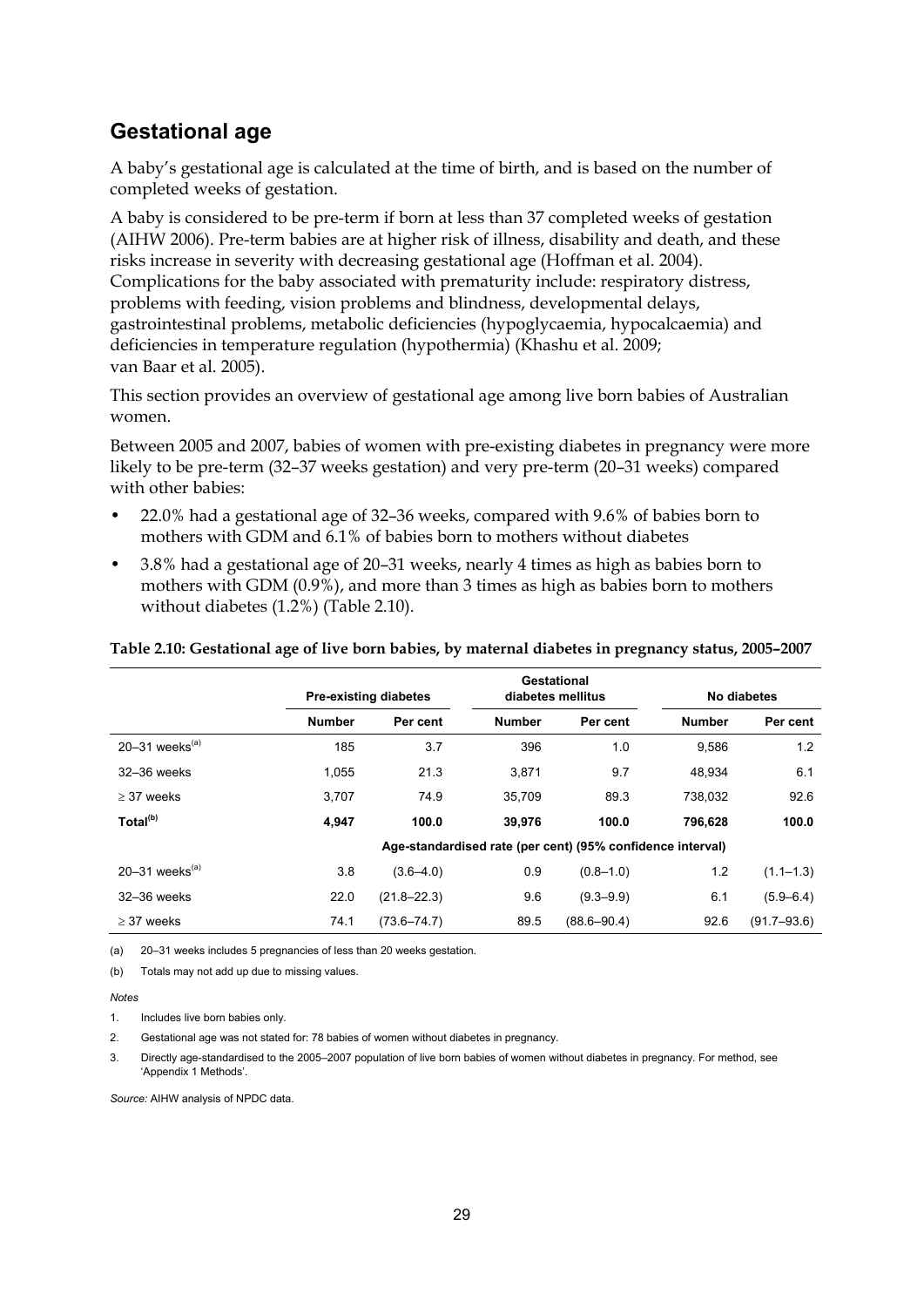### **Birthweight**

Birthweight is the measure of an infant's weight immediately after birth. Infant birthweight is an important measure of health in the newborn, and both low (less than 2,500 grams) and high (4,000 grams or more) birthweight are associated with increased illness, disability and death (Laws & Sullivan 2009).

There are many risk factors for low birthweight, including maternal: low socioeconomic status, nutrition, smoking and alcohol intake, higher pre-pregnancy body mass index (BMI) and inadequate weight gain during pregnancy, younger or older age, primiparity, ethnicity, plurality and shorter duration of pregnancy (younger infant gestational age) (Laws & Sullivan 2009; Olhsson & Shah 2008).

The best measure of whether an infant is above or below normal birthweight is given by calculating the infant weight adjusted for gestational age and some or all of the maternal characteristics listed above, particularly maternal ethnicity (weight-for-age analysis).

In the absence of available data to complete the weight-for-age analysis, this section provides an overview of birthweight among live born babies of women who gave birth in 2005–2007, adjusted for infant gestational age, and presented by infant sex and maternal diabetes in pregnancy status.

The distribution of birthweight by maternal diabetes in pregnancy status differed between male and female babies.

Male babies born to mothers with pre-existing diabetes were most likely to weigh 3,500–3,999 grams at birth (31%), whereas male babies born to mothers with GDM were most likely to weigh 3,000–3,499 grams (35%) (Figure 2.10). Male babies born to mothers without diabetes in pregnancy were equally likely to weigh 3,000–3,499 grams and 3,500–3,999 grams at birth (33% each). Among female babies, the most common birthweight was 3,000–3,499 grams, regardless of maternal diabetes in pregnancy status.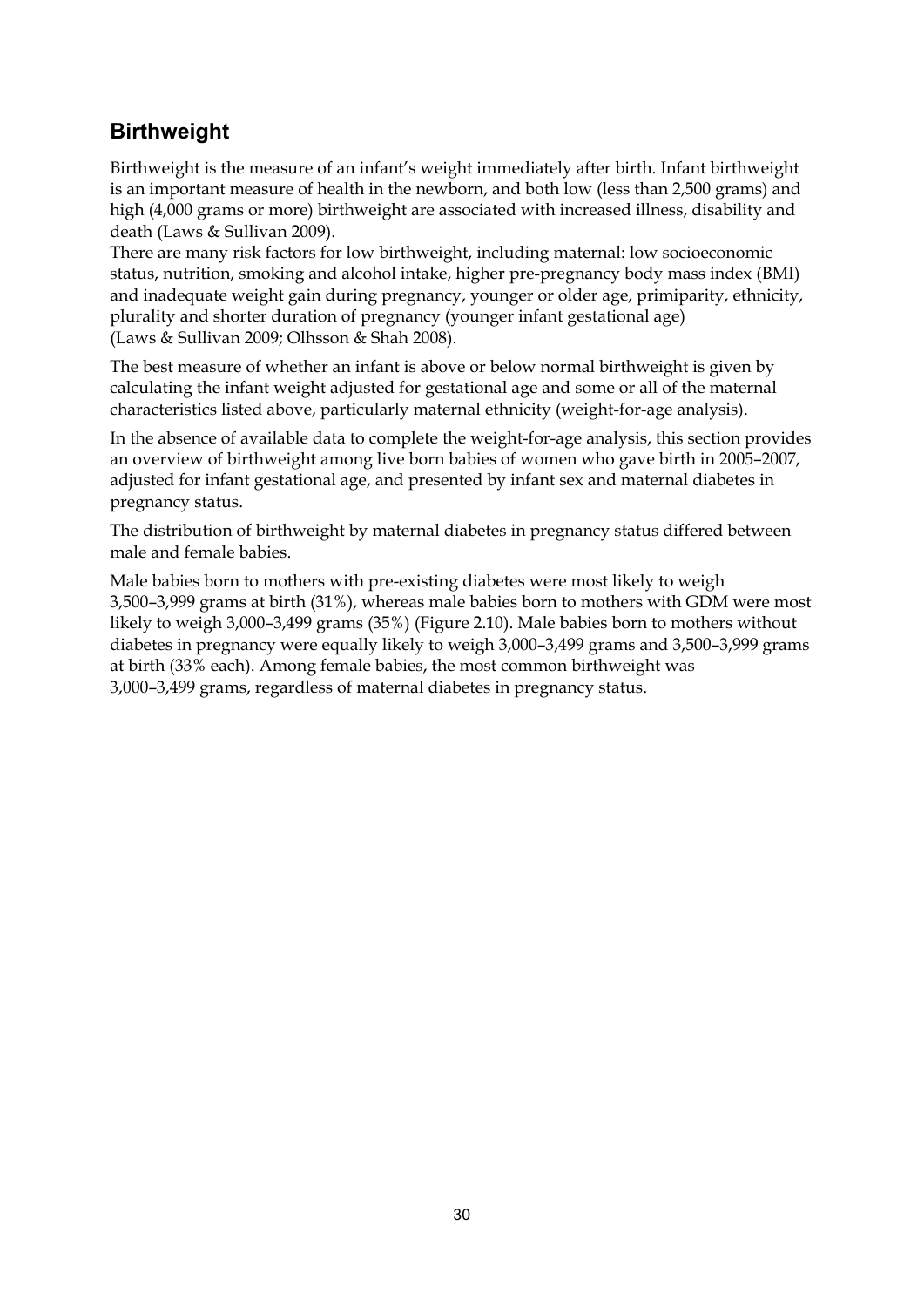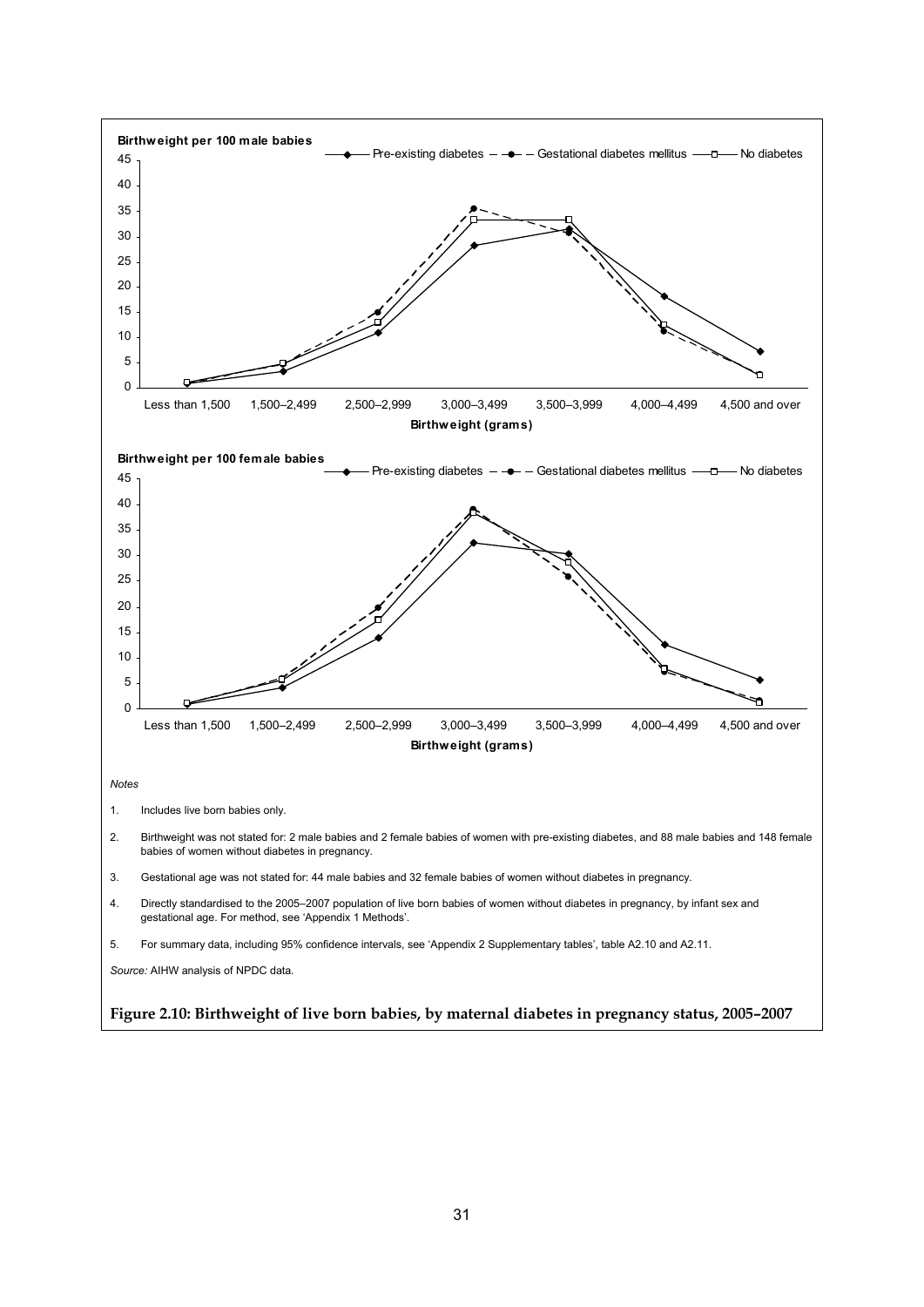The proportion of babies with low birthweight and high birthweight also differed by maternal diabetes in pregnancy status (Table 2.11). Male babies of women with pre-existing diabetes in pregnancy were:

- less likely to have a low birthweight (4.1%) compared with babies of mothers with GDM (5.4%) and babies of mothers without diabetes (5.8%)
- more likely to have a high birthweight (25.3%) compared with babies of mothers with GDM (13.9%) and babies of mothers without diabetes (14.9%).

Female babies of women with pre-existing diabetes in pregnancy were:

- less likely to have a low birthweight (5.1%) compared with babies of mothers with GDM (6.7%) and babies of mothers without diabetes (6.7%)
- more likely to have a high birthweight (18.3%) compared with babies of mothers with GDM (8.8%) and babies of mothers without diabetes (8.9%).

There was no significant difference in the rate of low or high birthweight among male or female babies born to mothers with GDM and mothers without diabetes.

#### **Table 2.11: Low and high birthweight of live born babies, by infant sex and maternal diabetes in pregnancy status, 2005–2007**

|                  | <b>Pre-existing diabetes</b> |                 |               | Gestational<br>diabetes mellitus                           |               | No diabetes     |  |
|------------------|------------------------------|-----------------|---------------|------------------------------------------------------------|---------------|-----------------|--|
|                  | <b>Number</b>                | Per cent        | <b>Number</b> | Per cent                                                   | <b>Number</b> | Per cent        |  |
| Low birthweight  |                              |                 |               |                                                            |               |                 |  |
| Male             | 252                          | 9.7             | 1,369         | 6.5                                                        | 23,614        | 5.8             |  |
| Female           | 261                          | 11.1            | 1,542         | 8.1                                                        | 26,044        | 6.7             |  |
| High birthweight |                              |                 |               |                                                            |               |                 |  |
| Male             | 574                          | 22.2            | 2,827         | 13.5                                                       | 60,759        | 14.9            |  |
| Female           | 384                          | 16.3            | 1,635         | 8.6                                                        | 34,544        | 8.9             |  |
|                  |                              |                 |               | Age-standardised rate (per cent) (95% confidence interval) |               |                 |  |
| Low birthweight  |                              |                 |               |                                                            |               |                 |  |
| Male             | 4.1                          | $(3.9 - 4.4)$   | 5.4           | $(5.1 - 5.6)$                                              | 5.8           | $(5.5 - 6.0)$   |  |
| Female           | 5.1                          | $(4.8 - 5.4)$   | 6.7           | $(6.4 - 7.0)$                                              | 6.7           | $(6.4 - 7.0)$   |  |
| High birthweight |                              |                 |               |                                                            |               |                 |  |
| Male             | 25.3                         | $(24.3 - 26.2)$ | 13.9          | $(13.2 - 14.6)$                                            | 14.9          | $(14.1 - 15.6)$ |  |
| Female           | 18.3                         | $(17.5 - 19.1)$ | 8.8           | $(8.3 - 9.4)$                                              | 8.9           | $(8.4 - 9.5)$   |  |

*Notes*

1. Includes live born babies only.

2. Low birthweight is less than 2,500 grams, and high birthweight is 4,000 grams or more.

3. Birthweight was not stated for: 2 male babies and 2 female babies of women with pre-existing diabetes, and 88 male babies and 148 female babies of women without diabetes in pregnancy.

4. Gestational age was not stated for: 44 male babies and 32 female babies of women without diabetes in pregnancy.

5. Directly standardised to the 2005–2007 population of live born babies of women without diabetes in pregnancy, by infant sex and gestational age. For method, see 'Appendix 1 Methods'.

6. For summary data, including 95% confidence intervals, see 'Appendix 2 Supplementary tables'.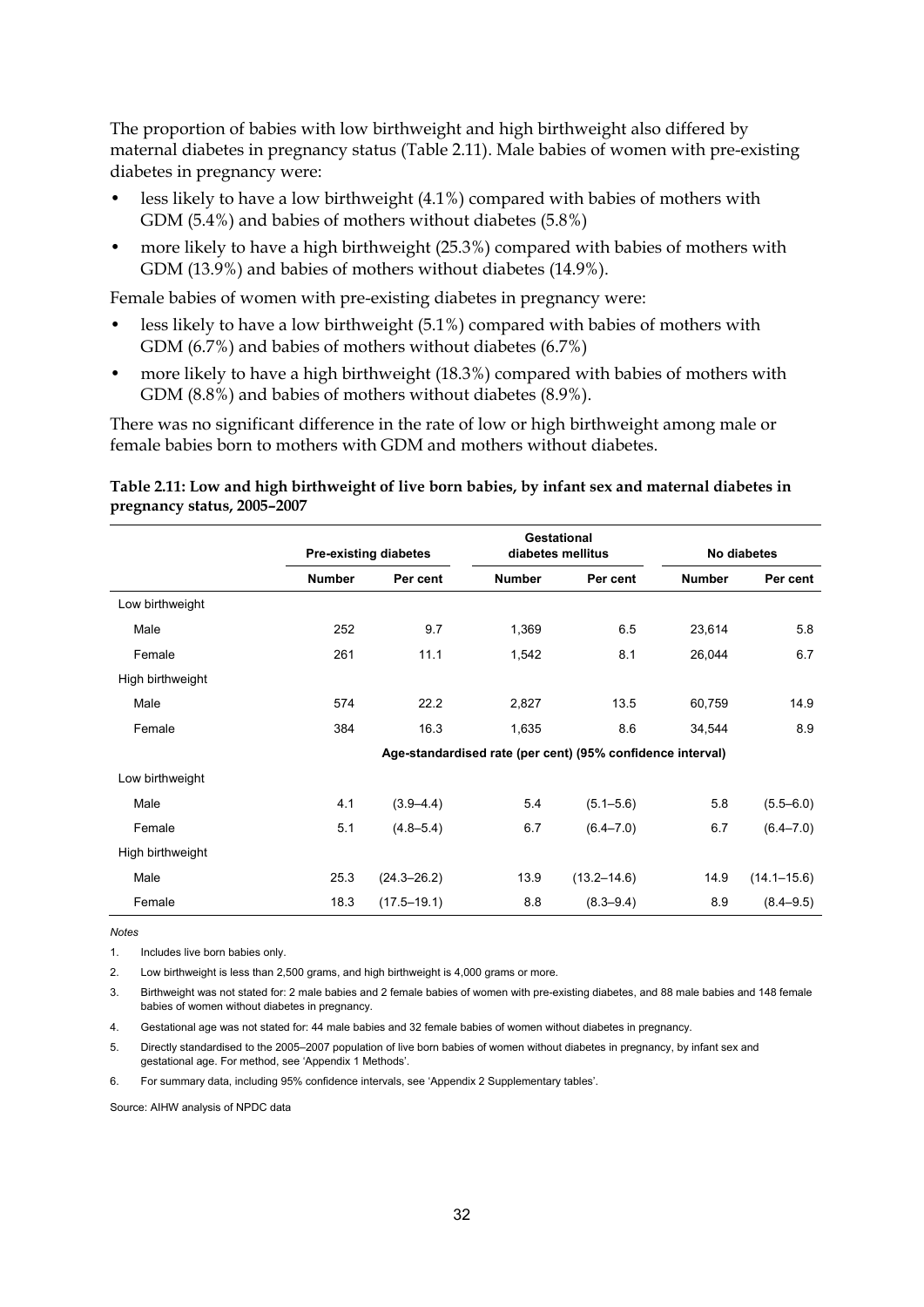### **Apgar score**

The Apgar score is an assessment tool to test a baby's condition after delivery, which ranks the outcome on a scale of 0 (very poor) to 10 (perfect) (AIHW 2002). The score represents the sum of five two-point measures: heart rate, breathing, skin colour, muscle tone and reflexes (Laws & Sullivan 2009). A score of 0–6 at 5 minutes after birth indicates the presence of complications and poor outcome for the baby. A score of 7–10 is normal, with 10 being ideal.

This section provides an overview of Apgar scores (at 5 minutes) for babies born to Australian women.

The majority of babies (more than 97%) had an Apgar score of 7–10 (Table 2.12).

Babies born to women with pre-existing diabetes were significantly more likely to have an Apgar score of 0–6 (3.0%), compared with babies of mothers with GDM (1.4%) or mothers without diabetes (1.3%), and significantly less likely to have an Apgar score of 7–10.

There was no significant difference in Apgar scores of 0–6 or 7–10 between babies born to mothers with GDM and mothers without diabetes in pregnancy.

#### **Table 2.12: Apgar score at 5 minutes of live born babies, by maternal diabetes in pregnancy status, 2005–2007**

|                      |               | <b>Pre-existing diabetes</b> |               | Gestational<br>diabetes mellitus                           |               | No diabetes     |  |
|----------------------|---------------|------------------------------|---------------|------------------------------------------------------------|---------------|-----------------|--|
|                      | <b>Number</b> | Per cent                     | <b>Number</b> | Per cent                                                   | <b>Number</b> | Per cent        |  |
| $0 - 6$              | 144           | 2.9                          | 540           | 1.4                                                        | 10.497        | 1.3             |  |
| $7 - 10$             | 4,798         | 97.0                         | 39.396        | 98.5                                                       | 784.817       | 98.5            |  |
| Total <sup>(a)</sup> | 4.947         | 100.0                        | 39.976        | 100.0                                                      | 796.628       | 100.0           |  |
|                      |               |                              |               | Age-standardised rate (per cent) (95% confidence interval) |               |                 |  |
| $0 - 6$              | 3.0           | $(2.9 - 3.1)$                | 1.4           | $(1.3 - 1.5)$                                              | 1.3           | $(1.2 - 1.4)$   |  |
| $7 - 10$             | 96.9          | $(96.2 - 97.5)$              | 98.5          | $(97.6 - 99.5)$                                            | 98.5          | $(97.6 - 99.5)$ |  |

(a) Totals may not add up due to missing values.

#### *Notes*

1. Includes live born babies only.

2. Apgar score (at 5 minutes) was not stated for: 5 babies of women with pre-existing diabetes, 40 babies of women with gestational diabetes mellitus, and 1,314 babies of women without diabetes in pregnancy.

3. Directly age-standardised to the 2005–2007 population of live born babies of women without diabetes in pregnancy. For method, see 'Appendix 1 Methods'.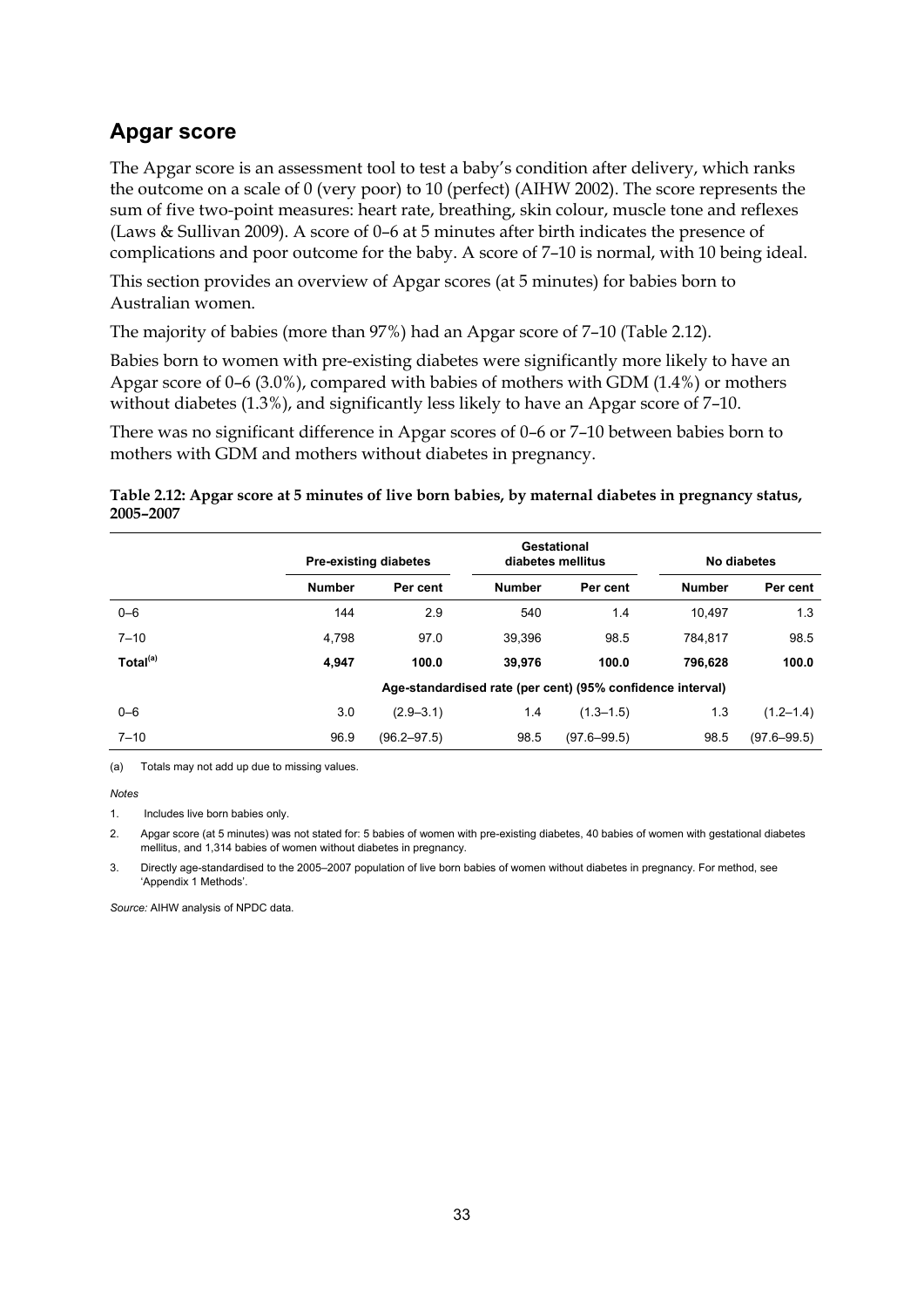### **Resuscitation**

Resuscitation measures taken in the period immediately or shortly after birth to promote normal breathing in a baby vary from no measures (baby breathing normally), through suction and oxygen (low-level), to ventilation and external cardiac massage (high-level). The level of resuscitation applied to a baby immediately after birth is an indication of a baby's health and expected outcome.

This section provides an overview of the resuscitation level for babies born to Australian women.

The majority of babies (83–92%) received low-level or no resuscitation immediately after birth (Table 2.13).

Babies born to mothers with pre-existing diabetes were almost twice as likely to receive high-level resuscitation (15.8%), compared with babies of mothers with GDM (8.7%) and babies of mothers without diabetes in pregnancy (7.2%). Babies born to mothers with GDM were more likely to receive high-level resuscitation (8.7%) compared with babies born to mothers without diabetes (7.2%).

There was no statistically significant difference in the rate of low-level or no resuscitation between babies of mothers with GDM and those without diabetes.

|                   | <b>Pre-existing diabetes</b> |                 | Gestational<br>diabetes mellitus |                                                            | No diabetes   |                 |
|-------------------|------------------------------|-----------------|----------------------------------|------------------------------------------------------------|---------------|-----------------|
|                   | <b>Number</b>                | Per cent        | <b>Number</b>                    | Per cent                                                   | <b>Number</b> | Per cent        |
| High level        | 750                          | 15.2            | 3,368                            | 8.4                                                        | 57.577        | 7.2             |
| Low level or none | 4,150                        | 83.9            | 36.434                           | 91.1                                                       | 734.509       | 92.2            |
| Total             | 4.947                        | 100.0           | 39.976                           | 100.0                                                      | 796,628       | 100.0           |
|                   |                              |                 |                                  | Age-standardised rate (per cent) (95% confidence interval) |               |                 |
| High level        | 15.8                         | $(15.6 - 16.0)$ | 8.7                              | $(8.4 - 8.9)$                                              | 7.2           | $(7.0 - 7.5)$   |
| Low level or none | 83.2                         | $(82.6 - 83.8)$ | 90.9                             | $(90.0 - 91.9)$                                            | 92.2          | $(91.3 - 93.1)$ |

#### **Table 2.13: Level of resuscitation performed at birth on live born babies, by maternal diabetes in pregnancy status, 2005–2007**

*Notes*

1. Includes live born babies only.

2. 'High-level resuscitation' includes: intermittent positive pressure respiration through bag and mask, endotracheal intubation and intermittent positive pressure respiration, and external cardiac massage and ventilation. It was not stated for: 5 babies of women with pre-existing diabetes, 40 babies of women with gestational diabetes mellitus, and, 1,314 babies of women without diabetes in pregnancy

3. 'Low-level or no resuscitation' includes: suction only, oxygen therapy only, or no intervention to resuscitate.

4. Other resuscitation was recorded for: 11 babies of women with pre-existing diabetes in pregnancy, 53 babies of women with gestational diabetes mellitus, and 1,090 babies of women without diabetes in pregnancy.

5. Resuscitation level was not stated for: 36 babies of women with pre-existing diabetes in pregnancy, 121 babies of women with gestational diabetes mellitus, and 3,451 babies of women without diabetes in pregnancy.

6. Directly age-standardised to the 2005–2007 population of live born babies of women without diabetes in pregnancy. For method, see 'Appendix 1 Methods'.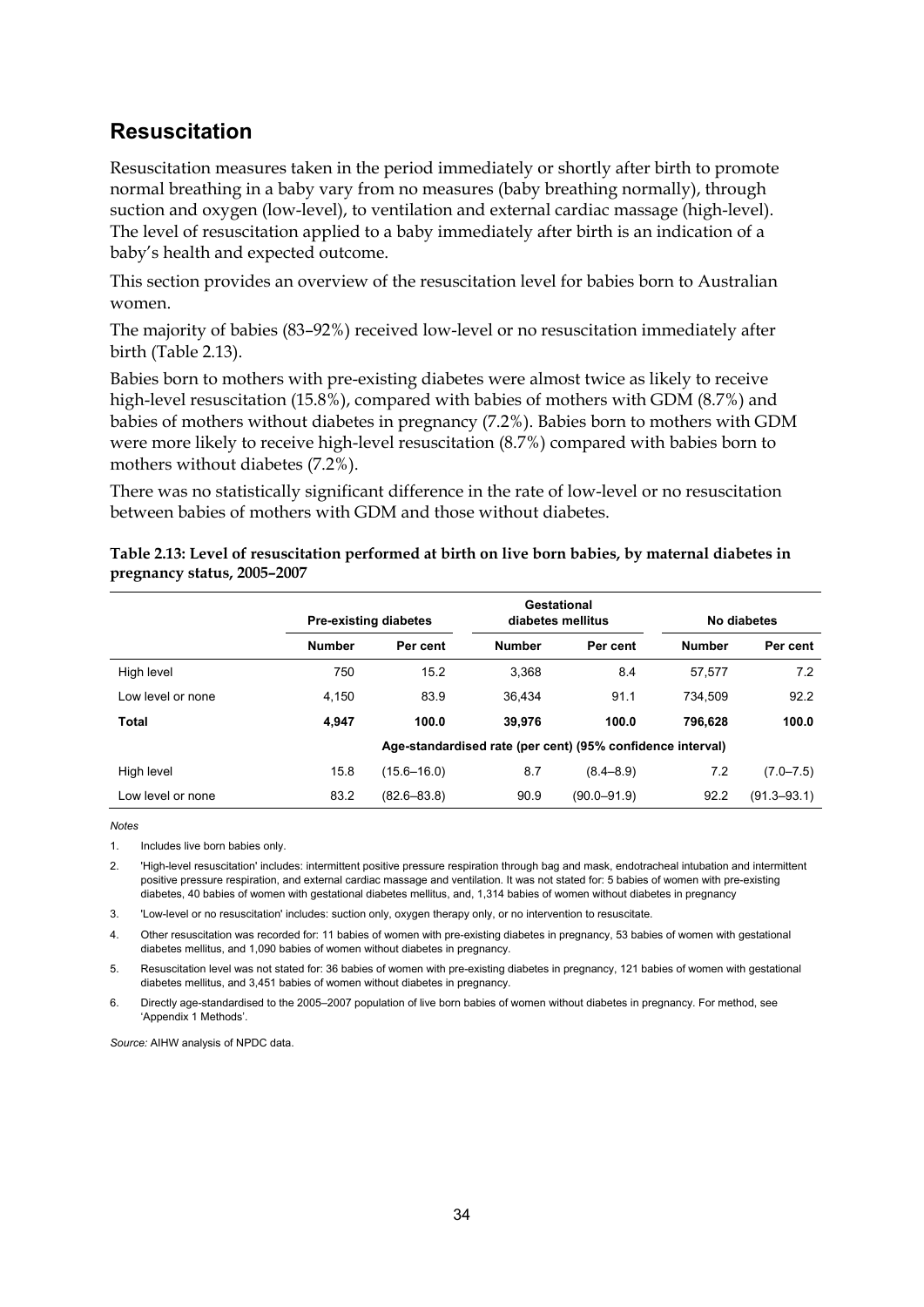### **Admission to special care nursery/neonatal intensive care unit**

The special care nursery (SCN) and neonatal intensive care unit (NICU) provide more specialised care for babies than that available in the general maternity ward (Laws & Sullivan 2009). This care may be for conditions associated with prematurity, such as low birthweight, hypoglycaemia, difficulty feeding, poor regulation of body temperature, breathing difficulties and jaundice. It may also be for other complications and conditions affecting the newborn, including congenital anomalies, fractures, nerve palsy, infections and surveillance and recovery following surgery. In some cases, admission of babies to the SCN/NICU may be the result of hospital policy, and not reflective of the baby's medical condition.

This section provides an overview of SCN/NICU admission among babies born to Australian women.

More than half (58%) of all babies born to mothers with pre-existing diabetes were admitted to the SCN/NICU, compared with 32% of babies born to mothers with GDM and 14% of babies born to mothers without diabetes (Table 2.14).

#### **Table 2.14: SCN/NICU admission of live born babies, by maternal diabetes in pregnancy status, 2005–2007**

|                      |               | Pre-existing diabetes | Gestational<br>diabetes mellitus |                                                            | No diabetes   |                 |
|----------------------|---------------|-----------------------|----------------------------------|------------------------------------------------------------|---------------|-----------------|
|                      | <b>Number</b> | Per cent              | <b>Number</b>                    | Per cent                                                   | <b>Number</b> | Per cent        |
| Admitted             | 2,843         | 57.5                  | 12.734                           | 31.9                                                       | 110.546       | 13.9            |
| Not admitted         | 2.104         | 42.5                  | 27.237                           | 68.1                                                       | 685.907       | 86.1            |
| Total <sup>(a)</sup> | 4.947         | 100.0                 | 39.976                           | 100.0                                                      | 796.628       | 100.0           |
|                      |               |                       |                                  | Age-standardised rate (per cent) (95% confidence interval) |               |                 |
| Admitted             | 58.2          | $(57.7 - 58.7)$       | 31.8                             | $(31.2 - 32.3)$                                            | 13.9          | $(13.5 - 14.2)$ |
| Not admitted         | 41.8          | $(41.4 - 42.2)$       | 68.2                             | $(67.4 - 69.0)$                                            | 86.1          | $(85.2 - 87.0)$ |

(a) Totals may not add up due to missing values.

*Notes* 

1. Includes live born babies only.

2. Special care nursery/Neonatal intensive care unit (SCN/NICU) admission may be a clinical decision or the result of hospital policy.

3. SCN/NICU admission was not stated for: 5 babies of women with gestational diabetes mellitus, and 175 babies of women without diabetes in pregnancy.

4. Directly age-standardised to the 2005–2007 population of live born babies of women without diabetes in pregnancy. For method, see 'Appendix 1 Methods'.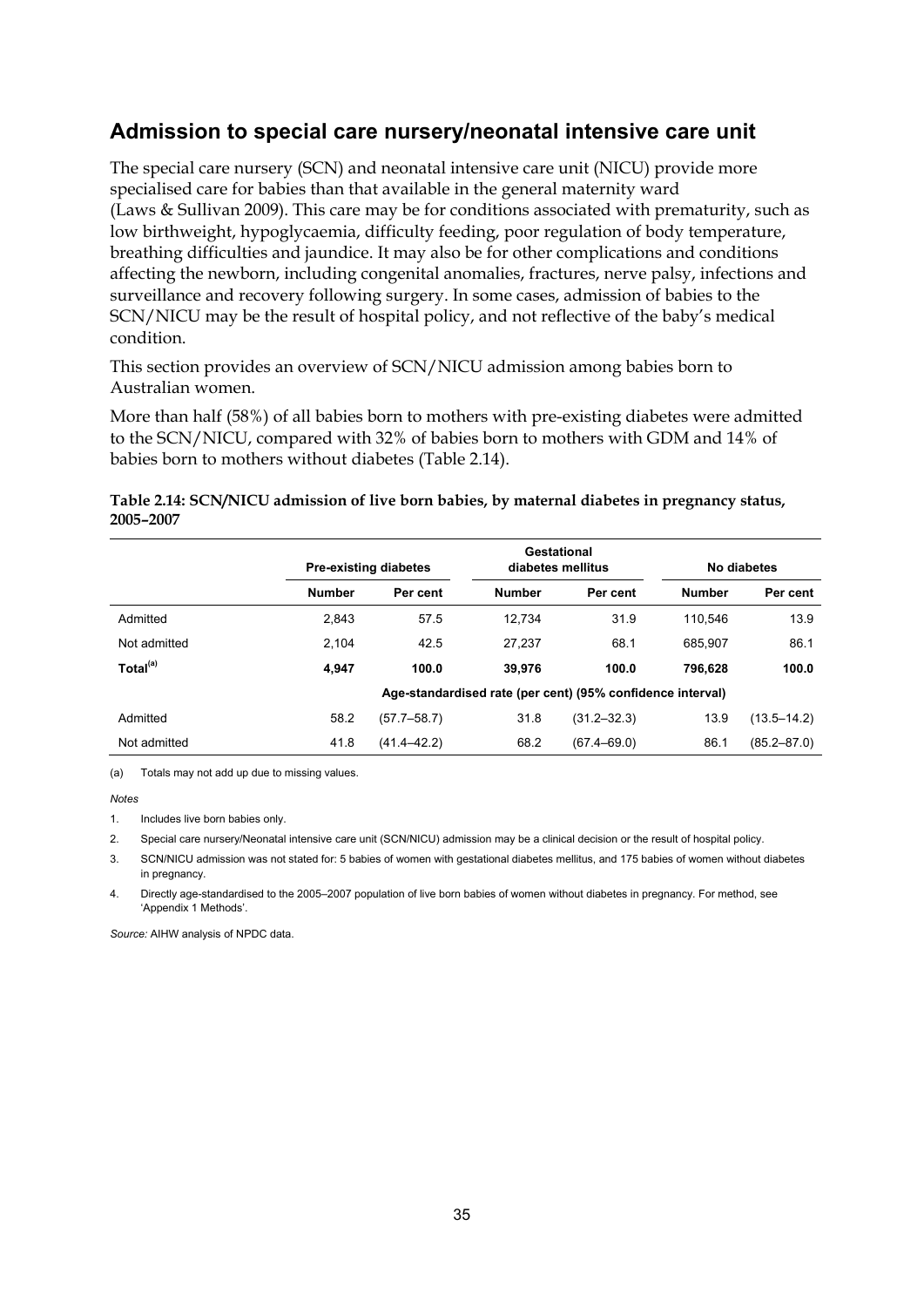### **Length of stay in hospital**

A baby's length of stay in hospital is calculated from the day of birth until the baby is discharged to go home. Most babies are discharged at the same time as their mother, but babies who have low birthweight, were born pre-term, are admitted to the SCN/NICU, or who have difficulties feeding may be kept in hospital until they reach developmental milestones, such as those associated with feeding, breathing and regulation of body temperature (Laws & Sullivan 2009).

This section provides an overview of the length of stay among babies born to Australian women. These data include only babies who were discharged home, so these totals do not compare with totals in other sections in this chapter.

Compared with babies born to mothers without diabetes, babies born to women with pre-existing diabetes were:

- more likely to stay 7–13 days (13% compared with 5%) or 14 or more days (8% compared with 2%)
- less likely to stay 0-1 days (4% compared with 12%) or 2-6 days (74% compared with 81%) (Table 2.15).

Similarly, compared with babies born to mothers without diabetes, babies born to mothers with GDM were:

- more likely to stay 7–13 days (6% compared with 5%) or 14 or more days (3% compared with 2%)
- less likely to stay 0–1 days (8% compared with 12%).

**Table 2.15: Length of stay in hospital of live born babies, by maternal diabetes in pregnancy status, 2005–2007** 

|                      | <b>Pre-existing diabetes</b> |                 |                                                            | Gestational<br>diabetes mellitus |               | No diabetes     |  |
|----------------------|------------------------------|-----------------|------------------------------------------------------------|----------------------------------|---------------|-----------------|--|
|                      | <b>Number</b>                | Per cent        | <b>Number</b>                                              | Per cent                         | <b>Number</b> | Per cent        |  |
| $0-1$ day            | 182                          | 4.1             | 2,947                                                      | 7.8                              | 89,242        | 12.1            |  |
| $2-6$ days           | 3,293                        | 74.8            | 31,154                                                     | 82.5                             | 598,774       | 80.9            |  |
| $7-13$ days          | 581                          | 13.2            | 2,398                                                      | 6.3                              | 33,355        | 4.5             |  |
| $\geq$ 14 days       | 348                          | 7.9             | 1,263                                                      | 3.3                              | 18,073        | 2.4             |  |
| Total <sup>(a)</sup> | 4,404                        | 100.0           | 37,779                                                     | 100.0                            | 739,732       | 100.0           |  |
|                      |                              |                 | Age-standardised rate (per cent) (95% confidence interval) |                                  |               |                 |  |
| $0-1$ day            | 4.2                          | $(4.0 - 4.4)$   | 8.3                                                        | $(8.0 - 8.5)$                    | 12.1          | $(11.7 - 12.4)$ |  |
| $2-6$ days           | 74.3                         | $(73.5 - 75.1)$ | 82.4                                                       | $(81.5 - 83.2)$                  | 80.9          | $(80.1 - 81.8)$ |  |
| $7-13$ days          | 13.3                         | $(12.9 - 13.6)$ | 6.1                                                        | $(5.8 - 6.3)$                    | 4.5           | $(4.3 - 4.7)$   |  |
| $\geq$ 14 days       | 8.3                          | $(8.0 - 8.5)$   | 3.3                                                        | $(3.1 - 3.4)$                    | 2.4           | $(2.3 - 2.6)$   |  |

(a) Totals may not add up due to missing values.

*Notes*

1. Includes live born babies discharged home only.

2. Length of stay in hospital was not stated for: 17 babies of women with gestational diabetes mellitus, and 288 babies of women without diabetes in pregnancy.

3. Directly age-standardised to the 2005–2007 population of live born babies of women without diabetes in pregnancy. For method, see 'Appendix 1 Methods'.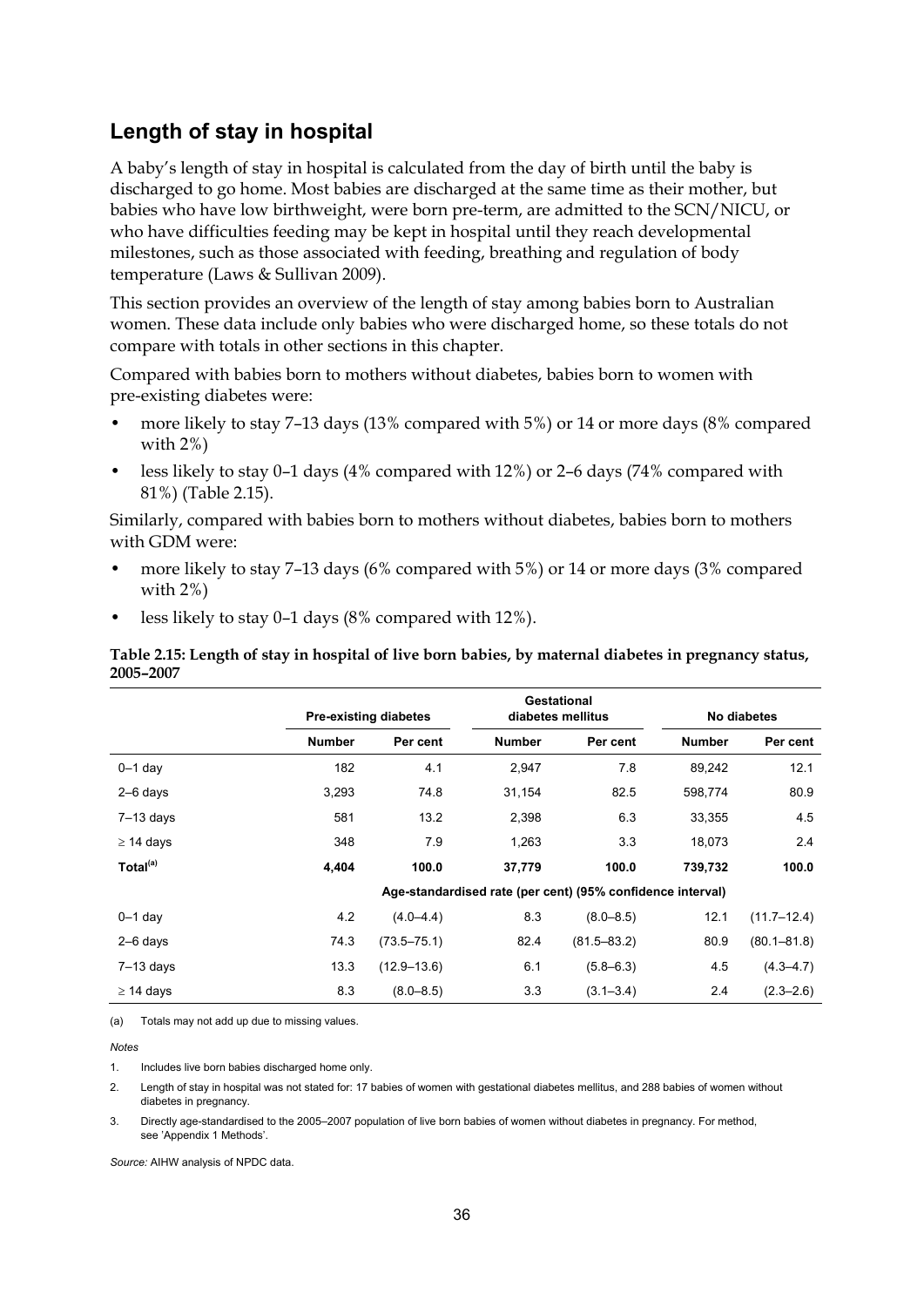# **3 Aboriginal and Torres Strait Islander mothers and infants**

### **Key points**

- In 2005–2007, nearly 7% of Aboriginal and Torres Strait Islander mothers had diabetes in pregnancy: 1.5% had pre-existing diabetes and 5.1% had GDM (NPDC).
- In 2005–06 to 2007–08, nearly 7% of Aboriginal and Torres Strait Islander mothers had diabetes in pregnancy: 0.1% had pre-existing Type 1 diabetes, 1.5% had pre-existing Type 2 diabetes and 5.0% had GDM (NHMD).
- Indigenous mothers with pre-existing diabetes had the highest rates of pre-term birth, delivery with no labour, caesarean section, hypertension, and longer stay in hospital, compared with Indigenous mothers with GDM and those without diabetes.
- Indigenous mothers with GDM had a higher rate of induced labour compared with mothers with pre-existing diabetes and were more likely to have a pre-term birth, caesarean section, hypertension, and longer stay in hospital compared with mothers without diabetes in pregnancy.
- Indigenous mothers with Type 1 diabetes were more likely to have hypertension than those with Type 2 diabetes.
- Aboriginal and Torres Strait Islander mothers were younger compared with non-Indigenous mothers.
- Indigenous mothers had higher rates of pre-term delivery, pre-term induction, hypertension, and longer stay in hospital compared with non-Indigenous/other Australian mothers.
- Babies born to Indigenous mothers with pre-existing diabetes had the highest rates of prematurity, high-level resuscitation, admission to special care nursery/neonatal intensive care unit, low Apgar score and longer stay in hospital, compared with babies born to Indigenous mothers with GDM or without diabetes.
- Babies of Indigenous mothers without diabetes were more likely to be born with low birthweight, compared with babies of Indigenous mothers with GDM.
- Babies of Indigenous mothers had higher rates of pre-term birth, low Apgar score, high-level resuscitation and longer stay in hospital across all diabetes status groups compared with babies of non-Indigenous mothers.

Aboriginal and Torres Strait Islander women are at high risk for Type 2 diabetes and GDM, and babies born to these women are likely to experience poorer outcomes of pregnancy than babies of non-Indigenous women (DoHA 2009; O'Dea et al. 2007; Ishak & Petocz 2003). As a high-risk group, Indigenous women and their babies have been given special consideration in this report to determine whether they experience adverse effects of pregnancy, labour and delivery at a greater rate than other women and their babies.

This chapter describes the effects of pregnancy, labour and delivery on Aboriginal and Torres Strait Islander women who gave birth in Australia, and their babies. The chapter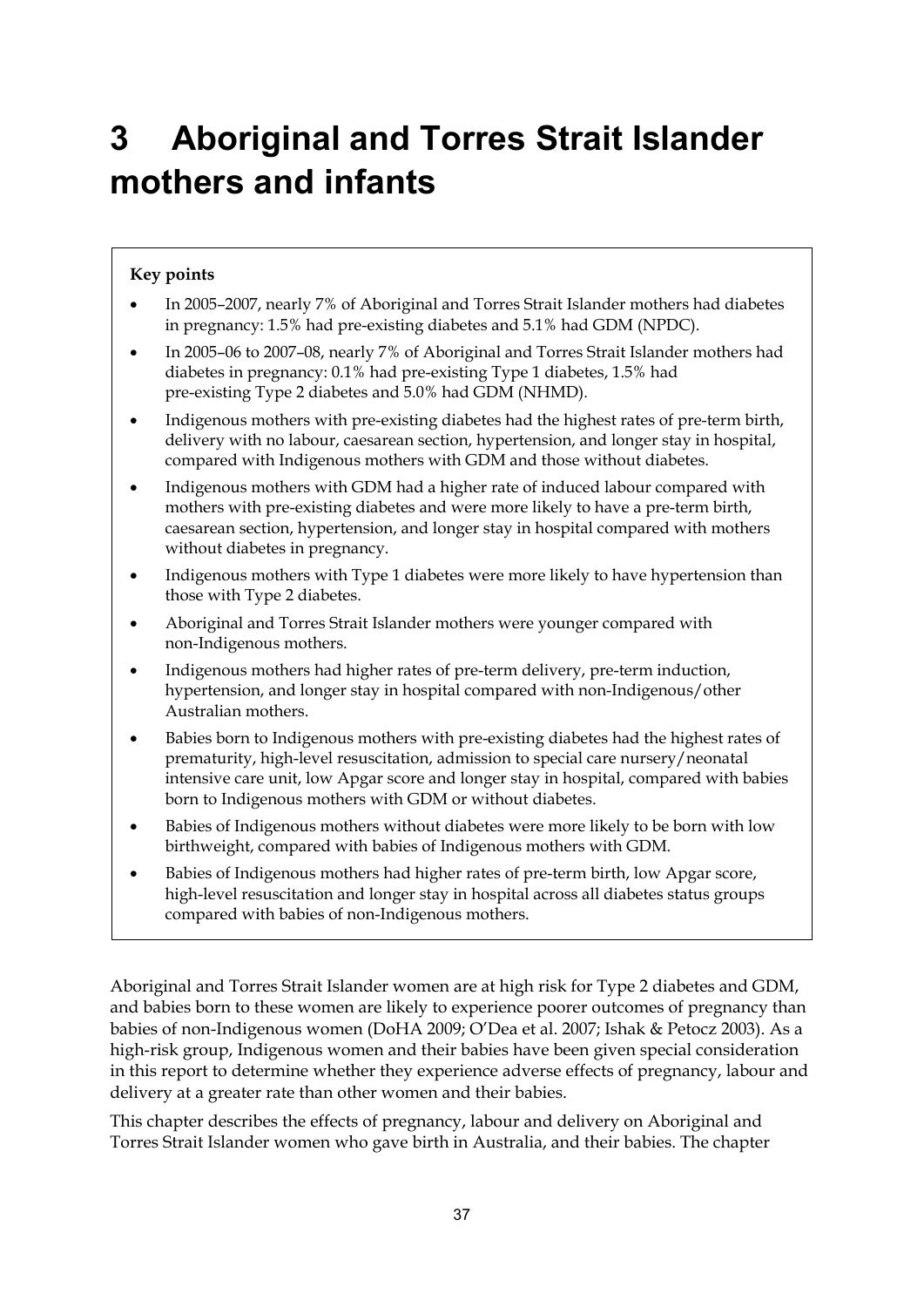highlights differences by maternal diabetes in pregnancy status among Indigenous mothers, and between Indigenous and non-Indigenous mothers, and their babies.

The data for these analyses are sourced primarily from the National Perinatal Data Collection (NPDC) for the years 2005–2007. The NPDC data are supplemented by data from the National Hospital Morbidity Database (NHMD) for the years 2005–06 to 2007–08, including data on additional outcomes not available in the NPDC, and data by pre-existing diabetes type (Type 1 and Type 2). Due to limitations in the collection of Indigenous status information, only hospitalisations in New South Wales, Victoria, Queensland, Western Australia, South Australia and from public hospitals in the Northern Territory have been included in the analyses of NHMD data.

Note that, where crude and age-standardised rates are presented in a table, only the agestandardised rates are discussed in the text.

# **3.1 Maternal characteristics**

### **Diabetes in pregnancy status**

This section provides an overview of diabetes in pregnancy status among Aboriginal and Torres Strait Islander women who gave birth.

About 30,500 mothers (3.7%) who gave birth in Australia in 2005–2007, identified as being of Aboriginal and Torres Strait Islander origin. Of these:

- 443 (1.5%) had pre-existing diabetes
- 1,562 (5.1%) were diagnosed with GDM
- 28,513 (93.4%) did not have diabetes (Table 3.1).

#### **Table 3.1: Women who gave birth in Australia, by Indigenous status and diabetes in pregnancy status, 2005–2007**

|                | <b>Pre-existing diabetes</b> | Gestational<br>diabetes mellitus | No diabetes | Total   |
|----------------|------------------------------|----------------------------------|-------------|---------|
|                |                              | <b>Number</b>                    |             |         |
| Indigenous     | 443                          | 1,562                            | 28,513      | 30,518  |
| Non-Indigenous | 4,501                        | 37,539                           | 760,135     | 802,175 |
| Not stated     | 38                           | 38                               | 971         | 1,017   |
| <b>Total</b>   | 4,982                        | 39,139                           | 789,619     | 833,710 |
|                |                              | Per cent                         |             |         |
| Indigenous     | 1.5                          | 5.1                              | 93.4        | 100.0   |
| Non-Indigenous | 0.6                          | 4.7                              | 94.8        | 100.0   |
| Not stated     | 3.7                          | 0.8                              | 95.5        | 100.0   |
| <b>Total</b>   | 0.6                          | 4.7                              | 94.7        | 100.0   |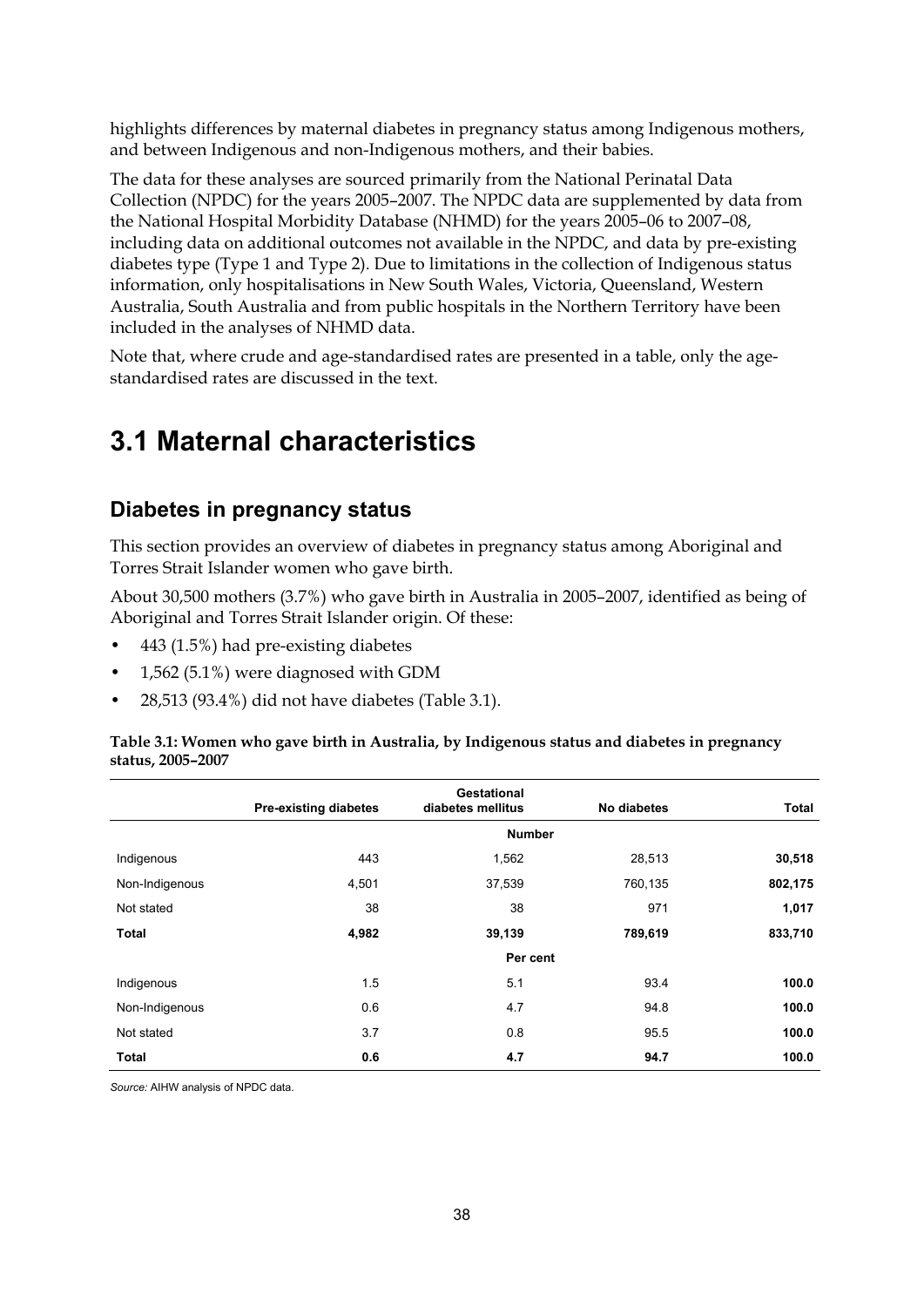Compared with non-Indigenous women who gave birth, Aboriginal and Torres Strait Islander women who gave birth were 3.2 times as likely to have pre-existing diabetes and 1.6 times as likely to have GDM (Table 3.2).

There was no statistically significant difference in the incidence of non-diabetes pregnancies among Indigenous women compared with non-Indigenous women who gave birth.

#### **Table 3.2: Diabetes in pregnancy status among Aboriginal and Torres Strait Islander women who gave birth compared with non-Indigenous women who gave birth, 2005–2007**

|                               | <b>Observed</b> | Expected <sup>(a)</sup> | Standardised incidence ratio <sup>(b)</sup><br>(95% confidence interval) |
|-------------------------------|-----------------|-------------------------|--------------------------------------------------------------------------|
| Pre-existing diabetes         | 443             | 137                     | $3.2(2.9-3.5)$                                                           |
| Gestational diabetes mellitus | 1.562           | 1.001                   | $1.6(1.5-1.6)$                                                           |
| No diabetes                   | 28.513          | 29,380                  | $1.0(1.0-1.0)$                                                           |

(a) The expected number of cases if the Indigenous population of women had the same age distribution as the non-Indigenous population.

(b) The standardised incidence ratio of actual cases divided by the expected number of cases among the Indigenous population is based on the age-specific rate of the non-Indigenous population. For more information and interpretation, see 'Appendix 1 Methods'.

#### *Notes*

1. Indigenous status was missing or not stated for: 8 women with pre-existing diabetes, 38 women with gestational diabetes mellitus, and 971 women without diabetes in pregnancy.

2. Indirectly age-standardised to the 2005–2007 non-Indigenous population, by diabetes in pregnancy status. For method, see 'Appendix 1 Methods'.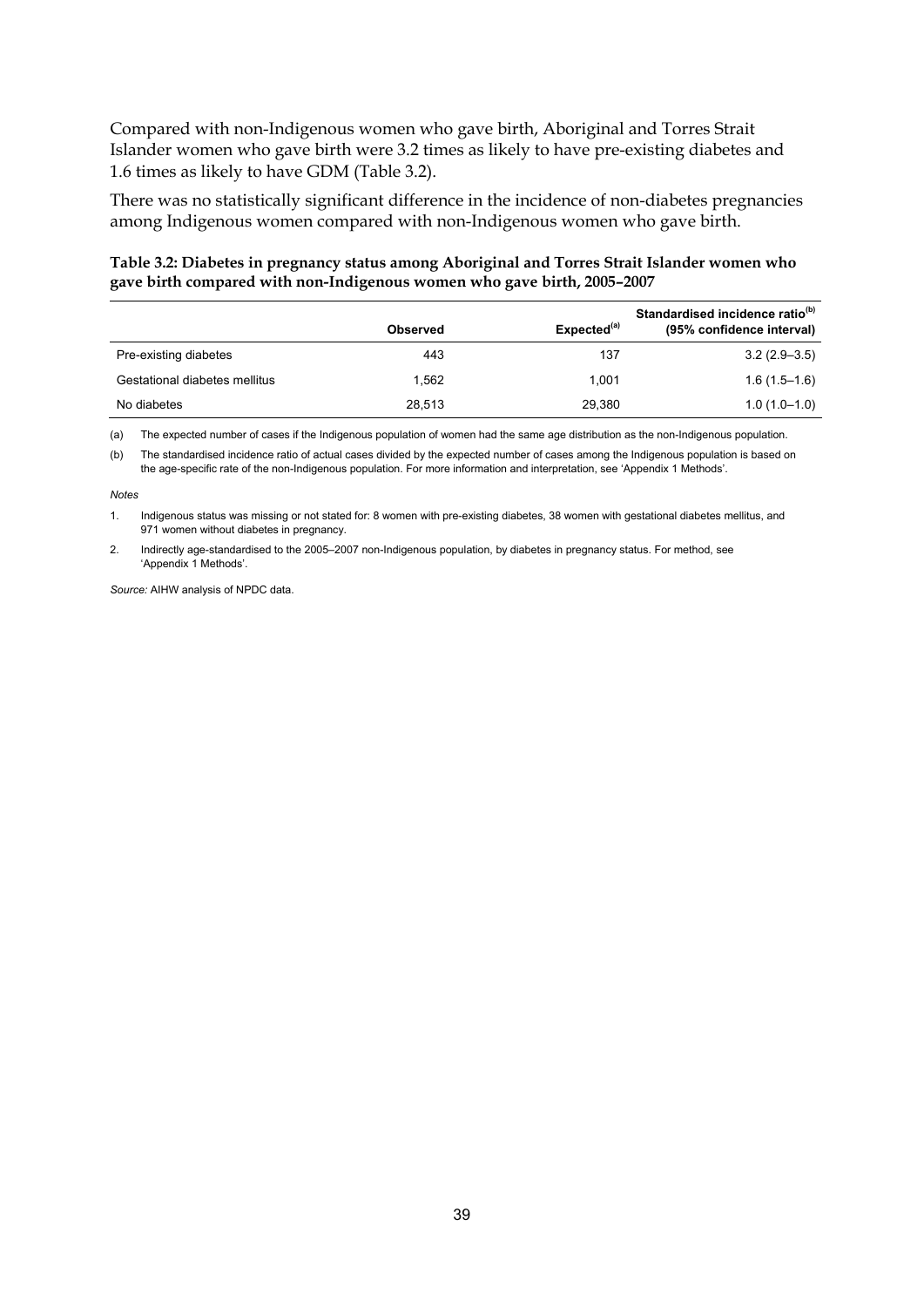In 2005–06 to 2007–08, more than 29,400 (3.7%) women who gave birth in hospital in New South Wales, Victoria, Queensland, Western Australia, South Australia and public hospitals in the Northern Territory identified as being of Aboriginal and Torres Strait Islander origin. Of these women:

- 488 (1.7%) had pre-existing diabetes in pregnancy
	- 37 (0.1%) with pre-existing Type 1 diabetes
	- 438 (1.5%) with pre-existing Type 2 diabetes
- 1,475 (5.0%) had a diagnosis of GDM
- 27,385 (93.1%) did not have diabetes in pregnancy (Table 3.3).

Other Australian mothers (including non-Indigenous and Indigenous status not stated) accounted for 773,076 women giving birth in hospital and had a similar diabetes status distribution to all Australian mothers (see Chapter 2, Table 2.1).

#### **Table 3.3: Women who gave birth in hospital, by Indigenous status and diabetes in pregnancy status, 2005–06 to 2007–08**

|            | Pre-existing<br>Type 1 diabetes | <b>Pre-existing</b><br><b>Type 2 diabetes</b> | All pre-existing<br>diabetes <sup>(a)</sup> | Gestational<br>diabetes mellitus | No diabetes | Total <sup>(b)</sup> |
|------------|---------------------------------|-----------------------------------------------|---------------------------------------------|----------------------------------|-------------|----------------------|
|            |                                 |                                               | <b>Number</b>                               |                                  |             |                      |
| Indigenous | 37                              | 438                                           | 488                                         | 1.475                            | 27,385      | 29,413               |
| Other      | 1.956                           | 1.727                                         | 3,919                                       | 37,912                           | 729.661     | 773,076              |
|            |                                 |                                               | Per cent                                    |                                  |             |                      |
| Indigenous | 0.1                             | 1.5                                           | 1.7                                         | 5.0                              | 93.1        | 100.0                |
| Other      | 0.3                             | 0.2                                           | 0.5                                         | 4.9                              | 94.4        | 100.0                |

(a) All pre-existing diabetes in pregnancy includes other/unspecified diabetes.

(b) Total includes 'diabetes in pregnancy—onset unspecified'.

#### *Notes*

1. Indigenous analysis includes women in New South Wales, Victoria, Queensland, Western Australia, South Australia and public hospitals in the Northern Territory only, and should not be considered representative of women giving birth in other states and territories or of the national picture.

2. 'Other' includes non-Indigenous women and women whose Indigenous status was missing or not stated.

*Source:* AIHW NHMD.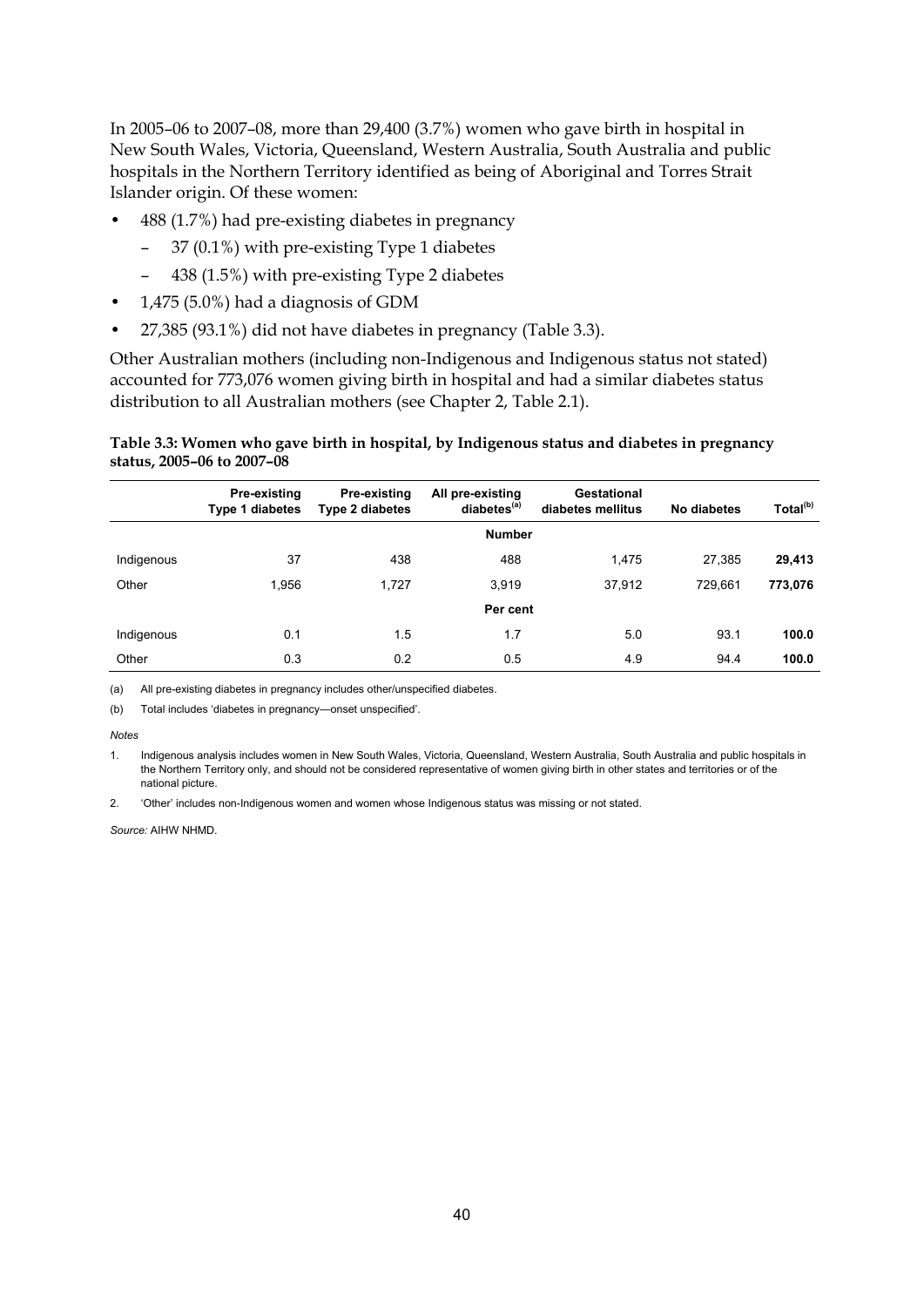When compared with other Australian women who gave birth, Aboriginal and Torres Strait Islander women who gave birth from 2005–06 to 2007–08 were:

- half as likely to have pre-existing Type 1 diabetes in pregnancy
- 10.4 times as likely to have pre-existing Type 2 diabetes in pregnancy
- 4.1 times as likely to have any pre-existing diabetes in pregnancy
- 1.5 times as likely to have GDM
- equally likely to have no diabetes in pregnancy (Table 3.4).

#### **Table 3.4: Diabetes in pregnancy status among Aboriginal and Torres Strait Islander women who gave birth in hospital compared with other Australian women who gave birth in hospital, 2005–06 to 2007–08**

|                                          | <b>Observed</b> | Expected <sup>(a)</sup> | Standardised incidence ratio <sup>(b)</sup><br>(95% confidence interval) |
|------------------------------------------|-----------------|-------------------------|--------------------------------------------------------------------------|
| Pre-existing Type 1 diabetes             | 37              | 73                      | $0.5(0.3 - 0.7)$                                                         |
| Pre-existing Type 2 diabetes             | 438             | 42                      | $10.4(9.4-11.4)$                                                         |
| All pre-existing diabetes <sup>(c)</sup> | 488             | 120                     | $4.1(3.7 - 4.4)$                                                         |
| Gestational diabetes mellitus            | 1,475           | 990                     | $1.5(1.4-1.6)$                                                           |
| No diabetes                              | 27.385          | 28.259                  | $1.0(1.0-1.0)$                                                           |
| Total <sup>(d)</sup>                     | 29,413          | 29,413                  | $1.0(1.0 - 1.0)$                                                         |

(a) The expected number of cases if the Indigenous population of women had the same age distribution as the other Australian maternal population.

(b) The standardised incidence ratio of actual cases divided by the expected number of cases among the Indigenous population is based on the age-specific rate of the other Australian population. For more information and interpretation, see 'Appendix 1 Methods'.

(c) All pre-existing diabetes in pregnancy includes other/unspecified diabetes.

(d) Total includes 'diabetes in pregnancy—onset unspecified'.

*Notes* 

1. Indirectly age-standardised to the 2005–06 to 2007–08 other Australian population, by diabetes in pregnancy status. For method, see 'Appendix 1 Methods'.

2. Analysis includes women in New South Wales, Victoria, Queensland, Western Australia, South Australia and public hospitals in the Northern Territory only, and should not be considered representative of women giving birth in other states and territories or of the national picture.

*Source:* AIHW NHMD.

### **Age distribution**

This section provides an overview of the age distribution of Aboriginal and Torres Strait Islander women who gave birth by diabetes in pregnancy status.

In 2005–2007, the age distribution of Indigenous women who gave birth with pre-existing diabetes and those with GDM was similar, with 29% and 26% of mothers aged 30–34 years, respectively. By comparison, Indigenous mothers without diabetes were younger, with 33% aged 20–24 years (Figure 3.1). The difference in the age distribution between Indigenous mothers with and without diabetes was statistically significant, so all comparative analyses by diabetes status in this report have been age-standardised to adjust for this difference.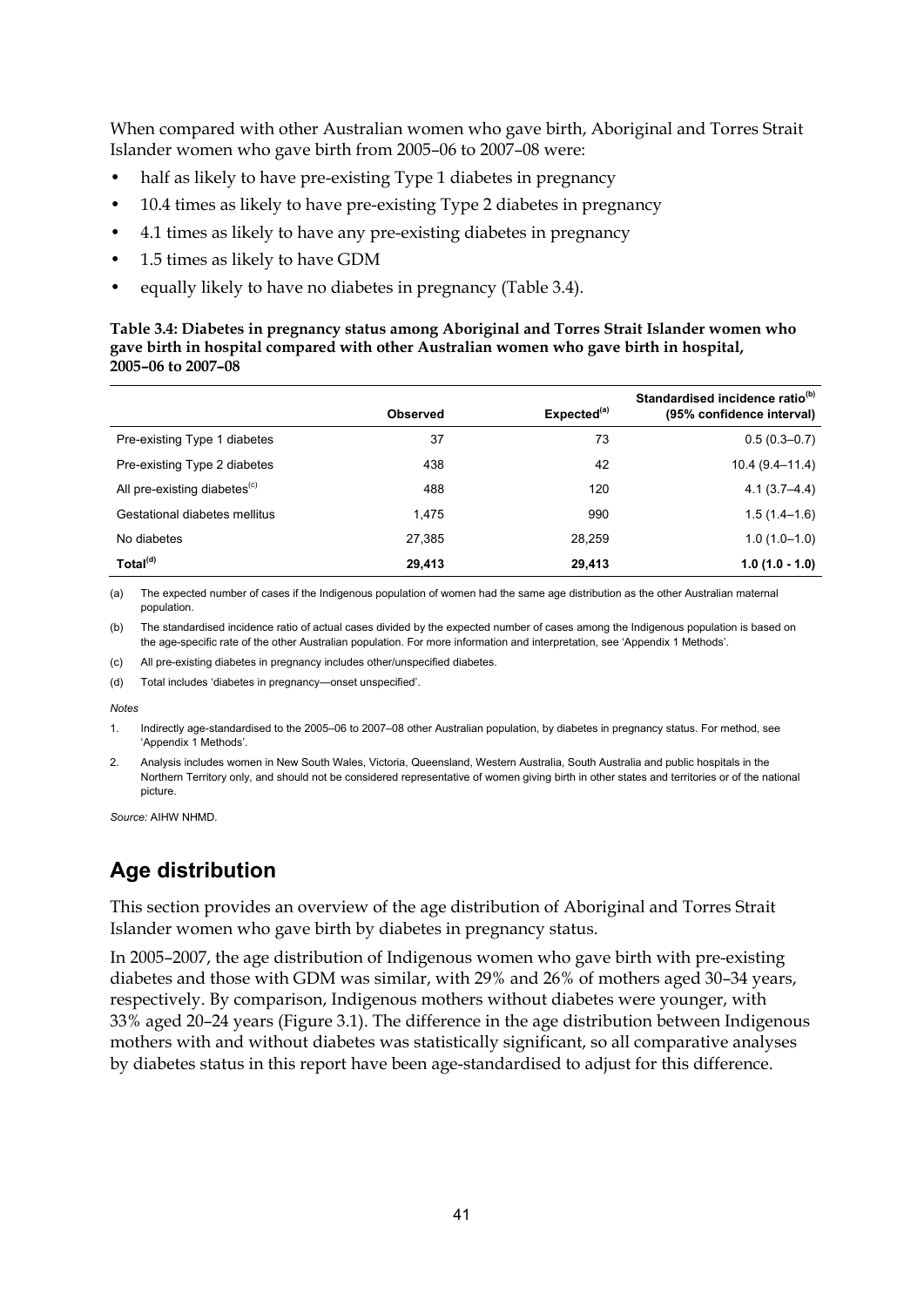The difference between the Indigenous and non-Indigenous maternal populations was also statistically significant: Indigenous mothers were younger than non-Indigenous mothers, with 76% and 44% of mothers aged less than 30 years, respectively. The peak age of non-Indigenous mothers was 30–34 years across all diabetes in pregnancy groups (Figure 3.1). All comparative analyses by Indigenous status in this report have been agestandardised to adjust for this difference in age distribution.



**Figure 3.1: Age distribution among women who gave birth, by Indigenous status, by diabetes in pregnancy status, 2005–2007**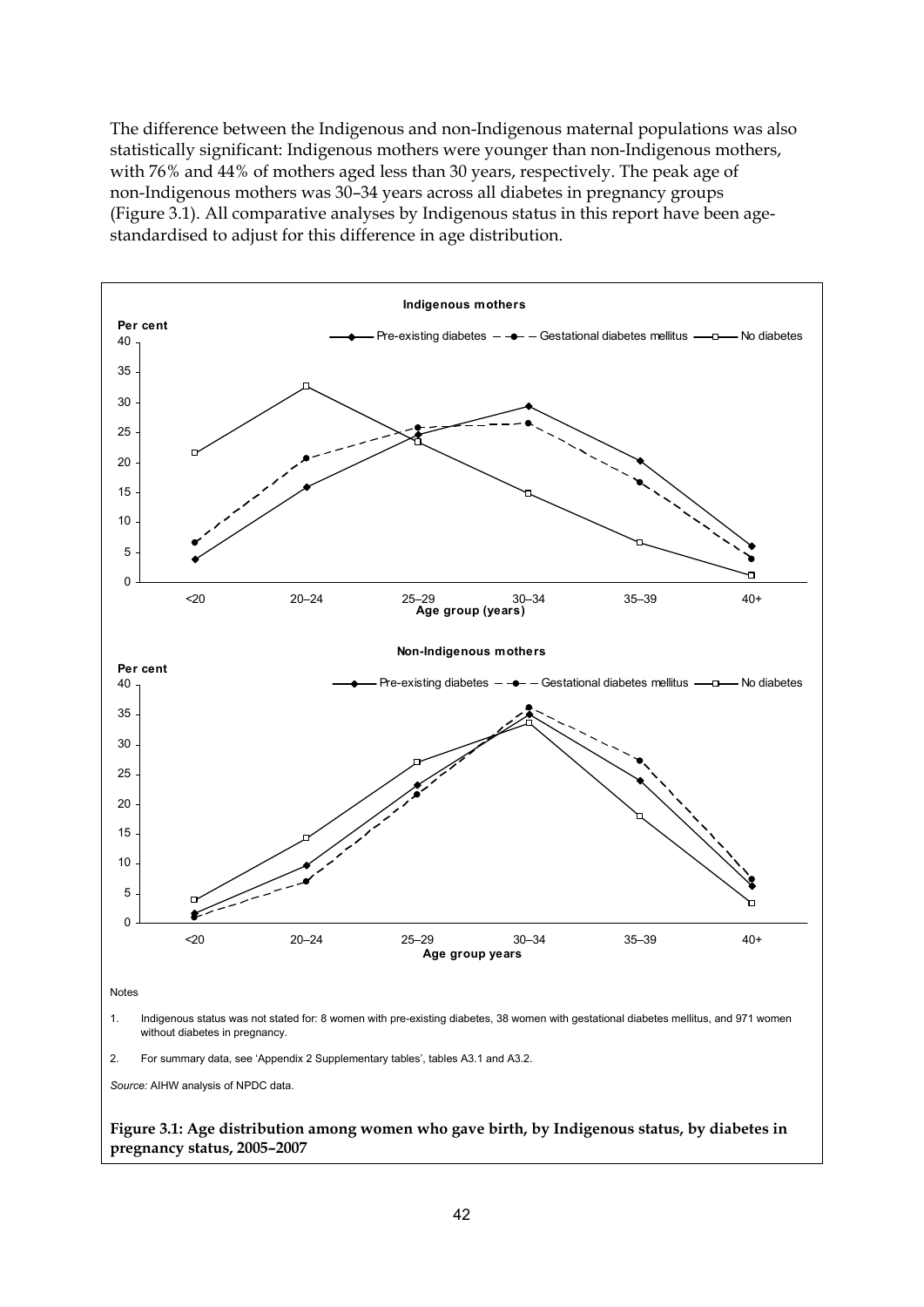Similarly to the NPDC data, there was a statistically significant difference observed in the age distribution of Aboriginal and Torres Strait Islander women giving birth in hospitals in New South Wales, Victoria, Queensland, Western Australia, South Australia and the Northern Territory in 2005–06 to 2007–08, by diabetes status and compared with other Australian women (Figure 3.2). Therefore, all analyses of Indigenous women in this report have been age-standardised, both for comparison between diabetes types among Indigenous women, and for comparison between Indigenous and other Australian women.

The peak age of Indigenous women giving birth in hospital with a diagnosis of pre-existing Type 2 diabetes or with gestational diabetes was 30–34 years (30% and 28%, respectively). For those with Type 1 diabetes the peak age was 25–29 years (30%), while for those without diabetes in pregnancy it was 20–24 years (33%).

In comparison with the population of other Australian women giving birth in hospital, Indigenous women giving birth in hospital were younger: 77% of Indigenous women compared with 44% of other Australian women were aged less than 30 years at the time of giving birth.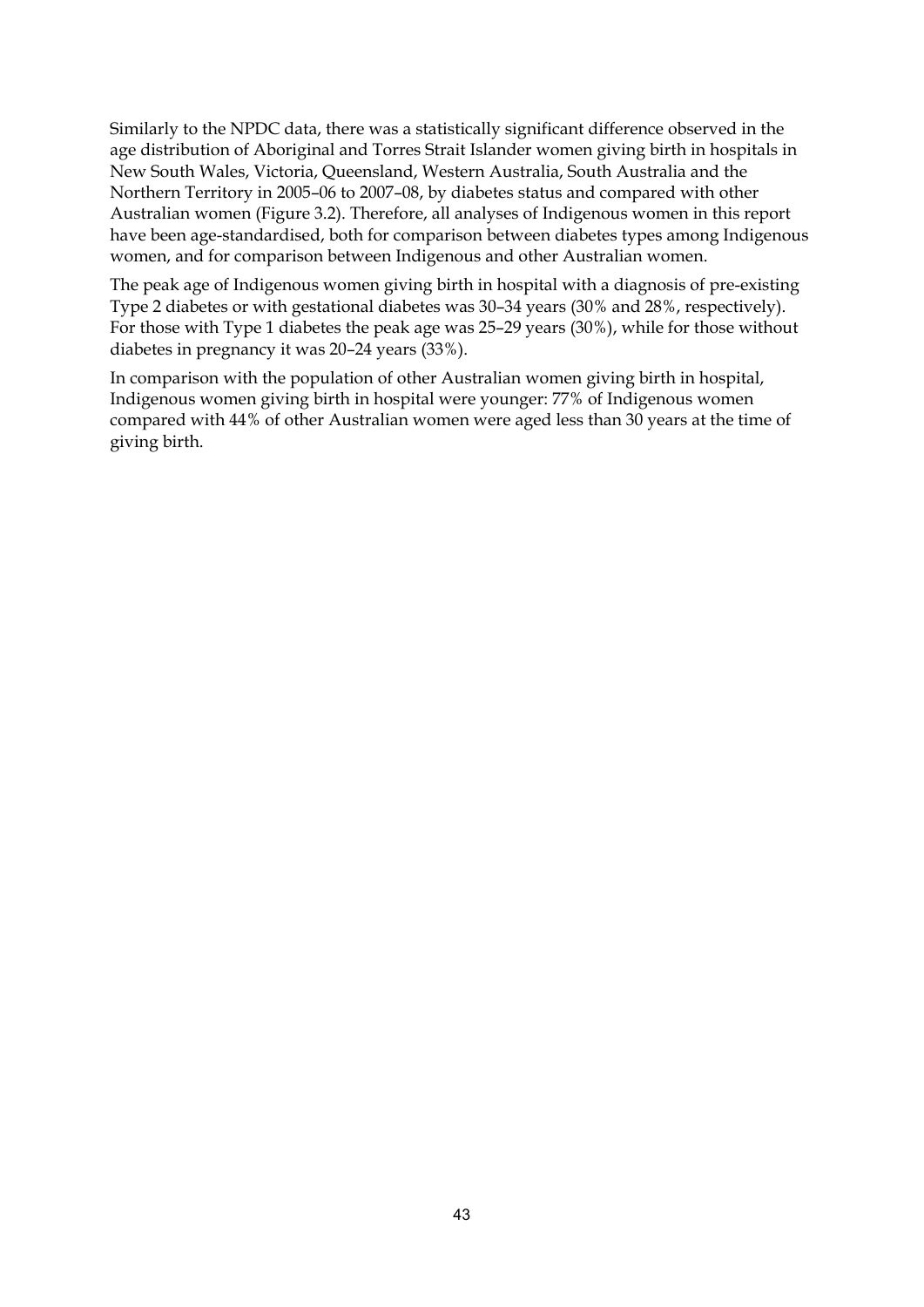

44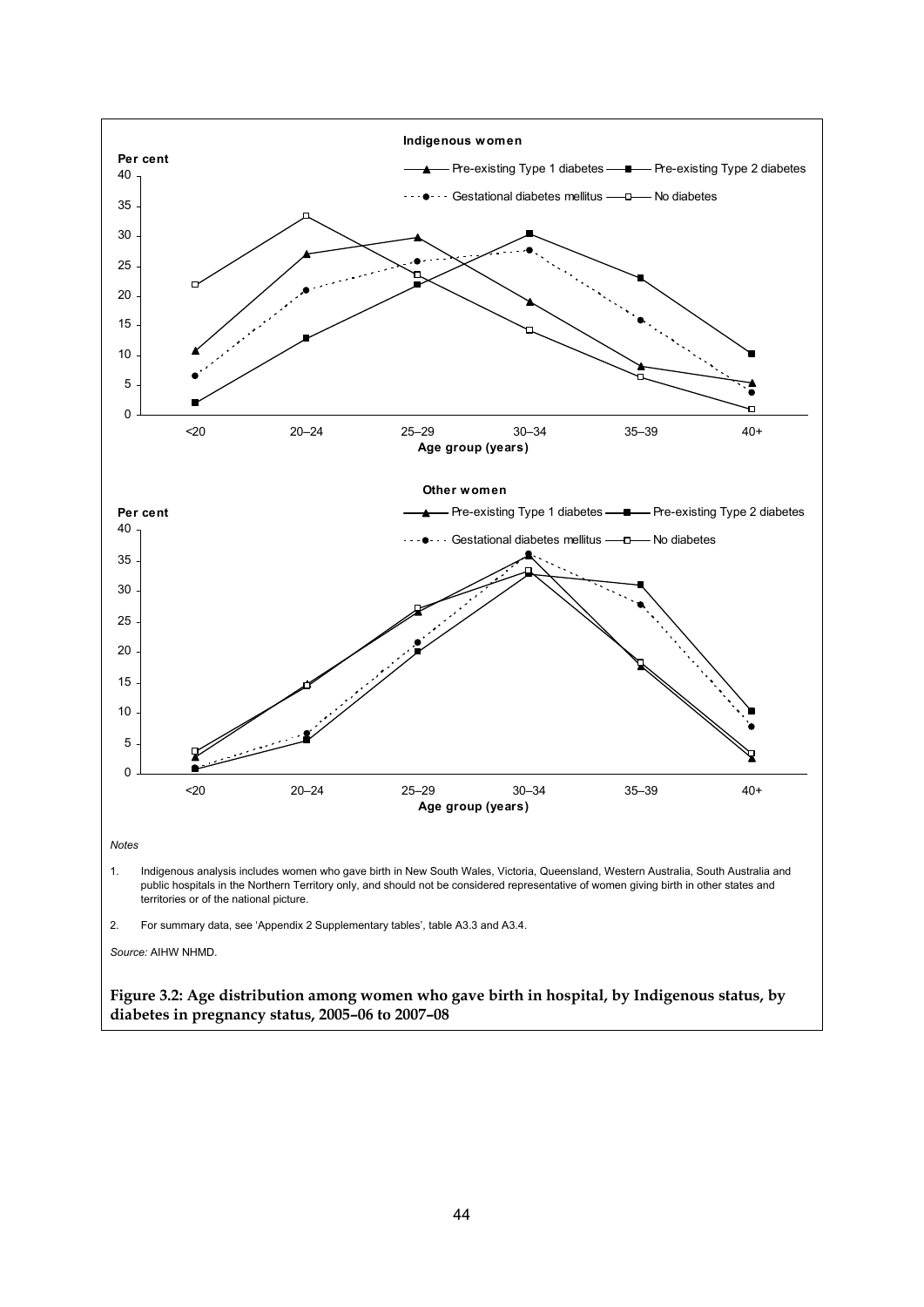### **Parity**

This section provides an overview of multiparity (more than one pregnancy) among Aboriginal and Torres Strait Islander women by diabetes in pregnancy status.

Indigenous women with pre-existing diabetes (62%) were less likely to have had more than one pregnancy than Indigenous women with GDM (68%) and those without diabetes (68%) (Table 3.5).

#### **Table 3.5: Multiparity among Aboriginal and Torres Strait Islander women who gave birth, by diabetes in pregnancy status, 2005–2007**

|                                                               | <b>Pre-existing diabetes</b> | <b>Gestational diabetes mellitus</b> | No diabetes             |
|---------------------------------------------------------------|------------------------------|--------------------------------------|-------------------------|
| Number                                                        | 355                          | 1.255                                | 19.458                  |
| Crude rate (per cent)                                         | 80.1                         | 80.3                                 | 68.2                    |
| Age-standardised rate (per cent)<br>(95% confidence interval) | 61.7<br>$(60.9 - 62.4)$      | 68.3<br>$(67.6 - 69.1)$              | 68.2<br>$(67.5 - 69.0)$ |

*Notes*

1. Parity was not stated for: 4 Indigenous women with gestational diabetes mellitus, and 66 Indigenous women without diabetes in pregnancy.

2. Directly age-standardised to the 2005–2007 population of Indigenous women without diabetes in pregnancy. For method, see 'Appendix 1 Methods'.

*Source:* AIHW analysis of NPDC data.

Indigenous women were about 1.5 times as likely to be multiparous compared with non-Indigenous mothers, across all diabetes status groups (Table 3.6).

#### **Table 3.6: Multiparity among Aboriginal and Torres Strait Islander women who gave birth compared with non-Indigenous women who gave birth, by diabetes in pregnancy status, 2005–2007**

|                               | <b>Observed</b> | Expected <sup>(a)</sup> | Standardised incidence ratio <sup>(b)</sup><br>(95% confidence interval) |
|-------------------------------|-----------------|-------------------------|--------------------------------------------------------------------------|
| Pre-existing diabetes         | 355             | 258                     | $1.4(1.2-1.5)$                                                           |
| Gestational diabetes mellitus | 1.255           | 813                     | $1.5(1.5-1.6)$                                                           |
| No diabetes                   | 19.458          | 12.766                  | $1.5(1.5-1.5)$                                                           |

(a) The expected number of cases if the Indigenous population of women had the same age distribution as the non-Indigenous population.

(b) The standardised incidence ratio of actual cases divided by the expected number of cases among the Indigenous population is based on the age-specific rate of the non-Indigenous population. For more information and interpretation, see 'Appendix 1 Methods'.

*Notes* 

1. Parity was not stated for: 4 Indigenous women with gestational diabetes mellitus, 66 Indigenous women without diabetes in pregnancy, 10 non-Indigenous women with pre-existing diabetes, 30 non-Indigenous women with gestational diabetes mellitus, and 1,057 non-Indigenous women without diabetes in pregnancy.

2. Indirectly age-standardised to the 2005–2007 non-Indigenous maternal population, by diabetes in pregnancy status. For method, see 'Appendix 1 Methods'.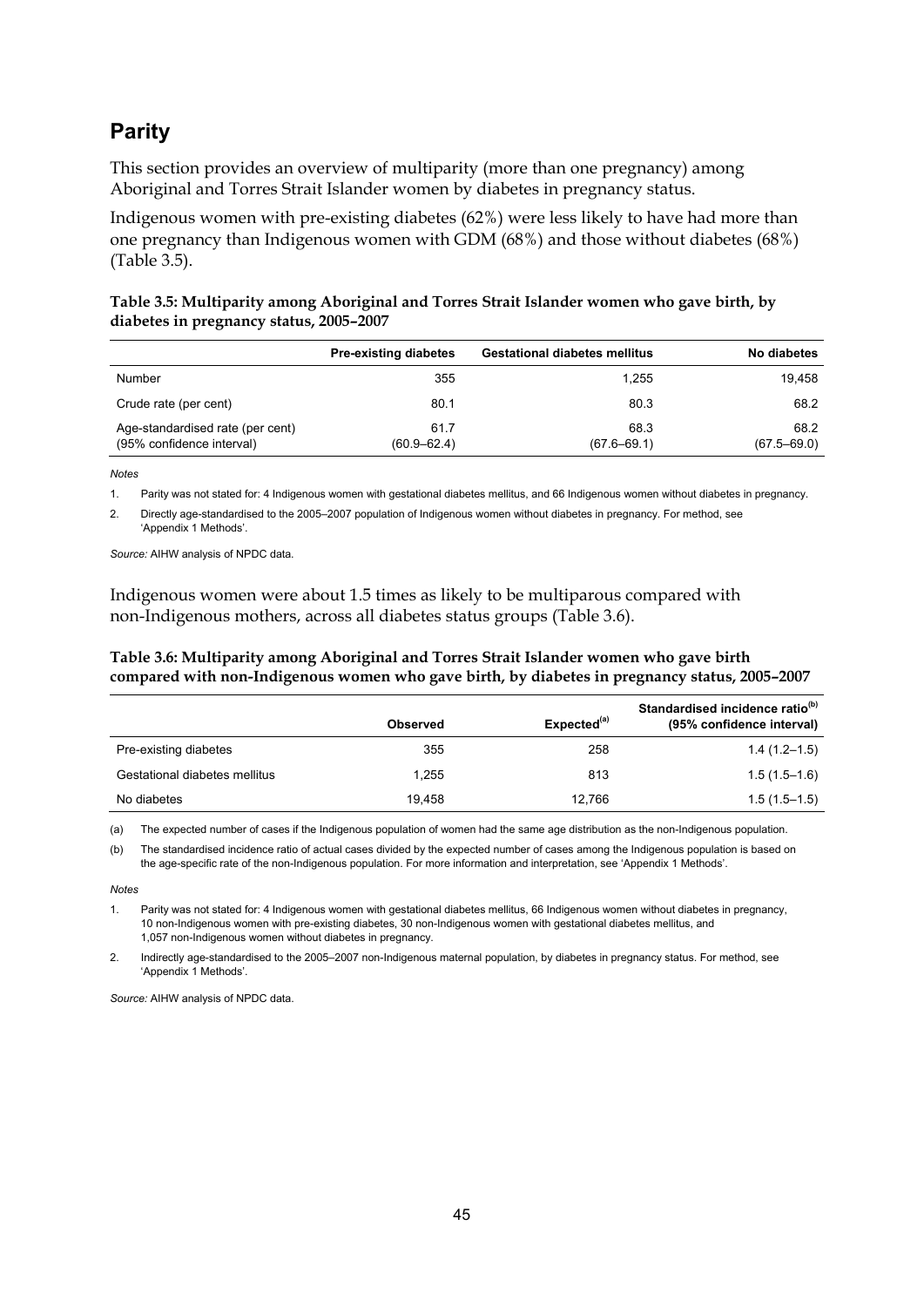### **Plurality**

This section provides an overview of the rate of multiple births among Aboriginal and Torres Strait Islander women by diabetes in pregnancy status.

Indigenous mothers with GDM were more likely to have a multiple birth (1.7%) compared with those without diabetes in pregnancy (1.2%) (Table 3.7).

Due to small numbers, it is not possible to present data for mothers with pre-existing diabetes.

#### **Table 3.7: Multiple births among Aboriginal and Torres Strait Islander women who gave birth, by diabetes in pregnancy status, 2005–2007**

|                                                               | <b>Gestational diabetes mellitus</b> | No diabetes          |
|---------------------------------------------------------------|--------------------------------------|----------------------|
| Number                                                        | 25                                   | 346                  |
| Crude rate (per cent)                                         | 1.6                                  | 1.2                  |
| Age-standardised rate (per cent)<br>(95% confidence interval) | 1.7<br>$(1.6 - 1.8)$                 | 1.2<br>$(1.1 - 1.3)$ |

*Notes*

1. 'Multiple births' includes twins and higher-order multiples.

2. Pre-existing diabetes excluded from the analysis due to small numbers and unstable rates.

3. Directly age-standardised to the 2005–2007 population of Indigenous women without diabetes in pregnancy. For method, see 'Appendix 1 Methods'.

*Source:* AIHW analysis of NPDC data.

The rate of multiple births was similar among Indigenous women compared with non-Indigenous women, regardless of diabetes status (Table 3.8).

#### **Table 3.8: Multiple births among Aboriginal and Torres Strait Islander women who gave birth compared with non-Indigenous women who gave birth, by diabetes in pregnancy status, 2005–2007**

|                               | <b>Observed</b> | Expected <sup>(a)</sup> | Standardised incidence ratio <sup>(b)</sup><br>(95% confidence interval) |
|-------------------------------|-----------------|-------------------------|--------------------------------------------------------------------------|
| Gestational diabetes mellitus | 25              | 35                      | $0.7(0.2-1.6)$                                                           |
| No diabetes                   | 346             | 356                     | $1.0(0.9-1.1)$                                                           |

(a) The expected number of cases if the Indigenous population of women had the same age distribution as the non-Indigenous population.

(b) The standardised incidence ratio of actual cases divided by the expected number of cases among the Indigenous population is based on the age-specific rate of the non-Indigenous population. For more information and interpretation, see 'Appendix 1 Methods'.

*Notes* 

1. 'Multiple births' includes twins and higher-order multiples.

2. Pre-existing diabetes excluded from the analysis due to small numbers and unstable rates.

3. Indirectly age-standardised to the 2005–2007 non-Indigenous maternal population, by diabetes in pregnancy status. For method, see 'Appendix 1 Methods'.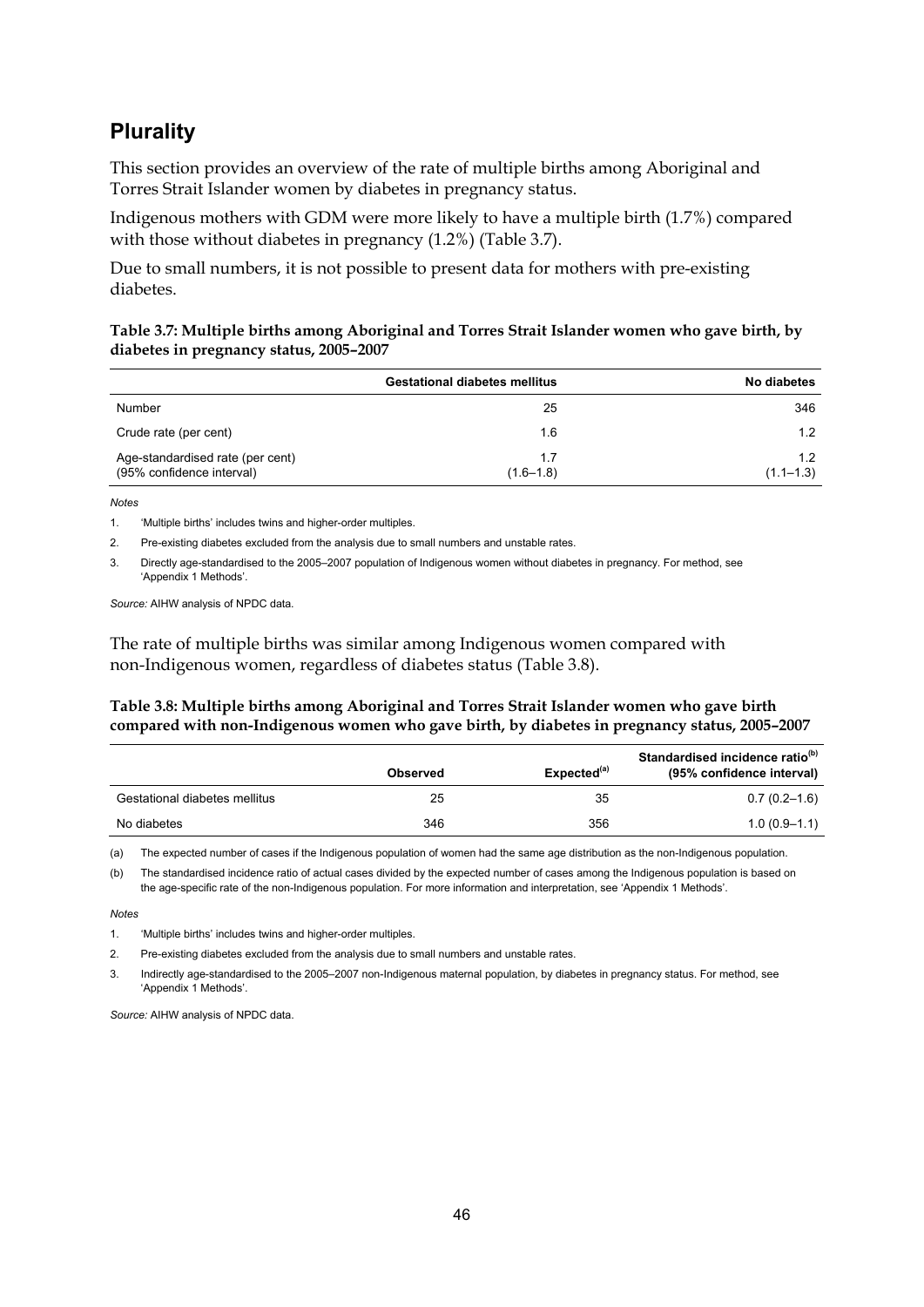# **3.2 Maternal outcomes**

### **Duration of pregnancy**

This section provides an overview of the duration of pregnancy among Aboriginal and Torres Strait Islander women who gave birth by diabetes in pregnancy status.

When the different age structures between diabetes status groups are accounted for, Indigenous mothers with pre-existing diabetes were more likely to deliver pre-term (32%), compared with Indigenous mothers with GDM (14%) and Indigenous mothers without diabetes (13%) (Table 3.9). Indigenous mothers with pre-existing diabetes (68%) were less likely to give birth at 37 weeks or more gestation compared with women with GDM (86%) or without diabetes in pregnancy (87%).

The rate of births at term was similar among Indigenous women with GDM and those without diabetes.

More information on the adverse outcomes of pre-term birth can be found in 'Section 3.3 -Infant outcomes'.

|                      |               | <b>Pre-existing diabetes</b> | Gestational<br>diabetes mellitus |                                                            |               | No diabetes     |
|----------------------|---------------|------------------------------|----------------------------------|------------------------------------------------------------|---------------|-----------------|
|                      | <b>Number</b> | Per cent                     | <b>Number</b>                    | Per cent                                                   | <b>Number</b> | Per cent        |
| 20-36 weeks $(a)$    | 152           | 34.3                         | 225                              | 14.4                                                       | 3.640         | 12.8            |
| $>$ 37 weeks         | 291           | 65.7                         | 1.337                            | 85.6                                                       | 24.860        | 87.2            |
| Total <sup>(b)</sup> | 443           | 100.0                        | 1.562                            | 100.0                                                      | 28.513        | 100.0           |
|                      |               |                              |                                  | Age-standardised rate (per cent) (95% confidence interval) |               |                 |
| 20–36 weeks $(a)$    | 31.7          | $(31.2 - 32.2)$              | 14.1                             | $(13.7 - 14.5)$                                            | 12.8          | $(12.4 - 13.1)$ |
| $\geq$ 37 weeks      | 68.3          | $(67.5 - 69.1)$              | 85.9                             | $(85.0 - 86.8)$                                            | 87.2          | $(86.3 - 88.1)$ |

**Table 3.9: Duration of pregnancy among Aboriginal and Torres Strait Islander women who gave birth, by diabetes in pregnancy status, 2005–2007** 

(a) Includes 5 pregnancies of less than 20 weeks duration.

(b) Totals may not add up due to missing values.

*Notes* 

1. Duration of pregnancy was not stated for: 13 Indigenous women without diabetes in pregnancy.

2. Directly age-standardised to the 2005–2007 population of Indigenous women without diabetes in pregnancy. For method, see 'Appendix 1 Methods'.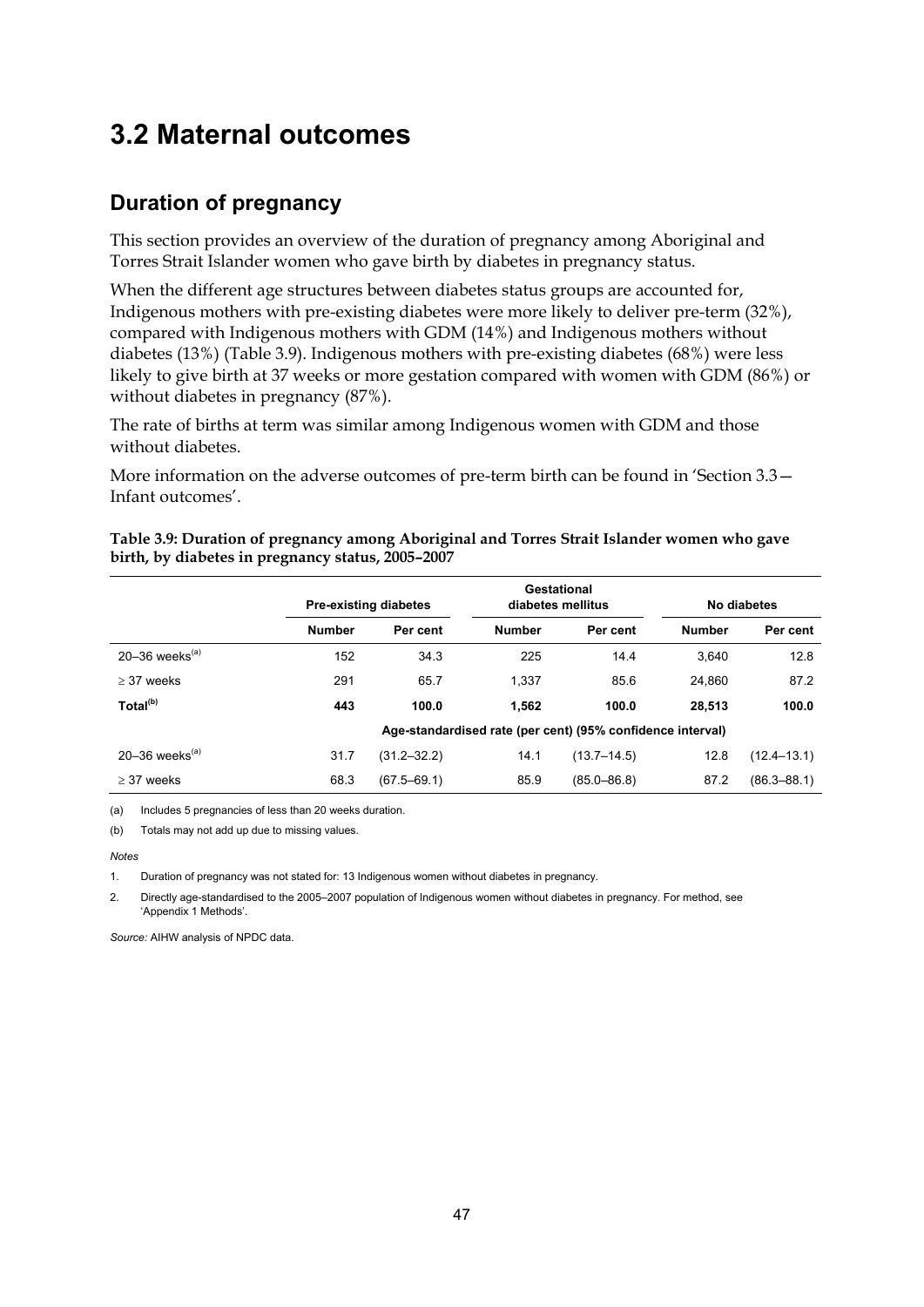Aboriginal and Torres Strait Islander women who gave birth with GDM, pre-existing diabetes in pregnancy or without diabetes were more likely to deliver pre-term compared with non-Indigenous mothers: with rates 18, 8 and 7 times as high, respectively (Table 3.10).

The rate of births at term was similar among Indigenous women compared with non-Indigenous women, regardless of diabetes in pregnancy status.

#### **Table 3.10: Duration of pregnancy among Aboriginal and Torres Strait Islander women who gave birth compared with non-Indigenous women who gave birth, by diabetes in pregnancy status, 2005–2007**

|                               | <b>Observed</b> | Expected <sup>(a)</sup> | Standardised incidence ratio <sup>(b)</sup><br>(95% confidence interval) |
|-------------------------------|-----------------|-------------------------|--------------------------------------------------------------------------|
| 20-36 weeks $(c)$             |                 |                         |                                                                          |
| Pre-existing diabetes         | 152             | 19                      | $7.8(6.6-9.1)$                                                           |
| Gestational diabetes mellitus | 225             | 13                      | 17.7 (15.3-20.0)                                                         |
| No diabetes                   | 3.640           | 496                     | $7.3(7.1 - 7.6)$                                                         |
| $>$ 37 weeks                  |                 |                         |                                                                          |
| Pre-existing diabetes         | 291             | 331                     | $0.9(0.8-1.0)$                                                           |
| Gestational diabetes mellitus | 1.337           | 1,418                   | $0.9(0.9-1.0)$                                                           |
| No diabetes                   | 24.860          | 26.408                  | $0.9(0.9-1.0)$                                                           |

(a) The expected number of cases if the Indigenous population of women had the same age distribution as the non-Indigenous population.

(b) The standardised incidence ratio of actual cases divided by the expected number of cases among the Indigenous population is based on the age-specific rate of the non-Indigenous population. For more information and interpretation, see 'Appendix 1 Methods'.

(c) Includes 5 pregnancies of less than 20 weeks duration.

*Notes* 

1. Duration of pregnancy was not stated for: 13 Indigenous women without diabetes in pregnancy, 1 non-Indigenous woman with pre-existing diabetes, and 94 non-Indigenous women without diabetes in pregnancy.

2. Indirectly age-standardised to the 2005–2007 non-Indigenous maternal population, by diabetes in pregnancy status. For method, see 'Appendix 1 Methods'.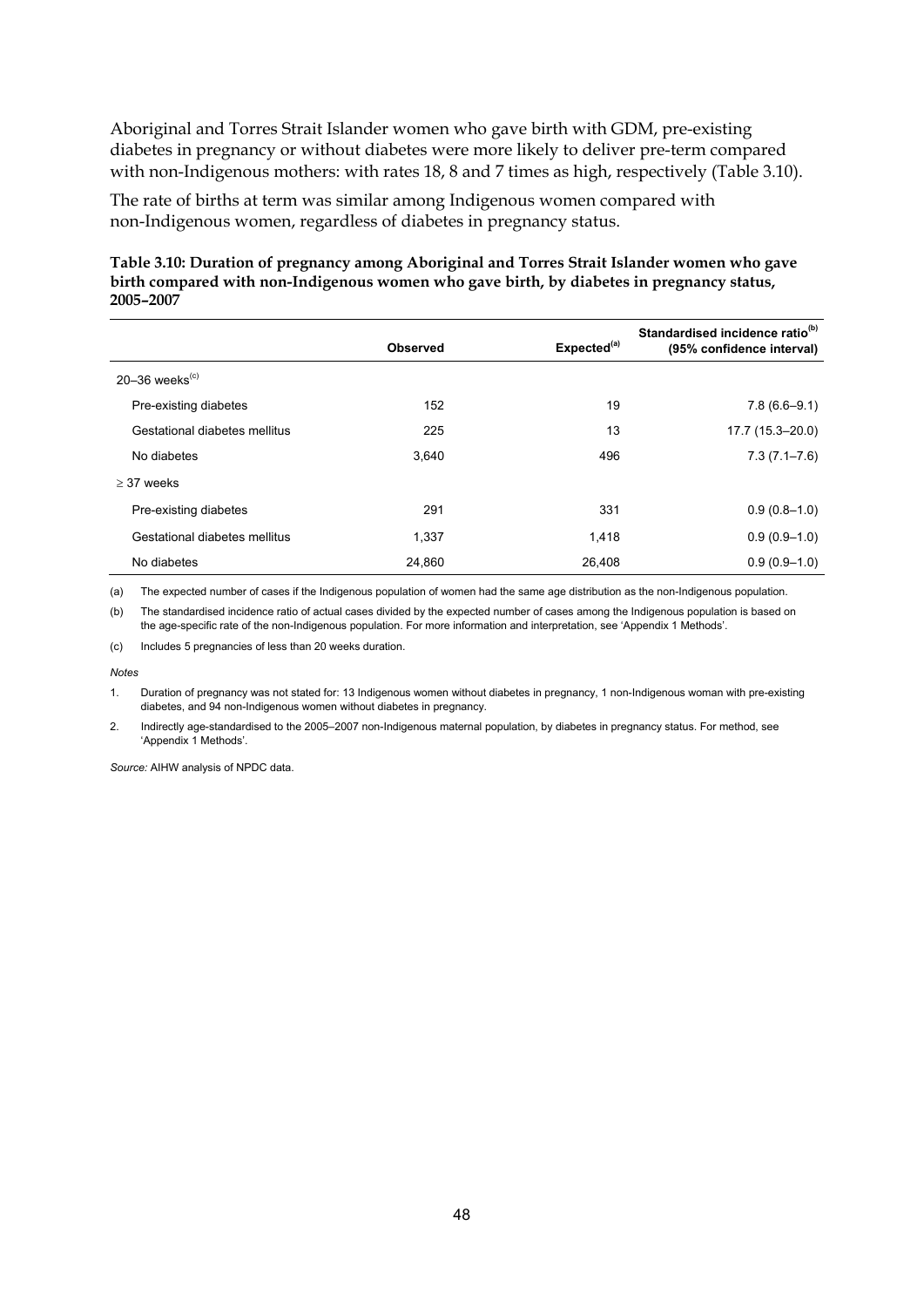### **Labour**

This section provides an overview of the onset of labour among Aboriginal and Torres Strait Islander women who gave birth by diabetes in pregnancy status.

Among Aboriginal and Torres Strait Islander women who gave birth in 2005–2007:

- the majority of mothers without diabetes had a spontaneous labour (70%), compared with 34% of mothers with pre-existing diabetes and 42% of mothers with GDM (Table 3.11)
- the highest incidence of induced labour was among mothers with GDM (38%), followed by mothers with pre-existing diabetes (36%) and mothers without diabetes in pregnancy (20%)
- the highest incidence of no labour was among mothers with pre-existing diabetes (30%), followed by mothers with GDM (21%) and mothers without diabetes in pregnancy  $(11\%)$ .

**Table 3.11: Onset of labour among Aboriginal and Torres Strait Islander women who gave birth, by diabetes in pregnancy status, 2005–2007** 

|                      |               | <b>Pre-existing diabetes</b> |               | Gestational<br>diabetes mellitus                           |               | No diabetes     |
|----------------------|---------------|------------------------------|---------------|------------------------------------------------------------|---------------|-----------------|
|                      | <b>Number</b> | Per cent                     | <b>Number</b> | Per cent                                                   | <b>Number</b> | Per cent        |
| Spontaneous          | 121           | 27.3                         | 606           | 38.8                                                       | 19.770        | 69.3            |
| Induced              | 146           | 33.0                         | 580           | 37.1                                                       | 5,620         | 19.7            |
| No labour            | 176           | 39.7                         | 376           | 24.1                                                       | 3.118         | 10.9            |
| Total <sup>(a)</sup> | 443           | 100.0                        | 1,562         | 100.0                                                      | 28.513        | 100.0           |
|                      |               |                              |               | Age-standardised rate (per cent) (95% confidence interval) |               |                 |
| Spontaneous          | 33.5          | $(32.9 - 34.1)$              | 41.5          | $(40.9 - 42.1)$                                            | 69.3          | $(68.5 - 70.1)$ |
| Induced              | 36.3          | $(35.7 - 36.8)$              | 37.7          | $(37.2 - 38.3)$                                            | 19.7          | $(19.3 - 20.1)$ |
| No labour            | 30.2          | $(29.7 - 30.7)$              | 20.8          | $(20.3 - 21.2)$                                            | 10.9          | $(10.6 - 11.2)$ |

(a) Totals may not add up due to missing values.

*Notes* 

1. Onset of labour was not stated for: 5 Indigenous women without diabetes in pregnancy.

2. Directly age-standardised to the 2005–2007 population of Indigenous women without diabetes in pregnancy. For method, see 'Appendix 1 Methods'.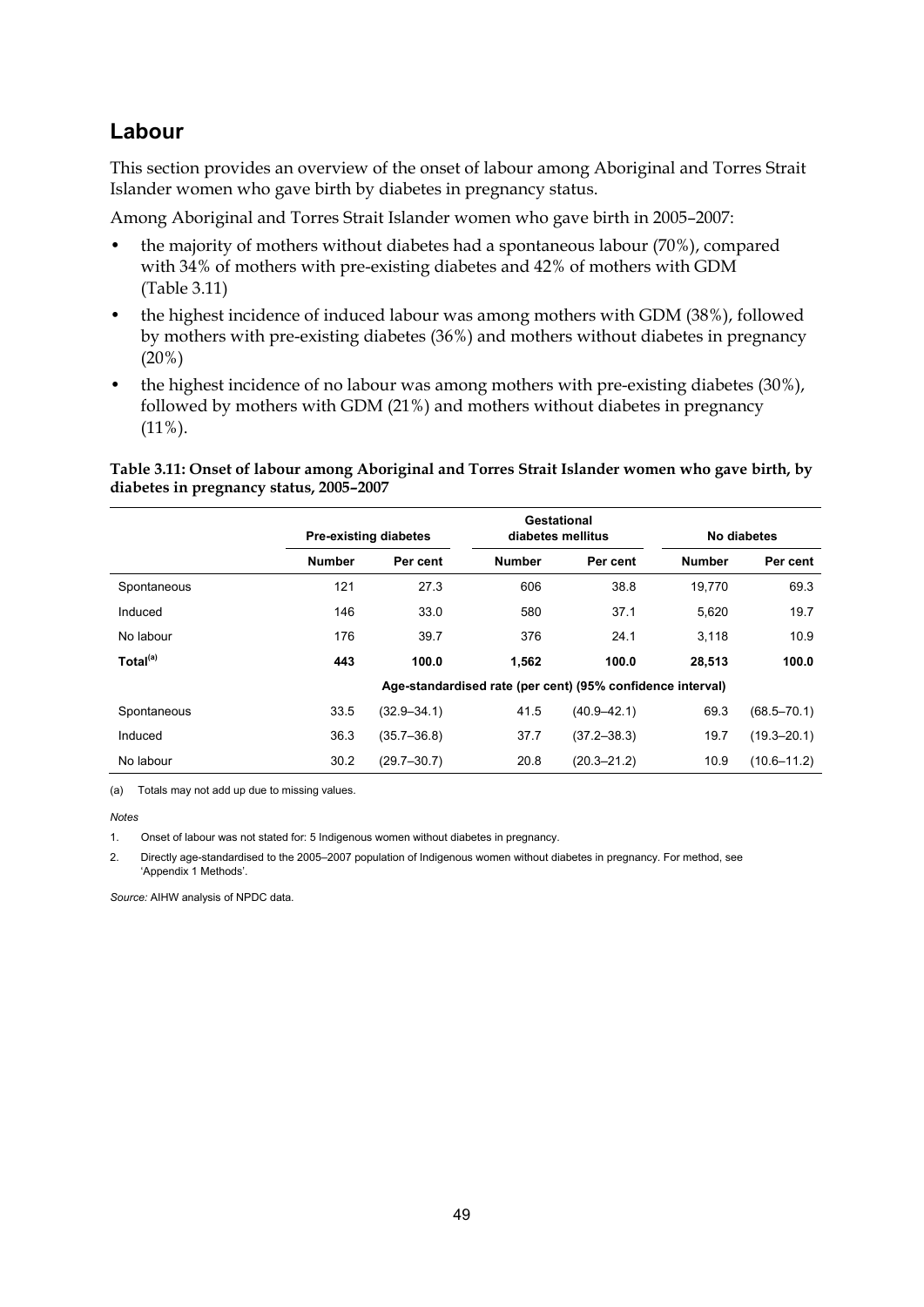There were no significant differences in the onset of labour between Indigenous and non-Indigenous mothers with pre-existing diabetes or with GDM (Table 3.12).

A comparison of Indigenous and non-Indigenous women without diabetes in pregnancy shows that Indigenous women were:

- 10% more likely to have a spontaneous labour
- 20% less likely to have an induced labour
- 10% less likely to have no labour.

#### **Table 3.12: Onset of labour among Aboriginal and Torres Strait Islander women who gave birth compared with non-Indigenous women who gave birth, by diabetes in pregnancy status, 2005–2007**

|                               | <b>Observed</b> | Expected <sup>(a)</sup> | Standardised incidence ratio <sup>(b)</sup><br>(95% confidence interval) |
|-------------------------------|-----------------|-------------------------|--------------------------------------------------------------------------|
| Spontaneous                   |                 |                         |                                                                          |
| Pre-existing diabetes         | 121             | 110                     | $1.1(0.9-1.3)$                                                           |
| Gestational diabetes mellitus | 606             | 593                     | $1.0(0.9-1.1)$                                                           |
| No diabetes                   | 19,770          | 17,740                  | $1.1(1.1 - 1.1)$                                                         |
| Induced                       |                 |                         |                                                                          |
| Pre-existing diabetes         | 146             | 159                     | $0.9(0.8-1.1)$                                                           |
| Gestational diabetes mellitus | 580             | 635                     | $0.9(0.8-1.0)$                                                           |
| No diabetes                   | 5,620           | 7,172                   | $0.8(0.8-0.8)$                                                           |
| No labour                     |                 |                         |                                                                          |
| Pre-existing diabetes         | 176             | 174                     | $1.0(0.9-1.2)$                                                           |
| Gestational diabetes mellitus | 376             | 333                     | $1.1(1.0-1.2)$                                                           |
| No diabetes                   | 3,118           | 3,596                   | $0.9(0.8-0.9)$                                                           |

(a) The expected number of cases if the Indigenous population of women had the same age distribution as the non-Indigenous population.

(b) The standardised incidence ratio of actual cases divided by the expected number of cases among the Indigenous population is based on the age-specific rate of the non-Indigenous population. For more information and interpretation, see 'Appendix 1 Methods'.

*Notes* 

1. Onset of labour was not stated for: 5 Indigenous women without diabetes in pregnancy, 4 non-Indigenous women with pre-existing diabetes in pregnancy, 9 non-Indigenous women with gestational diabetes mellitus, and 152 non-Indigenous women without diabetes in pregnancy.

2. Indirectly age-standardised to the 2005–2007 non-Indigenous maternal population, by diabetes in pregnancy status. For method, see 'Appendix 1 Methods'.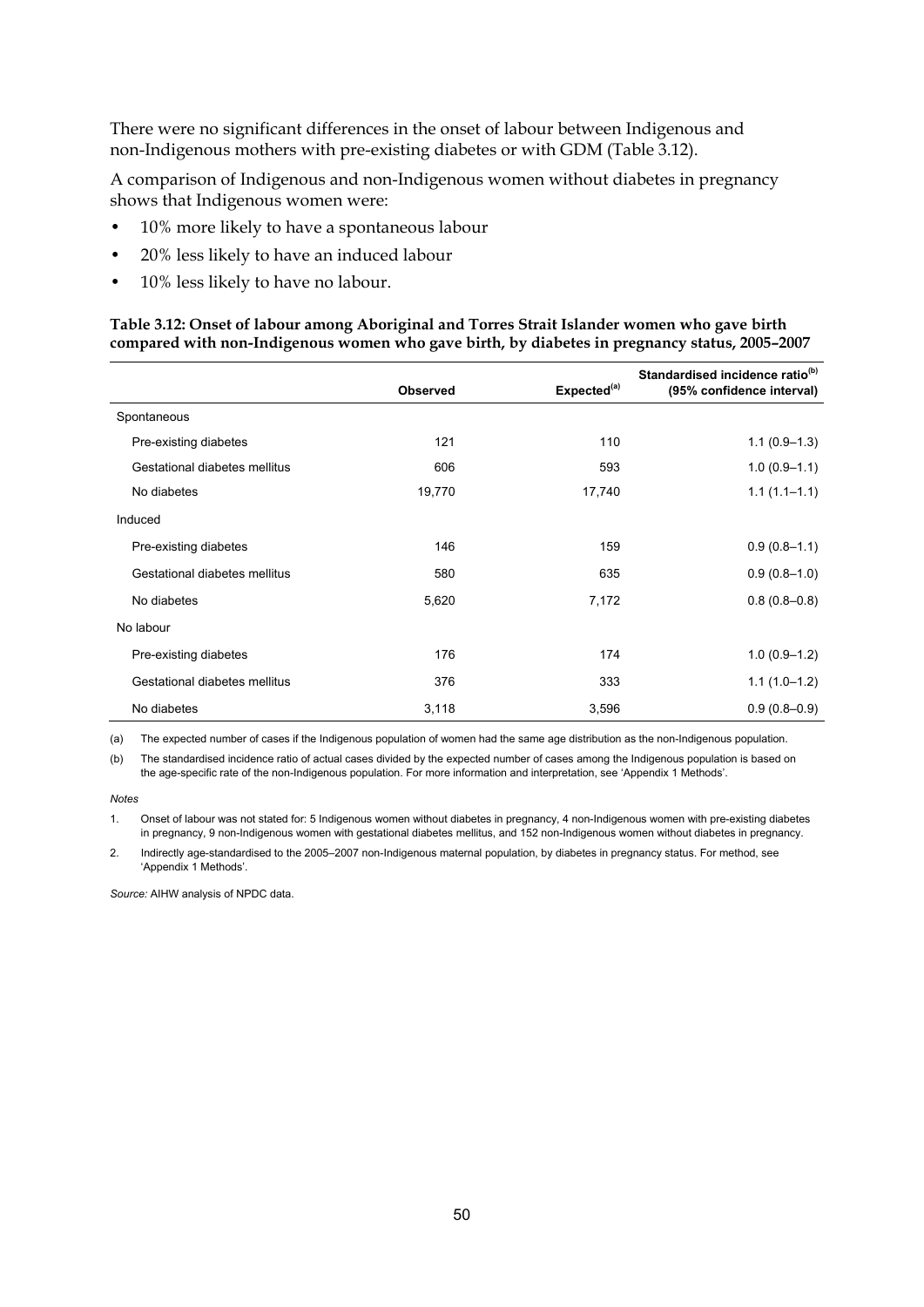In 2005–2007, of those Aboriginal and Torres Strait Islander women who were induced:

- the majority (63%) with GDM were induced at 37–39 weeks gestation, compared with 37% of those without diabetes in pregnancy (Figure 3.3)
- more than half (52%) of mothers without diabetes were induced at 40 weeks or more gestation, compared with 27% among mothers with GDM.

The rate of induced labour at less than 37 weeks was similar among Indigenous mothers with GDM and those without diabetes, at about 10%. Due to the small number of inductions among Indigenous women with pre-existing diabetes, it is not possible to present these by duration of pregnancy.

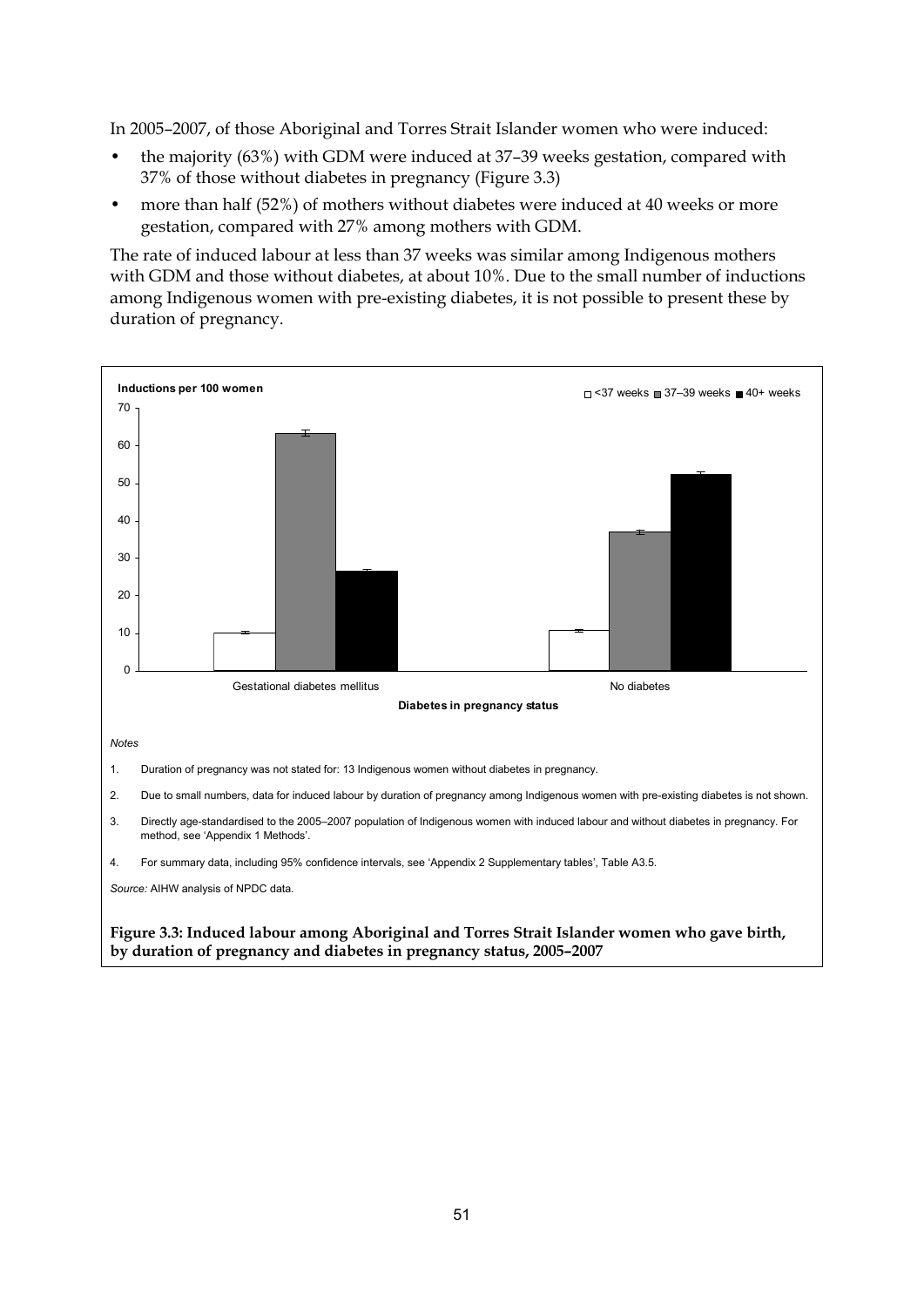When compared with non-Indigenous women who were induced, Indigenous women were:

- about twice as likely to be induced pre-term, regardless of diabetes in pregnancy status
- about 10% less likely to be induced at 40 weeks or more, for women without diabetes in pregnancy (Figure 3.4).

There was no difference in the rate of induction at 37–39 weeks duration, or among women with GDM induced at 40 weeks or more.

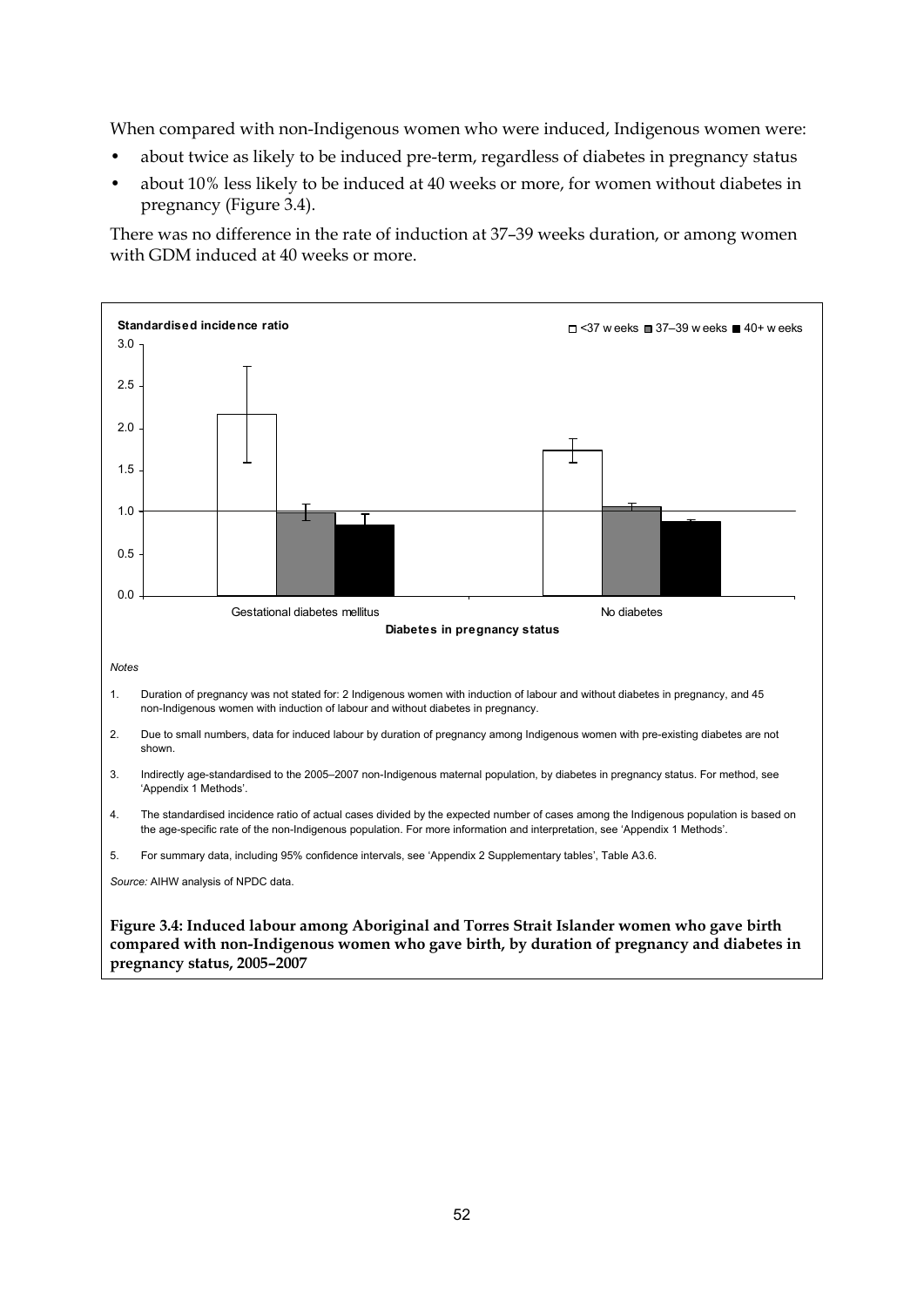Between 2005–06 and 2007–08, for births in hospital in New South Wales, Victoria, Queensland, Western Australia, South Australia and the Northern Territory, the highest incidence of induced labour among Aboriginal and Torres Strait Islander women who had a pre-term birth was among mothers with pre-existing Type 2 diabetes (37%), followed by those with GDM (35%) and those without diabetes in pregnancy (17%) (Figure 3.5). There were no pre-term inductions among Indigenous women with pre-existing Type 1 diabetes, so these are not presented in the figure.

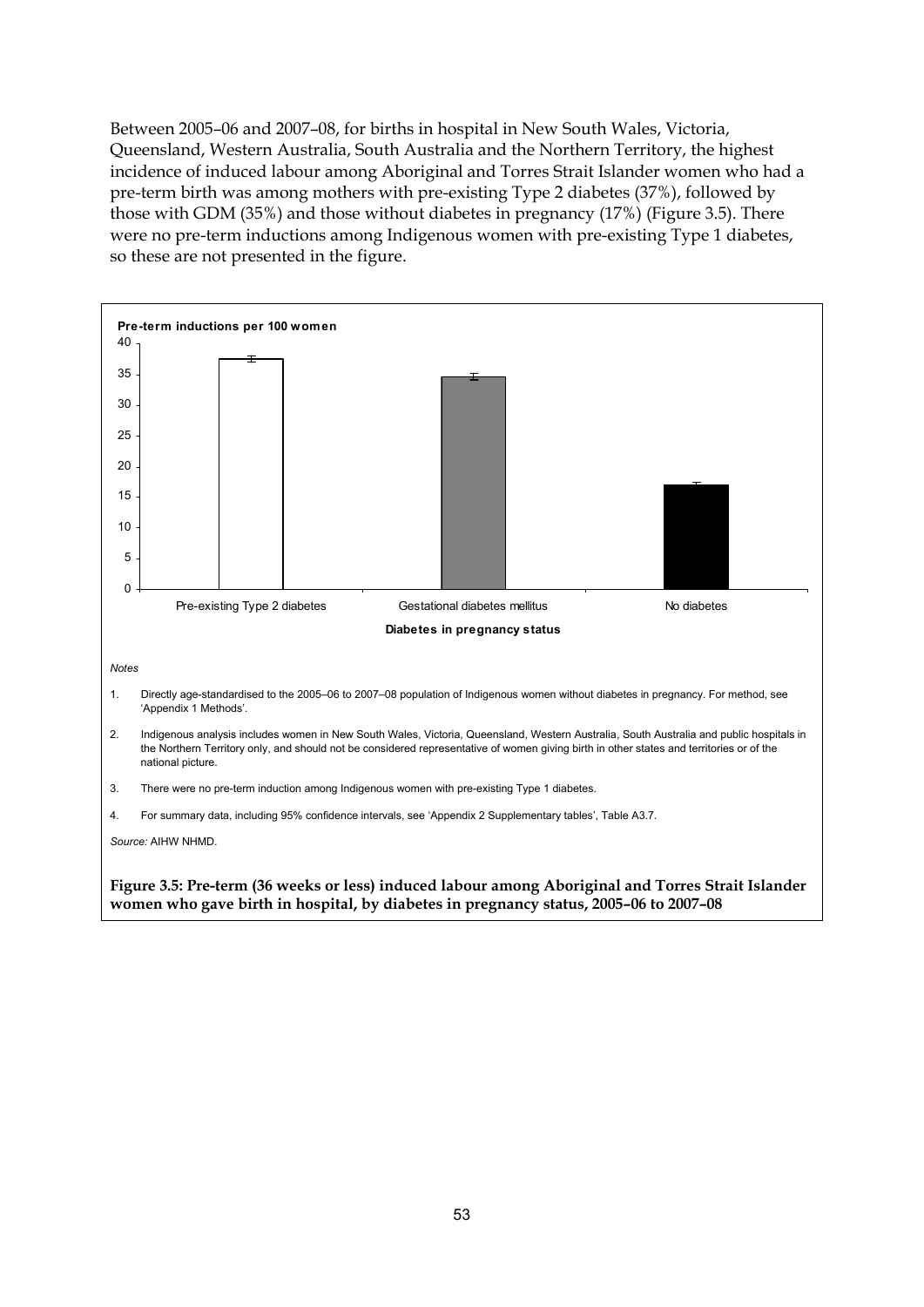### **Caesarean section**

This section provides an overview of caesarean section among Aboriginal and Torres Strait Islander women.

The rate of caesarean section among Indigenous mothers in 2005–2007 was highest for those with pre-existing diabetes (59%), followed by those with GDM (41%) and those without diabetes in pregnancy (22%) (Table 3.13).

#### **Table 3.13: Caesarean section among Aboriginal and Torres Strait Islander women who gave birth, by diabetes in pregnancy status, 2005–2007**

|                                                               | <b>Pre-existing diabetes</b> | <b>Gestational diabetes mellitus</b> | No diabetes             |
|---------------------------------------------------------------|------------------------------|--------------------------------------|-------------------------|
| Number                                                        | 264                          | 653                                  | 6.376                   |
| Crude rate (per cent)                                         | 59.6                         | 41.8                                 | 22.4                    |
| Age-standardised rate (per cent)<br>(95% confidence interval) | 59.1<br>$(58.4 - 59.8)$      | 40.7<br>$(40.1 - 41.3)$              | 22.4<br>$(21.9 - 22.8)$ |

*Notes* 

1. Method of birth was not stated for: 13 Indigenous women without diabetes in pregnancy.

2. Directly age-standardised to the 2005–2007 population of Indigenous women without diabetes in pregnancy. For method, see 'Appendix 1 Methods'.

*Source:* AIHW analysis of NPDC data.

When compared with non-Indigenous women the rate of caesarean section was:

- 10% higher among Indigenous mothers with GDM
- 10% lower among Indigenous mothers without diabetes in pregnancy
- similar for Indigenous mothers with pre-existing diabetes (Table 3.14).

#### **Table 3.14: Caesarean section among Aboriginal and Torres Strait Islander women who gave birth compared with non-Indigenous women who gave birth, by diabetes in pregnancy status, 2005–2007**

|                               | <b>Observed</b> | Expected <sup>(a)</sup> | Standardised incidence ratio <sup>(b)</sup><br>(95% confidence interval) |
|-------------------------------|-----------------|-------------------------|--------------------------------------------------------------------------|
| Pre-existing diabetes         | 264             | 260                     | $1.0(0.9-1.1)$                                                           |
| Gestational diabetes mellitus | 653             | 571                     | $1.1(1.1 - 1.2)$                                                         |
| No diabetes                   | 6.376           | 6.977                   | $0.9(0.9 - 0.9)$                                                         |

(a) The expected number of cases if the Indigenous population of women had the same age distribution as the non-Indigenous population.

(b) The standardised incidence ratio of actual cases divided by the expected number of cases among the Indigenous population is based on the age-specific rate of the non-Indigenous population. For more information and interpretation, see 'Appendix 1 Methods'.

*Notes* 

<sup>1.</sup> Method of birth was not stated for: 13 Indigenous women without diabetes in pregnancy, 4 non-Indigenous women with gestational diabetes mellitus, and 282 non-Indigenous women without diabetes in pregnancy.

<sup>2.</sup> Indirectly age-standardised to the 2005–2007 non-Indigenous maternal population, by diabetes in pregnancy status. For method, see 'Appendix 1 Methods'.

<sup>3.</sup> Analysis includes women in New South Wales, Victoria, Queensland, Western Australia, South Australia and public hospitals in the Northern Territory only, and should not be considered representative of women giving birth in other states and territories or of the national picture.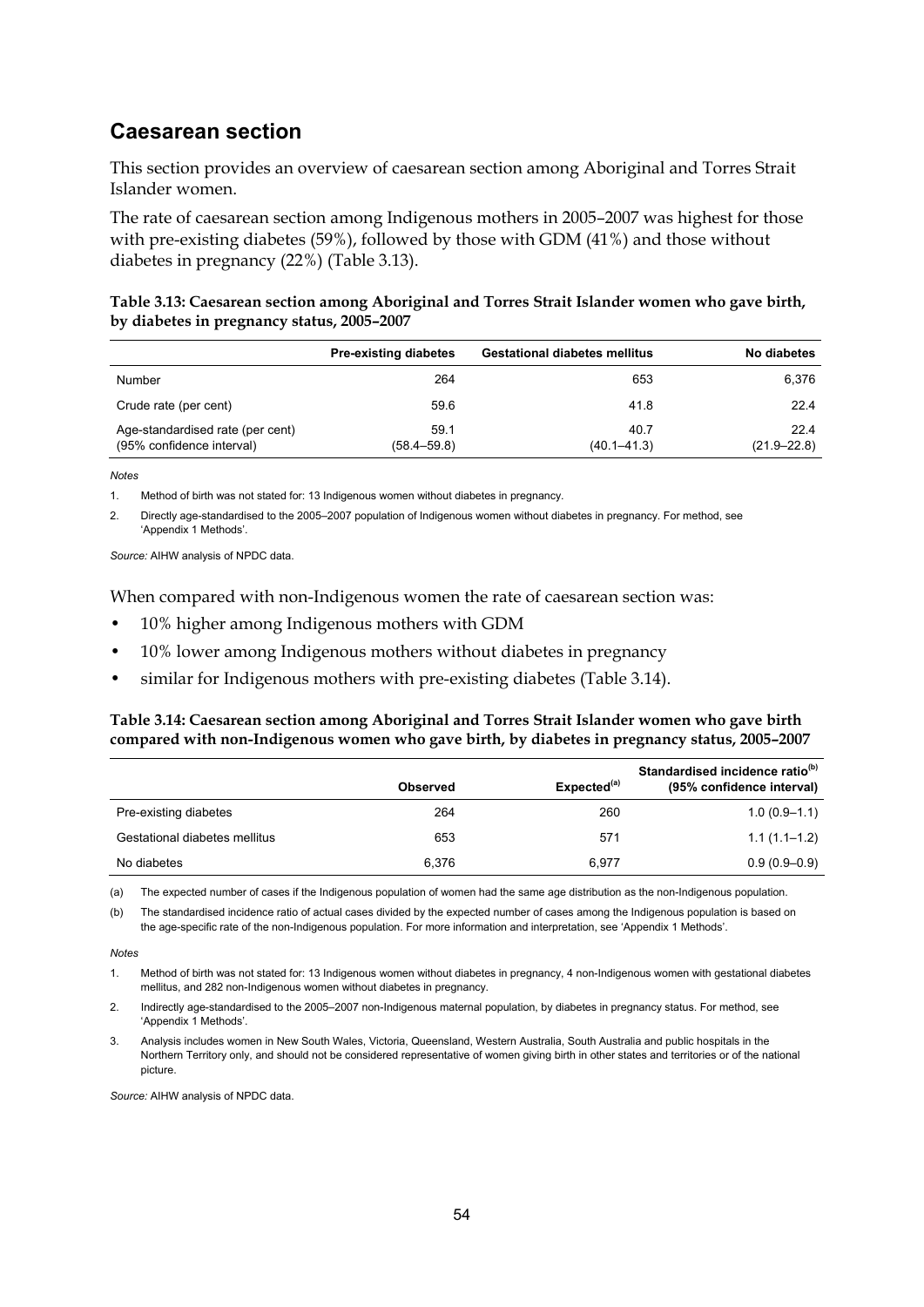Similarly to the data from the NPDC, the highest incidence of caesarean section among Aboriginal and Torres Strait Islander women giving birth in hospital in New South Wales, Victoria, Queensland, Western Australia, South Australia and the Northern Territory in 2005–06 to 2007–08 was seen among those with pre-existing Type 1 diabetes (78%), followed by those with pre-existing Type 2 diabetes (59%), those with GDM (43%) and Indigenous women without a diagnosis of diabetes (23%) (Table 3.15).

| Table 3.15: Caesarean section among Aboriginal and Torres Strait Islander women who gave birth |
|------------------------------------------------------------------------------------------------|
| in hospital, by diabetes in pregnancy status, 2005-06 to 2007-08                               |

|                                                               | Pre-existing<br><b>Type 1 diabetes</b> | Pre-existing<br><b>Type 2 diabetes</b> | Gestational<br>diabetes mellitus | No diabetes             |
|---------------------------------------------------------------|----------------------------------------|----------------------------------------|----------------------------------|-------------------------|
| Number                                                        | 27                                     | 276                                    | 639                              | 6.268                   |
| Crude rate (per cent)                                         | 73.0                                   | 63.0                                   | 43.3                             | 22.9                    |
| Age-standardised rate (per cent)<br>(95% confidence interval) | 78.1<br>$(77.3 - 79.0)$                | 58.8<br>$(58.0 - 59.5)$                | 42.9<br>$(42.3 - 43.6)$          | 22.9<br>$(22.4 - 23.3)$ |

*Notes*

1. Directly age-standardised to the 2005–06 to 2007–08 population of Indigenous women without diabetes in pregnancy. For method, see 'Appendix 1 Methods'.

2. Analysis includes women in New South Wales, Victoria, Queensland, Western Australia, South Australia and public hospitals in the Northern Territory only, and should not be considered representative of women giving birth in other states and territories or of the national picture.

*Source:* AIHW NHMD.

Aboriginal and Torres Strait Islander women with pre-existing Type 1 or Type 2 diabetes were 10% more likely and Indigenous women with GDM were 20% more likely to have a caesarean section, compared with other Australian women with pre-existing Type 1 or Type 2 diabetes or GDM (Table 3.16).

The rate of caesarean section was similar for Indigenous women without diabetes and other Australian women without diabetes.

**Table 3.16: Caesarean section among Aboriginal and Torres Strait Islander women who gave birth in hospital compared with other Australian women who gave birth in hospital, by diabetes in pregnancy status, 2005–06 to 2007–08** 

|                               | <b>Observed</b> | Expected <sup>(a)</sup> | Standardised incidence ratio <sup>(b)</sup><br>(95% confidence interval) |
|-------------------------------|-----------------|-------------------------|--------------------------------------------------------------------------|
| Pre-existing Type 1 diabetes  | 27              | 26                      | $1.1(1.1-1.1)$                                                           |
| Pre-existing Type 2 diabetes  | 276             | 247                     | $1.1(1.1 - 1.1)$                                                         |
| Gestational diabetes mellitus | 639             | 546                     | $1.2(1.2 - 1.2)$                                                         |
| No diabetes                   | 6.268           | 6,712                   | $0.9(0.9-1.0)$                                                           |

(a) The expected number of cases if the Indigenous population of women had the same age distribution as the other Australian population.

(b) The standardised incidence ratio of actual cases divided by the expected number of cases among the Indigenous population is based on the age-specific rate of the other Australian population. For more information and interpretation, see 'Appendix 1 Methods'.

*Notes* 

1. Indirectly age-standardised to the 2005–06 to 2007–08 other Australian maternal population, by diabetes in pregnancy status. For method, see 'Appendix 1 Methods'.

2. Analysis includes women in New South Wales, Victoria, Queensland, Western Australia, South Australia and public hospitals in the Northern Territory only, and should not be considered representative of women giving birth in other states and territories or of the national picture.

*Source:* AIHW NHMD.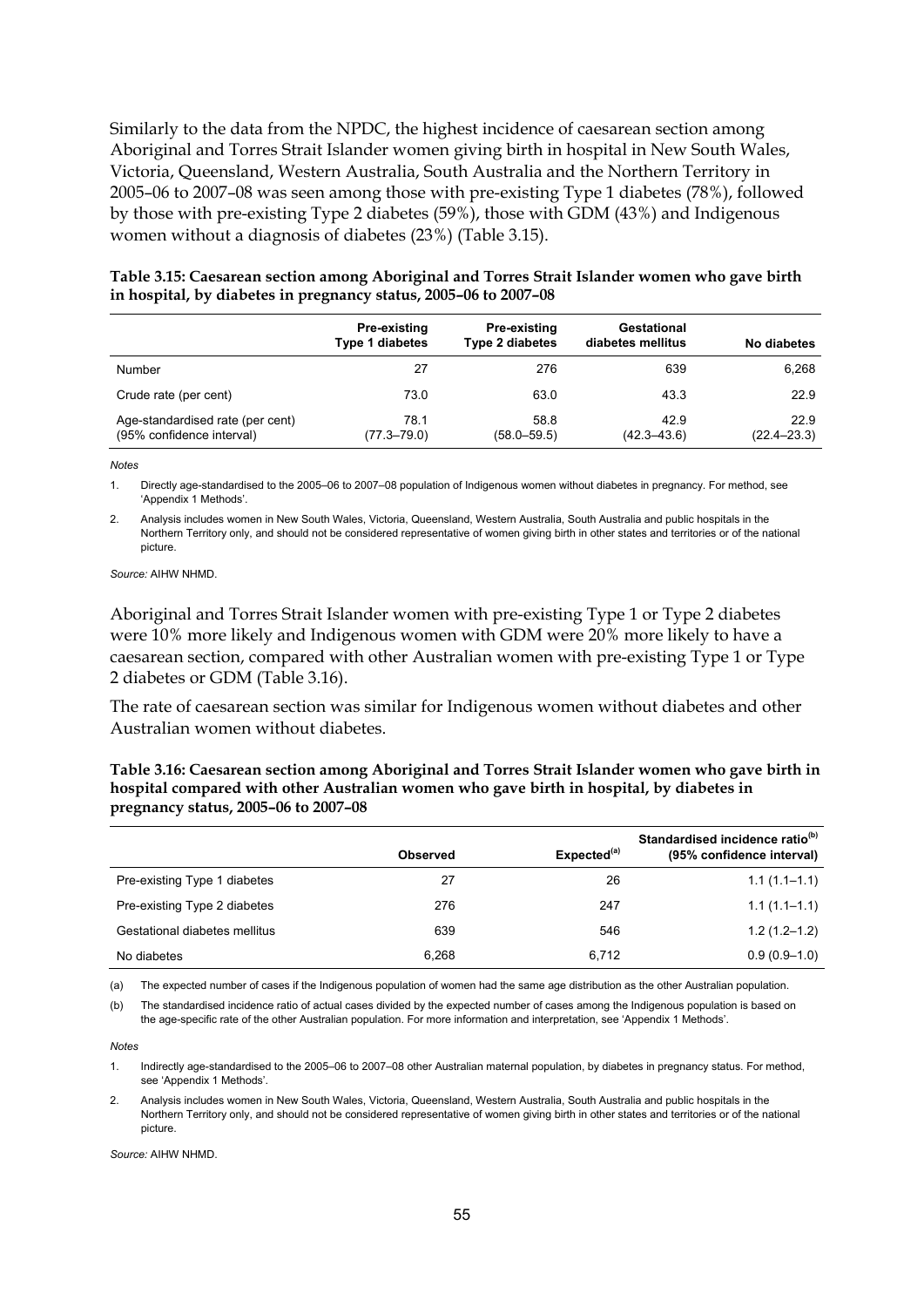### **Hypertension**

This section provides an overview of hypertension among Aboriginal and Torres Strait Islander women who gave birth in hospital in New South Wales, Victoria, Queensland, Western Australia, South Australia and the Northern Territory.

In 2005–06 to 2007–08, the highest incidence of hypertension among Indigenous women who gave birth in hospital was among women with pre-existing Type 1 diabetes (34%), followed by women with pre-existing Type 2 diabetes (24%), women with GDM (15%) and those without diabetes in pregnancy (6%) (Table 3.17).

| Table 3.17: Hypertension among Aboriginal and Torres Strait Islander women who gave birth in |
|----------------------------------------------------------------------------------------------|
| hospital, by diabetes in pregnancy status, 2005–06 to 2007–08                                |

|                                                               | Pre-existing<br><b>Type 1 diabetes</b> | Pre-existing<br><b>Type 2 diabetes</b> | Gestational<br>diabetes mellitus | No diabetes          |
|---------------------------------------------------------------|----------------------------------------|----------------------------------------|----------------------------------|----------------------|
| Number                                                        | 11                                     | 112                                    | 234                              | 1.714                |
| Crude rate (per cent)                                         | 29.7                                   | 25.6                                   | 15.9                             | 6.3                  |
| Age-standardised rate (per cent)<br>(95% confidence interval) | 33.5<br>$(33.0 - 34.0)$                | 23.8<br>$(23.4 - 24.3)$                | 15.0<br>$(14.7 - 15.4)$          | 6.3<br>$(6.0 - 6.5)$ |

*Notes*

1. Directly age-standardised to the 2005–06 to 2007–08 population of Indigenous women without diabetes in pregnancy. For method, see 'Appendix 1 Methods'.

2. Analysis includes women in New South Wales, Victoria, Queensland, Western Australia, South Australia and public hospitals in the Northern Territory only, and should not be considered representative of women giving birth in other states and territories or of the national picture.

*Source:* AIHW NHMD.

Indigenous women with pre-existing Type 1 or pre-existing Type 2 were 20% more likely and Indigenous women with GDM were 50% more likely to have hypertension than other Australian women. The rate of hypertension was similar for Indigenous women and other Australian women without diabetes.

**Table 3.18: Hypertension among Aboriginal and Torres Strait Islander women who gave birth in hospital compared with other Australian women who gave birth in hospital, by diabetes in pregnancy status, 2005–06 to 2007–08** 

|                               | <b>Observed</b> | Expected <sup>(a)</sup> | Standardised incidence ratio <sup>(b)</sup><br>(95% confidence interval) |
|-------------------------------|-----------------|-------------------------|--------------------------------------------------------------------------|
| Pre-existing Type 1 diabetes  | 11              | 9                       | $1.2(1.2 - 1.2)$                                                         |
| Pre-existing Type 2 diabetes  | 112             | 95                      | $1.2(1.2 - 1.2)$                                                         |
| Gestational diabetes mellitus | 234             | 155                     | $1.5(1.5-1.5)$                                                           |
| No diabetes                   | 1.714           | 1.789                   | $1.0(0.9 - 1.0)$                                                         |

(a) The expected number of cases if the Indigenous population of women had the same age distribution as the other Australian population.

(b) The standardised incidence ratio of actual cases divided by the expected number of cases among the Indigenous population is based on the age-specific rate of the other Australian population. For more information and interpretation, see 'Appendix 1 Methods'.

*Notes* 

1. Indirectly age-standardised to the 2005–06 to 2007–08 other Australian maternal population, by diabetes in pregnancy status. For method, see 'Appendix 1 Methods'.

2. Analysis includes women in New South Wales, Victoria, Queensland, Western Australia, South Australia and public hospitals in the Northern Territory only, and should not be considered representative of women giving birth in other states and territories or of the national picture.

*Source:* AIHW NHMD.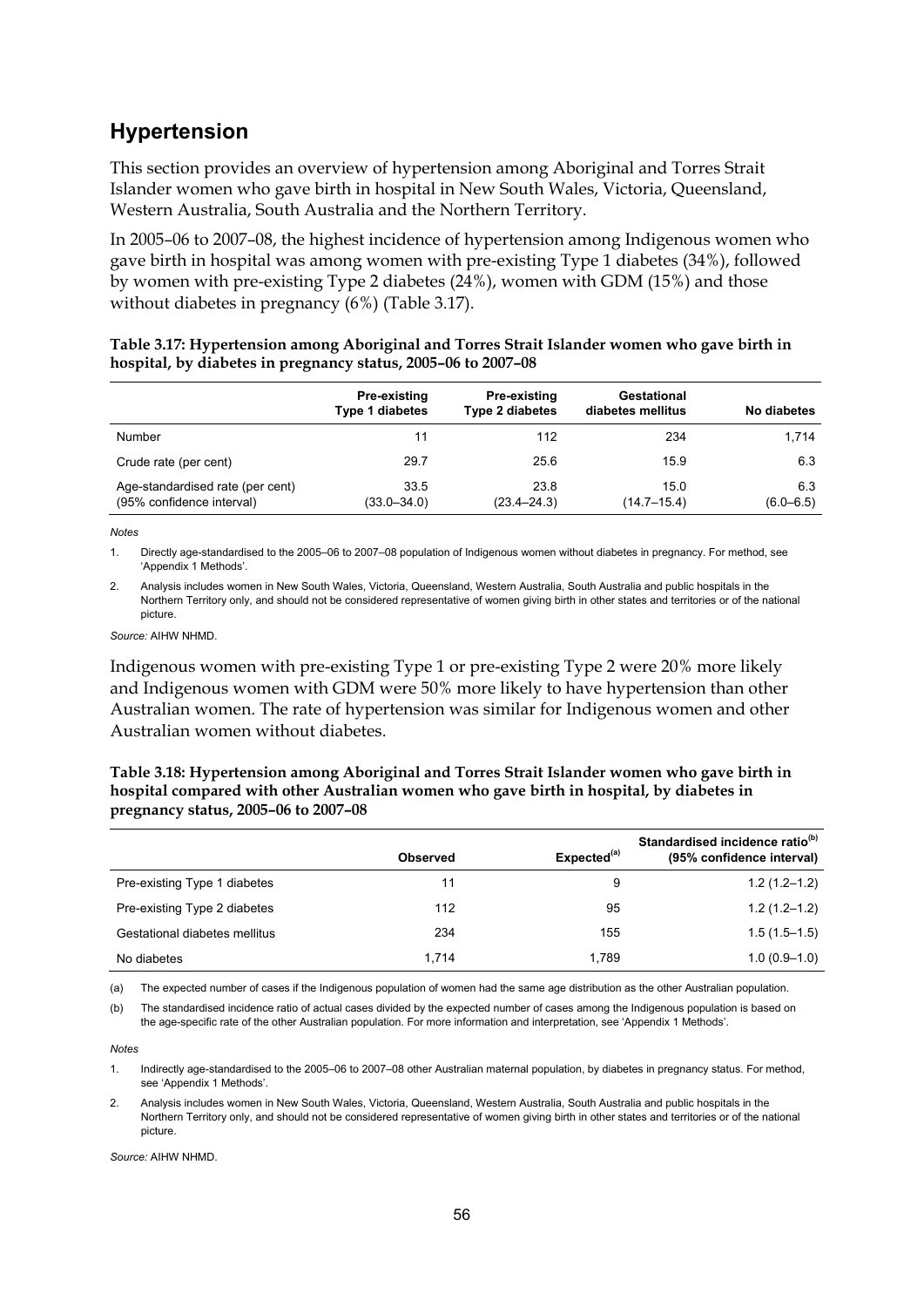### **Length of stay in hospital**

This section provides an overview of antenatal and postnatal length of stay in hospital among Aboriginal and Torres Strait Islander women, sourced from the NPDC.

### **Antenatal**

The vast majority (87% or more) of Aboriginal and Torres Strait Islander women who gave birth in hospital were hospitalised for 0–6 days before giving birth (Table 3.19).

The highest rate of staying in hospital for 7 or more days before giving birth was among mothers with pre-existing diabetes (11%), followed by those with GDM (6%) and those without diabetes (1%).

| Table 3.19: Antenatal length of stay in hospital among Aboriginal and Torres Strait Islander |
|----------------------------------------------------------------------------------------------|
| women who gave birth in hospital, by diabetes in pregnancy status, 2005-2007                 |

|                      |                                                            | <b>Pre-existing diabetes</b> |               | Gestational<br>diabetes mellitus |               | No diabetes     |
|----------------------|------------------------------------------------------------|------------------------------|---------------|----------------------------------|---------------|-----------------|
|                      | <b>Number</b>                                              | Per cent                     | <b>Number</b> | Per cent                         | <b>Number</b> | Per cent        |
| $0 - 6$ days         | 375                                                        | 86.2                         | 1,461         | 94.5                             | 27.070        | 97.5            |
| $\geq 7$ days        | 55                                                         | 12.6                         | 80            | 5.2                              | 333           | 1.2             |
| Total <sup>(a)</sup> | 435                                                        | 100.0                        | 1.546         | 100.0                            | 27.751        | 100.0           |
|                      | Age-standardised rate (per cent) (95% confidence interval) |                              |               |                                  |               |                 |
| $0 - 6$ days         | 87.3                                                       | $(86.4 - 88.2)$              | 94.1          | $(93.2 - 95.0)$                  | 97.5          | $(96.6 - 98.5)$ |
| $\geq 7$ days        | 11.4                                                       | $(11.1 - 11.7)$              | 5.7           | $(5.5 - 5.9)$                    | 1.2           | $(1.1 - 1.3)$   |

(a) Totals may not add up due to missing values.

*Notes* 

1. Includes Indigenous women who gave birth in hospital only.

2. Antenatal length of stay was not stated for: 5 Indigenous women with pre-existing diabetes in pregnancy, 5 Indigenous women with gestational diabetes mellitus, and 348 Indigenous women without diabetes in pregnancy.

3. Directly age-standardised to the 2005–2007 population of Indigenous women without diabetes in pregnancy. For method, see 'Appendix 1 Methods'.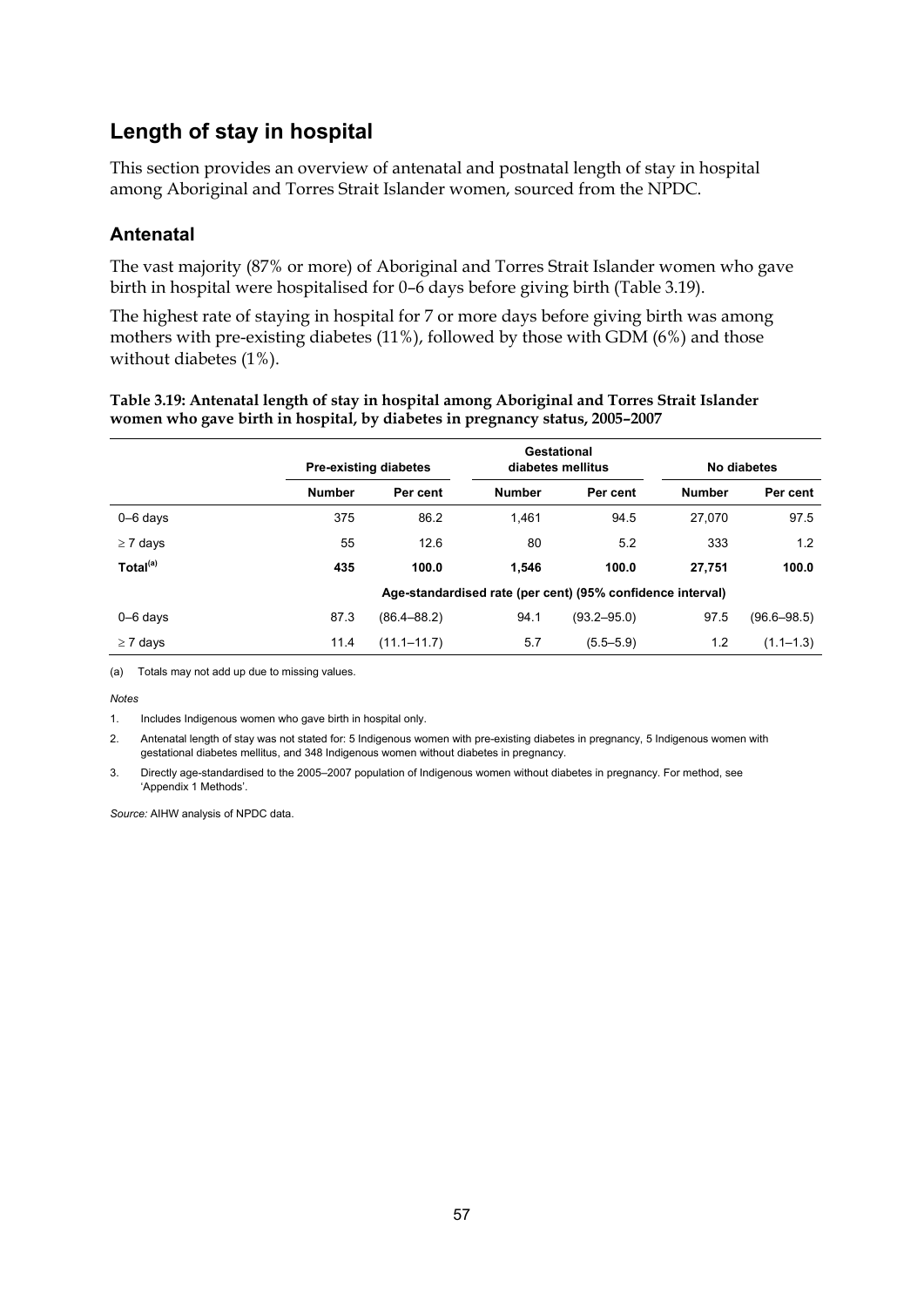Aboriginal and Torres Strait Islander women without diabetes in pregnancy were 10% more likely to spend 0–6 days in hospital before giving birth compared with non-Indigenous mothers without diabetes (Table 3.20). There was no difference between Indigenous mothers and non-Indigenous mothers with pre-existing diabetes or for those with GDM.

Indigenous women were more likely than non-Indigenous women to be in hospital for 7 or more days before giving birth, across all diabetes types. Those with pre-existing diabetes in pregnancy were 2.9 times as likely, those with GDM were 3.4 times as likely and those without diabetes were 1.8 times as likely as non-Indigenous women (Table 3.20).

|                               | <b>Observed</b> | Expected <sup>(a)</sup> | Standardised incidence ratio <sup>(b)</sup><br>(95% confidence interval) |
|-------------------------------|-----------------|-------------------------|--------------------------------------------------------------------------|
| $0 - 6$ days                  |                 |                         |                                                                          |
| Pre-existing diabetes         | 375             | 347                     | $1.1(1.0-1.2)$                                                           |
| Gestational diabetes mellitus | 1.461           | 1,360                   | $1.1(1.0-1.1)$                                                           |
| No diabetes                   | 27.070          | 25,127                  | $1.1(1.1 - 1.1)$                                                         |
| $\geq 7$ days                 |                 |                         |                                                                          |
| Pre-existing diabetes         | 55              | 19                      | $2.9(2.1 - 3.7)$                                                         |
| Gestational diabetes mellitus | 80              | 24                      | $3.4(2.6-4.1)$                                                           |
| No diabetes                   | 333             | 188                     | $1.8(1.6 - 2.0)$                                                         |

**Table 3.20: Antenatal length of stay in hospital among Aboriginal and Torres Strait Islander women who gave birth in hospital compared with non-Indigenous women who gave birth in hospital, by diabetes in pregnancy status, 2005–2007** 

(a) The expected number of cases if the Indigenous population of women had the same age distribution as the non-Indigenous population.

(b) The standardised incidence ratio of actual cases divided by the expected number of cases among the Indigenous population is based on the age-specific rate of the non-Indigenous population. For more information and interpretation, see 'Appendix 1 Methods'.

*Notes* 

<sup>1.</sup> Includes women who gave birth in hospital only.

<sup>2.</sup> Antenatal length of stay was not stated for: 5 Indigenous women with pre-existing diabetes in pregnancy, 5 Indigenous women with gestational diabetes mellitus, 348 Indigenous women without diabetes in pregnancy, 76 non-Indigenous women with pre-existing diabetes in pregnancy, 426 non-Indigenous women with gestational diabetes mellitus, and 8,110 non-Indigenous women without diabetes in pregnancy.

<sup>3.</sup> Indirectly age-standardised to the 2005–2007 non-Indigenous maternal population, by diabetes in pregnancy status. For method, see 'Appendix 1 Methods'.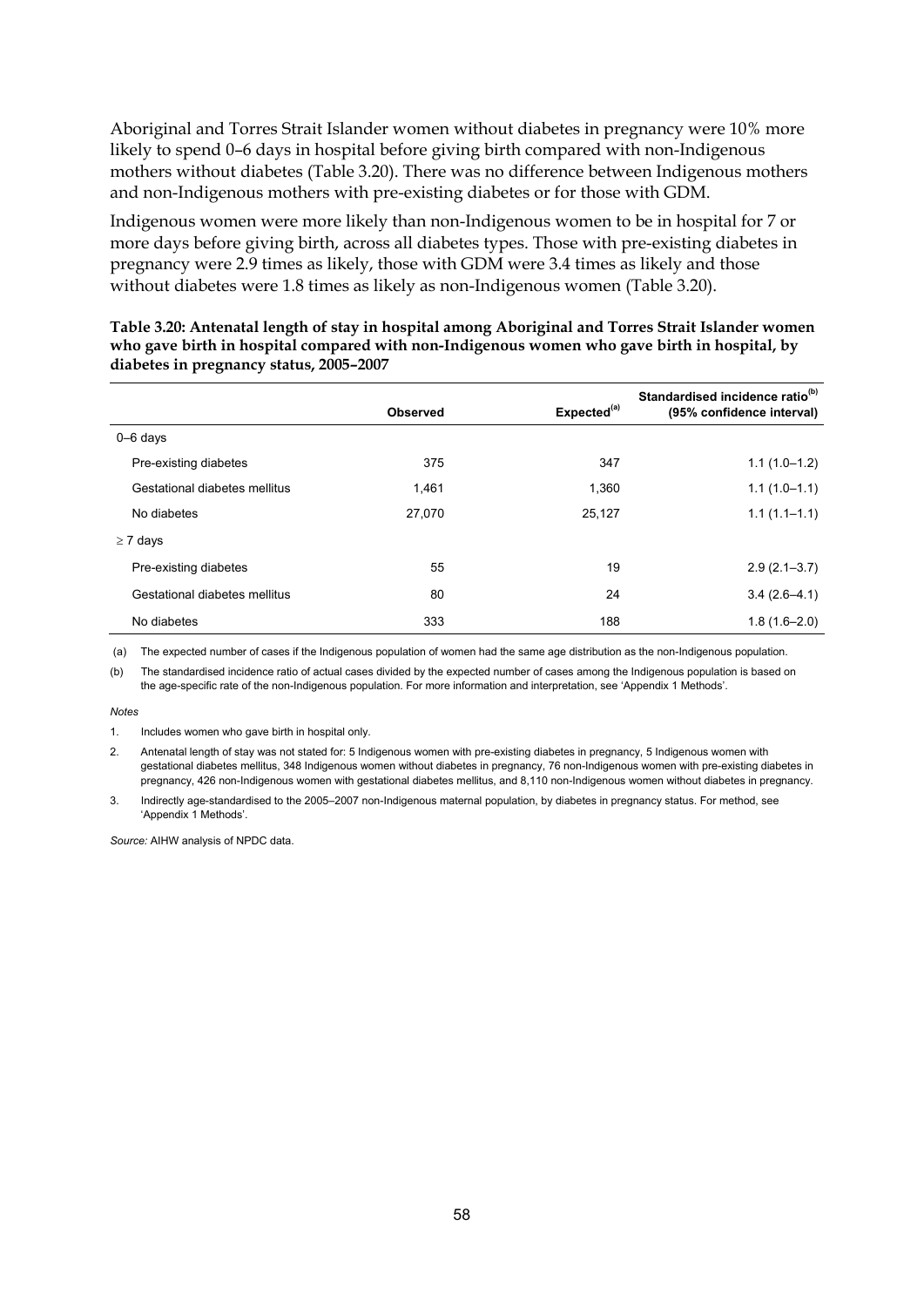### **Postnatal**

The majority (79% or more) of Aboriginal and Torres Strait Islander women who gave birth in hospital and were discharged home, were hospitalised for 0–6 days after giving birth (Table 3.21).

The highest rate of staying in hospital for 7 or more days after giving birth was among mothers with pre-existing diabetes (21%), followed by those with GDM (10%) and those without diabetes in pregnancy (5%).

| Table 3.21: Postnatal length of stay in hospital among Aboriginal and Torres Strait Islander women |
|----------------------------------------------------------------------------------------------------|
| who gave birth in hospital, by diabetes in pregnancy status, 2005-2007                             |

|                      |                                                            | <b>Pre-existing diabetes</b> |               | Gestational<br>diabetes mellitus |               | No diabetes     |
|----------------------|------------------------------------------------------------|------------------------------|---------------|----------------------------------|---------------|-----------------|
|                      | <b>Number</b>                                              | Per cent                     | <b>Number</b> | Per cent                         | <b>Number</b> | Per cent        |
| $0 - 6$ davs         | 315                                                        | 80.2                         | 1.307         | 90.4                             | 24.694        | 93.9            |
| $\geq 7$ days        | 74                                                         | 18.8                         | 133           | 9.2                              | 1.316         | 5.0             |
| Total <sup>(a)</sup> | 393                                                        | 100.0                        | 1.445         | 100.0                            | 26.300        | 100.0           |
|                      | Age-standardised rate (per cent) (95% confidence interval) |                              |               |                                  |               |                 |
| $0 - 6$ days         | 78.5                                                       | $(77.6 - 79.3)$              | 90.1          | $(89.2 - 91.0)$                  | 93.9          | $(93.0 - 94.8)$ |
| $\geq 7$ days        | 20.6                                                       | $(20.2 - 21.1)$              | 9.6           | $(9.3 - 9.9)$                    | 5.0           | $(4.8 - 5.2)$   |

(a) Totals may not add up due to missing values.

*Notes*

1. Includes Indigenous women who gave birth in hospital and were discharged home only.

2. Postnatal length of stay was not stated for: 4 Indigenous women with pre-existing diabetes in pregnancy, 5 Indigenous women with gestational diabetes mellitus, and 290 Indigenous women without diabetes in pregnancy.

3. Directly age-standardised to the 2005–2007 population of Indigenous women without diabetes in pregnancy who were discharged home. For method, see 'Appendix 1 Methods'.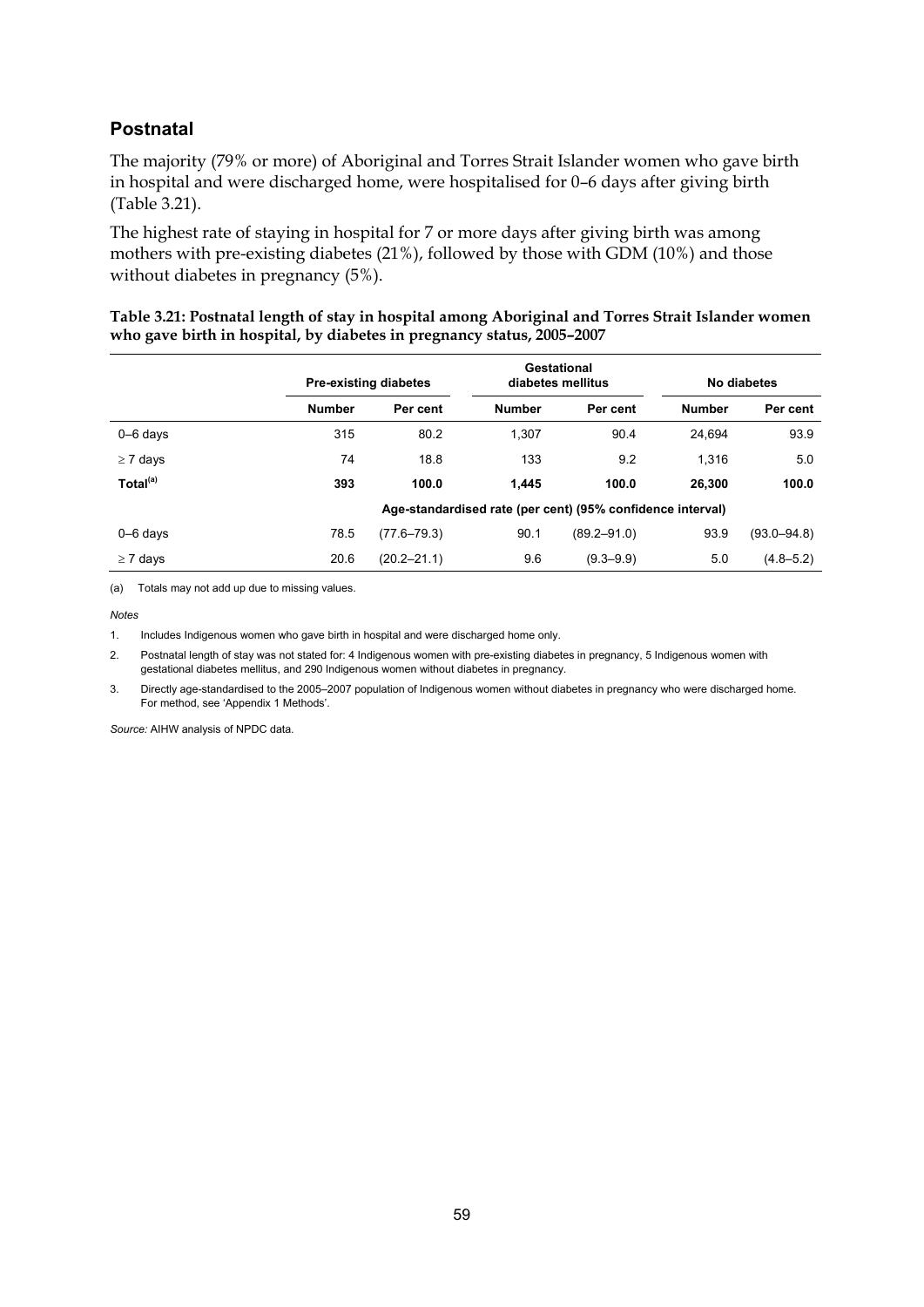Aboriginal and Torres Strait Islander women were more likely to spend 0–6 days in hospital after giving birth compared with non-Indigenous women, regardless of their diabetes in pregnancy status (Table 3.22). The difference in rates of postnatal length of stay of 0–6 days was 15.4 times among mothers with pre-existing diabetes, 10.5 times among mothers with GDM and 6.3 times among mothers without diabetes in pregnancy.

Indigenous women were also more likely to spend 7 or more days in hospital after giving birth compared with non-Indigenous women, regardless of their diabetes in pregnancy status (Table 3.22). The difference in rates of postnatal length of stay was 1.9 times among mothers with pre-existing diabetes, 2.5 times among mothers with GDM and 2.0 among mothers without diabetes in pregnancy.

**Table 3.22: Postnatal length of stay in hospital among Aboriginal and Torres Strait Islander women who gave birth in hospital compared with non-Indigenous women who gave birth in hospital, by diabetes in pregnancy status, 2005–2007** 

|                               | <b>Observed</b> | Expected <sup>(a)</sup> | Standardised incidence ratio <sup>(b)</sup><br>(95% confidence interval) |
|-------------------------------|-----------------|-------------------------|--------------------------------------------------------------------------|
| $0 - 6$ days                  |                 |                         |                                                                          |
| Pre-existing diabetes         | 315             | 20                      | 15.4 (13.7–17.1)                                                         |
| Gestational diabetes mellitus | 1,307           | 125                     | $10.5(9.9 - 11.0)$                                                       |
| No diabetes                   | 24,694          | 3,897                   | $6.3(6.3 - 6.4)$                                                         |
| $\geq 7$ days                 |                 |                         |                                                                          |
| Pre-existing diabetes         | 74              | 40                      | $1.9(1.4 - 2.3)$                                                         |
| Gestational diabetes mellitus | 133             | 54                      | $2.5(2.1 - 2.9)$                                                         |
| No diabetes                   | 1.316           | 651                     | $2.0(1.9 - 2.1)$                                                         |

(a) The expected number of cases if the Indigenous population of women had the same age distribution as the non-Indigenous population.

(b) The standardised incidence ratio of actual cases divided by the expected number of cases among the Indigenous population is based on the age-specific rate of the non-Indigenous population. For more information and interpretation, see 'Appendix 1 Methods'.

*Notes*

1. Includes women who gave birth in hospital and were discharged home only.

2. Postnatal length of stay was not stated for: 4 Indigenous women with pre-existing diabetes in pregnancy, 5 Indigenous women with gestational diabetes mellitus, 290 Indigenous women without diabetes in pregnancy, 74 non-Indigenous women with pre-existing diabetes in pregnancy, 411 non-Indigenous women with gestational diabetes mellitus, and 7,598 non-Indigenous women without diabetes in pregnancy.

3. Indirectly age-standardised to the 2005–2007 non-Indigenous maternal population who were discharged home, by diabetes in pregnancy status. For method, see 'Appendix 1 Methods'.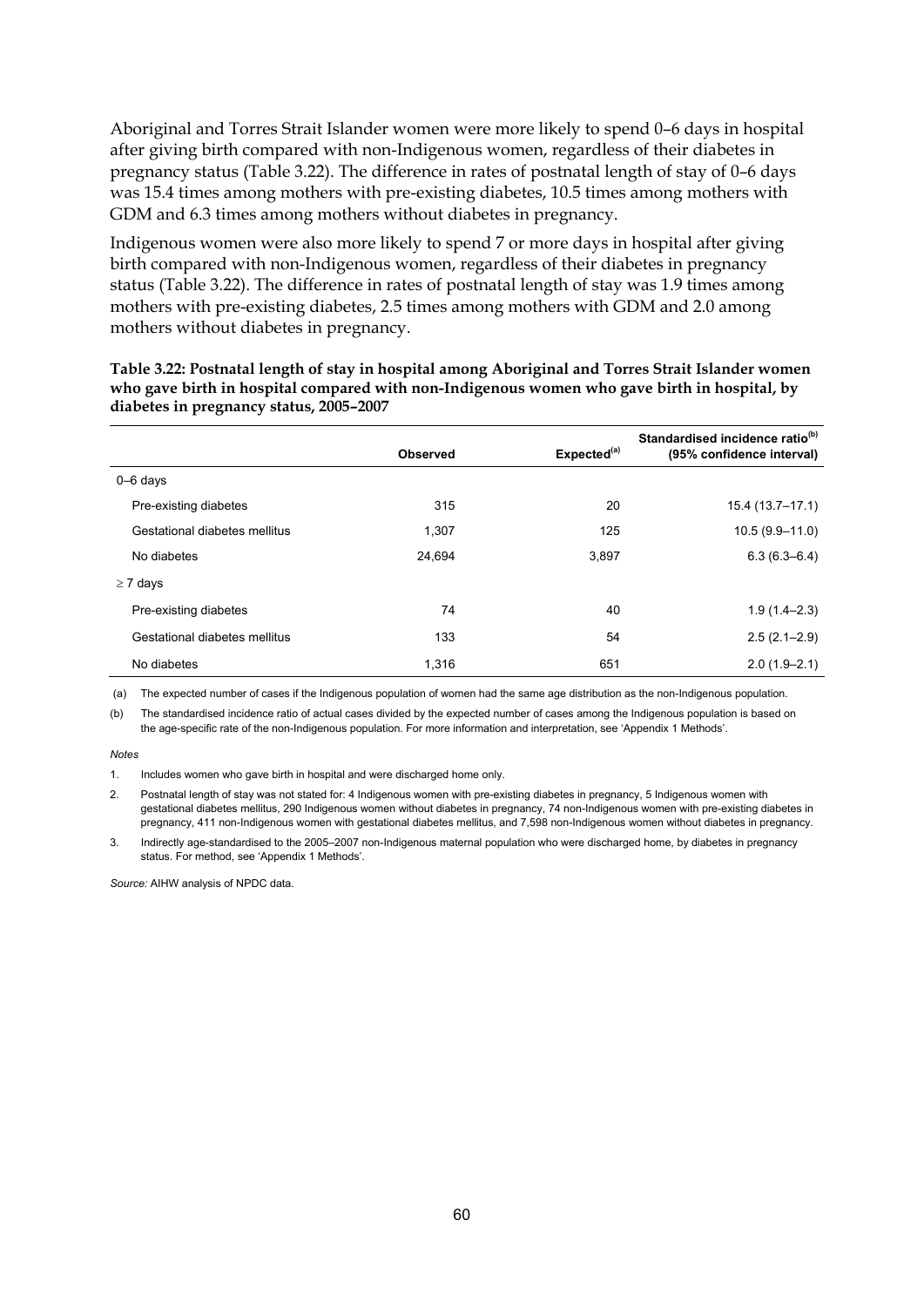# **3.3 Infant outcomes**

Please note that the analyses presented in this section include only live born babies. Due to very small numbers of fetal deaths, data on birth status for babies born to Aboriginal and Torres Strait Islander women are not presented.

### **Gestational age**

This section provides an overview of gestational age among live born babies of Aboriginal and Torres Strait Islander women.

Between 2005 and 2007, the highest rate of pre-term birth was 31% among babies of Indigenous mothers with pre-existing diabetes, followed by 14% among babies born to mothers with GDM and 13% among those born to mothers without diabetes in pregnancy (Table 3.23).

The rate of births at term was similar for babies of Indigenous mothers with GDM and those without diabetes.

|                                |                                                            | <b>Pre-existing diabetes</b> |               | Gestational<br>diabetes mellitus |               | No diabetes     |
|--------------------------------|------------------------------------------------------------|------------------------------|---------------|----------------------------------|---------------|-----------------|
|                                | <b>Number</b>                                              | Per cent                     | <b>Number</b> | Per cent                         | <b>Number</b> | Per cent        |
| 20–36 weeks $(a)$              | 148                                                        | 34.3                         | 231           | 14.6                             | 3.580         | 12.6            |
| $>$ 37 weeks                   | 284                                                        | 65.7                         | 1.347         | 85.4                             | 24.921        | 87.4            |
| Total <sup>(b)</sup>           | 432                                                        | 100.0                        | 1.578         | 100.0                            | 28.512        | 100.0           |
|                                | Age-standardised rate (per cent) (95% confidence interval) |                              |               |                                  |               |                 |
| $20 - 36$ weeks <sup>(a)</sup> | 31.1                                                       | $(30.6 - 31.6)$              | 14.3          | $(14.0 - 14.7)$                  | 12.6          | $(12.2 - 12.9)$ |
| $>$ 37 weeks                   | 68.9                                                       | $(68.1 - 69.7)$              | 85.7          | $(84.8 - 86.5)$                  | 87.4          | $(86.5 - 88.3)$ |

**Table 3.23: Gestational age of live born babies of Aboriginal and Torres Strait Islander women, by maternal diabetes in pregnancy status, 2005–2007** 

(a) Includes 5 babies of less than 20 weeks gestational age.

(b) Total includes not stated.

#### *Notes*

1. Includes live born babies only.

2. Gestational age was not stated for: 11 babies of Indigenous women without diabetes in pregnancy.

3. Directly age-standardised to the 2005–2007 population of live born babies of Indigenous women without diabetes in pregnancy. For method, see 'Appendix 1 Methods'.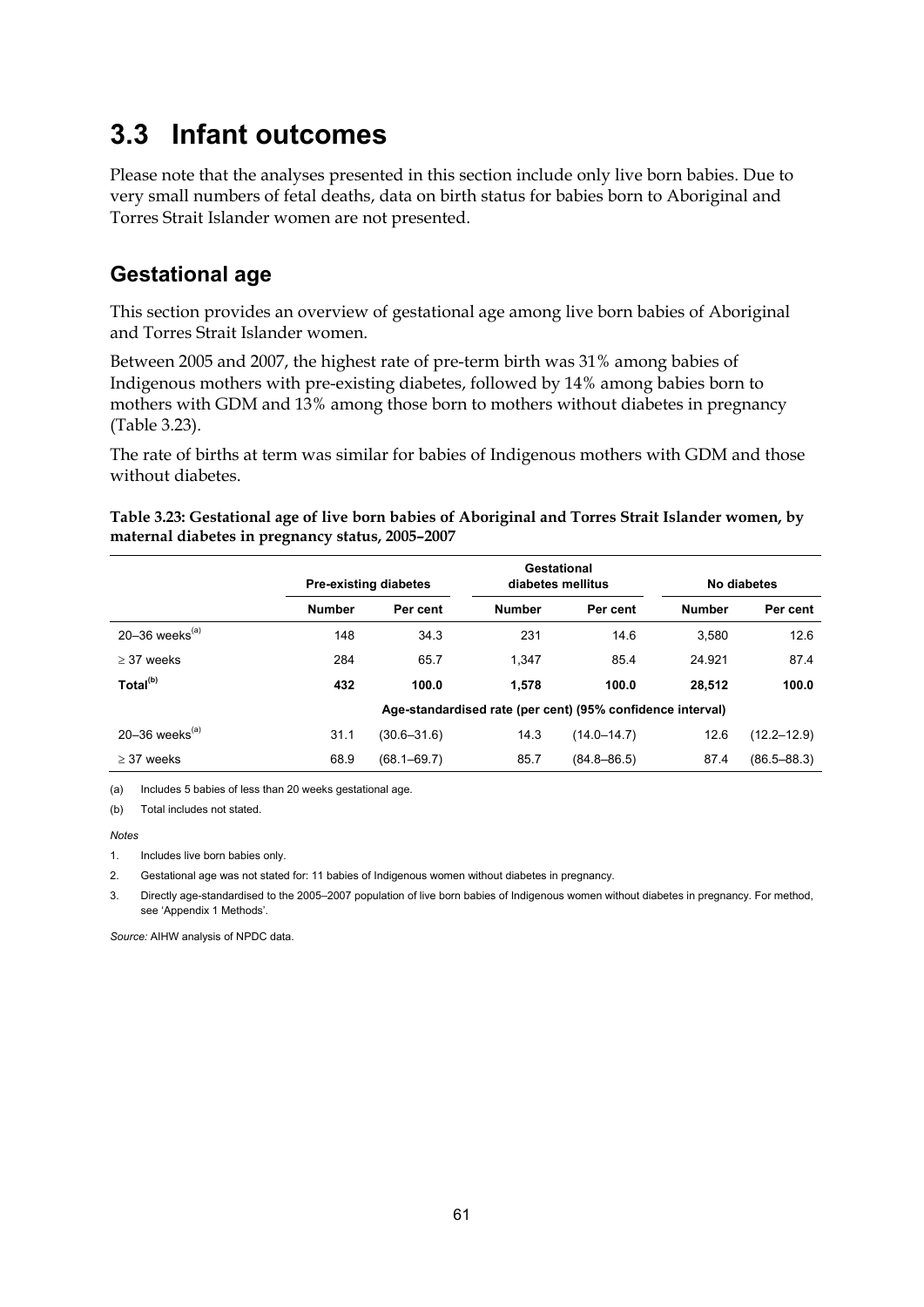The rate of pre-term birth was higher among babies of Aboriginal and Torres Strait Islander mothers compared with babies of non-Indigenous mothers, and was:

- 1.4 times as high among babies of mothers with GDM and those with pre-existing diabetes
- 1.7 times as high among babies of mothers without diabetes (Table 3.24).

There was no difference in the rate of births at term between babies born to Indigenous mothers and those born to non-Indigenous mothers, regardless of maternal diabetes status.

#### **Table 3.24: Gestational age of live born babies of Aboriginal and Torres Strait Islander women compared with live born babies of non-Indigenous women, by maternal diabetes in pregnancy status, 2005–2007**

|                               | <b>Observed</b> | Expected <sup>(a)</sup> | Standardised incidence ratio <sup>(b)</sup><br>(95% confidence interval) |
|-------------------------------|-----------------|-------------------------|--------------------------------------------------------------------------|
| $20 - 36$ weeks               |                 |                         |                                                                          |
| Pre-existing diabetes         | 148             | 109                     | $1.4(1.1-1.6)$                                                           |
| Gestational diabetes mellitus | 231             | 161                     | $1.4(1.2-1.6)$                                                           |
| No diabetes                   | 3.580           | 2,082                   | $1.7(1.7-1.8)$                                                           |
| $>$ 37 weeks                  |                 |                         |                                                                          |
| Pre-existing diabetes         | 284             | 323                     | $0.9(0.8-1.0)$                                                           |
| Gestational diabetes mellitus | 1,347           | 1,417                   | $1.0(0.9-1.0)$                                                           |
| No diabetes                   | 24,921          | 26,426                  | $0.9(0.9-1.0)$                                                           |

(a) The expected number of cases among babies if the Indigenous population of women had the same age distribution as the non-Indigenous population.

(b) The standardised incidence ratio of actual cases divided by the expected number of cases among the Indigenous population is based on the age-specific rate of the non-Indigenous population. For more information and interpretation, see 'Appendix 1 Methods'.

#### *Notes*

1. Includes live born babies only.

2. Gestational age was not stated for: 11 babies of Indigenous women without diabetes in pregnancy, and 61 babies of non-Indigenous women without diabetes in pregnancy.

3. Indirectly age-standardised to the 2005–2007 population of live born babies of non-Indigenous women, by maternal diabetes in pregnancy status. For method, see 'Appendix 1 Methods'.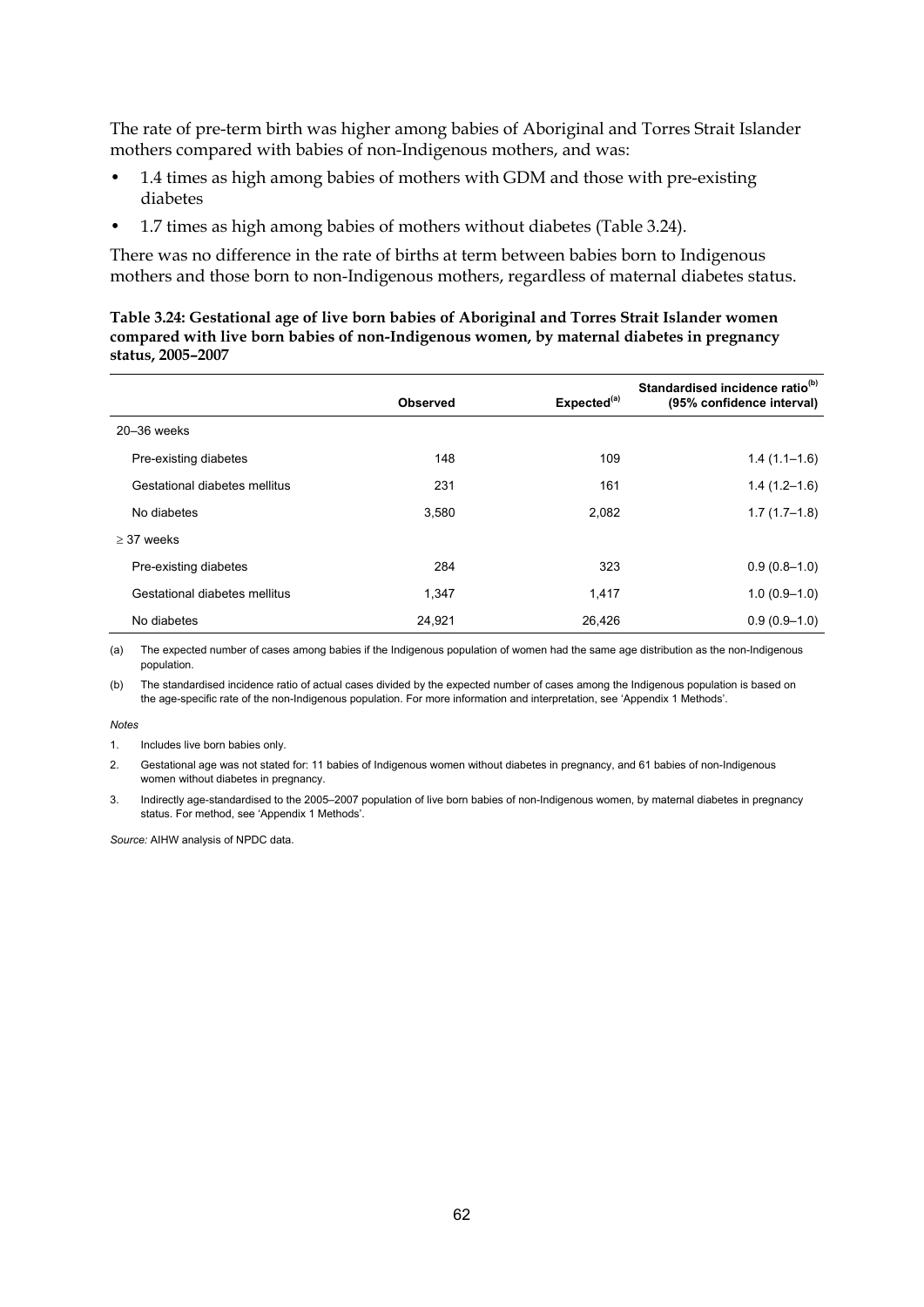### **Birthweight**

This section provides an overview of low birthweight among live born babies of Aboriginal and Torres Strait Islander women.

In 2005–2007, the rate of low birthweight was higher among male babies of Indigenous mothers without diabetes than in those of mothers with GDM:

- 8% compared with 6%, respectively, when born pre-term
- 4% compared with 2%, respectively, when born at term (Figure 3.6).

Similarly, the rate of low birthweight was higher among female babies of Indigenous mothers without diabetes than in those of mothers with GDM:

- 9% compared with 5%, respectively, when born pre-term
- 5% compared with 3%, respectively, when born at term.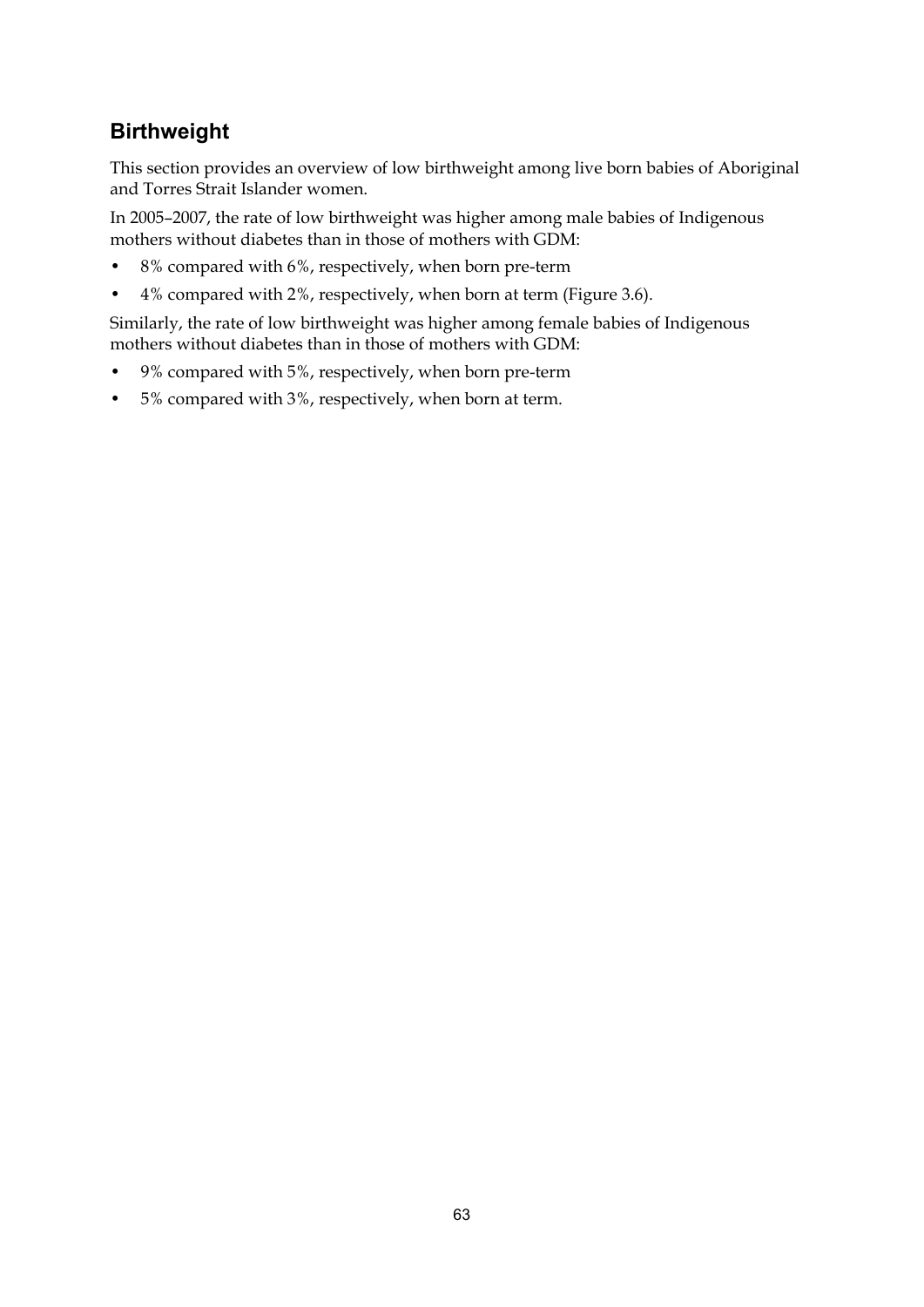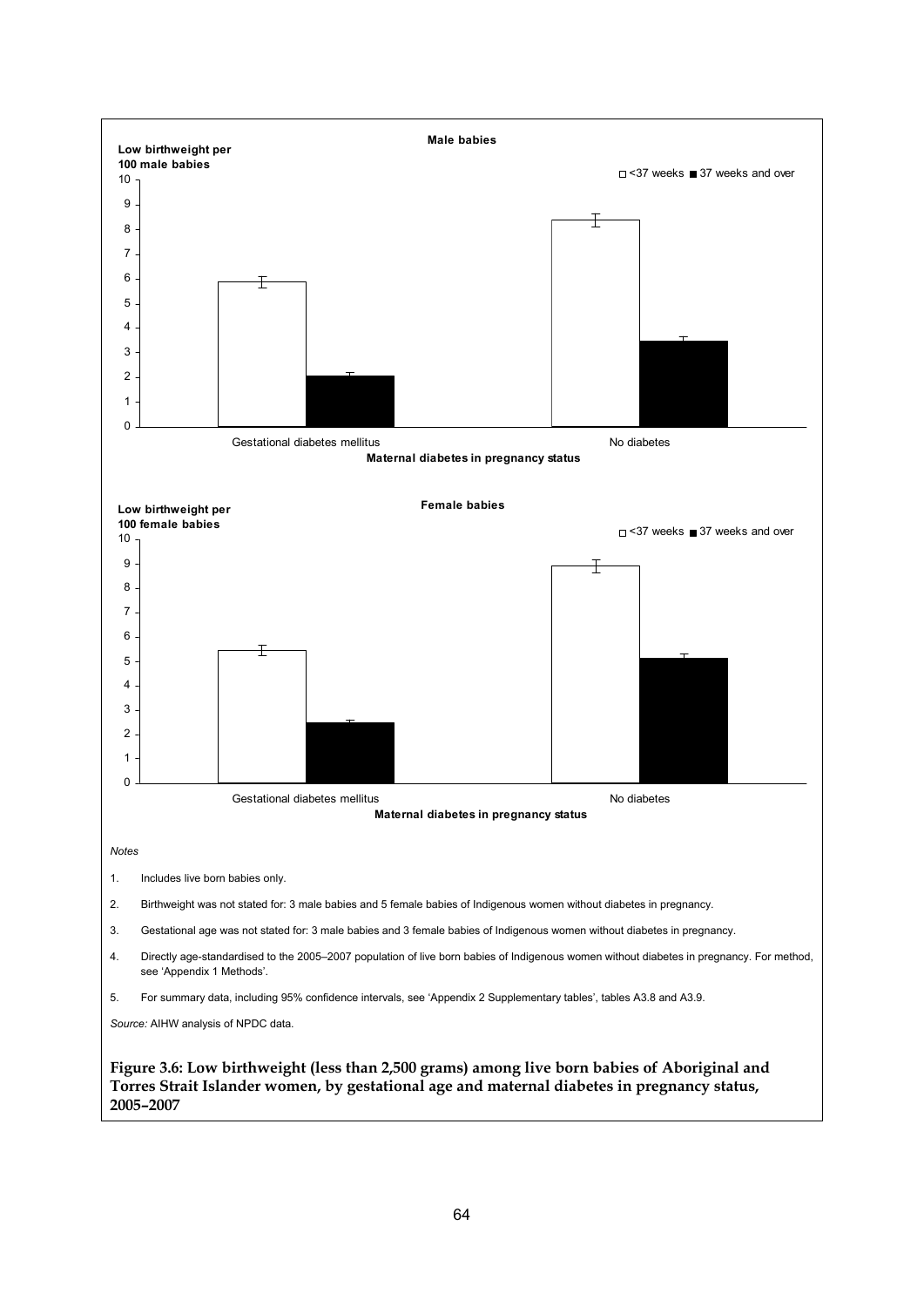In 2005–2007, when compared with male babies born to non-Indigenous mothers without diabetes, male babies born to Aboriginal and Torres Strait Islander mothers were:

- 1.9 times as likely to have a low birthweight when born pre-term
- 1.7 times as likely to have a low birthweight when born at term (Figure 3.7).

When compared with female babies born to non-Indigenous mothers without diabetes, female babies born to Indigenous mothers were:

- twice as likely to have a low birthweight when born pre-term
- 2.6 times as likely to have a low birthweight when born at term.

There was no difference in the rate of low birthweight by maternal Indigenous status among male babies or female babies born to mothers with GDM.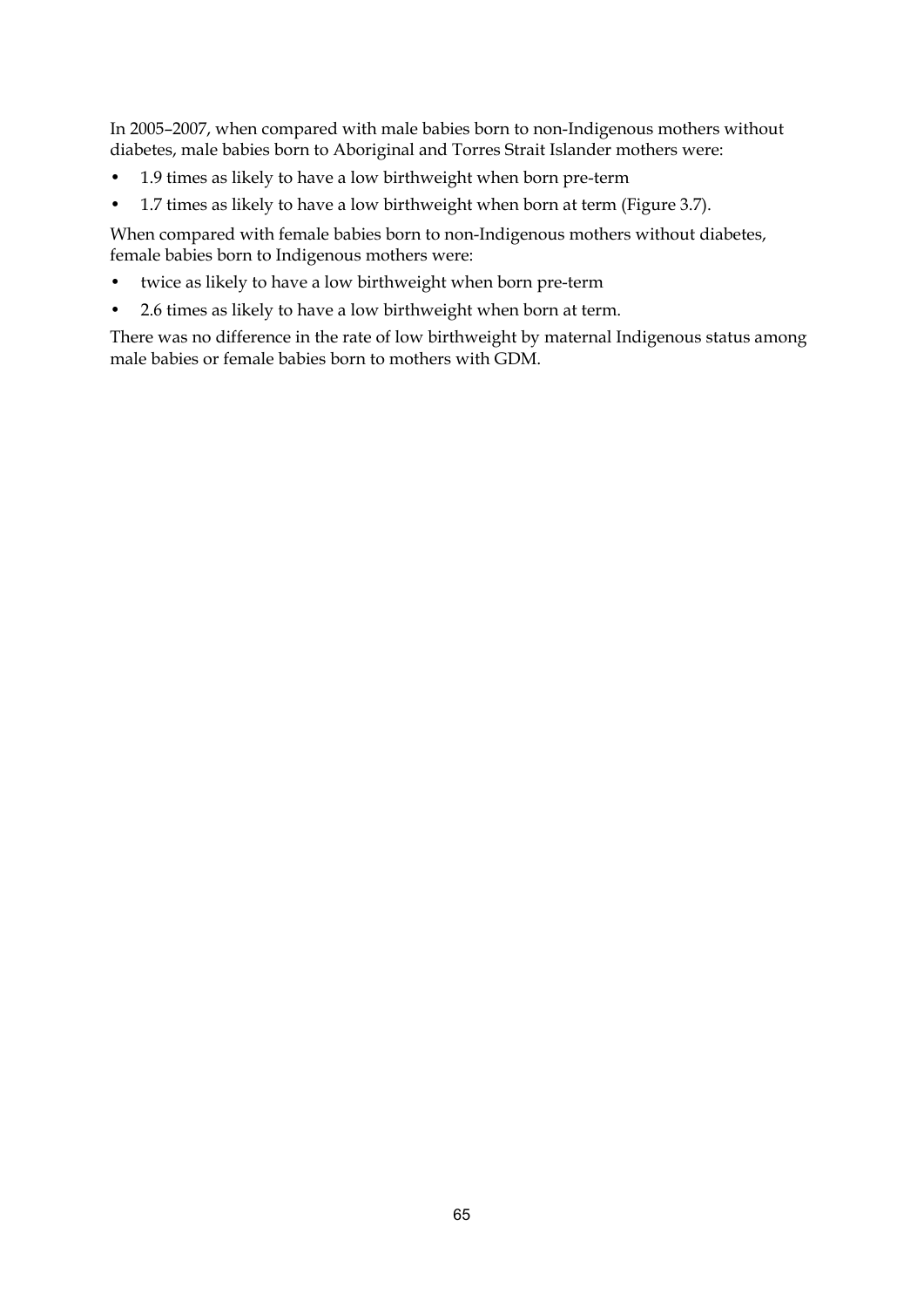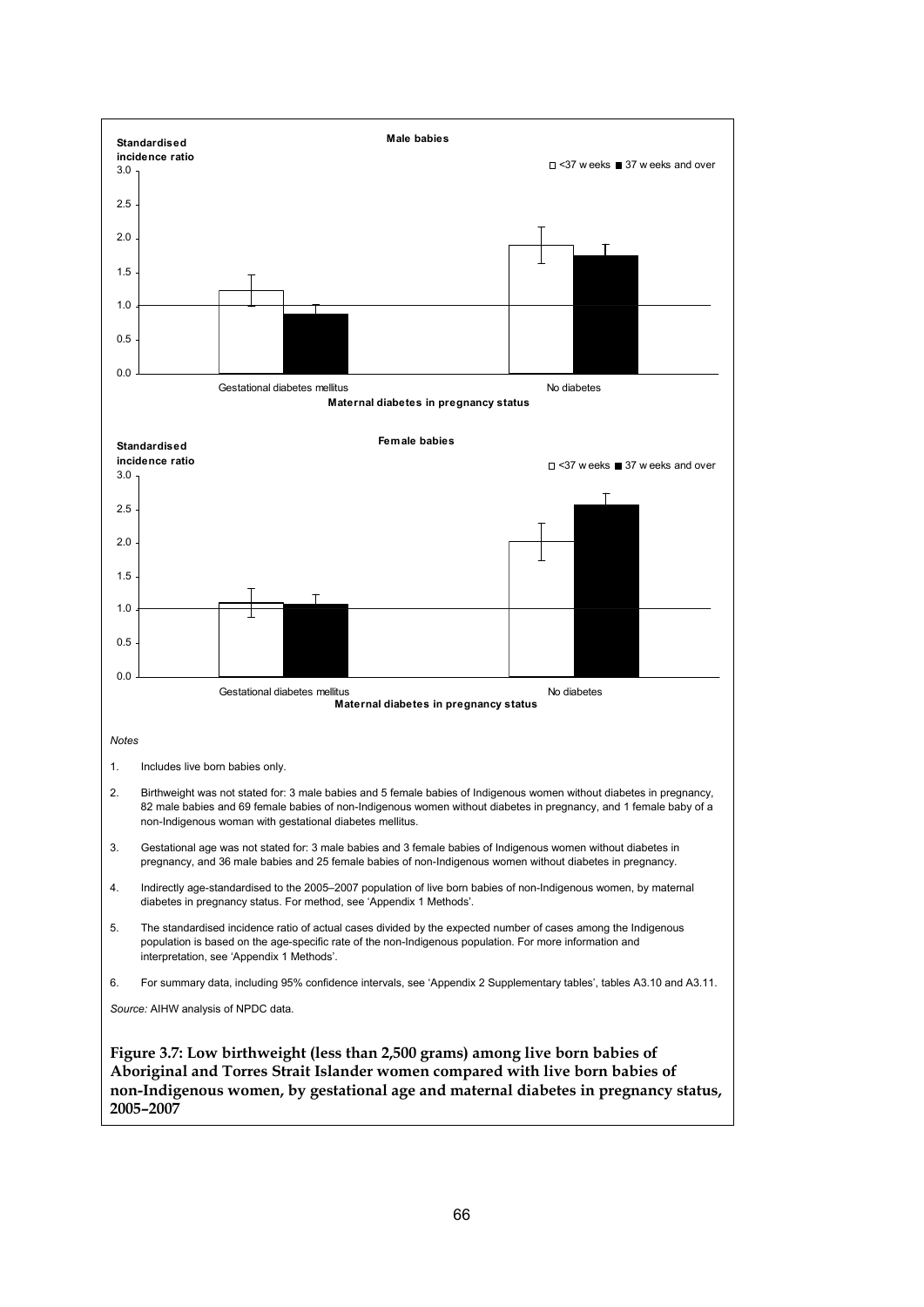### **Apgar score**

This section provides an overview of Apgar scores (at 5 minutes) for babies born to Aboriginal and Torres Strait Islander mothers.

The majority of babies born to Indigenous mothers (more than 96%) had an Apgar score of 7–10, and there was no difference by maternal diabetes status group (Table 3.25).

Babies born to Indigenous mothers were more likely to have an Apgar score of 0–6 if their mother had pre-existing diabetes (3.5%), compared with those whose mothers had GDM (2.5%) or no diabetes (2.2%).

|                      |               | <b>Pre-existing diabetes</b>                               |               | Gestational<br>diabetes mellitus |               | No diabetes     |  |
|----------------------|---------------|------------------------------------------------------------|---------------|----------------------------------|---------------|-----------------|--|
|                      | <b>Number</b> | Per cent                                                   | <b>Number</b> | Per cent                         | <b>Number</b> | Per cent        |  |
| $0 - 6$              | 18            | 4.2                                                        | 36            | 2.3                              | 619           | 2.2             |  |
| $7 - 10$             | 413           | 95.6                                                       | 1,537         | 97.4                             | 27.780        | 97.4            |  |
| Total <sup>(a)</sup> | 432           | 100.0                                                      | 1.578         | 100.0                            | 28,512        | 100.0           |  |
|                      |               | Age-standardised rate (per cent) (95% confidence interval) |               |                                  |               |                 |  |
| $0 - 6$              | 3.5           | $(3.3 - 3.7)$                                              | 2.5           | $(2.4 - 2.7)$                    | 2.2           | $(2.0 - 2.3)$   |  |
| $7 - 10$             | 96.3          | $(95.3 - 97.2)$                                            | 97.2          | $(96.3 - 98.2)$                  | 97.4          | $(96.5 - 98.4)$ |  |

#### **Table 3.25: Apgar score at 5 minutes among live born babies of Aboriginal and Torres Strait Islander women, by maternal diabetes in pregnancy status, 2005–2007**

(a) Total includes not stated.

*Notes*

1. Includes live born babies only.

2. Apgar score (at 5 minutes) was not stated for: 1 baby of an Indigenous woman with pre-existing diabetes in pregnancy, 5 babies of Indigenous women with gestational diabetes mellitus, and 113 babies of Indigenous women without diabetes in pregnancy.

3. Directly age-standardised to the 2005–2007 population of live born babies of Indigenous women without diabetes in pregnancy. For method, see 'Appendix 1 Methods'.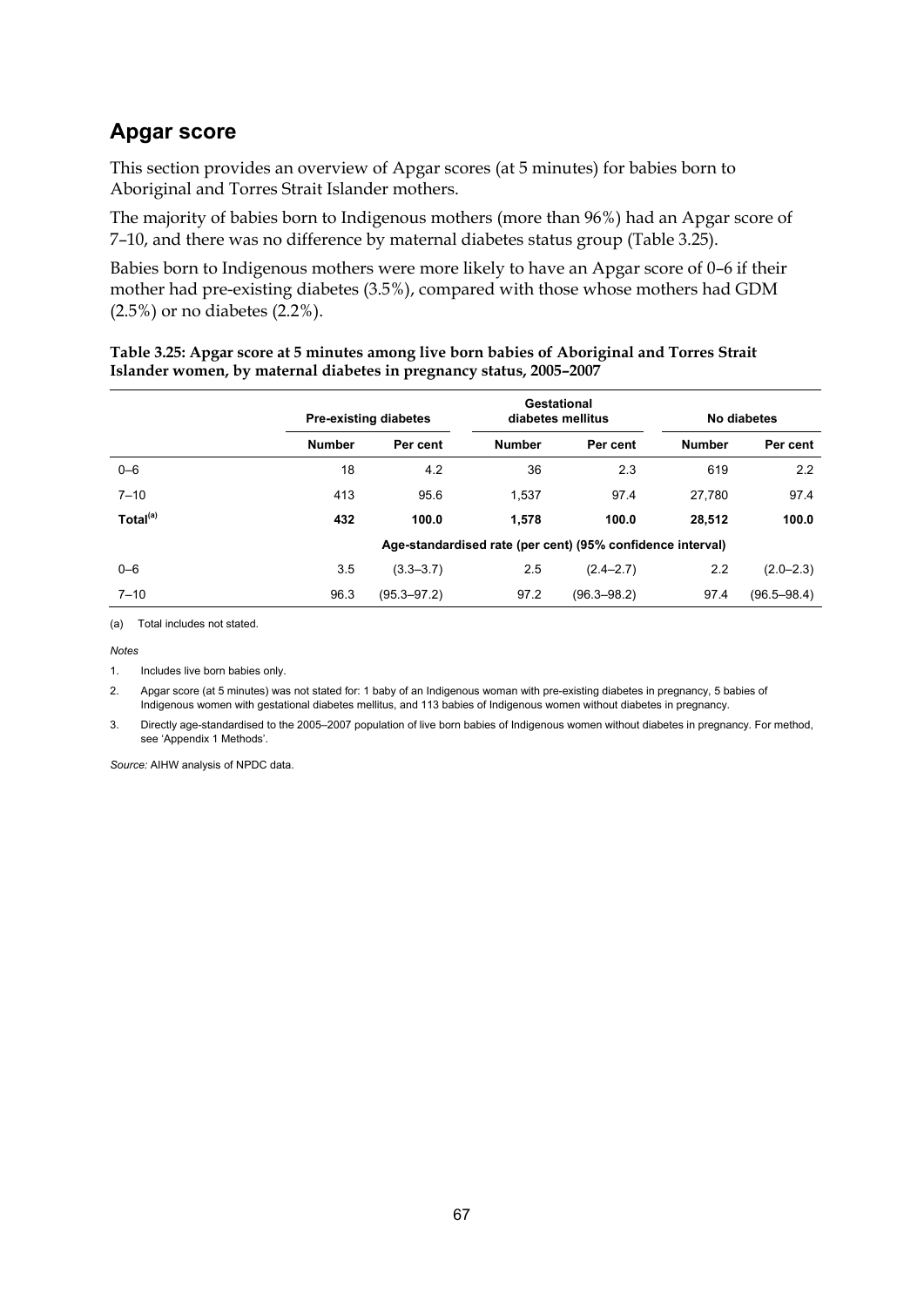In 2005–2007, babies born to Aboriginal and Torres Strait Islander mothers with no diabetes or GDM were 1.5 and 1.7 times as likely, respectively, to have a low Apgar score, compared with babies of non-Indigenous women, but there was no significant difference for babies of women with pre-existing diabetes (Table 3.26).

#### **Table 3.26: Apgar score at 5 minutes among live born babies of Aboriginal and Torres Strait Islander women compared with live born babies of non-Indigenous women, by maternal diabetes in pregnancy status, 2005–2007**

|                               | <b>Observed</b> | Expected <sup>(a)</sup> | Standardised incidence ratio <sup>(b)</sup><br>(95% confidence interval) |
|-------------------------------|-----------------|-------------------------|--------------------------------------------------------------------------|
| $0 - 6$                       |                 |                         |                                                                          |
| Pre-existing diabetes         | 18              | 13                      | $1.4(0.8 - 2.1)$                                                         |
| Gestational diabetes mellitus | 36              | 21                      | $1.7(1.2 - 2.3)$                                                         |
| No diabetes                   | 619             | 414                     | $1.5(1.4-1.6)$                                                           |
| $7 - 10$                      |                 |                         |                                                                          |
| Pre-existing diabetes         | 413             | 419                     | $1.0(0.9-1.1)$                                                           |
| Gestational diabetes mellitus | 1.537           | 1,555                   | $1.0(0.9-1.0)$                                                           |
| No diabetes                   | 27,780          | 28,052                  | $1.0(1.0-1.0)$                                                           |

(a) The expected number of cases among babies if the Indigenous population of women had the same age distribution as the non-Indigenous population.

(b) The standardised incidence ratio of actual cases divided by the expected number of cases among the Indigenous population is based on the age-specific rate of the non-Indigenous population. For more information and interpretation, see 'Appendix 1 Methods'.

#### *Notes*

- 1. Includes live born babies only.
- 2. Apgar score (at 5 minutes) was not stated for: 1 baby of an Indigenous woman with pre-existing diabetes in pregnancy, 5 babies of Indigenous women with gestational diabetes mellitus, 113 babies of Indigenous women without diabetes in pregnancy, 4 babies of non-Indigenous women with pre-existing diabetes in pregnancy, 35 babies of non-Indigenous women with gestational diabetes mellitus and 1,197 babies of non-Indigenous women without diabetes in pregnancy.
- 3. Indirectly age-standardised to the 2005–2007 population of live born babies of non-Indigenous women, by maternal diabetes in pregnancy status. For method, see 'Appendix 1 Methods'.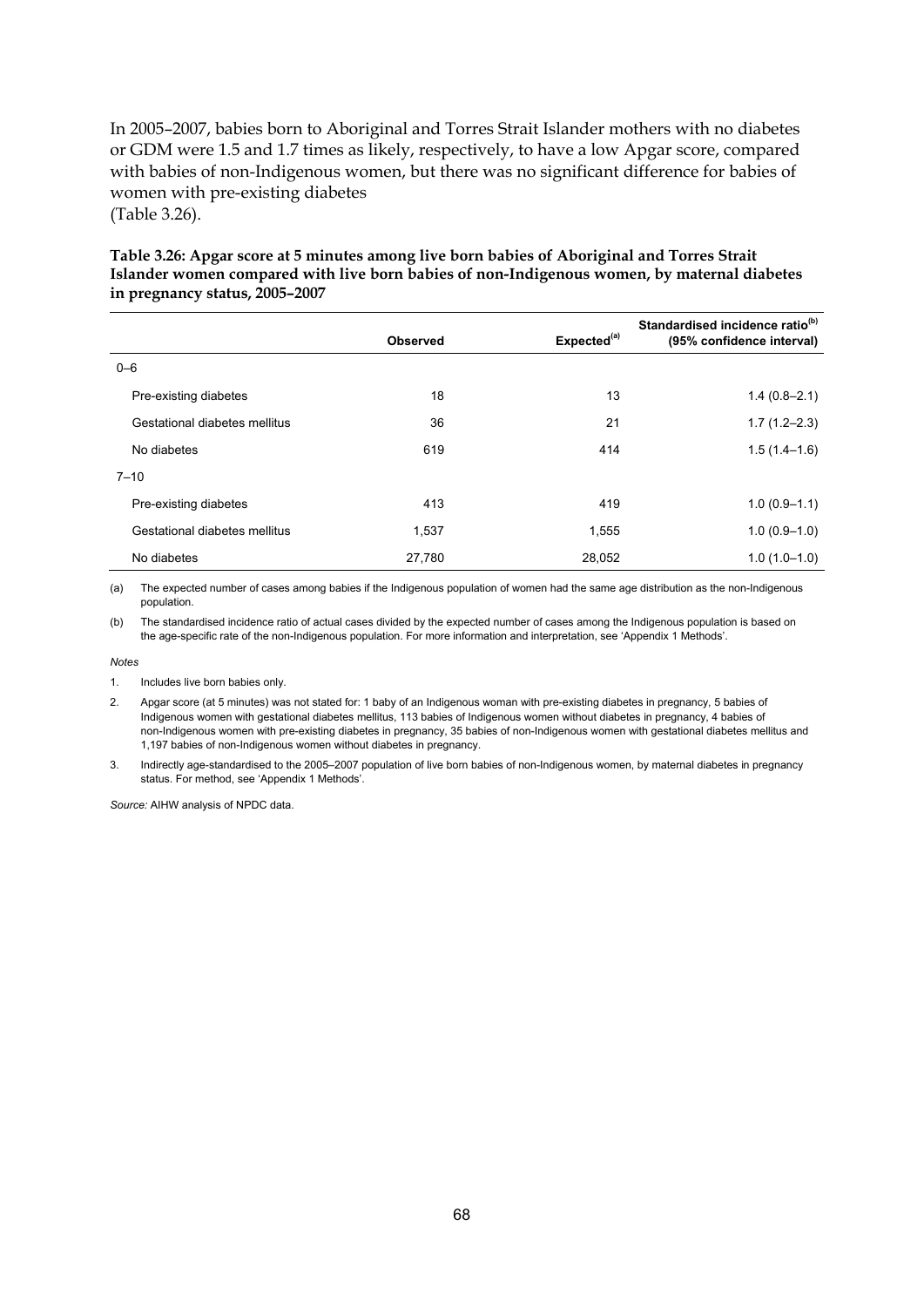### **Resuscitation**

This section provides an overview of the level of resuscitation provided at birth to babies born to Aboriginal and Torres Strait Islander women.

Babies born to Indigenous mothers with pre-existing diabetes were more likely to have a high resuscitation level (19%), compared with babies born to mothers with GDM (13%) and mothers without diabetes (9%) (Table 3.27).

| Table 3.27: Level of resuscitation performed at birth on live born babies of Aboriginal and Torres |
|----------------------------------------------------------------------------------------------------|
| Strait Islander women, by maternal diabetes in pregnancy status, 2005-2007                         |

|                      |                                                            | Gestational<br><b>Pre-existing diabetes</b><br>diabetes mellitus |               | No diabetes     |               |                 |
|----------------------|------------------------------------------------------------|------------------------------------------------------------------|---------------|-----------------|---------------|-----------------|
|                      | <b>Number</b>                                              | Per cent                                                         | <b>Number</b> | Per cent        | <b>Number</b> | Per cent        |
| High level           | 92                                                         | 21.3                                                             | 189           | 12.0            | 2.650         | 9.3             |
| Low level or none    | 336                                                        | 77.8                                                             | 1.378         | 87.3            | 25.602        | 89.8            |
| Total <sup>(a)</sup> | 432                                                        | 100.0                                                            | 1.578         | 100.0           | 28.512        | 100.0           |
|                      | Age-standardised rate (per cent) (95% confidence interval) |                                                                  |               |                 |               |                 |
| High level           | 19.1                                                       | $(18.7 - 19.5)$                                                  | 12.8          | $(12.4 - 13.1)$ | 9.3           | $(9.0 - 9.6)$   |
| Low level or none    | 79.7                                                       | $(78.8 - 80.5)$                                                  | 86.8          | $(85.9 - 87.7)$ | 89.8          | $(88.9 - 90.7)$ |

(a) Total includes 'other' resuscitation and not stated resuscitation.

*Notes*

1. Includes live born babies only.

2. High-level resuscitation includes intermittent positive pressure respiration through bag and mask, endotracheal intubation and intermittent positive pressure respiration, and external cardiac massage and ventilation.

3. Low-level or no resuscitation includes suction only, oxygen therapy only, or no intervention to resuscitate.

4. Other resuscitation was recorded for: 1 baby of an Indigenous woman with pre-existing diabetes in pregnancy, 2 babies of Indigenous women with gestational diabetes mellitus, and 37 babies of Indigenous women without diabetes in pregnancy.

5. Resuscitation level at birth was not stated for: 3 babies of Indigenous women with pre-existing diabetes in pregnancy, 9 babies of Indigenous women with gestational diabetes mellitus, and 223 babies of Indigenous women without diabetes in pregnancy.

6. Directly age-standardised to the 2005–2007 population of live born babies of Indigenous women without diabetes in pregnancy. For method, see 'Appendix 1 Methods'.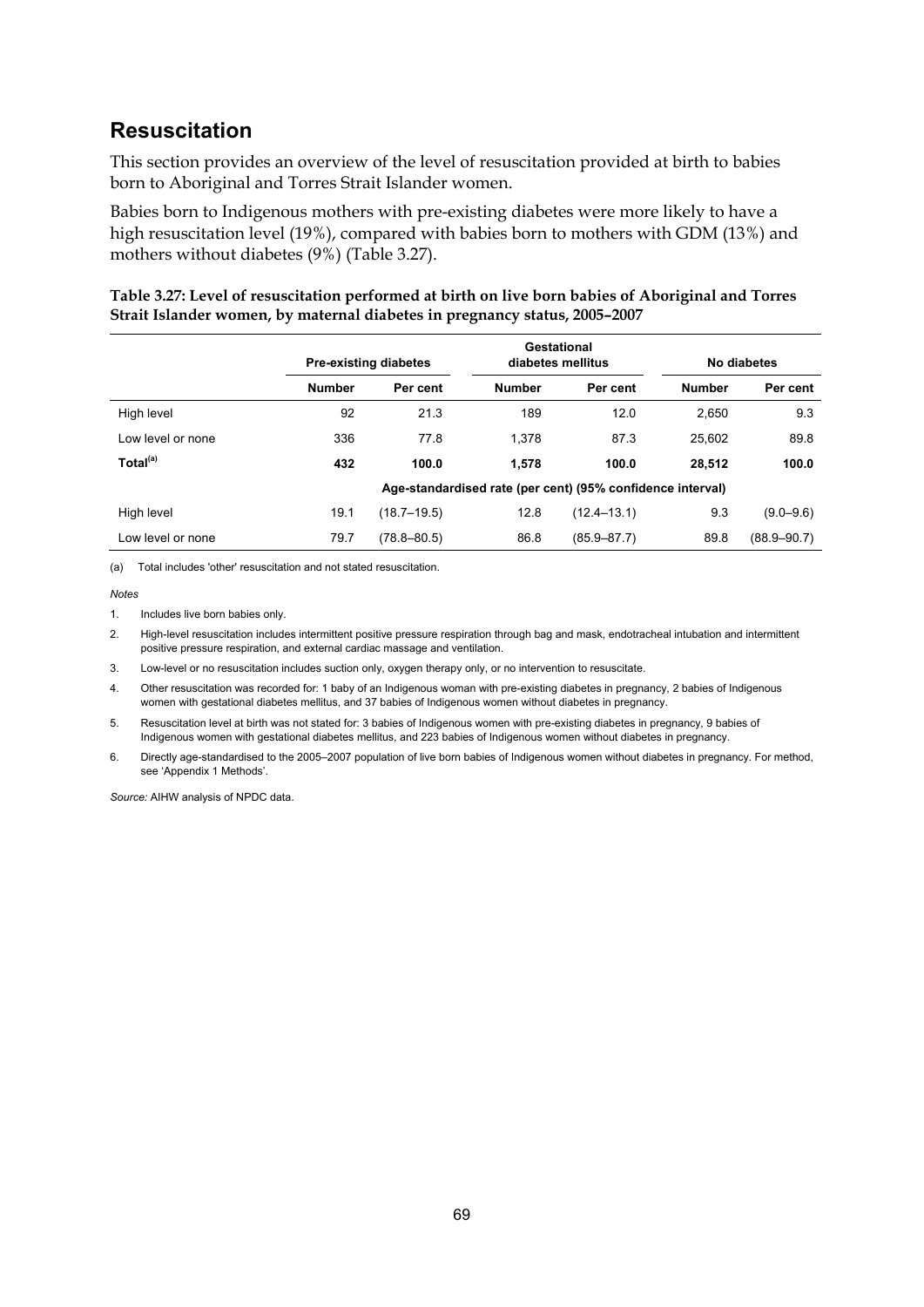When compared with babies of non-Indigenous mothers, those born to Aboriginal and Torres Strait mothers were:

- 1.4 times as likely to receive high-level resuscitation if their mother had pre-existing diabetes or GDM
- 1.2 times as likely to receive high-level resuscitation if their mother did not have diabetes
- similarly likely to receive low-level or no resuscitation, regardless of their mothers' diabetes status (Table 3.28).

#### **Table 3.28: Level of resuscitation performed at birth on live born babies of Aboriginal and Torres Strait Islander women compared with live born babies of non-Indigenous women, by maternal diabetes in pregnancy status, 2005–2007**

|                               | <b>Observed</b> | Expected <sup>(a)</sup> | Standardised incidence ratio <sup>(b)</sup><br>(95% confidence interval) |
|-------------------------------|-----------------|-------------------------|--------------------------------------------------------------------------|
| High level                    |                 |                         |                                                                          |
| Pre-existing diabetes         | 92              | 66                      | $1.4(1.1-1.7)$                                                           |
| Gestational diabetes mellitus | 189             | 137                     | $1.4(1.2-1.6)$                                                           |
| No diabetes                   | 2,650           | 2,187                   | $1.2(1.2 - 1.3)$                                                         |
| Low level or none             |                 |                         |                                                                          |
| Pre-existing diabetes         | 336             | 362                     | $0.9(0.8-1.0)$                                                           |
| Gestational diabetes mellitus | 1,378           | 1,435                   | $1.0(0.9-1.0)$                                                           |
| No diabetes                   | 25,602          | 26.168                  | $1.0(1.0-1.0)$                                                           |

(a) The expected number of cases among babies if the Indigenous population of women had the same age distribution as the non-Indigenous population.

(b) The standardised incidence ratio of actual cases divided by the expected number of cases among the Indigenous population is based on the age-specific rate of the non-Indigenous population. For more information and interpretation, see 'Appendix 1 Methods'.

#### *Notes*

- 1. Includes live born babies only.
- 2. Population total includes other resuscitation and not stated resuscitation level.
- 3. High-level resuscitation includes intermittent positive pressure respiration through bag and mask, endotracheal intubation and intermittent positive pressure respiration, and external cardiac massage and ventilation.
- 4. Low-level or no resuscitation includes suction only, oxygen therapy only, or no intervention to resuscitate.
- 5. Other resuscitation was recorded for: 1 baby of an Indigenous woman with pre-existing diabetes in pregnancy, 2 babies of Indigenous women with gestational diabetes mellitus, 37 babies of Indigenous women without diabetes in pregnancy, 10 babies of non-Indigenous women with pre-existing diabetes in pregnancy, 49 babies of non-Indigenous women with gestational diabetes mellitus, and 1,026 babies of non-Indigenous women without diabetes in pregnancy.
- 6. Resuscitation level at birth was not stated for: 3 babies of Indigenous women with pre-existing diabetes in pregnancy, 9 babies of Indigenous women with gestational diabetes mellitus, 223 babies of Indigenous women without diabetes in pregnancy, 33 babies of non-Indigenous women with pre-existing diabetes in pregnancy, 112 babies of non-Indigenous women with gestational diabetes mellitus, and 3,227 babies of non-Indigenous women without diabetes in pregnancy.
- 7. Indirectly age-standardised to the 2005–2007 population of live born babies of non-Indigenous women, by maternal diabetes in pregnancy status. For method, see 'Appendix 1 Methods'.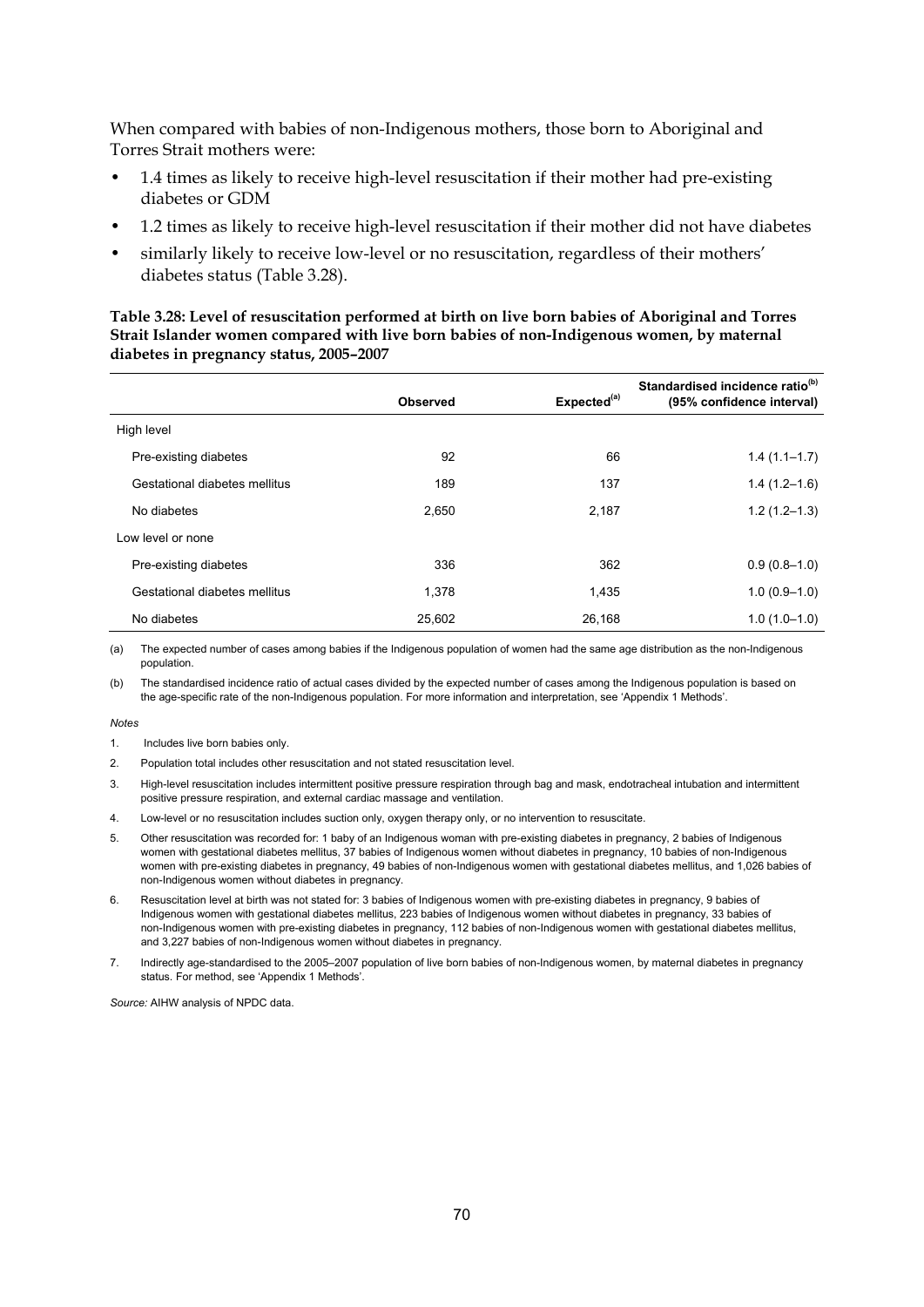### **Admission to special care nursery/neonatal intensive care unit**

This section provides an overview of SCN/NICU admission among babies born to Aboriginal and Torres Strait Islander women.

Babies born to Indigenous mothers were more likely to be admitted to the SCN/NICU if their mother had pre-existing diabetes (63%), compared with babies born to mothers with GDM (42%) and those of mothers without diabetes in pregnancy (18%) (Table 3.29).

|                      |                                                            | Gestational<br><b>Pre-existing diabetes</b><br>diabetes mellitus |               | No diabetes     |               |                 |
|----------------------|------------------------------------------------------------|------------------------------------------------------------------|---------------|-----------------|---------------|-----------------|
|                      | <b>Number</b>                                              | Per cent                                                         | <b>Number</b> | Per cent        | <b>Number</b> | Per cent        |
| Admitted             | 270                                                        | 62.5                                                             | 675           | 42.8            | 5.213         | 18.3            |
| Not admitted         | 162                                                        | 37.5                                                             | 903           | 57.2            | 23.291        | 81.7            |
| Total <sup>(a)</sup> | 432                                                        | 100.0                                                            | 1,578         | 100.0           | 28,512        | 100.0           |
|                      | Age-standardised rate (per cent) (95% confidence interval) |                                                                  |               |                 |               |                 |
| Admitted             | 63.1                                                       | $(63.3 - 63.8)$                                                  | 41.5          | $(40.9 - 42.1)$ | 18.3          | $(17.9 - 18.7)$ |
| Not admitted         | 36.9                                                       | $(36.4 - 37.5)$                                                  | 58.5          | $(57.7 - 59.2)$ | 81.7          | $(80.8 - 82.5)$ |

#### **Table 3.29: SCN/NICU admission among live born babies of Aboriginal and Torres Strait Islander women, by maternal diabetes in pregnancy status, 2005–2007**

(a) Total includes not stated.

*Notes*

1. Includes live born babies only

2. Admission to the Special care nursery/Neonatal intensive care unit (SCN/NICU) may be a clinical decision or the result of hospital policy.

3. SCN/NICU admission was not stated for: 8 babies of Indigenous women without diabetes in pregnancy.

4. Directly age-standardised to the 2005–2007 population of live born babies of Indigenous women without diabetes in pregnancy. For method, see 'Appendix 1 Methods'.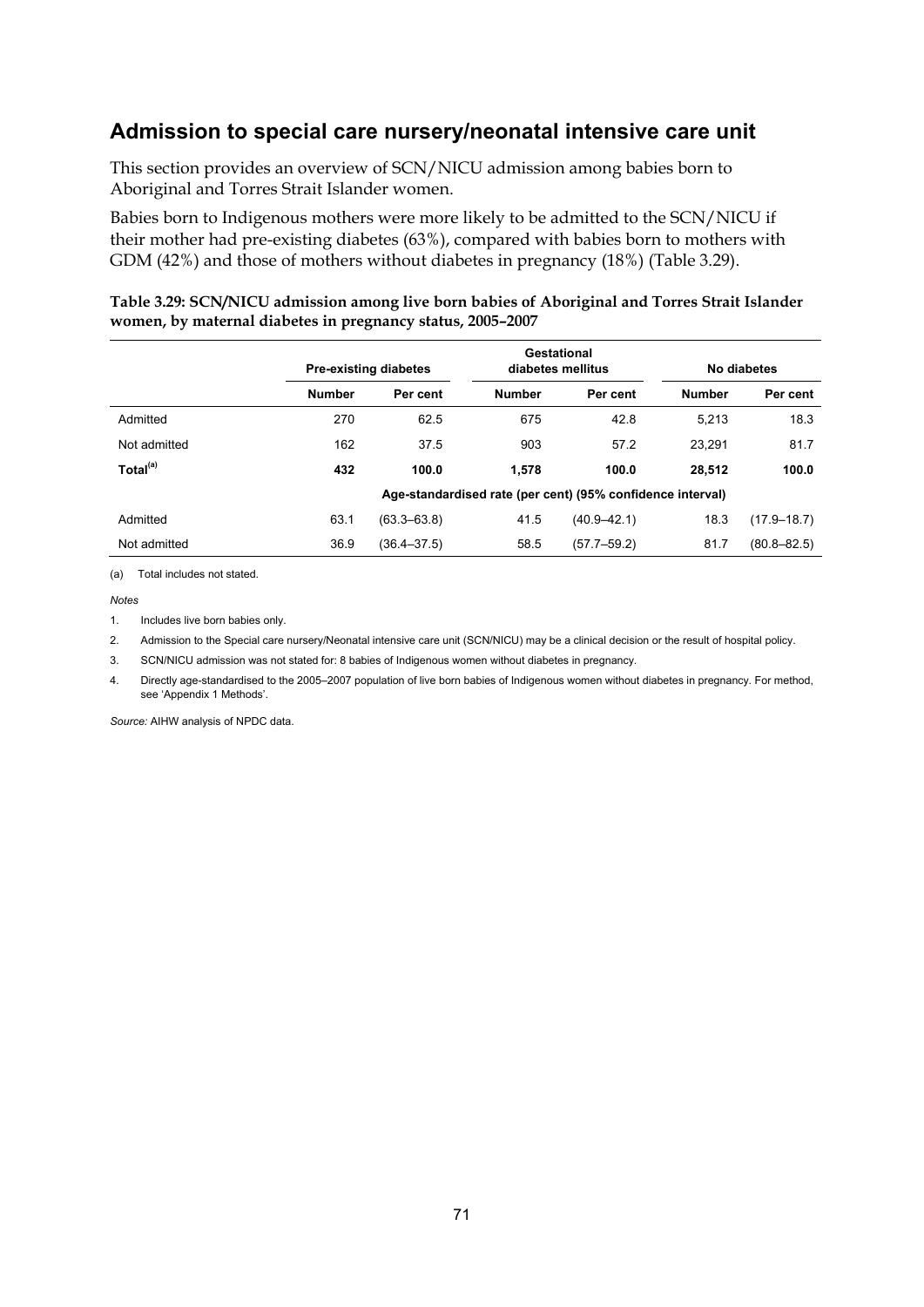Compared with babies of non-Indigenous mothers, babies born to Indigenous mothers were more likely to be admitted to SCN/NICU if the mother had GDM or did not have diabetes in pregnancy (40% and 30%, respectively) (Table 3.30). Babies of mothers with pre-existing diabetes were equally likely to be admitted to SCN/NICU, regardless of the mothers' Indigenous status.

Babies of Indigenous mothers with GDM were 20% less likely not to be admitted to the SCN/NICU compared with babies of non-Indigenous mothers. Babies of mothers with pre-existing diabetes or mothers without diabetes were equally likely not to be admitted to the SCN/NICU, regardless of the mothers' Indigenous status.

#### **Table 3.30: SCN/NICU admission among live born babies of Aboriginal and Torres Strait Islander women compared with live born babies of non-Indigenous women, by maternal diabetes in pregnancy status, 2005–2007**

|                               | <b>Observed</b> | Expected <sup>(a)</sup> | Standardised incidence ratio <sup>(b)</sup><br>(95% confidence interval) |
|-------------------------------|-----------------|-------------------------|--------------------------------------------------------------------------|
| Admitted                      |                 |                         |                                                                          |
| Pre-existing diabetes         | 270             | 250                     | $1.1(1.0-1.2)$                                                           |
| Gestational diabetes mellitus | 675             | 494                     | $1.4(1.3-1.5)$                                                           |
| No diabetes                   | 5,213           | 4,048                   | $1.3(1.3 - 1.3)$                                                         |
| Not admitted                  |                 |                         |                                                                          |
| Pre-existing diabetes         | 162             | 182                     | $0.9(0.8-1.0)$                                                           |
| Gestational diabetes mellitus | 903             | 1,084                   | $0.8(0.8-0.9)$                                                           |
| No diabetes                   | 23,291          | 24,457                  | $1.0(0.9 - 1.0)$                                                         |

(a) The expected number of cases among babies if the Indigenous population of women had the same age distribution as the non-Indigenous population.

(b) The standardised incidence ratio of actual cases divided by the expected number of cases among the Indigenous population is based on the age-specific rate of the non-Indigenous population. For more information and interpretation, see 'Appendix 1 Methods'.

#### *Notes*

1. Includes live born babies only.

2. Admission to the Special care nursery/Neonatal intensive care unit (SCN/NICU) may be a clinical decision or the result of hospital policy.

3. SCN/NICU admission was not stated for: 8 babies of Indigenous women without diabetes in pregnancy, 4 babies of non-Indigenous women with gestational diabetes mellitus, and 164 babies of non-Indigenous women without diabetes in pregnancy.

4. Indirectly age-standardised to the 2005–2007 population of live born babies of non-Indigenous women, by maternal diabetes in pregnancy status. For method, see 'Appendix 1 Methods'.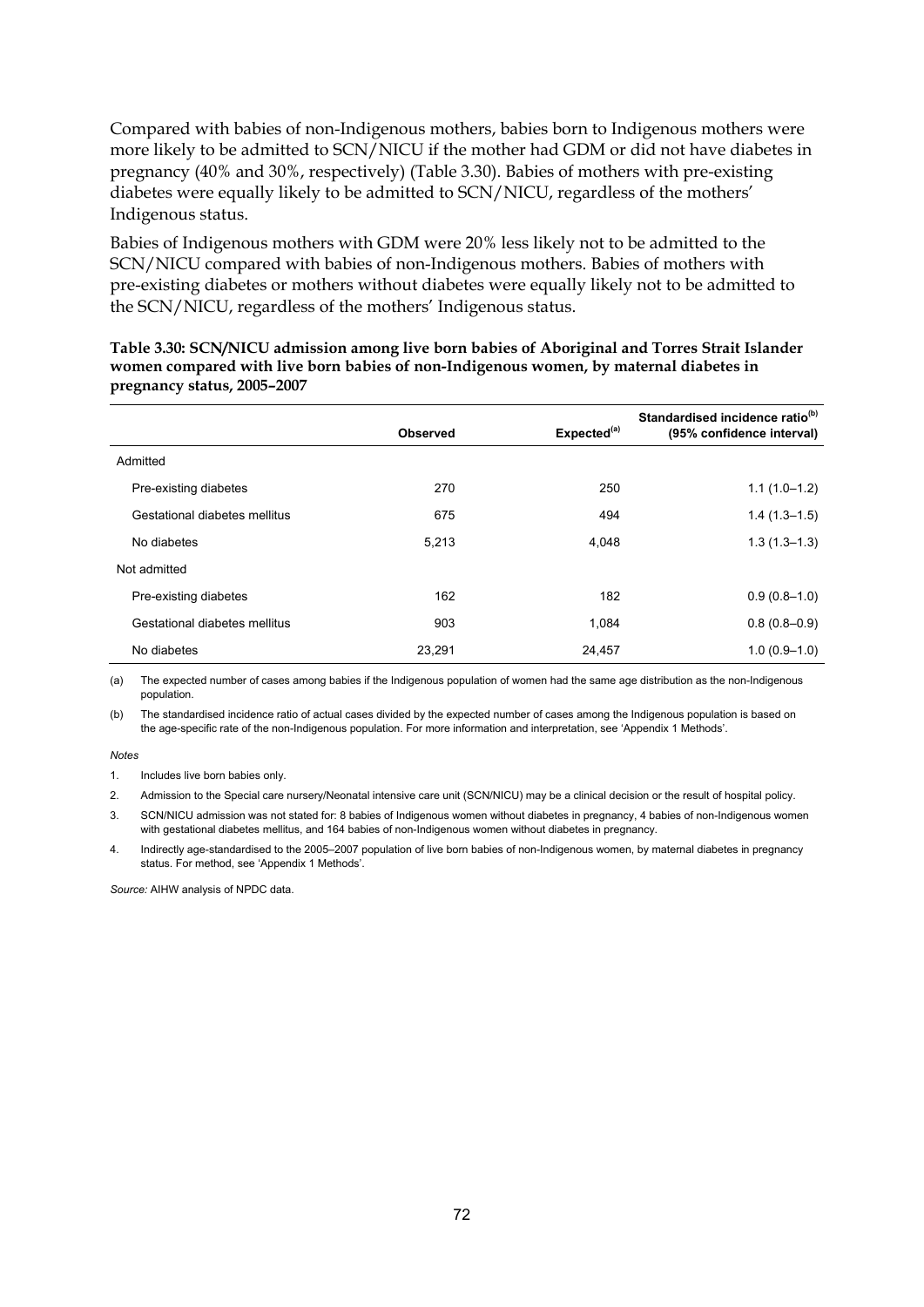### **Length of stay in hospital**

This section provides an overview of the length of stay in hospital among babies born to Aboriginal and Torres Strait Islander women. These data include only babies who were discharged home, so these totals do not compare with totals in other sections in this chapter.

The majority of babies born to Indigenous mothers were in hospital for 0–6 days, but there was great variation in rates: 64% among babies born to mothers with pre-existing diabetes, 85% among babies born to mothers with GDM and 89% among those born to mothers without diabetes in pregnancy (Table 3.31).

Babies of Indigenous women with pre-existing diabetes were twice as likely to spend 7 or more days in hospital, compared with babies of mothers with GDM, and more than 3 times as likely compared with babies of mothers without diabetes.

|                      |                                                            | Gestational<br><b>Pre-existing diabetes</b><br>diabetes mellitus |               |                 | No diabetes   |                 |  |
|----------------------|------------------------------------------------------------|------------------------------------------------------------------|---------------|-----------------|---------------|-----------------|--|
|                      | <b>Number</b>                                              | Per cent                                                         | <b>Number</b> | Per cent        | <b>Number</b> | Per cent        |  |
| $0 - 6$ days         | 215                                                        | 66.6                                                             | 1,179         | 85.0            | 22,662        | 89.3            |  |
| $\geq 7$ days        | 108                                                        | 33.4                                                             | 208           | 15.0            | 2.715         | 10.7            |  |
| Total <sup>(a)</sup> | 323                                                        | 100.0                                                            | 1.387         | 100.0           | 25,383        | 100.0           |  |
|                      | Age-standardised rate (per cent) (95% confidence interval) |                                                                  |               |                 |               |                 |  |
| $0 - 6$ days         | 64.2                                                       | $(63.4 - 65.0)$                                                  | 84.8          | $(83.9 - 85.7)$ | 89.3          | $(88.4 - 90.2)$ |  |
| $\geq 7$ days        | 35.8                                                       | $(35.2 - 36.4)$                                                  | 15.2          | $(14.9 - 15.6)$ | 10.7          | $(10.4 - 11.0)$ |  |

#### **Table 3.31: Length of stay in hospital among live born babies of Aboriginal and Torres Strait Islander women, by maternal diabetes in pregnancy status, 2005–2007**

(a) Total includes not stated.

*Notes*

2. Length of stay in hospital was not stated for: 6 babies of Indigenous women without diabetes in pregnancy.

3. Directly age-standardised to the 2005–2007 population of live born babies (discharged home) of Indigenous women without diabetes in pregnancy. For method, see 'Appendix 1 Methods'.

<sup>1.</sup> Includes live born babies discharged home only.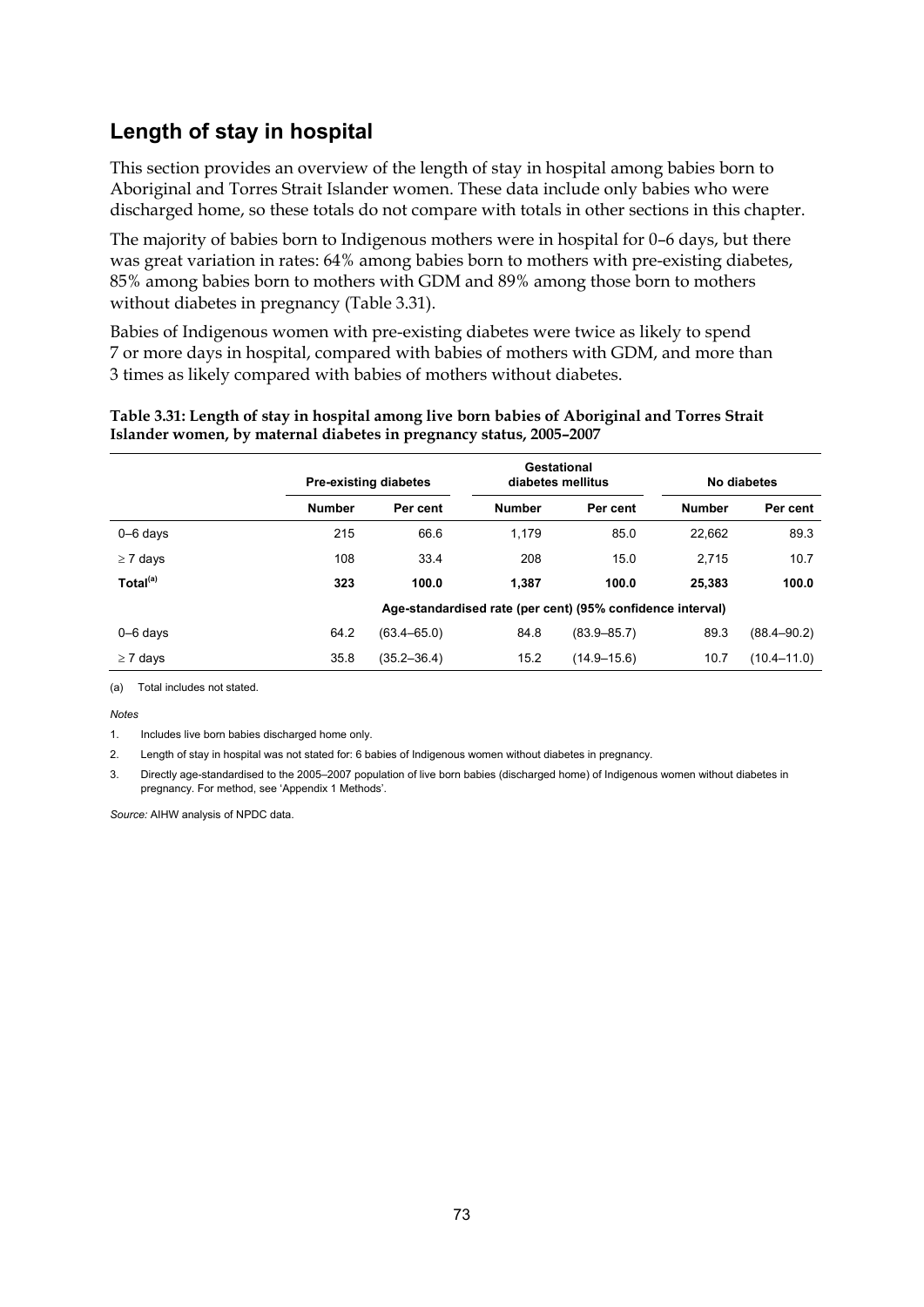When compared with babies born to non-Indigenous women, babies born to Aboriginal and Torres Strait Islander mothers were almost twice as likely to stay in hospital 7 or more days, across all maternal diabetes status groups (Table 3.32).

When compared with babies born to non-Indigenous women, babies born to Indigenous mothers were 20% less likely to have a hospital stay of 0–6 days when their mother had pre-existing diabetes. There was no difference by Indigenous status in the rate of stay of 0–6 days among babies born to mothers with GDM and without diabetes in pregnancy.

|                               | <b>Observed</b> | Expected <sup>(a)</sup> | Standardised incidence ratio <sup>(b)</sup><br>(95% confidence interval) |
|-------------------------------|-----------------|-------------------------|--------------------------------------------------------------------------|
| $0 - 6$ days                  |                 |                         |                                                                          |
| Pre-existing diabetes         | 215             | 257                     | $0.8(0.7-0.9)$                                                           |
| Gestational diabetes mellitus | 1,179           | 1,263                   | $0.9(0.9-1.0)$                                                           |
| No diabetes                   | 22,662          | 23,787                  | $1.0(0.9-1.0)$                                                           |
| $\geq 7$ days                 |                 |                         |                                                                          |
| Pre-existing diabetes         | 108             | 66                      | $1.6(1.3-1.9)$                                                           |
| Gestational diabetes mellitus | 208             | 124                     | $1.7(1.5-1.9)$                                                           |
| No diabetes                   | 2,715           | 1,585                   | $1.7(1.6-1.8)$                                                           |

**Table 3.32: Length of stay in hospital among live born babies of Aboriginal and Torres Strait Islander women compared with live born babies of non-Indigenous women, by maternal diabetes in pregnancy status, 2005–2007** 

(a) The expected number of cases among babies if the Indigenous population of women had the same age distribution as the non-Indigenous population.

(b) The standardised incidence ratio of actual cases divided by the expected number of cases among the Indigenous population is based on the age-specific rate of the non-Indigenous population. For more information and interpretation, see 'Appendix 1 Methods'.

*Notes*

- 2. Length of stay in hospital was not stated for: 6 babies of Indigenous women without diabetes in pregnancy, 16 babies of non-Indigenous women with gestational diabetes mellitus, and 271 babies of non-Indigenous women without diabetes in pregnancy.
- 3. Indirectly age-standardised to the 2005–2007 population of live born babies of non-Indigenous women, by maternal diabetes in pregnancy status. For method, see 'Appendix 1 Methods'.

<sup>1.</sup> Includes live born babies discharged home only.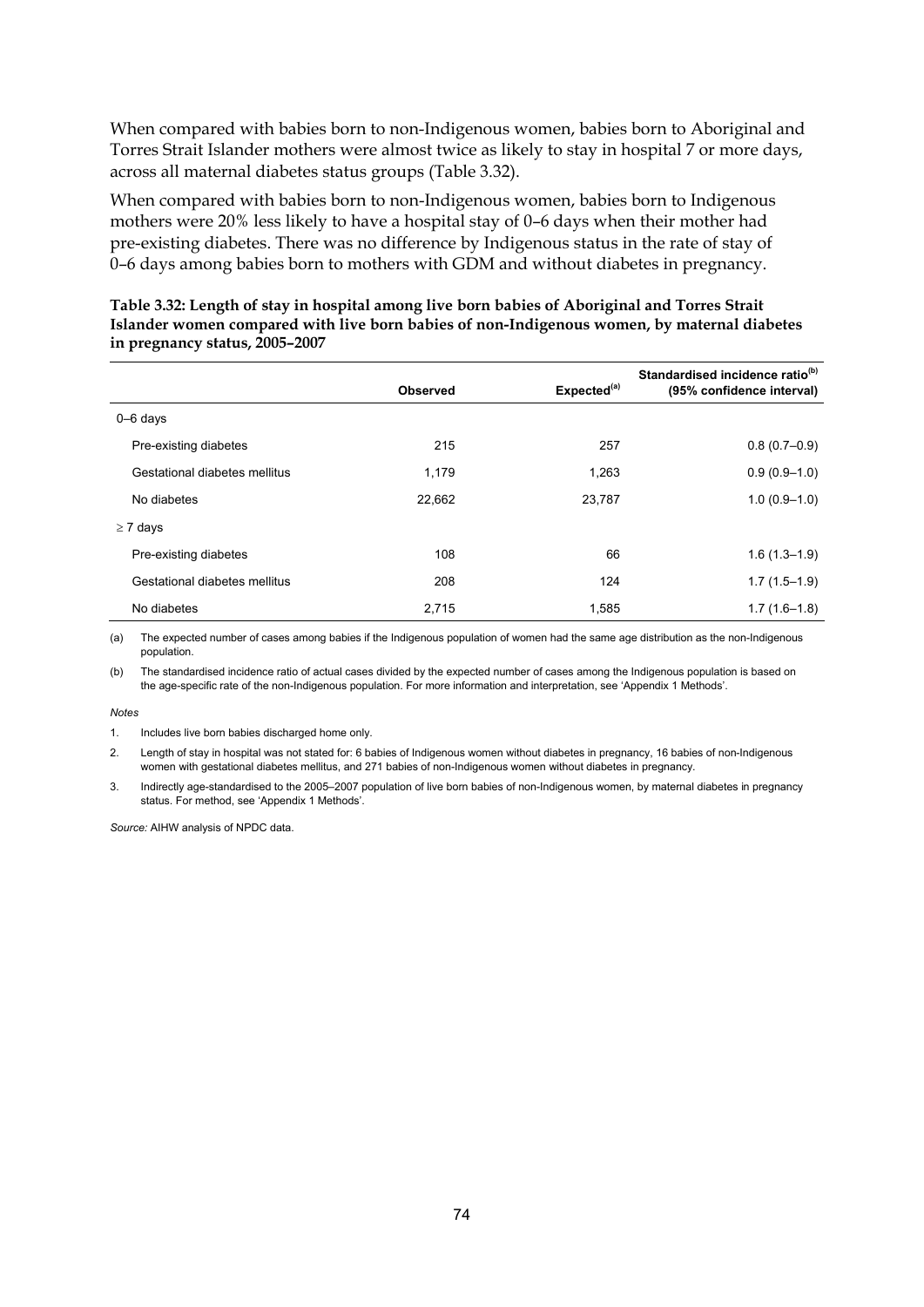# **4 Mothers from high-diabetes-risk regions**

### **Key points**

- In 2005–2007, nearly 11% of mothers born in high-diabetes-risk regions had diabetes in pregnancy: less than 1% had pre-existing diabetes and about 10% had GDM (NPDC).
- In 2005–06 to 2007–08, more than 11% of mothers born in high-diabetes-risk regions had diabetes in pregnancy: 0.1% had pre-existing Type 1 diabetes, 0.4% had pre-existing Type 2 diabetes and nearly 11% had GDM (NHMD).
- The majority of mothers born in high-diabetes-risk regions were aged 30 years and over and were multiparous.
- Mothers born in high-diabetes-risk regions were older, had similar rates of multiparity and were less likely to have a multiple birth compared with mothers born in Australia.
- Mothers with pre-existing diabetes from high-diabetes-risk regions had higher rates of pre-term birth, induced labour, delivery with no labour, caesarean section, hypertension and longer stay in hospital, compared with mothers with GDM and those without diabetes.
- Mothers with GDM from high-diabetes-risk regions had higher rates of pre-term birth, induced labour, delivery with no labour, caesarean section, hypertension and longer stay in hospital compared with mothers without diabetes.
- Mothers born in high-diabetes-risk regions had generally lower rates of pre-term birth, induced labour, no labour, caesarean section, hypertension and longer stay in hospital, compared with mothers born in Australia, across all diabetes groups.
- Babies born to mothers with pre-existing diabetes from high-diabetes-risk regions had the highest rate of pre-term birth, low Apgar score, high-level resuscitation, admission to special care nursery/neonatal intensive care unit and longer stay in hospital, compared with babies of mothers born in high-diabetes-risk regions with GDM or those without diabetes.
- Babies born to mothers with GDM from high-diabetes-risk regions were more likely to be pre-term, have low birthweight, high-level resuscitation, admission to special care nursery/neonatal intensive care unit and longer stay in hospital, compared with babies of mothers born in high-diabetes-risk regions without diabetes in pregnancy.
- Babies born to mothers from high-diabetes-risk regions were less likely to be born pre-term, have high-level resuscitation or have a length of stay in hospital of 7 or more days, compared with babies of Australian-born mothers, regardless of maternal diabetes status.

This chapter describes the effects of pregnancy, labour and delivery on mothers who were born in regions at high risk for Type 2 diabetes and GDM, and their babies. These regions are referred to as 'high-diabetes-risk regions' and include Polynesia, Asia and the Middle East. As a high-risk group, women born in these regions, and their babies, have been given special consideration in this report to determine whether they experience adverse effects of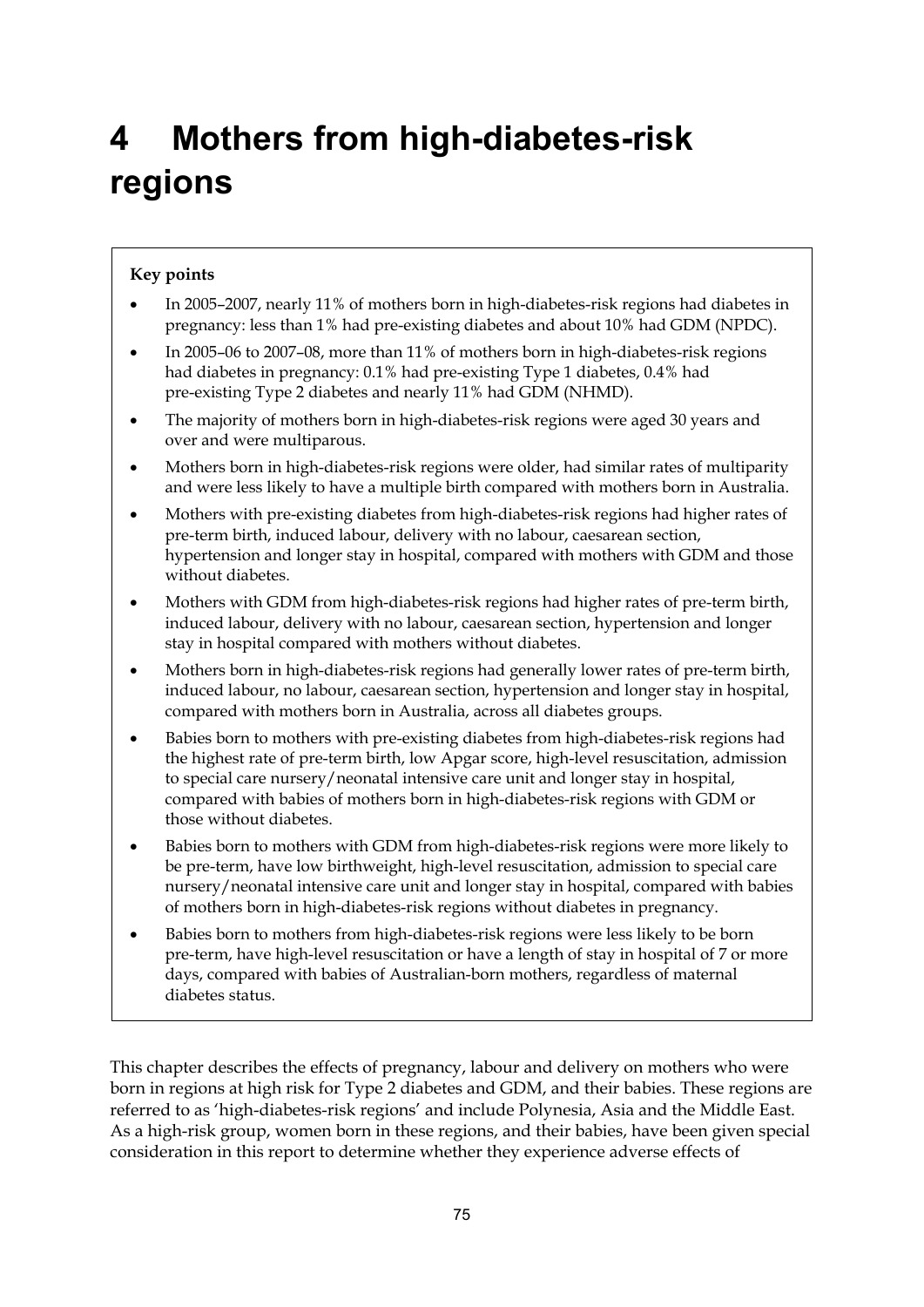pregnancy, labour and delivery at a greater rate than other women and their babies. There appears to be no literature on the comparative pregnancy outcomes among women from high-diabetes-risk regions and Australian-born women. This chapter highlights differences in effects of pregnancy, labour and delivery among women born in high-diabetes-risk regions, and their babies, by maternal diabetes in pregnancy status, and presents comparisons with women born in Australia, and their babies.

Data for these analyses are primarily sourced from the National Perinatal Data Collection (NPDC) 2005–2007. The NPDC data are supplemented by data from the National Hospital Morbidity Database (NHMD) including data on additional outcomes not available in the NPDC and data by pre-existing diabetes type (Type 1 and Type 2).

Note that, where crude and age-standardised rates are presented in tables, only the agestandardised rates are discussed in the text.

## **4.1 Maternal characteristics**

### **Diabetes in pregnancy status**

This section provides an overview of diabetes in pregnancy status among women who gave birth, by region of birth.

About 96,800 women (12%) giving birth in Australia in the 3-year period 2005–2007 and recorded in the NPDC reported that they were born in a region that places them at high risk for Type 2 diabetes and GDM. Of these women:

- 643 (0.7%) had pre-existing diabetes
- 9,536 (9.9%) were diagnosed with GDM
- 86,626 (89.5%) did not have diabetes in pregnancy (Table 4.1).

The distribution of diabetes in pregnancy status among the 634,498 Australian-born women who gave birth is similar to that of all Australian women (see Table 2.1).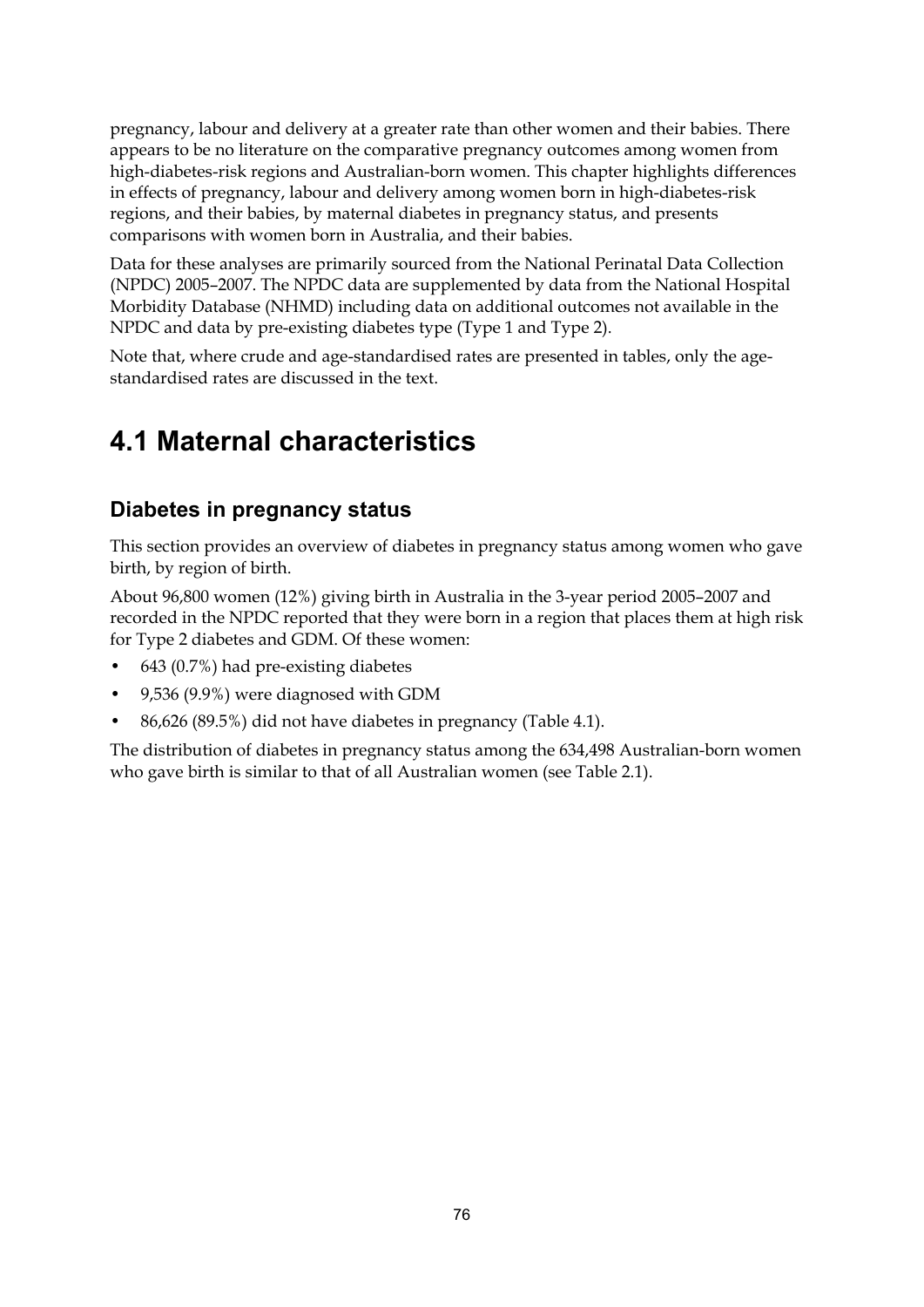|                                 | Pre-existing<br>diabetes | Gestational<br>diabetes mellitus | No diabetes | Total   |
|---------------------------------|--------------------------|----------------------------------|-------------|---------|
|                                 |                          | <b>Number</b>                    |             |         |
| High-diabetes-risk regions      | 643                      | 9,536                            | 86,626      | 96,805  |
| Australia                       | 3,754                    | 24,736                           | 606,008     | 634,498 |
| Other regions                   | 539                      | 4,638                            | 91,638      | 96,815  |
| Missing/not stated/not assigned | 16                       | 229                              | 5,347       | 5,592   |
| <b>Total</b>                    | 4,952                    | 39,139                           | 789,619     | 833,710 |
|                                 |                          | Per cent                         |             |         |
| High-diabetes-risk regions      | 0.7                      | 9.9                              | 89.5        | 100.0   |
| Australia                       | 0.6                      | 3.9                              | 95.5        | 100.0   |
| Other regions                   | 0.6                      | 4.8                              | 94.7        | 100.0   |
| Missing/not stated/not assigned | 0.3                      | 4.1                              | 95.6        | 100.0   |
| Total                           | 0.6                      | 4.7                              | 94.7        | 100.0   |

**Table 4.1: Women who gave birth in Australia, by region of birth and diabetes in pregnancy status, 2005–2007** 

*Source:* AIHW analysis of NPDC data.

In 2005–2007, mothers born in high-diabetes-risk regions were 2.4 times as likely to have GDM and similarly likely to have pre-existing diabetes as mothers born in Australia (Table 4.2). They were 10% less likely to have a pregnancy free from diabetes.

**Table 4.2: Diabetes in pregnancy status among women born in high-diabetes-risk regions who gave birth compared with Australian-born women who gave birth, 2005–2007** 

|                               | <b>Observed</b> | Expected <sup>(a)</sup> | Standardised incidence ratio <sup>(b)</sup><br>(95% confidence interval) |
|-------------------------------|-----------------|-------------------------|--------------------------------------------------------------------------|
| Pre-existing diabetes         | 643             | 597                     | $1.1(1.0-1.2)$                                                           |
| Gestational diabetes mellitus | 9.536           | 4.018                   | $2.4(2.3-2.4)$                                                           |
| No diabetes                   | 86.626          | 92.190                  | $0.9(0.9-0.9)$                                                           |

(a) The expected number of cases if the high-diabetes-risk regions population of women had the same age distribution as the Australian-born population.

 (b) The standardised incidence ratio of actual cases divided by the expected number of cases among the high-diabetes-risk born population of women is based on the age-specific rate of the Australian-born population of women. For more information and interpretation, see 'Appendix 1 Methods'.

*Note:* Indirectly age-standardised to the 2005–2007 Australian-born maternal population, by diabetes in pregnancy status. For method, see 'Appendix 1 Methods'.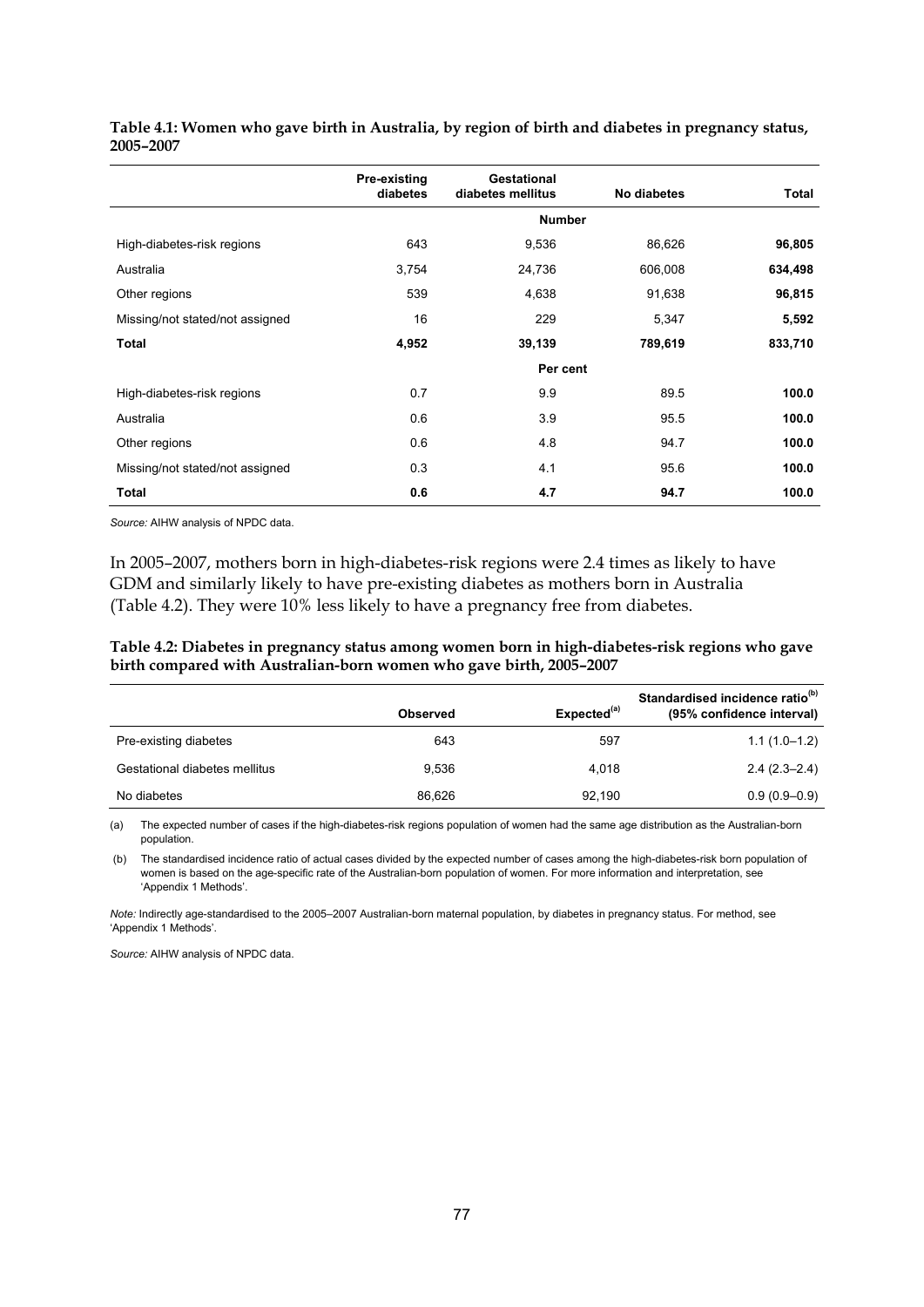Of the 99,258 women from high-diabetes-risk regions who gave birth in hospital between 2005–06 and 2007–08:

- 495 (0.5%) had pre-existing diabetes
	- 77 (0.1%) had pre-existing Type 1 diabetes
	- 385 (0.4%) had pre-existing Type 2 diabetes
- 10,656 (10.7%) were diagnosed with GDM
- 87,841 (88.5%) did not have diabetes in pregnancy (Table 4.3).

The distribution of diabetes in pregnancy status among the 622,756 Australian-born women was similar to that of all Australian women (see Table 2.2).

#### **Table 4.3: Women who gave birth in hospital, by region of birth and diabetes in pregnancy status, 2005–06 to 2007–08**

|                                 | Pre-existing<br>Type 1<br>diabetes | Pre-existing<br>Type 2<br>diabetes | All<br>pre-existing<br>diabetes <sup>(a)</sup> | Gestational<br>diabetes<br>mellitus | No diabetes | Total <sup>(b)</sup> |
|---------------------------------|------------------------------------|------------------------------------|------------------------------------------------|-------------------------------------|-------------|----------------------|
|                                 |                                    |                                    | <b>Number</b>                                  |                                     |             |                      |
| High-diabetes-risk regions      | 77                                 | 385                                | 495                                            | 10,656                              | 87,841      | 99,258               |
| Australia                       | 1,797                              | 1,571                              | 3,550                                          | 24,663                              | 593,323     | 622,756              |
| Other regions                   | 212                                | 242                                | 486                                            | 4,931                               | 94,051      | 99,666               |
| Missing/not stated/not assigned | 33                                 | 21                                 | 72                                             | 526                                 | 16,675      | 17,353               |
| <b>Total</b>                    | 2,119                              | 2,219                              | 4,603                                          | 40,776                              | 791,890     | 839,033              |
|                                 |                                    |                                    | Per cent                                       |                                     |             |                      |
| High-diabetes-risk regions      | 0.1                                | 0.4                                | 0.5                                            | 10.7                                | 88.5        | 100.0                |
| Australia                       | 0.3                                | 0.3                                | 0.6                                            | 4.0                                 | 95.3        | 100.0                |
| Other regions                   | 0.2                                | 0.2                                | 0.5                                            | 4.9                                 | 94.4        | 100.0                |
| Missing/not stated/not assigned | 0.2                                | 0.1                                | 0.4                                            | 3.0                                 | 96.1        | 100.0                |
| Total                           | 0.3                                | 0.3                                | 0.5                                            | 4.9                                 | 94.4        | 100.0                |

(a) All pre-existing diabetes in pregnancy includes other/unspecified diabetes.

(b) Total includes 'diabetes in pregnancy—onset unspecified'.

*Source:* AIHW NHMD.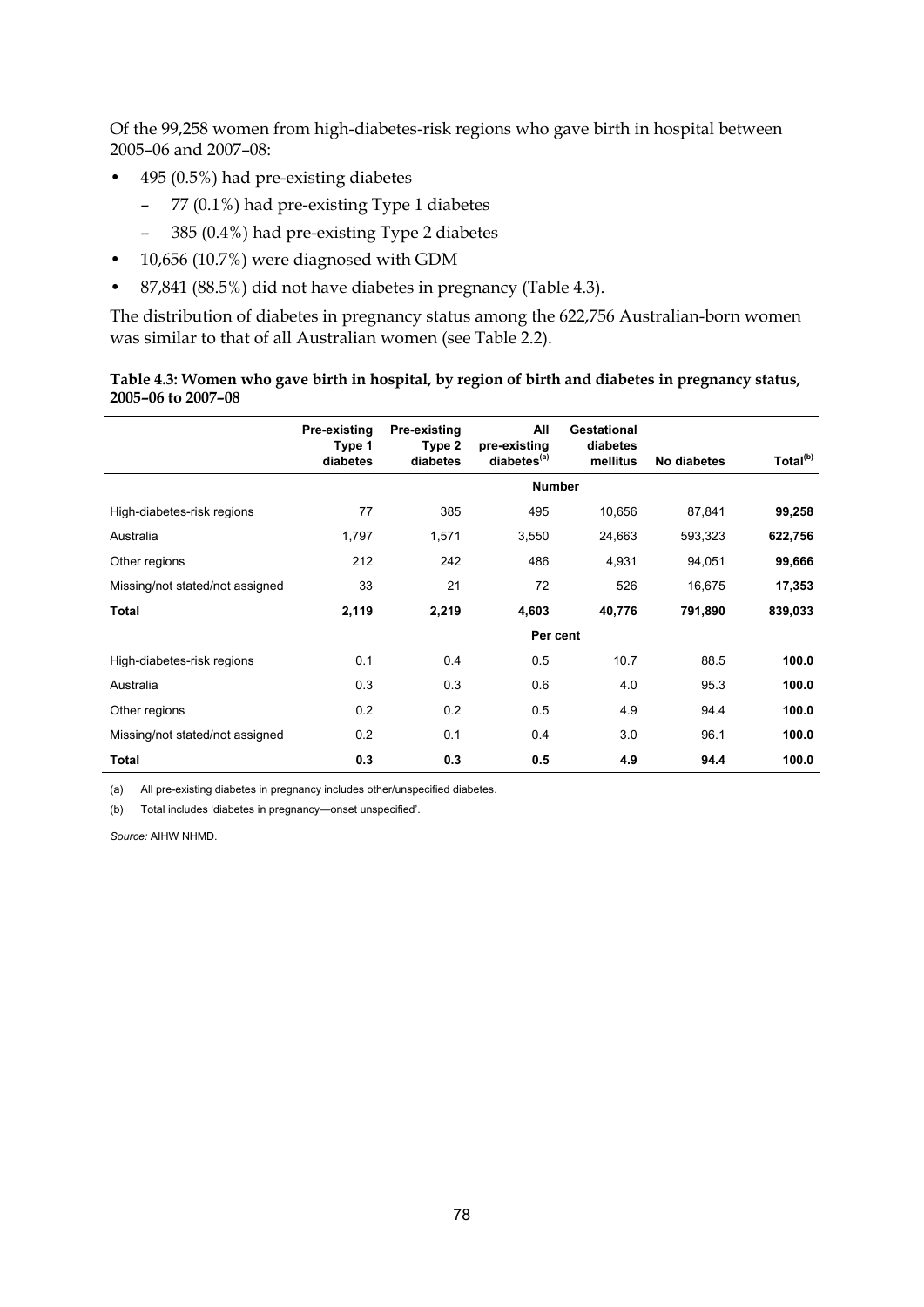Between 2005–2006 and 2007–2008, and compared with Australian-born women, women who gave birth in Australia who were born in high-diabetes-risk areas were:

- 70% less likely to have pre-existing Type 1 diabetes
- 1.4 times as likely to have pre-existing Type 2 diabetes
- 2.5 times as likely to have GDM
- 10% less likely to have no diabetes (Table 4.4).

#### **Table 4.4: Diabetes in pregnancy status among women born in high-diabetes-risk regions who gave birth in hospital compared with Australian-born women who gave birth in hospital, 2005–06 to 2007–08**

|                                          | <b>Observed</b> | Expected <sup>(a)</sup> | Standardised incidence ratio <sup>(b)</sup> |
|------------------------------------------|-----------------|-------------------------|---------------------------------------------|
| Pre-existing Type 1 diabetes             | 77              | 290                     | $0.3(0.2 - 0.3)$                            |
| Pre-existing Type 2 diabetes             | 385             | 271                     | $1.4(1.3-1.6)$                              |
| All pre-existing diabetes <sup>(c)</sup> | 495             | 592                     | $0.8(0.8-0.9)$                              |
| Gestational diabetes mellitus            | 10.656          | 4,194                   | $2.5(2.5-2.6)$                              |
| No diabetes                              | 11.417          | 94.265                  | $0.9(0.9 - 0.9)$                            |
| Total <sup>(d)</sup>                     | 87,841          | 99,258                  | $1.0(1.0-1.0)$                              |

(a) The expected number of cases if the high-diabetes-risk population of women had the same age distribution as the Australian-born population.

(b) The standardised incidence ratio of actual cases divided by the expected number of cases among the high-diabetes-risk regions population is based on the age-specific rate of the Australian-born population. For more information and interpretation, see 'Appendix 1 Methods'.

(c) All pre-existing diabetes in pregnancy includes other/unspecified diabetes.

(d) Total includes 'diabetes in pregnancy—onset unspecified'.

*Note:* Indirectly age-standardised to the 2005–06 to 2007–08 Australian-born maternal population, by diabetes in pregnancy status. For method, see 'Appendix 1 Methods'.

*Source:* AIHW NHMD.

### **Age distribution**

This section provides an overview of the age distribution of mothers born in high-diabetesrisk areas by diabetes in pregnancy status.

Among mothers born in high-diabetes-risk regions, those with pre-existing diabetes were most likely to be aged 35–39 years when giving birth (34%), while those with GDM or without diabetes were most likely to be aged 30–34 years (35% and 34%, respectively) (Figure 4.1). Mothers born in Australia were most likely to be aged 30–34 years when giving birth, across all diabetes in pregnancy status groups, and the age distribution was similar to that of all Australian mothers (see Figure 2.1).

Compared with women born in Australia, those born in high-diabetes-risk regions who had pre-existing diabetes were significantly more likely to be aged 30 years or more when giving birth. Therefore, all subsequent comparative analyses of NPDC data by region of birth in this chapter have been age-standardised to adjust for the differences in age distribution by diabetes status groups and maternal region of birth.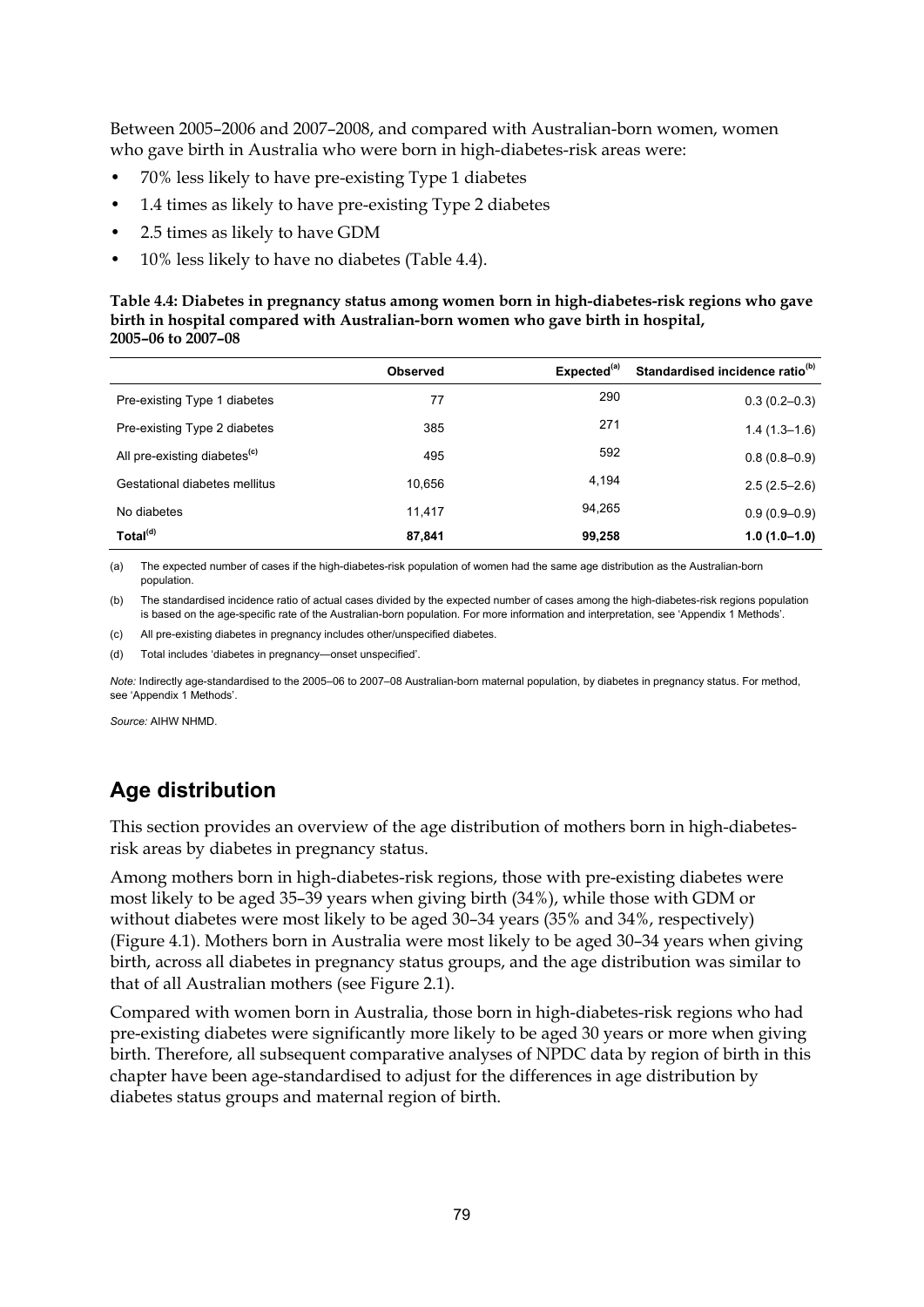

Similarly to the NPDC data, the age distribution of women from high-diabetes-risk regions who gave birth in hospital in 2005–06 to 2007–08 differed by diabetes in pregnancy status, and compared with Australian-born women who gave birth (Figure 4.2).

Among mothers born in high-diabetes-risk regions, those with pre-existing Type 2 diabetes were most likely to be aged 35–39 years when giving birth (40%), while those with pre-existing Type 1 diabetes, GDM and without diabetes in pregnancy were most likely to be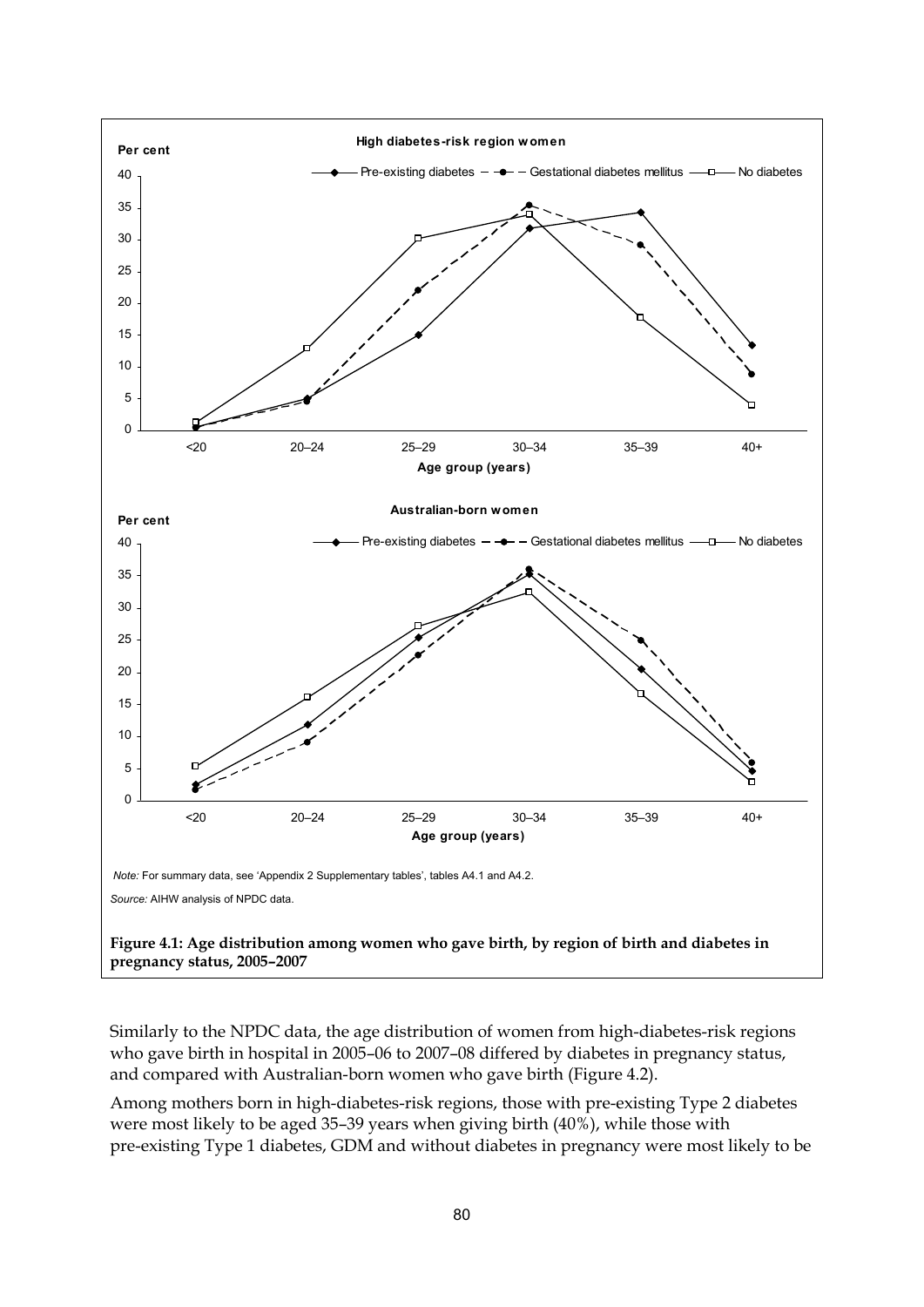aged 30–34 years (39%, 36% and 34%, respectively). Mothers born in Australia were most likely to be aged 30–34 years when giving birth, across all diabetes in pregnancy status groups, and the age distribution was similar to that of all Australian mothers (see Figure 2.2).

The proportion of mothers aged 30 years and over was higher among women born in highdiabetes-risk regions compared with mothers born in Australia, across all diabetes in pregnancy status groups, most significantly those with pre-existing Type 2 diabetes (83% compared with 68%). Therefore, all subsequent comparative analyses of NHMD data by region of birth in this chapter have been age-standardised to adjust for the differences in age distribution by diabetes status groups and maternal region of birth.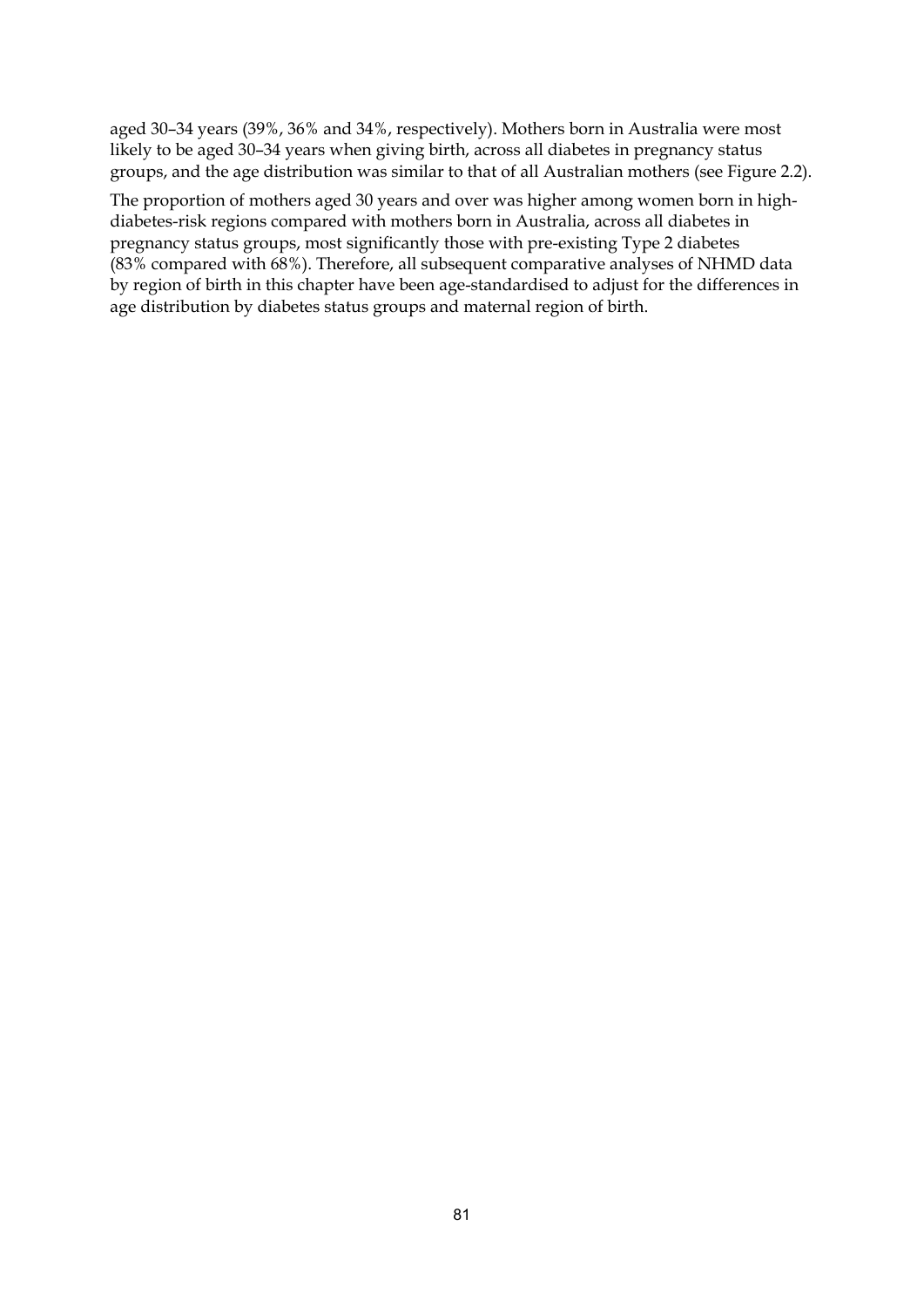

**Figure 4.2: Age distribution of women who gave birth in hospital, by region of birth and diabetes in pregnancy status, 2005–06 to 2007–08**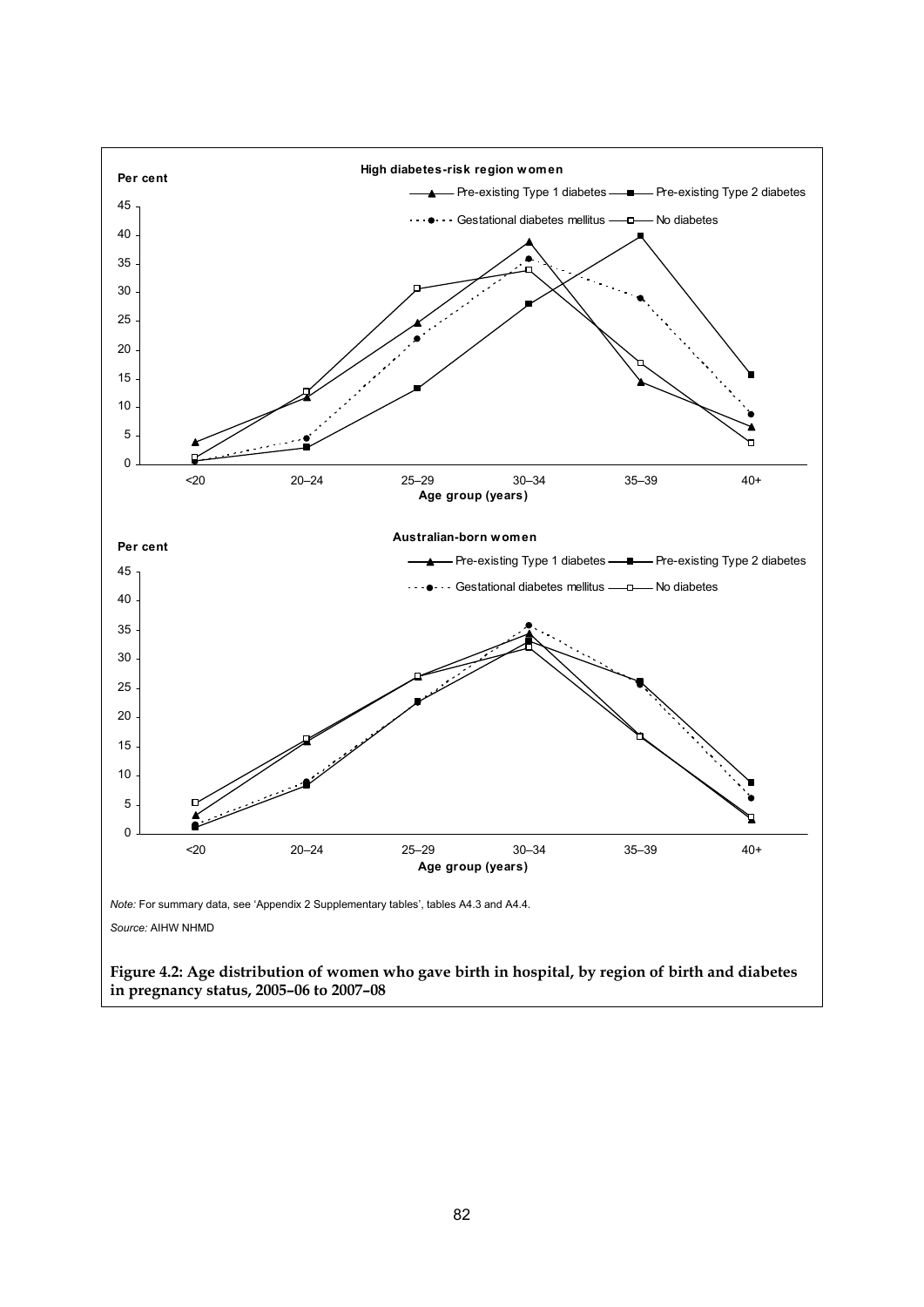### **Parity**

This section provides an overview of parity among women from high-diabetes-risk regions.

The majority of mothers from high-diabetes-risk regions were multiparous (had at least one previous pregnancy), with the highest rate among mothers with pre-existing diabetes (63%), followed by those without diabetes in pregnancy (55%) and those with GDM (52%).

| Table 4.5: Multiparity among women from high-diabetes-risk regions who gave birth, by diabetes |  |
|------------------------------------------------------------------------------------------------|--|
| in pregnancy status, 2005–2007                                                                 |  |

|                                                               | <b>Pre-existing diabetes</b> | <b>Gestational diabetes mellitus</b> | No diabetes             |
|---------------------------------------------------------------|------------------------------|--------------------------------------|-------------------------|
| Number                                                        | 456                          | 5.676                                | 47.722                  |
| Crude rate (per cent)                                         | 70.9                         | 59.5                                 | 55.1                    |
| Age-standardised rate (per cent)<br>(95% confidence interval) | 63.0<br>$(62.2 - 63.7)$      | 52.1<br>$(51.4 - 52.8)$              | 55.1<br>$(54.4 - 55.8)$ |

*Notes*

1. Parity was not stated for: 2 high-diabetes-risk regions women with pre-existing diabetes in pregnancy, 15 high-diabetes-risk regions women with gestational diabetes mellitus, and 194 high-diabetes-risk regions women without diabetes in pregnancy.

2. Directly age-standardised to the 2005–2007 population of high-diabetes-risk regions women without diabetes in pregnancy. For method, see 'Appendix 1 Methods'.

*Source:* AIHW analysis of NPDC data.

Mothers born in high-diabetes-risk regions without diabetes in pregnancy were 10% less likely to be multiparous compared with Australian-born mothers without diabetes in pregnancy. There was no significant difference by region of birth among mothers with pre-existing diabetes or with GDM (Table 4.6).

#### **Table 4.6: Multiparity among women born in high-diabetes-risk regions who gave birth compared with Australian-born women who gave birth, by diabetes in pregnancy status, 2005–2007**

|                               | Observed | Expected <sup>(a)</sup> | Standardised incidence ratio <sup>(b)</sup><br>(95% confidence interval) |
|-------------------------------|----------|-------------------------|--------------------------------------------------------------------------|
| Pre-existing diabetes         | 456      | 429                     | $1.1(1.0-1.2)$                                                           |
| Gestational diabetes mellitus | 5.676    | 6.094                   | $0.9(0.9-1.0)$                                                           |
| No diabetes                   | 47.722   | 52,652                  | $0.9(0.9-0.9)$                                                           |

(a) The expected number of cases if the high-diabetes-risk regions population of women had the same age distribution as the Australian-born population.

(b) The standardised incidence ratio of actual cases divided by the expected number of cases among the high-diabetes-risk regions population is based on the age-specific rate of the Australian-born population. For more information and interpretation, see 'Appendix 1 Methods'.

*Notes* 

1. Parity was not stated for: 2 high-diabetes-risk regions women with pre-existing diabetes in pregnancy, 15 high-diabetes-risk regions women with gestational diabetes mellitus, 194 high-diabetes-risk regions women without diabetes in pregnancy, 8 Australian-born women with pre-existing diabetes in pregnancy, 13 Australian-born women with gestational diabetes mellitus, and 826 Australian-born women without diabetes in pregnancy.

2. Indirectly age-standardised to the 2005–2007 Australian-born maternal population, by diabetes in pregnancy status. For method, see 'Appendix 1 Methods'.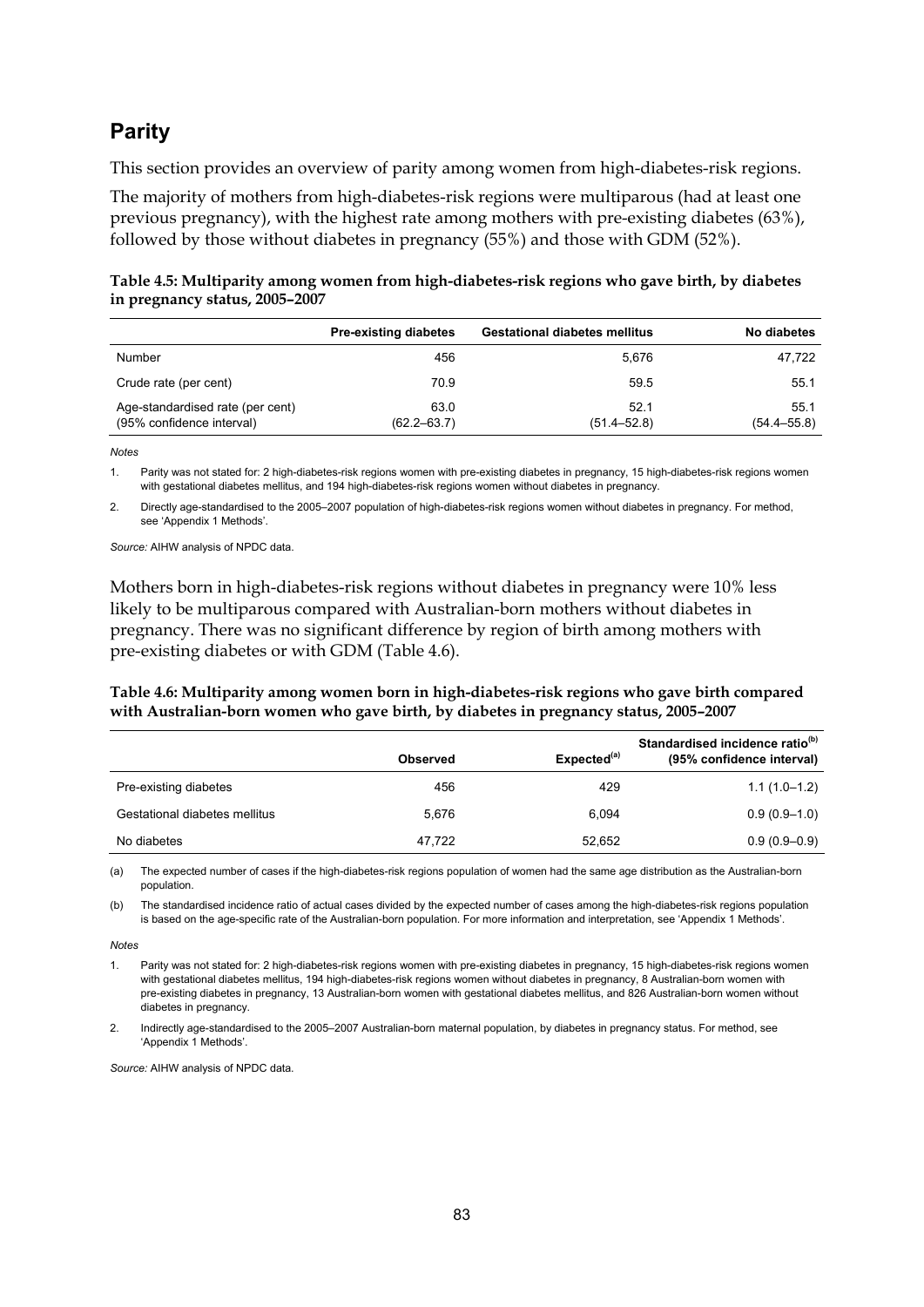### **Plurality**

This section provides an overview of multiple births among women born in high-diabetesrisk regions.

Multiple births were more common among women with diabetes in pregnancy from highdiabetes-risk regions compared with those without diabetes, with rates of:

- 1.7% among those with pre-existing diabetes and those with GDM
- 1.1% among those mothers who did not have diabetes in pregnancy (Table 4.7).

There was no difference in the rate of multiple births between mothers with pre-existing diabetes and those with GDM.

#### **Table 4.7: Multiple births among women from high-diabetes-risk regions who gave birth, by diabetes in pregnancy status, 2005–2007**

|                                                               | <b>Pre-existing diabetes</b> | <b>Gestational diabetes mellitus</b> | No diabetes          |
|---------------------------------------------------------------|------------------------------|--------------------------------------|----------------------|
| Number                                                        | 10                           | 174                                  | 992                  |
| Crude rate (per cent)                                         | 1.6                          | 1.8                                  | 1.1                  |
| Age-standardised rate (per cent)<br>(95% confidence interval) | 1.7<br>$(1.6 - 1.9)$         | 1.7<br>$(1.5 - 1.8)$                 | 1.1<br>$(1.0 - 1.3)$ |

*Notes*

1. Multiple births include twins and higher order multiples (triplets, quadruplets and so on).

2. Directly age-standardised to the 2005–2007 population of high-diabetes-risk regions women without diabetes in pregnancy. For method, see 'Appendix 1 Methods'.

*Source:* AIHW analysis of NPDC data.

Mothers with GDM from high-diabetes-risk regions and those without diabetes in pregnancy were 30% less likely to have a multiple birth compared with Australian-born mothers. There was no difference by region of birth for those mothers with pre-existing diabetes (Table 4.8).

#### **Table 4.8: Multiple births among women born in high-diabetes-risk regions who gave birth compared with Australian-born women who gave birth, by diabetes in pregnancy status, 2005–2007**

|                               | <b>Observed</b> | Expected <sup>(a)</sup> | Standardised incidence ratio <sup>(b)</sup><br>(95% confidence interval) |
|-------------------------------|-----------------|-------------------------|--------------------------------------------------------------------------|
| Pre-existing diabetes         | 10              | 13                      | $0.8(0.3-1.3)$                                                           |
| Gestational diabetes mellitus | 174             | 259                     | $0.7(0.6-0.8)$                                                           |
| No diabetes                   | 992             | 1.503                   | $0.7(0.6 - 0.7)$                                                         |

(a) The expected number of cases if the high-diabetes-risk regions population of women had the same age distribution as the Australian-born population.

(b) The standardised incidence ratio of actual cases divided by the expected number of cases among the high-diabetes-risk regions population is based on the age-specific rate of the Australian-born population. For more information and interpretation, see 'Appendix 1 Methods'.

*Note:* Indirectly age-standardised to the 2005–2007 Australian-born maternal population, by diabetes in pregnancy status. For method, see 'Appendix 1 Methods'.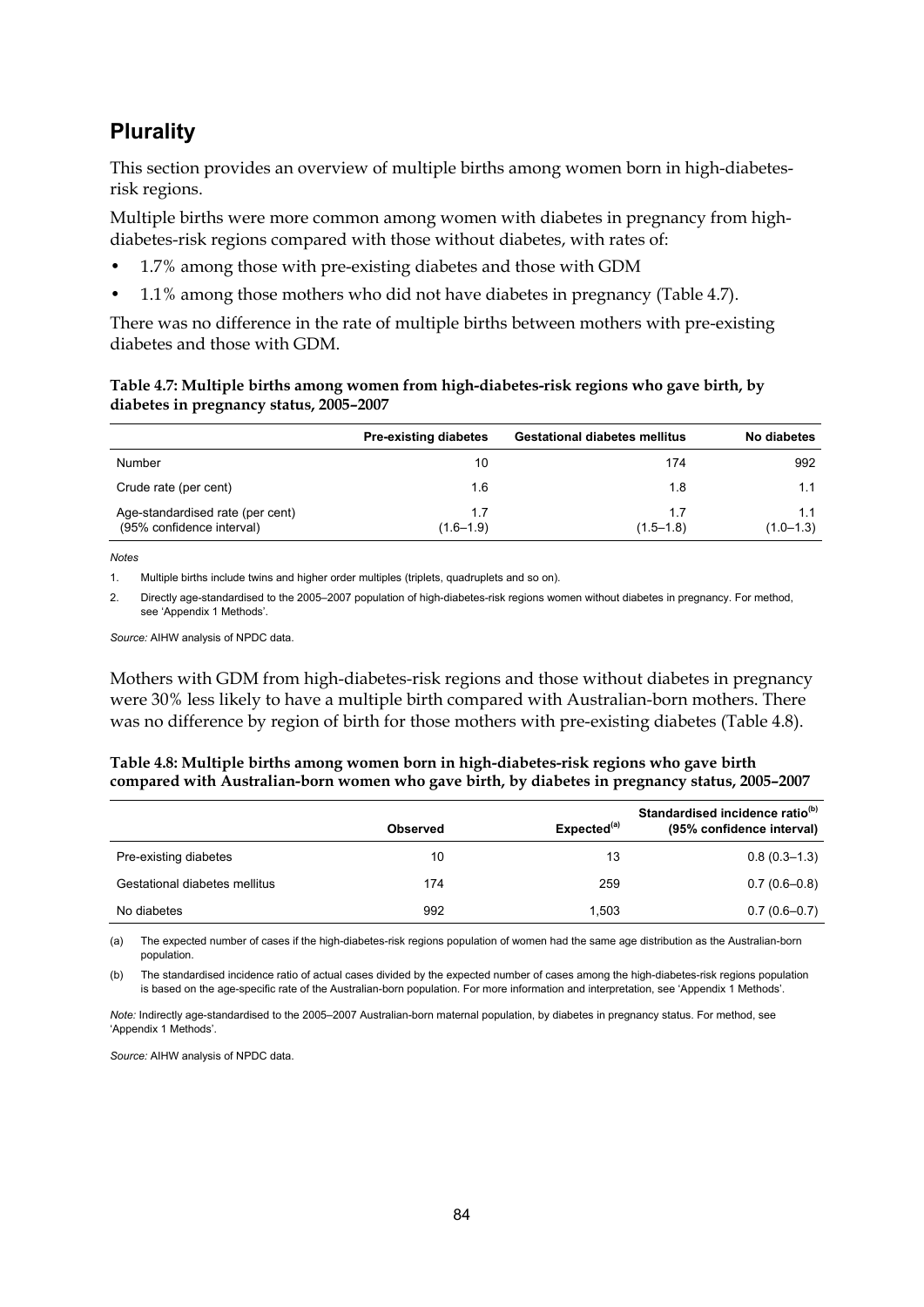## **4.2 Maternal outcomes**

### **Duration of pregnancy**

This section provides an overview of duration of pregnancy among women from highdiabetes-risk regions who gave birth.

When the different age structures between diabetes status types is accounted for, mothers with pre-existing diabetes from high-diabetes-risk regions were more likely to deliver pre-term (14%), compared with those with GDM (8%) and those without diabetes (6%) (Table 4.9). There was no significant difference in the rate of delivery at term between mothers with GDM from high-diabetes-risk regions and those without diabetes in pregnancy.

More information on pre-term birth can be found in 'Section 4.3—Infant outcomes'.

**Table 4.9: Duration of pregnancy among women from high-diabetes-risk regions who gave birth, by diabetes in pregnancy status, 2005–2007** 

|                 |               | <b>Pre-existing diabetes</b> |               | Gestational<br>diabetes mellitus                           |               | No diabetes     |
|-----------------|---------------|------------------------------|---------------|------------------------------------------------------------|---------------|-----------------|
|                 | <b>Number</b> | Per cent                     | <b>Number</b> | Per cent                                                   | <b>Number</b> | Per cent        |
| $20 - 36$ weeks | 103           | 16.0                         | 779           | 8.2                                                        | 5.542         | 6.4             |
| $\geq$ 37 weeks | 540           | 84.0                         | 8,757         | 91.8                                                       | 81.077        | 93.6            |
| <b>Total</b>    | 643           | 100.0                        | 9.536         | 100.0                                                      | 86.626        | 100.0           |
|                 |               |                              |               | Age-standardised rate (per cent) (95% confidence interval) |               |                 |
| 20-36 weeks     | 14.2          | $(13.9 - 14.6)$              | 7.7           | $(7.4 - 8.0)$                                              | 6.4           | $(6.2 - 6.6)$   |
| $\geq$ 37 weeks | 85.8          | $(84.8 - 86.7)$              | 92.3          | $(91.3 - 93.3)$                                            | 93.6          | $(92.6 - 94.6)$ |

*Notes*

1. Duration of pregnancy was not stated for: 7 high-diabetes-risk regions women without diabetes in pregnancy.

2. Directly age-standardised to the 2005–2007 population of high-diabetes-risk regions women without diabetes in pregnancy. For method, see 'Appendix 1 Methods'.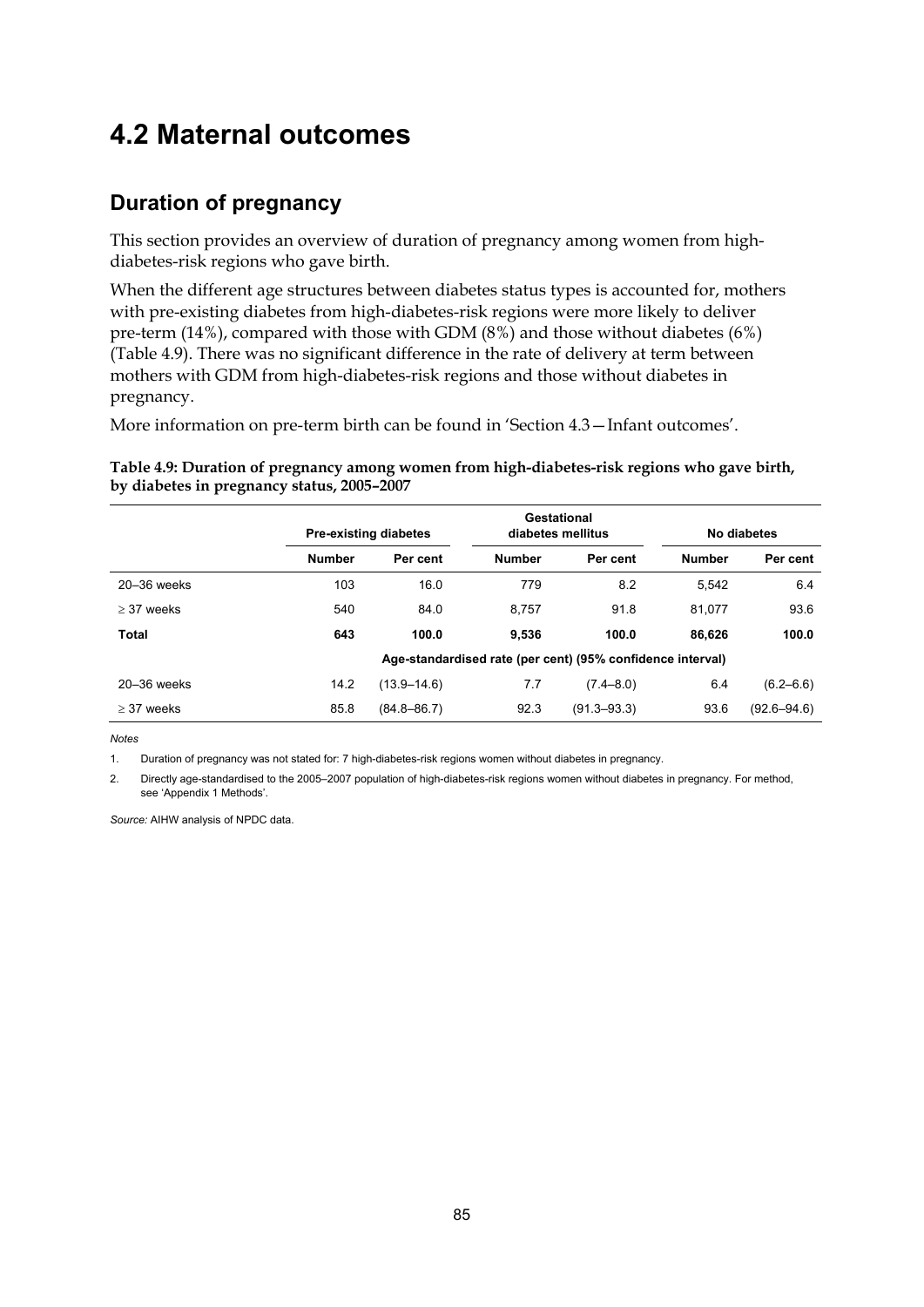Compared with Australian-born mothers, mothers from high-diabetes-risk regions were less likely to have a pre-term birth across all diabetes status groups:

- 40% less likely among mothers with pre-existing diabetes
- 20% less likely among mothers with GDM
- 10% less likely among mothers without diabetes (Table 4.10).

There was no difference by regions of birth for women who gave birth at term, regardless of diabetes in pregnancy status.

#### **Table 4.10: Duration of pregnancy for women born in high-diabetes-risk regions who gave birth compared with Australian-born women who gave birth, by diabetes in pregnancy status, 2005–2007**

|                               | Observed | Expected <sup>(a)</sup> | Standardised incidence ratio <sup>(b)</sup><br>(95% confidence interval) |
|-------------------------------|----------|-------------------------|--------------------------------------------------------------------------|
| $20 - 36$ weeks               |          |                         |                                                                          |
| Pre-existing diabetes         | 103      | 167                     | $0.6(0.5 - 0.7)$                                                         |
| Gestational diabetes mellitus | 779      | 979                     | $0.8(0.7-0.9)$                                                           |
| No diabetes                   | 5,542    | 6,202                   | $0.9(0.9-0.9)$                                                           |
| $>$ 37 weeks                  |          |                         |                                                                          |
| Pre-existing diabetes         | 540      | 476                     | $1.1(1.0-1.2)$                                                           |
| Gestational diabetes mellitus | 8,757    | 8,557                   | $1.0(1.0-1.0)$                                                           |
| No diabetes                   | 81,077   | 80,415                  | $1.0(1.0-1.0)$                                                           |

(a) The expected number of cases if the high-diabetes-risk regions population of women had the same age distribution as the Australian-born population.

(b) The standardised incidence ratio of actual cases divided by the expected number of cases among the high-diabetes-risk regions population is based on the age-specific rate of the Australian-born population. For more information and interpretation, see 'Appendix 1 Methods'.

*Notes* 

1. Duration of pregnancy was not stated for: 7 high-diabetes-risk regions women without diabetes in pregnancy, 1 Australian-born woman with gestational diabetes mellitus, and 79 Australian-born women without diabetes in pregnancy.

2. Indirectly age-standardised to the 2005–2007 Australian-born maternal population, by diabetes in pregnancy status. For method, see 'Appendix 1 Methods'.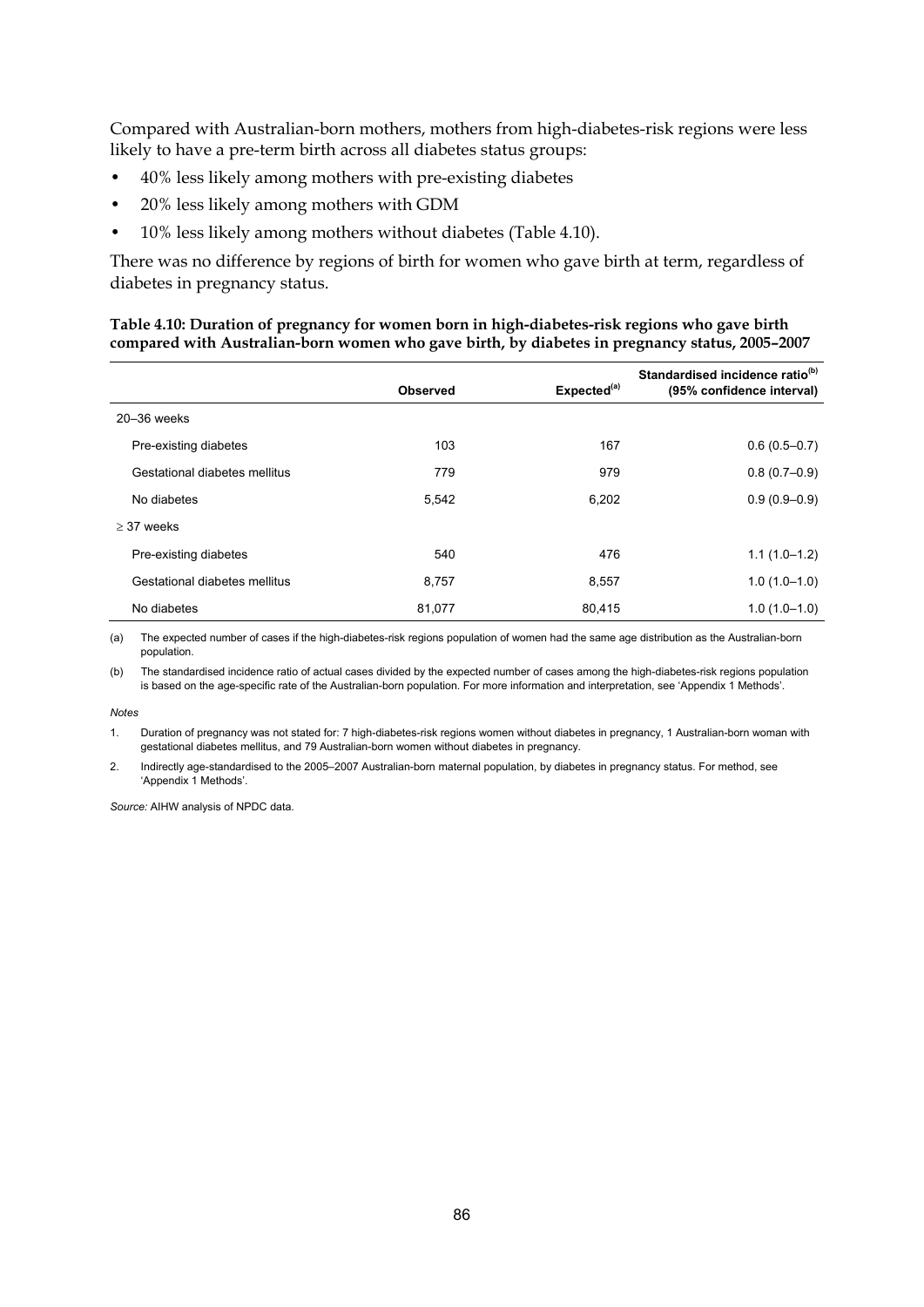### **Labour**

This section provides an overview of the onset of labour among women from high-diabetesrisk regions.

Among mothers from high-diabetes-risk regions giving birth in 2005–2007:

- the majority of mothers without diabetes had a spontaneous labour (67%), compared with 40% of mothers with pre-existing diabetes and 49% of mothers with GDM (Table 4.11)
- the highest incidence of induced labour was 37% among mothers with pre-existing diabetes, compared with 34% among mothers with GDM and 18% among those without diabetes in pregnancy
- the highest incidence of no labour was 23% among mothers with pre-existing diabetes, followed by 17% among mothers with GDM and 15% among those without diabetes in pregnancy.

#### **Table 4.11: Labour among women from high-diabetes-risk regions who gave birth, by diabetes in pregnancy status, 2005–2007**

|                      |               | <b>Pre-existing diabetes</b> |               | Gestational<br>diabetes mellitus                           |               | No diabetes     |
|----------------------|---------------|------------------------------|---------------|------------------------------------------------------------|---------------|-----------------|
|                      | <b>Number</b> | Per cent                     | <b>Number</b> | Per cent                                                   | <b>Number</b> | Per cent        |
| Spontaneous          | 239           | 37.2                         | 4,496         | 47.1                                                       | 58.066        | 67.0            |
| Induced              | 234           | 36.4                         | 3.060         | 32.1                                                       | 15.706        | 18.1            |
| No labour            | 169           | 26.3                         | 1.978         | 20.7                                                       | 12.835        | 14.8            |
| Total <sup>(a)</sup> | 643           | 100.0                        | 9,536         | 100.0                                                      | 86.626        | 100.0           |
|                      |               |                              |               | Age-standardised rate (per cent) (95% confidence interval) |               |                 |
| Spontaneous          | 40.1          | $(39.5 - 40.7)$              | 49.0          | $(48.3 - 49.6)$                                            | 67.0          | $(66.2 - 67.8)$ |
| Induced              | 37.0          | $(36.4 - 37.6)$              | 33.6          | $(33.1 - 34.2)$                                            | 18.1          | $(17.7 - 18.6)$ |
| No labour            | 22.5          | $(22.1 - 23.0)$              | 17.4          | $(17.0 - 17.8)$                                            | 14.8          | $(14.4 - 15.2)$ |

(a) Totals may not add up due to missing values.

*Notes*

2. Directly age-standardised to the 2005–2007 population of high-diabetes-risk regions women without diabetes in pregnancy. For method, see 'Appendix 1 Methods'.

<sup>1.</sup> Onset of labour was not stated for: 1 high-diabetes-risk regions woman with pre-existing diabetes in pregnancy, 2 high-diabetes-risk regions women with gestational diabetes mellitus, and 19 high-diabetes-risk regions women without diabetes in pregnancy.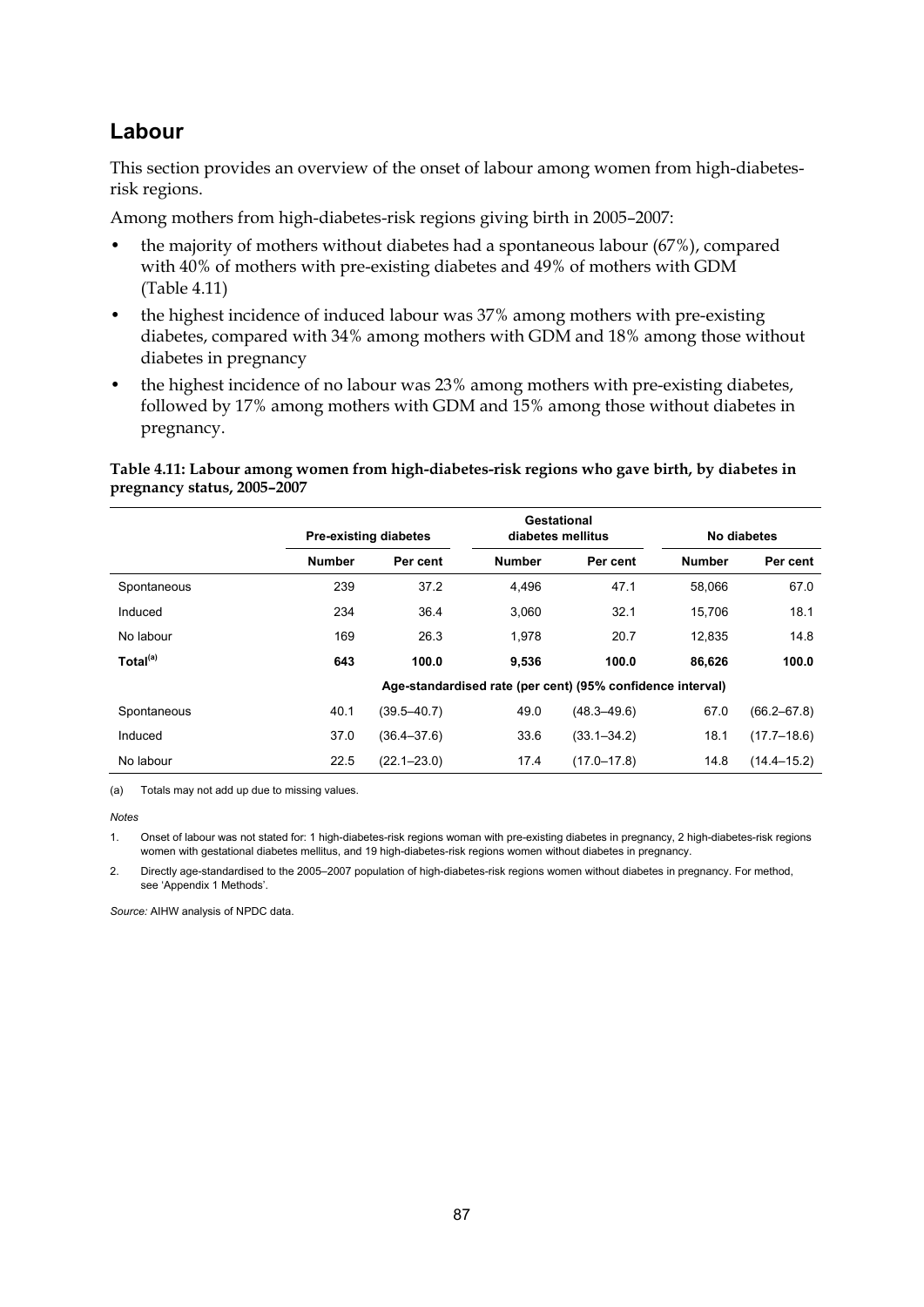Compared with Australian-born mothers, mothers from high-diabetes-risk regions were between 1.2 and 1.8 times as likely to have a spontaneous labour (Table 4.12). In contrast, mothers from high-diabetes-risk regions were generally 20–40% less likely to be induced or have no labour compared with Australian-born mothers. The exception was in the rate of induced labour among mothers with pre-existing diabetes which was similar among mothers from high-diabetes-risk regions and those born in Australia.

|                               | <b>Observed</b> | Expected <sup>(a)</sup> | Standardised incidence ratio <sup>(b)</sup><br>(95% confidence interval) |
|-------------------------------|-----------------|-------------------------|--------------------------------------------------------------------------|
| Spontaneous                   |                 |                         |                                                                          |
| Pre-existing diabetes         | 239             | 136                     | $1.8(1.5 - 2.0)$                                                         |
| Gestational diabetes mellitus | 4,496           | 3,051                   | $1.5(1.4-1.5)$                                                           |
| No diabetes                   | 58,066          | 47,801                  | $1.2(1.2 - 1.2)$                                                         |
| Induced                       |                 |                         |                                                                          |
| Pre-existing diabetes         | 234             | 213                     | $1.1(1.0-1.2)$                                                           |
| Gestational diabetes mellitus | 3,060           | 3,825                   | $0.8(0.8-0.8)$                                                           |
| No diabetes                   | 15,706          | 22,403                  | $0.7(0.7-0.7)$                                                           |
| No labour                     |                 |                         |                                                                          |
| Pre-existing diabetes         | 169             | 294                     | $0.6(0.5 - 0.7)$                                                         |
| Gestational diabetes mellitus | 1,978           | 2,659                   | $0.7(0.7-0.8)$                                                           |
| No diabetes                   | 12,835          | 16,404                  | $0.8(0.8-0.8)$                                                           |

#### **Table 4.12: Labour among women born in high-diabetes-risk regions who gave birth compared with Australian-born women who gave birth, by diabetes in pregnancy status, 2005–2007**

(a) The expected number of cases if the high-diabetes-risk regions population of women had the same age distribution as the Australian-born population.

(b) The standardised incidence ratio of actual cases divided by the expected number of cases among the high-diabetes-risk regions population is based on the age-specific rate of the Australian-born population. For more information and interpretation, see 'Appendix 1 Methods'.

*Notes* 

1. Onset of labour was not stated for: 1 high-diabetes-risk regions woman with pre-existing diabetes in pregnancy, 2 high-diabetes-risk regions women with gestational diabetes mellitus, 19 high-diabetes-risk regions women without diabetes in pregnancy, 3 Australian-born women with pre-existing diabetes in pregnancy, 3 Australian-born women with gestational diabetes mellitus, and 125 Australian-born women without diabetes in pregnancy.

2. Indirectly age-standardised to the 2005–2007 Australian-born maternal population, by diabetes in pregnancy status. For method, see 'Appendix 1 Methods'.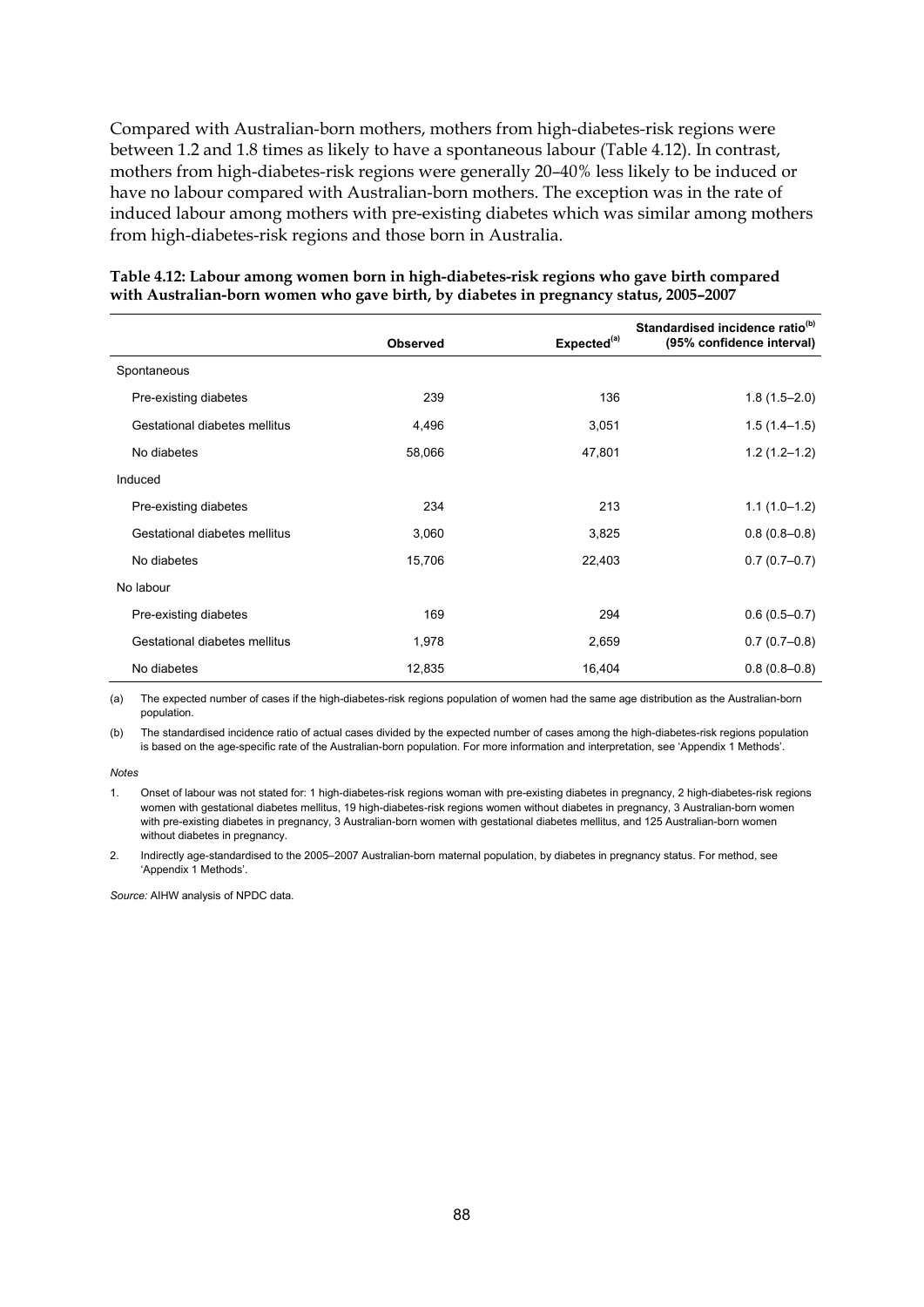The duration of pregnancy at which labour was induced also differed significantly between women from high-diabetes-risk regions who gave birth with GDM and women from highdiabetes-risk regions who gave birth without diabetes in pregnancy.

More than 60% of inductions among women from high-diabetes-risk regions who gave birth with GDM were performed at 37–39 weeks gestation, while the majority of inductions among women from high-diabetes-risk regions who gave birth without diabetes in pregnancy (58%) were performed at 40 weeks or more gestation (Figure 4.3).

Due to small numbers, induced labour by duration of pregnancy could not be presented for mothers from high-diabetes-risk regions with pre-existing diabetes.

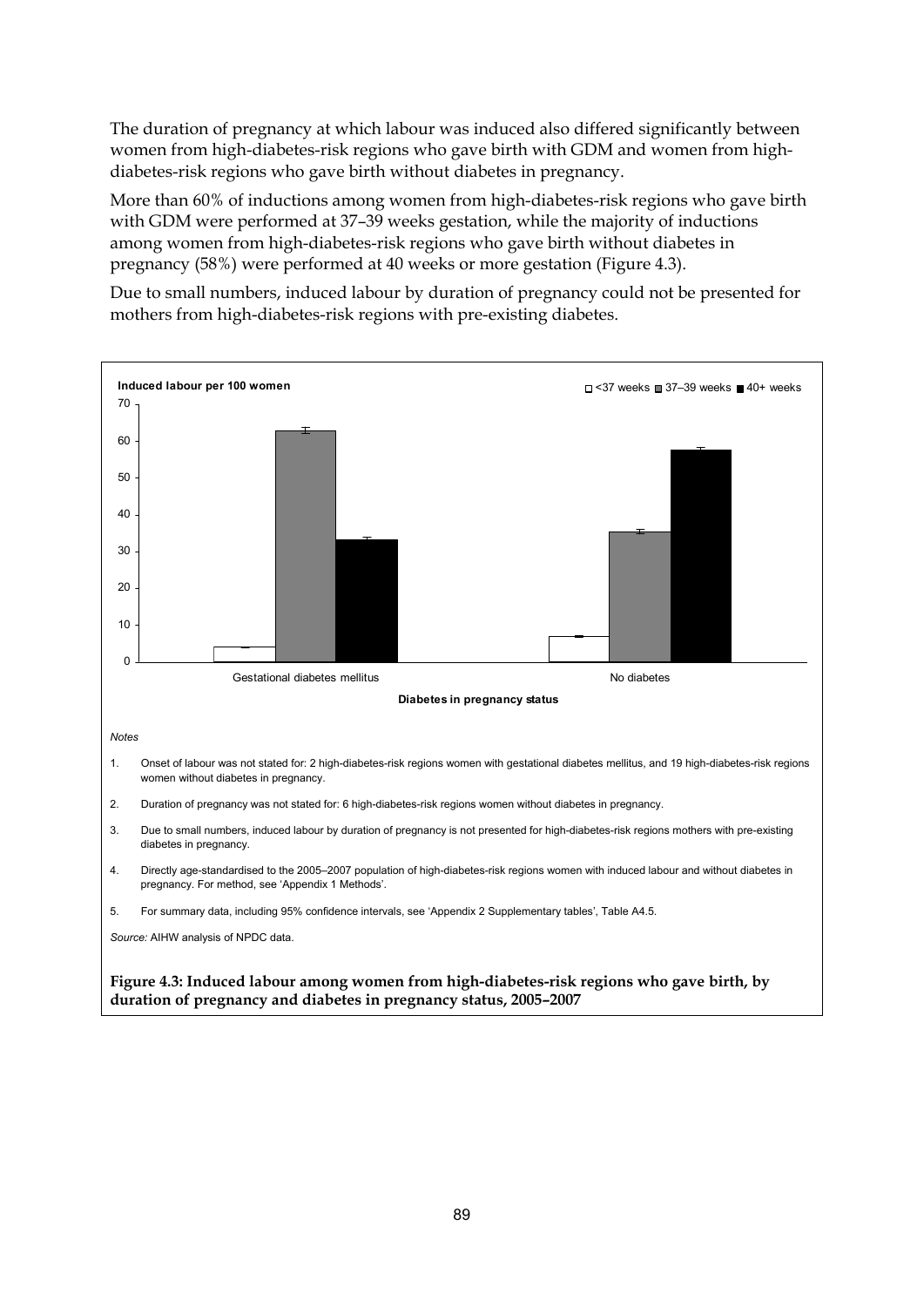When compared with Australian-born mothers without diabetes in pregnancy, mothers from high-diabetes-risk regions were 1.4 times as likely to have an induced labour at less than 37 weeks gestation (Figure 4.4). For all other comparisons, the rates of induction by duration of pregnancy were similar for women born in high-diabetes-risk regions and those born in Australia.



**compared with Australian-born women who gave birth, by duration of pregnancy and diabetes in pregnancy status, 2005–2007**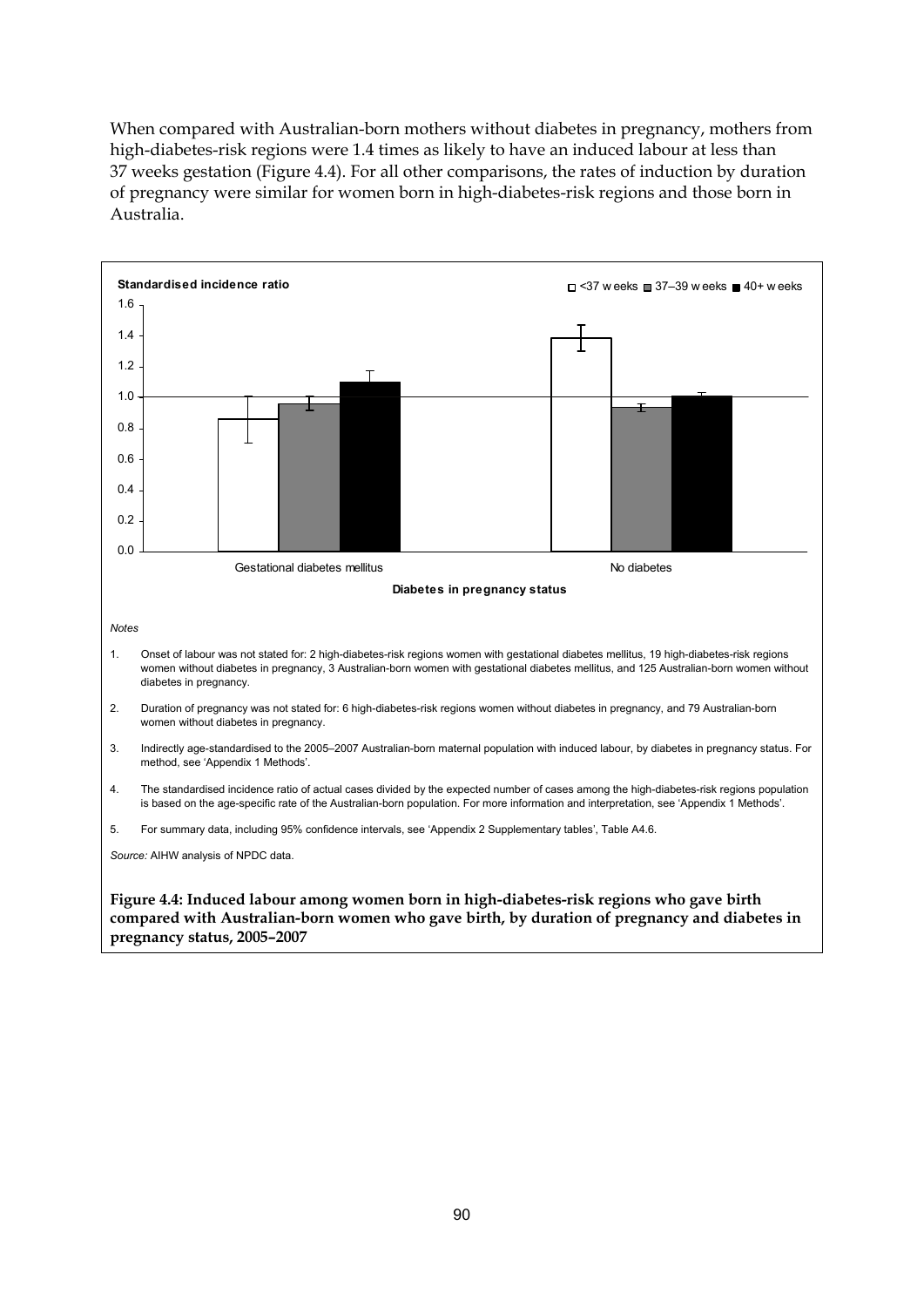### **Caesarean section**

This section presents the incidence of caesarean section, among women from high-diabetesrisk regions, sourced from the NPDC. The section also includes data on the incidence of caesarean section among mothers from high-diabetes-risk regions by pre-existing diabetes in pregnancy type, sourced from the NHMD.

The incidence of caesarean section among mothers from high-diabetes-risk regions was highest for those with pre-existing diabetes (41%), followed by those with GDM (33%) and those without diabetes in pregnancy (28%) (Figure 4.5).

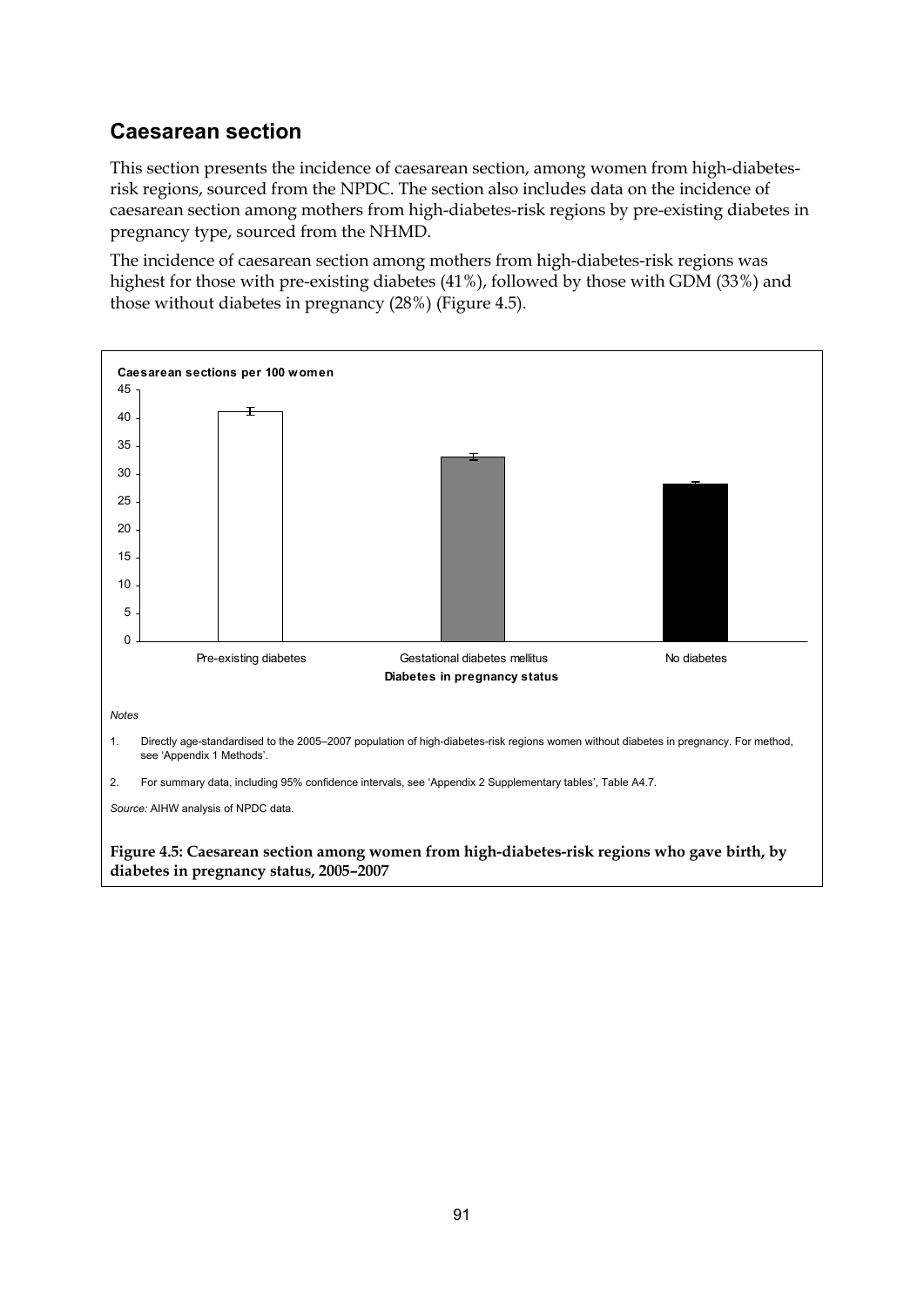In 2005–2007, mothers born in high-diabetes-risk regions had lower rates of caesarean section compared with Australian-born mothers:

- 30% less for those with pre-existing diabetes
- 20% less for those with GDM
- 10% less for those without diabetes in pregnancy (Figure 4.6).

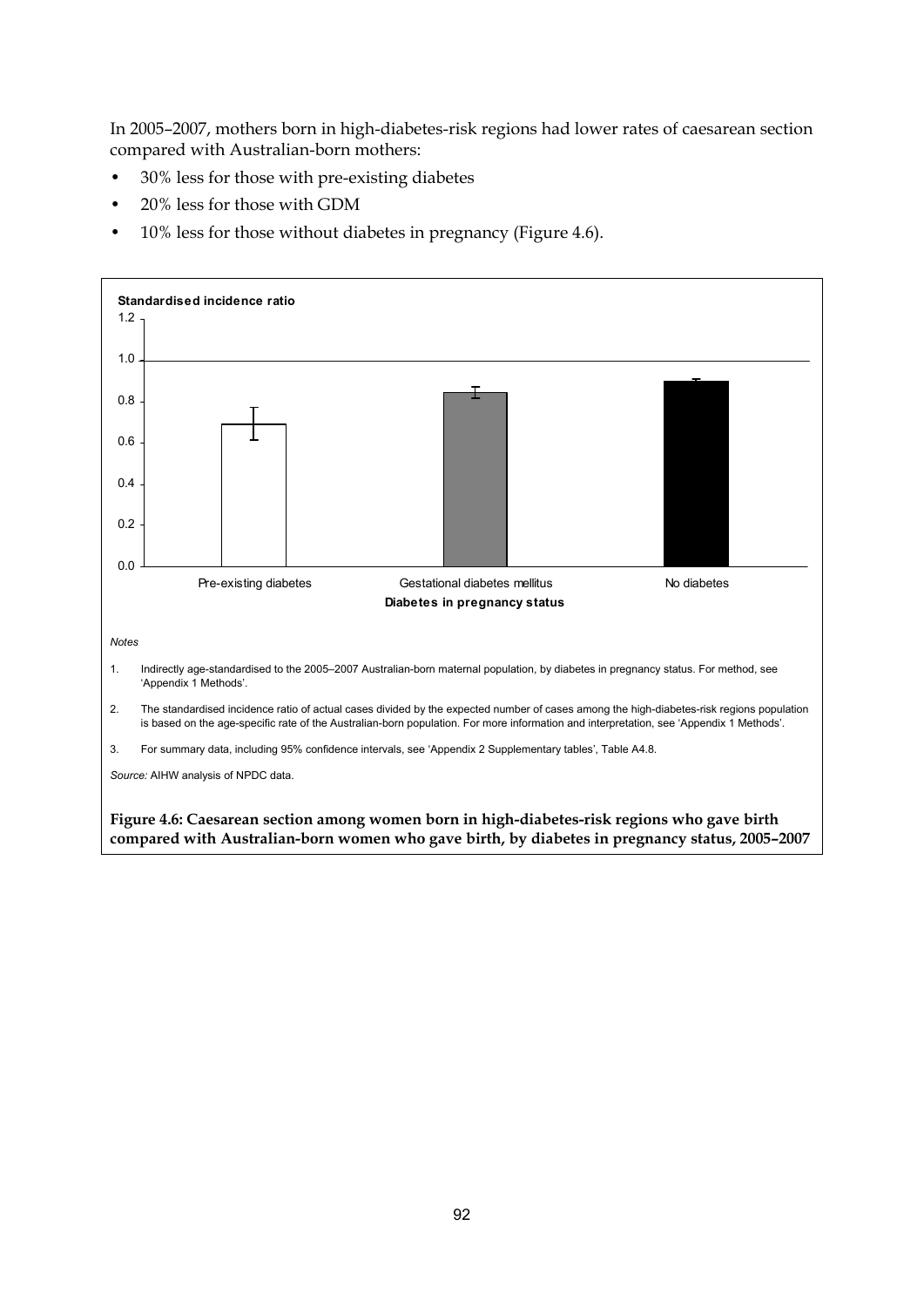Among mothers born in high-diabetes-risk regions who gave birth in hospital in 2005–06 to 2007–08, caesarean section rates were highest for those with pre-existing Type 1 diabetes (63%), followed by those with pre-existing Type 2 diabetes (49%), GDM (34%) and mothers without diabetes in pregnancy (28%) (Figure 4.7).

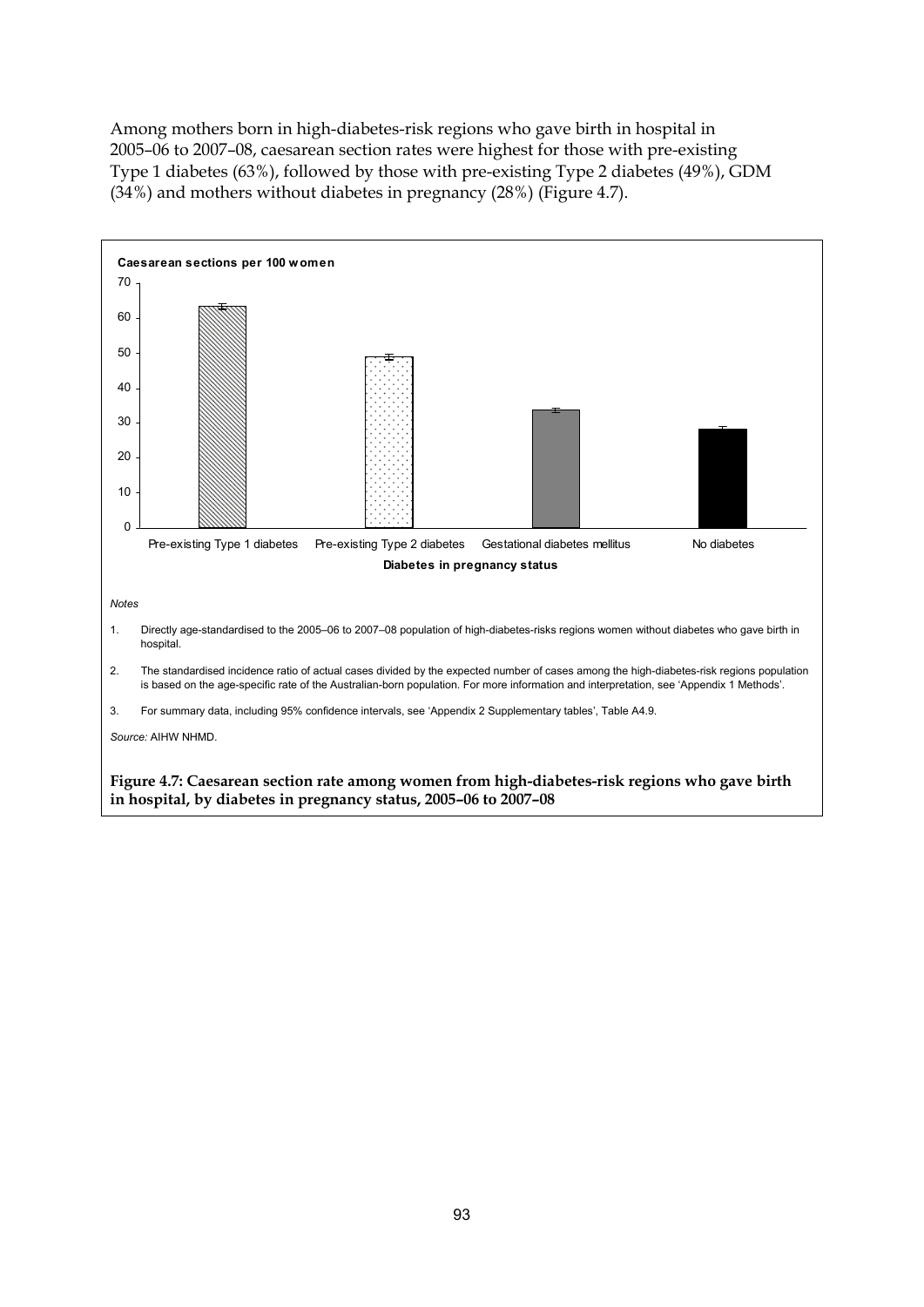

Mothers born in high-diabetes-risk regions had caesarean section rates 10–20% lower compared with mothers born in Australia, across all diabetes status groups (Figure 4.8).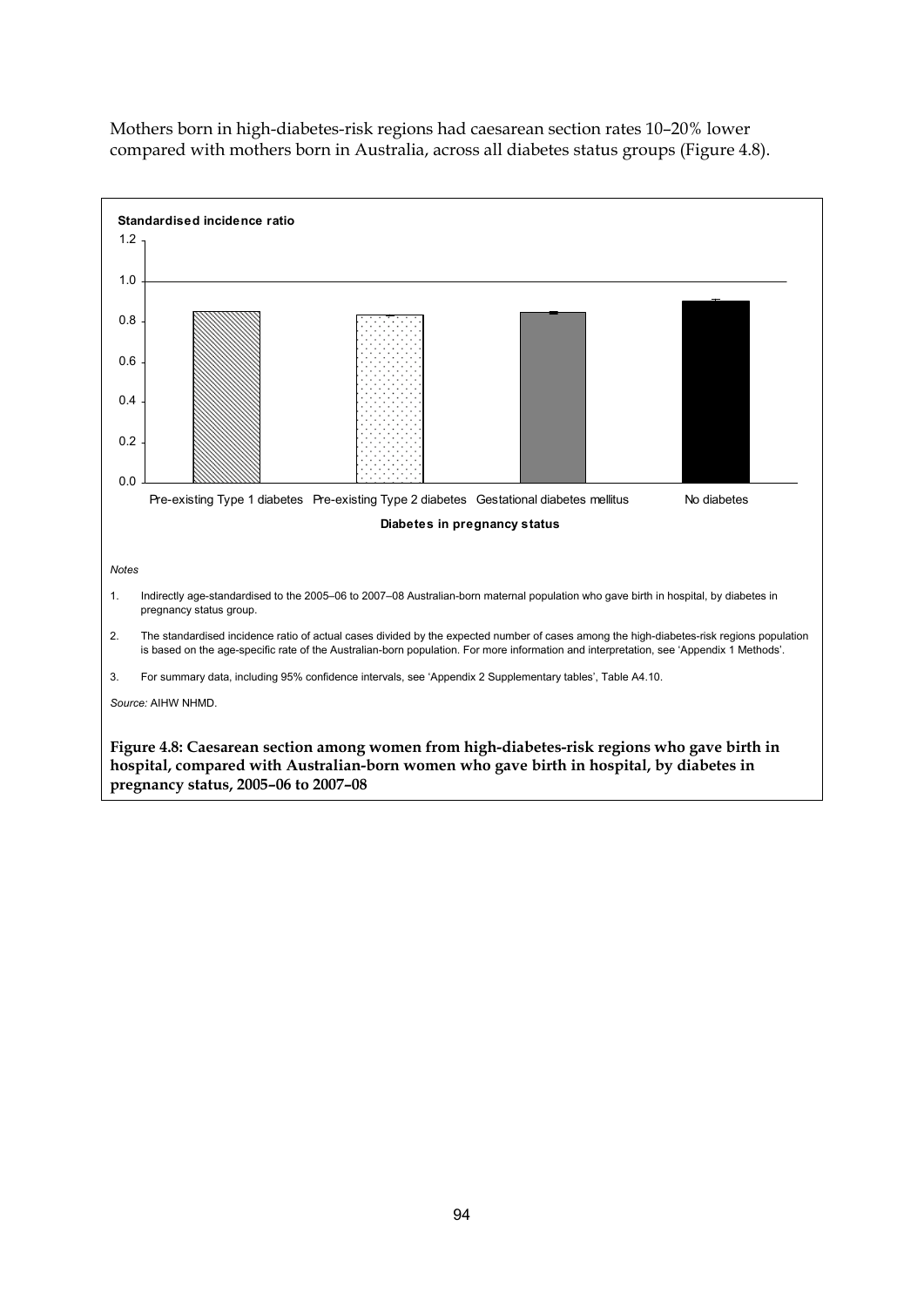### **Hypertension**

This section provides an overview of hypertension among women from high-diabetes-risk regions who gave birth in hospital, in 2005–06 to 2007–08.

Among mothers from high-diabetes-risk regions, the highest rate of total hypertension (including eclampsia) was seen among mothers with a diagnosis of pre-existing Type 2 diabetes (17%), compared with 6% among mothers with GDM from high-diabetesrisk regions was 6%, and 4%among those without diabetes in pregnancy (Table 4.13).

Data for women with Type 1 diabetes are not presented due to small numbers.

#### **Table 4.13: Hypertension among women from high-diabetes-risk regions who gave birth in hospital, by diabetes in pregnancy status, 2005–06 to 2007–08**

|                                                               | <b>Pre-existing Type 2 diabetes</b> | <b>Gestational diabetes mellitus</b> | No diabetes          |
|---------------------------------------------------------------|-------------------------------------|--------------------------------------|----------------------|
| Number                                                        | 69                                  | 693                                  | 3,572                |
| Crude rate (per cent)                                         | 17.9                                | 6.5                                  | 4.1                  |
| Age-standardised rate (per cent)<br>(95% confidence interval) | 16.7<br>(16.3–17.1)                 | 6.1<br>$(5.8 - 6.3)$                 | 4.1<br>$(3.9 - 4.3)$ |

*Note:* Directly age-standardised to the 2005–06 to 2007–08 population of high-diabetes-risk regions women without diabetes in pregnancy. For method, see 'Appendix 1 Methods'.

*Source:* AIHW NHMD.

Mothers from high-diabetes-risk regions who gave birth in hospital were significantly less likely to have a diagnosis of hypertension compared with Australian-born mothers, across all diabetes in pregnancy groups:

- 20% less likely among mothers with pre-existing diabetes
- 50% less likely among mothers with GDM
- 40% less likely among mothers without diabetes in pregnancy (Table 4.14).

#### **Table 4.14: Hypertension among women from high-diabetes-risk regions who gave birth in hospital compared with Australian-born women who gave birth in hospital, by diabetes in pregnancy status, 2005–06 to 2007–08**

|                                      | <b>Observed</b> | Expected <sup>(a)</sup> | Standardised incidence ratio <sup>(b)</sup><br>(95% confidence interval) |
|--------------------------------------|-----------------|-------------------------|--------------------------------------------------------------------------|
| Pre-existing diabetes <sup>(c)</sup> | 92              | 120                     | $0.8(0.8-0.8)$                                                           |
| Gestational diabetes mellitus        | 693             | 1.277                   | $0.5(0.5-0.6)$                                                           |
| No diabetes                          | 3.572           | 5.747                   | $0.6(0.6-0.7)$                                                           |

(a) The expected number of cases if the high-diabetes-risk regions population had the same age distribution as the Australian-born population.

(b) The standardised incidence ratio of actual cases divided by the expected number of cases among the high-diabetes-risk regions population is based on the age-specific rate of the Australian-born population. For more information and interpretation, see 'Appendix 1 Methods'.

(c) Pre-existing diabetes in pregnancy includes other/unspecified diabetes.

*Note:* Indirectly age-standardised to the 2005–06 to 2007–08 Australian-born maternal population, by diabetes in pregnancy status. For method, see 'Appendix 1 Methods'.

*Source:* AIHW NHMD.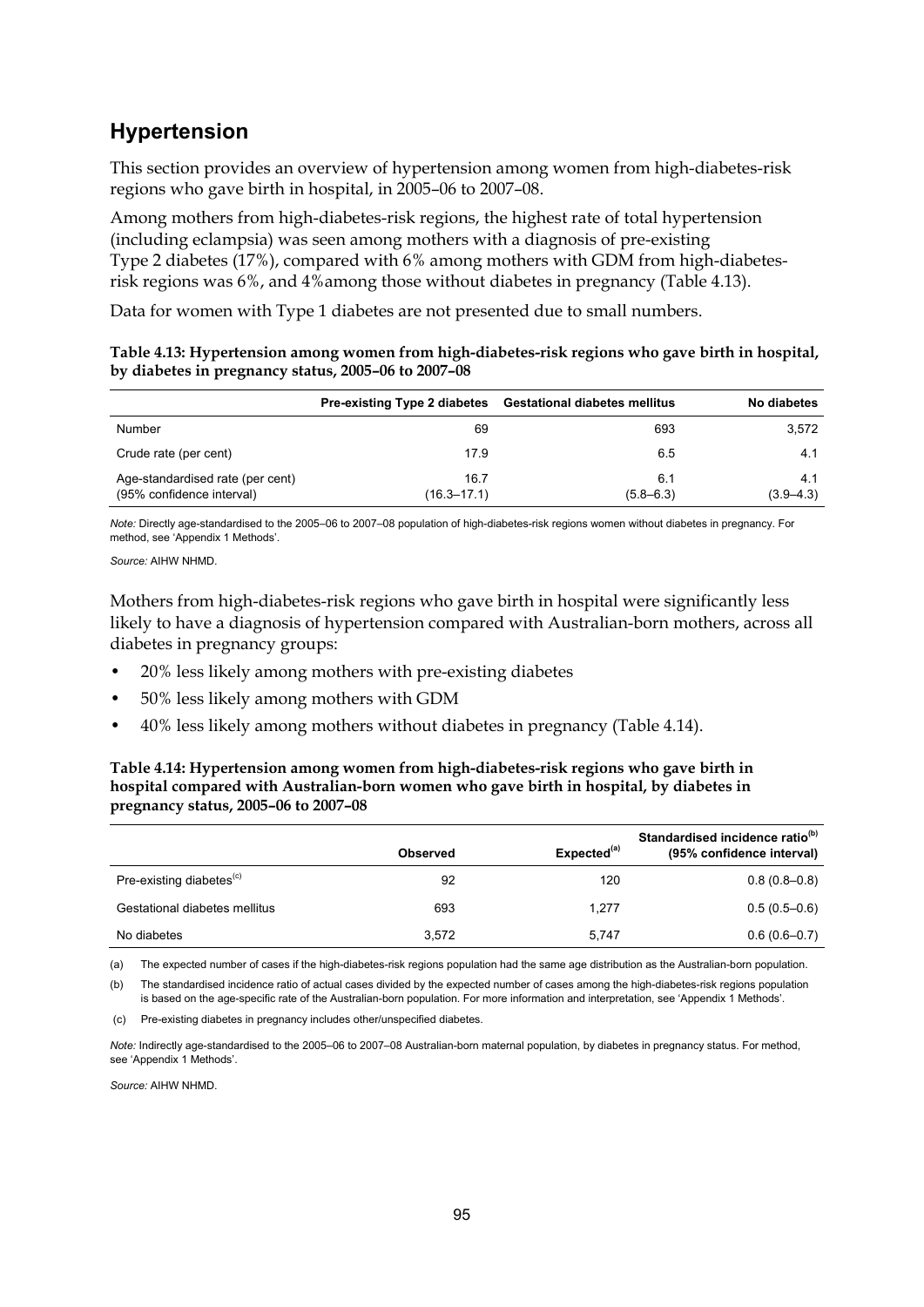### **Length of stay in hospital**

This section provides an overview of antenatal and postnatal length of stay in hospital among women from high-diabetes-risk regions who gave birth, sourced from the NPDC.

### **Antenatal**

The majority (84–94%) of mothers from high-diabetes-risk regions who gave birth in hospital had an antenatal stay in hospital of 1 day or less (Table 4.15).

Mothers from high-diabetes-risk regions who had pre-existing diabetes (13%) were almost twice as likely to have an antenatal stay of 2 or more days compared with those with GDM (8%), and 3 times as likely as those without diabetes (4%).

| Table 4.15: Antenatal length of stay in hospital among women from high-diabetes-risk regions who |
|--------------------------------------------------------------------------------------------------|
| gave birth in hospital, by diabetes in pregnancy status, 2005-2007                               |

|                      |                                                            | <b>Pre-existing diabetes</b> |               | Gestational<br>diabetes mellitus |               | No diabetes     |  |
|----------------------|------------------------------------------------------------|------------------------------|---------------|----------------------------------|---------------|-----------------|--|
|                      | <b>Number</b>                                              | Per cent                     | <b>Number</b> | Per cent                         | <b>Number</b> | Per cent        |  |
| $0-1$ day            | 538                                                        | 83.9                         | 8.603         | 90.9                             | 79.908        | 94.1            |  |
| $\geq$ 2 days        | 89                                                         | 13.9                         | 708           | 7.5                              | 3,701         | 4.4             |  |
| Total <sup>(a)</sup> | 641                                                        | 100.0                        | 9.463         | 100.0                            | 84.928        | 100.0           |  |
|                      | Age-standardised rate (per cent) (95% confidence interval) |                              |               |                                  |               |                 |  |
| $0 - 1$ day          | 84.4                                                       | $(83.5 - 85.3)$              | 90.7          | $(89.7 - 91.6)$                  | 94.1          | $(93.1 - 95.1)$ |  |
| $\geq$ 2 days        | 13.0                                                       | $(12.6 - 13.3)$              | 7.5           | $(7.3 - 7.8)$                    | 4.4           | $(4.2 - 4.6)$   |  |

(a) Totals may not add up due to missing values.

*Notes*

2. Antenatal length of stay in hospital was not stated for: 14 high-diabetes-risk regions women with pre-existing diabetes in pregnancy,152 high-diabetes-risk regions women with gestational diabetes mellitus, and 1,319 high-diabetes-risk regions women without diabetes in pregnancy.

3. Directly age-standardised to the 2005–2007 population of high-diabetes-risk regions women without diabetes in pregnancy. For method, see 'Appendix 1 Methods'.

<sup>1.</sup> Includes women who gave birth in hospital only.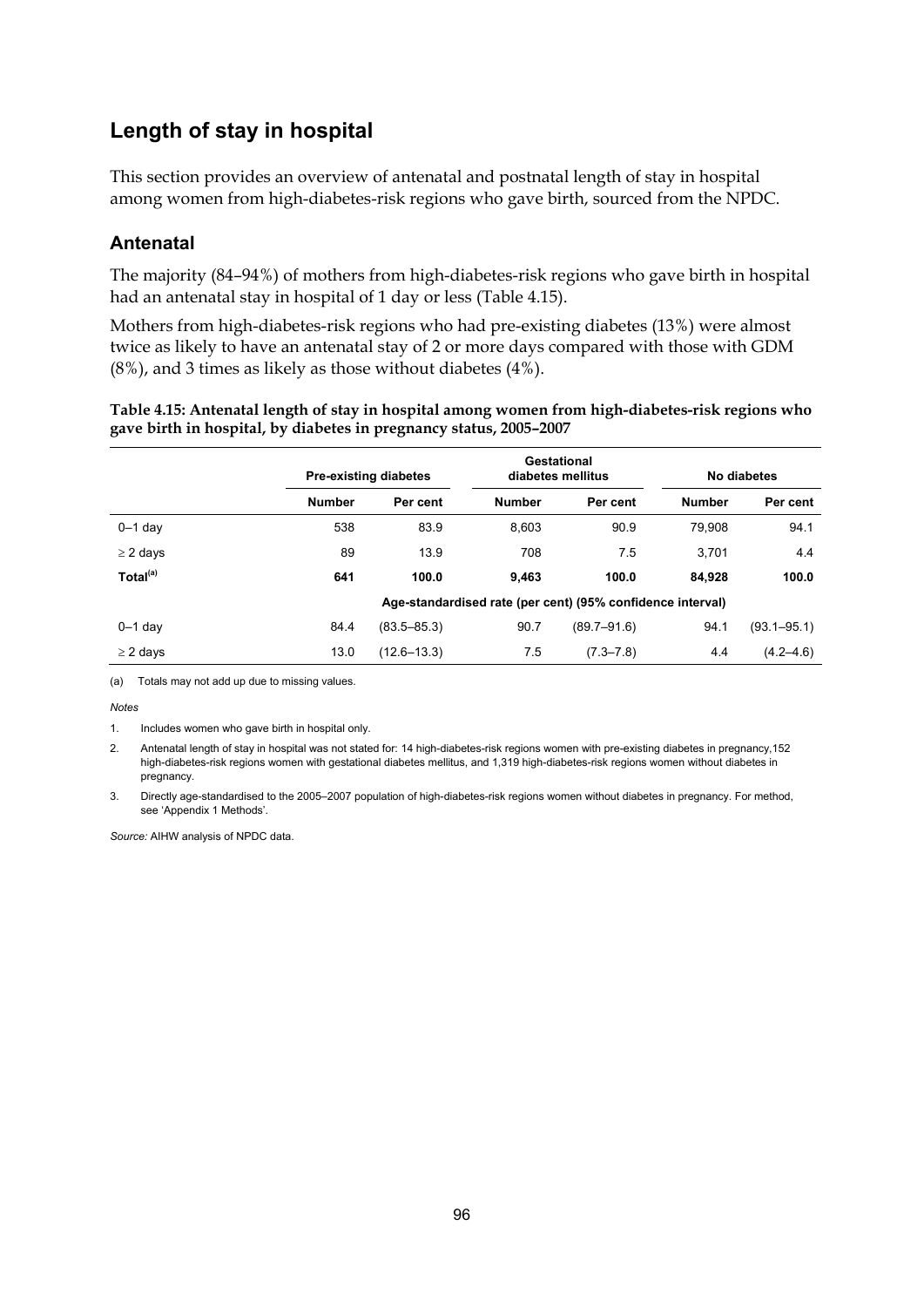Mothers from high-diabetes-risk regions who gave birth in hospital were 20–30% less likely to be in hospital for 2 or more days before delivery compared with Australian-born mothers, across all diabetes in pregnancy status groups (Table 4.16).

There was no difference between high-diabetes-risk born and Australian-born mothers for antenatal stay of 0–1 days.

#### **Table 4.16: Antenatal length of stay in hospital among women born in high-diabetes-risk regions who gave birth in hospital, compared with Australian-born women who gave birth in hospital, by diabetes in pregnancy status, 2005–2007**

|                               | <b>Observed</b> | Expected <sup>(a)</sup> | Standardised incidence ratio <sup>(b)</sup><br>(95% confidence interval) |
|-------------------------------|-----------------|-------------------------|--------------------------------------------------------------------------|
| $0-1$ day                     |                 |                         |                                                                          |
| Pre-existing diabetes         | 538             | 504                     | $1.1(1.0-1.2)$                                                           |
| Gestational diabetes mellitus | 8.603           | 8,403                   | $1.0(1.0-1.0)$                                                           |
| No diabetes                   | 79.908          | 79,719                  | $1.0(1.0-1.0)$                                                           |
| $\geq$ 2 days                 |                 |                         |                                                                          |
| Pre-existing diabetes         | 89              | 128                     | $0.7(0.5-0.8)$                                                           |
| Gestational diabetes mellitus | 708             | 975                     | $0.7(0.7-0.8)$                                                           |
| No diabetes                   | 3,701           | 4,369                   | $0.8(0.8-0.9)$                                                           |

(a) The expected number of cases if the high-diabetes-risk regions population had the same age distribution as the Australian-born population.

(b) The standardised incidence ratio of actual cases divided by the expected number of cases among the high-diabetes-risk regions population is based on the age-specific rate of the Australian-born population. For more information and interpretation, see 'Appendix 1 Methods'.

*Notes* 

2. Antenatal length of stay in hospital was not stated for: 14 high-diabetes-risk regions women with pre-existing diabetes in pregnancy,152 high-diabetes-risk regions women with gestational diabetes mellitus, 1,319 high-diabetes-risk regions women without diabetes in pregnancy, 59 Australian-born women with pre-existing diabetes in pregnancy, 224 Australian-born women with gestational diabetes mellitus, and 5,925 Australian-born women without diabetes in pregnancy

3. Indirectly age-standardised to the 2005–2007 Australian-born maternal population of women giving birth in hospital, by diabetes in pregnancy status. For method, see 'Appendix 1 Methods'.

<sup>1.</sup> Includes women who gave birth in hospital only.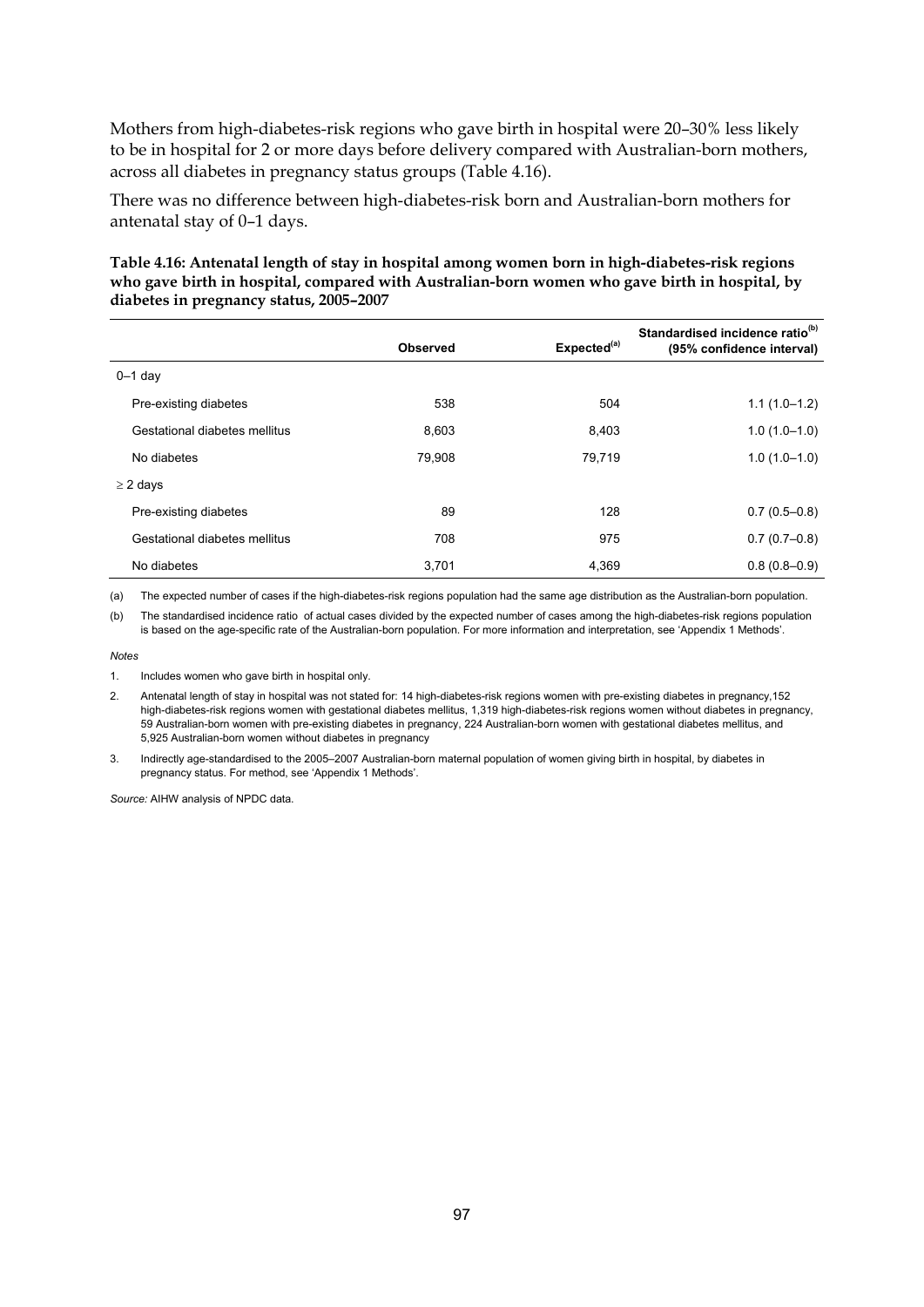### **Postnatal**

The vast majority (93–96%) of women from high-diabetes-risk regions who gave birth and were discharged home had a postnatal stay of less than 7 days (Table 4.17).

Mothers from high-diabetes-risk regions with pre-existing diabetes (4.4%) were more likely to have a postnatal stay of 7 days or more compared with those with GDM (3.1%) and those without diabetes in pregnancy (2.7%).

| Table 4.17: Postnatal length of stay in hospital among women from high-diabetes-risk regions who |
|--------------------------------------------------------------------------------------------------|
| gave birth in hospital, by diabetes in pregnancy status, 2005-2007                               |

|                      |                                                            | <b>Gestational diabetes</b><br>mellitus<br><b>Pre-existing diabetes</b> |               |                 | No diabetes   |               |  |
|----------------------|------------------------------------------------------------|-------------------------------------------------------------------------|---------------|-----------------|---------------|---------------|--|
|                      | <b>Number</b>                                              | Per cent                                                                | <b>Number</b> | Per cent        | <b>Number</b> | Per cent      |  |
| $0 - 6$ days         | 580                                                        | 91.8                                                                    | 8.889         | 94.9            | 79.883        | 95.7          |  |
| $\geq 7$ days        | 38                                                         | 6.0                                                                     | 326           | 3.5             | 2.291         | 2.7           |  |
| Total <sup>(a)</sup> | 632                                                        | 100.0                                                                   | 9.366         | 100.0           | 83.476        | 100.0         |  |
|                      | Age-standardised rate (per cent) (95% confidence interval) |                                                                         |               |                 |               |               |  |
| $0 - 6$ days         | 93.0                                                       | $(92.1 - 94.0)$                                                         | 95.1          | $(94.1 - 96.1)$ | 95.7          | (94.7–96.7)   |  |
| $\geq 7$ days        | 4.4                                                        | $(4.2 - 4.6)$                                                           | 3.1           | $(3.0 - 3.3)$   | 2.7           | $(2.6 - 2.9)$ |  |

(a) Totals may not add up due to missing values.

1. Includes women who were discharged home only.

2. Postnatal length of stay in hospital was not stated for: 14 high-diabetes-risk regions women with pre-existing diabetes in pregnancy,151 high-diabetes-risk regions women with gestational diabetes mellitus, and 1,302 high-diabetes-risk regions women without diabetes in pregnancy.

3. Directly age-standardised to the 2005–2007 high-diabetes-risk regions population of women who gave birth in hospital without diabetes in pregnancy who were discharged home. For method, see 'Appendix 1 Methods'.

*Notes*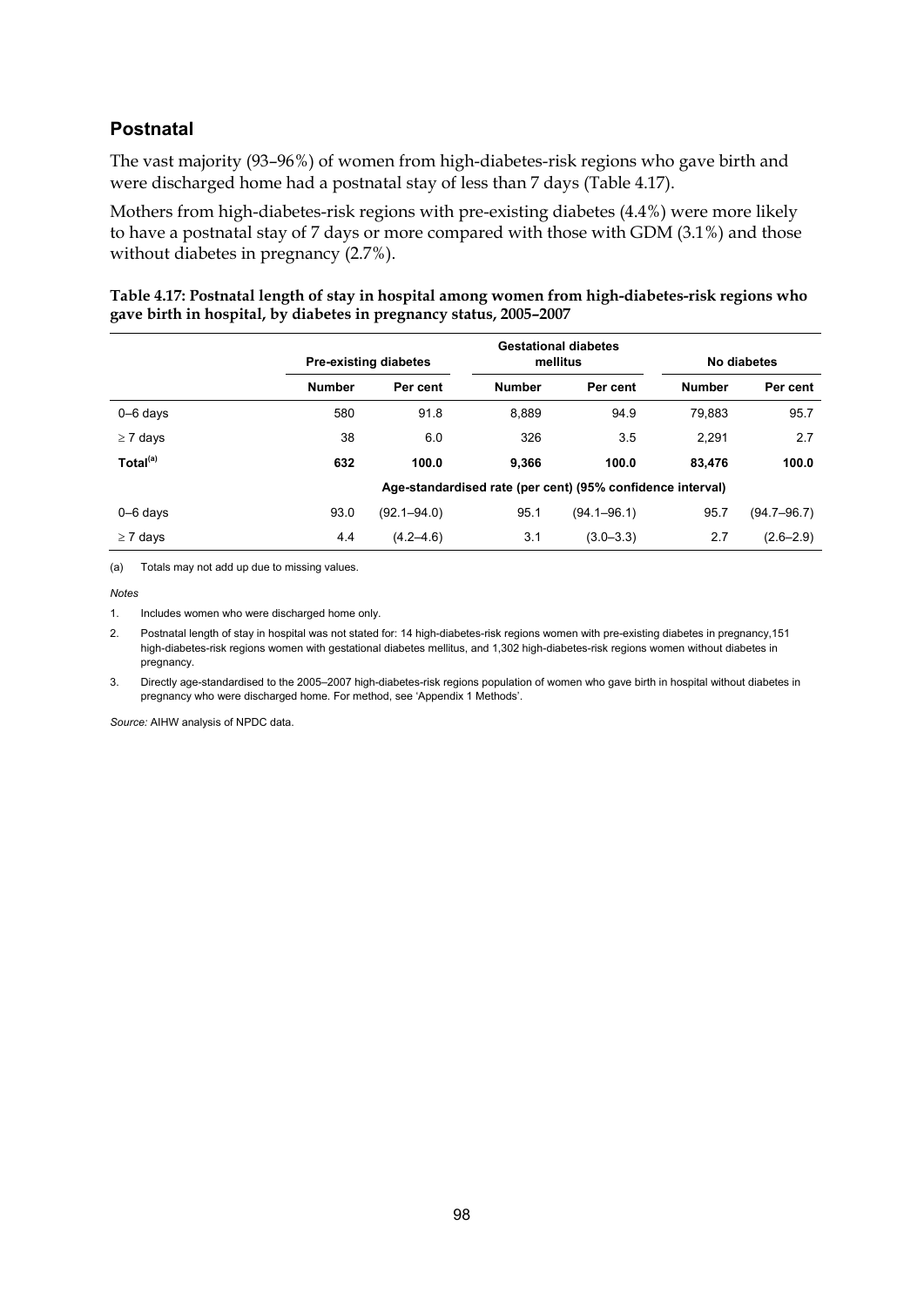Compared with Australian-born mothers who were discharged home, mothers born in highdiabetes-risk regions were less likely to have a postnatal stay of 7 or more days, regardless of their diabetes status:

- 50% less likely among mothers with pre-existing diabetes
- 30% less likely among mothers with GDM
- 20% less likely among mothers without diabetes in pregnancy (Table 4.18).

There was no difference in postnatal length of stay of 0–6 days between mothers born in high-diabetes-risk regions and mothers born in Australia.

**Table 4.18: Postnatal length of stay in hospital among women born in high-diabetes-risk regions who gave birth in hospital compared with Australian-born women who gave birth in hospital, by diabetes in pregnancy status, 2005–2007** 

|                               | <b>Observed</b> | Expected <sup>(a)</sup> | Standardised incidence ratio <sup>(b)</sup><br>(95% confidence interval) |
|-------------------------------|-----------------|-------------------------|--------------------------------------------------------------------------|
| $0 - 6$ days                  |                 |                         |                                                                          |
| Pre-existing diabetes         | 580             | 539                     | $1.1(1.0-1.2)$                                                           |
| Gestational diabetes mellitus | 8.889           | 8.808                   | $1.0(1.0-1.0)$                                                           |
| No diabetes                   | 79.883          | 79.766                  | $1.0(1.0-1.0)$                                                           |
| $\geq 7$ days                 |                 |                         |                                                                          |
| Pre-existing diabetes         | 38              | 84                      | $0.5(0.3-0.6)$                                                           |
| Gestational diabetes mellitus | 326             | 475                     | $0.7(0.6-0.8)$                                                           |
| No diabetes                   | 2.291           | 2,906                   | $0.8(0.8-0.8)$                                                           |

(a) The expected number of cases if the high-diabetes-risk regions population of women had the same age distribution as the Australian-born population.

(b) The standardised incidence ratio of actual cases divided by the expected number of cases among the high-diabetes-risk regions population is based on the age-specific rate of the Australian-born population. For more information and interpretation, see 'Appendix 1 Methods'.

#### *Notes*

1. Includes women who were discharged home only.

2. Postnatal length of stay in hospital was not stated for: 14 high-diabetes-risk regions women with pre-existing diabetes in pregnancy, 151 high-diabetes-risk regions women with gestational diabetes mellitus, 1,302 high-diabetes-risk regions women without diabetes in pregnancy, 58 Australian-born women with pre-existing diabetes in pregnancy, 216 Australian-born women with gestational diabetes mellitus, and 5,598 Australian-born women without diabetes in pregnancy

3. Indirectly age-standardised to the 2005–2007 Australian-born maternal population of women who gave birth in hospital and were discharged home, by diabetes in pregnancy status. For method, see 'Appendix 1 Methods'.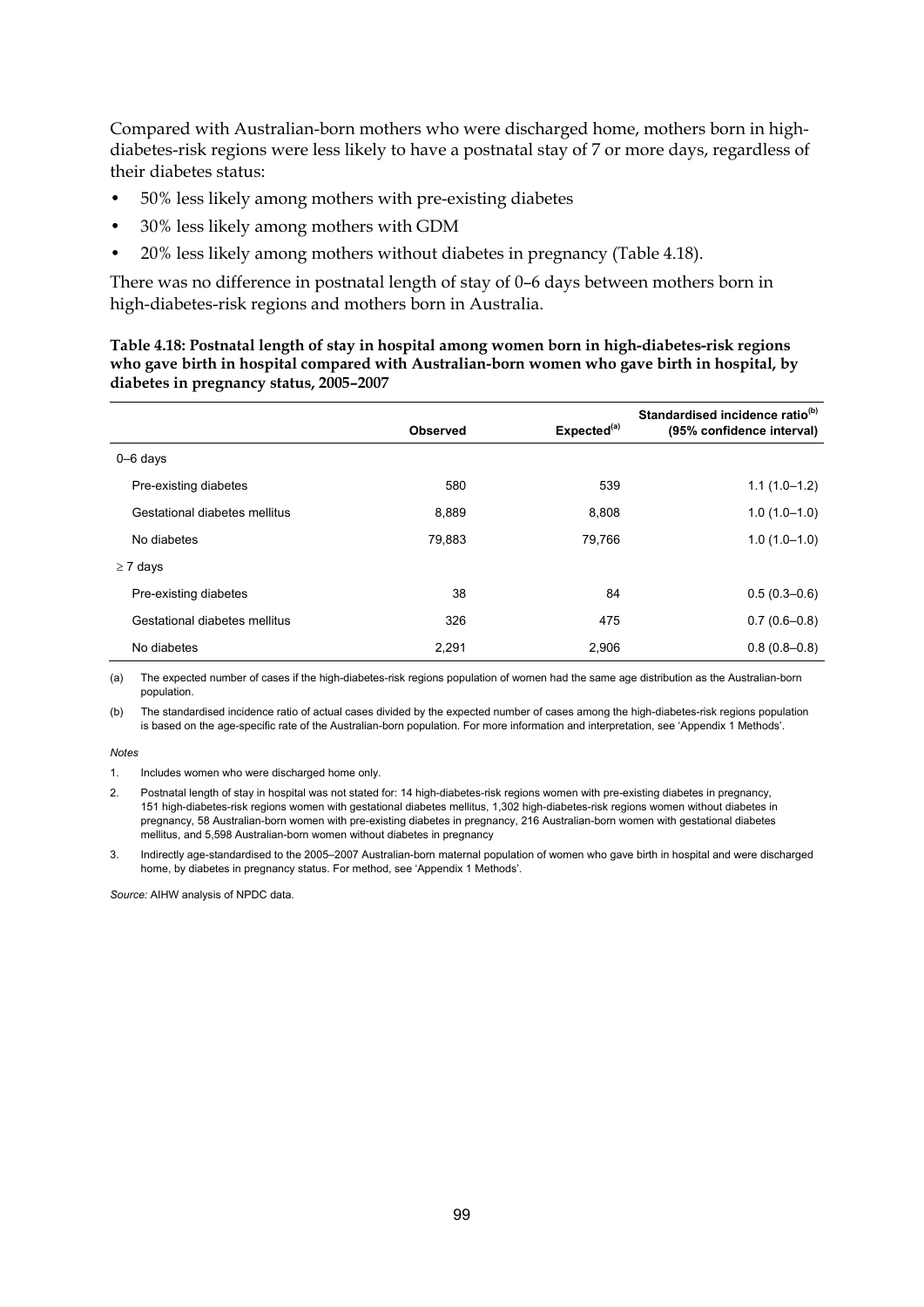## **4.3 Infant outcomes**

Please note that the analyses presented here include only live born babies of women born in high-diabetes-risk regions.

### **Gestational age**

This section provides an overview of gestational age among live born babies of women from high-diabetes-risk regions.

Between 2005 and 2007, babies of mothers with pre-existing diabetes from high-diabetes-risk regions were more likely to be pre-term than:

- babies born to mothers with GDM from high-diabetes-risk regions (15% compared with 8%)
- babies born to mothers without diabetes in pregnancy from high-diabetes-risk regions (15% compared with 6%) (Table 4.19).

#### **Table 4.19: Gestational age of live born babies of women from high-diabetes-risk regions, by maternal diabetes in pregnancy status, 2005–2007**

|                      |                                                            | Gestational<br><b>Pre-existing diabetes</b><br>diabetes mellitus |               |                 | No diabetes   |                 |
|----------------------|------------------------------------------------------------|------------------------------------------------------------------|---------------|-----------------|---------------|-----------------|
|                      | <b>Number</b>                                              | Per cent                                                         | <b>Number</b> | Per cent        | <b>Number</b> | Per cent        |
| 20-36 weeks $(a)$    | 103                                                        | 15.9                                                             | 861           | 8.9             | 5,473         | 6.3             |
| $>$ 37 weeks         | 544                                                        | 84.1                                                             | 8,826         | 91.1            | 81.431        | 93.7            |
| Total <sup>(b)</sup> | 647                                                        | 100.0                                                            | 9.687         | 100.0           | 86.904        | 100.0           |
|                      | Age-standardised rate (per cent) (95% confidence interval) |                                                                  |               |                 |               |                 |
| 20-36 weeks $(a)$    | 14.6                                                       | $(14.3 - 15.0)$                                                  | 8.4           | $(8.1 - 8.7)$   | 6.3           | $(6.1 - 6.5)$   |
| $>$ 37 weeks         | 85.4                                                       | $(84.5 - 86.3)$                                                  | 91.6          | $(90.7 - 92.6)$ | 93.7          | $(92.7 - 94.7)$ |

(a) Includes 5 babies of less than 20 weeks gestational age.

(b) Total includes not stated.

#### *Notes*

1. Includes live born babies only.

2. Gestational age was not stated for: 21 babies of high-diabetes-risk regions women without diabetes in pregnancy.

3. Directly age-standardised to the 2005–2007 population of live born babies of high-diabetes-risk regions women without diabetes in pregnancy. For method, see 'Appendix 1 Methods'.

*Source:* AIHW analysis of NPDC data.

Compared with babies of Australian-born women, babies of women from high-diabetes-risk regions were less likely to be pre-term across all maternal diabetes in pregnancy status groups:

- 40% less likely among mothers with pre-existing diabetes
- 20% less likely among mothers with GDM and mothers without diabetes in pregnancy (Table 4.20).

There was no difference in the rate of births at term between babies of mothers born in highdiabetes-risk regions and those born in Australia.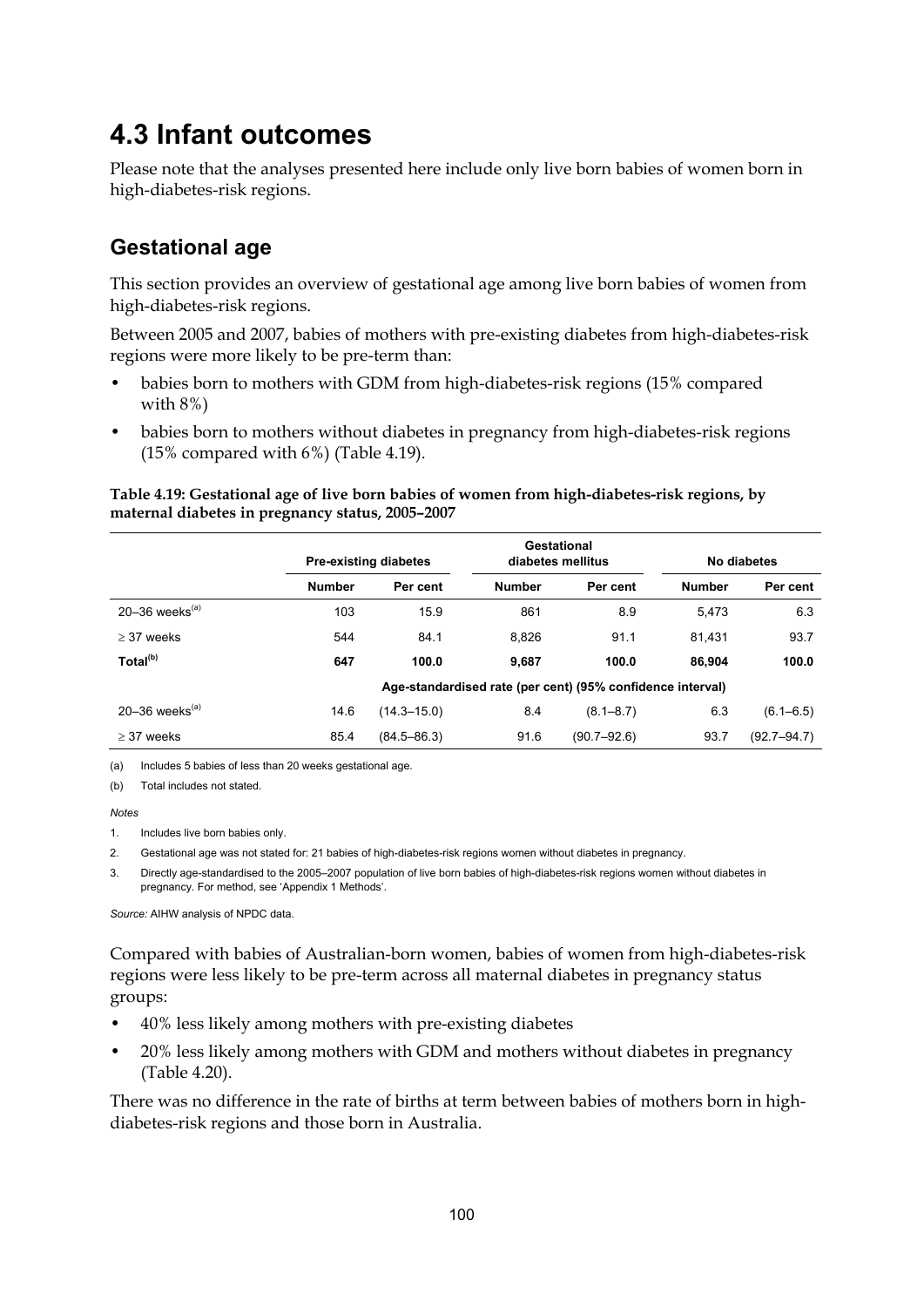|                               | Observed | Expected <sup>(a)</sup> | Standardised incidence ratio <sup>(b)</sup><br>(95% confidence interval) |
|-------------------------------|----------|-------------------------|--------------------------------------------------------------------------|
| $20 - 36$ weeks               |          |                         |                                                                          |
| Pre-existing diabetes         | 103      | 168                     | $0.6(0.5 - 0.7)$                                                         |
| Gestational diabetes mellitus | 861      | 1,109                   | $0.8(0.7-0.8)$                                                           |
| No diabetes                   | 5,473    | 6,525                   | $0.8(0.8-0.9)$                                                           |
| $>$ 37 weeks                  |          |                         |                                                                          |
| Pre-existing diabetes         | 544      | 479                     | $1.1(1.0-1.2)$                                                           |
| Gestational diabetes mellitus | 8,826    | 8,578                   | $1.0(1.0-1.1)$                                                           |
| No diabetes                   | 81,431   | 80,378                  | $1.0(1.0-1.0)$                                                           |

**Table 4.20: Gestational age of live born babies of women from high-diabetes-risk regions compared with live born babies of Australian-born women, by maternal diabetes in pregnancy status, 2005–2007** 

(a) The expected number of cases among babies if the high-diabetes-risk regions population of mothers had the same age distribution as the Australian-born population.

 (b) The standardised incidence ratio of actual cases divided by the expected number of cases among the high-diabetes-risk regions population is based on the age-specific rate of the Australian-born population. For more information and interpretation, see 'Appendix 1 Methods'.

#### *Notes*

1. Includes live born babies only.

2. Gestational age was not stated for: 21 babies of high-diabetes-risk regions women without diabetes in pregnancy, and; 53 babies of Australian-born women without diabetes in pregnancy.

3. Indirectly age-standardised to the 2005–2007 population of live born babies of Australian-born women, by maternal diabetes in pregnancy status. For method, see 'Appendix 1 Methods'.

*Source:* AIHW analysis of NPDC data.

# **Birthweight**

This section provides an overview of low birthweight among live born babies of women born in high-diabetes-risk regions.

In 2005–2007, male babies born pre-term to mothers born in high-diabetes-risk regions were more likely to be of low birthweight if their mother had GDM (5%) than if their mother did not have diabetes in pregnancy (4%) (Figure 4.8).

There was no difference in the rate of low birthweight by maternal diabetes in pregnancy status among male babies born at term.

Similarly, female babies born pre-term were more likely to be of low birthweight if their mother had GDM (5%) than if their mother did not have diabetes (4%). Female babies born at term were also more likely to be of low birthweight if their mother had GDM (4%) than if their mother did not have diabetes in pregnancy (3%).

Due to small numbers, the rate of low birthweight among babies born to mothers with pre-existing diabetes in pregnancy from high-diabetes-risk regions could not be shown.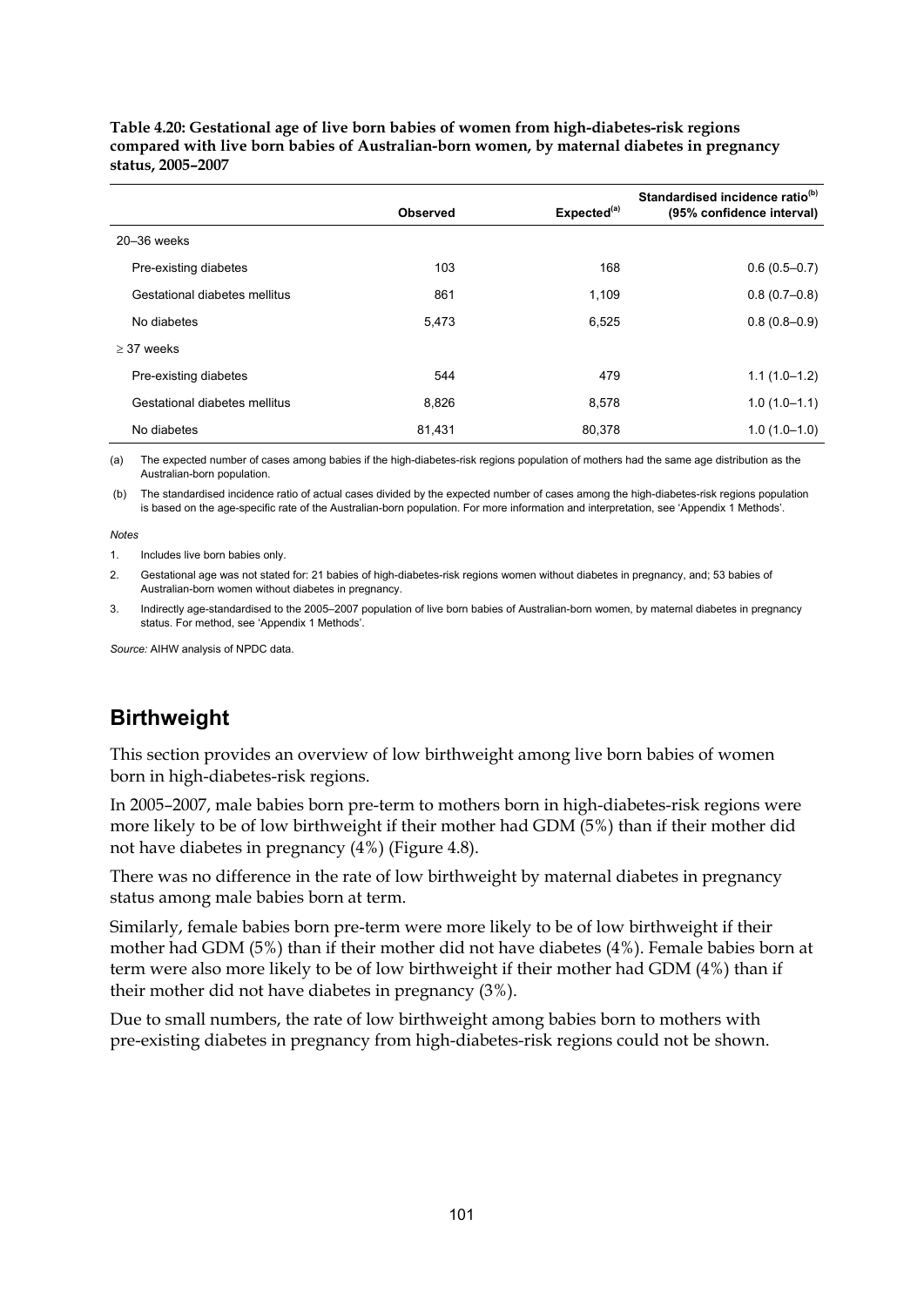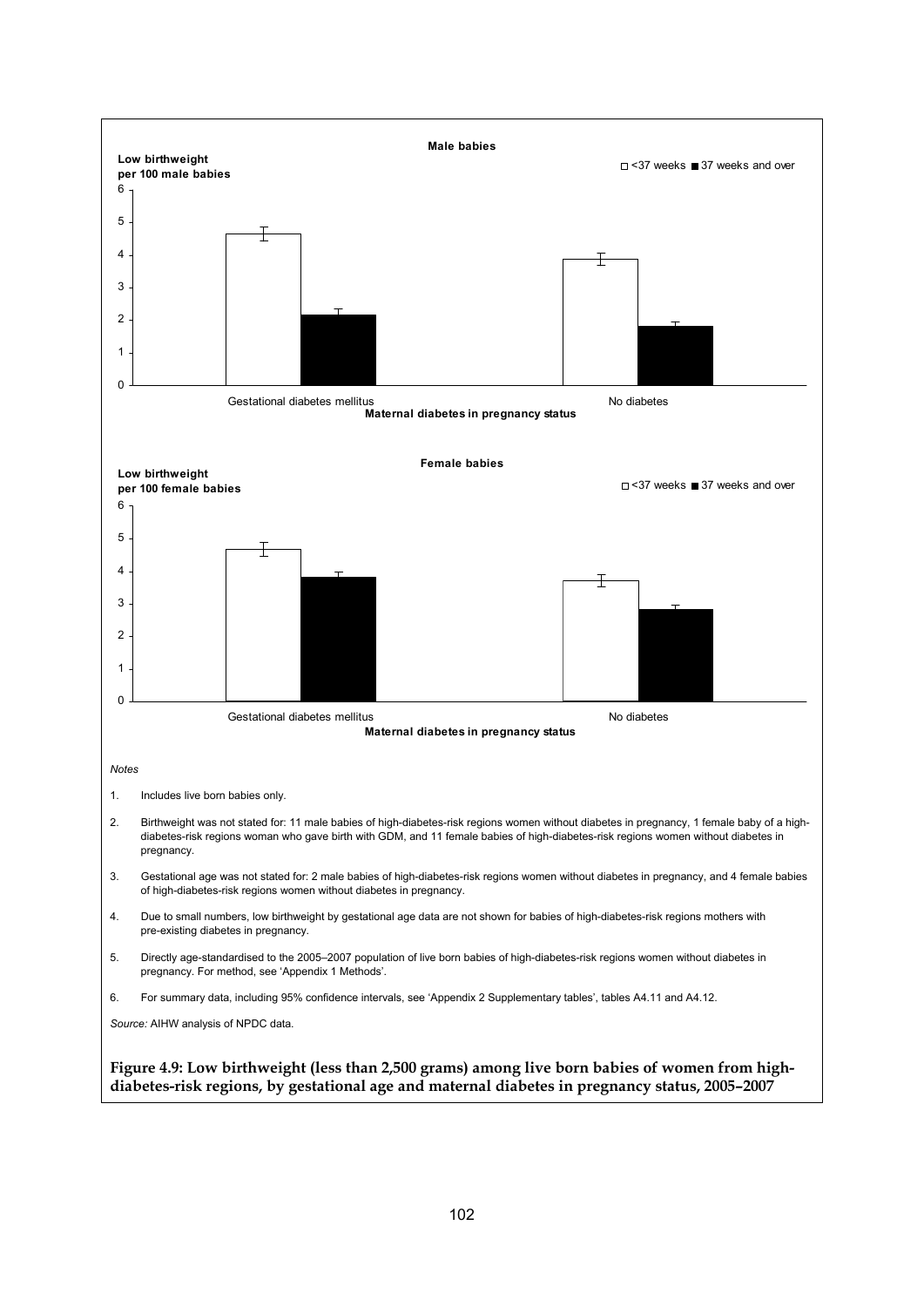Male babies born pre-term to mothers from high-diabetes-risk regions without diabetes in pregnancy were 10% less likely to have low birthweight compared with those born to Australian-born mothers without diabetes in pregnancy (Figure 4.10).

There was no difference by maternal region of birth in the rate of low birthweight among male babies born pre-term or at term to mothers with GDM, or male babies born at term to mothers without diabetes in pregnancy.

When compared with female babies born to Australian-born women, the incidence of low birthweight among female babies born to high-diabetes-risk regions women was:

- 2.3 times as high when born at term to mothers with GDM
- 0.8 times as high when born pre-term to mothers without diabetes in pregnancy
- 1.6 times as high when born at term to mothers without diabetes in pregnancy.

There was no difference by maternal region of birth in the rate of low birthweight among female babies born pre-term to mothers with GDM.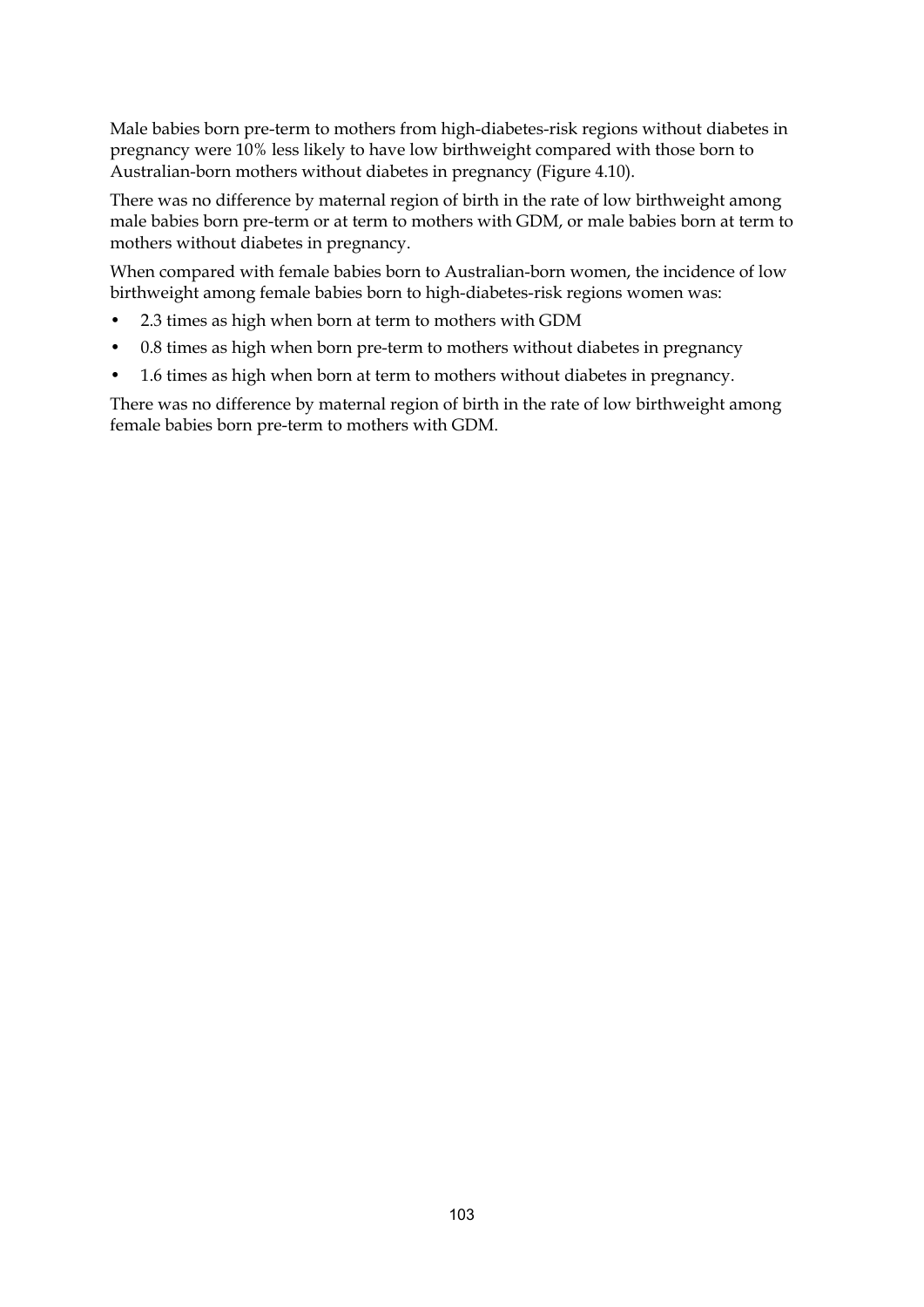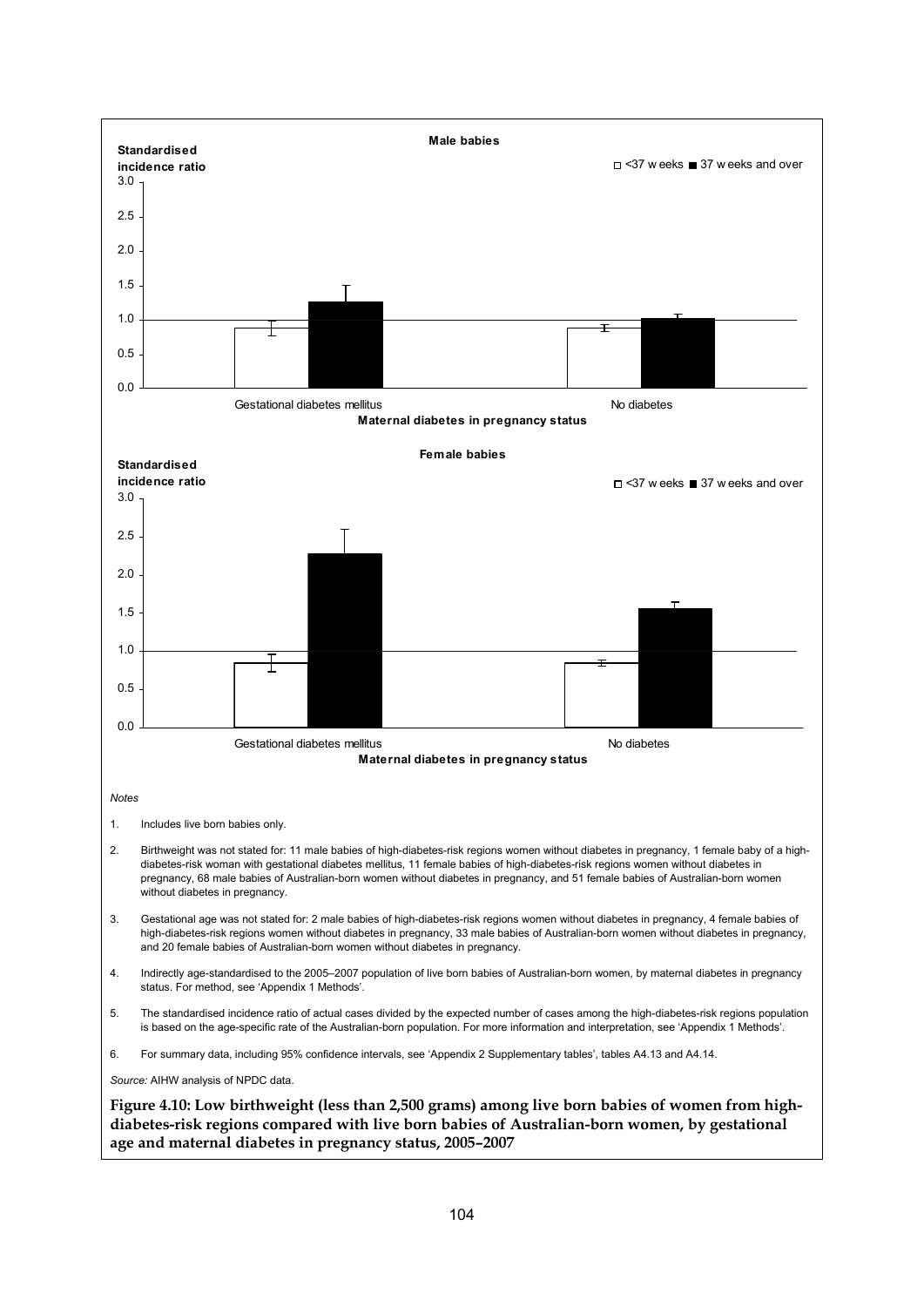## **Apgar score**

This section provides an overview of Apgar scores (at 5 minutes) for live born babies of women born in high-diabetes-risk regions.

Babies born to mothers from high-diabetes-risk regions were more likely to have a low Apgar score (0–6) if their mother had pre-existing diabetes (3%) than if their mother had GDM (1%) or did not have diabetes in pregnancy (1%) (Table 4.21). There was no difference between the rates of low Apgar scores between mothers with GDM and without diabetes in pregnancy, or in the rates of Apgar scores of 7–10, across all diabetes status groups.

|                      |               | <b>Pre-existing diabetes</b> | Gestational<br>diabetes mellitus |                                                            | No diabetes   |                 |
|----------------------|---------------|------------------------------|----------------------------------|------------------------------------------------------------|---------------|-----------------|
|                      | <b>Number</b> | Per cent                     | <b>Number</b>                    | Per cent                                                   | <b>Number</b> | Per cent        |
| $0 - 6$              | 19            | 2.9                          | 118                              | 1.2                                                        | 1,068         | 1.2             |
| $7 - 10$             | 627           | 96.9                         | 9.557                            | 98.7                                                       | 85.698        | 98.6            |
| Total <sup>(a)</sup> | 647           | 100.0                        | 9,687                            | 100.0                                                      | 86,910        | 100.0           |
|                      |               |                              |                                  | Age-standardised rate (per cent) (95% confidence interval) |               |                 |
| $0 - 6$              | 3.2           | $(3.1 - 3.4)$                | 1.1                              | $(1.0 - 1.2)$                                              | 1.2           | $(1.1 - 1.3)$   |
| $7 - 10$             | 96.7          | $(95.7 - 97.7)$              | 98.8                             | $(97.8 - 99.7)$                                            | 96.6          | $(97.6 - 99.6)$ |

| Table 4.21: Apgar score at 5 minutes among live born babies of women from high-diabetes-risk |
|----------------------------------------------------------------------------------------------|
| regions, by maternal diabetes in pregnancy status, 2005-2007                                 |

(a) Total includes not stated.

*Notes*

1. Includes live born babies only.

2. Apgar score (at 5 minutes) was not stated for: 1 baby of a high-diabetes-risk regions woman with pre-existing diabetes in pregnancy, 21 babies of high-diabetes-risk regions women with gestational diabetes mellitus, and 144 babies of high-diabetes-risk regions women without diabetes in pregnancy.

3. Directly age-standardised to the 2005–2007 population of live born babies of high-diabetes-risk regions women without diabetes in pregnancy. For method, see 'Appendix 1 Methods'.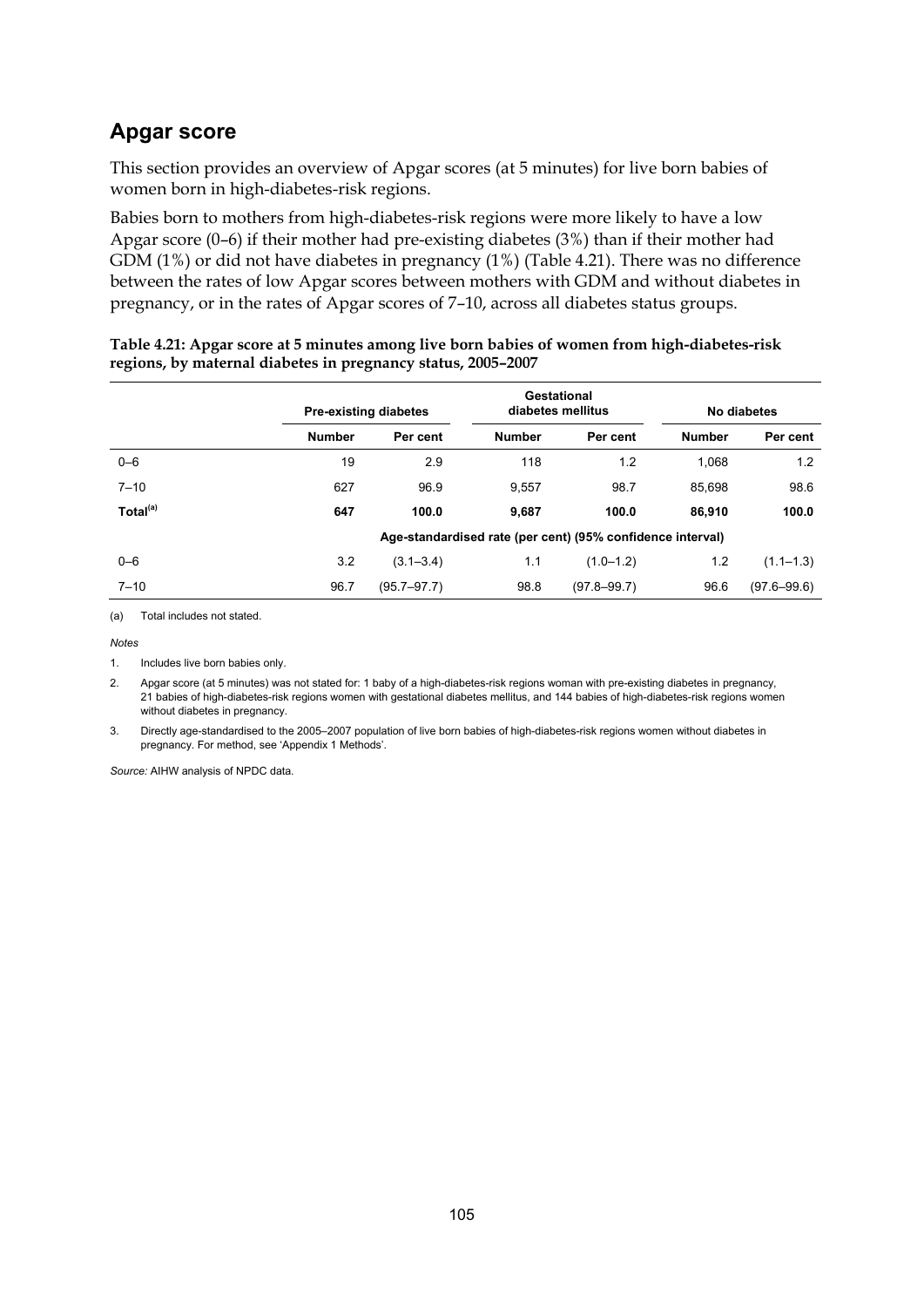There was no significant difference in the rates of Apgar scores of 0–6 or 7–10, by maternal region of birth or diabetes status (Table 4.22).

**Table 4.22: Apgar score at 5 minutes among live born babies of women from high-diabetes-risk regions compared with live born babies of Australian-born women, by maternal diabetes in pregnancy status, 2005–2007** 

|                               | <b>Observed</b> | Expected <sup>(a)</sup> | Standardised incidence ratio <sup>(b)</sup><br>(95% confidence interval) |
|-------------------------------|-----------------|-------------------------|--------------------------------------------------------------------------|
| $0 - 6$                       |                 |                         |                                                                          |
| Pre-existing diabetes         | 19              | 18                      | $1.1(0.6-1.6)$                                                           |
| Gestational diabetes mellitus | 118             | 135                     | $0.9(0.7-1.0)$                                                           |
| No diabetes                   | 1,068           | 1,130                   | $0.9(0.9-1.0)$                                                           |
| $7 - 10$                      |                 |                         |                                                                          |
| Pre-existing diabetes         | 627             | 629                     | $1.0(0.9-1.1)$                                                           |
| Gestational diabetes mellitus | 9,557           | 9,543                   | $1.0(1.0-1.0)$                                                           |
| No diabetes                   | 85,698          | 85,647                  | $1.0(1.0-1.0)$                                                           |

(a) The expected number of cases among babies if the high-diabetes-risk regions population of women had the same age distribution as the Australian-born population.

(b) The standardised incidence ratio of actual cases divided by the expected number of cases among the high-diabetes-risk regions population is based on the age-specific rate of the Australian-born population. For more information and interpretation, see 'Appendix 1 Methods'.

*Notes*

1. Includes live born babies only.

2. Apgar score (at 5 minutes) was not stated for: 1 baby of a high-diabetes-risk regions woman with pre-existing diabetes in pregnancy, 21 babies of high-diabetes-risk regions women with gestational diabetes mellitus, 144 babies of high-diabetes-risk regions women without diabetes in pregnancy, 4 babies of Australian-born women with pre-existing diabetes in pregnancy, 21 babies of Australian-born women with gestational diabetes mellitus, and 947 babies of Australian-born women without diabetes in pregnancy.

3. Indirectly age-standardised to the 2005–2007 population of live born babies of Australian-born women, by maternal diabetes in pregnancy status. For method, see 'Appendix 1 Methods'.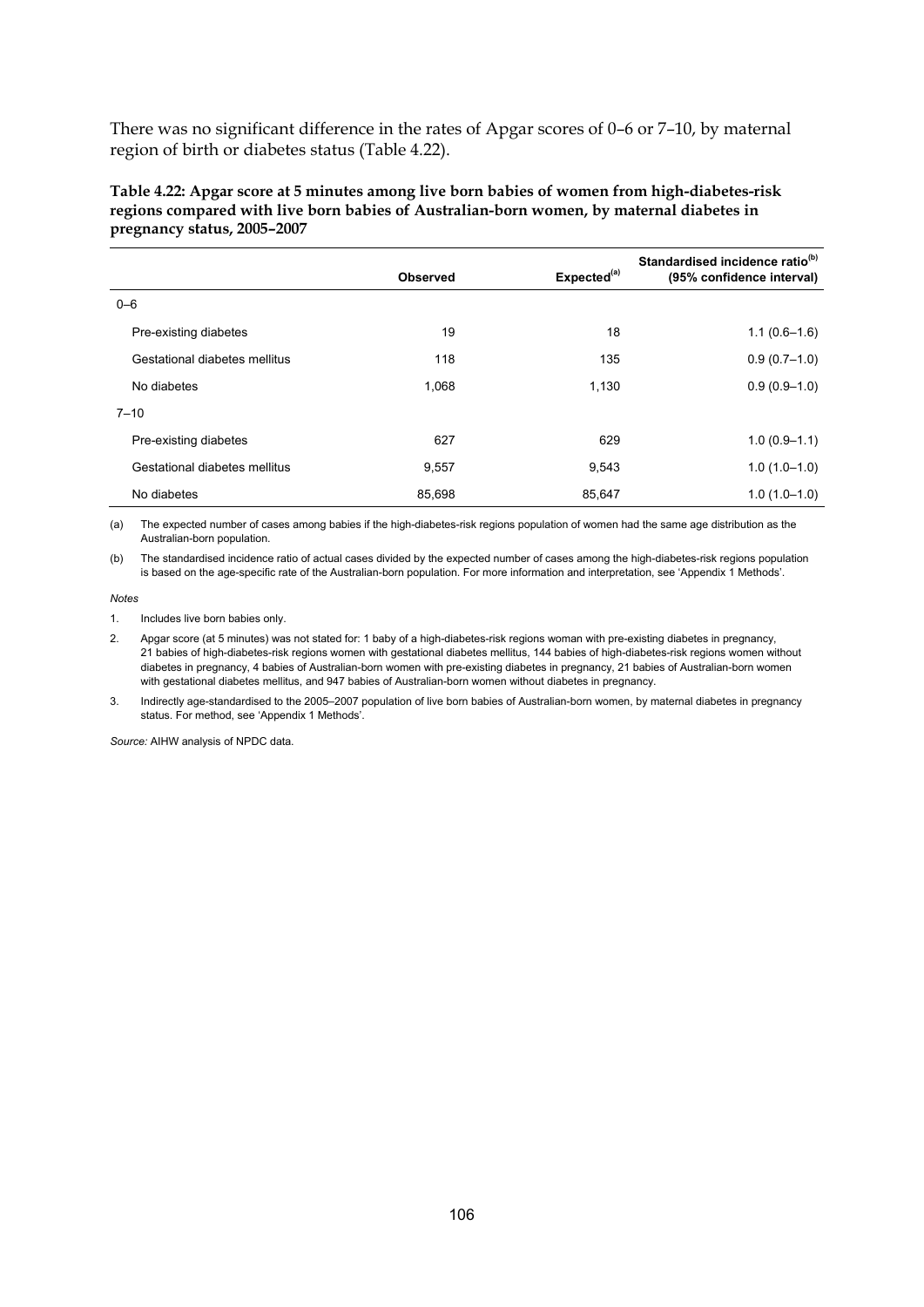## **Resuscitation**

This section provides an overview of the resuscitation level for live born babies of women born in high-diabetes-risk regions.

Babies of mothers from high-diabetes-risk regions were more likely to have a high resuscitation level if their mother had pre-existing diabetes (11%), than if their mother had GDM (7%) or no diabetes in pregnancy (6%) (Table 4.23). The incidence of low-level or no resuscitation was lower for babies of women with pre-existing diabetes (89%) than for those born to mothers with GDM (93%) or no diabetes (94%).

|                      |               | <b>Pre-existing diabetes</b> |               | Gestational<br>diabetes mellitus                           |               | No diabetes     |  |
|----------------------|---------------|------------------------------|---------------|------------------------------------------------------------|---------------|-----------------|--|
|                      | <b>Number</b> | Per cent                     | <b>Number</b> | Per cent                                                   | <b>Number</b> | Per cent        |  |
| High level           | 68            | 10.5                         | 704           | 7.3                                                        | 5.230         | 6.0             |  |
| Low level or none    | 575           | 88.9                         | 8.951         | 92.4                                                       | 81.367        | 93.6            |  |
| Total <sup>(a)</sup> | 647           | 100.0                        | 9.687         | 100.0                                                      | 86.910        | 100.0           |  |
|                      |               |                              |               | Age-standardised rate (per cent) (95% confidence interval) |               |                 |  |
| High level           | 10.7          | $(10.3 - 11.0)$              | 7.2           | $(6.9 - 7.4)$                                              | 6.0           | $(5.8 - 6.3)$   |  |
| Low level or none    | 88.6          | $(87.7 - 89.6)$              | 92.5          | $(91.6 - 93.5)$                                            | 93.6          | $(92.7 - 94.6)$ |  |

#### **Table 4.23: Level of resuscitation performed at birth on live born babies of women from highdiabetes-risk regions, by maternal diabetes in pregnancy status, 2005–2007**

(a) Total includes other resuscitation and not stated resuscitation.

#### *Notes*

1. Includes live born babies only.

- 2. High-level resuscitation includes intermittent positive pressure respiration through bag and mask, endotracheal intubation and intermittent positive pressure respiration, and external cardiac massage and ventilation.
- 3. Low-level or no resuscitation includes suction only, oxygen therapy only, or no intervention to resuscitate.

4. Other resuscitation was recorded for: 3 babies of high-diabetes-risk regions women with pre-existing diabetes in pregnancy, 18 babies of high-diabetes-risk regions women with gestational diabetes mellitus, and 130 babies of high-diabetes-risk regions women without diabetes in pregnancy.

- 5. Resuscitation level at birth was not stated for: 1 baby of a high-diabetes-risk regions woman with pre-existing diabetes in pregnancy, 14 babies of high-diabetes-risk regions women with gestational diabetes mellitus, and 183 babies of high-diabetes-risk regions women without diabetes in pregnancy.
- 6. Directly age-standardised to the 2005–2007 population of live born babies of high-diabetes-risk regions women without diabetes in pregnancy. For method, see 'Appendix 1 Methods'.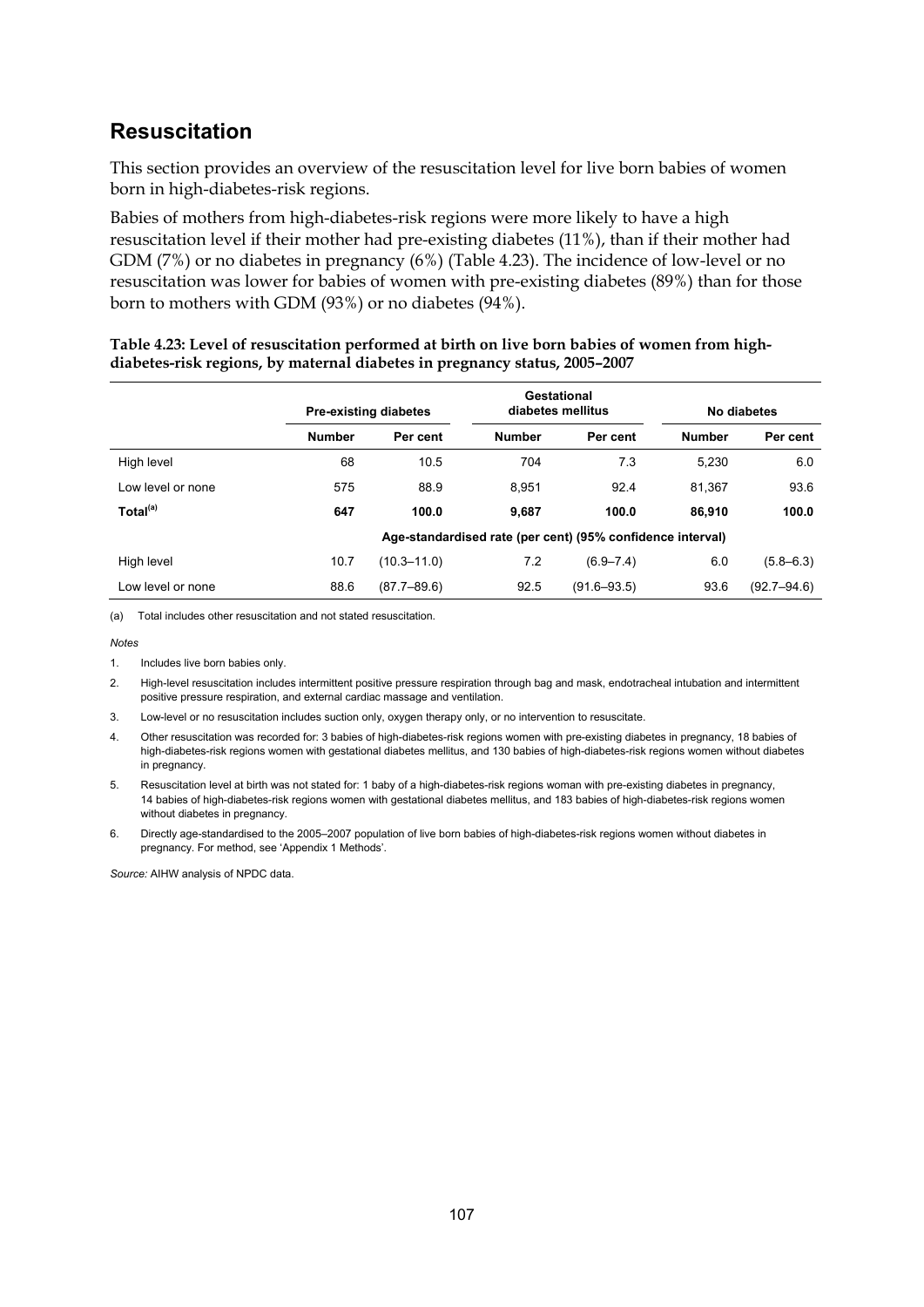Compared with babies of Australian-born mothers, babies of mothers from high-diabetesrisk regions were less likely to have high–level resuscitation, across all maternal diabetes status groups:

- 30% less among babies of mothers with pre-existing diabetes
- 20% less among babies of mothers with GDM or without diabetes (Table 4.24).

There was no significant difference in the rate of low-level or no resuscitation between babies of mothers from high-diabetes-risk regions and babies of Australian-born mothers, across all diabetes status groups.

**Table 4.24: Level of resuscitation performed at birth on live born babies of women from highdiabetes-risk regions compared with that on live born babies of Australian-born women by maternal diabetes in pregnancy status, 2005–2007** 

|                               | Observed | Expected <sup>(a)</sup> | Standardised incidence ratio <sup>(b)</sup><br>(95% confidence interval) |
|-------------------------------|----------|-------------------------|--------------------------------------------------------------------------|
| High level                    |          |                         |                                                                          |
| Pre-existing diabetes         | 68       | 100                     | $0.7(0.5-0.8)$                                                           |
| Gestational diabetes mellitus | 704      | 851                     | $0.8(0.8-0.9)$                                                           |
| No diabetes                   | 5,230    | 6,378                   | $0.8(0.8-0.8)$                                                           |
| Low level or none             |          |                         |                                                                          |
| Pre-existing diabetes         | 575      | 542                     | $1.1(1.0-1.1)$                                                           |
| Gestational diabetes mellitus | 8.951    | 8,790                   | $1.0(1.0-1.0)$                                                           |
| No diabetes                   | 81,367   | 80.032                  | $1.0(1.0-1.0)$                                                           |

(a) The expected number of cases among babies if the high-diabetes-risk regions population of women who gave birth had the same age distribution as the Australian-born population.

(b) The standardised incidence ratio of actual cases divided by the expected number of cases among the high-diabetes-risk regions population is based on the age-specific rate of the Australian-born population. For more information and interpretation, see 'Appendix 1 Methods'.

#### *Notes*

- 1. Includes live born babies only.
- 2. Population total includes other resuscitation and not stated resuscitation level.
- 3. High-level resuscitation includes intermittent positive pressure respiration through bag and mask, endotracheal intubation and intermittent positive pressure respiration, and external cardiac massage and ventilation.
- 4. Low-level or no resuscitation includes suction only, oxygen therapy only, or no intervention to resuscitate.
- 5. Other resuscitation was recorded for: 3 babies of high-diabetes-risk regions women with pre-existing diabetes in pregnancy, 18 babies of high-diabetes-risk regions women with gestational diabetes mellitus, 130 babies of high-diabetes-risk regions women without diabetes in pregnancy, 5 babies of Australian-born women with pre-existing diabetes in pregnancy, 23 babies of Australian-born women with gestational diabetes mellitus, and 719 babies of Australian-born women without diabetes in pregnancy.
- 6. Resuscitation level at birth was not stated for: 1 baby of a high-diabetes-risk regions woman with pre-existing diabetes in pregnancy, 14 babies of high-diabetes-risk regions women with gestational diabetes mellitus, 183 babies of high-diabetes-risk regions women without diabetes in pregnancy, 25 babies of Australian-born women with pre-existing diabetes in pregnancy, 92 babies of Australian-born women with gestational diabetes mellitus, and 2,817 babies of Australian-born women without diabetes in pregnancy.
- 7. Indirectly age-standardised to the 2005–2007 population of live born babies of Australian-born women, by maternal diabetes in pregnancy status. For method, see 'Appendix 1 Methods'.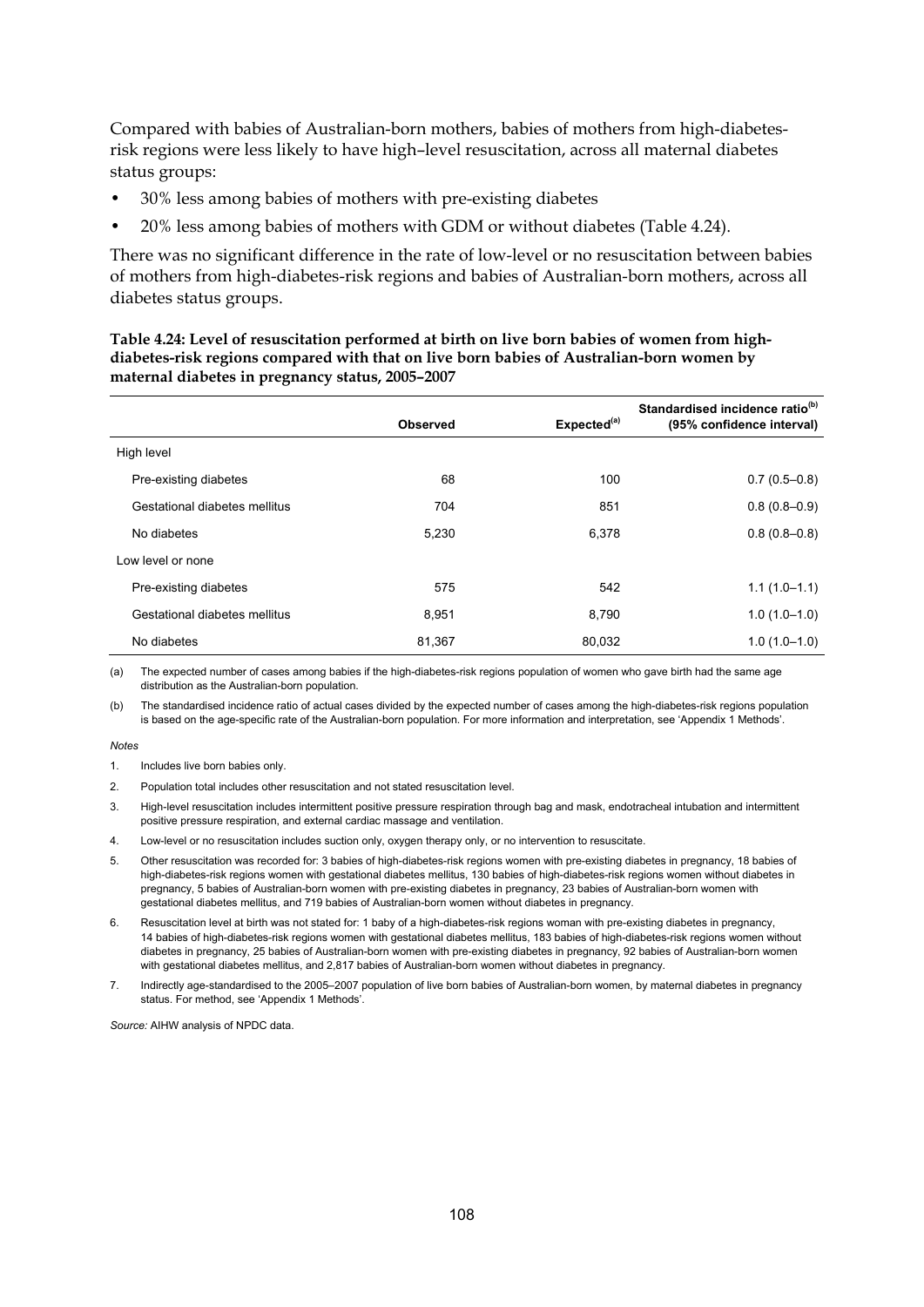## **Admission to special care nursery/neonatal intensive care unit**

This section provides an overview of special care nursery/neonatal intensive care unit (SCN/NICU) admission among babies born to women from high-diabetes-risk regions.

Babies of mothers from high-diabetes-risk regions were more likely to be admitted to SCN/NICU if their mother had pre-existing diabetes (51%), compared with babies of women with GDM (30%) and babies of women without diabetes in pregnancy (13%) (Table 4.25).

|                      |               | Gestational<br><b>Pre-existing diabetes</b><br>diabetes mellitus |               |                                                            | No diabetes   |                 |  |
|----------------------|---------------|------------------------------------------------------------------|---------------|------------------------------------------------------------|---------------|-----------------|--|
|                      | <b>Number</b> | Per cent                                                         | <b>Number</b> | Per cent                                                   | <b>Number</b> | Per cent        |  |
| Admitted             | 338           | 52.2                                                             | 2.948         | 30.4                                                       | 11.352        | 13.1            |  |
| Not admitted         | 309           | 47.8                                                             | 6.739         | 69.6                                                       | 75.549        | 86.9            |  |
| Total <sup>(a)</sup> | 647           | 100.0                                                            | 9.687         | 100.0                                                      | 86.910        | 100.0           |  |
|                      |               |                                                                  |               | Age-standardised rate (per cent) (95% confidence interval) |               |                 |  |
| Admitted             | 50.5          | $(49.8 - 51.2)$                                                  | 29.6          | $(29.0 - 30.1)$                                            | 13.1          | $(12.7 - 13.4)$ |  |
| Not admitted         | 49.5          | $(48.8 - 50.2)$                                                  | 70.4          | $(69.6 - 71.3)$                                            | 86.9          | $(86.0 - 87.9)$ |  |

#### **Table 4.25: SCN/NICU admission among live born babies of women from high-diabetes-risk regions, by maternal diabetes in pregnancy status, 2005–2007**

(a) Total includes not stated.

*Notes*

1. Includes live born babies only

2. Admission to the special care nursery/neonatal intensive care unit (SCN/NICU) may be a clinical decision or the result of hospital policy.

3. SCN/NICU admission was not stated for: 9 babies of high-diabetes-risk regions women without diabetes in pregnancy.

4. Directly age-standardised to the 2005–2007 population of live born babies of high-diabetes-risk regions women without diabetes in pregnancy. For method, see 'Appendix 1 Methods'.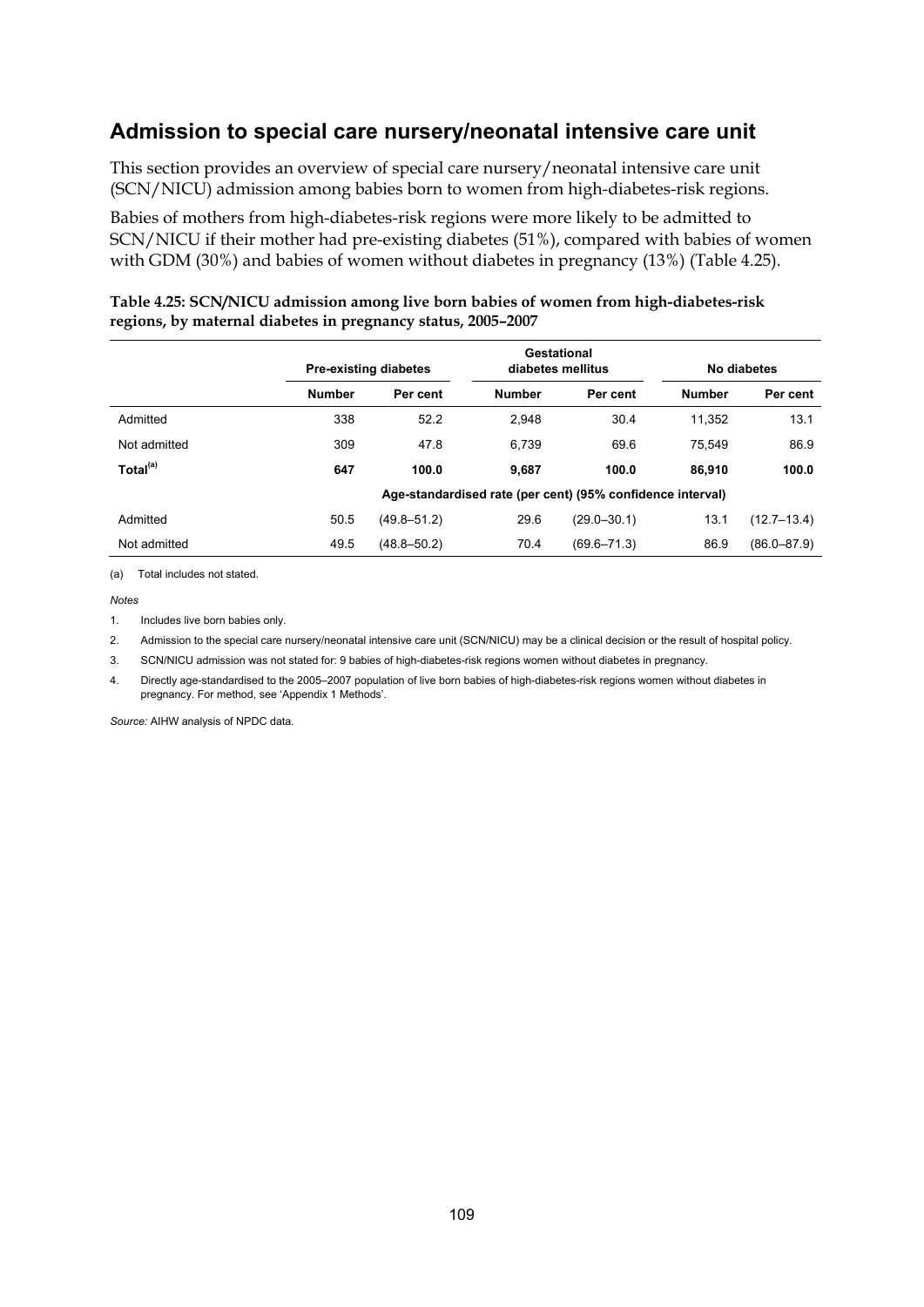Compared with babies of Australian-born mothers, babies of mothers from high-diabetesrisk regions were 10% less likely to be admitted to SCN/NICU for mothers who did not have diabetes (Table 4.26).

| Standardised incidence ratio <sup>(b)</sup>                                              |  |
|------------------------------------------------------------------------------------------|--|
| pregnancy status, 2005-2007                                                              |  |
| regions compared with live born babies of Australian-born women, by maternal diabetes in |  |
| Table 4.26: SCN/NICU admission among live born babies of women from high-diabetes-risk   |  |

|                               | <b>Observed</b> | Expected <sup>(a)</sup> | Standardised incluence ratio of<br>(95% confidence interval) |
|-------------------------------|-----------------|-------------------------|--------------------------------------------------------------|
| Admitted                      |                 |                         |                                                              |
| Pre-existing diabetes         | 338             | 377                     | $0.9(0.8-1.0)$                                               |
| Gestational diabetes mellitus | 2,948           | 3,188                   | $0.9(0.9-1.0)$                                               |
| No diabetes                   | 11.352          | 12.257                  | $0.9(0.9-0.9)$                                               |
| Not admitted                  |                 |                         |                                                              |
| Pre-existing diabetes         | 309             | 270                     | $1.1(1.0-1.3)$                                               |
| Gestational diabetes mellitus | 6,739           | 6,497                   | $1.0(1.0-1.1)$                                               |
| No diabetes                   | 75,549          | 74,632                  | $1.0(1.0-1.0)$                                               |

(a) The expected number of cases among babies if the high-diabetes-risk regions population of women had the same age distribution as the Australian-born population.

(b) The standardised incidence ratio of actual cases divided by the expected number of cases among the high-diabetes-risk regions population is based on the age-specific rate of the Australian-born population. For more information and interpretation, see 'Appendix 1 Methods'.

#### *Notes*

1. Includes live born babies only.

2. Admission to the special care nursery/neonatal intensive care unit (SCN/NICU) may be a clinical decision or the result of hospital policy.

3. SCN/NICU admission was not stated for: 9 babies of high-diabetes-risk regions women without diabetes in pregnancy, 4 babies of Australian-born women with gestational diabetes mellitus, and 151 babies of Australian-born women without diabetes in pregnancy.

4. Indirectly age-standardised to the 2005–2007 population of live born babies of Australian-born women, by maternal diabetes in pregnancy status. For method, see 'Appendix 1 Methods'.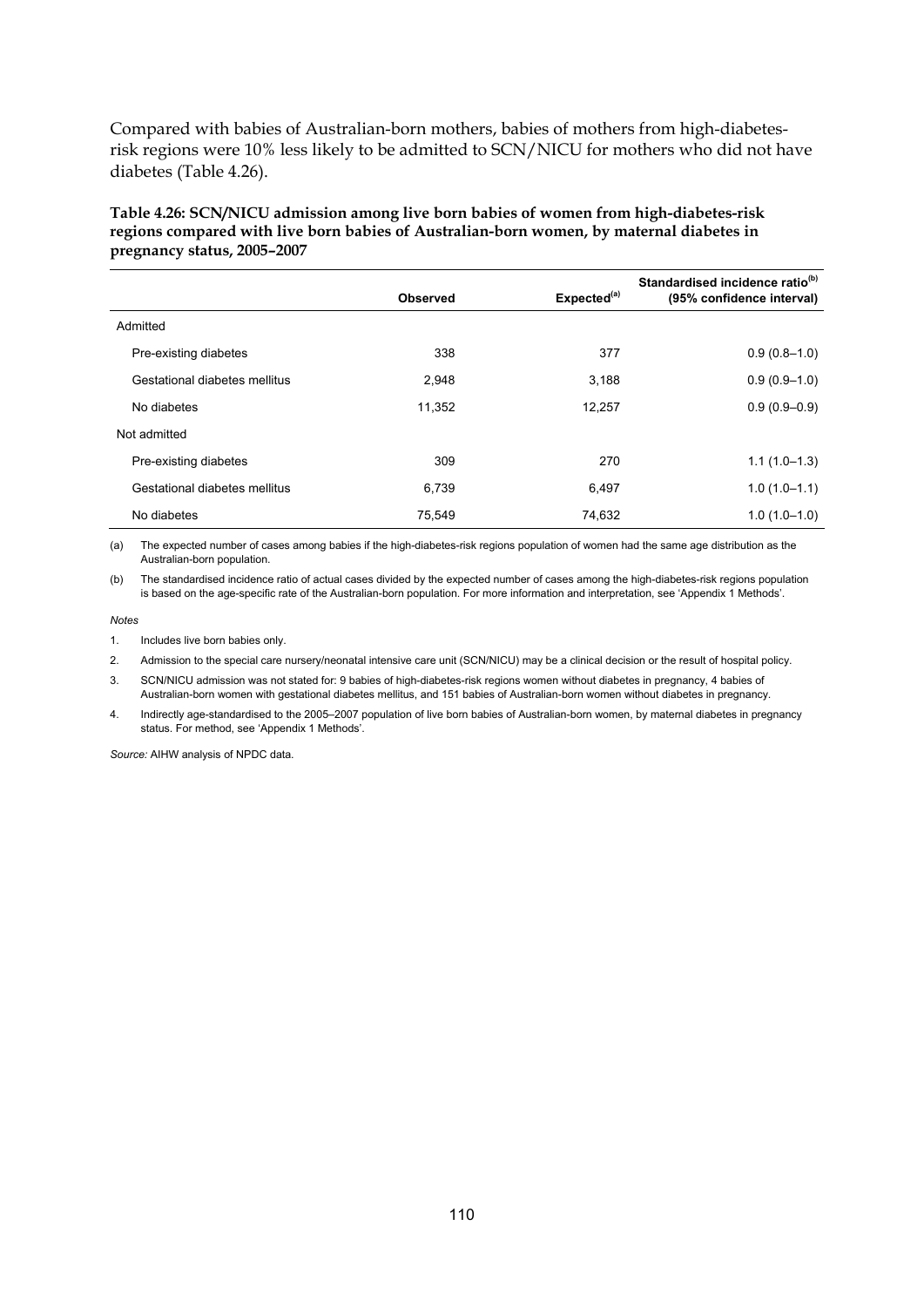## **Length of stay**

This section provides an overview of the length of stay in hospital among live born babies of women born in high-diabetes-risk regions. These data include only babies who were discharged home, so these totals do not compare with totals in other sections in this chapter.

The majority of babies of mothers from high-diabetes-risk regions spent 2–6 days in hospital, with the highest rate among babies of mothers with GDM (84%), followed by babies of mothers with pre-existing diabetes (82%) and those without diabetes in pregnancy (81%) (Table 4.27).

Babies of mothers without diabetes in pregnancy were more likely to stay 0–1 days (13%) compared with babies of mothers with pre-existing diabetes (7%) or GDM (9%). Babies of mothers with pre-existing diabetes were more likely to stay 7–13 days in hospital (7%), compared with babies of mothers with GDM (5%) and those without diabetes in pregnancy (4%). A similar pattern was seen for a stay of 14 days or more, with rates of 4%, 3% and 2%, respectively.

|                      |               | <b>Pre-existing diabetes</b> |               | Gestational<br>diabetes mellitus                           |               | No diabetes     |  |
|----------------------|---------------|------------------------------|---------------|------------------------------------------------------------|---------------|-----------------|--|
|                      | <b>Number</b> | Per cent                     | <b>Number</b> | Per cent                                                   | <b>Number</b> | Per cent        |  |
| $0-1$ day            | 45            | 7.5                          | 794           | 8.5                                                        | 11,106        | 13.4            |  |
| $2-6$ days           | 483           | 80.0                         | 7,829         | 83.4                                                       | 67,034        | 80.6            |  |
| $7-13$ days          | 48            | 7.9                          | 503           | 5.4                                                        | 3,331         | 4.0             |  |
| $\geq$ 14 days       | 28            | 4.6                          | 256           | 2.7                                                        | 1,639         | 2.0             |  |
| Total <sup>(a)</sup> | 604           | 100.0                        | 9,388         | 100.0                                                      | 83,154        | 100.0           |  |
|                      |               |                              |               | Age-standardised rate (per cent) (95% confidence interval) |               |                 |  |
| $0 - 1$ day          | 7.4           | $(7.1 - 7.6)$                | 8.7           | $(8.4 - 9.0)$                                              | 13.4          | $(13.0 - 13.7)$ |  |
| $2-6$ days           | 81.7          | $(80.8 - 82.6)$              | 83.6          | $(82.7 - 84.6)$                                            | 80.6          | $(79.7 - 81.5)$ |  |
| $7-13$ days          | 6.6           | $(6.3 - 6.8)$                | 5.0           | $(4.8 - 5.2)$                                              | 4.0           | $(3.8 - 4.2)$   |  |
| $\geq$ 14 days       | 4.4           | $(4.2 - 4.6)$                | 2.6           | $(2.4 - 2.8)$                                              | 2.0           | $(1.8 - 2.1)$   |  |

#### **Table 4.27: Length of stay in hospital among live born babies of women from high-diabetes-risk regions, by maternal diabetes in pregnancy status, 2005–2007**

(a) Total includes not stated.

*Notes*

1. Includes live born babies discharged home only.

2. Length of stay in hospital was not stated for: 6 babies of high-diabetes-risk regions women with gestational diabetes mellitus, and 44 babies of high-diabetes-risk regions women without diabetes in pregnancy.

3. Directly age-standardised to the 2005–2007 population of live born babies (discharged home) of high-diabetes-risk regions women without diabetes in pregnancy. For method, see 'Appendix 1 Methods'.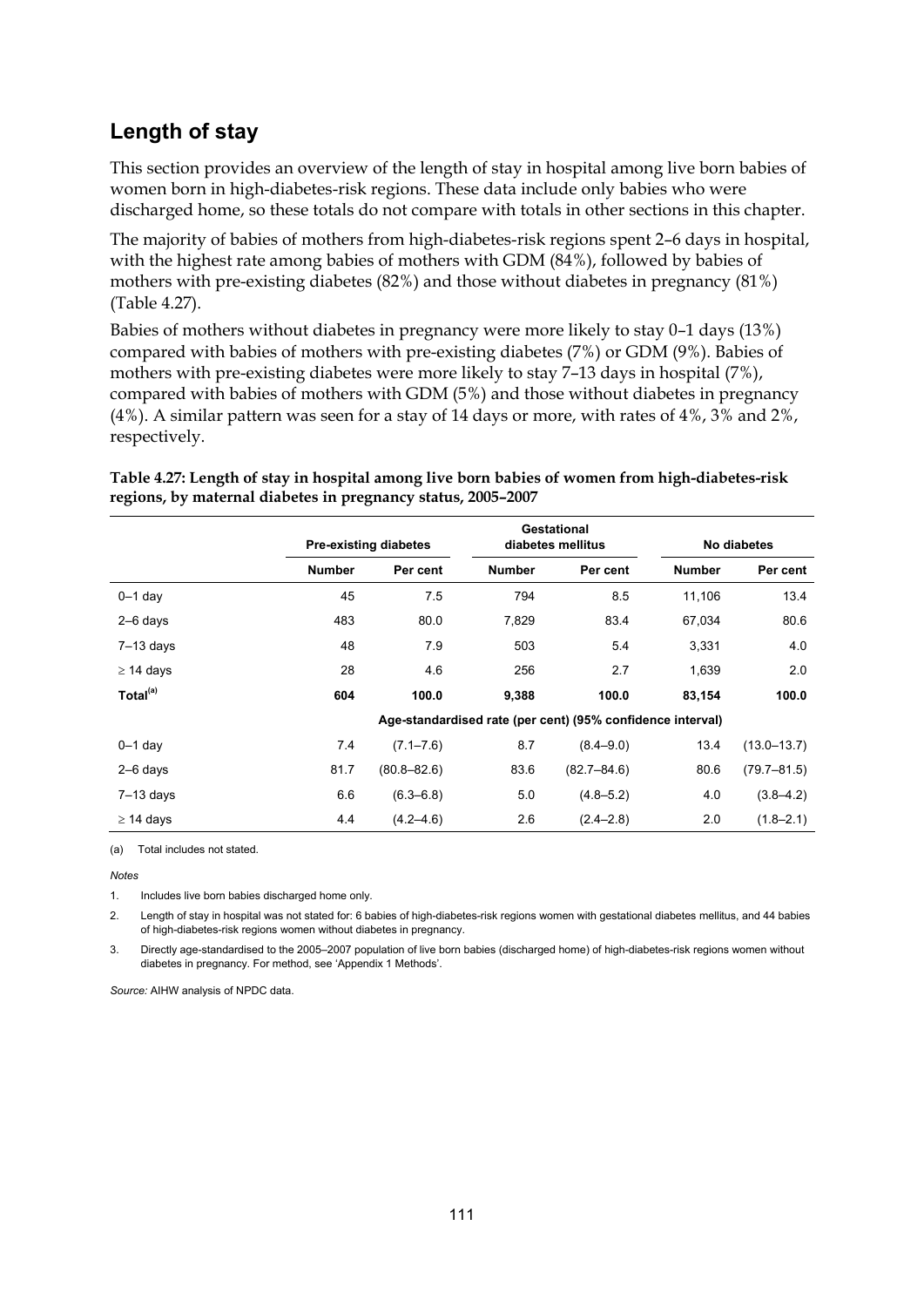Compared with babies of Australian-born women, babies of women born in high-diabetesrisk regions were more likely to have a short stay (0–1 day) in hospital across all diabetes in pregnancy status groups:

- 2.3 times as likely for babies whose mothers had pre-existing diabetes
- 1.2 times as likely for babies whose mothers had either GDM or no diabetes in pregnancy (Table 4.28).

By comparison, babies of women from high-diabetes-risk regions were 10–50% less likely to have a stay in hospital of 7–13 days or 14 days or more when compared with babies of Australian-born women, across all diabetes status groups. There was no significant difference in the rate of stay of 2–6 days among babies born to high-diabetes-risk regions mothers and those born to Australian-born mothers, across all diabetes in pregnancy groups.

**Table 4.28: Length of stay in hospital among live born babies of women from high-diabetes-risk regions compared with live born babies of Australian-born women, by maternal diabetes in pregnancy status, 2005–2007** 

|                               | <b>Observed</b> | Expected <sup>(a)</sup> | Standardised incidence ratio <sup>(b)</sup><br>(95% confidence interval) |
|-------------------------------|-----------------|-------------------------|--------------------------------------------------------------------------|
| $0-1$ day                     |                 |                         |                                                                          |
| Pre-existing diabetes         | 45              | 19                      | $2.3(1.7-3.0)$                                                           |
| Gestational diabetes mellitus | 794             | 664                     | $1.2(1.1-1.3)$                                                           |
| No diabetes                   | 11,106          | 9,269                   | $1.2(1.2 - 1.2)$                                                         |
| $2-6$ days                    |                 |                         |                                                                          |
| Pre-existing diabetes         | 483             | 444                     | $1.1(1.0-1.2)$                                                           |
| Gestational diabetes mellitus | 7,829           | 7,721                   | $1.0(1.0-1.0)$                                                           |
| No diabetes                   | 67,034          | 67,873                  | $1.0(1.0-1.0)$                                                           |
| $7-13$ days                   |                 |                         |                                                                          |
| Pre-existing diabetes         | 48              | 91                      | $0.5(0.4-0.7)$                                                           |
| Gestational diabetes mellitus | 503             | 649                     | $0.8(0.7-0.8)$                                                           |
| No diabetes                   | 3,331           | 3,881                   | $0.9(0.8 - 0.9)$                                                         |
| $\geq$ 14 days                |                 |                         |                                                                          |
| Pre-existing diabetes         | 28              | 50                      | $0.6(0.4-0.8)$                                                           |
| Gestational diabetes mellitus | 256             | 350                     | $0.7(0.6-0.8)$                                                           |
| No diabetes                   | 1,639           | 2,102                   | $0.8(0.7-0.8)$                                                           |

(a) The expected number of cases among babies if the high-diabetes-risk regions population of women had the same age distribution as the Australian-born population.

(b) The standardised incidence ratio of actual cases divided by the expected number of cases among the high-diabetes-risk regions population is based on the age-specific rate of the Australian-born population. For more information and interpretation, see 'Appendix 1 Methods'.

*Notes*

1. Includes live born babies discharged home only.

2. Length of stay in hospital was not stated for: 6 babies of high-diabetes-risk regions women with gestational diabetes mellitus, 44 babies of high-diabetes-risk regions women without diabetes in pregnancy, 10 babies of Australian-born women with gestational diabetes mellitus, and 199 babies of Australian-born women without diabetes in pregnancy.

3. Indirectly age-standardised to the 2005–2007 population of live born babies (discharged home) of Australian-born women, by maternal diabetes in pregnancy status. For method, see 'Appendix 1 Methods'.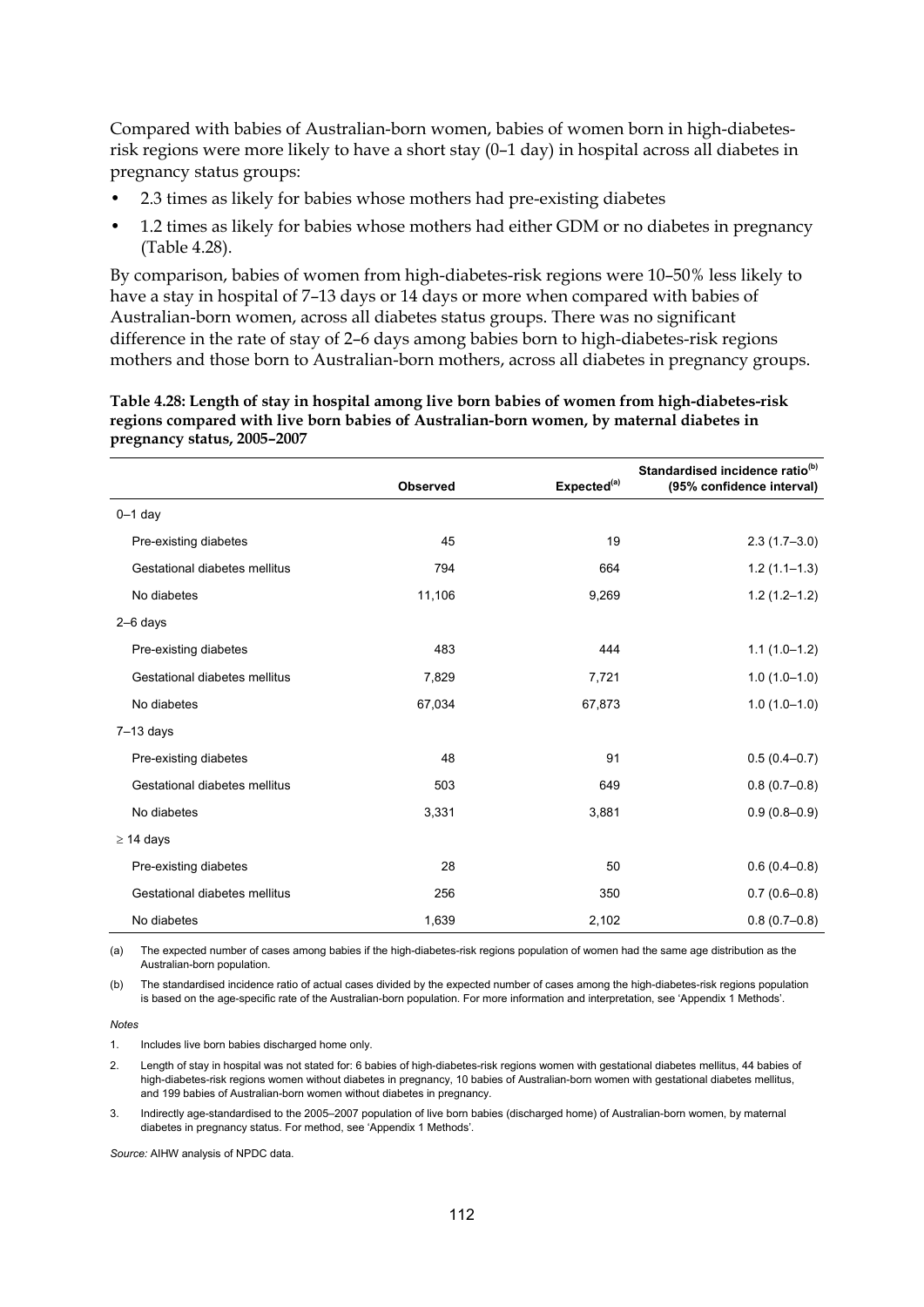# **5 Discussion and conclusions**

This report seeks to provide information at the national level about key characteristics, outcomes, interventions and conditions of pregnancy, labour and delivery among mothers and their babies, by maternal diabetes in pregnancy status. The report presents current data on their occurrence among women who gave birth in Australia, and their babies. The results presented for women include: short duration of pregnancy, induced labour, caesarean section and longer stay in hospital (antenatal and postnatal), and for babies: gestational age, low and high birthweight, low Apgar score, high-level resuscitation, special care nursery and neonatal intensive care unit admission and longer stay in hospital. Aboriginal and Torres Strait Islander women and women born in Polynesian, Asian and Middle Eastern countries (high-diabetes-risk regions) were given special consideration in this report, as they are widely reported to be at higher risk of Type 2 diabetes and gestational diabetes mellitus. Aboriginal and Torres Strait Islander women have also been shown to experience poorer outcomes of pregnancy than non-Indigenous women. There appears to be no evidence to date on the pregnancy outcomes among women from high-diabetes-risk regions compared with Australian-born women.

# **5.1 Overall findings**

# **All women and infants**

## **Maternal characteristics**

NPDC data show that in 2005–2007, 44,091 (5.3%) women who gave birth in Australia had a diagnosis of diabetes in pregnancy: 0.6% had pre-existing diabetes and 4.7% were diagnosed with GDM. Most (94.7%) mothers did not have diabetes.

Data from the NHMD show that from 2005–06 to 2007–08, 47,143 (5.6%) women who gave birth in Australian hospitals had a diagnosis of diabetes in pregnancy: 0.3% had pre-existing Type 1 diabetes, 0.3% had pre-existing Type 2 diabetes and 4.9% had GDM. Most (94.4%) mothers did not have diabetes.

Nearly 60% of mothers had given birth at least once before, and about 2% had a multiple-birth pregnancy. Mothers with GDM were more likely to be giving birth for the first time and were more likely to be having a multiple birth, compared with mothers with pre-existing diabetes or without diabetes in pregnancy.

The most common age of mothers when giving birth was 30–34 years. Mothers with pre-existing diabetes, particularly Type 2 diabetes, and mothers with GDM were significantly older compared with mothers without diabetes in pregnancy.

## **Maternal outcomes**

Women giving birth in Australia who had diabetes in pregnancy were more likely to experience adverse effects of pregnancy, labour and delivery, compared with mothers who did not have a diagnosis of diabetes.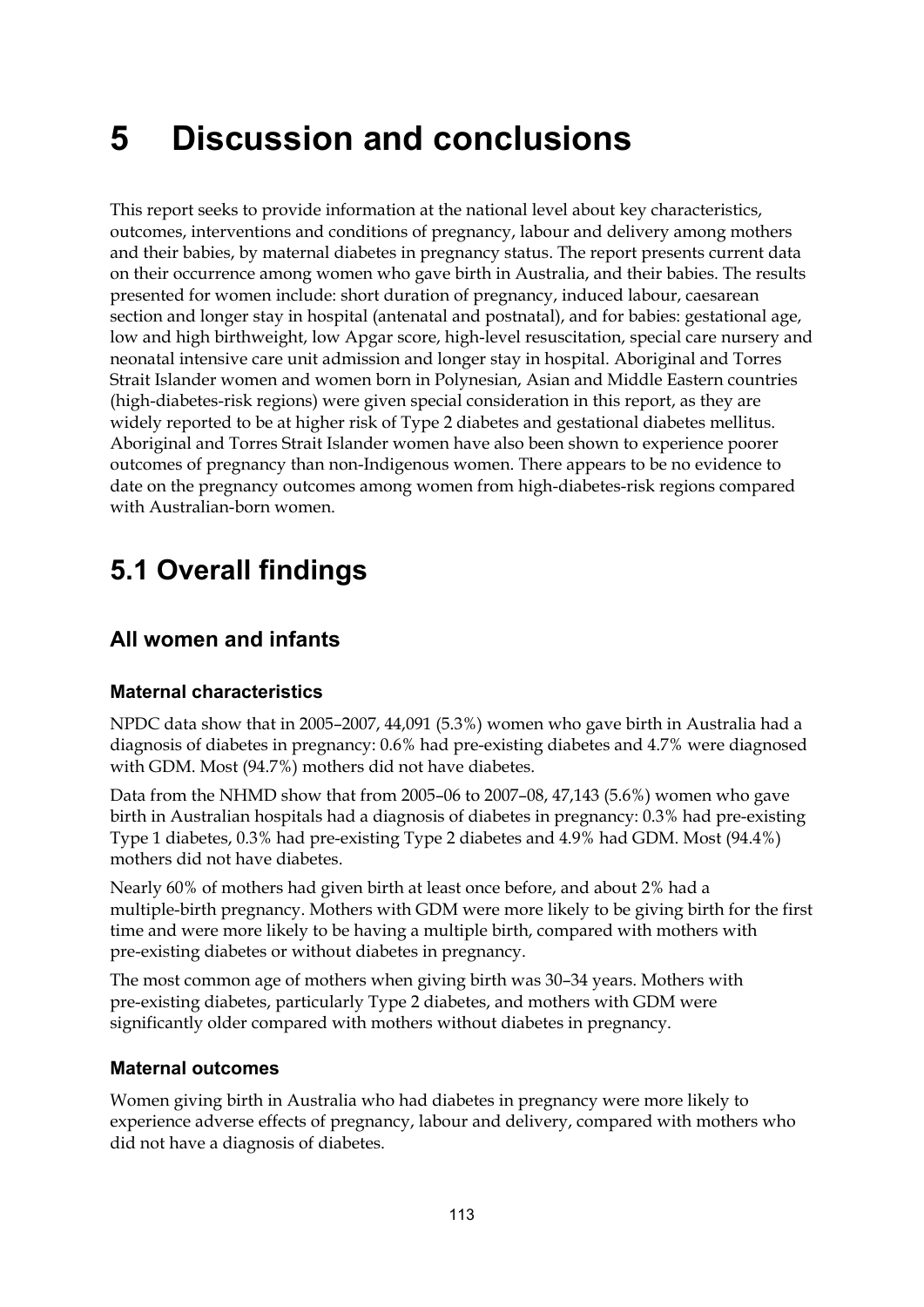Mothers with pre-existing diabetes had higher rates of most adverse effects of pregnancy, labour and delivery studied, compared with mothers who had GDM or did not have diabetes. They were more likely to give birth to their babies pre-term, have an induced labour, have their labour induced pre-term, have a caesarean section, hypertension and stay in hospital for longer before and after giving birth.

Looking more closely at differences between types of pre-existing diabetes showed that, compared with mothers with pre-existing Type 2 diabetes, mothers with pre-existing Type 1 diabetes were more likely to have a pre-term birth, caesarean section, total hypertension and gestational hypertension.

Mothers with pre-existing Type 2 diabetes had higher rates of pre-existing hypertension, compared with mothers with pre-existing Type 1 diabetes.

Mothers with GDM had the highest rate of induced labour of all mothers, and were more likely to give birth pre-term, have a caesarean section, hypertension and longer stay in hospital than mothers without diabetes in pregnancy.

These findings highlight the risks associated with having either pre-existing diabetes (Type 1 or Type 2) or GDM during pregnancy, and support existing literature showing that these conditions are associated with high rates of adverse effects of pregnancy, labour and delivery (see Section 1.3).

## **Infant outcomes**

In 2005–2007, of 847,773 babies born in Australia, 45,169 (5.3%) were born to mothers with diabetes in pregnancy: 0.6% to mothers with pre-existing diabetes in pregnancy and 4.7% to mothers with GDM. Most (94.7%) babies were not exposed to maternal diabetes in pregnancy.

In 2005–06 to 2007–08, of 825,126 singleton babies born in Australia, 45,985 (5.6%) were born to mothers with diabetes in pregnancy: 0.3% were born to mothers with pre-existing Type 1 diabetes, 0.3% to mothers with pre-existing Type 2 diabetes and 4.8% to mothers with GDM. Most (94.4%) babies were not exposed to maternal diabetes in pregnancy.

This report's analyses show that babies of mothers with diabetes in pregnancy are generally more adversely affected during pregnancy, labour and delivery, compared with babies of mothers without diabetes in pregnancy.

The most serious adverse outcome for infants associated with pregnancy, labour and delivery is fetal death. Data from the NPDC show that, in 2005–2007, babies born to mothers with pre-existing diabetes were more likely to be stillborn compared with other babies. Data from the NHMD show that, in 2005–06 to 2007–08, the highest rate of fetal death occurred among babies born to mothers with Type 2 diabetes, followed by those born to mothers with Type 1 diabetes.

Both data sources showed that babies born to mothers with GDM had the lowest rate of fetal death, even compared with babies born to women not affected by diabetes during their pregnancy.

Babies of mothers with pre-existing diabetes had higher rates of the majority of adverse effects of pregnancy labour and delivery, compared with babies of mothers with GDM and those of mothers without diabetes in pregnancy. They were more likely to be born pre-term or very pre-term, have a low Apgar score at 5 minutes, require high-level resuscitation at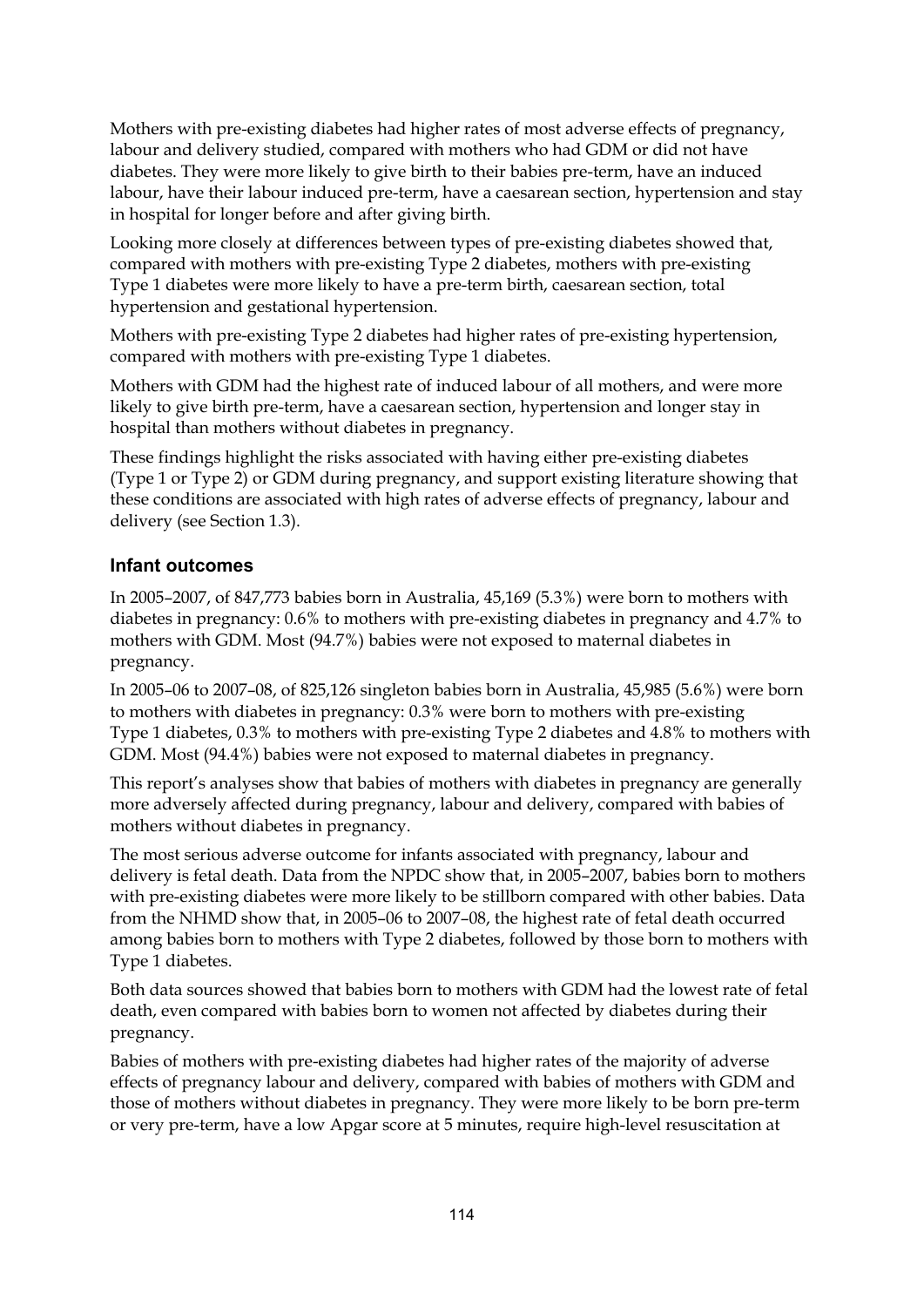birth, be admitted to the special care nursery/neonatal intensive care unit and stay longer in hospital.

Babies of mothers with GDM had generally higher rates of most adverse effects of pregnancy labour and delivery studied, compared with babies of mothers without diabetes, with the exception of fetal death.

These findings highlight the risks for infants associated with maternal pre-existing diabetes (Type 1 or Type 2) or GDM. These findings support existing literature showing that maternal diabetes is associated with increased rates of adverse effects of pregnancy, labour and delivery among infants (see Section 1.3). An exception is results from both the NPDC and the NHMD showing that babies born to women without diabetes in pregnancy have higher rates of fetal death, compared with babies born to women with GDM. This is a result not widely reported in the literature. Some sources suggest there is a strong association between duration of pregnancy (both longer and shorter duration) and stillbirth, and this association in relation to our finding merits further investigation (Coletta & Simpson 2010; Dudley 2007).

# **Aboriginal and Torres Strait Islander mothers and infants**

## **Maternal characteristics**

In 2005–2007, 30,518 (3.7%) women who gave birth in Australia identified as being of Aboriginal and Torres Strait Islander origin. Of these, nearly 7% had diabetes in pregnancy: 1.5% had pre-existing diabetes and 5.1% were diagnosed with GDM. Most (93.3%) did not have diabetes in pregnancy.

In 2005–06 to 2007–08, 29,413 (3.7%) women who gave birth in hospitals in New South Wales, Victoria, Queensland, Western Australia, South Australia and public hospitals in the Northern Territory identified as being of Aboriginal and Torres Strait Islander origin. Of these, nearly 7% had diabetes in pregnancy: 0.1% had pre-existing Type 1 diabetes, 1.5% had pre-existing Type 2 diabetes and 5.0% had GDM. Most (93.1%) did not have diabetes in pregnancy.

Aboriginal and Torres Strait Islander mothers were more likely to have diabetes in pregnancy compared with non-Indigenous/other Australian mothers: the rate of pre-existing Type 2 diabetes was more than 10 times as high, and the rate of GDM was about 1.5 times as high. In contrast, the rate of pre-existing Type 1 diabetes was half that among Indigenous mothers compared with other Australian mothers.

About 60–70% of Indigenous mothers had given birth at least once before and 1–2% of Indigenous mothers had a multiple-birth pregnancy.

The most common age of Indigenous mothers at the time of giving birth was 20–24 years and those with pre-existing diabetes, particularly Type 2 diabetes, and mothers with GDM were older compared with mothers without diabetes in pregnancy.

Aboriginal and Torres Strait Islander mothers were significantly younger compared with non-Indigenous/other Australian mothers, with about 1.5–2 times the rate of births to women aged less than 30 years. This is reflective of the younger age profile of the Indigenous population, and was seen across all diabetes status groups, although less markedly among those with pre-existing diabetes in pregnancy.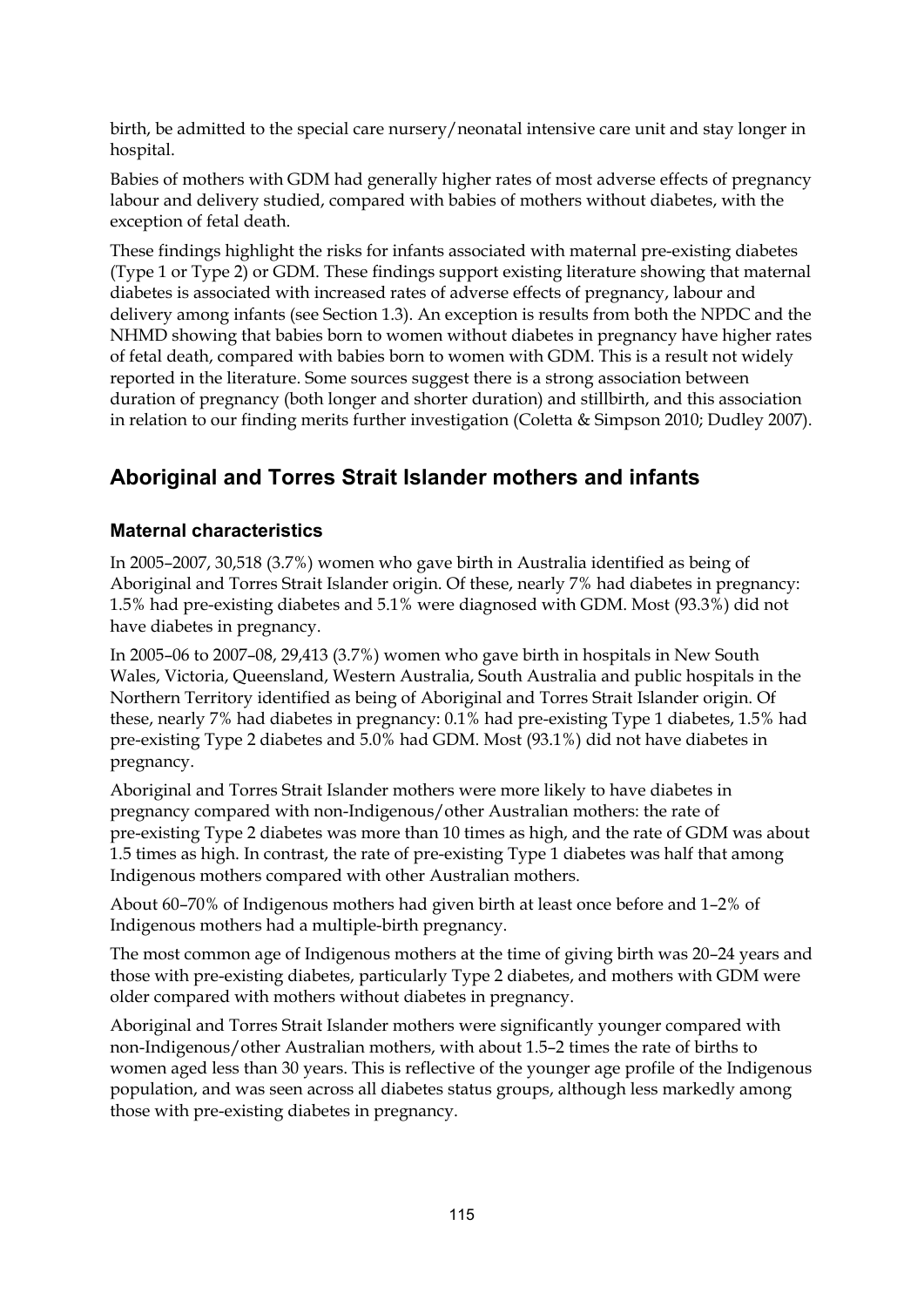### **Maternal outcomes**

Aboriginal and Torres Strait Islander women with diabetes in pregnancy had higher rates of adverse effects of pregnancy, labour and delivery compared with other Indigenous mothers. Mothers with pre-existing diabetes in pregnancy were generally most affected, followed by those with GDM, echoing the results presented above for all Australian mothers.

When compared with non-Indigenous/other Australian mothers, and regardless of diabetes in pregnancy status, Indigenous mothers were more likely to have a pre-term birth, pre-term induction, caesarean section, hypertension, longer antenatal and postnatal stay in hospital, and shorter postnatal stay in hospital. In most cases, the magnitude of the difference in rates was between 10–50%, but in some instances Indigenous mothers had twice or more times the rate of non-Indigenous mothers: Indigenous mothers were 7–18 times as likely to give birth pre-term and 6–15 times as likely to have a postnatal stay in hospital of 0–6 days.

These findings clearly show that Aboriginal and Torres Strait Islander mothers carry a greater burden of diabetes in pregnancy (Type 2 and GDM) compared with non-Indigenous/other Australian women, and are affected at a younger age. The public health implications for these findings are for pre-conception counselling, antenatal and postnatal care programs tailored to Indigenous mothers, and aimed at younger Indigenous women with diabetes, as a means of increasing awareness of the risks and reducing the incidence of adverse outcomes in this population.

### **Infant outcomes**

In 2005–2007, 30,522 babies were born in Australia to Aboriginal and Torres Strait Islander mothers, and 2,010 (6.6%) of those were born to mothers with diabetes in pregnancy: 1.4% to mothers with pre-existing diabetes in pregnancy and 5.2% to mothers with GDM. Most (93.4%) babies were not exposed to maternal diabetes in pregnancy.

Babies of Indigenous mothers with diabetes in pregnancy had higher rates of adverse effects of pregnancy, labour and delivery compared with babies born to Indigenous mothers who were not affected by diabetes in pregnancy. Babies of Indigenous mothers with pre-existing diabetes were at highest risk, followed by those born to mothers with GDM, echoing the results presented above for babies of all Australian mothers.

Babies born to Indigenous mothers were generally at higher risk compared with babies of non-Indigenous mothers, across all maternal diabetes in pregnancy status groups.

When compared with babies born to non-Indigenous mothers, and regardless of maternal diabetes in pregnancy status, babies born to Indigenous mothers were at higher risk of pre-term birth, 5 minute Apgar score of 0–6, high-level resuscitation and longer stay in hospital.

These findings demonstrate the greater rate of adverse effects of pregnancy, labour and delivery studied, among babies born to Indigenous mothers with pre-existing diabetes compared with those born to mothers with GDM and those without diabetes in pregnancy. These findings also demonstrate that babies born to Indigenous mothers are at higher risk of most poor outcomes, regardless of maternal diabetes in pregnancy status, when compared with babies born to non-Indigenous/other Australian mothers.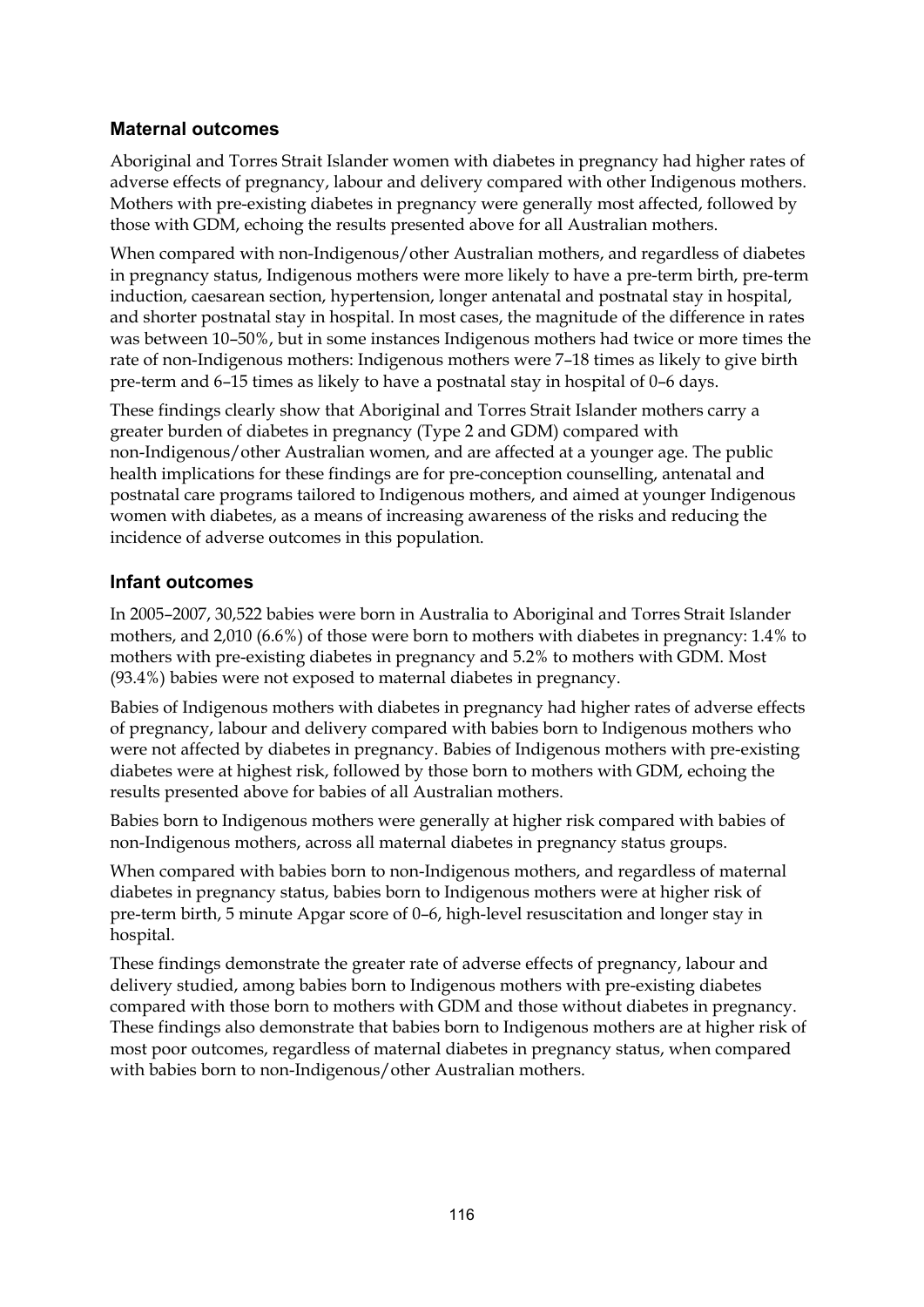# **Mothers born in high-diabetes-risk regions and their infants**

## **Maternal characteristics**

In 2005–2007, 96,805 (11.6%) women who gave birth in Australia identified as being born in a region at high risk for diabetes. Of these, 10.6% had diabetes in pregnancy: 0.7% had pre-existing diabetes and 9.9% had GDM. Most (89.5%) women from high-diabetes-risk regions did not have diabetes in pregnancy.

In 2005–06 to 2007–08, 99,258 (11.8%) women who gave birth in hospital in Australia identified as being born in a region at high risk for diabetes. Of these, 11.5% had diabetes in pregnancy: 0.1% had pre-existing Type 1 diabetes, 0.4% had pre-existing Type 2 diabetes and 10.7% had GDM. Most (88.5% ) women from high-diabetes-risk regions did not have diabetes in pregnancy.

Compared with mothers born in Australia, those born in high-diabetes-risk regions were 70% less likely to have pre-existing Type 1 diabetes, nearly twice as likely to have pre-existing Type 2 diabetes, more than twice as likely to have GDM, and similarly or slightly less likely to have a pregnancy free from diabetes.

The majority of mothers born in high-diabetes-risk regions were multiparous, at a similar rate as that of mothers born in Australia. About 2% of women with diabetes in pregnancy born in high-diabetes-risk regions had a multiple birth, less than the rate of Australian-born women who had a multiple birth.

The majority of mothers born in high-diabetes-risk regions were aged 30 years or more when giving birth, and those with diabetes in pregnancy were older than those without diabetes.

Mothers born in high-diabetes-risk regions were older compared with mothers born in Australia across all diabetes in pregnancy status groups, most notably among those mothers with pre-existing Type 2 diabetes.

## **Maternal outcomes**

Mothers born in high-diabetes-risk regions who had a diagnosis of diabetes in pregnancy were more likely to experience adverse effects of pregnancy, labour and delivery compared with mothers without diabetes in pregnancy. Mothers with pre-existing diabetes were at greatest risk, followed by those with GDM, echoing the results for all Australian women. Mothers born in high-diabetes-risk regions had lower rates of most of these adverse effects compared with mothers born in Australia.

Compared with mothers born in Australia, and regardless of diabetes in pregnancy status, mothers from high-diabetes-risk regions were less likely to have a pre-term birth, induced labour, no labour, caesarean section, hypertension, or longer stay in hospital.

These findings show that mothers with pre-existing diabetes in pregnancy from highdiabetes-risk regions are at greatest risk of adverse outcomes of pregnancy, labour and delivery, compared with mothers with GDM or without diabetes in pregnancy.

In contrast to findings among Indigenous mothers, mothers from high-diabetes-risk regions were generally less likely to experience the majority of the adverse effects of pregnancy, labour and delivery studied compared with mothers born in Australia, regardless of diabetes in pregnancy status. This is in contrast to literature that indicates that diabetes incidence, hospitalisation and mortality are more common among people born in South Pacific Islands, Southern Asia, the Middle East and other Asian countries (AIHW 2003).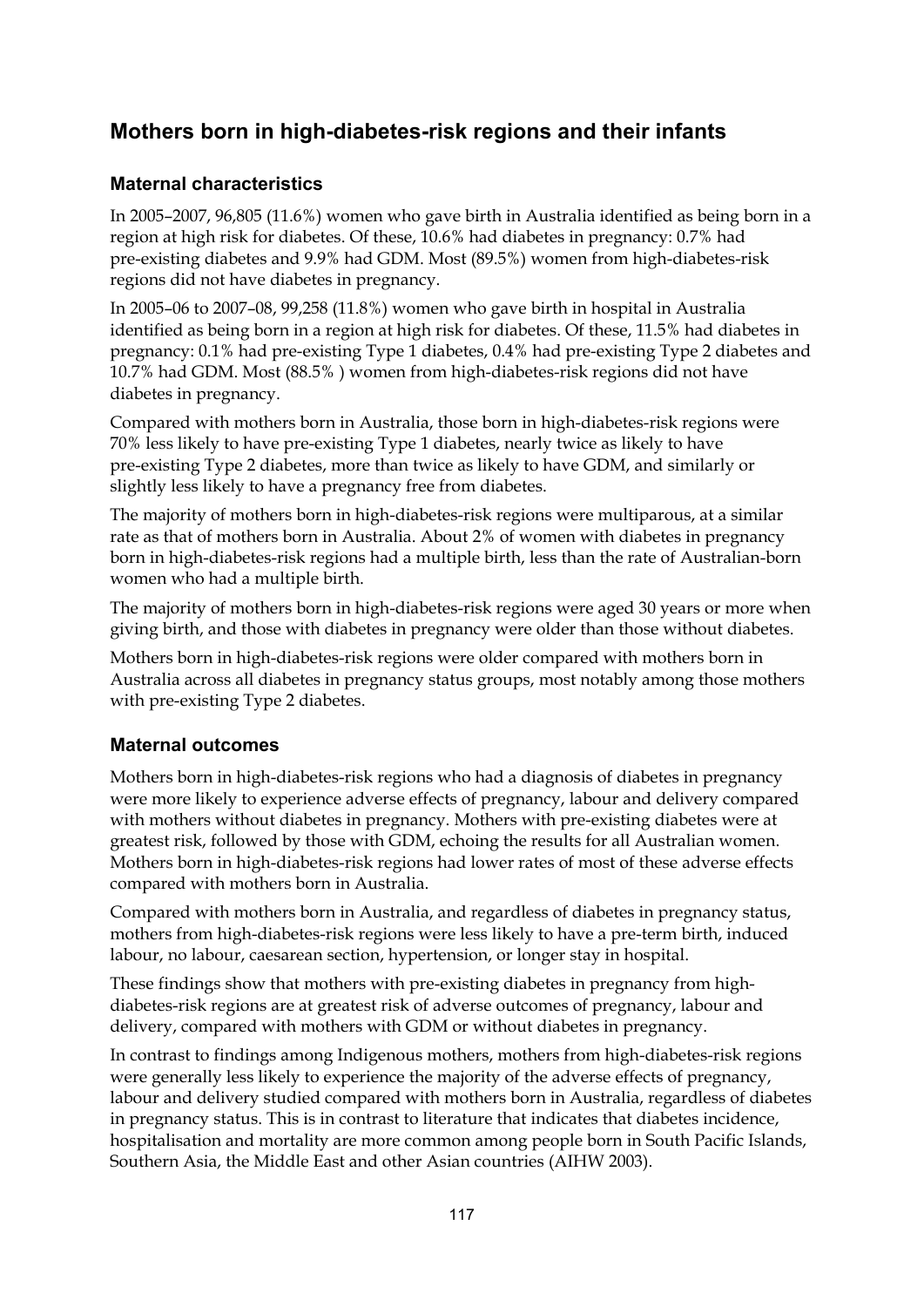#### **Infant outcomes**

In 2005–2007, 97,238 babies were born to mothers from high-diabetes-risk regions. Of these, 10.6% were affected by maternal diabetes in pregnancy: 0.7% by maternal pre-existing diabetes and 10.0% by maternal GDM. Most (89.4%) babies born to mothers from highdiabetes-risk regions were not exposed to maternal diabetes in pregnancy.

Babies born to mothers from high-diabetes-risk regions had higher rates of adverse effects of pregnancy, labour and delivery when their mother had pre-existing diabetes, compared with those whose mothers had GDM or did not have diabetes in pregnancy, echoing the results for babies of all Australian mothers.

There was no consistent pattern of differences when the rates of adverse effects among babies of mothers born in high-diabetes-risk regions were compared with the rates of adverse effects among babies of Australian-born mothers. Compared with babies of Australian-born women, and regardless of maternal diabetes status, babies born to women from high-diabetes-risk regions had: lower rates of pre-term birth, high-level resuscitation and longer stay in hospital, and; similar rates of low birthweight, low Apgar score and special care nursery/neonatal intensive care unit admission.

These findings show that babies of mothers born in high-diabetes-risk regions are at higher risk of the adverse effects of pregnancy, labour and delivery when exposed to maternal diabetes in pregnancy compared with those not exposed. Babies of mothers from highdiabetes-risk regions had similar or lower rates of these adverse effects compared with babies of Australian-born mothers.

# **5.2 Data issues**

# **Data gaps**

In this report the impact of diabetes in pregnancy on mothers and their babies are presented using two data sources: the NHMD and the NPDC. The NPDC identifies mothers with pre-existing diabetes, GDM and without diabetes in pregnancy. These groupings are sufficient to detect differences in adverse effects that may relate to the presence of diabetes at conception (pre-existing diabetes), and the implications of poorly controlled glucose during the first trimester of pregnancy, compared with the development of diabetes and glucose intolerance during the second and third trimesters (GDM).

There is, however, evidence in the literature to suggest that there is a difference by pre-existing diabetes type; that is, the incidence and the type of adverse effect may differ between mothers with Type 1 diabetes and mothers with Type 2 diabetes (Clausen et al. 2005). Therefore, data from the NHMD have been used to supplement the NPDC analyses, and highlight any differences between mothers with Type 1 and those with Type 2 diabetes in pregnancy. These data were not available for all analyses, due to limitations in diagnoses and maternal characteristics recorded on the NHMD, and due in part to very small numbers of mothers with Type 1 diabetes, particularly among Aboriginal and Torres Strait Islander mothers and mothers born in high-diabetes-risk regions.

Data on effects among infants, associated with maternal diabetes in pregnancy status, were not available from the NHMD. The infant and maternal records are not able to be linked in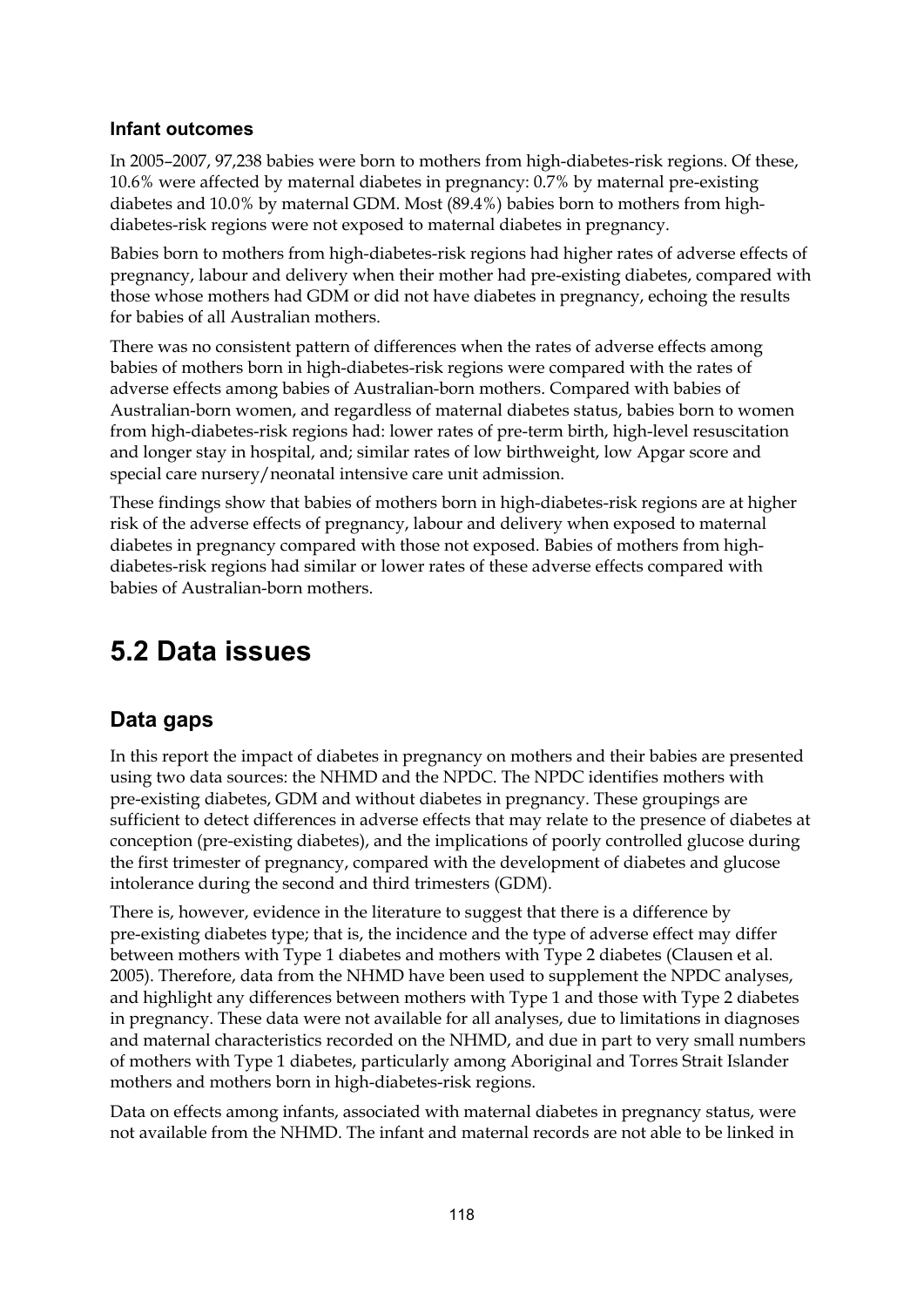this database at a national level. As a result, analyses of the impact of maternal Type 1 and Type 2 diabetes in pregnancy on babies are lacking in this report.

The NHMD was used to provide additional information on hypertension among mothers. These data were not sourced from the NPDC due to differences in definition and collection methods between the states and territories.

# **Sample size**

Some analyses of women with pre-existing diabetes, particularly pre-existing Type 1 diabetes, revealed sample sizes too small to provide a statistically significant result. This was compounded in analyses by Indigenous status or maternal region of birth. Consequently, some of the findings in the report may downplay the impact of pre-existing diabetes or pre-existing Type 1 diabetes, or exclude it altogether. If these analyses were to be repeated in the future, combining 4 or more years of data could be considered as a means of increasing the sample size. This could, however, introduce errors related to inconsistencies in definitions and in data collection methods across those years, and these potential errors would need to be weighed against a more usable sample size.

# **Infant weight for gestational age**

The effects presented in this report were selected for their measure of poor or good maternal and infant health. While low and high birthweight are indicative of adverse outcomes for babies, the more accurate measure is birthweight adjusted for gestational age and maternal ethnicity, among other characteristics (weight-for-age). It was not possible to accurately calculate weight-for-age from the NPDC data, as maternal pre-pregnancy height and weight (maternal body mass index) are not available in the collection. Maternal body mass index is considered necessary for the accurate calculation of weight-for-age using existing methods. Future work carried out by both the National Perinatal Statistics Unit and the NCMD on this topic may include weight-for-age analyses, derived from NPDC data, if the collection is enhanced with complete information on pre-pregnancy maternal height and weight.

# **Other areas of analysis**

The key findings of the report, summarised in Section 5.1, raise further questions about the mechanisms by which differences in the effects of pregnancy, labour and delivery arise and whether they are wholly or partially attributable to the diabetes status of the mother. The simple cross-tabulated format of the data sourced from the NPDC, although generally sufficient for the scope and purpose of the report, limited our ability to investigate interesting findings further. Multivariate modelling, using unit record data, would enhance future reporting on this theme by identifying combinations of variables that place women and their babies at greater risk of poor perinatal outcomes.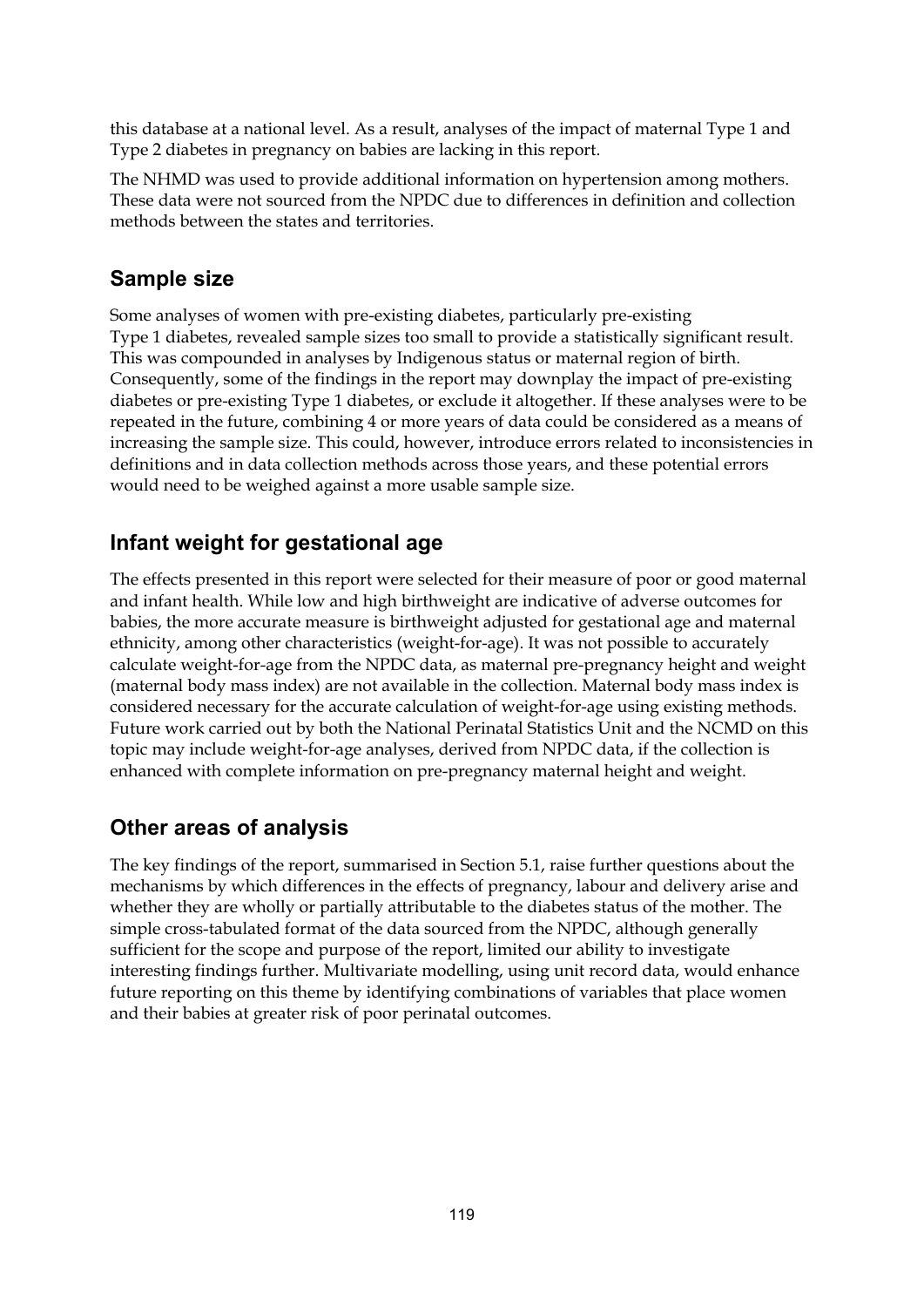# **5.3 Potential for future work**

# **Age-specific analysis**

Preliminary analyses of the NPDC data (not shown) indicated differences in the age-specific rates of some effects of pregnancy, labour and delivery, by diabetes in pregnancy status. Future work could include a more detailed investigation of these age-specific differences. The results of such analyses could be used to inform the evidence base for more focused interventions to reduce the occurrence of adverse effects of pregnancy, labour and delivery, and improve the health of both mother and baby, in the most affected age groups.

# **Analyses of effects by pre-existing Type 1 and Type 2 diabetes in pregnancy**

## **Impact on mothers**

Limitations resulting from small numbers of women with Type 1 diabetes recorded in the NHMD mean that it was not possible to confirm the findings of Cheung et al. (2005), Clausen et al. (2005) and de Valk et al. (2006) that women with pre-existing Type 2 diabetes are equally or more adversely affected during pregnancy, labour and delivery compared with women with pre-existing Type 1 diabetes. Future work might benefit from combining 5 or more years of data to accrue sufficient numbers of women with pre-existing Type 1 diabetes to complete more substantial data analyses showing similarities or differences with women with pre-existing Type 2 diabetes.

## **Impact on babies**

As detailed earlier (see Section 5.2), data on Type 1 and Type 2 diabetes were only available from the NHMD. Due to the constraints of the data set, maternal characteristics (particularly diabetes in pregnancy status) and baby outcomes could not be linked at a national level and therefore analyses of the impact of maternal Type 1 and Type 2 diabetes on babies could not be performed. Systematic linkage of maternal and baby records in the NHMD at a national level would benefit work contributing to the evidence base on this theme. However, this would require examination of policy settings and resource investment at the state, territory and national level which suggests that this remains a longer-term data solution.

Analyses of NPDC data in this report have clearly shown that the adverse impact of maternal pre-existing diabetes on babies is significantly greater compared with that of GDM. Analyses by Type 1 and Type 2 diabetes would provide a valuable addition to the body of knowledge on the effect of maternal diabetes in pregnancy on babies and provide a solid base for targeted public health interventions to reduce the occurrence of these adverse effects. Due to differences in the collection of diabetes status information across the state and territory perinatal collections, these analyses are not currently possible. Data development and standardisation of the collections would see enhanced reporting at the national level in the future.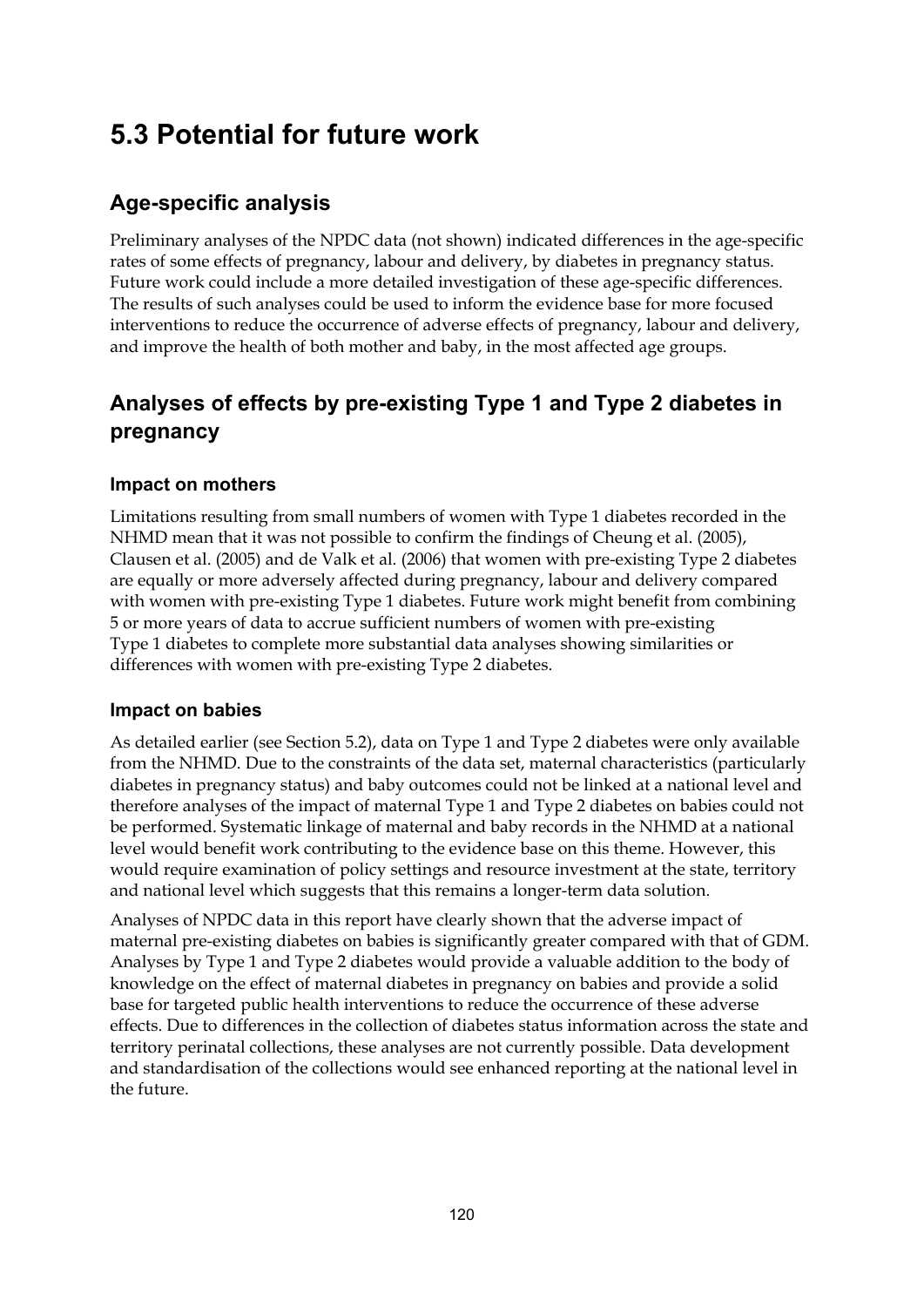# **Long-term impact of diabetes in pregnancy**

Data on the long-term impact of diabetes in pregnancy for both mother and baby are not currently available at a national level.

The incidence of recurrent gestational diabetes mellitus and the proportion of women with a history of GDM who develop Type 2 diabetes are long-term maternal outcomes that have not yet been studied at a national level. The NCMD have developed a retrospective longitudinal record of incidence for this purpose, using existing cumulative National Diabetes Services Scheme data. Reporting against this record is expected to commence in the near future.

The development of diabetes mellitus (Type 2 and GDM) and other chronic conditions, such as cardiovascular disease, among children and adults who were affected by maternal diabetes during gestation are long-term infant outcomes that have not yet been assessed at a national level. The capacity to report on these outcomes has been developed in Western Australia by linking hospital and perinatal records with Medicare Benefits Schedule (MBS) data, Pharmaceutical Benefits Scheme (PBS) data and death records, over time. If expanded to a national level, this work has potential to describe the longer-term health implications of maternal diabetes in pregnancy in support of the evidence base for pre-pregnancy, antenatal and postnatal care of mothers and babies affected by diabetes in pregnancy.

# **Nationally comparable perinatal data**

The collection of comprehensive and reliable information on risk factors and complications arising in pregnancy continues to be a challenging area of data development. The development of nationally consistent collection scope, collection methods and classifications of these conditions and complications is progressing in line with the overall priorities of perinatal data development, led by the National Perinatal Statistics Unit at the University of New South Wales.

# **5.4 Conclusions**

This report has presented national baseline data on the impact of diabetes in pregnancy on Australian women and their babies.

Data from the NPDC, supplemented and complemented by data from the NHMD, have shown that mothers with diabetes in pregnancy, and their babies, were at higher risk of adverse effects of pregnancy, labour and delivery, compared with those not affected by diabetes in pregnancy.

Among women with diabetes in pregnancy, those with pre-existing diabetes, and their babies, were at higher risk of these adverse effects compared with women with GDM, and their babies.

This pattern held true for Aboriginal and Torres Strait Islander women, and their babies, and for women born in high-diabetes-risk regions, and their babies.

Indigenous mothers, and their babies, experienced generally higher rates of the adverse effects of pregnancy, labour and delivery compared with non-Indigenous mothers, and their babies.

Mothers born in high-diabetes-risk regions, and their babies, had similar or lower rates of these adverse effects compared with Australian-born mothers, and their babies.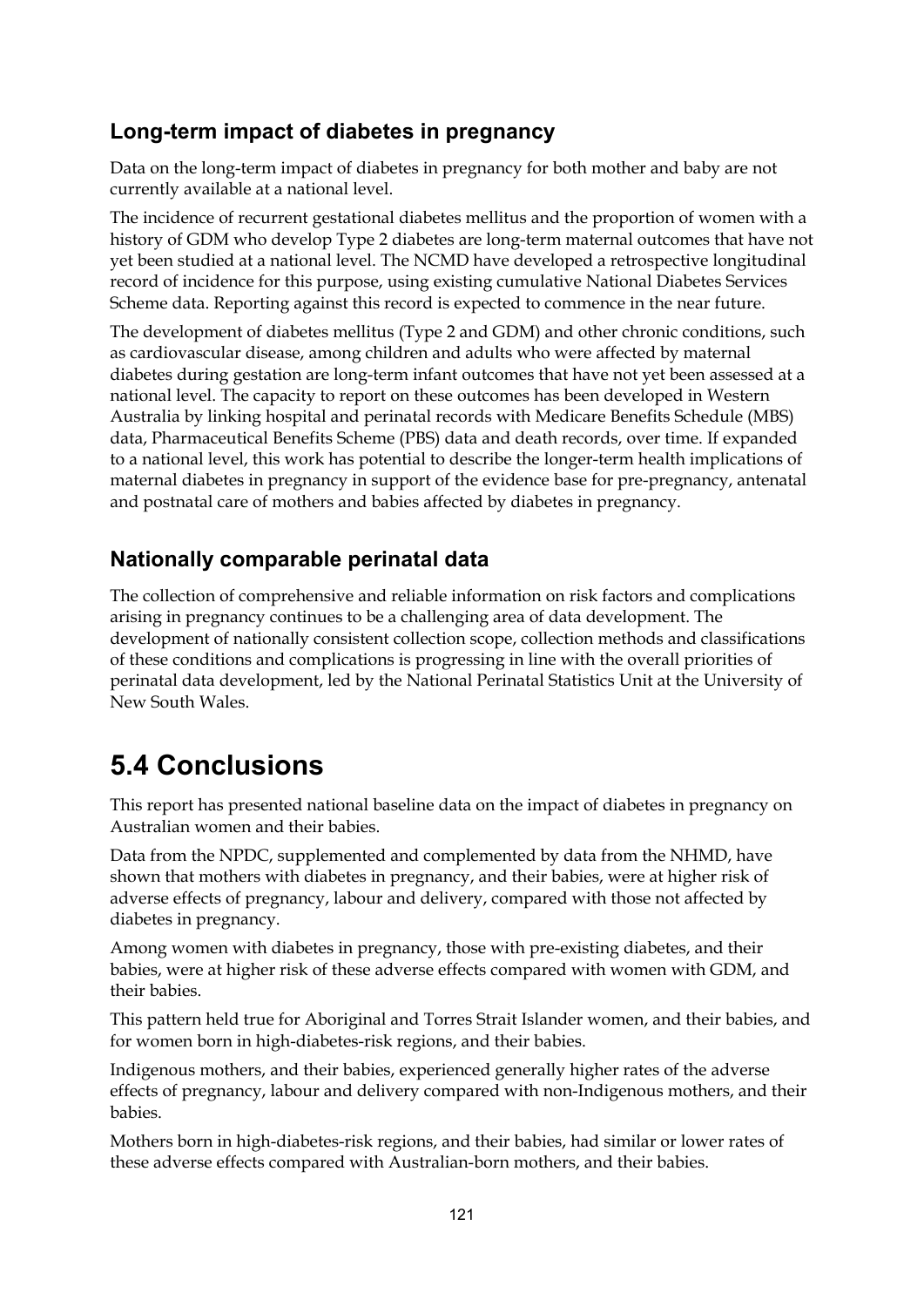# **Appendix 1 Methods**

## **Counting births in the NHMD**

Women giving birth in hospital during 2005–06 to 2007–08 were the focus of the NHMD analysis in this report. In hospitalisation data, a single outcome of delivery code (ICD-10-AM, Z37) is entered for each pregnancy that results in the birth of one or more babies in hospital, regardless of the number of times a woman is hospitalised during that pregnancy, and provides the population count for these analyses. If a woman gives birth more than once in the 3-year period of interest, each outcome of delivery code is counted. Individual women cannot be identified in the NHMD.

Two sets of diabetes codes exist in the ICD-10-AM: diabetes 'E-codes' and diabetes in pregnancy 'O24-codes'. The matrix below, in Table A1.1, shows the method used to assign diabetes in pregnancy status to records from the NHMD, with an outcome of delivery code (Z37). The method uses a hierarchy, whereby a record with any E-code is assigned pre-existing diabetes in pregnancy status first, and the remaining records are assigned a status based on the diabetes in pregnancy O24-codes. Gestational diabetes is only assigned where an O24.4 code exists in the absence of any E-code.

|                                           |                                                                 | <b>Diabetes</b><br>(E-codes)    |                                 |                                               |                                                |
|-------------------------------------------|-----------------------------------------------------------------|---------------------------------|---------------------------------|-----------------------------------------------|------------------------------------------------|
|                                           |                                                                 | <b>Type 1 (E10)</b>             | <b>Type 2 (E11)</b>             | Other/unspecified<br>(E13, E14)               | No E-code                                      |
|                                           | <b>Pre-existing Type 1</b><br>diabetes (O24.0)                  | Pre-existing<br>Type 1 diabetes | Pre-existing<br>Type 2 diabetes | Pre-existing<br>Other/unspecified<br>diabetes | Pre-existing<br>Type 1 diabetes                |
|                                           | <b>Pre-existing Type 2</b><br>diabetes (O24.1)                  | Pre-existing<br>Type 1 diabetes | Pre-existing<br>Type 2 diabetes | Pre-existing<br>Other/unspecified<br>diabetes | Pre-existing<br>Type 2 diabetes                |
| Diabetes in<br>pregnancy<br>$(024-codes)$ | Pre-existing<br>other/unspecified<br>diabetes<br>(024.2, 024.3) | Pre-existing<br>Type 1 diabetes | Pre-existing<br>Type 2 diabetes | Pre-existing<br>Other/unspecified<br>diabetes | Pre-existing<br>Other/unspecified<br>diabetes  |
|                                           | <b>Gestational diabetes</b><br>mellitus (O24.4)                 | Pre-existing<br>Type 1 diabetes | Pre-existing<br>Type 2 diabetes | Pre-existing<br>Other/unspecified<br>diabetes | Gestational<br>diabetes mellitus               |
|                                           | Diabetes in pregnancy,<br>unspecified onset<br>(O24.9)          | Pre-existing<br>Type 1 diabetes | Pre-existing<br>Type 2 diabetes | Pre-existing<br>Other/unspecified<br>diabetes | Diabetes in<br>pregnancy,<br>unspecified onset |
|                                           | No O24-code                                                     | Pre-existing<br>Type 1 diabetes | Pre-existing<br>Type 2 diabetes | Pre-existing<br>Other/unspecified<br>diabetes | No diabetes in<br>pregnancy                    |

#### **Table A1.1: Assigning diabetes in pregnancy status, National Hospital Morbidity Database**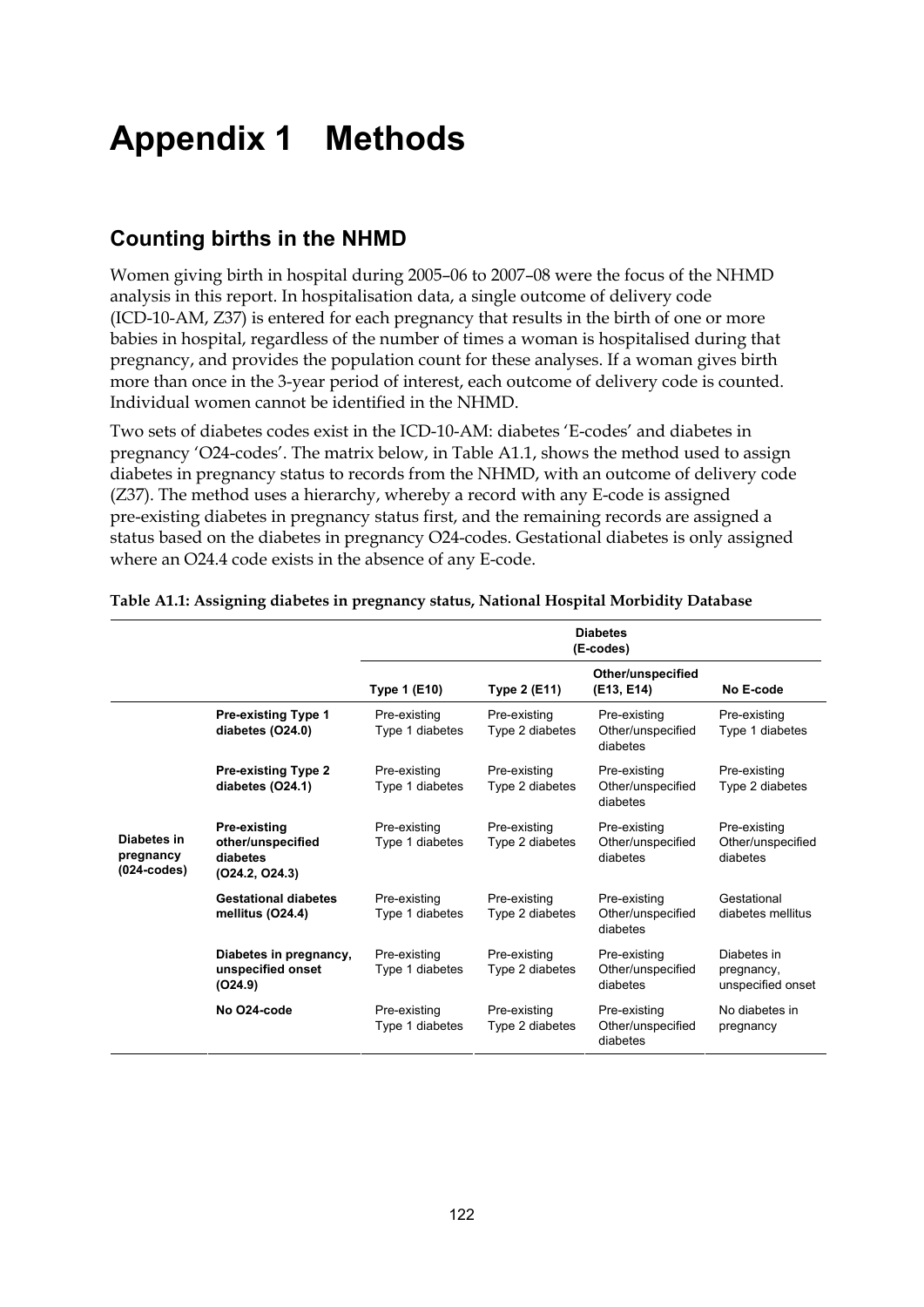The variables and codes used to count the population of women giving birth (outcome of delivery), their diabetes status and the effects of pregnancy, labour and delivery are detailed in Table A1.2.

| <b>Definition</b>                                                                             | ICD-10-AM codes   | Label                                 |
|-----------------------------------------------------------------------------------------------|-------------------|---------------------------------------|
| Outcome of delivery                                                                           |                   |                                       |
| Single live birth                                                                             | Z37.0             | Singleton birth, live birth           |
| Single stillbirth                                                                             | Z37.1             | Singleton birth, stillbirth           |
| Twins, both live born                                                                         | Z37.2             |                                       |
| Twins, one live born and one stillborn                                                        | Z37.3             |                                       |
| Twins, both stillborn                                                                         | Z37.4             |                                       |
| Other multiple births, all live born                                                          | Z37.5             | Multiple birth                        |
| Other multiple births, some live born                                                         | Z37.6             |                                       |
| Other multiple births, all stillborn                                                          | Z37.7             |                                       |
| Outcome of delivery unspecified                                                               | Z37.9             |                                       |
| Diabetes in pregnancy status                                                                  |                   |                                       |
| Type 1 diabetes mellitus                                                                      | E <sub>10</sub>   | Pre-existing Type 1 diabetes          |
| Type 2 diabetes mellitus                                                                      | E11               | Pre-existing Type 2 diabetes          |
| Other specified diabetes mellitus, unspecified diabetes mellitus                              | E13               | Pre-existing other/                   |
| Unspecified diabetes mellitus                                                                 | E14               | unspecified diabetes                  |
| Pre-existing diabetes mellitus, Type 1, in pregnancy                                          | O24.0             | Pre-existing Type 1 diabetes          |
| Pre-existing diabetes mellitus, Type 2, in pregnancy                                          | O <sub>24.1</sub> | Pre-existing Type 2 diabetes          |
| Pre-existing diabetes mellitus, other specified type, in pregnancy                            | O <sub>24.2</sub> | Pre-existing other/                   |
| Pre-existing diabetes mellitus, unspecified, in pregnancy                                     | O <sub>24.3</sub> | unspecified diabetes                  |
| Diabetes mellitus arising at or after 24 weeks gestation                                      | O24.4             | Gestational diabetes mellitus         |
| Diabetes mellitus in pregnancy, unspecified onset                                             | O <sub>24.6</sub> | Diabetes in pregnancy,<br>unspecified |
| Effects: characteristics, outcomes, interventions and conditions                              |                   |                                       |
| Single spontaneous delivery by caesarean section<br>Caesarean section (block number)          | O82<br>1340       | Caesarean section                     |
| Duration of pregnancy                                                                         | O09               | Pre-term birth                        |
| Oedema, proteinuria and hypertensive disorders in pregnancy,<br>childbirth and the puerperium | 010-015           | Hypertension                          |
| Medical or surgical induction of labour (block number)                                        | 1334              | Induced labour                        |

**Table A1.2: Analysis variables, National Hospital Morbidity Database** 

*Source:* NCCH 2004, NCCH 2006.

Maternal country of birth was assigned using the Australian Bureau of Statistics Standard Australian Classification of Countries codes (Table A1.3). Note that the codes presented in Table A1.2 were used for both NHMD and NPDC region of birth analysis.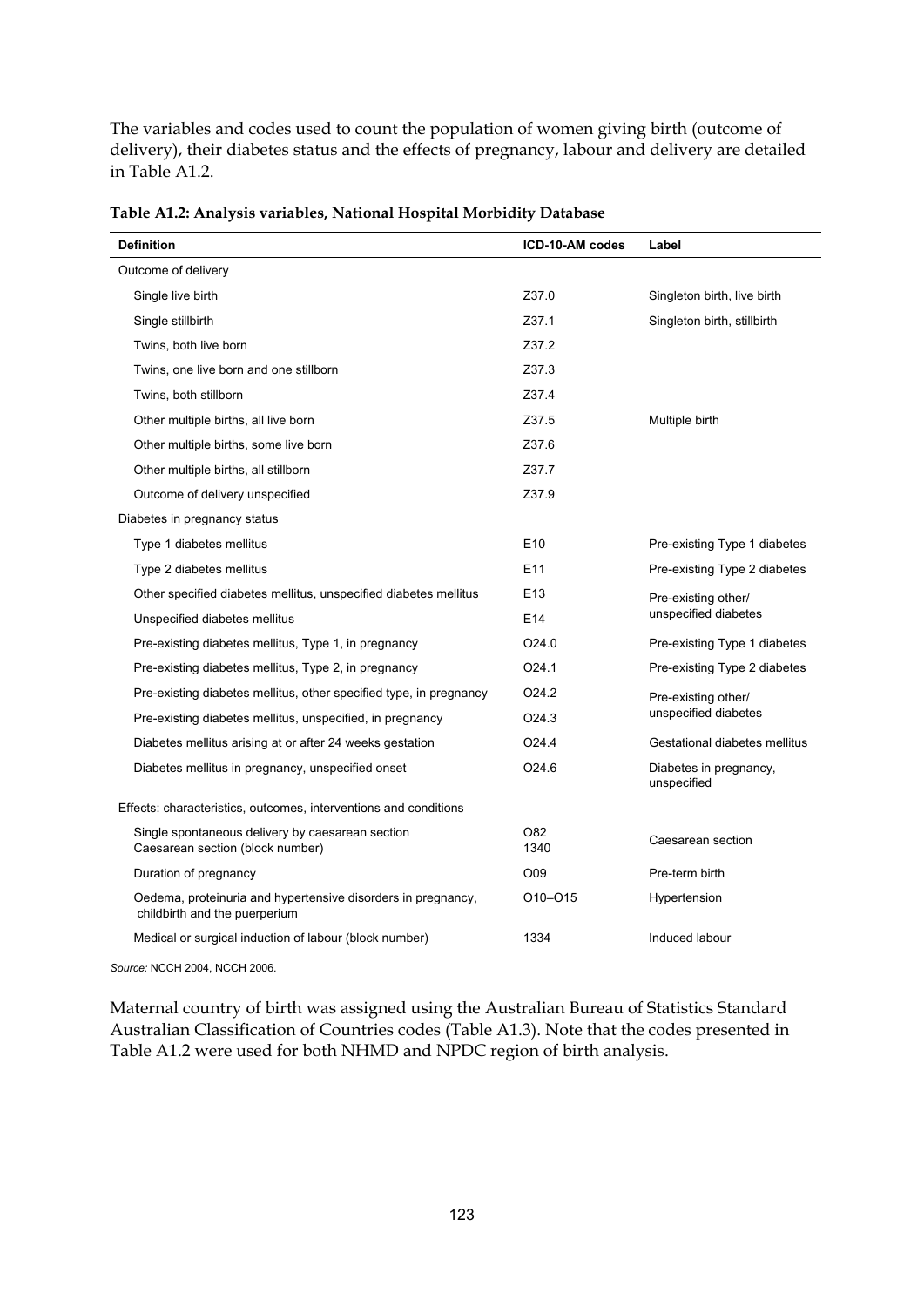| High-diabetes-risk regions<br>of birth | <b>Standard Australian Classification of</b><br>Countries code (1998)                                            | Country                                                                                                                                                                                                                                                                                                                                                                                                                                                           |
|----------------------------------------|------------------------------------------------------------------------------------------------------------------|-------------------------------------------------------------------------------------------------------------------------------------------------------------------------------------------------------------------------------------------------------------------------------------------------------------------------------------------------------------------------------------------------------------------------------------------------------------------|
| Polynesia                              | 1500 to 1508; 1511; 1512; 1599                                                                                   | Cook Islands, Fiji, French Polynesia, Niue,<br>Samoa, American Samoa, Tokelau, Tonga,<br>Tuvalu and Wallis and Futuna<br>Hawaii is excluded                                                                                                                                                                                                                                                                                                                       |
| Asia                                   | 5100 to 5105; 5200 to 5206; 6100 to 6105;<br>6200 to 6203; 7201 to 7208; 5000; 6000;<br>7000; 7100 to 7107; 7211 | Afghanistan, Armenia, Azerbaijan,<br>Bangladesh, Bhutan, Brunei Darussalam,<br>Burma (Myanmar), Cambodia, China, East<br>Timor, Georgia, Hong Kong, India, Indonesia,<br>Japan, Kazakhstan, Korea Democratic<br>Peoples Republic (North), Korea Republic<br>(South), Kyrgyz Republic, Laos, Macau,<br>Malaysia, Maldives, Mongolia, Nepal,<br>Pakistan, Philippines, Singapore, Sri Lanka,<br>Taiwan, Tajikistan, Thailand, Turkmenistan,<br>Uzbekistan, Viet Nam |
| Middle East                            | 4200 to 4208; 4211 to 4217                                                                                       | Bahrain, Gaza Strip and West Bank, Iran,<br>Iraq, Israel, Jordan, Kuwait, Lebanon, Oman,<br>Qatar, Saudi Arabia, Syria, Turkey, United<br>Arab Emirates, Yemen                                                                                                                                                                                                                                                                                                    |

**Table A1.3: Country groupings for high-diabetes-risk regions of birth analyses** 

*Note:* NPDC data received from Victoria for the period 2005–2007 was supplied as Australian Standard Classification of Countries for Social Statistics country codes and were converted to Standard Australian Classification of Countries codes according to the Australian Bureau of Statistics concordance (ABS 2008).

*Source:* ABS 2008.

## **Counting births in the NPDC**

The NPDC includes records of all births (live birth and stillbirth) of at least 20 weeks gestational age or weighing 400 grams or more at birth. An extract of births occurring in 2005–2007 was made. The number of women who gave birth and had diabetes in pregnancy was ascertained where a woman who gave birth was identified as having a history of pre-existing diabetes or a pregnancy complicated by gestational diabetes. Birth records can be viewed in relation to mothers or babies. Both mothers and babies could be stratified according to the mother's diabetes status. Tables detailing maternal and baby characteristics and outcomes were provided from the NPDC, stratified by maternal age at birth and diabetes status.

A woman may give birth more than once in the 3-year period of interest, and each birth was counted as a unique pregnancy.

There is variation in the conditions each state or territory includes when reporting pre-existing diabetes. Some examples of these differences are:

- Victoria, Tasmania, New South Wales, the Northern Territory and South Australia do not report insulin-treatment status
- the Northern Territory form can record 'pre-existing diabetes mellitus' but provides no option to break down this condition into specific types of diabetes mellitus.
- the New South Wales form contains one tick-box to capture all pre-existing diabetes.

Similarly, differences exist in the recording of gestational diabetes mellitus.

These differences are documented in Tables A1.4 (GDM) and A1.5 (pre-existing diabetes).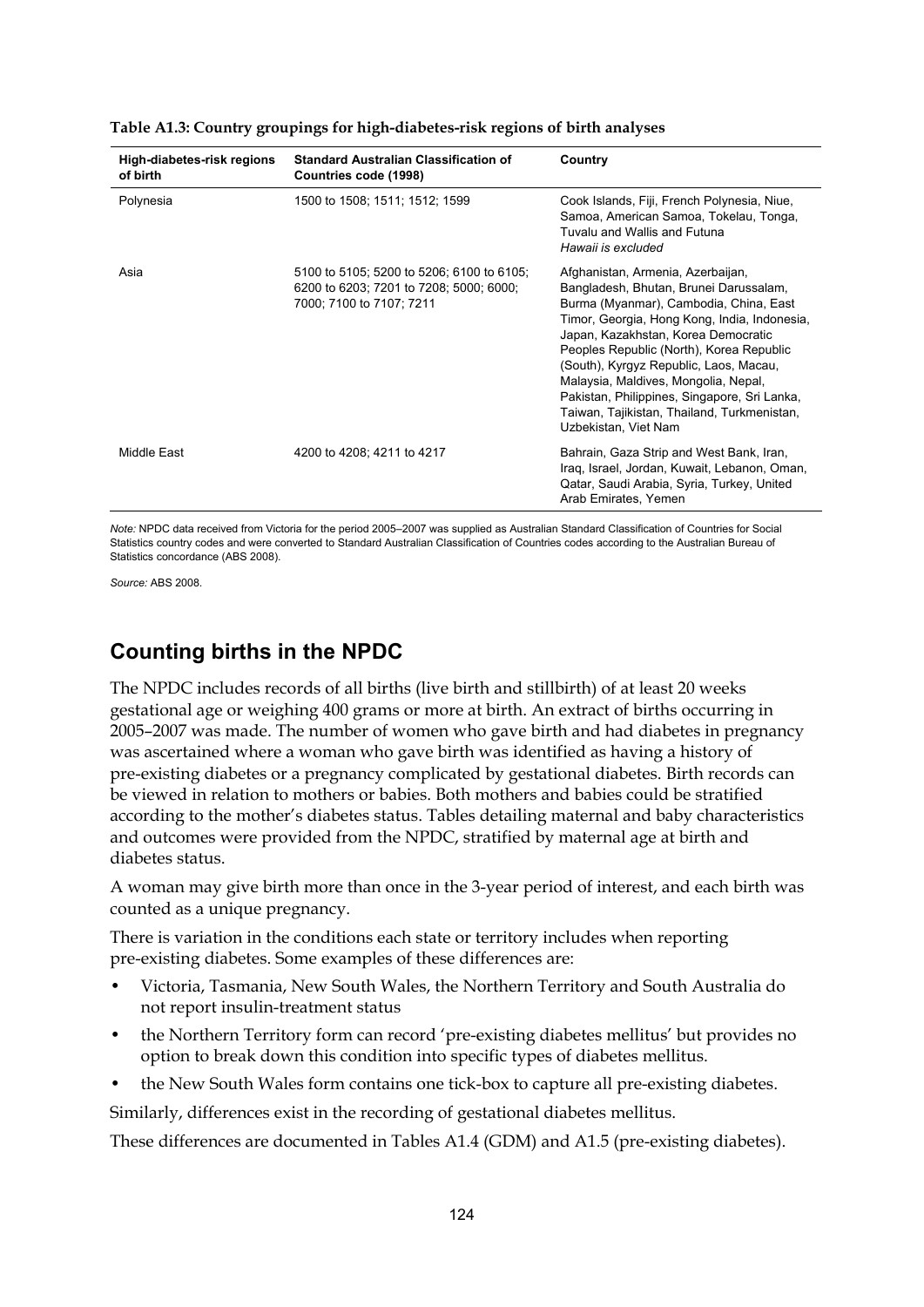#### **Table A1.4: Conditions included when reporting gestational diabetes, by state and territory**

|                                                                                        | $NSW^{(a)}$ | Vic | Qld | WA | SA <sup>(a)</sup> | Tas | <b>ACT</b> | NT <sup>(a)</sup> |
|----------------------------------------------------------------------------------------|-------------|-----|-----|----|-------------------|-----|------------|-------------------|
| Diabetes mellitus arising during pregnancy<br>(ICD-10-AM: O24.4)                       |             |     |     |    |                   | ✓   |            |                   |
| Diabetes mellitus arising during pregnancy,<br>non-insulin treated (ICD-10-AM: O24.41) |             |     |     |    |                   |     |            |                   |
| Diabetes mellitus arising during pregnancy,<br>insulin treated (ICD-10-AM: O24.42)     |             |     |     |    |                   |     |            |                   |
| Diabetes mellitus arising during pregnancy,<br>unspecified onset (ICD-10-AM: O24.9)    |             |     |     |    |                   |     |            |                   |

(a) For New South Wales, South Australia and the Northern Territory, all of ticked types of gestational diabetes are captured aggregated in one tick-box. The data cannot be broken down into these categories.

#### **Table A1.5: Conditions included when reporting pre-existing diabetes, by state and territory**

|                                                                                                                   | $NSW^{(a)}$ | Vic | Qld | <b>WA</b> | SA <sup>(a)</sup> | <b>Tas</b> | <b>ACT</b> | NT <sup>(a)</sup> |
|-------------------------------------------------------------------------------------------------------------------|-------------|-----|-----|-----------|-------------------|------------|------------|-------------------|
| Pre-existing diabetes mellitus, Type 1,<br>in pregnancy (ICD-10-AM: O24.0)                                        | ✓           |     | ✓   |           | ✓                 | ✓          | ✓          | ✓                 |
| Pre-existing diabetes mellitus, Type 2,<br>in pregnancy, non-insulin treated<br>(ICD-10-AM: O24.11)               |             |     |     |           |                   |            | ✓          | ✓                 |
| Pre-existing diabetes mellitus, Type 2,<br>in pregnancy, insulin treated<br>(ICD-10-AM: O24.12)                   |             |     |     |           |                   |            |            |                   |
| Pre-existing diabetes mellitus, other specified<br>type, in pregnancy, non-insulin treated<br>(ICD-10-AM: O24.21) |             |     |     |           |                   |            |            |                   |
| Pre-existing diabetes mellitus, other specified<br>type, in pregnancy, insulin treated<br>(ICD-10-AM: O24.22)     |             |     |     |           |                   |            |            |                   |
| Pre-existing diabetes mellitus, unspecified,<br>in pregnancy, non-insulin treated<br>(ICD-10-AM: O24.31)          |             |     |     |           |                   |            |            |                   |
| Pre-existing diabetes mellitus, unspecified,<br>in pregnancy, insulin treated<br>(ICD-10-AM: O24.32)              |             |     |     |           |                   |            |            |                   |
| Type 2 diabetes mellitus without complication<br>(ICD-10-AM: E11.9)                                               |             |     |     |           |                   |            |            |                   |
| Pre-existing impaired glucose regulation, in<br>pregnancy (ICD-10-AM: O24.5X)                                     | ✓           |     |     |           |                   |            |            |                   |
| Diabetes mellitus in pregnancy, unspecified<br>onset, non-insulin treated<br>(ICD-10-AM: O24.91)                  | ✓           |     |     |           |                   |            | ✓          |                   |
| Diabetes mellitus in pregnancy, unspecified<br>onset, unspecified (ICD-10-AM: O24.99)                             |             |     |     |           |                   |            |            |                   |
| Pre-existing diabetes mellitus, unspecified, in<br>pregnancy (ICD-10-AM: O24.3)                                   |             |     |     |           |                   |            |            |                   |
| Type 1 diabetes mellitus - Unspecified diabetes<br>mellitus (ICD-10-AM: E10-E14)                                  |             |     |     |           |                   |            |            |                   |

(a) For New South Wales, South Australia and the Northern Territory, all of ticked types of diabetes mellitus are captured aggregated in one tick-box. The data cannot be broken down into these categories.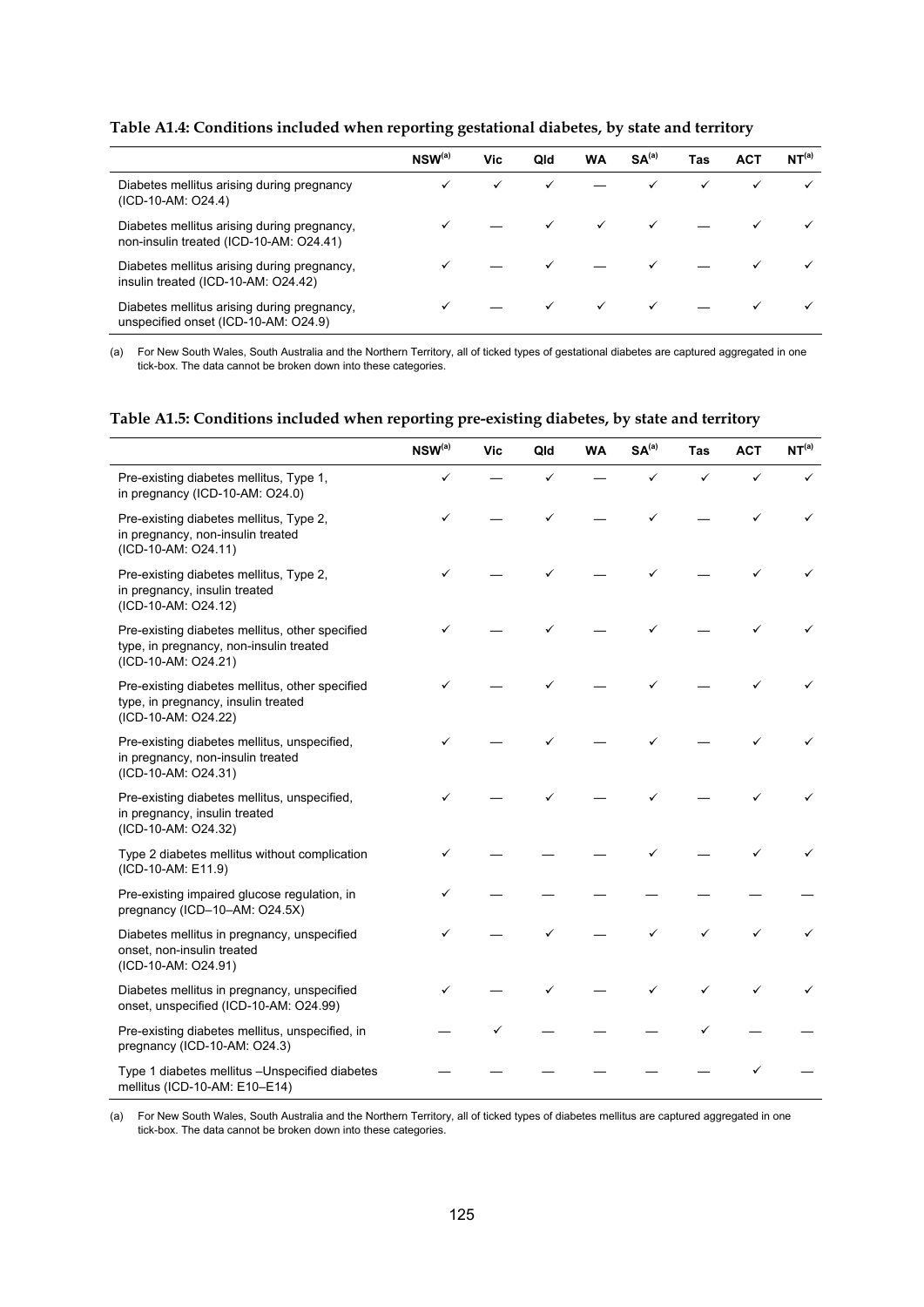In this report, diabetes in pregnancy status was defined by cross-tabulating two variables gestational diabetes status and diabetes status—as shown in Table A1.6.

|                 |                                     |                       | <b>Gestational diabetes status</b>   |                       |
|-----------------|-------------------------------------|-----------------------|--------------------------------------|-----------------------|
|                 |                                     | <b>None</b>           | <b>Gestational diabetes mellitus</b> | <b>Not stated</b>     |
|                 | None                                | No diabetes           | Gestational diabetes mellitus        | Exclude               |
| Diabetes status | Diabetes mellitus<br>(pre-existing) | Pre-existing diabetes | Pre-existing diabetes                | Pre-existing diabetes |
|                 | Not stated                          | Exclude               | Gestational diabetes mellitus        | Exclude               |

**Table A1.6: Assigning diabetes in pregnancy status, National Perinatal Data Collection**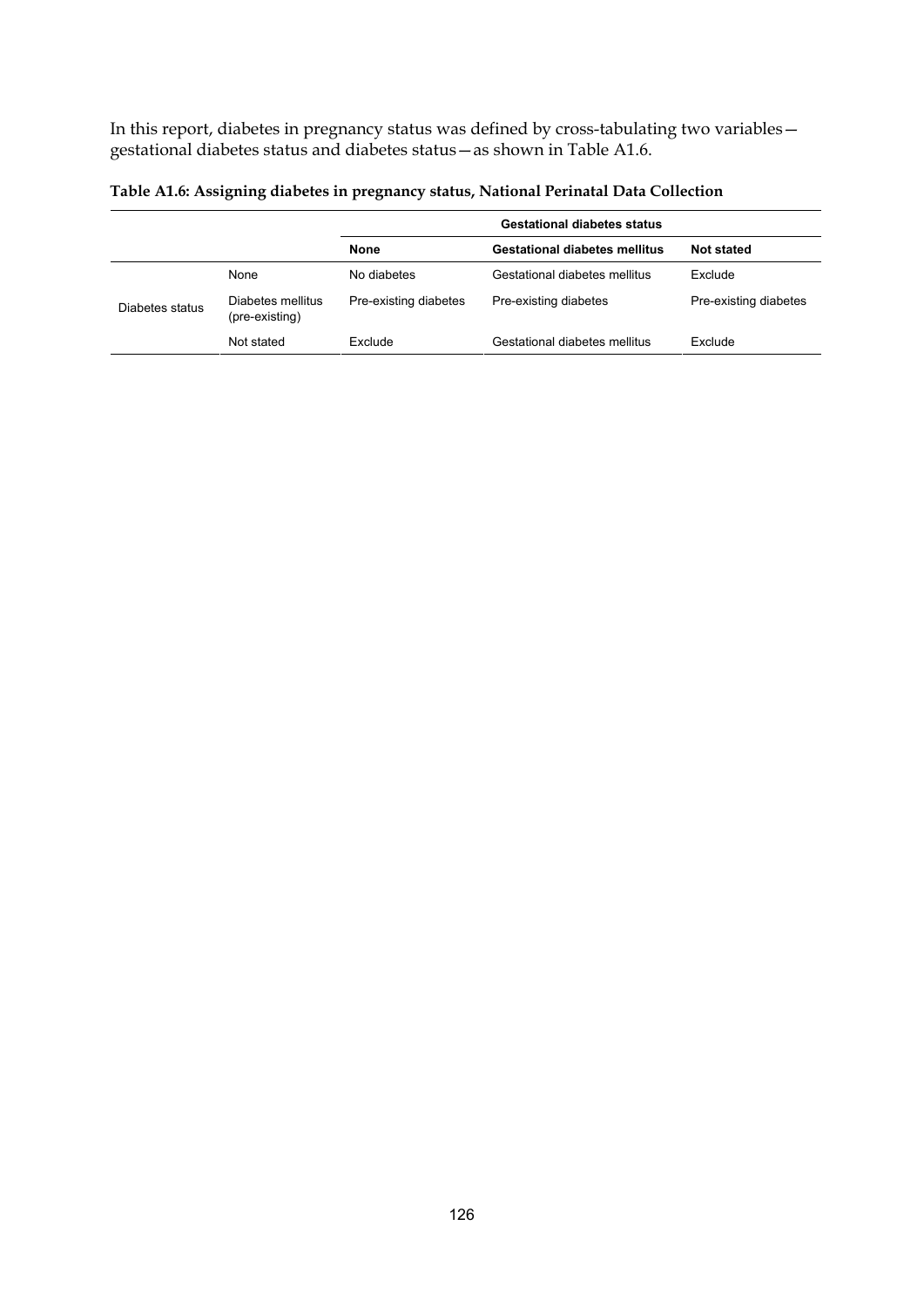## The variables used in the report are detailed in Table A1.7.

| Label                                                                | Available categories                                                                                               | <b>Reported categories</b>                                                              |
|----------------------------------------------------------------------|--------------------------------------------------------------------------------------------------------------------|-----------------------------------------------------------------------------------------|
|                                                                      | Women                                                                                                              |                                                                                         |
| Diabetes in pregnancy status                                         |                                                                                                                    |                                                                                         |
|                                                                      | Pre-existing diabetes mellitus                                                                                     | Pre-existing diabetes mellitus                                                          |
|                                                                      | Gestational diabetes mellitus                                                                                      | Gestational diabetes mellitus                                                           |
|                                                                      | No diabetes                                                                                                        | No diabetes                                                                             |
| Effects: characteristics, outcomes, interventions and conditions     |                                                                                                                    |                                                                                         |
| Age (years)                                                          | $20, 20 - 24, 25 - 29, 30 - 34, 35 - 39, 40 +$                                                                     | $20, 20 - 24, 25 - 29, 30 - 34, 35 - 39, 40 +$                                          |
| Parity                                                               | Primiparous, multiparous                                                                                           | Primiparous, multiparous                                                                |
| Plurality                                                            | Singleton, multiple                                                                                                | Singleton, multiple                                                                     |
| Duration of pregnancy (weeks)                                        | 20-27, 28-31, 32-36, 37-41, 42+                                                                                    | 20-31, 32-36, 37+                                                                       |
| Onset of labour                                                      | Spontaneous, induced, no labour                                                                                    | Spontaneous, induced, no labour                                                         |
| Method of birth                                                      | Vaginal, caesarean section, other                                                                                  | Caesarean section                                                                       |
| Length of stay in hospital                                           |                                                                                                                    |                                                                                         |
| Antenatal (days)                                                     | $<$ 1, 1, 2–6, 7–13, 14+                                                                                           | $0-1$ , $2-6$ , $7-13$ , $14+$                                                          |
| Postnatal (days)                                                     | $<$ 1, 1, 2–6, 7–13, 14+                                                                                           | $0-1$ , $2-6$ , $7-13$ , $14+$                                                          |
|                                                                      | <b>Babies</b>                                                                                                      |                                                                                         |
| Maternal diabetes status and characteristics                         |                                                                                                                    |                                                                                         |
| Diabetes in pregnancy status                                         |                                                                                                                    |                                                                                         |
|                                                                      | Pre-existing diabetes                                                                                              | Pre-existing diabetes                                                                   |
|                                                                      | Gestational diabetes mellitus                                                                                      | Gestational diabetes mellitus                                                           |
|                                                                      | No diabetes                                                                                                        | No diabetes                                                                             |
| Age (years)                                                          | $20, 20 - 24, 25 - 29, 30 - 34, 35 - 39, 40 +$                                                                     | $20, 20 - 24, 25 - 29, 30 - 34, 35 - 39, 40 +$                                          |
| Effects: characteristics, outcomes, interventions and conditions     |                                                                                                                    |                                                                                         |
| Birth status                                                         | Live birth, stillbirth                                                                                             | Live birth, stillbirth                                                                  |
| Gestational age (weeks)                                              | 20-27, 28-31, 32-36, 37-41, 42+                                                                                    | $20 - 36, 37 +$                                                                         |
| Birthweight (grams)                                                  | $<$ 1,000, 1,000-1,499, 1,500-1,999,<br>2,000-2,499, 2,500-2,999, 3,000-3,499,<br>3,500-3,999, 4,000-4,499, 4,500+ | $<$ 1,500, 1500-2,499, 2,500-2,999,<br>3,000-3,499, 3,500-3,999, 4,000-4,499,<br>4,500+ |
| Apgar score (5 minutes)                                              | $0-3, 4-6, 7-10$                                                                                                   | $0 - 6, 7 - 10$                                                                         |
| Resuscitation level                                                  | High level, low level or none                                                                                      | High level, low level or none                                                           |
| Admission to special care nursery or<br>neonatal intensive care unit | Admitted, not admitted                                                                                             | Admitted, not admitted                                                                  |
| Length of stay in hospital (days)                                    | $<$ 1, 1, 2-6, 7-13, 14-20, 21-27, 28+                                                                             | $0-1$ , $2-6$ , $7-13$ , $14+$                                                          |

## **Table A1.7: Analysis variables, National Perinatal Data Collection**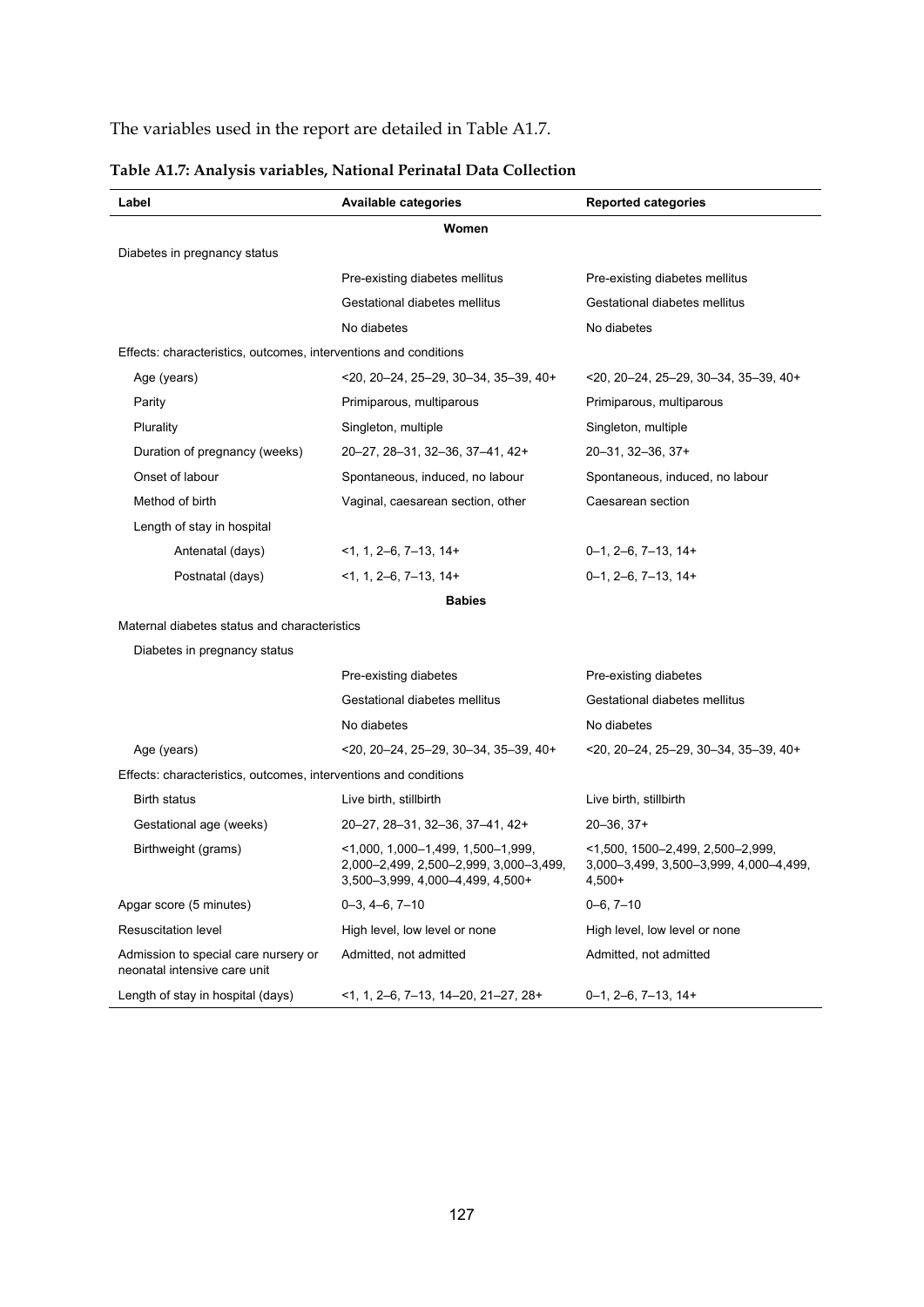# **Age standardisation**

Two methods of age standardisation, direct and indirect, were used in this report to eliminate the effect of differences in age structures when comparing rates between diabetes in pregnancy status groups and different populations.

Both the NPDC and NHMD data show that women with pre-existing diabetes in pregnancy, women with GDM and women without diabetes have significantly different age distributions. Of all women who gave birth, those with pre-existing diabetes (mainly Type 2 diabetes) and GDM tended to be older compared with women without diabetes in pregnancy. Many complications of pregnancy, labour and delivery can be attributed to the older age of mothers. Age standardisation was used to eliminate the differences in age from the analysis, to highlight the contribution of diabetes to differences in the occurrence of effects of pregnancy, labour and delivery between diabetes in pregnancy status groups. Similarly, Aboriginal and Torres Strait Islander women who gave birth were younger compared with non-Indigenous or other Australian women who gave birth, and high-diabetes-risk regions women who gave birth were older than women born in Australia. Therefore, age standardising these groups removed the influence of older or younger maternal age, making comparisons of outcomes on the basis of Indigenous status and region of birth more valid.

## **Direct age standardisation**

Direct age standardisation applies the age-specific proportions of a 'study population' to a 'standard population' to determine the rate that would have occurred in the standard population. This allows direct comparison of different rates applied to the same standard population.

In this report, direct age standardisation was used to compare diabetes in pregnancy status groups within a single population, using the non-diabetes maternal population as the standard population (see Table A1.8).

The method used to calculate directly age-standardised rates consists of three steps:

- Step 1: Calculate the age-specific proportion for each age group.
- Step 2: Calculate the expected number of cases in each age group by multiplying the age-specific proportion by the corresponding standard population.
- Step 3: Add the expected number of cases in each age group, divide by the total of the standard population and multiply by the determined population base (for example, 100 or 1,000).

These steps can be expressed by the formula below:

```
ASR = \sum N_i p_i / \sum N_i
```
*where*  $N_i$  = standard population by age group and  $p_i$  = study population age-specific *proportion.* 

The rate ratio is calculated by dividing the study population age-standardised rate by the standard population rate as an expression of the magnitude of difference between the two standardised population rates.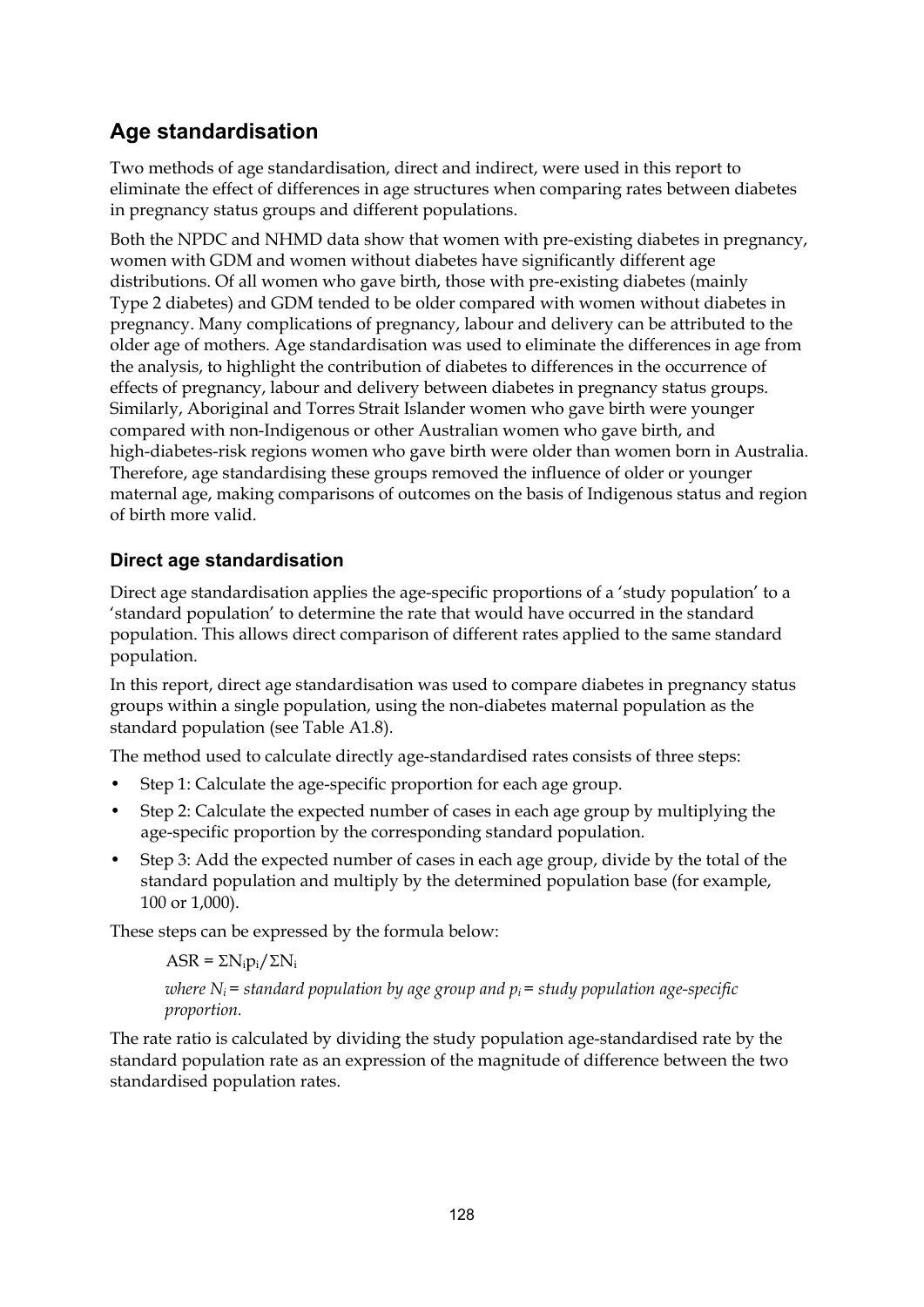### **Indirect age standardisation**

In this report, indirect standardisation was used to compare two populations by diabetes in pregnancy status, where the study population was considerably smaller and had less stable age-specific rates compared with the standard population. This method has been used to compare the Indigenous with the non-Indigenous population (or other Australian population), and the high-diabetes-risk regions with the Australian-born population. The standard populations are detailed in Table A1.8.

Comparisons between two populations that use indirect age standardisation are presented as standardised incidence ratios, as this method of standardisation does not produce true rates. These standardised incidence ratios are calculated using the following steps:

- Step 1: Calculate age-specific proportions for the standard population.
- Step 2: Calculate the expected number of cases by multiplying the age-specific proportions in the standard population by the study population.
- Step 3: Divide the total number of actual cases by the total number of expected cases.

These steps can be expressed by the formula below:

 $Ratio = \sum r_i / n_i P_i$ 

*where*  $r_i$  *= study population events by age group,*  $n_i$  *= study population by age group, Pi = standard population age-specific proportion.* 

A standardised incidence ratio of 1.0 indicates that there is no real difference in the incidence rate between the population of interest and the standard population. A standardised incidence ratio of more than 1.0 indicates the population of interest has a higher incidence rate compared with the standard population, and vice versa for a standardised incidence ratio of less than 1.0.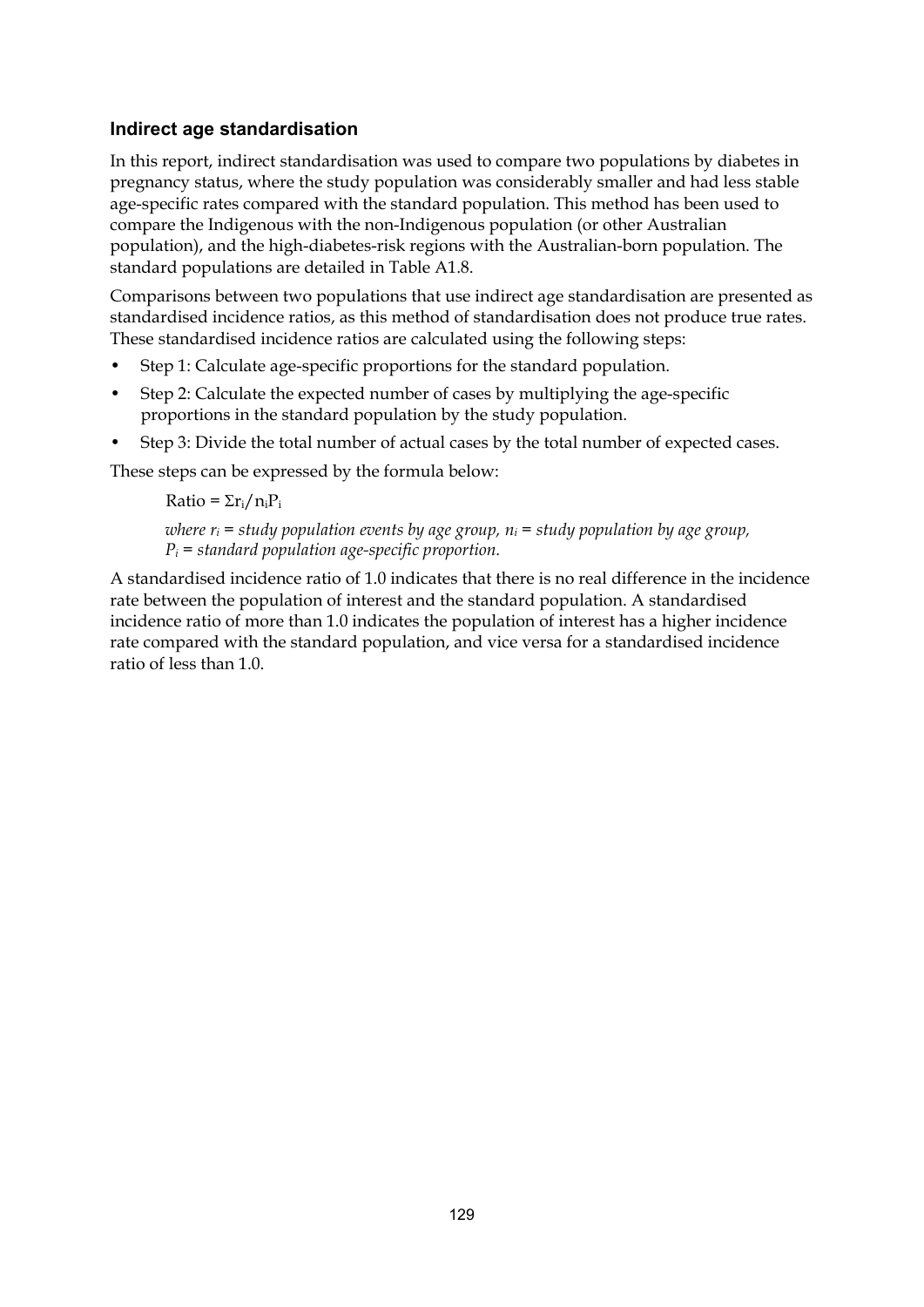| <b>Analysis</b>                                                          | Age<br>standardisation<br>method | Coverage                                             | <b>Population group</b>                                                                     |
|--------------------------------------------------------------------------|----------------------------------|------------------------------------------------------|---------------------------------------------------------------------------------------------|
|                                                                          |                                  |                                                      | Standard populations for National Hospital Morbidity Database analyses (2005-06 to 2007-08) |
| Single population                                                        |                                  |                                                      |                                                                                             |
| Overall Australian                                                       | Direct                           | National                                             | All Australian women, without diabetes in<br>pregnancy                                      |
| Indigenous                                                               | Direct                           | NSW, Vic, Qld, WA, SA,<br>public hospitals in the NT | Indigenous women, without diabetes in<br>pregnancy                                          |
| High-diabetes-risk<br>regions women                                      | Direct                           | National                                             | High-diabetes-risk regions women, without<br>diabetes in pregnancy                          |
| Two populations                                                          |                                  |                                                      |                                                                                             |
| Indigenous: Other                                                        | Indirect                         | Qld, WA, SA, public<br>hospitals in the NT           | Other Australian women, by diabetes in<br>pregnancy status                                  |
| Women born in high-<br>diabetes-risk regions:<br>Women born in Australia | Indirect                         | National                                             | Australian-born women, by diabetes in<br>pregnancy status                                   |
|                                                                          |                                  |                                                      | Standard populations for National Perinatal Data Collection analyses (2005–2007)            |
| Single population                                                        |                                  |                                                      |                                                                                             |
| Overall Australian                                                       | Direct                           | National                                             | All women, without diabetes in pregnancy                                                    |
|                                                                          |                                  |                                                      | Babies of all women, without diabetes in<br>pregnancy                                       |
| Indigenous                                                               | Direct                           | National                                             | Indigenous women, without diabetes in<br>pregnancy                                          |
|                                                                          |                                  |                                                      | Babies of Indigenous women, without<br>diabetes in pregnancy                                |
| High-diabetes-risk<br>regions women                                      | Direct                           | National                                             | High-diabetes-risk regions women, without<br>diabetes in pregnancy                          |
|                                                                          |                                  |                                                      | Babies of high-diabetes-risk regions women,<br>without diabetes in pregnancy                |
| Two populations                                                          |                                  |                                                      |                                                                                             |
| Indigenous:<br>Non-Indigenous                                            | Indirect                         | National                                             | Non-Indigenous women, by diabetes in<br>pregnancy status                                    |
|                                                                          |                                  |                                                      | Babies of non-Indigenous women, by diabetes<br>in pregnancy status                          |
| Women born in high-<br>diabetes-risk regions:                            | Indirect                         | National                                             | Australian-born women, by diabetes in<br>pregnancy status                                   |
| Women born in Australia                                                  |                                  |                                                      | Babies of Australian-born women, by diabetes<br>in pregnancy status                         |

### **Table A1.8: Standard populations used throughout this report**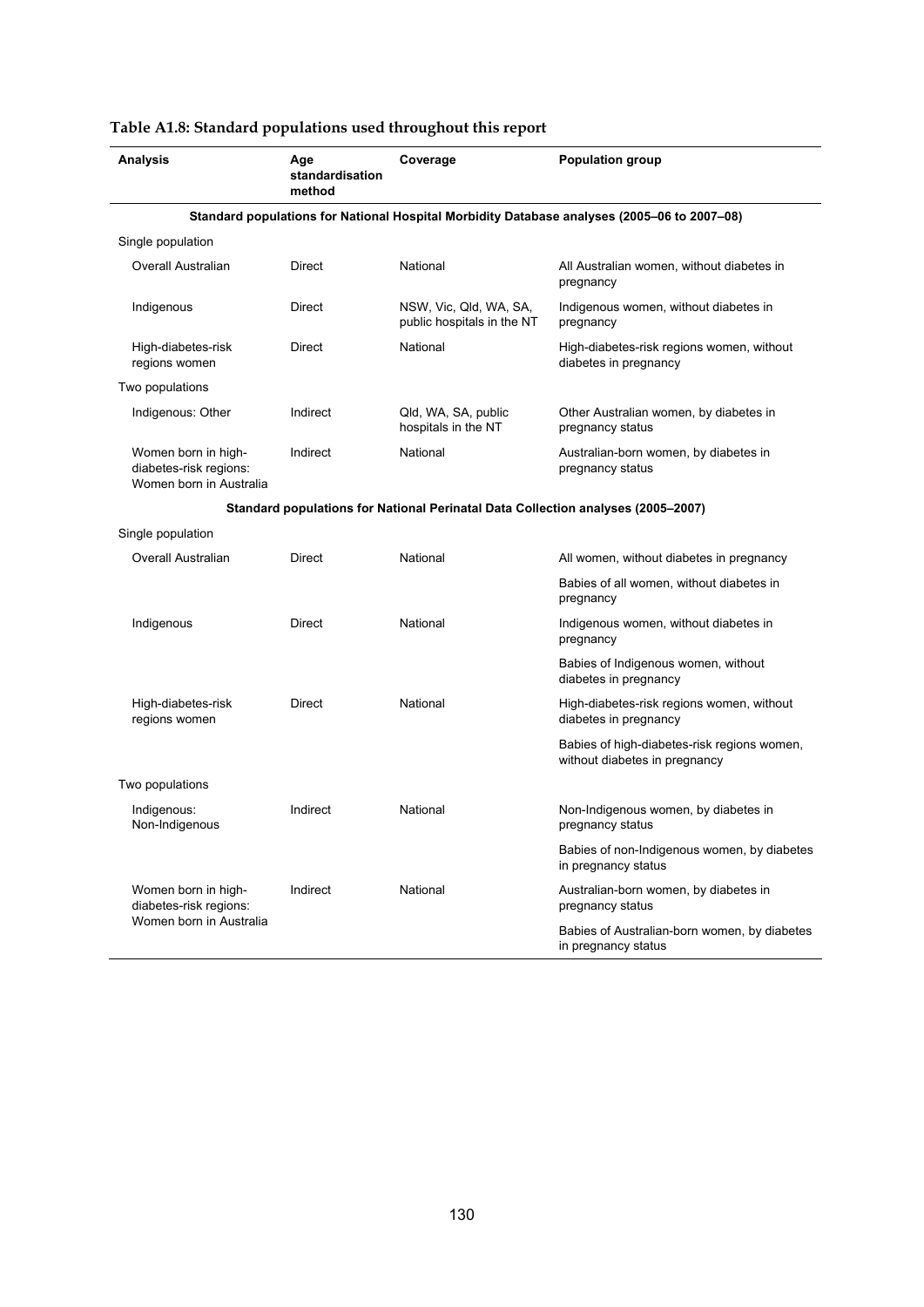# **Significance testing**

## **Standard errors**

Standard errors are an estimate of the amount of variation of a number, rate or rate ratio from its 'true' value. Small standard errors indicate that the observed value approximates the true value, while large standard errors indicate that there is variation in the data set and that the observed value and true value may differ.

In this report, standard errors are estimated for rates and ratios and used to calculate 95% confidence intervals, for significance testing.

Standard errors (both direct and indirect) are calculated using the following formulae:

 $SE_{(ASR)} = \sqrt{\left[\Sigma(N_i^2 p_i/n_i)/(2N_i^2)\right]}$  $SE_{(SIR)} = \sqrt{\sum r_i / \sum (n_i P_i)^2}$ 

## **Confidence intervals**

In this report, 95% confidence intervals were calculated around standardised rates, standardised rate ratios and standardised incidence ratios to determine whether differences between pairs were significant.

Confidence intervals are calculated using the following formulae:

 $95\%CI_{(ASR)} = ASR \pm 1.96*SE_{(ASR)}$ 

 $95\%CI_{(SIR)} = SIR \pm 1.96*SE_{(SIR)}$ 

A difference was deemed to be statistically significant if the 95% confidence intervals of the age-standardised rate did not overlap, or if the 95% confidence intervals of the standardised incidence ratios did not include 1.0.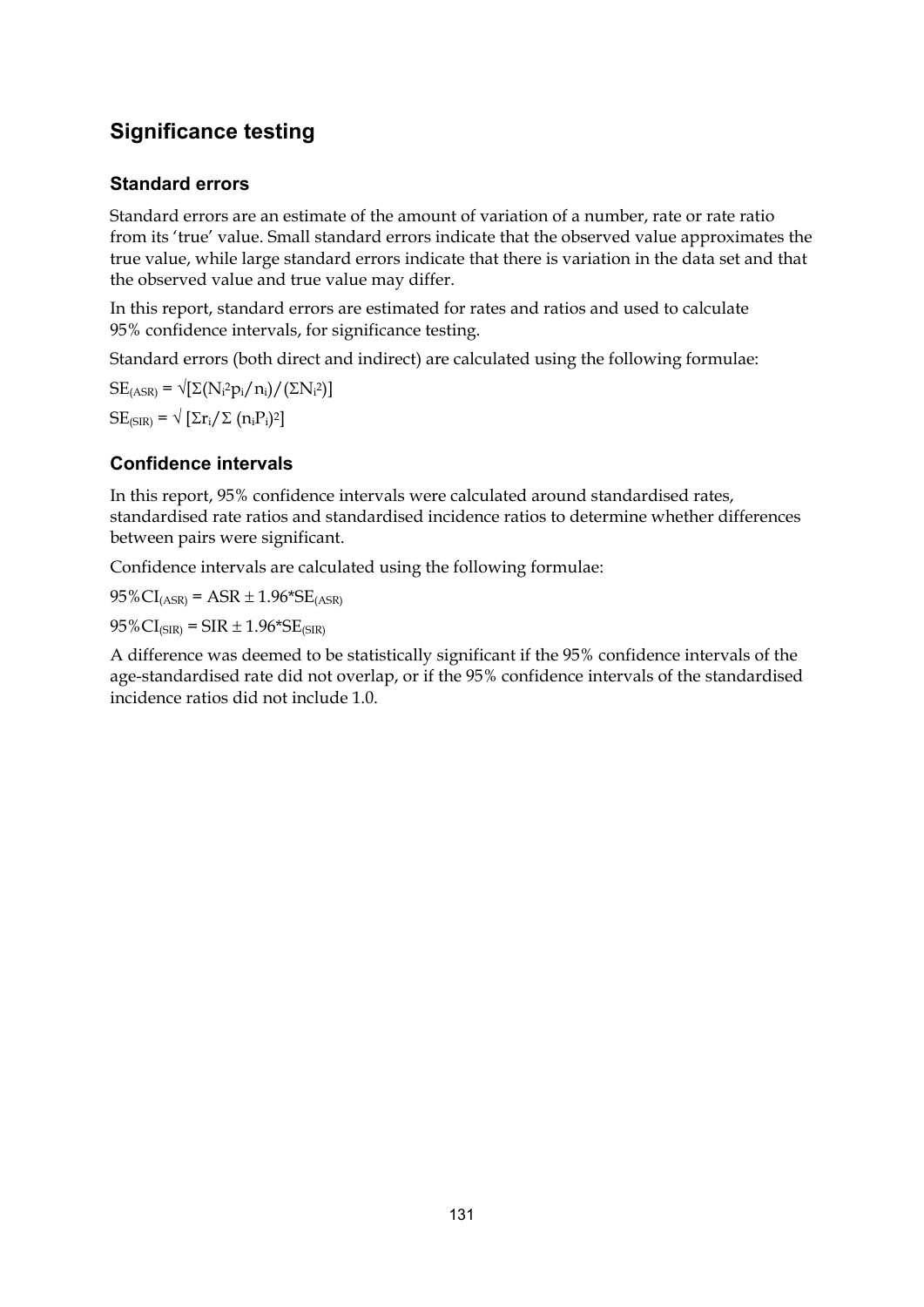# **Appendix 2 Supplementary tables**

# **Chapter 2**

**Table A2.1: Age distribution of women who gave birth, by diabetes in pregnancy status, 2005–2007** 

|                               | Age group (years) |           |           |               |           |        |         |
|-------------------------------|-------------------|-----------|-----------|---------------|-----------|--------|---------|
|                               | $20$              | $20 - 24$ | $25 - 29$ | $30 - 34$     | $35 - 39$ | $40+$  | Total   |
|                               |                   |           |           | <b>Number</b> |           |        |         |
| Pre-existing diabetes         | 94                | 505       | 1,157     | 1,714         | 1,173     | 309    | 4,952   |
| Gestational diabetes mellitus | 468               | 2,900     | 8,481     | 14.004        | 10.493    | 2,793  | 39,139  |
| No diabetes                   | 34,980            | 118,202   | 212,709   | 260,190       | 137,952   | 25,586 | 789,619 |
| <b>Total</b>                  | 35,542            | 121,607   | 222,347   | 275,908       | 149,618   | 28,688 | 833,710 |
|                               |                   |           |           | Per cent      |           |        |         |
| Pre-existing diabetes         | 1.9               | 10.2      | 23.4      | 34.6          | 23.7      | 6.2    | 100.0   |
| Gestational diabetes mellitus | 1.2               | 7.4       | 21.7      | 35.8          | 26.8      | 7.1    | 100.0   |
| No diabetes                   | 4.4               | 15.0      | 26.9      | 33.0          | 17.5      | 3.2    | 100.0   |
| Total                         | 4.3               | 14.6      | 26.7      | 33.1          | 17.9      | 3.4    | 100.0   |

*Source:* AIHW analysis of NPDC data.

**Table A2.2: Age distribution of women who gave birth in hospital, by diabetes in pregnancy status, 2005–06 to 2007–08** 

|                               | Age group (years) |           |           |               |           |        |                      |
|-------------------------------|-------------------|-----------|-----------|---------------|-----------|--------|----------------------|
|                               | $20$              | $20 - 24$ | $25 - 29$ | $30 - 34$     | $35 - 39$ | $40 +$ | Total <sup>(a)</sup> |
|                               |                   |           |           | <b>Number</b> |           |        |                      |
| Pre-existing Type 1 diabetes  | 64                | 311       | 564       | 754           | 370       | 56     | 2119                 |
| Pre-existing Type 2 diabetes  | 20                | 154       | 453       | 714           | 651       | 227    | 2219                 |
| Gestational diabetes mellitus | 445               | 2,907     | 8,766     | 14,543        | 11,108    | 3,007  | 40,776               |
| No diabetes                   | 34,909            | 119,057   | 213,584   | 258,057       | 140,391   | 25,892 | 791,890              |
| Total                         | 35,460            | 122,587   | 223,787   | 274,791       | 153,077   | 29,331 | 839,033              |
|                               |                   |           |           | Per cent      |           |        |                      |
| Pre-existing Type 1 diabetes  | 3.0               | 14.7      | 26.6      | 35.6          | 17.5      | 2.6    | 100.0                |
| Pre-existing Type 2 diabetes  | 0.9               | 6.9       | 20.4      | 32.2          | 29.3      | 10.2   | 100.0                |
| Gestational diabetes mellitus | 1.1               | 7.1       | 21.5      | 35.7          | 27.2      | 7.4    | 100.0                |
| No diabetes                   | 4.4               | 15.0      | 27.0      | 32.6          | 17.7      | 3.3    | 100.0                |
| Total                         | 4.2               | 14.6      | 26.7      | 32.8          | 18.2      | 3.5    | 100.0                |

(a) Total includes 'diabetes in pregnancy—onset unspecified'.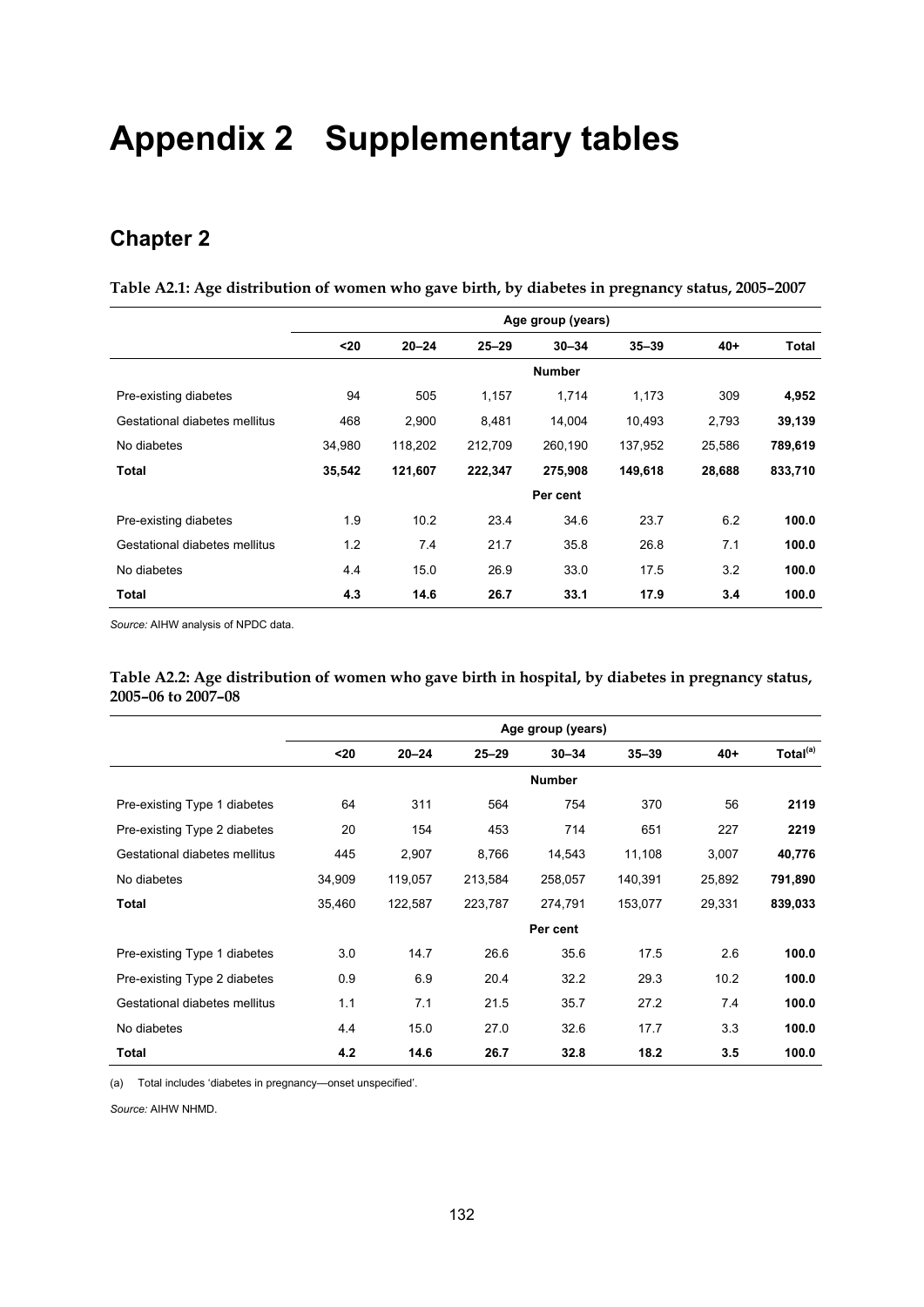#### **Table A2.3: Proportion of multiple births among women who gave birth in hospital, by diabetes in pregnancy status, 2005–06 to 2007–08**

|                                                               | Pre-existing<br><b>Type 1 diabetes</b> | <b>Pre-existing</b><br><b>Type 2 diabetes</b> | Gestational<br>diabetes mellitus | No diabetes          |
|---------------------------------------------------------------|----------------------------------------|-----------------------------------------------|----------------------------------|----------------------|
| Number                                                        | 30                                     | 44                                            | 1.032                            | 12,647               |
| Per cent                                                      | 1.4                                    | 2.0                                           | 2.5                              | 1.6                  |
| Age-standardised rate (per cent)<br>(95% confidence interval) | 1.4<br>$(1.4 - 1.4)$                   | 1.9<br>$(1.8 - 1.9)$                          | 2.4<br>$(2.4 - 2.4)$             | 1.6<br>$(1.6 - 1.6)$ |

*Note:* Directly age-standardised to the 2005–06 to 2007–08 population of women without diabetes in pregnancy who gave birth in hospital. For method, see 'Appendix 1 Methods'.

*Source:* AIHW NHMD.

#### **Table A2.4: Pre-term birth among women who gave birth in hospital, by diabetes in pregnancy status, 2005–06 to 2007–08**

|                                                               | Pre-existing<br><b>Type 1 diabetes</b> | Pre-existing<br><b>Type 2 diabetes</b> | Gestational<br>diabetes mellitus | No diabetes          |
|---------------------------------------------------------------|----------------------------------------|----------------------------------------|----------------------------------|----------------------|
| Number                                                        | 420                                    | 279                                    | 2.587                            | 30.952               |
| Per cent                                                      | 19.8                                   | 12.6                                   | 6.3                              | 3.9                  |
| Age-standardised rate (per cent)<br>(95% confidence interval) | 19.8<br>(19.4–20.2)                    | 12.8<br>$(12.5 - 13.1)$                | 6.4<br>$(6.2 - 6.7)$             | 3.9<br>$(3.7 - 4.1)$ |

*Notes*

1. Delivery at 37 weeks or less is considered pre-term.

2. Directly age-standardised to the 2005–06 to 2007–08 population of women without diabetes in pregnancy who gave birth in hospital. For method, see 'Appendix 1 Methods'.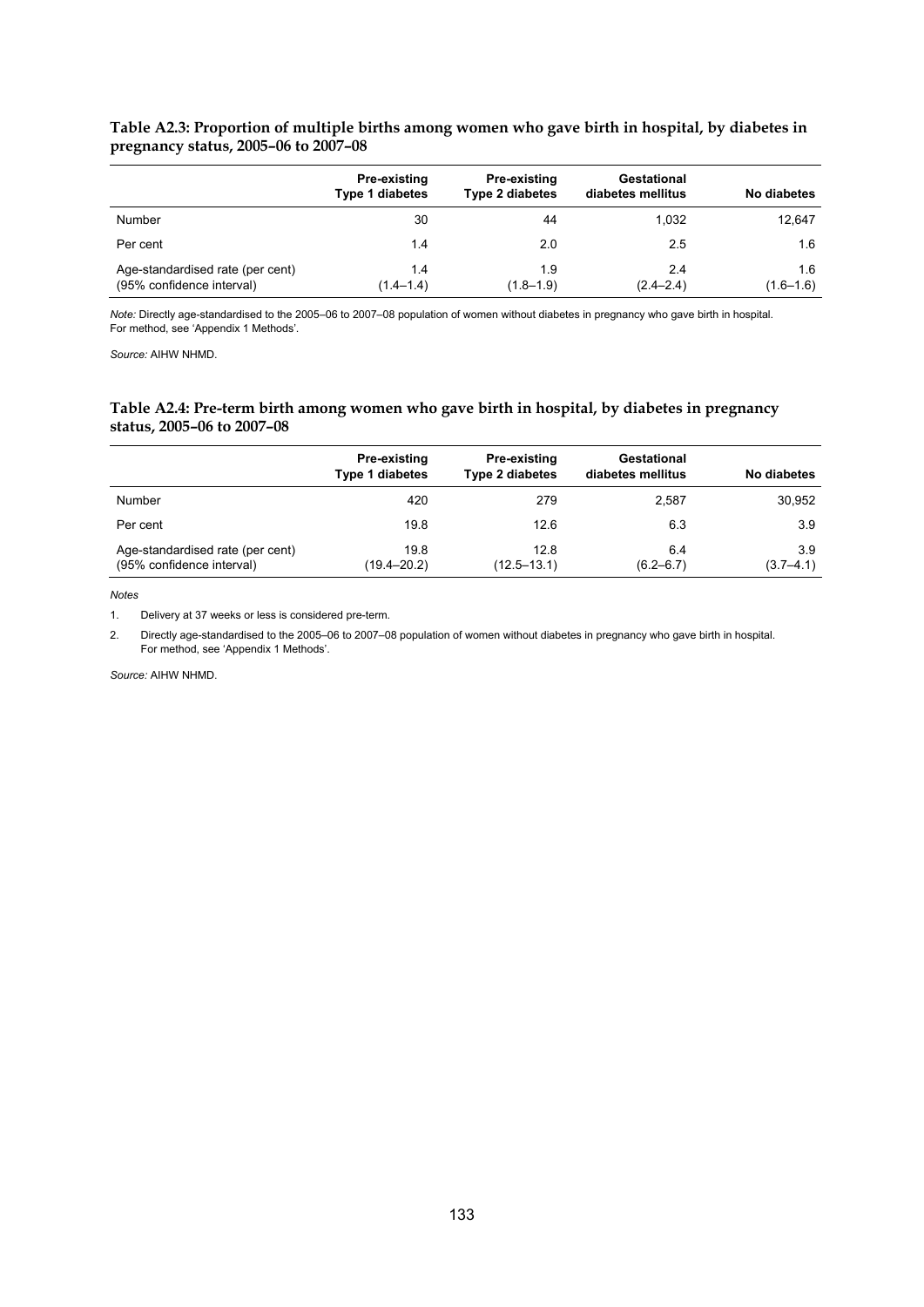|                      |               | <b>Pre-existing diabetes</b> | Gestational<br>diabetes mellitus |                                                            | No diabetes   |                 |
|----------------------|---------------|------------------------------|----------------------------------|------------------------------------------------------------|---------------|-----------------|
|                      | <b>Number</b> | Per cent                     | <b>Number</b>                    | Per cent                                                   | <b>Number</b> | Per cent        |
| <37 weeks            | 230           | 13.3                         | 654                              | 4.4                                                        | 10,555        | 5.4             |
| 37–39 weeks          | 1,257         | 72.7                         | 9,739                            | 64.8                                                       | 71.673        | 36.9            |
| $40+$ weeks          | 242           | 14.0                         | 4,625                            | 30.8                                                       | 112,182       | 57.7            |
| Total <sup>(a)</sup> | 1.730         | 100.0                        | 15.018                           | 100.0                                                      | 194.462       | 100.0           |
|                      |               |                              |                                  | Age-standardised rate (per cent) (95% confidence interval) |               |                 |
| <37 weeks            | 13.7          | $(13.3 - 14.0)$              | 4.5                              | $(4.3 - 4.7)$                                              | 5.4           | $(5.2 - 5.6)$   |
| 37-39 weeks          | 72.7          | $(71.8 - 73.5)$              | 64.3                             | $(63.5 - 65.0)$                                            | 36.9          | $(36.3 - 37.4)$ |
| 40+ weeks            | 13.6          | $(13.2 - 14.0)$              | 31.2                             | $(30.7 - 31.7)$                                            | 57.7          | $(57.0 - 58.4)$ |

#### **Table A2.5: Induced labour among women who gave birth, by duration of pregnancy and diabetes in pregnancy status, 2005–2007**

(a) Totals may not add up due to missing values.

*Notes*

1. Type of labour was not stated for: 4 women with pre-existing diabetes, 11 women with gestational diabetes mellitus, and 169 women without diabetes in pregnancy.

2. Duration of pregnancy was not stated for: 1 woman with pre-existing diabetes, and 52 women without diabetes in pregnancy.

3. Directly age-standardised to the 2005–2007 population of women with induced labour and without diabetes in pregnancy. For method, see 'Appendix 1 Methods'.

*Source:* AIHW analysis of NPDC data.

#### **Table A2.6: Caesarean section among women who gave birth, by diabetes in pregnancy status, 2005–2007**

|                                                               | <b>Pre-existing diabetes</b> | <b>Gestational diabetes mellitus</b> | No diabetes             |
|---------------------------------------------------------------|------------------------------|--------------------------------------|-------------------------|
| Number                                                        | 2.934                        | 15.707                               | 236,973                 |
| Per cent                                                      | 59.2                         | 40.1                                 | 30.0                    |
| Age-standardised rate (per cent)<br>(95% confidence interval) | 58.6<br>$(57.9 - 59.3)$      | 37.8<br>$(37.2 - 38.4)$              | 30.0<br>$(29.5 - 30.5)$ |

*Note:* Directly age-standardised to the 2005–2007 population of women without diabetes in pregnancy who gave birth. For method, see 'Appendix 1 Methods'.

*Source:* AIHW analysis of NPDC data.

#### **Table A2.7: Caesarean section among women who gave birth in hospital, by diabetes in pregnancy status, 2005–06 to 2007–08**

|                                                               | Pre-existing<br><b>Type 1 diabetes</b> | Pre-existing<br><b>Type 2 diabetes</b> | Gestational<br>diabetes mellitus | No diabetes             |
|---------------------------------------------------------------|----------------------------------------|----------------------------------------|----------------------------------|-------------------------|
| Number                                                        | 1.518                                  | 1.307                                  | 16.649                           | 239,553                 |
| Per cent                                                      | 71.6                                   | 58.9                                   | 40.8                             | 30.3                    |
| Age-standardised rate (per cent)<br>(95% confidence interval) | 71.4<br>$(70.6 - 72.2)$                | 56.4<br>$(55.6 - 57.1)$                | 38.4<br>$(37.8 - 39)$            | 30.3<br>$(29.7 - 30.8)$ |

*Note:* Directly age-standardised to the 2005–06 to 2007–08 population of women without diabetes in pregnancy who gave birth in hospital. For method, see 'Appendix 1 Methods'.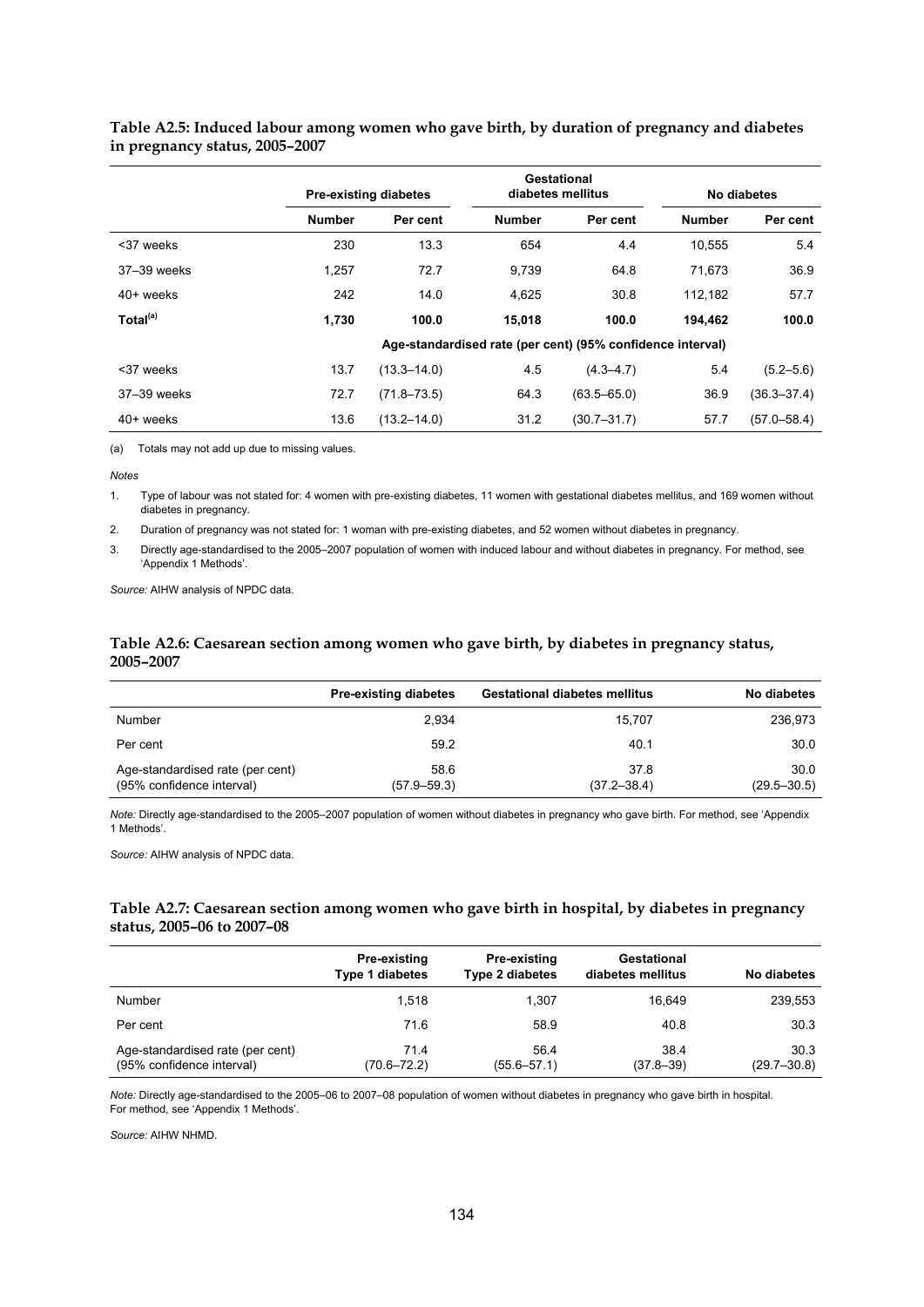|                                            | <b>Pre-existing</b><br><b>Type 1 diabetes</b>              |             | Pre-existing<br>Type 2 diabetes |             | Gestational<br>diabetes mellitus |             | No diabetes          |                      |
|--------------------------------------------|------------------------------------------------------------|-------------|---------------------------------|-------------|----------------------------------|-------------|----------------------|----------------------|
|                                            | <b>Number</b>                                              | Per<br>cent | <b>Number</b>                   | Per<br>cent | <b>Number</b>                    | Per<br>cent | <b>Number</b>        | Per<br>cent          |
| Pre-existing<br>hypertension               | 88                                                         | 4.2         | 160                             | 7.2         | 557                              | 1.4         | 3,390                | 0.4                  |
| Gestational<br>hypertension                | 418                                                        | 19.7        | 329                             | 14.8        | 3,621                            | 8.9         | 45,282               | 5.7                  |
| Total hypertension<br>(includes eclampsia) | 513                                                        | 24.2        | 491                             | 22.1        | 4,214                            | 10.3        | 49,117               | 6.2                  |
|                                            | Age-standardised rate (per cent) (95% confidence interval) |             |                                 |             |                                  |             |                      |                      |
| Pre-existing<br>hypertension               | 4.1<br>$(3.9 - 4.2)$                                       |             | 5.8<br>$(5.6 - 6.0)$            |             | 1.1<br>$(1.0 - 1.2)$             |             | 0.4<br>$(0.4 - 0.5)$ |                      |
| Gestational<br>hypertension                | 19.8<br>$(19.4 - 20.2)$                                    |             | 15.6<br>$(15.2 - 15.9)$         |             | 9.3<br>$(9.0 - 9.5)$             |             |                      | 5.7<br>$(5.5 - 5.9)$ |
| Total hypertension<br>(includes eclampsia) | 24.2<br>$(23.8 - 24.7)$                                    |             | 21.4<br>$(21.0 - 21.9)$         |             | 10.5<br>$(10.2 - 10.8)$          |             |                      | 6.2<br>$(6.0 - 6.4)$ |

**Table A2.8: Hypertension among women who gave birth in hospital, by type of hypertension and diabetes in pregnancy status, 2005–06 to 2007–08** 

*Note:* Directly age-standardised to the 2005–06 to 2007–08 population of women without diabetes in pregnancy who gave birth in hospital. For method, see 'Appendix 1 Methods'.

*Source:* AIHW NHMD.

#### **Table A2.9: Stillbirth among singleton babies, by maternal diabetes in pregnancy status, 2005–06 to 2007–08**

|                                                               | Pre-existing<br><b>Type 1 diabetes</b> | Pre-existing<br><b>Type 2 diabetes</b> | Gestational<br>diabetes mellitus | No diabetes          |
|---------------------------------------------------------------|----------------------------------------|----------------------------------------|----------------------------------|----------------------|
| <b>Number</b>                                                 | 33                                     | 52                                     | 113                              | 4,926                |
| Per cent                                                      | 15.6                                   | 23.4                                   | 2.8                              | 6.2                  |
| Age-standardised rate (per cent)<br>(95% confidence interval) | 15.6<br>$(15.6 - 15.6)$                | 26.6<br>$(26.5 - 26.6)$                | 2.9<br>$(2.9 - 2.9)$             | 6.2<br>$(6.2 - 6.2)$ |

*Notes*

1. Based on a count of singleton births only.

2. Directly age-standardised to the 2005–06 to 2007–08 population of women without diabetes in pregnancy who gave birth in hospital. For method, see 'Appendix 1 Methods'.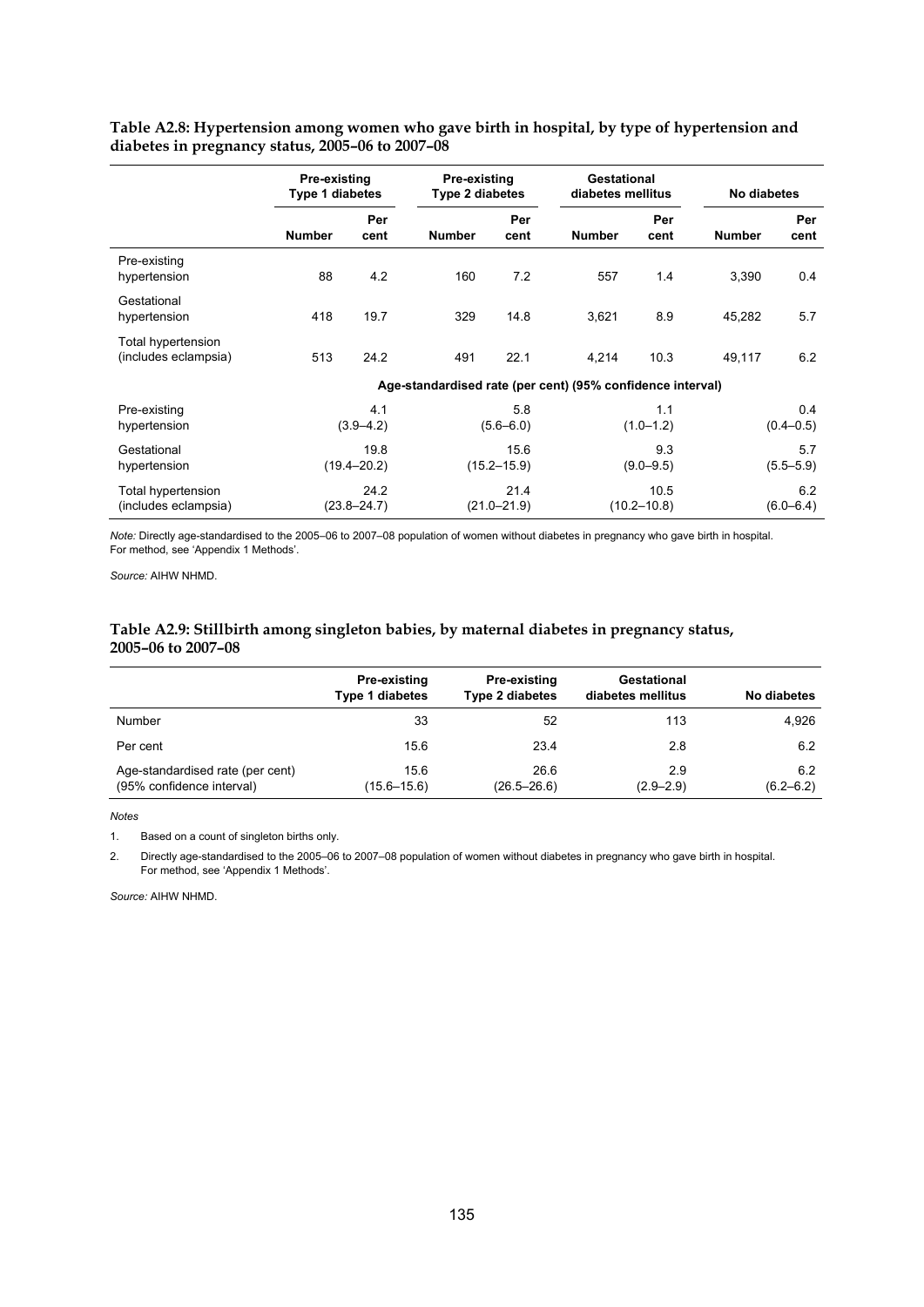|                       | <b>Pre-existing diabetes</b> |                 |                                                            | <b>Gestational</b><br>diabetes mellitus |               | No diabetes     |  |  |
|-----------------------|------------------------------|-----------------|------------------------------------------------------------|-----------------------------------------|---------------|-----------------|--|--|
|                       | <b>Number</b>                | Per cent        | <b>Number</b>                                              | Per cent                                | <b>Number</b> | Per cent        |  |  |
| Less than 1,500 grams | 70                           | 2.7             | 159                                                        | 0.8                                     | 4,357         | 1.1             |  |  |
| 1,500-2,499 grams     | 182                          | 7.0             | 1,210                                                      | 5.8                                     | 19,257        | 4.7             |  |  |
| 2,500-2,999 grams     | 337                          | 13.0            | 3,270                                                      | 15.6                                    | 52,442        | 12.8            |  |  |
| 3,000-3,499 grams     | 700                          | 27.0            | 7,257                                                      | 34.7                                    | 136,097       | 33.3            |  |  |
| 3,500-3,999 grams     | 725                          | 28.0            | 6,190                                                      | 29.6                                    | 136,079       | 33.3            |  |  |
| 4,000-4,499 grams     | 411                          | 15.9            | 2,278                                                      | 10.9                                    | 51,213        | 12.5            |  |  |
| 4,500 grams and over  | 163                          | 6.3             | 549                                                        | 2.6                                     | 9,546         | 2.3             |  |  |
| Total <sup>(a)</sup>  | 2,589                        | 100.0           | 20,913                                                     | 100.0                                   | 409,079       | 100.0           |  |  |
|                       |                              |                 | Age-standardised rate (per cent) (95% confidence interval) |                                         |               |                 |  |  |
| Less than 1,500 grams | 0.9                          | $(0.8 - 0.9)$   | 0.8                                                        | $(0.8 - 0.8)$                           | 1.1           | $(1.0 - 1.1)$   |  |  |
| 1,500-2,499 grams     | 3.3                          | $(3.0 - 3.5)$   | 4.6                                                        | $(4.3 - 4.8)$                           | 4.7           | $(4.5 - 5.0)$   |  |  |
| 2,500-2,999 grams     | 11.0                         | $(10.4 - 11.6)$ | 14.9                                                       | $(14.2 - 15.5)$                         | 12.8          | $(12.2 - 13.4)$ |  |  |
| 3,000-3,499 grams     | 28.1                         | $(27.1 - 29.1)$ | 35.3                                                       | $(34.2 - 36.5)$                         | 33.3          | $(32.2 - 34.3)$ |  |  |
| 3,500-3,999 grams     | 31.4                         | $(30.4 - 32.5)$ | 30.5                                                       | $(29.4 - 31.5)$                         | 33.3          | $(32.2 - 34.3)$ |  |  |
| 4,000-4,499 grams     | 18.1                         | $(17.3 - 18.9)$ | 11.2                                                       | $(10.6 - 11.9)$                         | 12.5          | $(11.9 - 13.2)$ |  |  |
| 4,500 grams and over  | 7.2                          | $(6.7 - 7.7)$   | 2.7                                                        | $(2.4 - 3.0)$                           | 2.3           | $(2.0 - 2.6)$   |  |  |

**Table A2.10: Birthweight among live born male babies, by maternal diabetes in pregnancy status, 2005–2007** 

(a) Totals may not add up due to missing values.

#### *Notes*

1. Includes live born babies only.

2. Birthweight was not stated for: 2 male babies of women with pre-existing diabetes, and 88 male babies of women without diabetes in pregnancy.

3. Gestational age was not stated for: 44 male babies of women without diabetes in pregnancy.

4. Directly standardised to the 2005–2007 population of live born male babies of women without diabetes in pregnancy, by gestational age. For method, see 'Appendix 1 Methods'.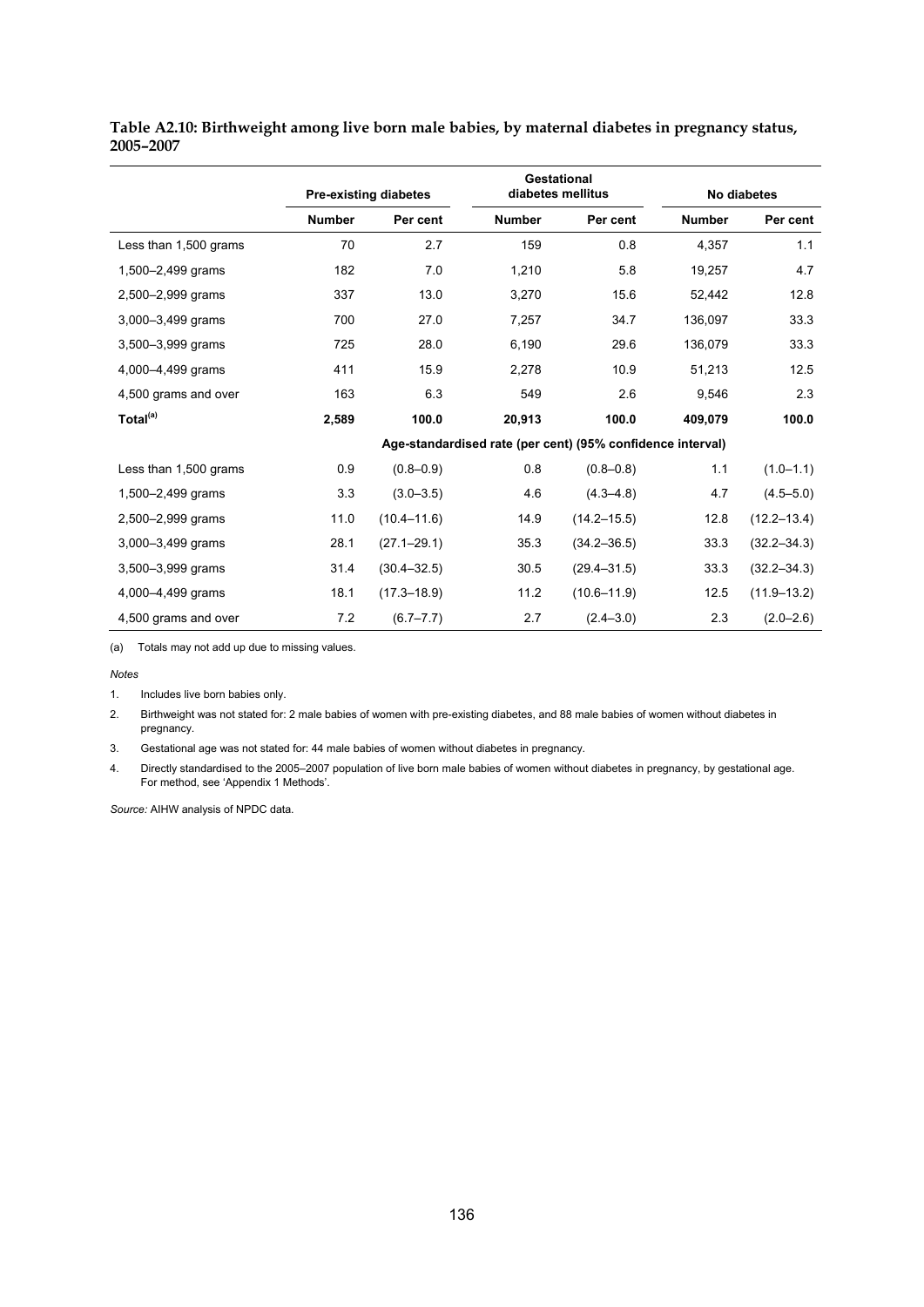|                       |               | <b>Gestational</b><br>diabetes mellitus<br><b>Pre-existing diabetes</b> |                                                            |                 |               | No diabetes     |
|-----------------------|---------------|-------------------------------------------------------------------------|------------------------------------------------------------|-----------------|---------------|-----------------|
|                       | <b>Number</b> | Per cent                                                                | <b>Number</b>                                              | Per cent        | <b>Number</b> | Per cent        |
| Less than 1,500 grams | 67            | 2.8                                                                     | 143                                                        | 0.8             | 4,048         | 1.0             |
| 1,500-2,499 grams     | 194           | 8.2                                                                     | 1,399                                                      | 7.3             | 21,996        | 5.7             |
| 2,500-2,999 grams     | 355           | 15.1                                                                    | 3,847                                                      | 20.2            | 67,003        | 17.3            |
| 3,000-3,499 grams     | 707           | 30.0                                                                    | 7,262                                                      | 38.1            | 148,712       | 38.4            |
| 3,500-3,999 grams     | 651           | 27.6                                                                    | 4,770                                                      | 25.0            | 110,922       | 28.6            |
| 4,000-4,499 grams     | 267           | 11.3                                                                    | 1,334                                                      | 7.0             | 30,296        | 7.8             |
| 4,500 grams and over  | 117           | 5.0                                                                     | 301                                                        | 1.6             | 4,248         | 1.1             |
| Total <sup>(a)</sup>  | 2,358         | 100.0                                                                   | 19,057                                                     | 100.0           | 387,299       | 100.0           |
|                       |               |                                                                         | Age-standardised rate (per cent) (95% confidence interval) |                 |               |                 |
| Less than 1,500 grams | 0.9           | $(0.9 - 0.9)$                                                           | 0.8                                                        | $(0.8 - 0.8)$   | 1.0           | $(1.0 - 1.1)$   |
| 1,500-2,499 grams     | 4.2           | $(3.9 - 4.5)$                                                           | 5.9                                                        | $(5.6 - 6.2)$   | 5.7           | $(5.4 - 6.0)$   |
| 2,500-2,999 grams     | 14.0          | $(13.3 - 14.6)$                                                         | 19.8                                                       | $(19.0 - 20.6)$ | 17.3          | $(16.6 - 18.0)$ |
| 3,000-3,499 grams     | 32.5          | $(31.4 - 33.5)$                                                         | 39.0                                                       | $(37.8 - 40.1)$ | 38.4          | $(37.2 - 39.6)$ |
| 3,500-3,999 grams     | 30.2          | $(29.2 - 31.2)$                                                         | 25.8                                                       | $(24.8 - 26.7)$ | 28.6          | $(27.6 - 29.6)$ |
| 4,000-4,499 grams     | 12.6          | $(12.0 - 13.3)$                                                         | 7.2                                                        | $(6.7 - 7.7)$   | 7.8           | $(7.3 - 8.3)$   |
| 4,500 grams and over  | 5.7           | $(5.2 - 6.1)$                                                           | 1.6                                                        | $(1.4 - 1.9)$   | 1.1           | $(0.9 - 1.3)$   |

<span id="page-144-0"></span>**Table A2.11: Birthweight among live born female babies, by maternal diabetes in pregnancy status, 2005–2007** 

(a) Totals may not add up due to missing values.

#### *Notes*

1. Includes live born babies only.

2. Birthweight was not stated for: 2 female babies of women with pre-existing diabetes, and 148 female babies of women without diabetes in pregnancy.

3. Gestational age was not stated for: 32 female babies of women without diabetes in pregnancy.

4. Directly standardised to the 2005–2007 population of live born babies of women without diabetes in pregnancy, by infant sex and gestational age. For method, see 'Appendix 1 Methods'.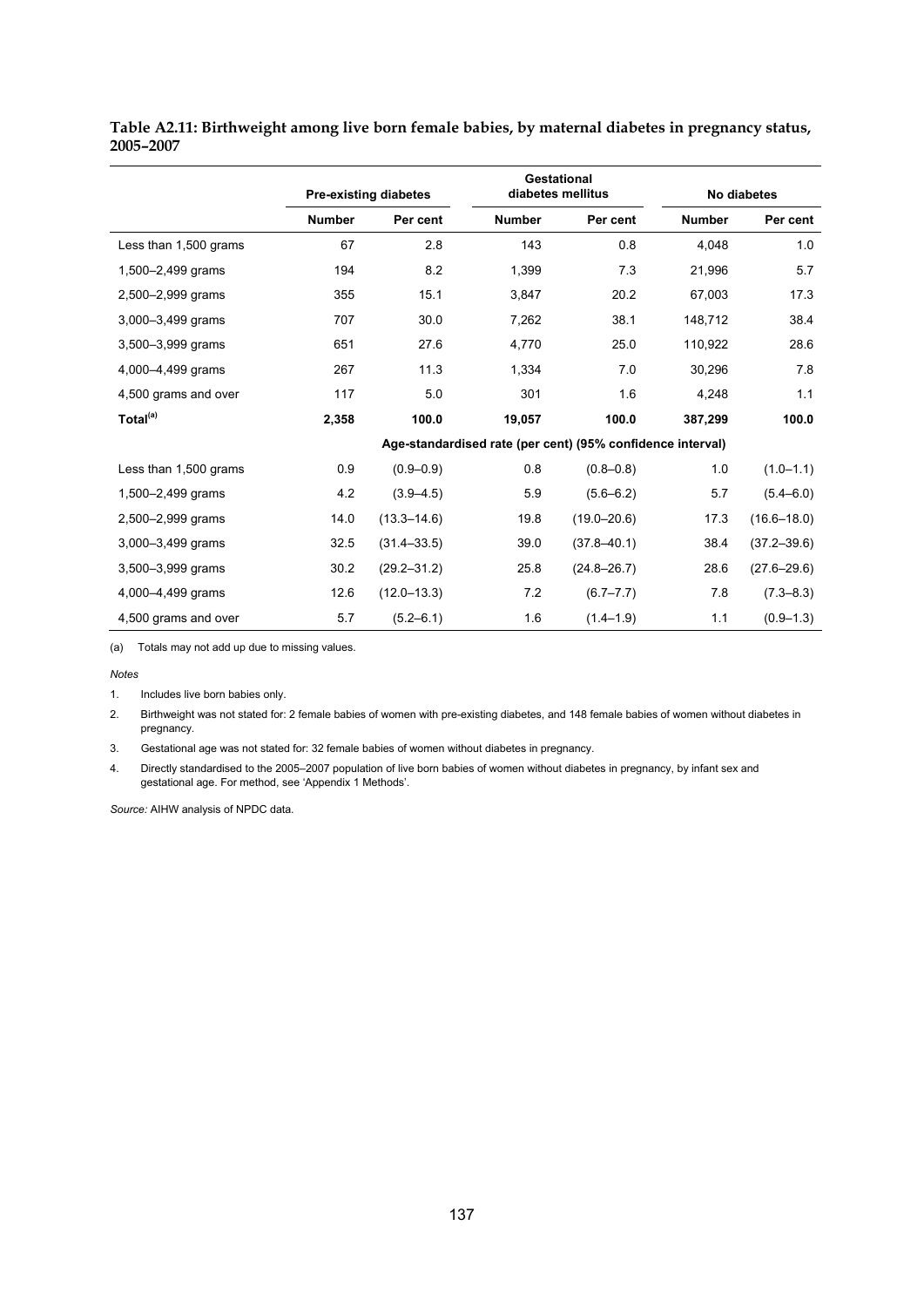## **Chapter 3**

<span id="page-145-0"></span>**Table A3.1: Age distribution of Aboriginal and Torres Strait Islander women who gave birth, by diabetes in pregnancy status, 2005–2007** 

|                               | Age group (years) |           |           |               |           |       |        |
|-------------------------------|-------------------|-----------|-----------|---------------|-----------|-------|--------|
|                               | $20$              | $20 - 24$ | $25 - 29$ | $30 - 34$     | $35 - 39$ | $40+$ | Total  |
|                               |                   |           |           | <b>Number</b> |           |       |        |
| Pre-existing diabetes         | 17                | 70        | 109       | 130           | 90        | 27    | 443    |
| Gestational diabetes mellitus | 104               | 322       | 403       | 413           | 261       | 59    | 1,562  |
| No diabetes                   | 6,160             | 9,302     | 6,677     | 4,203         | 1,869     | 302   | 28,513 |
| Total <sup>(a)</sup>          | 6,281             | 9,694     | 7,189     | 4,746         | 2,220     | 388   | 30,518 |
|                               |                   |           |           | Per cent      |           |       |        |
| Pre-existing diabetes         | 3.8               | 15.8      | 24.6      | 29.3          | 20.3      | 6.1   | 100.0  |
| Gestational diabetes mellitus | 6.7               | 20.6      | 25.8      | 26.4          | 16.7      | 3.8   | 100.0  |
| No diabetes                   | 21.6              | 32.6      | 23.4      | 14.7          | 6.6       | 1.1   | 100.0  |
| Total                         | 20.6              | 31.8      | 23.6      | 15.6          | 7.3       | 1.3   | 100.0  |

(a) Totals may not add up due to missing values.

*Note:* Indigenous status was not stated for: 8 mothers with pre-existing diabetes, 38 mothers with gestational diabetes mellitus, and 971 mothers without diabetes in pregnancy.

*Source:* AIHW analysis of NPDC data.

#### <span id="page-145-1"></span>**Table A3.2: Age distribution of non-Indigenous women who gave birth, by diabetes in pregnancy status, 2005–2007**

|                               | Age group (years) |           |           |               |           |        |         |
|-------------------------------|-------------------|-----------|-----------|---------------|-----------|--------|---------|
|                               | $20$              | $20 - 24$ | $25 - 29$ | $30 - 34$     | $35 - 39$ | $40 +$ | Total   |
|                               |                   |           |           | <b>Number</b> |           |        |         |
| Pre-existing diabetes         | 77                | 435       | 1.047     | 1,581         | 1,080     | 281    | 4,501   |
| Gestational diabetes mellitus | 364               | 2,573     | 8,070     | 13,574        | 10,227    | 2,731  | 37,539  |
| No diabetes                   | 28,771            | 108,789   | 205,820   | 255,666       | 135,853   | 25,236 | 760,135 |
| Total <sup>(a)</sup>          | 29,212            | 111,797   | 214,937   | 270,821       | 147,160   | 28,248 | 802,175 |
|                               |                   |           |           | Per cent      |           |        |         |
| Pre-existing diabetes         | 1.7               | 9.7       | 23.3      | 35.1          | 24.0      | 6.2    | 100.0   |
| Gestational diabetes mellitus | 1.0               | 6.9       | 21.5      | 36.2          | 27.2      | 7.3    | 100.0   |
| No diabetes                   | 3.8               | 14.3      | 27.1      | 33.6          | 17.9      | 3.3    | 100.0   |
| Total                         | 3.6               | 13.9      | 26.8      | 33.8          | 18.3      | 3.5    | 100.0   |

(a) Totals may not add up due to missing values.

*Note:* Indigenous status was not stated for: 8 mothers with pre-existing diabetes, 38 mothers with gestational diabetes mellitus, and 971 mothers without diabetes in pregnancy.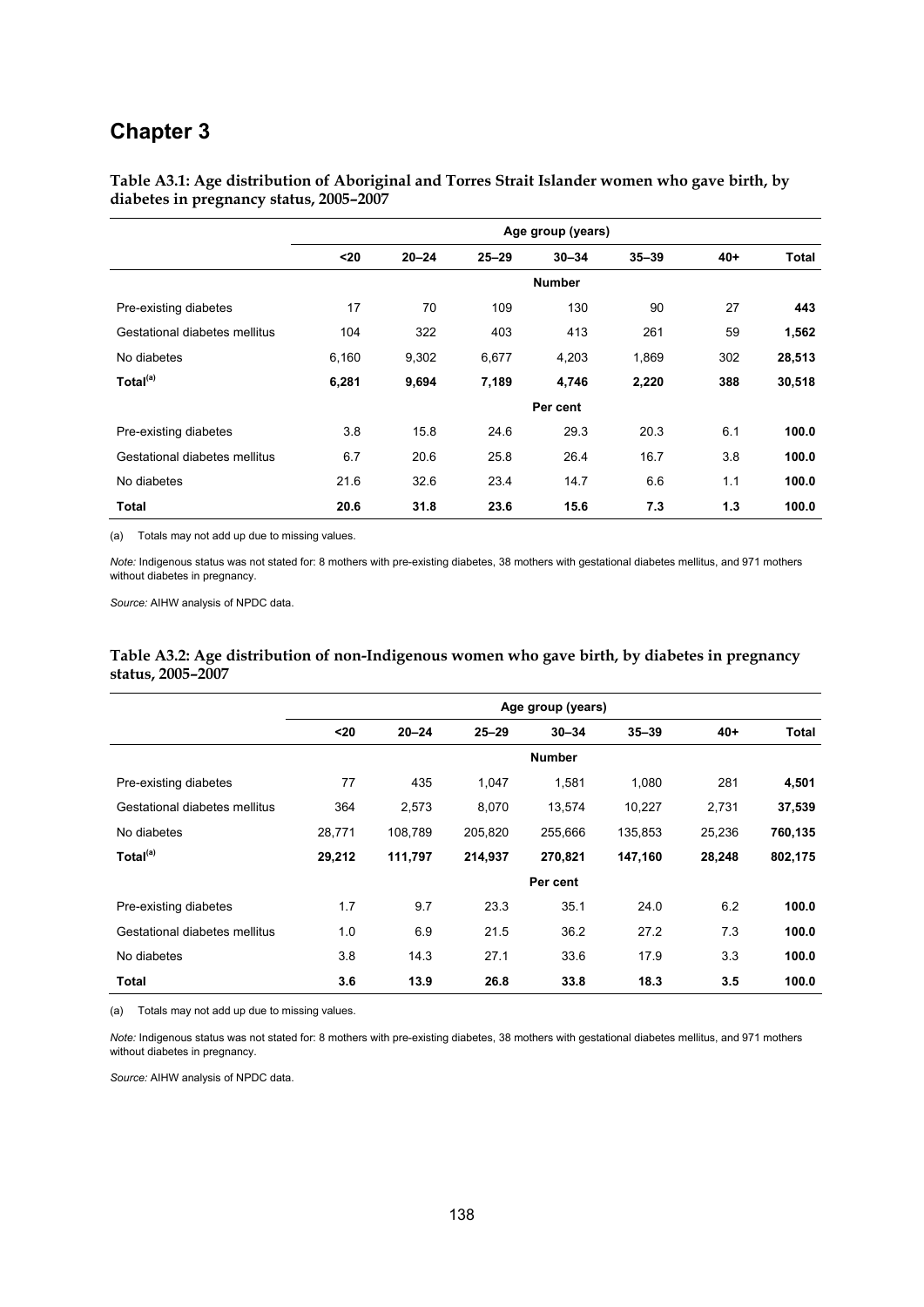|                               | Age group (years) |           |           |               |           |       |                      |
|-------------------------------|-------------------|-----------|-----------|---------------|-----------|-------|----------------------|
|                               | $20$              | $20 - 24$ | $25 - 29$ | $30 - 34$     | $35 - 39$ | $40+$ | Total <sup>(a)</sup> |
|                               |                   |           |           | <b>Number</b> |           |       |                      |
| Pre-existing Type 1 diabetes  | n.p.              | 10        | 11        | 7             | n.p.      | n.p.  | 37                   |
| Pre-existing Type 2 diabetes  | 9                 | 56        | 95        | 133           | 100       | 45    | 438                  |
| Gestational diabetes mellitus | 96                | 306       | 380       | 407           | 232       | 54    | 1,475                |
| No diabetes                   | 5,978             | 9,115     | 6,427     | 3,883         | 1,713     | 269   | 27,385               |
| Total                         | 6,090             | 9,502     | 6,932     | 4,451         | 2,062     | 376   | 29,413               |
|                               |                   |           |           | Per cent      |           |       |                      |
| Pre-existing Type 1 diabetes  | n.p.              | 27.0      | 29.7      | 18.9          | n.p.      | n.p.  | 100.0                |
| Pre-existing Type 2 diabetes  | 2.1               | 12.8      | 21.7      | 30.4          | 22.8      | 10.3  | 100.0                |
| Gestational diabetes mellitus | 6.5               | 20.7      | 25.8      | 27.6          | 15.7      | 3.7   | 100.0                |
| No diabetes                   | 21.8              | 33.3      | 23.5      | 14.2          | 6.3       | 1.0   | 100.0                |
| Total                         | 20.7              | 32.3      | 23.6      | 15.1          | 7.0       | 1.3   | 100.0                |

<span id="page-146-0"></span>**Table A3.3: Age distribution of Aboriginal and Torres Strait Islander women who gave birth in hospital, by diabetes in pregnancy status, 2005–06 to 2007–08** 

(a) Total includes 'diabetes in pregnancy—onset unspecified'.

*Notes* 

1. Indigenous analysis includes women who gave birth in New South Wales, Victoria, Queensland, Western Australia, South Australia and public hospitals in the Northern Territory only, and should not be considered representative of women giving birth in other states and territories or of the national picture.

2. n.p.—not published.

*Source:* AIHW NHMD.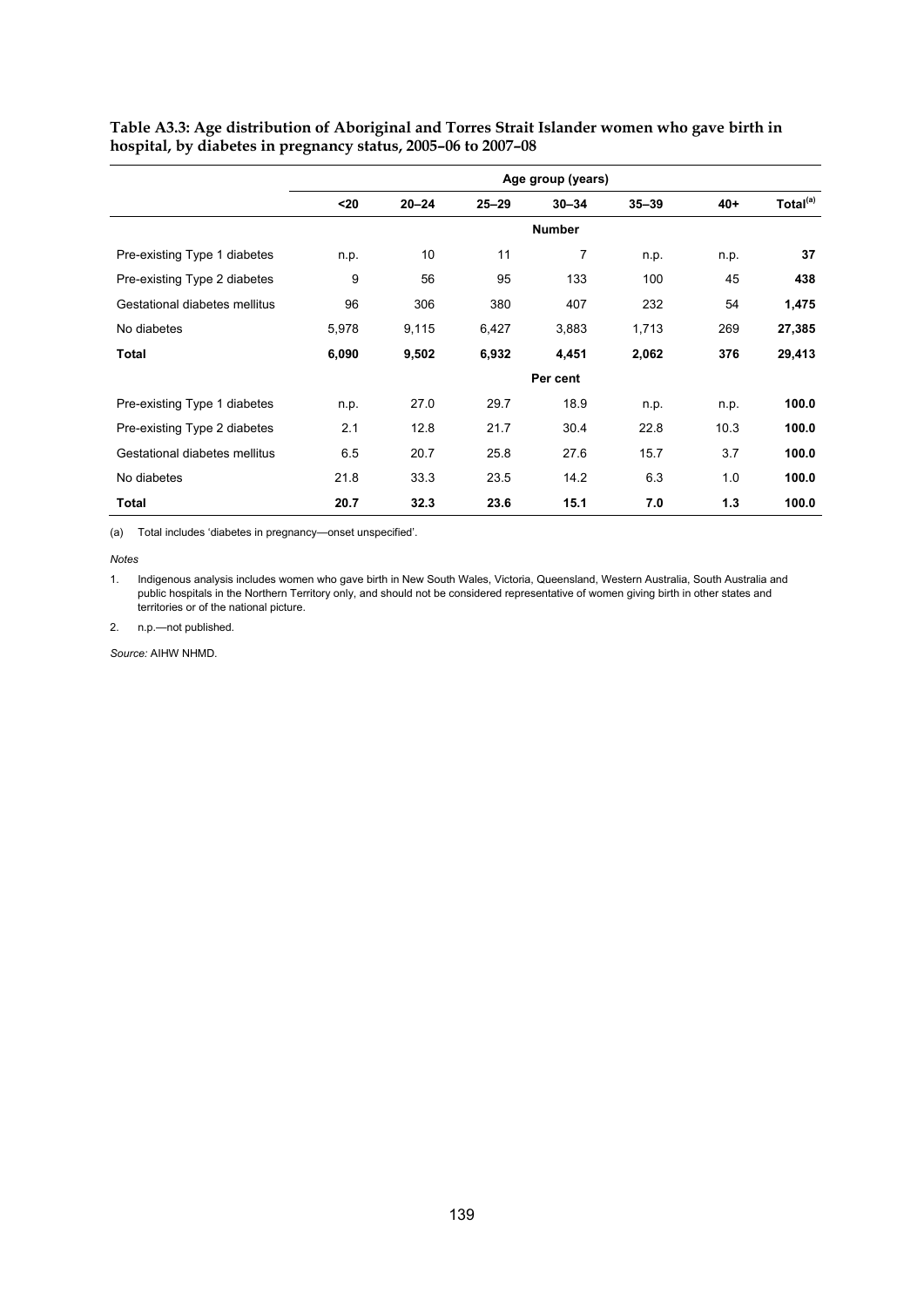|                               | Age group (years) |           |           |               |           |        |                      |
|-------------------------------|-------------------|-----------|-----------|---------------|-----------|--------|----------------------|
|                               | $20$              | $20 - 24$ | $25 - 29$ | $30 - 34$     | $35 - 39$ | $40+$  | Total <sup>(a)</sup> |
|                               |                   |           |           | <b>Number</b> |           |        |                      |
| Pre-existing Type 1 diabetes  | 55                | 287       | 519       | 700           | 344       | 51     | 1,956                |
| Pre-existing Type 2 diabetes  | 11                | 94        | 346       | 566           | 533       | 177    | 1,727                |
| Gestational diabetes mellitus | 337               | 2,507     | 8,102     | 13,635        | 10,470    | 2,861  | 37,912               |
| No diabetes                   | 27,194            | 104,289   | 197,723   | 243,206       | 132,766   | 24,483 | 729,661              |
| <b>Total</b>                  | 27,616            | 107,309   | 207,069   | 258,749       | 144,626   | 27,707 | 773,076              |
|                               |                   |           |           | Per cent      |           |        |                      |
| Pre-existing Type 1 diabetes  | 2.8               | 14.7      | 26.5      | 35.8          | 17.6      | 2.6    | 100.0                |
| Pre-existing Type 2 diabetes  | 0.6               | 5.4       | 20.0      | 32.8          | 30.9      | 10.2   | 100.0                |
| Gestational diabetes mellitus | 0.9               | 6.6       | 21.4      | 36.0          | 27.6      | 7.5    | 100.0                |
| No diabetes                   | 3.7               | 14.3      | 27.1      | 33.3          | 18.2      | 3.4    | 100.0                |
| Total                         | 3.6               | 13.9      | 26.8      | 33.5          | 18.7      | 3.6    | 100.0                |

<span id="page-147-0"></span>**Table A3.4: Age distribution of other Australian women who gave birth in hospital, by diabetes in pregnancy status, 2005–06 to 2007–08** 

(a) Total includes 'diabetes in pregnancy—onset unspecified'.

*Note:* Indigenous analysis includes women who gave birth in New South Wales, Victoria, Queensland, Western Australia, South Australia and public hospitals in the Northern Territory only, and should not be considered representative of women giving birth in other states and territories or of the national picture.

*Source:* AIHW NHMD.

#### <span id="page-147-1"></span>**Table A3.5: Induced labour among Aboriginal and Torres Strait Islander women who gave birth, by duration of pregnancy and diabetes in pregnancy status, 2005–2007**

|                      | <b>Gestational diabetes mellitus</b> |                 | No diabetes                                                |                 |
|----------------------|--------------------------------------|-----------------|------------------------------------------------------------|-----------------|
|                      | <b>Number</b>                        | Per cent        | <b>Number</b>                                              | Per cent        |
| <37 weeks            | 55                                   | 9.5             | 599                                                        | 10.7            |
| 37-39 weeks          | 369                                  | 63.6            | 2,079                                                      | 37.0            |
| $40+$ weeks          | 156                                  | 26.9            | 2,940                                                      | 52.3            |
| Total <sup>(a)</sup> | 580                                  | 100.0           | 5,620                                                      | 100.0           |
|                      |                                      |                 | Age-standardised rate (per cent) (95% confidence interval) |                 |
| <37 weeks            | 10.1                                 | $(9.8 - 10.4)$  | 10.7                                                       | $(10.4 - 11.0)$ |
| 37-39 weeks          | 63.3                                 | $(62.6 - 64.1)$ | 37.0                                                       | $(36.4 - 37.6)$ |
| 40+ weeks            | 26.5                                 | $(26.1 - 27.0)$ | 52.3                                                       | $(51.6 - 53.0)$ |

(a) Totals may not add up due to missing values.

*Notes* 

1. Duration of pregnancy was not stated for: 2 Indigenous women who gave birth without diabetes in pregnancy who were induced.

2. Directly age-standardised to the 2005–2007 population of Indigenous women with induced labour and without diabetes in pregnancy. For method, see 'Appendix 1 Methods'.

3. Pre-existing diabetes numbers are too small to publish and are not presented.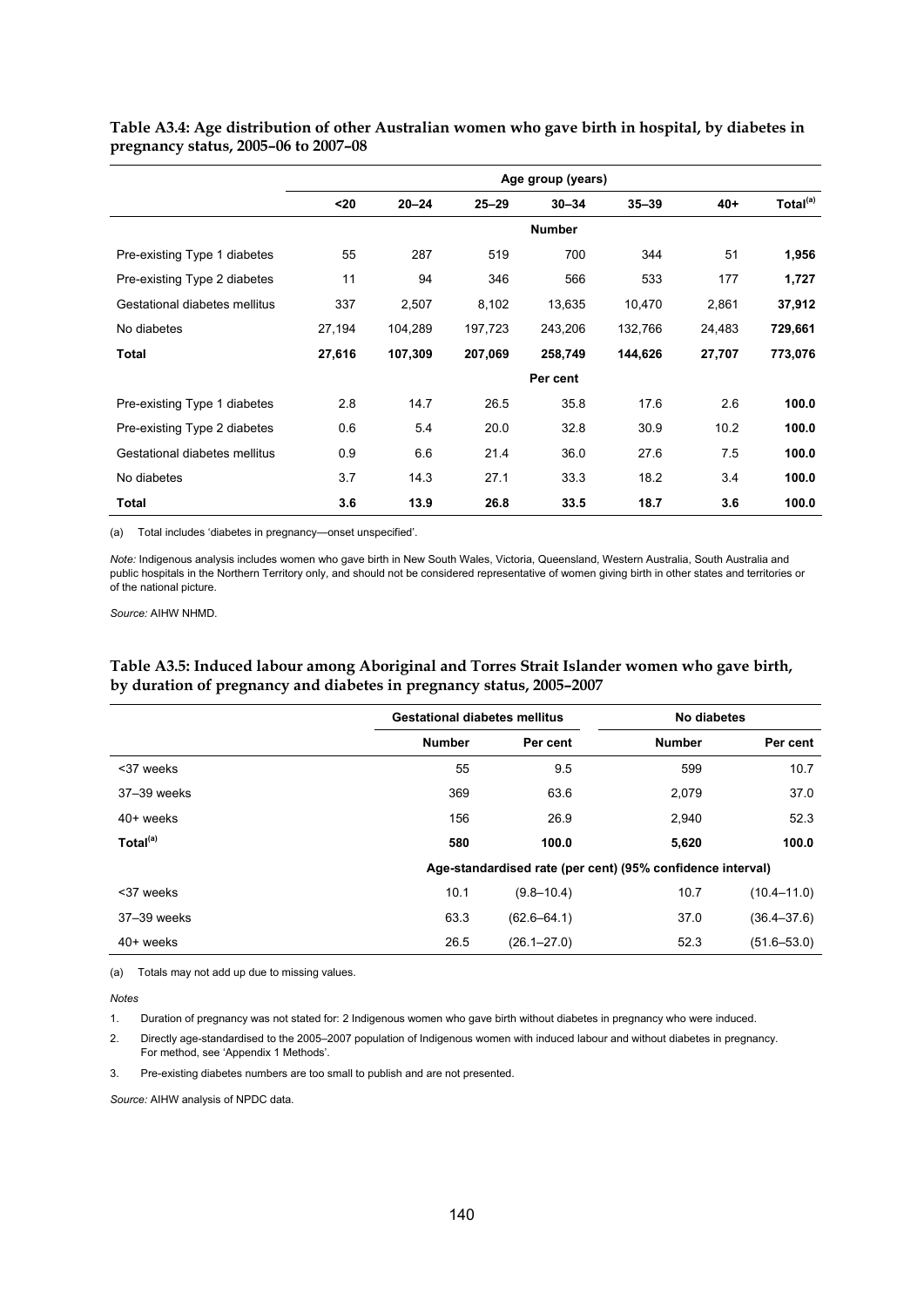|                   | <b>Gestational diabetes mellitus</b>                                  | No diabetes    |
|-------------------|-----------------------------------------------------------------------|----------------|
|                   | <b>Observed</b>                                                       |                |
| <37 weeks         | 55                                                                    | 599            |
| 37-39 weeks       | 369                                                                   | 2,079          |
| 40 weeks and over | 156                                                                   | 2,940          |
|                   | Expected <sup>(a)</sup>                                               |                |
| <37 weeks         | 25                                                                    | 345            |
| 37-39 weeks       | 370                                                                   | 1,954          |
| 40 weeks and over | 184                                                                   | 3,321          |
|                   | Standardised incidence ratio <sup>(b)</sup> (95% confidence interval) |                |
| <37 weeks         | $2.2(1.6-2.7)$                                                        | $1.7(1.6-1.9)$ |
| 37-39 weeks       | $1.0(0.9-1.1)$                                                        | $1.1(1.0-1.1)$ |
| 40 weeks and over | $0.8(0.7-1.0)$                                                        | $0.9(0.9-0.9)$ |

<span id="page-148-0"></span>**Table A3.6: Induced labour among Aboriginal and Torres Strait Islander women who gave birth compared with non-Indigenous women who gave birth, by duration of pregnancy and diabetes in pregnancy status, 2005–2007** 

(a) The expected number of cases if the Indigenous population had the same age distribution as the non-Indigenous population.

(b) The standardised incidence ratio of actual cases divided by the expected number of cases among the Indigenous population is based on the age-specific rate of the non-Indigenous population. For more information and interpretation, see 'Appendix 1 Methods'.

*Notes*

1. Duration of pregnancy was not stated for: 2 Indigenous women with induction of labour and without diabetes in pregnancy, and 45 non-Indigenous women with induction of labour and without diabetes in pregnancy.

2. Due to small numbers, data for induced labour by duration of pregnancy among Indigenous women with pre-existing diabetes are not shown.

3. Indirectly age-standardised to the 2005–2007 non-Indigenous maternal population, by diabetes in pregnancy status. For method, see 'Appendix 1 Methods'.

*Source:* AIHW analysis of NPDC data.

#### <span id="page-148-1"></span>**Table A3.7: Pre-term (36 weeks or less) induced labour among Aboriginal and Torres Strait Islander women who gave birth in hospital, by diabetes in pregnancy status, 2005–06 to 2007–08**

|                                                               | Pre-existing<br><b>Type 2 diabetes</b> | Gestational<br>diabetes mellitus | No diabetes             |
|---------------------------------------------------------------|----------------------------------------|----------------------------------|-------------------------|
| <b>Number</b>                                                 | 20                                     | 43                               | 294                     |
| Per cent                                                      | 25.3                                   | 30.9                             | 17.0                    |
| Age-standardised rate (per cent)<br>(95% confidence interval) | 37.4<br>$(36.9 - 38.0)$                | 34.6<br>$(34.0 - 35.2)$          | 17.0<br>$(16.6 - 17.4)$ |

*Notes*

1. Directly age-standardised to the 2005–06 to 2007–08 population of Indigenous women without diabetes in pregnancy. For method, see 'Appendix 1 Methods'.

2. Indigenous analysis includes women in New South Wales, Victoria, Queensland, Western Australia, South Australia and public hospitals in the Northern Territory only, and should not be considered representative of women giving birth in other states and territories or of the national picture.

3. There were no records for pre-term induced labour among Indigenous women with pre-existing Type 1 diabetes.

*Source:* AIHW NHMD.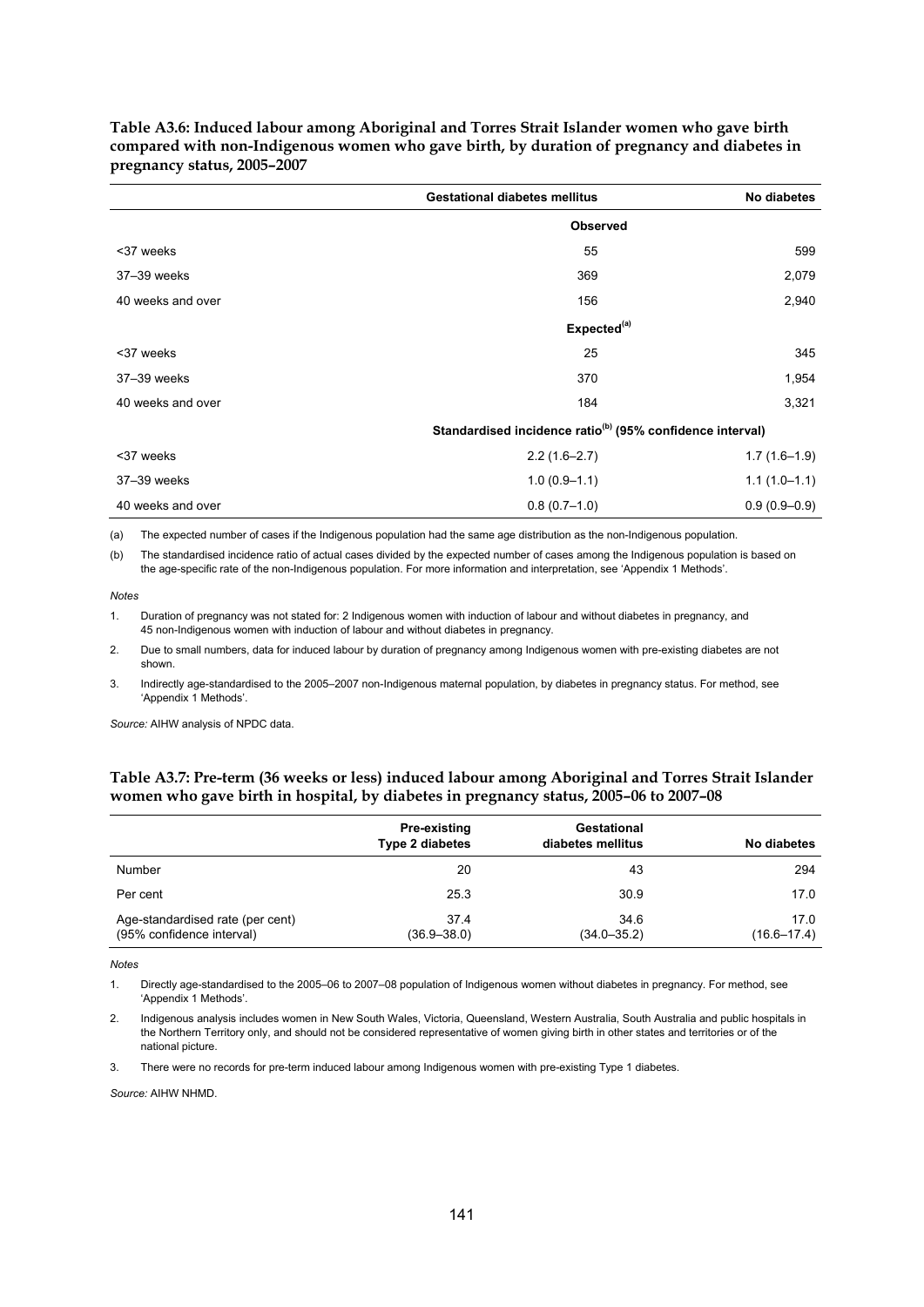#### <span id="page-149-0"></span>**Table A3.8: Low birthweight (less than 2,500 grams) among live born male babies of Aboriginal and Torres Strait Islander women, by gestational age and maternal diabetes in pregnancy status, 2005–2007**

|                   | <b>Gestational diabetes mellitus</b>                       |               | No diabetes   |               |  |  |
|-------------------|------------------------------------------------------------|---------------|---------------|---------------|--|--|
|                   | <b>Number</b>                                              | Per cent      | <b>Number</b> | Per cent      |  |  |
| <37 weeks         | 50                                                         | 6.1           | 1.215         | 8.4           |  |  |
| 37 weeks and over | 15                                                         | 1.8           | 506           | 3.5           |  |  |
|                   | Age-standardised rate (per cent) (95% confidence interval) |               |               |               |  |  |
| <37 weeks         | 5.9                                                        | $(5.6 - 6.1)$ | 8.4           | $(8.1 - 8.7)$ |  |  |
| 37 weeks and over | 2.0                                                        | $(1.9 - 2.2)$ | 3.5           | $(3.3 - 3.7)$ |  |  |

*Notes*

1. Includes live born babies only.

2. Birthweight was not stated for: 3 male babies of Indigenous women without diabetes in pregnancy.

3. Gestational age was not stated for: 3 male babies of Indigenous women without diabetes in pregnancy.

4. Directly age-standardised to the 2005–2007 population of live born male babies of Indigenous women without diabetes in pregnancy. For method, see 'Appendix 1 Methods'.

*Source:* AIHW analysis of NPDC data.

#### <span id="page-149-1"></span>**Table A3.9: Low birthweight (less than 2,500 grams) among live born female babies of Aboriginal and Torres Strait Islander women, by gestational age and maternal diabetes in pregnancy status, 2005–2007**

|                   | <b>Gestational diabetes mellitus</b> |               | No diabetes                                                |               |  |
|-------------------|--------------------------------------|---------------|------------------------------------------------------------|---------------|--|
|                   | <b>Number</b>                        | Per cent      | <b>Number</b>                                              | Per cent      |  |
| <37 weeks         | 41                                   | 5.5           | 1.246                                                      | 8.9           |  |
| 37 weeks and over | 17                                   | 2.3           | 719                                                        | 5.1           |  |
|                   |                                      |               | Age-standardised rate (per cent) (95% confidence interval) |               |  |
| <37 weeks         | 5.4                                  | $(5.2 - 5.7)$ | 8.9                                                        | $(8.6 - 9.2)$ |  |
| 37 weeks and over | 2.5                                  | $(2.3 - 2.6)$ | 5.1                                                        | $(4.9 - 5.3)$ |  |

*Notes*

1. Includes live born babies only.

2. Birthweight was not stated for: 5 female babies of Indigenous women without diabetes in pregnancy.

3. Gestational age was not stated for: 3 female babies of Indigenous women without diabetes in pregnancy.

4. Directly age-standardised to the 2005–2007 population of live born female babies of Indigenous women without diabetes in pregnancy. For method, see 'Appendix 1 Methods'.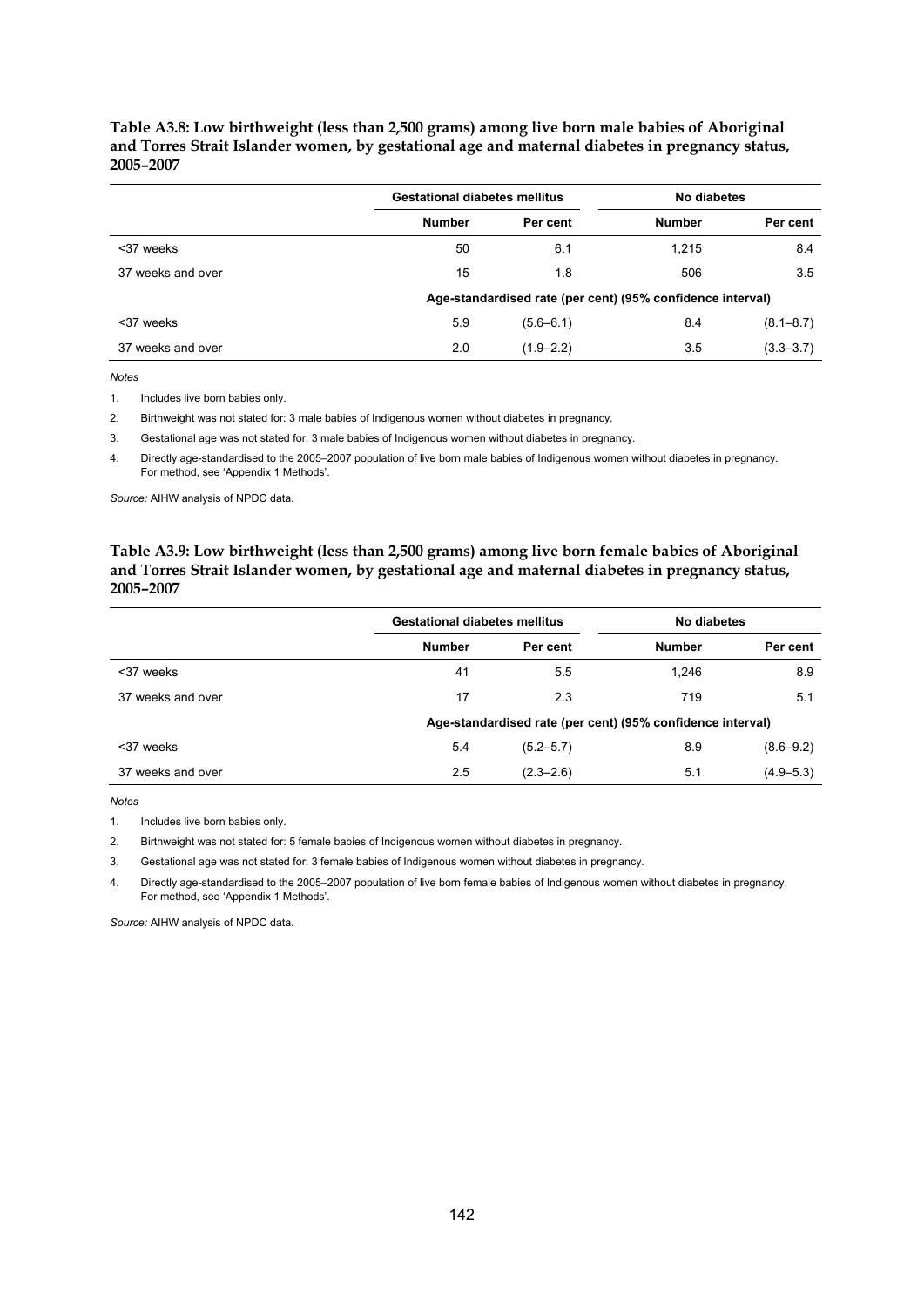<span id="page-150-0"></span>**Table A3.10: Low birthweight (less than 2,500 grams) among live born male babies of Aboriginal and Torres Strait Islander women compared with live born male babies of non-Indigenous women, by gestational age and maternal diabetes in pregnancy status, 2005–2007** 

|                   | <b>Gestational diabetes mellitus</b>                                  | No diabetes      |  |
|-------------------|-----------------------------------------------------------------------|------------------|--|
|                   | <b>Observed</b>                                                       |                  |  |
| <37 weeks         | 50                                                                    | 1,215            |  |
| 37 weeks and over | 15                                                                    | 506              |  |
|                   | Expected <sup>(a)</sup>                                               |                  |  |
| <37 weeks         | 41                                                                    | 639              |  |
| 37 weeks and over | 17                                                                    | 289              |  |
|                   | Standardised incidence ratio <sup>(b)</sup> (95% confidence interval) |                  |  |
| <37 weeks         | $1.2(0.9-1.6)$                                                        | $1.9(1.8 - 2.0)$ |  |
| 37 weeks and over | $0.9(0.4 - 1.3)$                                                      | $1.7(1.6-1.9)$   |  |

(a) The expected number of cases if the Indigenous population had the same age distribution as the non-Indigenous population.

(b) The standardised incidence ratio of actual cases divided by the expected number of cases among the Indigenous population is based on the age-specific rate of the non-Indigenous population. For more information and interpretation, see 'Appendix 1 Methods'.

*Notes*

1. Includes live born babies only.

2. Birthweight was not stated for: 3 male babies of Indigenous women without diabetes in pregnancy, and 82 male babies of non-Indigenous women without diabetes in pregnancy.

3. Gestational age was not stated for: 3 male babies of Indigenous women without diabetes in pregnancy, and 36 male babies of non-Indigenous women without diabetes.

4. Indirectly age-standardised to the 2005–2007 population of live born babies of non-Indigenous women, by maternal diabetes in pregnancy status. For method, see 'Appendix 1 Methods'.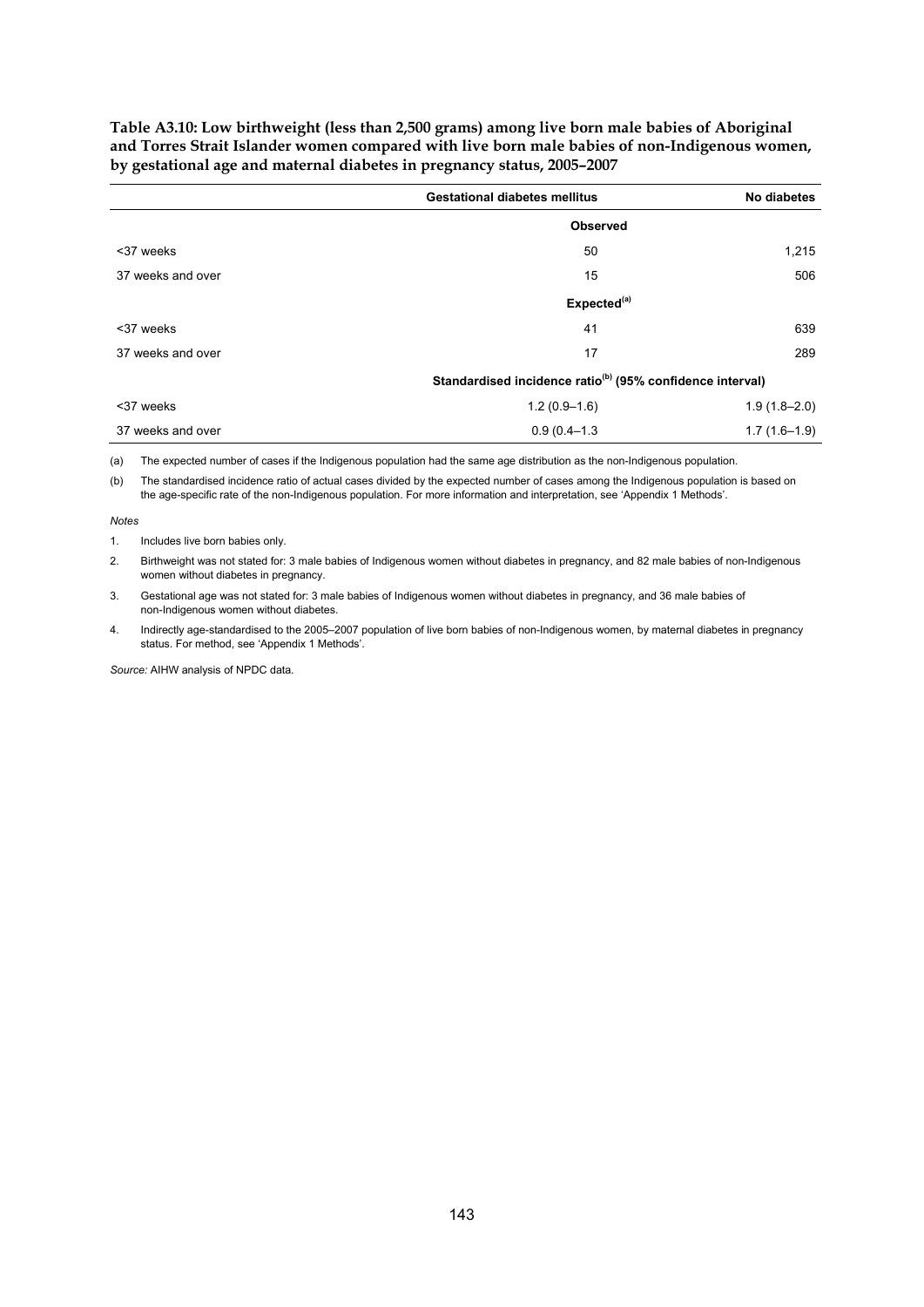<span id="page-151-0"></span>**Table A3.11: Low birthweight (less than 2,500 grams) among live born female babies of Aboriginal and Torres Strait Islander women compared with live born female babies of non-Indigenous women, by gestational age and maternal diabetes in pregnancy status, 2005–2007** 

|                   | <b>Gestational diabetes mellitus</b>                                  | No diabetes      |  |
|-------------------|-----------------------------------------------------------------------|------------------|--|
|                   | <b>Observed</b>                                                       |                  |  |
| <37 weeks         | 41                                                                    | 1,246            |  |
| 37 weeks and over | 17                                                                    | 719              |  |
|                   | Expected <sup>(a)</sup>                                               |                  |  |
| <37 weeks         | 37                                                                    | 617              |  |
| 37 weeks and over | 16                                                                    | 279              |  |
|                   | Standardised incidence ratio <sup>(b)</sup> (95% confidence interval) |                  |  |
| <37 weeks         | $1.1(0.8-1.4)$                                                        | $2.0(1.9 - 2.1)$ |  |
| 37 weeks and over | $1.1(0.6-1.6)$                                                        | $2.6(2.4-2.8)$   |  |

(a) The expected number of cases if the Indigenous population had the same age distribution as the non-Indigenous population.

(b) The standardised incidence ratio of actual cases divided by the expected number of cases among the Indigenous population is based on the age-specific rate of the non-Indigenous population. For more information and interpretation, see 'Appendix 1 Methods'.

*Notes*

1. Includes live born babies only.

2. Birthweight was not stated for: 5 female babies of Indigenous women without diabetes in pregnancy, 1 female baby of a non-Indigenous woman with gestational diabetes mellitus, and 69 female babies of non-Indigenous women without diabetes in pregnancy.

3. Gestational age was not stated for: 3 female babies of Indigenous women without diabetes in pregnancy, and 25 female babies of non-Indigenous women without diabetes in pregnancy.

4. Indirectly age-standardised to the 2005–2007 population of live born babies of non-Indigenous women, by maternal diabetes in pregnancy status. For method, see 'Appendix 1 Methods'.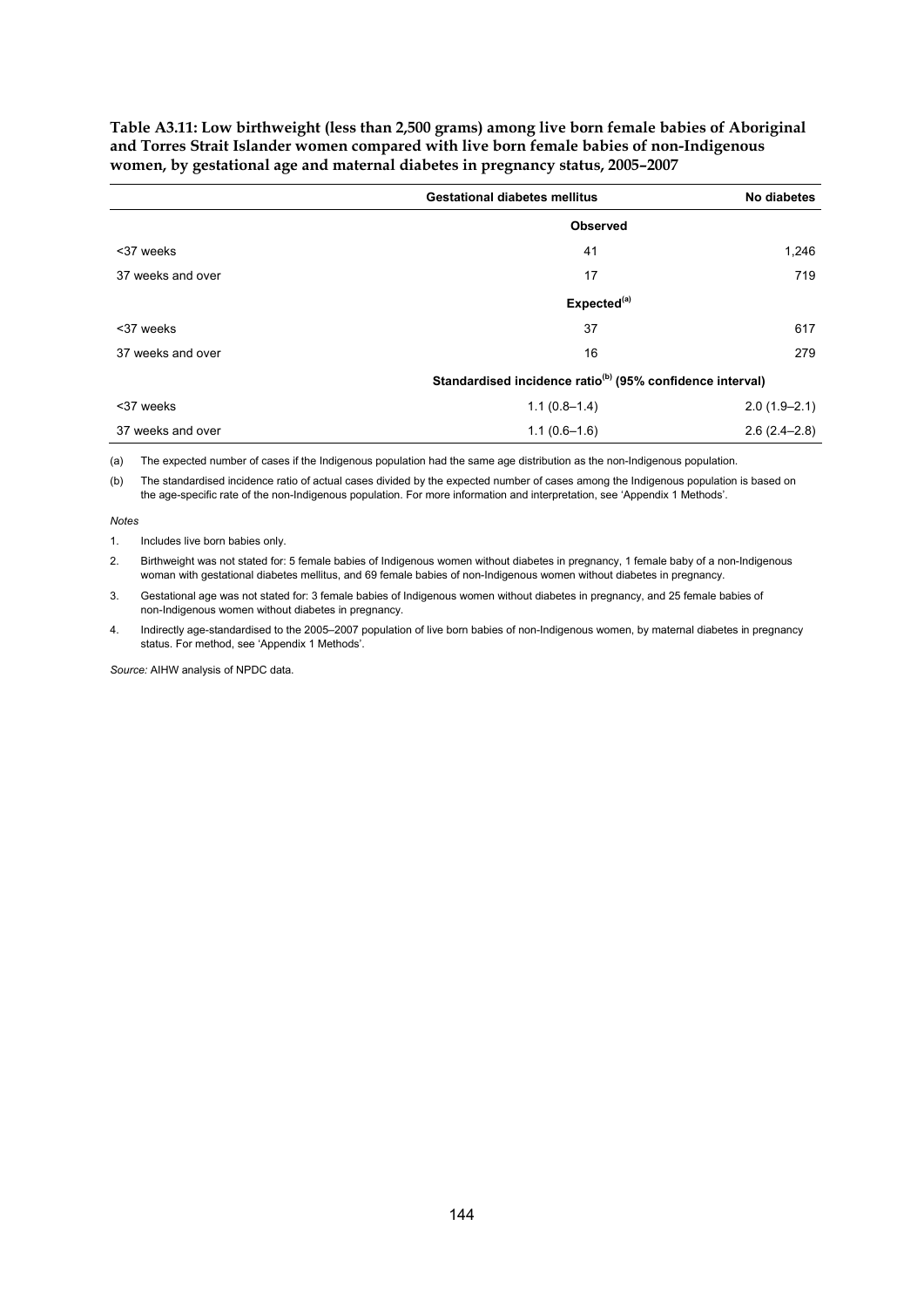## **Chapter 4**

<span id="page-152-0"></span>**Table A4.1: Age distribution of women from high-diabetes-risk regions who gave birth, by diabetes in pregnancy status, 2005–2007** 

|                               | Age group (years) |           |           |               |           |       |        |
|-------------------------------|-------------------|-----------|-----------|---------------|-----------|-------|--------|
|                               | $20$              | $20 - 24$ | $25 - 29$ | $30 - 34$     | $35 - 39$ | $40+$ | Total  |
|                               |                   |           |           | <b>Number</b> |           |       |        |
| Pre-existing diabetes         | n.p.              | n.p.      | 97        | 204           | 221       | 86    | 643    |
| Gestational diabetes mellitus | 29                | 431       | 2,093     | 3,369         | 2,784     | 830   | 9,536  |
| No diabetes                   | 1,150             | 11,109    | 26,207    | 29,424        | 15,382    | 3,354 | 86,626 |
| <b>Total</b>                  | 1,182             | 11,572    | 28,397    | 32,997        | 18,387    | 4,270 | 96,805 |
|                               |                   |           |           | Per cent      |           |       |        |
| Pre-existing diabetes         | n.p               | n.p       | 15.1      | 31.7          | 34.4      | 13.4  | 100.0  |
| Gestational diabetes mellitus | 0.3               | 4.5       | 21.9      | 35.3          | 29.2      | 8.7   | 100.0  |
| No diabetes                   | 1.3               | 12.8      | 30.3      | 34.0          | 17.8      | 3.9   | 100.0  |
| Total                         | 1.2               | 12.0      | 29.3      | 34.1          | 19.0      | 4.4   | 100.0  |

*Note:* n.p.— not published.

*Source:* AIHW analysis of NPDC data.

<span id="page-152-1"></span>

| Table A4.2: Age distribution of Australian-born women who gave birth, by diabetes in pregnancy |  |  |
|------------------------------------------------------------------------------------------------|--|--|
| status, 2005–2007                                                                              |  |  |

|                               | Age group (years) |           |           |               |           |        |         |
|-------------------------------|-------------------|-----------|-----------|---------------|-----------|--------|---------|
|                               | $20$              | $20 - 24$ | $25 - 29$ | $30 - 34$     | $35 - 39$ | $40 +$ | Total   |
|                               |                   |           |           | <b>Number</b> |           |        |         |
| Pre-existing diabetes         | 90                | 446       | 955       | 1,323         | 767       | 173    | 3,754   |
| Gestational diabetes mellitus | 412               | 2,241     | 5,592     | 8,878         | 6,162     | 1,451  | 24,736  |
| No diabetes                   | 31,516            | 97,047    | 163,928   | 196,755       | 99,870    | 16,892 | 606,008 |
| Total                         | 32,018            | 99,734    | 170,475   | 206,956       | 106,799   | 18,516 | 634,498 |
|                               |                   |           |           | Per cent      |           |        |         |
| Pre-existing diabetes         | 2.4               | 11.9      | 25.4      | 35.2          | 20.4      | 4.6    | 100.0   |
| Gestational diabetes mellitus | 1.7               | 9.1       | 22.6      | 35.9          | 24.9      | 5.9    | 100.0   |
| No diabetes                   | 5.2               | 16.0      | 27.1      | 32.5          | 16.5      | 2.8    | 100.0   |
| Total                         | 5.0               | 15.7      | 26.9      | 32.6          | 16.8      | 2.9    | 100.0   |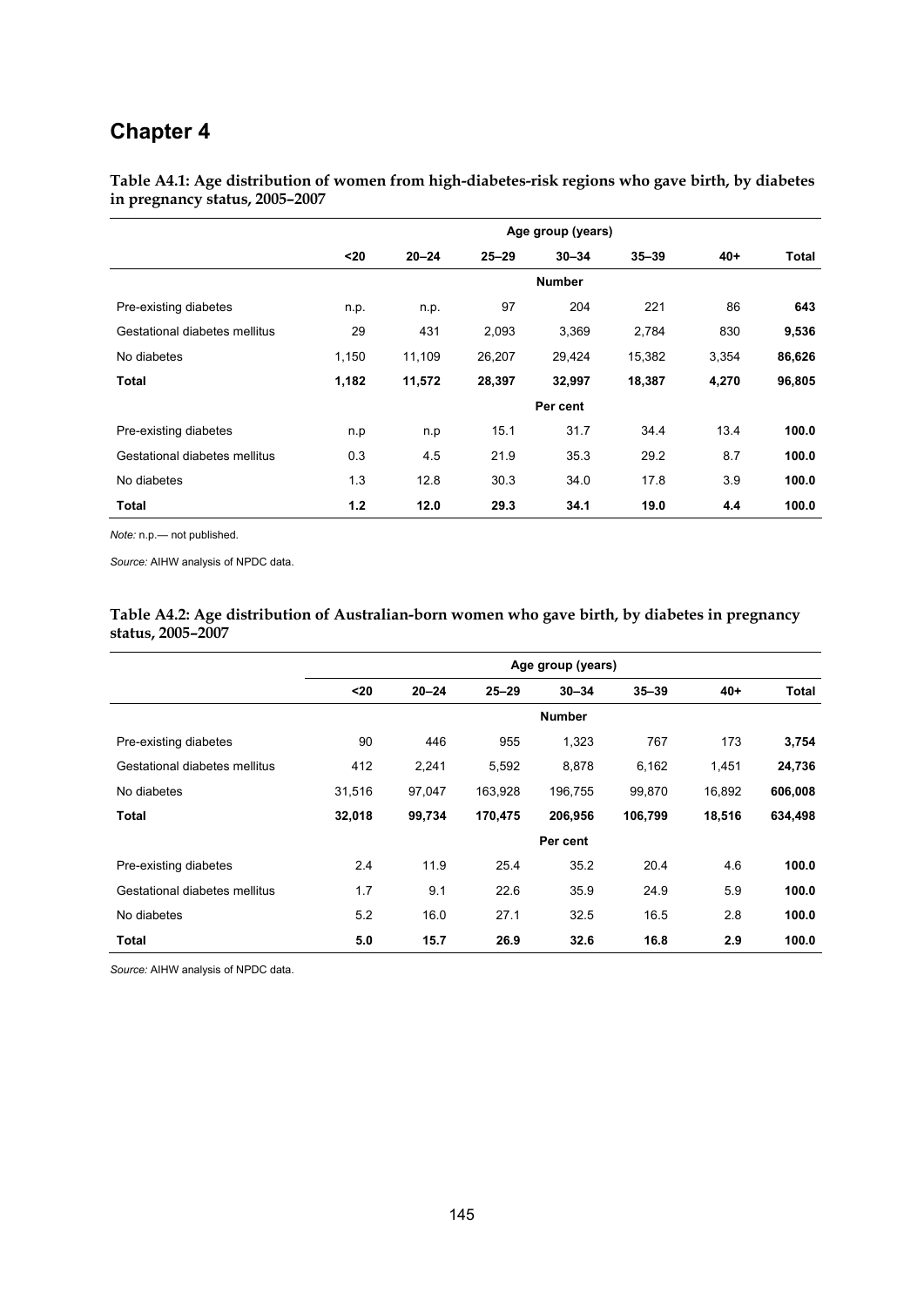|                               | Age group (years) |           |           |               |           |       |                      |
|-------------------------------|-------------------|-----------|-----------|---------------|-----------|-------|----------------------|
|                               | $20$              | $20 - 24$ | $25 - 29$ | $30 - 34$     | $35 - 39$ | $40+$ | Total <sup>(a)</sup> |
|                               |                   |           |           | <b>Number</b> |           |       |                      |
| Pre-existing Type 1 diabetes  | n.p.              | 9         | 19        | 30            | 11        | n.p.  | 77                   |
| Pre-existing Type 2 diabetes  | n.p.              | n.p.      | 51        | 108           | 153       | 60    | 385                  |
| Gestational diabetes mellitus | 36                | 475       | 2,334     | 3,812         | 3,078     | 921   | 10,656               |
| No diabetes                   | 1,086             | 11,156    | 26,990    | 29,835        | 15,499    | 3,275 | 87,841               |
| Total                         | 1,127             | 11,664    | 29,455    | 33,889        | 18,827    | 4,296 | 99,258               |
|                               |                   |           |           | Per cent      |           |       |                      |
| Pre-existing Type 1 diabetes  | n.p.              | 11.7      | 24.7      | 39.0          | 14.3      | n.p.  | 100.0                |
| Pre-existing Type 2 diabetes  | n.p.              | n.p.      | 13.2      | 28.1          | 39.7      | 15.6  | 100.0                |
| Gestational diabetes mellitus | 0.3               | 4.5       | 21.9      | 35.8          | 28.9      | 8.6   | 100.0                |
| No diabetes                   | 1.2               | 12.7      | 30.7      | 34.0          | 17.6      | 3.7   | 100.0                |
| Total                         | 1.1               | 11.8      | 29.7      | 34.1          | 19.0      | 4.3   | 100.0                |

<span id="page-153-0"></span>**Table A4.3: Age distribution of women from high-diabetes-risk regions who gave birth in hospital, by diabetes in pregnancy status, 2005–06 to 2007–08** 

(a) Total includes 'diabetes in pregnancy—onset unspecified'.

*Note:* n.p.—not published.

*Source:* AIHW NHMD.

<span id="page-153-1"></span>

|                                      | Table A4.4: Age distribution of Australian-born women who gave birth in hospital, by diabetes in |  |  |
|--------------------------------------|--------------------------------------------------------------------------------------------------|--|--|
| pregnancy status, 2005–06 to 2007–08 |                                                                                                  |  |  |

|                               | Age group (years) |           |           |               |           |        |                      |
|-------------------------------|-------------------|-----------|-----------|---------------|-----------|--------|----------------------|
|                               | $20$              | $20 - 24$ | $25 - 29$ | $30 - 34$     | $35 - 39$ | $40+$  | Total <sup>(a)</sup> |
|                               |                   |           |           | <b>Number</b> |           |        |                      |
| Pre-existing Type 1 diabetes  | 59                | 286       | 486       | 619           | 303       | 44     | 1,797                |
| Pre-existing Type 2 diabetes  | 18                | 132       | 356       | 520           | 409       | 136    | 1,571                |
| Gestational diabetes mellitus | 373               | 2,184     | 5,529     | 8,804         | 6,290     | 1,483  | 24,663               |
| No diabetes                   | 31,138            | 96,258    | 160,884   | 189,193       | 99,136    | 16,714 | 593,323              |
| <b>Total</b>                  | 31,610            | 98,983    | 167,575   | 199,626       | 106,508   | 18,454 | 622,756              |
|                               |                   |           |           | Per cent      |           |        |                      |
| Pre-existing Type 1 diabetes  | 3.3               | 15.9      | 27.0      | 34.4          | 16.9      | 2.4    | 100.0                |
| Pre-existing Type 2 diabetes  | 1.1               | 8.4       | 22.7      | 33.1          | 26.0      | 8.7    | 100.0                |
| Gestational diabetes mellitus | 1.5               | 8.9       | 22.4      | 35.7          | 25.5      | 6.0    | 100.0                |
| No diabetes                   | 5.2               | 16.2      | 27.1      | 31.9          | 16.7      | 2.8    | 100.0                |
| <b>Total</b>                  | 5.1               | 15.9      | 26.9      | 32.1          | 17.1      | 3.0    | 100.0                |

(a) Total includes 'diabetes in pregnancy—onset unspecified'.

*Source:* AIHW NHMD.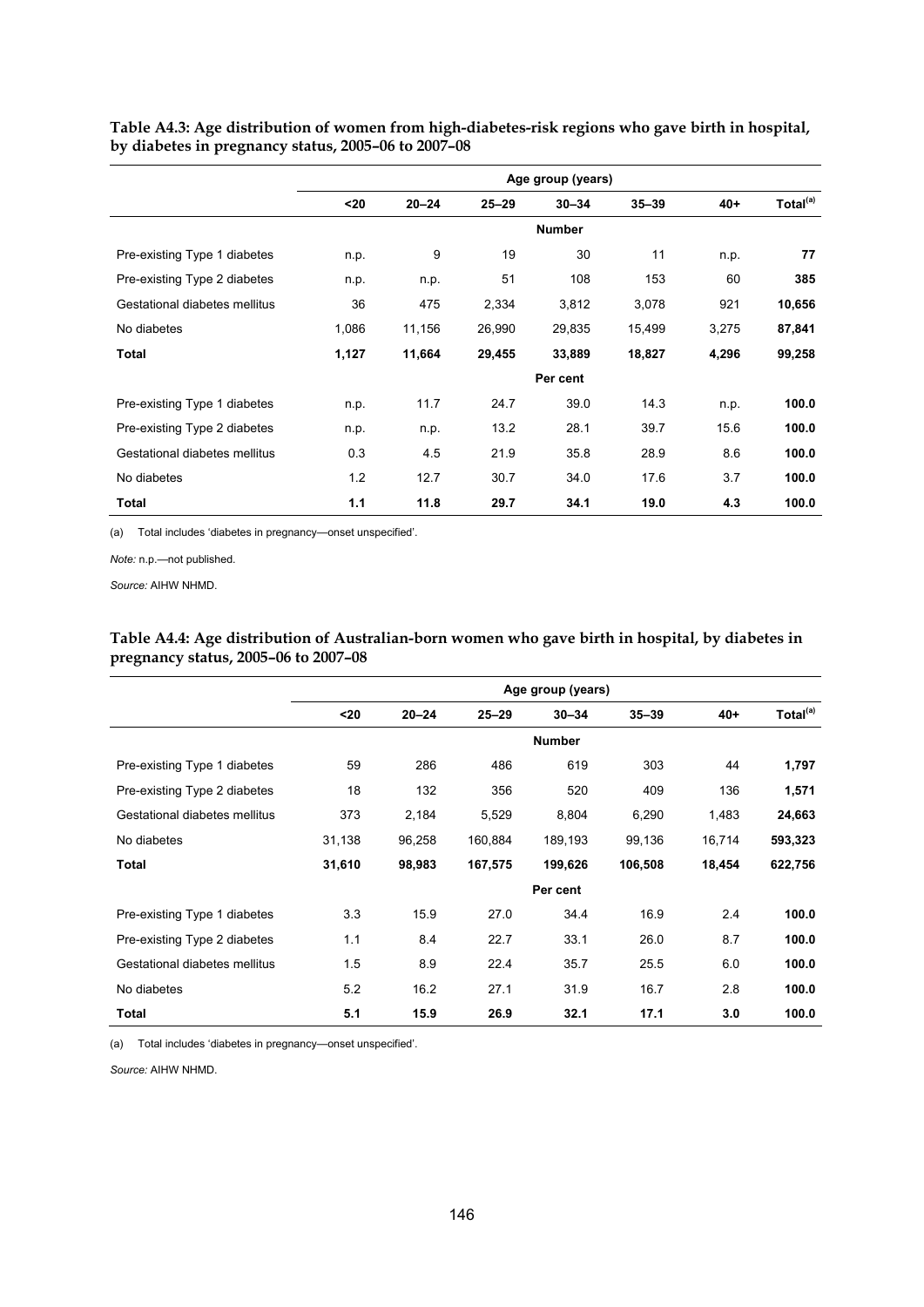|                      | <b>Gestational diabetes mellitus</b> |                 | No diabetes                                                |                 |
|----------------------|--------------------------------------|-----------------|------------------------------------------------------------|-----------------|
|                      | <b>Number</b>                        | Per cent        | <b>Number</b>                                              | Per cent        |
| <37 weeks            | 117                                  | 3.8             | 1.098                                                      | 7.0             |
| 37-39 weeks          | 1,943                                | 63.5            | 5,548                                                      | 35.3            |
| $40+$ weeks          | 1,000                                | 32.7            | 9,058                                                      | 57.7            |
| Total <sup>(a)</sup> | 3,060                                | 100.0           | 15,706                                                     | 100.0           |
|                      |                                      |                 | Age-standardised rate (per cent) (95% confidence interval) |                 |
| <37 weeks            | 3.9                                  | $(3.7 - 4.1)$   | 7.0                                                        | $(6.7 - 7.2)$   |
| 37-39 weeks          | 62.9                                 | $(62.1 - 63.7)$ | 35.3                                                       | $(34.7 - 35.9)$ |
| 40+ weeks            | 33.2                                 | $(32.6 - 33.7)$ | 57.7                                                       | $(56.9 - 58.4)$ |

<span id="page-154-0"></span>**Table A4.5: Induced labour among women from high-diabetes-risk regions who gave birth, by duration of pregnancy and diabetes in pregnancy status, 2005–2007** 

(a) Totals may not add up due to missing values.

*Notes*

1. Duration of pregnancy was not stated for: 2 high-diabetes-risk regions women without diabetes in pregnancy.

2. Directly age-standardised to the 2005–2007 population of high-diabetes-risk regions women with induced labour and without diabetes in pregnancy. For method, see 'Appendix 1 Methods'.

3. Pre-existing diabetes numbers are too small to publish and are not presented.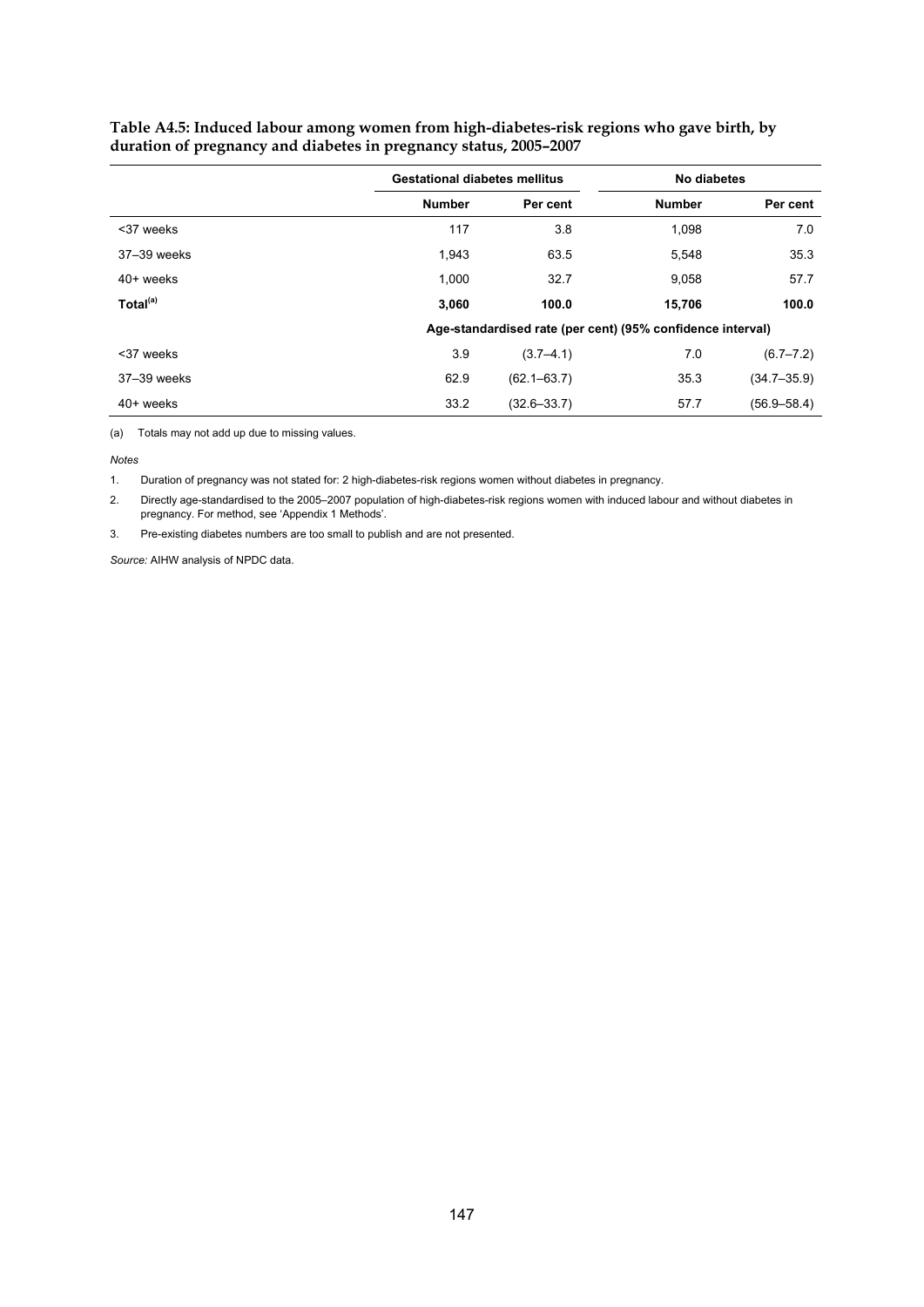|             | <b>Gestational diabetes mellitus</b>                                  | No diabetes    |
|-------------|-----------------------------------------------------------------------|----------------|
|             | <b>Observed</b>                                                       |                |
| <37 weeks   | 117                                                                   | 1,098          |
| 37-39 weeks | 1,943                                                                 | 5,548          |
| 40+ weeks   | 1,000                                                                 | 9,058          |
|             | Expected <sup>(a)</sup>                                               |                |
| <37 weeks   | 136                                                                   | 792            |
| 37-39 weeks | 2,017                                                                 | 5,920          |
| 40+ weeks   | 907                                                                   | 8,994          |
|             | Standardised incidence ratio <sup>(b)</sup> (95% confidence interval) |                |
| <37 weeks   | $0.9(0.7-1.0)$                                                        | $1.4(1.3-1.5)$ |
| 37-39 weeks | $1.0(0.9-1.0)$                                                        | $0.9(0.9-1.0)$ |
| 40+ weeks   | $1.1(1.0-1.2)$                                                        | $1.0(1.0-1.0)$ |

<span id="page-155-0"></span>**Table A4.6: Induced labour among women born in high-diabetes-risk regions who gave birth compared with Australian-born women who gave birth, by duration of pregnancy and diabetes in pregnancy status, 2005–2007** 

(a) The expected number of cases if the high-diabetes-risk regions population had the same age distribution as the Australian-born population.

(b) The standardised incidence ratio of actual cases divided by the expected number of cases among the high-diabetes-risk regions population is based on the age-specific rate of the Australian-born population. For more information and interpretation, see 'Appendix 1 Methods'.

*Notes* 

1. Duration of pregnancy was not stated for: 2 high-diabetes-risk regions women without diabetes in pregnancy, and 32 Australian-born women without diabetes in pregnancy.

2. Indirectly age-standardised to the 2005–2007 Australian-born maternal population with induced labour, by diabetes in pregnancy status. For method, see 'Appendix 1 Methods'.

*Source:* AIHW analysis of NPDC data.

#### <span id="page-155-1"></span>**Table A4.7: Caesarean section among women from high-diabetes-risk regions who gave birth, by diabetes in pregnancy status, 2005–2007**

|                                                               | <b>Pre-existing diabetes</b> | <b>Gestational diabetes mellitus</b> | No diabetes             |
|---------------------------------------------------------------|------------------------------|--------------------------------------|-------------------------|
| Number                                                        | 286                          | 3,440                                | 24,323                  |
| Per cent                                                      | 44.5                         | 36.1                                 | 28.1                    |
| Age-standardised rate (per cent)<br>(95% confidence interval) | 41.2<br>$(40.5 - 41.8)$      | 33.1<br>$(32.5 - 33.7)$              | 28.1<br>$(27.6 - 28.6)$ |

*Note:* Directly age-standardised to the 2005–2007 high-diabetes-risk region-born population of women who gave birth without diabetes in pregnancy. For method, see 'Appendix 1 Methods'.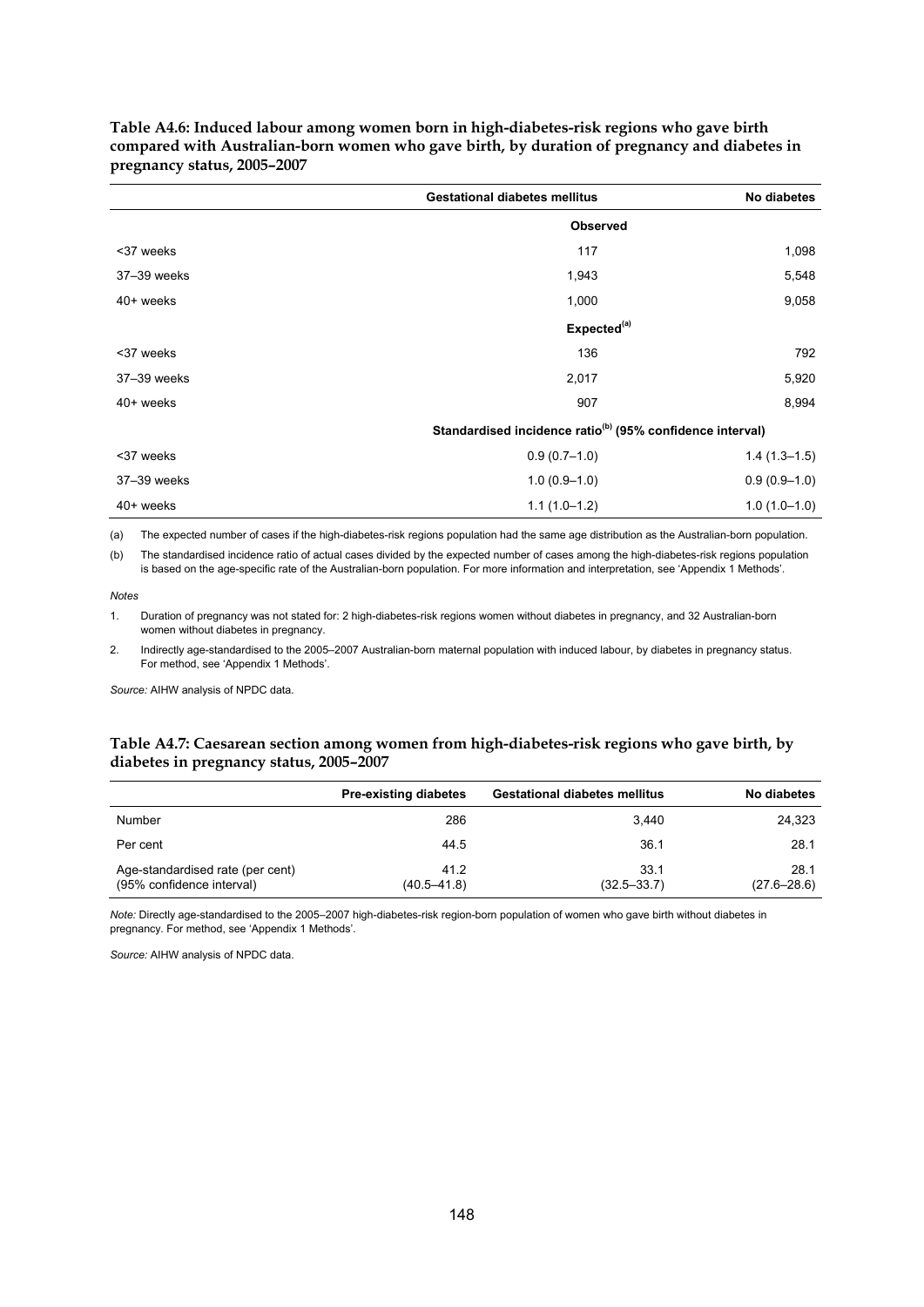|                                                           | <b>Pre-existing diabetes</b> | <b>Gestational diabetes mellitus</b> | No diabetes          |
|-----------------------------------------------------------|------------------------------|--------------------------------------|----------------------|
| Observed                                                  | 286                          | 3.440                                | 24,323               |
| Expected                                                  | 413                          | 4.081                                | 27,106               |
| Standardised incidence ratio<br>(95% confidence interval) | 0.7<br>$(0.6 - 0.8)$         | 0.8<br>$(0.8 - 0.9)$                 | 0.9<br>$(0.9 - 0.9)$ |

<span id="page-156-0"></span>**Table A4.8: Caesarean section among women born in high-diabetes-risk regions who gave birth compared with Australian-born women who gave birth, by diabetes in pregnancy status, 2005–2007** 

*Notes* 

1. Indirectly age-standardised to the 2005–2007 Australian-born maternal population, by diabetes in pregnancy status. For method, see 'Appendix 1 Methods'.

2. The standardised incidence ratio of actual cases divided by the expected number of cases among the high-diabetes-risk regions-born maternal population is based on the age-specific rate of the Australian-born maternal population. For more information see 'Appendix 1 Methods'.

*Source:* AIHW analysis of NPDC data.

#### <span id="page-156-1"></span>**Table A4.9: Caesarean section rate among women from high-diabetes-risk regions who gave birth in hospital, by diabetes in pregnancy status, 2005–06 to 2007–08**

|                                                               | Pre-existing<br><b>Type 1 diabetes</b> | <b>Pre-existing</b><br><b>Type 2 diabetes</b> | Gestational<br>diabetes mellitus | No diabetes             |
|---------------------------------------------------------------|----------------------------------------|-----------------------------------------------|----------------------------------|-------------------------|
| Number                                                        | 48                                     | 202                                           | 3.908                            | 24,831                  |
| Per cent                                                      | 62.3                                   | 52.5                                          | 36.7                             | 28.3                    |
| Age-standardised rate (per cent)<br>(95% confidence interval) | 63.3<br>$(62.5 - 64.1)$                | 48.9<br>$(48.2 - 49.5)$                       | 33.6<br>$(33.0 - 34.2)$          | 28.3<br>$(27.7 - 28.8)$ |

*Note:* Directly age-standardised to the 2005–06 to 2007–08 population of high-diabetes-risk regions women without diabetes in pregnancy.

*Source:* AIHW NHMD.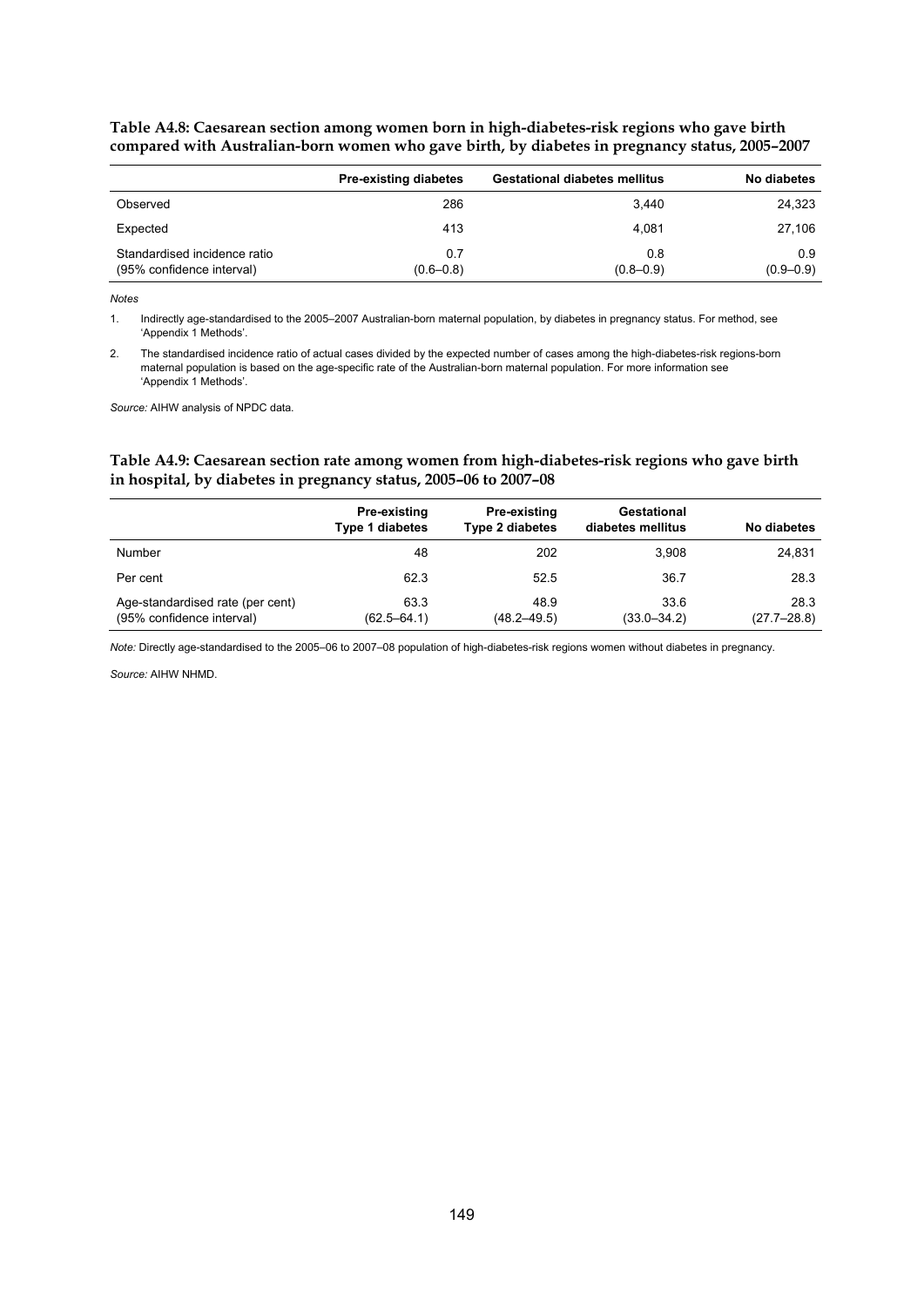#### <span id="page-157-0"></span>**Table A4.10: Caesarean section among women from high-diabetes-risk regions who gave birth in hospital, compared with Australian-born women who gave birth in hospital, by diabetes in pregnancy status, 2005–06 to 2007–08**

|                                                           | Pre-existing<br><b>Type 1 diabetes</b> | <b>Pre-existing</b><br><b>Type 2 diabetes</b> | Gestational<br>diabetes mellitus | No diabetes          |
|-----------------------------------------------------------|----------------------------------------|-----------------------------------------------|----------------------------------|----------------------|
| Observed                                                  | 48                                     | 202                                           | 3.908                            | 24,831               |
| Expected                                                  | 57                                     | 244                                           | 4.632                            | 27,657               |
| Standardised incidence ratio<br>(95% confidence interval) | 0.8<br>$(0.8 - 0.8)$                   | 0.8<br>$(0.8 - 0.8)$                          | 0.8<br>$(0.8 - 0.8)$             | 0.9<br>$(0.9 - 0.9)$ |

*Notes* 

1. Indirectly age-standardised to the 2005–06 to 2007–08 population of high-diabetes-risk regions women without diabetes in pregnancy.

2. The standardised incidence ratio of actual cases divided by the expected number of cases among the high-diabetes-risk regions maternal population is based on the age-specific rate of the Australian-born maternal population. For more information see 'Appendix 1 Methods'.

*Source:* AIHW NHMD.

#### <span id="page-157-1"></span>**Table A4.11: Low birthweight (less than 2,500 grams) among live born male babies of women from high-diabetes-risk regions, by gestational age and maternal diabetes in pregnancy status, 2005–2007**

|                   |               | <b>Gestational diabetes mellitus</b>                       |               | No diabetes   |
|-------------------|---------------|------------------------------------------------------------|---------------|---------------|
|                   | <b>Number</b> | Per cent                                                   | <b>Number</b> | Per cent      |
| <37 weeks         | 244           | 4.8                                                        | 1.724         | 3.8           |
| 37 weeks and over | 111           | 2.2                                                        | 821           | 1.8           |
|                   |               | Age-standardised rate (per cent) (95% confidence interval) |               |               |
| <37 weeks         | 4.6           | $(4.4 - 4.8)$                                              | 3.8           | $(3.7 - 4.0)$ |
| 37 weeks and over | 2.2           | $(2.0 - 2.3)$                                              | 1.8           | $(1.7 - 2.0)$ |

*Notes*

1. Includes live born babies only.

2. Birthweight was not stated for: 11 male babies of high-diabetes-risk regions women without diabetes in pregnancy.

3. Gestational age was not stated for: 2 male babies of high-diabetes-risk regions women without diabetes in pregnancy.

4. Directly age-standardised to the 2005–2007 population of live born babies of high-diabetes-risk regions women without diabetes in pregnancy. For method, see 'Appendix 1 Methods'.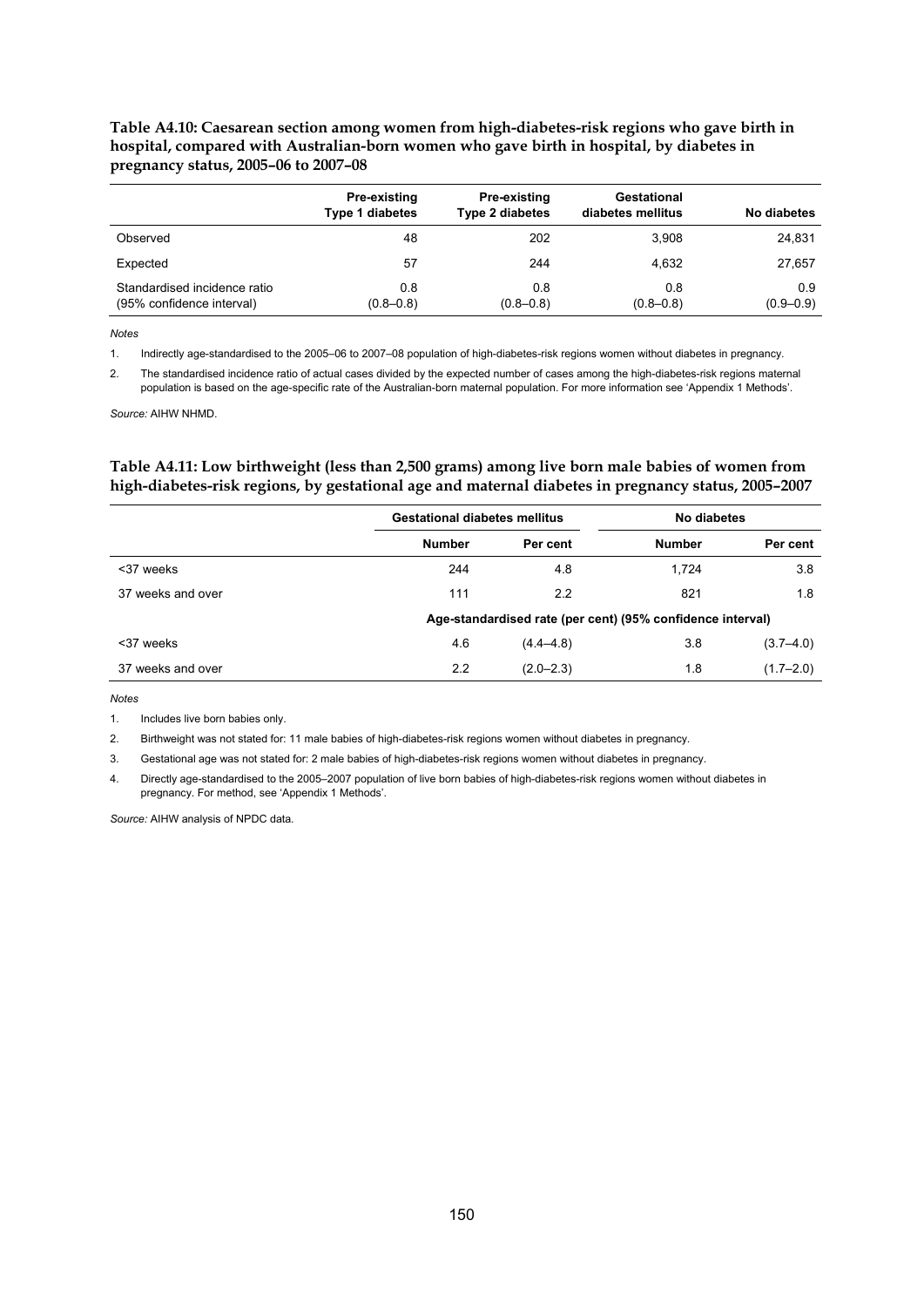#### <span id="page-158-0"></span>**Table A4.12: Low birthweight (less than 2,500 grams) among live born female babies of women from high-diabetes-risk regions, by gestational age and maternal diabetes in pregnancy status, 2005–2007**

|                                                            |               | <b>Gestational diabetes mellitus</b> | No diabetes   |               |
|------------------------------------------------------------|---------------|--------------------------------------|---------------|---------------|
|                                                            | <b>Number</b> | Per cent                             | <b>Number</b> | Per cent      |
| <37 weeks                                                  | 218           | 4.7                                  | 1,558         | 3.7           |
| 37 weeks and over                                          | 185           | 4.0                                  | 1.183         | 2.8           |
| Age-standardised rate (per cent) (95% confidence interval) |               |                                      |               |               |
| <37 weeks                                                  | 4.7           | $(4.5 - 4.9)$                        | 3.7           | $(3.5 - 3.9)$ |
| 37 weeks and over                                          | 3.8           | $(3.6 - 4.0)$                        | 2.8           | $(2.6 - 3.0)$ |

*Notes*

1. Includes live born babies only.

2. Birthweight was not stated for: 1 female baby of a high-diabetes-risk regions woman with gestational diabetes mellitus, and 11 female babies of high-diabetes-risk regions women without diabetes in pregnancy.

3. Gestational age was not stated for: 4 female babies of high-diabetes-risk regions women without diabetes in pregnancy.

4. Directly age-standardised to the 2005–2007 population of live born babies of high-diabetes-risk regions women without diabetes in pregnancy. For method, see 'Appendix 1 Methods'.

*Source:* AIHW analysis of NPDC data.

#### <span id="page-158-1"></span>**Table A4.13: Low birthweight (less than 2,500 grams) among live born male babies of women from high-diabetes-risk regions compared with live born male babies of Australian-born women, by gestational age and maternal diabetes in pregnancy status, 2005–2007**

|                   | <b>Gestational diabetes mellitus</b>                                  | No diabetes      |
|-------------------|-----------------------------------------------------------------------|------------------|
|                   | <b>Observed</b>                                                       |                  |
| <37 weeks         | 244                                                                   | 1,724            |
| 37 weeks and over | 111                                                                   | 821              |
|                   | Expected <sup>(a)</sup>                                               |                  |
| <37 weeks         | 279                                                                   | 1,975            |
| 37 weeks and over | 88                                                                    | 809              |
|                   | Standardised incidence ratio <sup>(b)</sup> (95% confidence interval) |                  |
| <37 weeks         | $0.9(0.8-1.0)$                                                        | $0.9(0.9 - 0.9)$ |
| 37 weeks and over | $1.3(1.0-1.5)$                                                        | $1.0(0.9-1.1)$   |

(a) The expected number of cases if the high-diabetes-risk regions population had the same age distribution as the Australian-born population.

(b) The standardised incidence ratio of actual cases divided by the expected number of cases among the high-diabetes-risk regions population is based on the age-specific rate of the Australian-born population. For more information and interpretation, see 'Appendix 1 Methods'.

*Notes*

1. Includes live born babies only.

2. Birthweight was not stated for: 11 male babies of high-diabetes-risk regions women without diabetes in pregnancy, and 68 male babies of Australian-born women without diabetes in pregnancy.

3. Gestational age was not stated for: 2 male babies of high-diabetes-risk regions women without diabetes in pregnancy, and 33 male babies of Australian-born women without diabetes in pregnancy.

4. Indirectly age-standardised to the 2005–2007 population of live born babies of Australian-born women, by maternal diabetes in pregnancy status. For method, see 'Appendix 1 Methods'.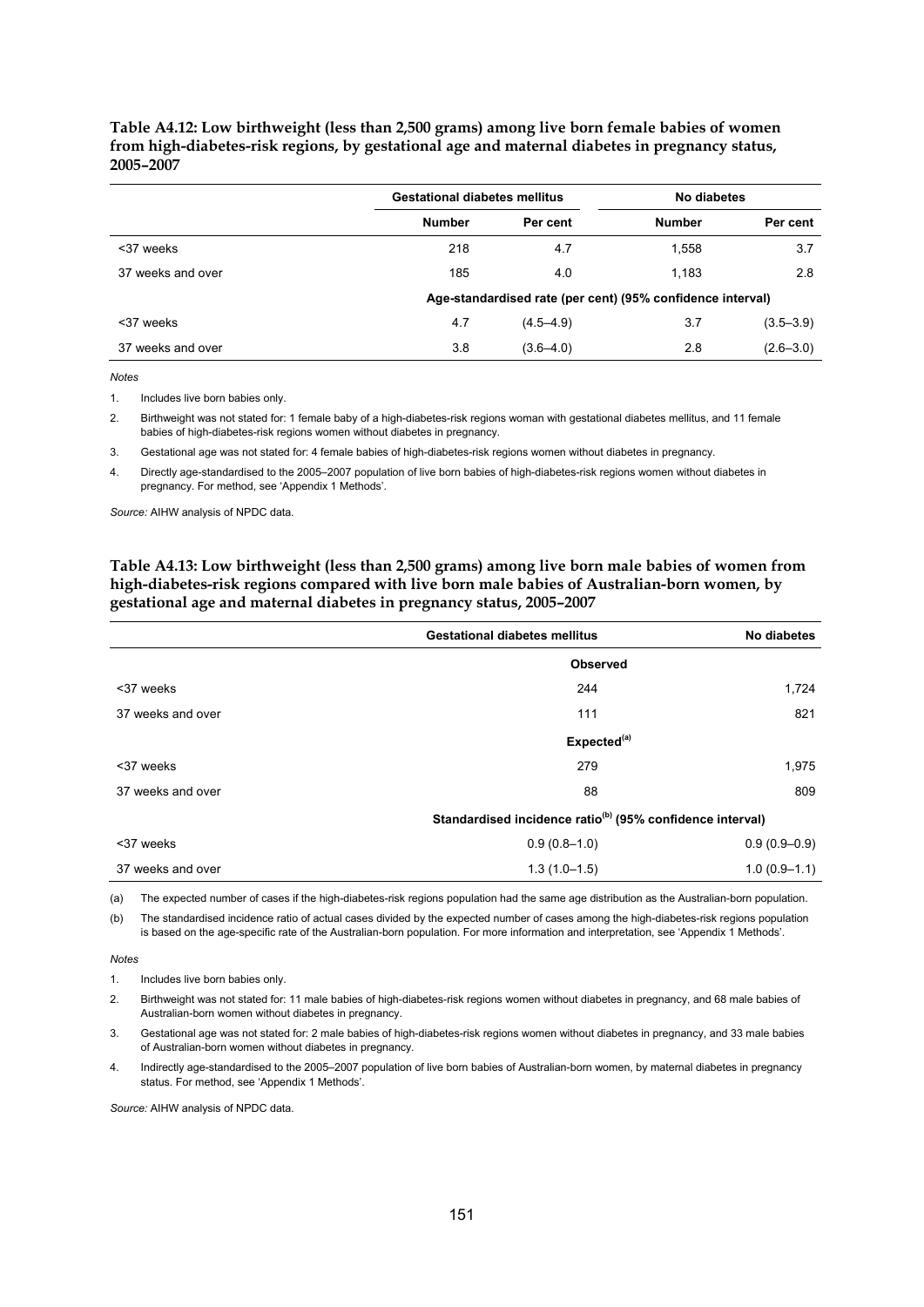<span id="page-159-0"></span>**Table A4.14: Low birthweight (less than 2,500 grams) among live born female babies of women from high-diabetes-risk regions compared with live born female babies of Australian-born women, by gestational age and maternal diabetes in pregnancy status, 2005–2007** 

|                   | <b>Gestational diabetes mellitus</b>                                  | No diabetes    |
|-------------------|-----------------------------------------------------------------------|----------------|
|                   | <b>Observed</b>                                                       |                |
| <37 weeks         | 218                                                                   | 1,558          |
| 37 weeks and over | 185                                                                   | 1,183          |
|                   | Expected <sup>(a)</sup>                                               |                |
| <37 weeks         | 257                                                                   | 1,855          |
| 37 weeks and over | 81                                                                    | 759            |
|                   | Standardised incidence ratio <sup>(b)</sup> (95% confidence interval) |                |
| <37 weeks         | $0.8(0.7-1.0)$                                                        | $0.8(0.8-0.9)$ |
| 37 weeks and over | $2.3(1.9-2.6)$                                                        | $1.6(1.5-1.6)$ |

(a) The expected number of cases if the high-diabetes-risk regions population had the same age distribution as the Australian-born population.

(b) The standardised incidence ratio of actual cases divided by the expected number of cases among the high-diabetes-risk regions population is based on the age-specific rate of the Australian-born population. For more information and interpretation, see 'Appendix 1 Methods'.

*Notes*

1. Includes live born babies only.

2. Birthweight was not stated for: 1 female baby of a high-diabetes-risk regions woman with gestational diabetes mellitus, 11 female babies of high-diabetes-risk regions women without diabetes in pregnancy, and 51 female babies of Australian-born women without diabetes in pregnancy.

3. Gestational age was not stated for: 4 female babies of high-diabetes-risk regions women without diabetes in pregnancy, and 20 female babies of Australian-born women without diabetes in pregnancy.

4. Indirectly age-standardised to the 2005–2007 population of live born babies of Australian-born women, by maternal diabetes in pregnancy status. For method, see 'Appendix 1 Methods'.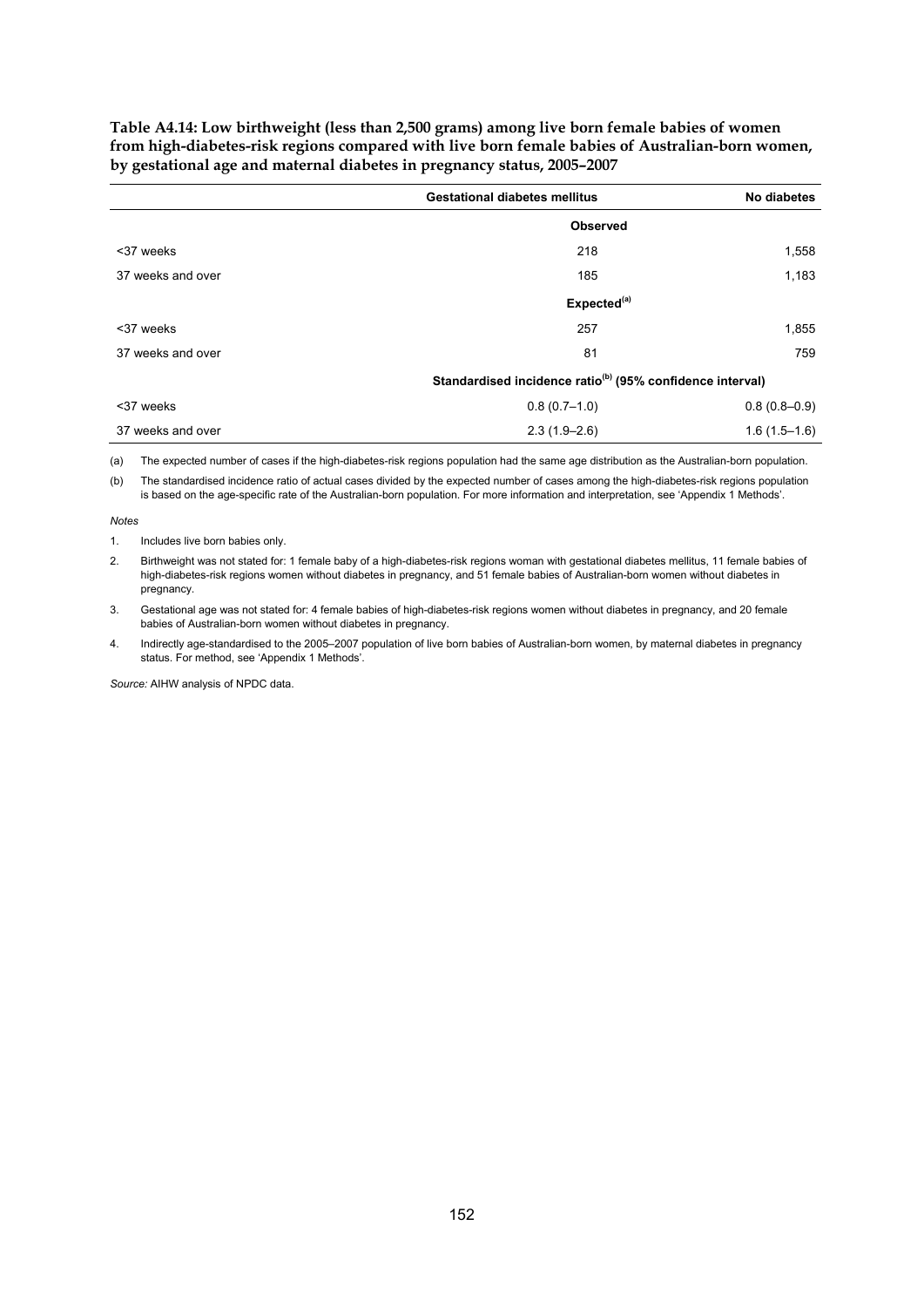# **Glossary**

## *Age standardisation*

A method of removing the influence of age when comparing populations with different age structures.

## *Apgar score*

Numerical score used to indicate the baby's condition at 1 minute and 5 minutes after birth. Between 0 and 2 points are given for each of five characteristics: heart rate, breathing, colour, muscle tone and reflex irritability, for a total score of between 0 and 10.

## *Birthweight*

The first weight of the baby (stillborn or live born) obtained after birth. Birthweight is usually measured to the nearest 5 grams and obtained within 1 hour of birth.

#### *Caesarean section*

Operative birth by surgical incision through the abdominal wall and uterus.

#### *Complications*

Secondary conditions and illness resulting directly or indirectly from another disease or condition.

#### *Congenital malformations*

Abnormalities present at birth, such as spinal defects, heart defects and cystic kidney disease.

#### *Diabetes mellitus*

A chronic condition in which the body cannot properly use its main energy source, the sugar glucose. This is due to either the pancreas not producing enough of the hormone insulin, or the body being unable to effectively use the insulin produced. Insulin helps glucose enter the body's cells from the bloodstream and then be processed by them. Diabetes is marked by an abnormal build-up of glucose in the blood, and it can have serious short-term and long-term effects on many of the body's systems, especially the blood vessels and nerves. See also *Type 1 diabetes*, *Type 2 diabetes* and *Gestational diabetes mellitus*.

## *Full-term delivery*

Delivery of a baby between 37 and 41 weeks.

#### *Gestational age*

The duration of pregnancy in completed weeks calculated from the date of the first day of a woman's last menstrual period and her baby's date of birth, or via ultrasound, or derived from clinical assessment during pregnancy or from examination of the baby after birth.

#### *Gestational diabetes mellitus (GDM)*

A form of diabetes that is defined as glucose intolerance in pregnant women not previously diagnosed with diabetes. Women who have had GDM are at increased risk of developing Type 2 diabetes later in life and GDM increases the risk of perinatal morbidity and mortality. See also *Type 1 diabetes* and *Type 2 diabetes*.

#### *Gestational hypertension*

High blood pressure that is diagnosed during pregnancy.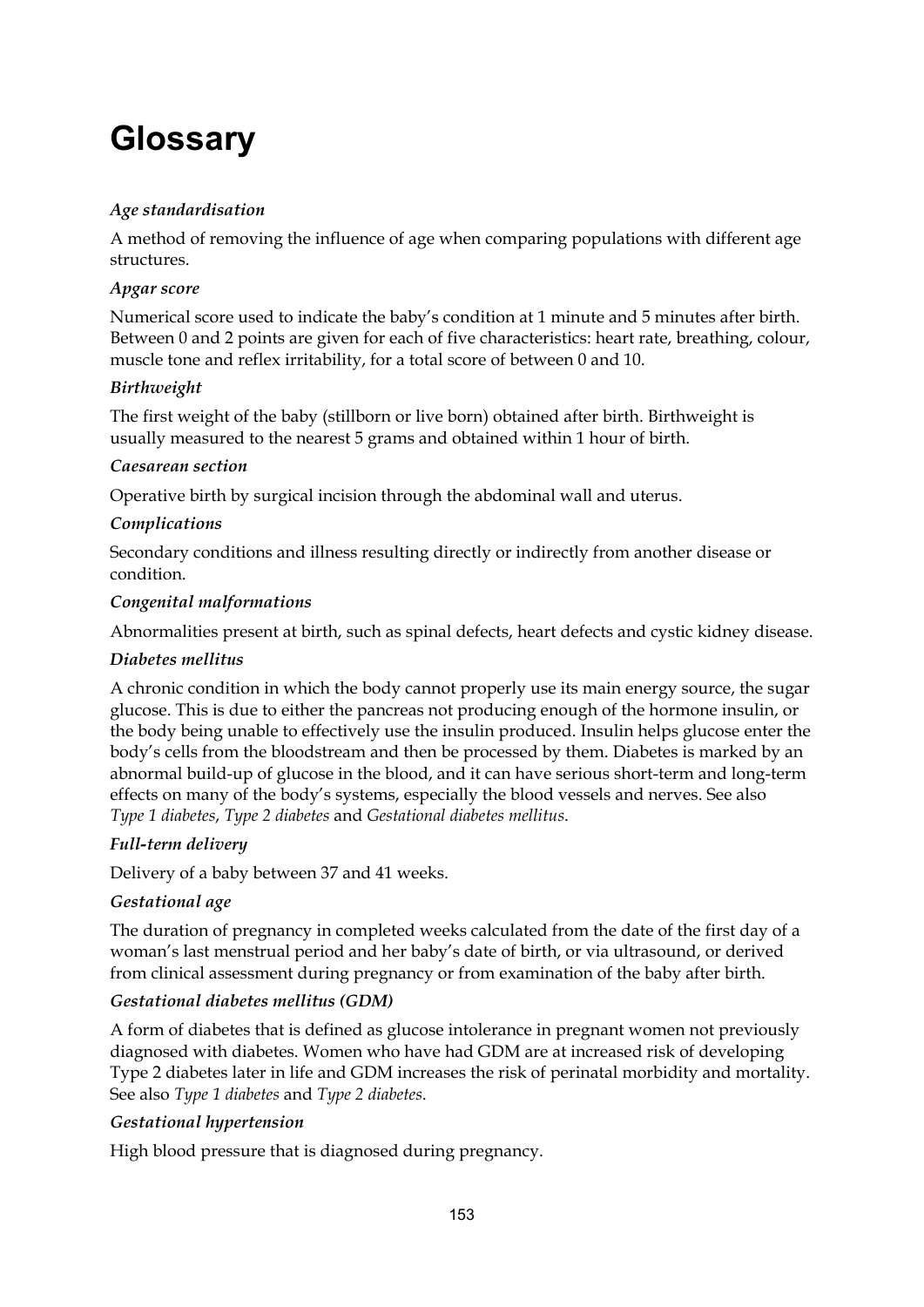## *Glucose intolerance*

Slower metabolism of glucose due to insulin deficiency or insulin resistance. See also *Insulin resistance*.

#### *Hypertension*

High blood pressure (pre-existing).

#### *High birthweight*

Birthweight of 4,000 grams or more.

#### *High-diabetes-risk region*

A measure of maternal ethnicity, based on self-reported country of birth and including mothers born in Polynesia, Southern Asia, the Middle East and other Asian countries.

#### *Hypoglycaemia*

Low blood glucose levels.

#### *Indigenous Australians*

An alternative term for a person who identifies as being of Aboriginal and/or Torres Strait Islander origin.

#### *Induction of labour*

Intervention to stimulate the onset of labour.

#### *Insulin*

A hormone produced in the pancreas that helps glucose to enter body cells for energy metabolism.

## *Length of stay*

The number of days a mother or baby remains in hospital, which is calculated from the date of admission or birth, until the date of separation home.

#### *Length of stay (antenatal)*

The number of days a mother remains in hospital, which is calculated from the admission date of the mother to the date of birth of the baby.

#### *Length of stay (postnatal)*

The number of days a mother remains in hospital, which is calculated from the date of birth of the baby to the date of separation home.

#### *Live birth*

The complete expulsion or extraction from its mother of a product of conception, irrespective of the duration of the pregnancy, which, after such separation, breathes or shows any other evidence of life, such as beating of the heart, pulsation of the umbilical cord, or definite movement of voluntary muscles, whether or not the umbilical cord has been cut or the placenta is attached; each product of such a birth is considered live born.

#### *Low birthweight*

Birthweight of less than 2,500 grams.

#### *Macrosomia*

A condition by which a baby is large for gestational age, or weighs 4,000 grams or more at birth. See also *High birthweight*.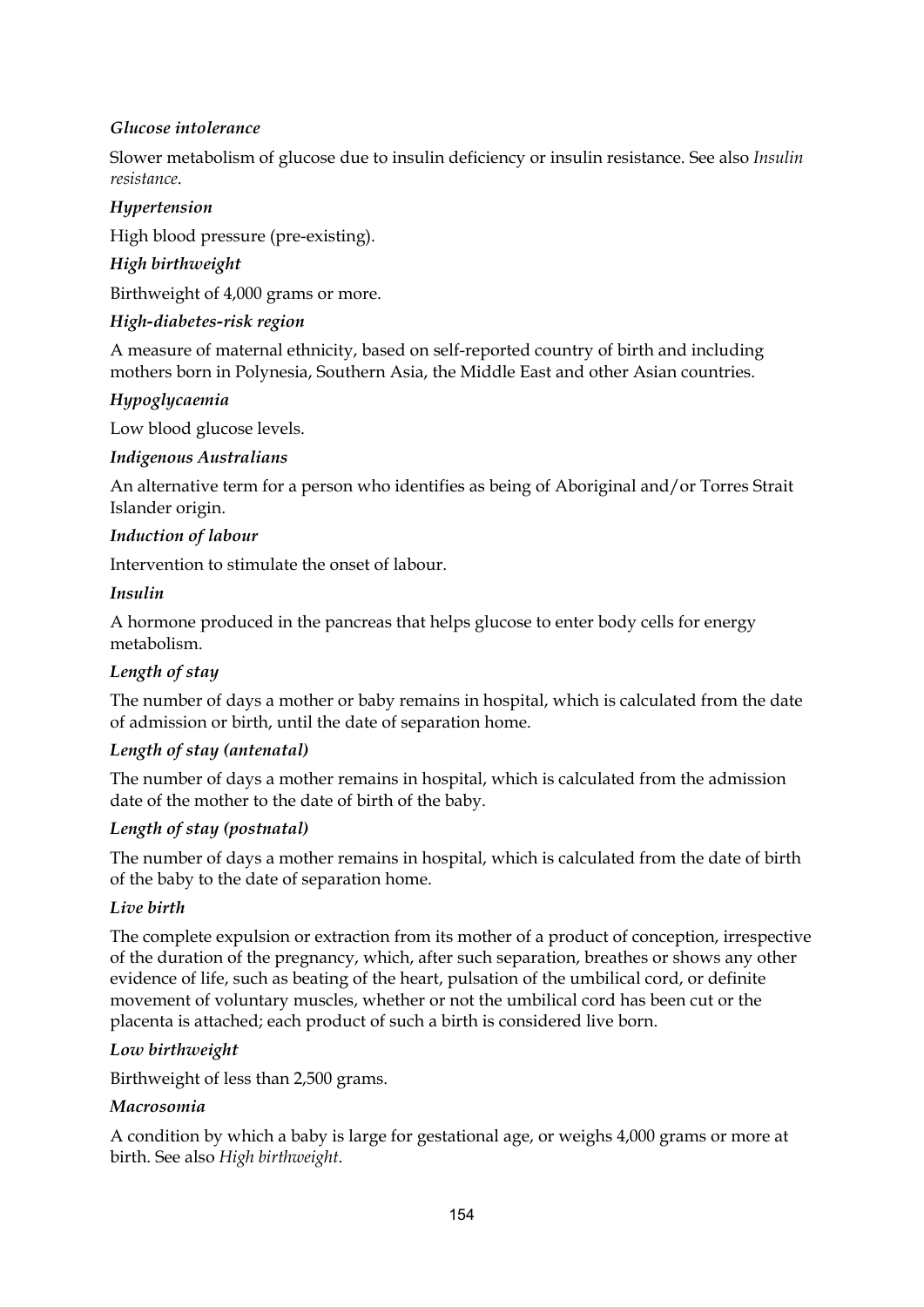## *Maternal age*

A mother's age in completed years at the birth of her baby.

## *Miscarriage*

Fetal death before 20 weeks gestation.

#### *Neonatal jaundice*

Yellowing of the skin and tissues of newborn as a result of high levels of bilirubin (a by-product of haemoglobin) in the blood.

#### *Non-Indigenous Australian*

A term used for a person who identified as not being of Aboriginal and/or Torres Strait Islander origin.

#### *Operative delivery*

Delivery of a baby either by forceps, vacuum extraction or caesarean section.

## *Other Australians*

Used in hospitals data, 'Other' Australians is the term given to people who have identified as being of non-Indigenous Australian origin or whose Indigenous status is missing or not stated.

## *Parity*

The number of previous pregnancies resulting in live births or stillbirths, excluding the current pregnancy.

## *Perinatal*

A period starting at 20 completed weeks gestation and ending at 28 days after birth.

#### *Post-term delivery*

Delivery of a baby at 42 weeks or more.

#### *Pre-eclampsia*

A complication of pregnancy characterised by high blood pressure and protein in the urine.

#### *Pre-existing diabetes*

A grouped condition that includes Type 1 and Type 2 diabetes, as well as other forms of diabetes diagnosed before conception.

#### *Pre-term labour*

When an expectant mother enters labour at less than 37 completed weeks gestation.

#### *Pre-term birth*

Delivery of a baby at less than 37 completed weeks gestation.

## *Plurality*

The number of babies resulting from a single pregnancy.

#### *Respiratory distress syndrome*

A breathing disorder in pre-term babies as a result of immature lungs.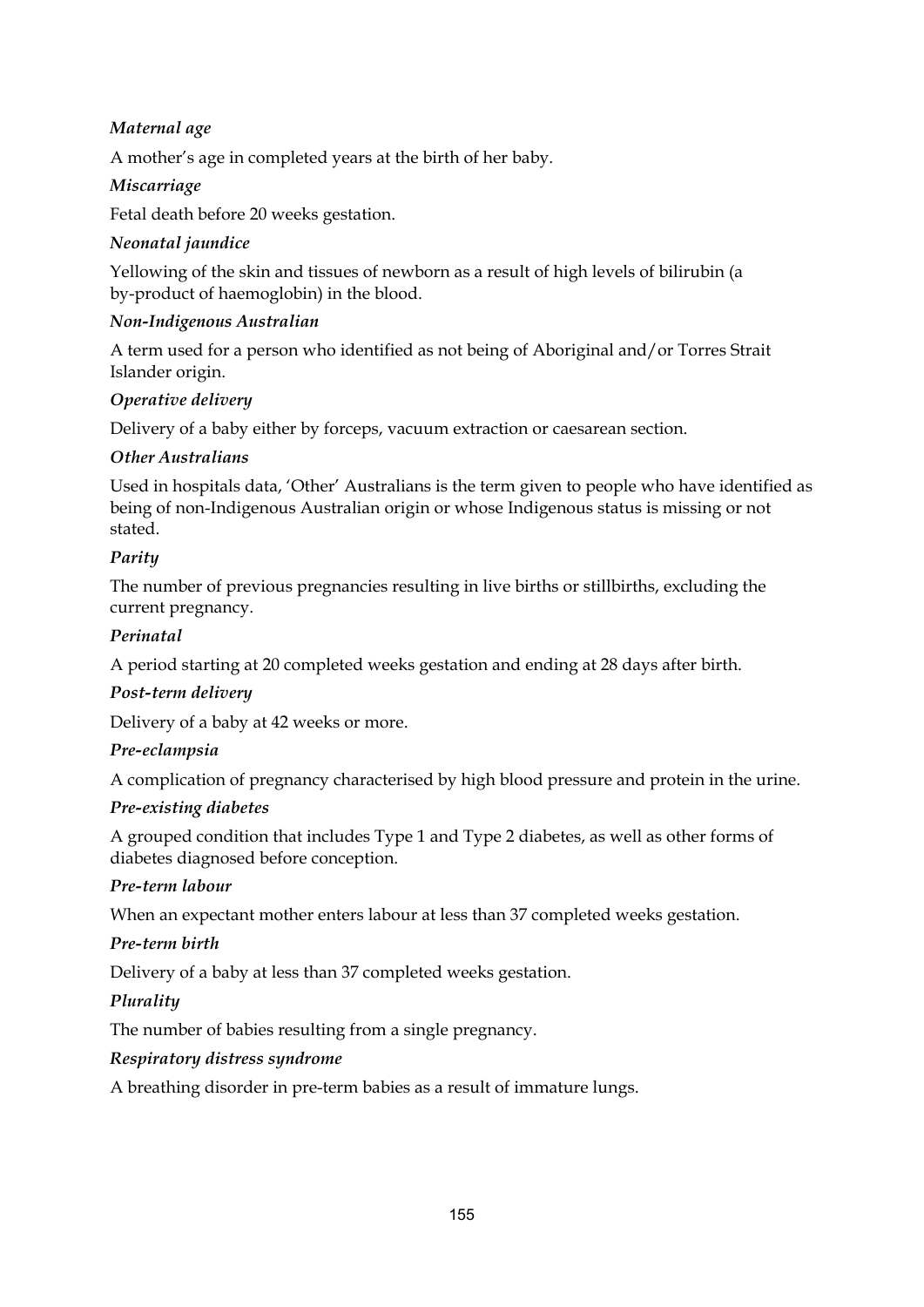## *Resuscitation*

Active measures taken shortly after birth to help the baby's ventilation and heartbeat, or to treat depressed respiratory effort and to correct metabolic disturbances

#### *Shoulder dystocia*

Abnormal or difficult delivery in which the baby's shoulder becomes caught behind the maternal pubic bone.

#### *Type 1 diabetes mellitus*

A form of diabetes marked by a complete lack of insulin production and needing insulin replacement for survival. This form of diabetes mostly arises in childhood or in young adults, though it can occur at any age. Adults may develop a slowly progressive form of Type 1 diabetes called Latent Autoimmune Diabetes in Adults, which may be able to be treated initially without insulin injections. See also *Type 2 diabetes* and *Gestational diabetes mellitus*.

#### *Type 2 diabetes mellitus*

The most common form of diabetes, which is marked by reduced or less effective insulin. Some cases may be managed with changes to diet along with increased exercise and weight loss. Many require medicines as well—namely oral glucose-lowering medicines that work on the pancreas. Some do require insulin, either alone or in addition to other treatments. See also *Type 1 diabetes* and *Gestational diabetes mellitus*.

#### *Venous plasma*

A component of blood taken from the veins.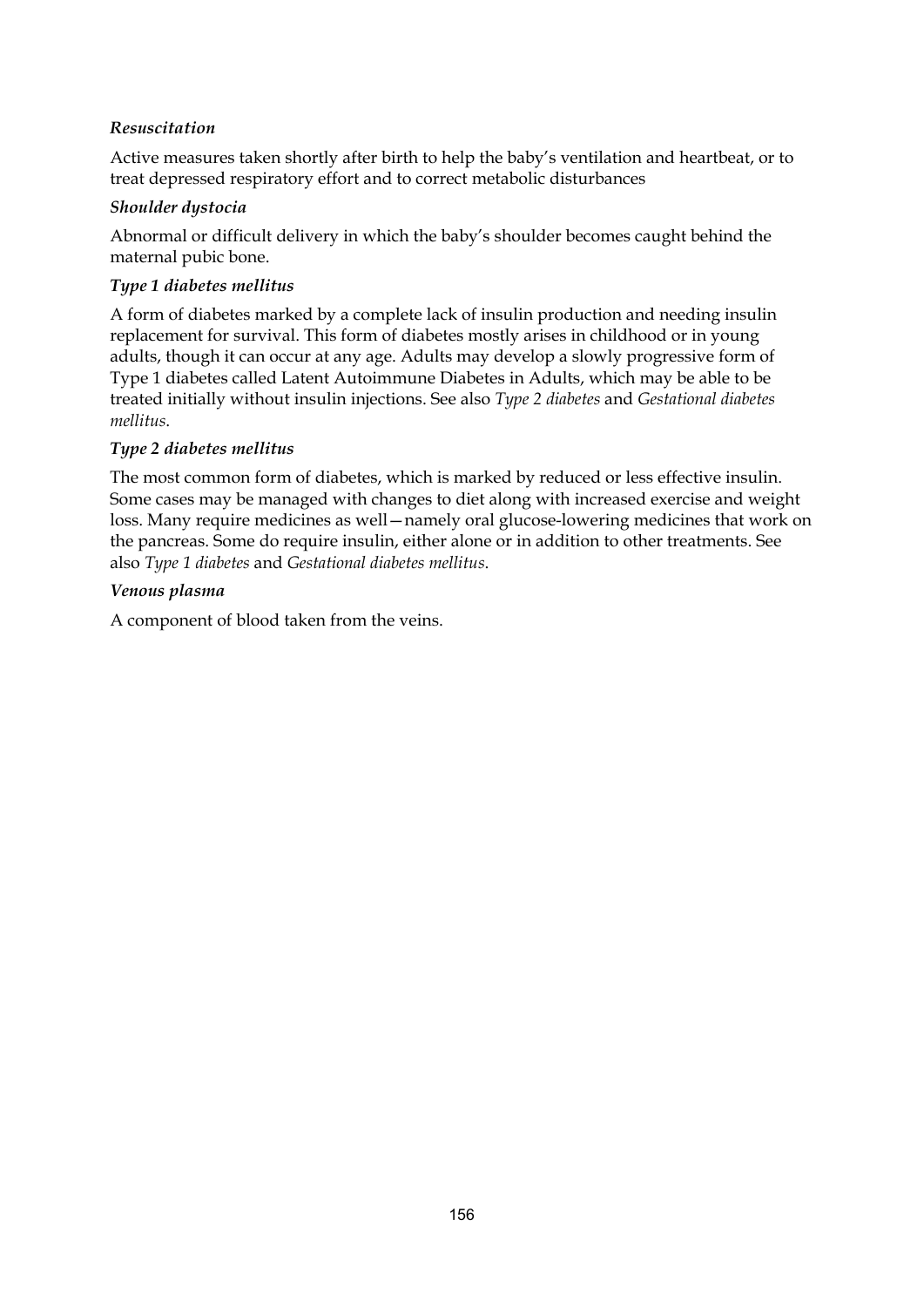## **References**

Australian Bureau of Statistics 2008. Standard Australian Classification of Countries (SACC), 1998 (Revision 2.03): ASCCSS to SACC concordance. ABS cat. no 1269. Viewed February 2010,

<http://www.abs.gov.au/ausstats/ABS@.nsf/Previousproducts/DB7807FCA7C9A25DCA2 572680017FE3E>.

AIHW (Australian Institute of Health and Welfare) 2002. Australia's Children—their health and wellbeing. Cat. no. PHE 36. Canberra: AIHW.

AIHW: Holdenson Z, Catanzariti L, Phillips G & Waters AM 2003. A picture of diabetes in overseas-born Australians. Bulletin No. 9. Cat. no. AUS 38. Canberra: AIHW.

AIHW 2006. Chronic diseases and associated risk factors in Australia. Cat. no. PHE 81. Canberra: AIHW.

AIHW 2008. Gestational diabetes mellitus in Australia, 2005–06. Diabetes series no. 10. Cat. no. CVD 44. Canberra: AIHW.

AIHW 2010. Australia's health 2010. Cat. no. AUS 122. Canberra: AIHW.

AIHW: Leeds KL, Gourley M, Laws PJ, Zhang J, Al-Yaman F & Sullivan EA 2007. Indigenous mothers and their babies, Australia 2001–2004. . Perinatal statistics series no. 19. Cat. no. PER 38. Canberra: AIHW.

Carpenter MW 2007. Gestational diabetes, pregnancy hypertension, and late vascular disease. Diabetes Care 30(S2): S246–S250.

Cheung NW, McElduff A & Ross GP 2005. Invited review—Type 2 diabetes in pregnancy: A wolf in sheep's clothing . Australian and New Zealand Journal of Obstetrics and Gynaecology 45: 479–483.

Clausen TD, Mathiesen E, Ekbom P, Hellmuth E, Mandrup-Poulsen T & Damm P 2005. Poor pregnancy outcome in women with Type 2 diabetes. Diabetes Care 28(2): 323–328.

Coletta J and Simpson LL 2010. Maternal medical disease and stillbirth. Clinical Obstetrics and Gynecology 53(3): 607–616.

Coustan DR 1995. Chapter 36: gestational diabetes. Diabetes in America (2nd Edition) National Diabetes Information Clearinghouse: Pp 703–716.

de Valk HW, van Nieuwaall NHG & Visser GHA 2006. Pregnancy outcome in Type 2 diabetes mellitus: a retrospective analysis from the Netherlands.. The Review of Diabetic Studies Fall 3(3): 134–142.

DoHA (Department of Health and Ageing) 2009. Improving maternity services in Australia. DoHA Chapter 3.2—Indigenous. Viewed June 2010,

<http://www.health.gov.au/internet/main/publishing.nsf/Content/msr-report~msrreport-keyissues~msr-report-inequality~msr-report-indigenous>.

Dudley DJ 2007. Diabetic-associated stillbirth: incidence, pathophysiology, and prevention. Obstetrics and Gynecology Clinics of North America 34: 293–307.

Evers IM, de Valk HW, Visser GHA 2004. Risk of complications of pregnancy in women with Type 1 diabetes: nationwide prospective study in the Netherlands. British Medical Journal 328: 915–919.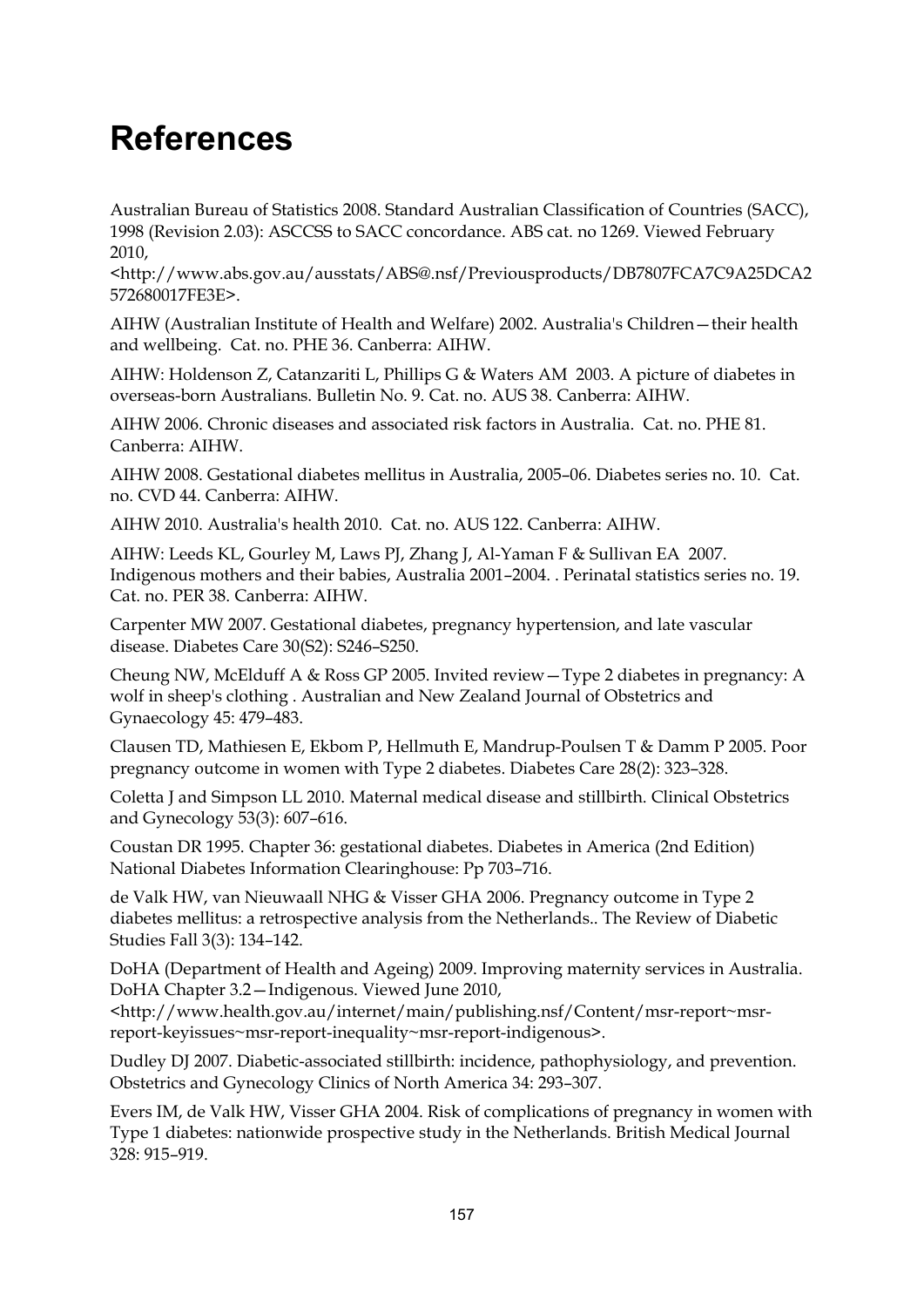Fetita L-S, Sobngwi S, Serradas P, Calvo F and Gautier J-F 2007. Review: Consequences of fetal exposure to maternal diabetes in offspring. Journal of Clinical Endocrinology and Metabolism 91(10): 3718–3724.

Gabbe SG & Graves Cornelia R 2003. Management of diabetes mellitus complicating pregnancy. Obstetrics and Gynecology: 102(4): 857–868.

Gonzalez-Quintero VH, Istwan NB, Rhea DJ, Rodriguez LI, Cotter A, Carter J, Mueller A & Stanziano GJ 2007. The impact of glycemic control on neonatal outcome in singleton pregnancies complicated by gestational diabetes. Diabetes Care 30(3): 467–470.

Government of SA. Department of Health 2005. Perinatal practice guidelines, Section 4, chapter 68—Hypertensive disorders in pregnancy. Viewed June 2010, <http://www.health.sa.gov.au/ppg/Default.aspx?PageContentID=1413&tabid=103.>

Hall LD, Sberna J & Utermohle C 2001. Diabetes in pregnancy, Alaska 1990–1999. State of Alaska Epidemiology Bulletin 5(3): 1–9.

Hoffman L, Nolan C, Wilson JD, Oats JJN & Simmons D 1998. Gestational diabetes mellitusmanagement guidelines: The Australasian Diabetes in Pregnancy Society. Medical Journal of Australia (MJA) 169: 93–97.

Hoffman P, Regan F, Jackson W, Jefferies C, Knight D, Robinson E & Cutfield W 2004. Premature birth and later insulin resistance. The New England Journal of Medicine 351(21): 2179–2186.

International Association of Diabetes and Pregnancy Study Groups Consensus Panel 2010. International Association of Diabetes and Pregnancy Study Groups recommendations on the diagnosis and classification of hyperglycemia in pregnancy . Diabetes Care 33 (3): 676–682.

Ishak M & Petocz P 2003. Gestational diabetes among Aboriginal Australians: prevalence, time trend, and comparisons with non-Aboriginal Australians. Ethnicity and Disease 13: 55– 60.

Khashu M, Narayanan M, Bhargava S & Osiovich H 2009. Perinatal outcomes associated with preterm birth at 33 to 36 weeks' gestation: a population-based cohort study. Pediatrics 123: 109–113.

Lancaster PAL 1996. The health of Australia's mothers and babies—improvements in the collection of perinatal statistics are needed to fill the gaps . Medical Journal of Australia 164: 198–199.

Laws P & Sullivan EA 2009. Australia's mothers and babies 2007. Perinatal statistics series no. 23 Cat. no. PER 48. Sydney: AIHW.

Lee AJ, Hiscock RJ, Wein P, Walker SP & Permezel M 2007. Gestational diabetes mellitus: clinical predictors and long-term risk of developing Type 2 diabetes. Diabetes Care 30(4): 878–883.

Metzger BE 2007. Long-term outcomes in mothers diagnosed with gestational diabetes mellitus and their offspring. Clinical Obstetrics and Gynecology 50(4): 972–979.

National Collaborating Centre for Women's and Children's Health 2008. Management of diabetes and its complications from preconception to the postnatal period: summary of NICE guidance. British Medical Journal 336: 714–717.

O'Dea K, Rowley KG & Brown A 2007. Diabetes in Indigenous Australians: possible ways forward. Medical Journal of Australia 186(10): 494–495.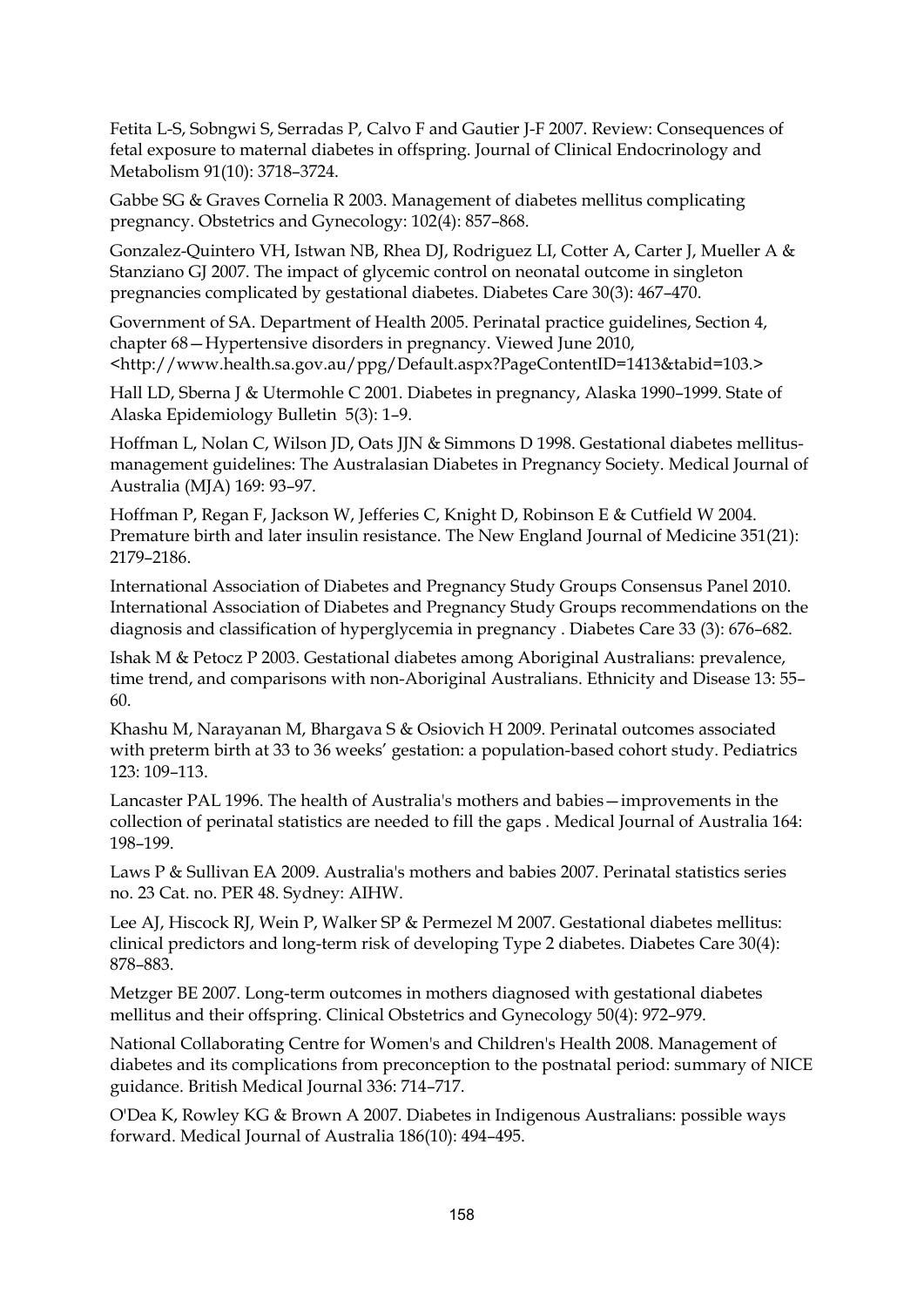Olhsson A & Shah P 2008. Determinants and prevention of low birth weight: a synopsis of the evidence. Institute of Health Economics, Alberta Canada.

Remsberg K, McKeown R, McFarland K & Irwin L 1999. Diabetes in pregnancy and cesarean delivery. Diabetes Care 22(9): 1561–1568.

Retnakaran R & Baiju RS 2009. Mild glucose intolerance in pregnancy and risk of cardiovascular disease: a population-based cohort study. Canadian Medical Association Journal 181(6–7): 371–377.

Simmons DS, Walters BNJ, Wein P, Cheung NW on behalf of the Australasian Diabetes in Pregnancy Society 2002. Guidelines for the management of gestational diabetes mellitus revisited. Medical Journal of Australia 176(7): 352.

Stone CA, McLachlan KA, Halliday JL, Wein P &Tippett C 2002. Gestational diabetes in Victoria in 1996: incidence, risk factors and outcomes. Medical Journal of Australia 177: 486– 491.

Suhonen L & Teramo K 1993. Hypertension and pre-eclampsia in women with gestational glucose intolerance . Acta Obstetricia et Gynecologica Scandinavica 72(4): 269–272.

Taylor L, Pym M, Bajuk B, Sutton L, Travis S & Banks C 2000. New South Wales mothers and babies 1998. Sydney: NSW Department of Health : .

van Baar AL, van Wassenaer AG, Briët JM, Dekker FW & Kok JH 2005. Very preterm birth is associated with disabilities in multiple developmental domains. Journal of Pediatric Psychology 30(3): 247–255.

Virjee S, Robinson S & Johnston DG 2001. Screening for diabetes in pregnancy. Journal of the Royal Society of Medicine 84: 502–509.

Wacker J, Lewicka S, Haack D & Bastert G 1999. Hypertension in pregnancy. The Journal of Steroid Biochemistry and Molecular Biology 45(1-3): 65–68.

Women's Hospitals Australasia 2005. Women's Hospitals Australasia—Clinical practice guidelines: shoulder dystocia. Women's Hospitals Australasia : 1–8.

Yang J, Cummings EA, O'Connell C & Jangaard K 2006. Fetal and neonatal outcomes of diabetic pregnancies. Obstetrics and Gynecology 108(3): 644–650.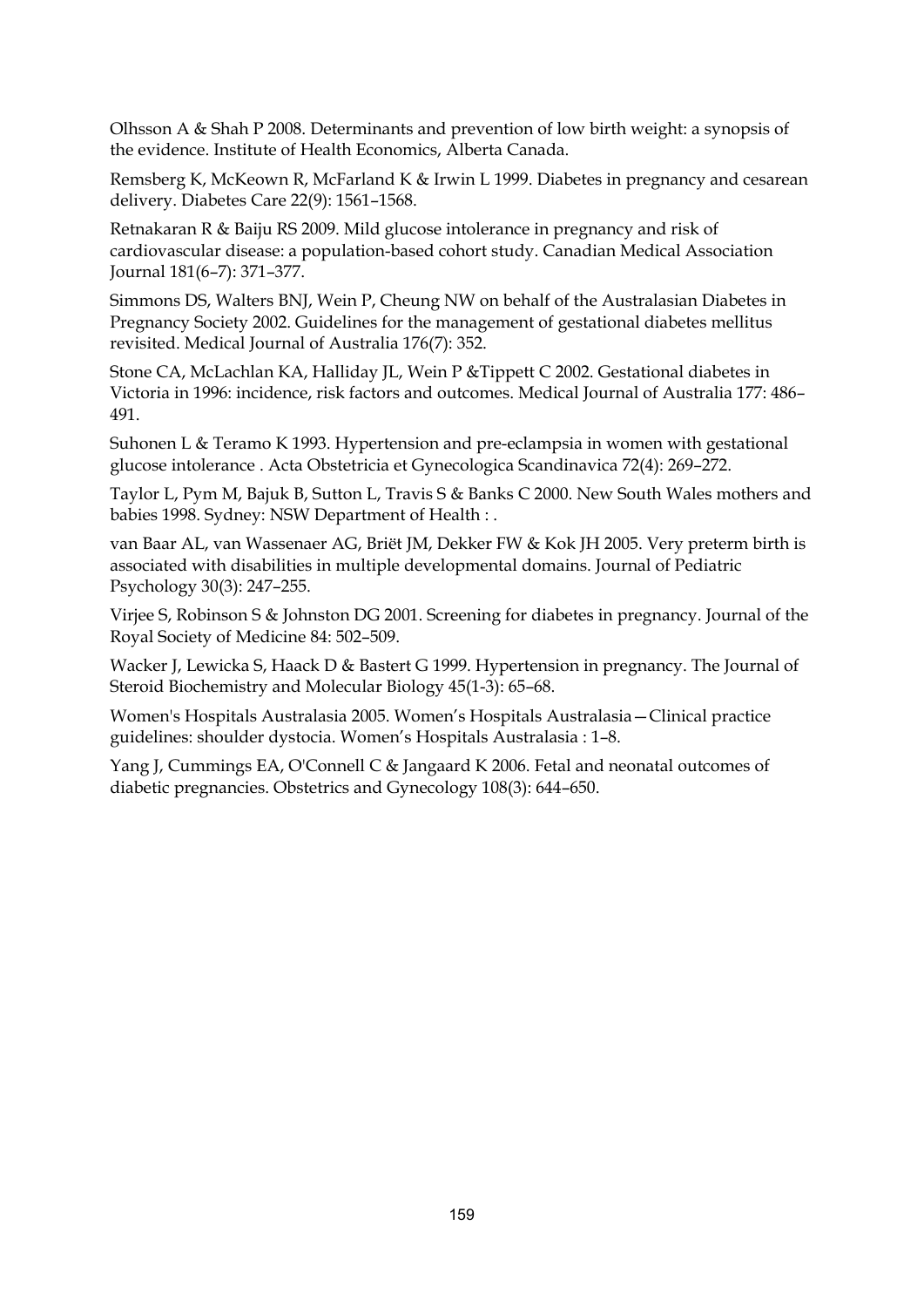# **List of tables**

| Table 2.1:  | Women who gave birth in Australia, by diabetes in pregnancy status, 2005-200712                                                                       |     |
|-------------|-------------------------------------------------------------------------------------------------------------------------------------------------------|-----|
| Table 2.2:  | Women who gave birth in hospital, by diabetes in pregnancy status, 2005-06 to                                                                         |     |
| Table 2.3:  | Parity among women who gave birth, by diabetes in pregnancy status, 2005-200715                                                                       |     |
| Table 2.4:  | Plurality among women who gave birth, by diabetes in pregnancy status, 2005-                                                                          |     |
| Table 2.5:  | Duration of pregnancy among women who gave birth, by diabetes in pregnancy                                                                            |     |
| Table 2.6:  | Onset of labour among women who gave birth, by diabetes in pregnancy status,                                                                          |     |
| Table 2.7:  | Antenatal length of stay in hospital among women who gave birth in hospital,                                                                          |     |
| Table 2.8:  | Postnatal length of stay in hospital among women who gave birth in hospital, by                                                                       |     |
| Table 2.9:  | Birth status of babies born in Australia, by maternal diabetes in pregnancy status,                                                                   |     |
| Table 2.10: | Gestational age of live born babies, by maternal diabetes in pregnancy status,                                                                        |     |
| Table 2.11: | Low and high birthweight of live born babies, by infant sex and maternal                                                                              |     |
| Table 2.12: | Apgar score at 5 minutes of live born babies, by maternal diabetes in pregnancy                                                                       |     |
| Table 2.13: | Level of resuscitation performed at birth on live born babies, by maternal                                                                            |     |
| Table 2.14: | SCN/NICU admission of live born babies, by maternal diabetes in pregnancy                                                                             |     |
| Table 2.15: | Length of stay in hospital of live born babies, by maternal diabetes in pregnancy                                                                     |     |
| Table 3.1:  | Women who gave birth in Australia, by Indigenous status and diabetes in                                                                               | .38 |
| Table 3.2:  | Diabetes in pregnancy status among Aboriginal and Torres Strait Islander<br>women who gave birth compared with non-Indigenous women who gave birth,   |     |
| Table 3.3:  | Women who gave birth in hospital, by Indigenous status and diabetes in                                                                                |     |
| Table 3.4:  | Diabetes in pregnancy status among Aboriginal and Torres Strait Islander<br>women who gave birth in hospital compared with other Australian women who |     |
| Table 3.5:  | Multiparity among Aboriginal and Torres Strait Islander women who gave birth,                                                                         |     |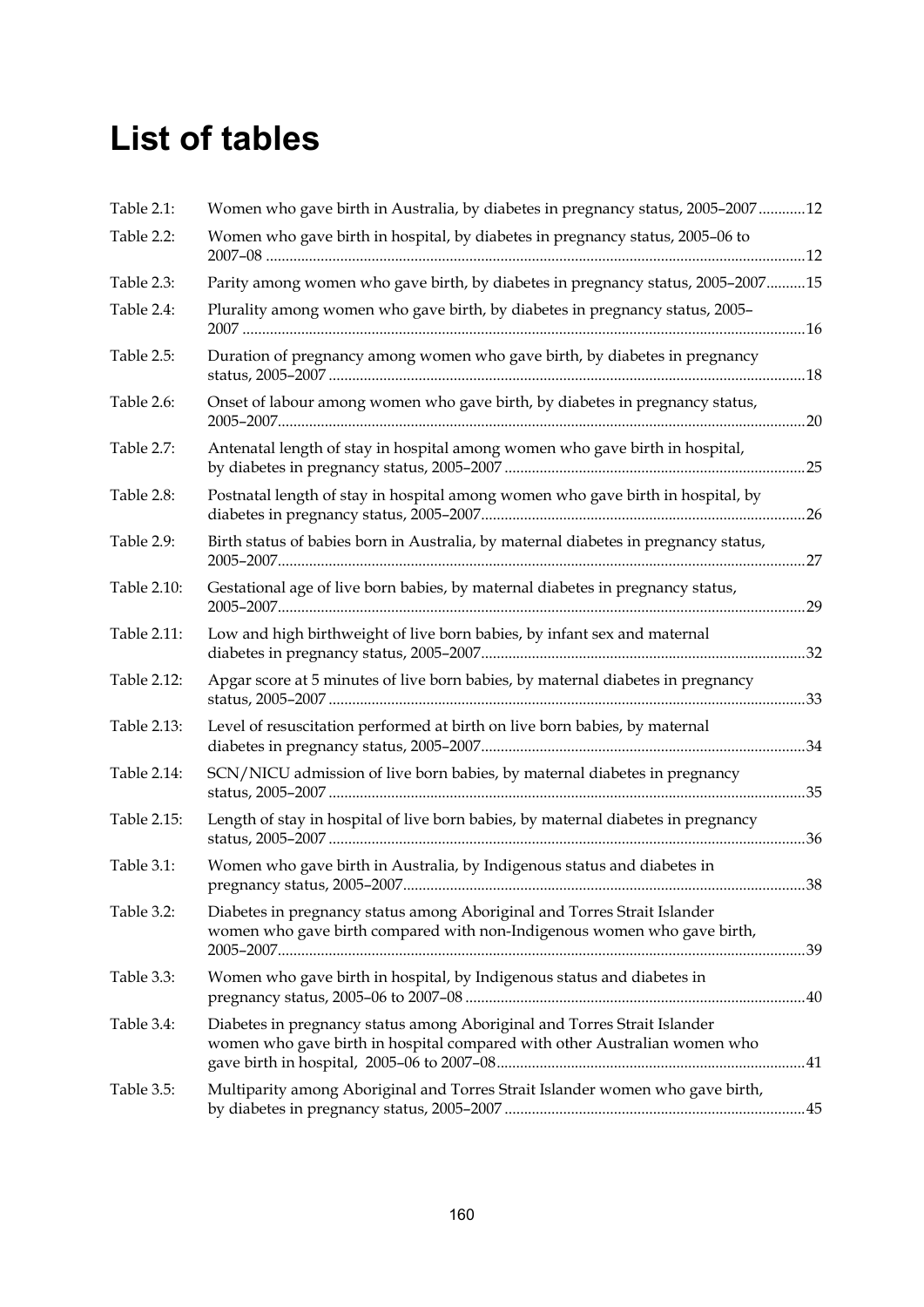| Table 3.6:  | Multiparity among Aboriginal and Torres Strait Islander women who gave birth<br>compared with non-Indigenous women who gave birth, by diabetes in                                                                                   |     |
|-------------|-------------------------------------------------------------------------------------------------------------------------------------------------------------------------------------------------------------------------------------|-----|
| Table 3.7:  | Multiple births among Aboriginal and Torres Strait Islander women who gave                                                                                                                                                          |     |
| Table 3.8:  | Multiple births among Aboriginal and Torres Strait Islander women who gave<br>birth compared with non-Indigenous women who gave birth, by diabetes in                                                                               | .46 |
| Table 3.9:  | Duration of pregnancy among Aboriginal and Torres Strait Islander women who                                                                                                                                                         |     |
| Table 3.10: | Duration of pregnancy among Aboriginal and Torres Strait Islander women who<br>gave birth compared with non-Indigenous women who gave birth, by diabetes                                                                            |     |
| Table 3.11: | Onset of labour among Aboriginal and Torres Strait Islander women who gave                                                                                                                                                          | .49 |
| Table 3.12: | Onset of labour among Aboriginal and Torres Strait Islander women who gave<br>birth compared with non-Indigenous women who gave birth, by diabetes                                                                                  | .50 |
| Table 3.13: | Caesarean section among Aboriginal and Torres Strait Islander women who                                                                                                                                                             | .54 |
| Table 3.14: | Caesarean section among Aboriginal and Torres Strait Islander women who gave<br>birth compared with non-Indigenous women who gave birth, by diabetes                                                                                | .54 |
| Table 3.15: | Caesarean section among Aboriginal and Torres Strait Islander women who gave<br>birth in hospital, by diabetes in pregnancy status, 2005-06 to 2007-08                                                                              | .55 |
| Table 3.16: | Caesarean section among Aboriginal and Torres Strait Islander women who gave<br>birth in hospital compared with other Australian women who gave birth in                                                                            |     |
| Table 3.17: | Hypertension among Aboriginal and Torres Strait Islander women who gave<br>birth in hospital, by diabetes in pregnancy status, 2005-06 to 2007-0856                                                                                 |     |
| Table 3.18: | Hypertension among Aboriginal and Torres Strait Islander women who gave<br>birth in hospital compared with other Australian women who gave birth in                                                                                 |     |
| Table 3.19: | Antenatal length of stay in hospital among Aboriginal and Torres Strait Islander<br>women who gave birth in hospital, by diabetes in pregnancy status, 2005–200757                                                                  |     |
| Table 3.20: | Antenatal length of stay in hospital among Aboriginal and Torres Strait Islander<br>women who gave birth in hospital compared with non-Indigenous women who<br>gave birth in hospital, by diabetes in pregnancy status, 2005-200758 |     |
| Table 3.21: | Postnatal length of stay in hospital among Aboriginal and Torres Strait Islander<br>women who gave birth in hospital, by diabetes in pregnancy status, 2005–200759                                                                  |     |
| Table 3.22: | Postnatal length of stay in hospital among Aboriginal and Torres Strait Islander<br>women who gave birth in hospital compared with non-Indigenous women<br>who gave birth in hospital, by diabetes in pregnancy status, 2005-200760 |     |
| Table 3.23: | Gestational age of live born babies of Aboriginal and Torres Strait Islander                                                                                                                                                        |     |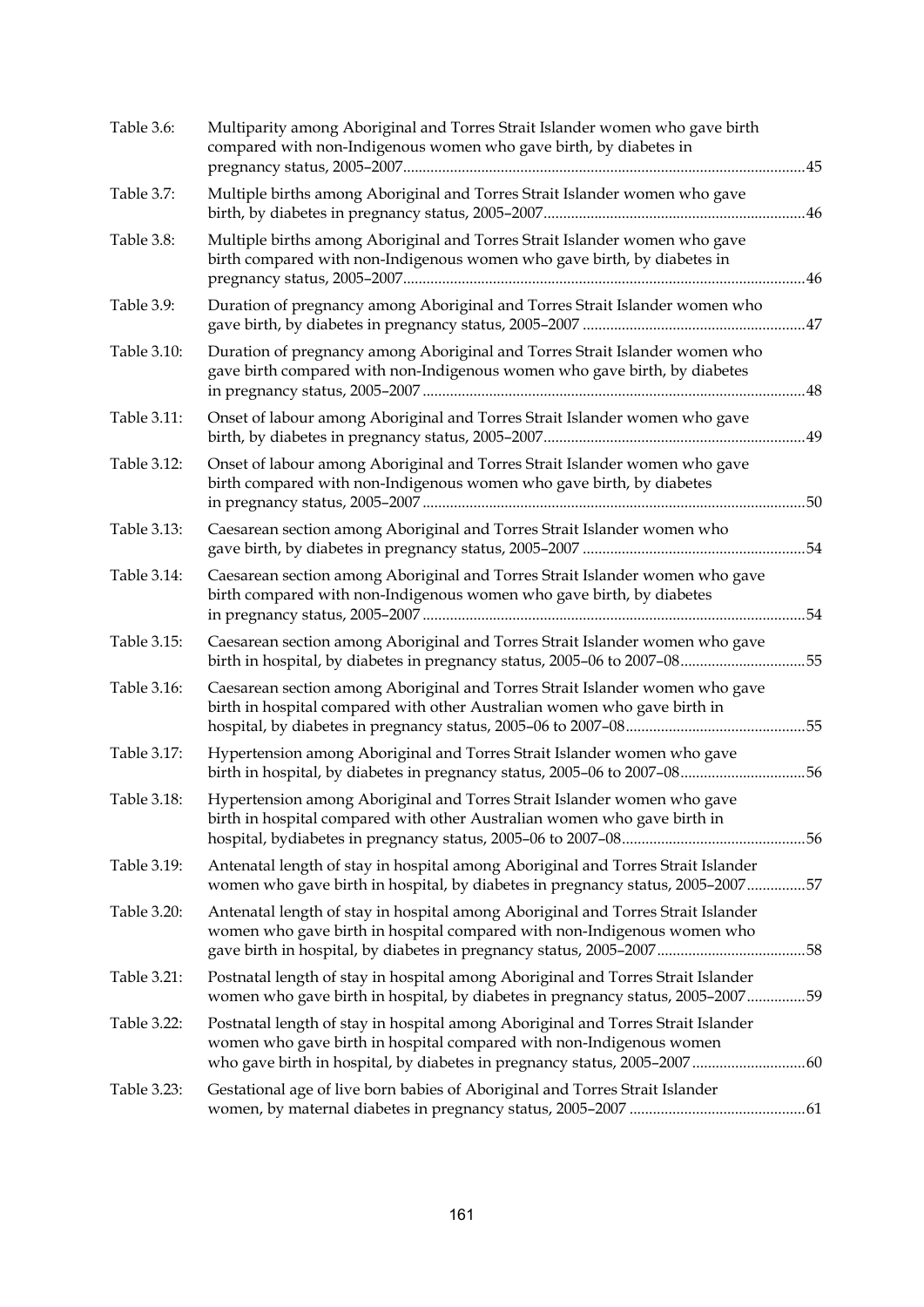| Table 3.24: | Gestational age of live born babies of Aboriginal and Torres Strait Islander<br>women compared with live born babies of non-Indigenous women, by maternal        |  |
|-------------|------------------------------------------------------------------------------------------------------------------------------------------------------------------|--|
| Table 3.25: | Apgar score at 5 minutes among live born babies of Aboriginal and Torres Strait<br>Islander women, by maternal diabetes in pregnancy status, 2005-2007  67       |  |
| Table 3.26: | Apgar score at 5 minutes among live born babies of Aboriginal and Torres Strait<br>Islander women compared with live born babies of non-Indigenous women,        |  |
| Table 3.27: | Level of resuscitation performed at birth on live born babies of Aboriginal and<br>Torres Strait Islander women, by maternal diabetes in pregnancy status,       |  |
| Table 3.28: | Level of resuscitation performed at birth on live born babies of Aboriginal and<br>Torres Strait Islander women compared with live born babies of non-Indigenous |  |
| Table 3.29: | SCN/NICU admission among live born babies of Aboriginal and Torres Strait<br>Islander women, by maternal diabetes in pregnancy status, 2005-2007 71              |  |
| Table 3.30: | SCN/NICU admission among live born babies of Aboriginal and Torres Strait<br>Islander women compared with live born babies of non-Indigenous women,              |  |
| Table 3.31: | Length of stay in hospital among live born babies of Aboriginal and Torres Strait                                                                                |  |
| Table 3.32: | Length of stay in hospital among live born babies of Aboriginal and Torres Strait<br>Islander women compared with live born babies of non-Indigenous women,      |  |
| Table 4.1:  | Women who gave birth in Australia, by region of birth and diabetes in                                                                                            |  |
| Table 4.2:  | Diabetes in pregnancy status among women born in high-diabetes-risk regions<br>who gave birth compared with Australian-born women who gave birth,                |  |
| Table 4.3:  | Women who gave birth in hospital, by region of birth and diabetes in pregnancy                                                                                   |  |
| Table 4.4:  | Diabetes in pregnancy status among women born in high-diabetes-risk regions<br>who gave birth in hospital compared with Australian-born women who gave           |  |
| Table 4.5:  | Multiparity among women from high-diabetes-risk regions who gave birth,                                                                                          |  |
| Table 4.6:  | Multiparity among women born in high-diabetes-risk regions who gave birth<br>compared with Australian-born women who gave birth, by diabetes in                  |  |
| Table 4.7:  | Multiple births among women from high-diabetes-risk regions who gave birth,                                                                                      |  |
| Table 4.8:  | Multiple births among women born in high-diabetes-risk regions who gave<br>birth compared with Australian-born women who gave birth, by diabetes                 |  |
| Table 4.9:  | Duration of pregnancy among women from high-diabetes-risk regions who                                                                                            |  |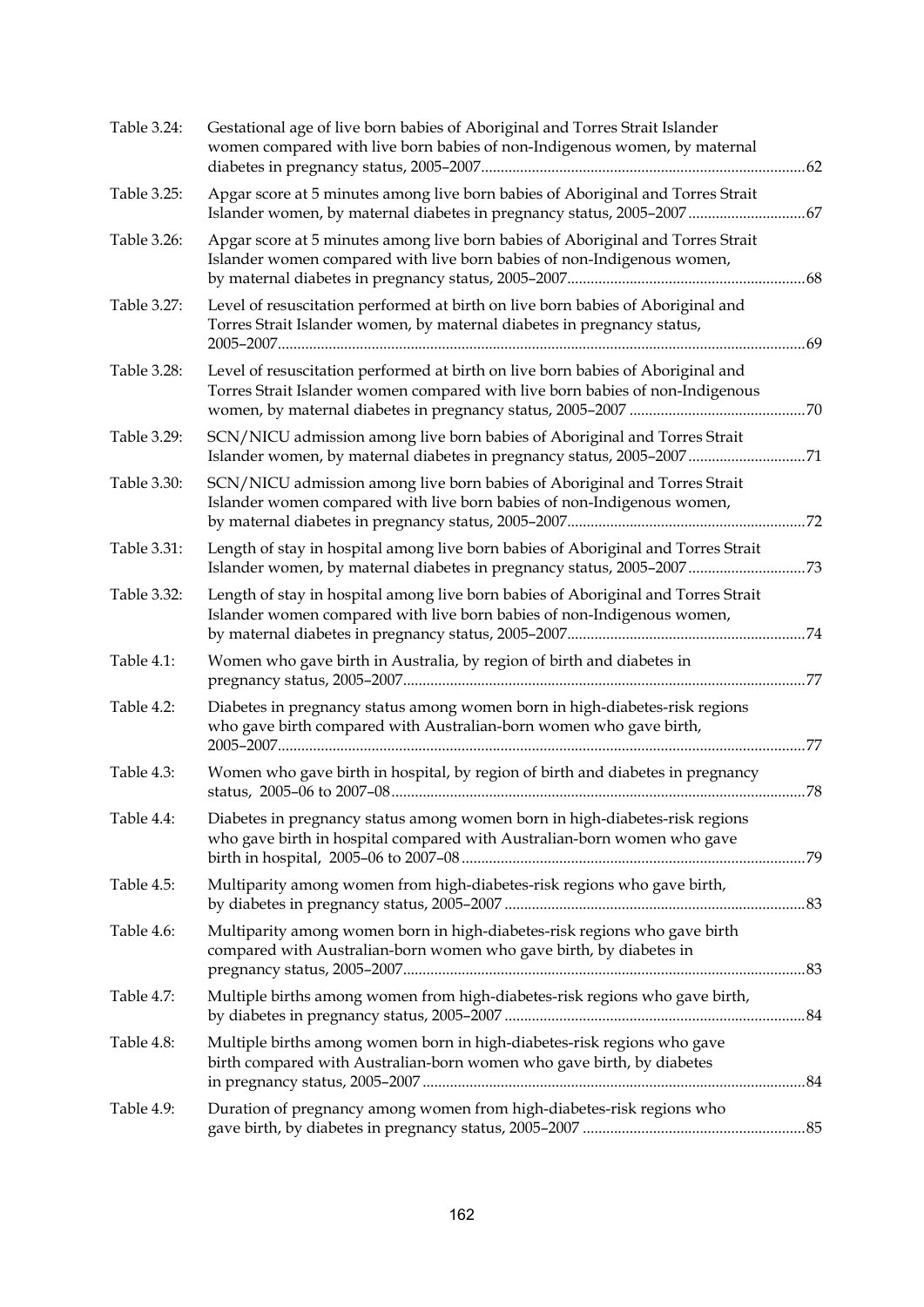| Table 4.10: | Duration of pregnancy for women born in high-diabetes-risk regions who gave<br>birth compared with Australian-born women who gave birth, by diabetes                                                                                 |      |
|-------------|--------------------------------------------------------------------------------------------------------------------------------------------------------------------------------------------------------------------------------------|------|
| Table 4.11: | Labour among women from high-diabetes-risk regions who gave birth,                                                                                                                                                                   | 87   |
| Table 4.12: | Labour among women born in high-diabetes-risk regions who gave birth<br>compared with Australian-born women who gave birth, by diabetes in                                                                                           | 88   |
| Table 4.13: | Hypertension among women from high-diabetes-risk regions who gave birth                                                                                                                                                              |      |
| Table 4.14: | Hypertension among women from high-diabetes-risk regions who gave birth<br>in hospital compared with Australian-born women who gave birth in hospital,                                                                               |      |
| Table 4.15: | Antenatal length of stay in hospital among women from high-diabetes-risk<br>regions who gave birth in hospital, by diabetes in pregnancy status, 2005-200796                                                                         |      |
| Table 4.16: | Antenatal length of stay in hospital among women born in high-diabetes-risk<br>regions who gave birth in hospital, compared with Australian-born women                                                                               |      |
| Table 4.17: | Postnatal length of stay in hospital among women from high-diabetes-risk<br>regions who gave birth in hospital, by diabetes in pregnancy status, 2005-2007 98                                                                        |      |
| Table 4.18: | Postnatal length of stay in hospital among women born in high-diabetes-risk<br>regions who gave birth in hospital compared with Australian-born women who                                                                            |      |
| Table 4.19: | Gestational age of live born babies of women from high-diabetes-risk regions,                                                                                                                                                        | .100 |
| Table 4.20: | Gestational age of live born babies of women from high-diabetes-risk regions<br>compared with live born babies of Australian-born women, by maternal diabetes                                                                        |      |
| Table 4.21: | Apgar score at 5 minutes among live born babies of women from high-diabetes-<br>risk regions, by maternal diabetes in pregnancy status, 2005-2007105                                                                                 |      |
| Table 4.22: | Apgar score at 5 minutes among live born babies of women from high-diabetes-<br>risk regions compared with live born babies of Australian-born women, by                                                                             |      |
| Table 4.23: | Level of resuscitation performed at birth on live born babies of women from<br>high-diabetes-risk regions, by maternal diabetes in pregnancy status, 2005–2007107                                                                    |      |
| Table 4.24: | Level of resuscitation performed at birth on live born babies of women from<br>high-diabetes-risk regions compared with that on live born babies of<br>Australian-born women by maternal diabetes in pregnancy status, 2005–2007 108 |      |
| Table 4.25: | SCN/NICU admission among live born babies of women from high-diabetes-                                                                                                                                                               |      |
| Table 4.26: | SCN/NICU admission among live born babies of women from high-diabetes-<br>risk regions compared with live born babies of Australian-born women,                                                                                      |      |
| Table 4.27: | Length of stay in hospital among live born babies of women from high-diabetes-<br>risk regions, by maternal diabetes in pregnancy status, 2005-2007111                                                                               |      |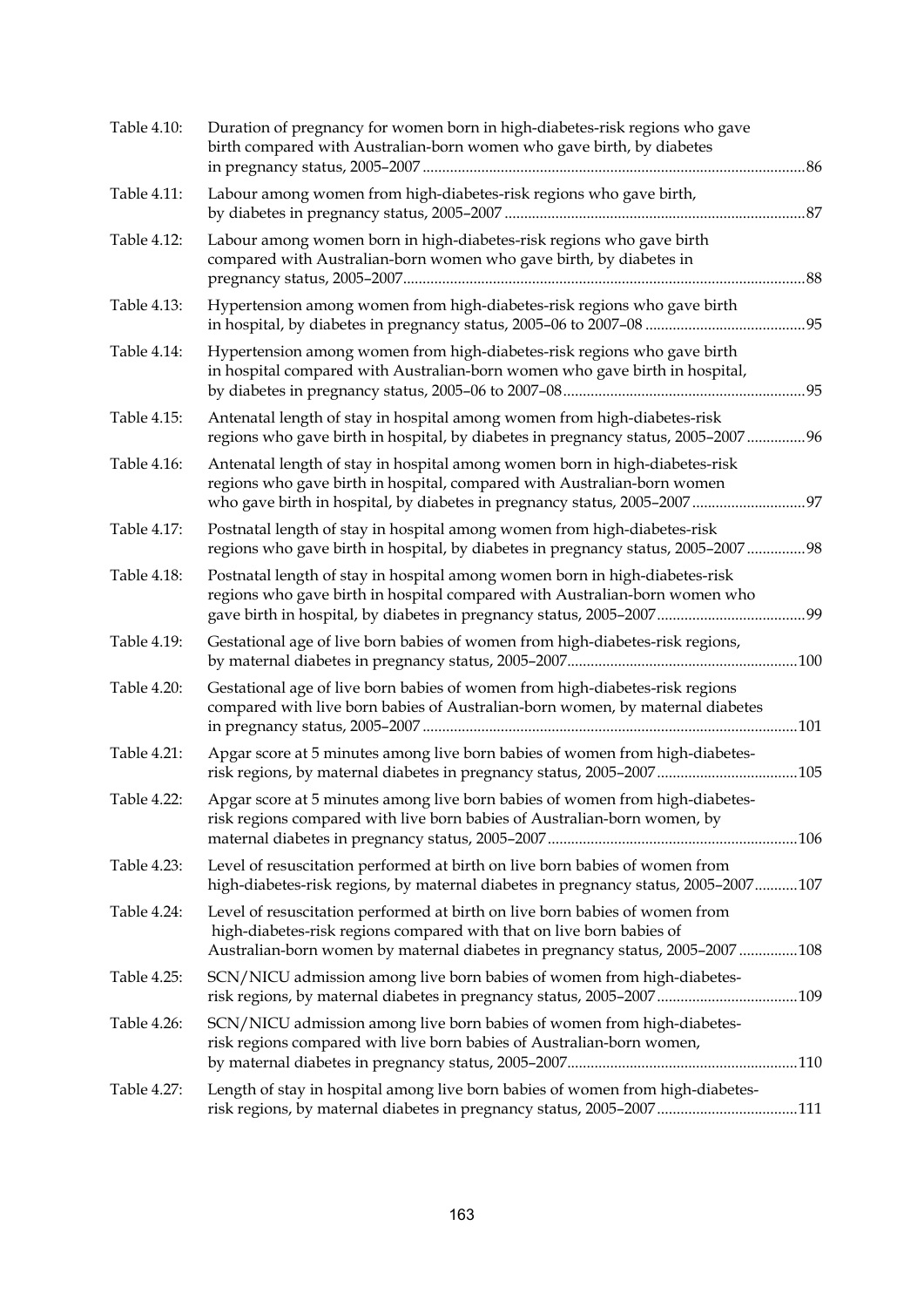| Table 4.28: | Length of stay in hospital among live born babies of women from high-diabetes-<br>risk regions compared with live born babies of Australian-born women, by |  |
|-------------|------------------------------------------------------------------------------------------------------------------------------------------------------------|--|
| Table A1.1: | Assigning diabetes in pregnancy status, National Hospital Morbidity Database 122                                                                           |  |
| Table A1.2: |                                                                                                                                                            |  |
| Table A1.3: | Country groupings for high-diabetes-risk regions of birth analyses124                                                                                      |  |
| Table A1.4: | Conditions included when reporting gestational diabetes, by state and territory 125                                                                        |  |
| Table A1.5: | Conditions included when reporting pre-existing diabetes, by state and territory125                                                                        |  |
| Table A1.6: | Assigning diabetes in pregnancy status, National Perinatal Data Collection 126                                                                             |  |
| Table A1.7: |                                                                                                                                                            |  |
| Table A1.8: |                                                                                                                                                            |  |
| Table A2.1: | Age distribution of women who gave birth, by diabetes in pregnancy status,                                                                                 |  |
| Table A2.2: | Age distribution of women who gave birth in hospital, by diabetes in pregnancy                                                                             |  |
| Table A2.3: | Proportion of multiple births among women who gave birth in hospital,                                                                                      |  |
| Table A2.4: | Pre-term birth among women who gave birth in hospital, by diabetes in                                                                                      |  |
| Table A2.5: | Induced labour among women who gave birth, by duration of pregnancy and                                                                                    |  |
| Table A2.6: | Caesarean section among women who gave birth, by diabetes in pregnancy                                                                                     |  |
| Table A2.7: | Caesarean section among women who gave birth in hospital, by diabetes in                                                                                   |  |
| Table A2.8: | Hypertension among women who gave birth in hospital, by type of hypertension                                                                               |  |
| Table A2.9: | Stillbirth among singleton babies, by maternal diabetes in pregnancy status,                                                                               |  |
|             | Table A2.10: Birthweight among live born male babies, by maternal diabetes in pregnancy                                                                    |  |
|             | Table A2.11: Birthweight among live born female babies, by maternal diabetes in pregnancy                                                                  |  |
| Table A3.1: | Age distribution of Aboriginal and Torres Strait Islander women who gave birth,                                                                            |  |
| Table A3.2: | Age distribution of non-Indigenous women who gave birth, by diabetes in                                                                                    |  |
| Table A3.3: | Age distribution of Aboriginal and Torres Strait Islander women who gave birth                                                                             |  |
| Table A3.4: | Age distribution of other Australian women who gave birth in hospital,                                                                                     |  |
| Table A3.5: | Induced labour among Aboriginal and Torres Strait Islander women who<br>gave birth, by duration of pregnancy and diabetes in pregnancy status,             |  |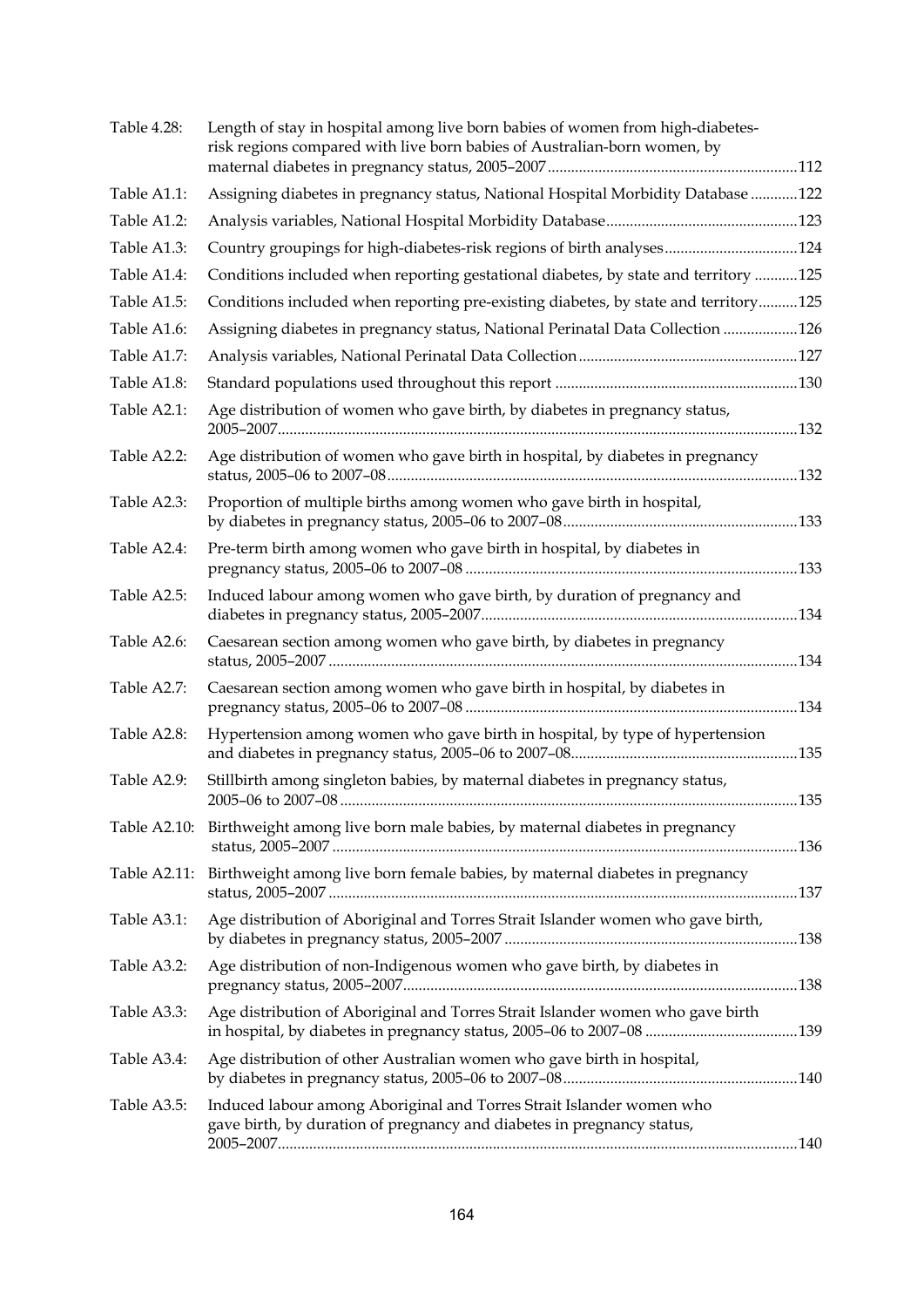| Table A3.6:  | Induced labour among Aboriginal and Torres Strait Islander women who gave<br>birth compared with non-Indigenous women who gave birth, by duration                                                                                               |  |
|--------------|-------------------------------------------------------------------------------------------------------------------------------------------------------------------------------------------------------------------------------------------------|--|
| Table A3.7:  | Pre-term (36 weeks or less) induced labour among Aboriginal and Torres Strait<br>Islander women who gave birth in hospital, by diabetes in pregnancy status,                                                                                    |  |
| Table A3.8:  | Low birthweight (less than 2,500 grams) among live born male babies of<br>Aboriginal and Torres Strait Islander women, by gestational age and maternal                                                                                          |  |
| Table A3.9:  | Low birthweight (less than 2,500 grams) among live born female babies of<br>Aboriginal and Torres Strait Islander women, by gestational age and maternal                                                                                        |  |
| Table A3.10: | Low birthweight (less than 2,500 grams) among live born male babies of<br>Aboriginal and Torres Strait Islander women compared with live born male<br>babies of non-Indigenous women, by gestational age and maternal diabetes                  |  |
|              | Table A3.11: Low birthweight (less than 2,500 grams) among live born female babies of<br>Aboriginal and Torres Strait Islander women compared with live born female<br>babies of non-Indigenous women, by gestational age and maternal diabetes |  |
| Table A4.1:  | Age distribution of women from high-diabetes-risk regions who gave birth,                                                                                                                                                                       |  |
| Table A4.2:  | Age distribution of Australian-born women who gave birth, by diabetes                                                                                                                                                                           |  |
| Table A4.3:  | Age distribution of women from high-diabetes-risk regions who gave birth                                                                                                                                                                        |  |
| Table A4.4:  | Age distribution of Australian-born women who gave birth in hospital,                                                                                                                                                                           |  |
| Table A4.5:  | Induced labour among women from high-diabetes-risk regions who gave birth,<br>by duration of pregnancy and diabetes in pregnancy status, 2005-2007 147                                                                                          |  |
| Table A4.6:  | Induced labour among women born in high-diabetes-risk regions who gave birth<br>compared with Australian-born women who gave birth, by duration of                                                                                              |  |
| Table A4.7:  | Caesarean section among women from high-diabetes-risk regions who gave                                                                                                                                                                          |  |
| Table A4.8:  | Caesarean section among women born in high-diabetes-risk regions who<br>gave birth compared with Australian-born women who gave birth, by diabetes                                                                                              |  |
| Table A4.9:  | Caesarean section rate among women from high-diabetes-risk regions who<br>gave birth in hospital, by diabetes in pregnancy status, 2005-06 to 2007-08 149                                                                                       |  |
|              | Table A4.10: Caesarean section among women from high-diabetes-risk regions who gave<br>birth in hospital, compared with Australian-born women who gave birth in                                                                                 |  |
|              | Table A4.11: Low birthweight (less than 2,500 grams) among live born male babies of women<br>from high-diabetes-risk regions, by gestational age and maternal diabetes                                                                          |  |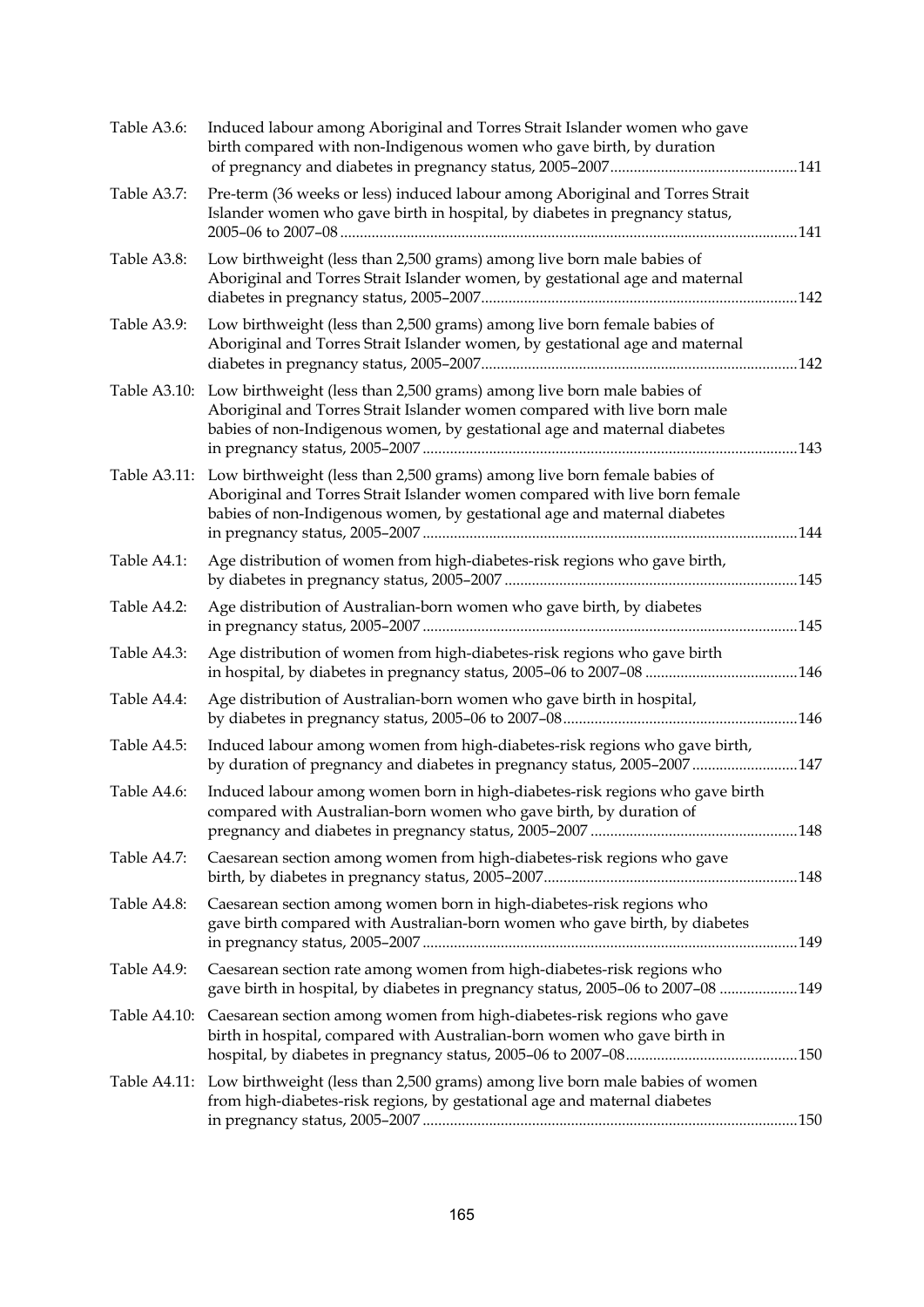| Table A4.12: Low birthweight (less than 2,500 grams) among live born female babies of<br>women from high-diabetes-risk regions, by gestational age and maternal                                                                               |  |
|-----------------------------------------------------------------------------------------------------------------------------------------------------------------------------------------------------------------------------------------------|--|
| Table A4.13: Low birthweight (less than 2,500 grams) among live born male babies of<br>women from high-diabetes-risk regions compared with live born male babies<br>of Australian-born women, by gestational age and maternal diabetes in     |  |
| Table A4.14: Low birthweight (less than 2,500 grams) among live born female babies of<br>women from high-diabetes-risk regions compared with live born female babies<br>of Australian-born women, by gestational age and maternal diabetes in |  |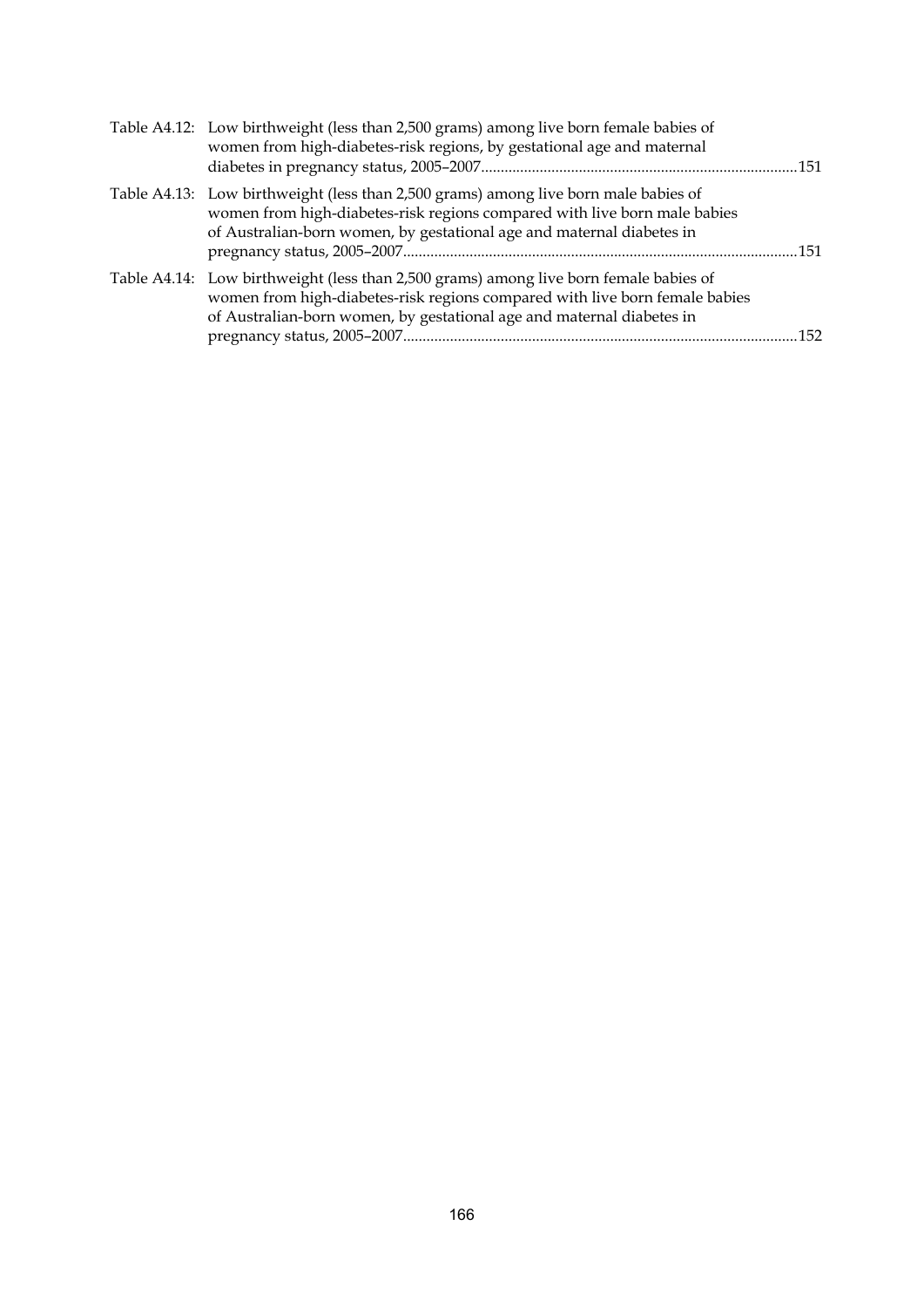# **List of figures**

| Figure 2.1:  | Age distribution among women who gave birth, by diabetes in pregnancy status,                                                                                                                                                     |     |
|--------------|-----------------------------------------------------------------------------------------------------------------------------------------------------------------------------------------------------------------------------------|-----|
| Figure 2.2:  | Age distribution among women who gave birth in hospital, by diabetes in                                                                                                                                                           |     |
| Figure 2.3:  | Proportion of multiple births among women who gave birth in hospital,                                                                                                                                                             |     |
| Figure 2.4:  | Pre-term birth among women who gave birth in hospital, by diabetes in                                                                                                                                                             |     |
| Figure 2.5:  | Induced labour among women who gave birth, by duration of pregnancy and                                                                                                                                                           |     |
| Figure 2.6:  | Caesarean section among women who gave birth, by diabetes in pregnancy                                                                                                                                                            |     |
| Figure 2.7:  | Caesarean section among women who gave birth in hospital, by diabetes                                                                                                                                                             | .23 |
| Figure 2.8:  | Hypertension among women who gave birth in hospital, by type of hypertension                                                                                                                                                      |     |
| Figure 2.9:  | Stillbirth among singleton babies born in hospital, by maternal diabetes                                                                                                                                                          |     |
| Figure 2.10: | Birthweight of live born babies, by maternal diabetes in pregnancy status,                                                                                                                                                        |     |
| Figure 3.1:  | Age distribution among women who gave birth, by Indigenous status,                                                                                                                                                                |     |
| Figure 3.2:  | Age distribution among women who gave birth in hospital, by Indigenous                                                                                                                                                            |     |
| Figure 3.3:  | Induced labour among Aboriginal and Torres Strait Islander women who gave<br>birth, by duration of pregnancy and diabetes in pregnancy status, 2005-200751                                                                        |     |
| Figure 3.4:  | Induced labour among Aboriginal and Torres Strait Islander women who gave<br>birth compared with non-Indigenous women who gave birth, by duration of                                                                              |     |
| Figure 3.5:  | Pre-term (36 weeks or less) induced labour among Aboriginal and Torres Strait<br>Islander women who gave birth in hospital, by diabetes in pregnancy status,                                                                      |     |
| Figure 3.6:  | Low birthweight (less than 2,500 grams) among live born babies of Aboriginal<br>and Torres Strait Islander women, by gestational age and maternal diabetes                                                                        |     |
| Figure 3.7:  | Low birthweight (less than 2,500 grams) among live born babies of Aboriginal<br>and Torres Strait Islander women compared with live born babies of<br>non-Indigenous women, by gestational age and maternal diabetes in pregnancy |     |
| Figure 4.1:  | Age distribution among women who gave birth, by region of birth and diabetes                                                                                                                                                      |     |
| Figure 4.2:  | Age distribution of women who gave birth in hospital, by region of birth and                                                                                                                                                      |     |